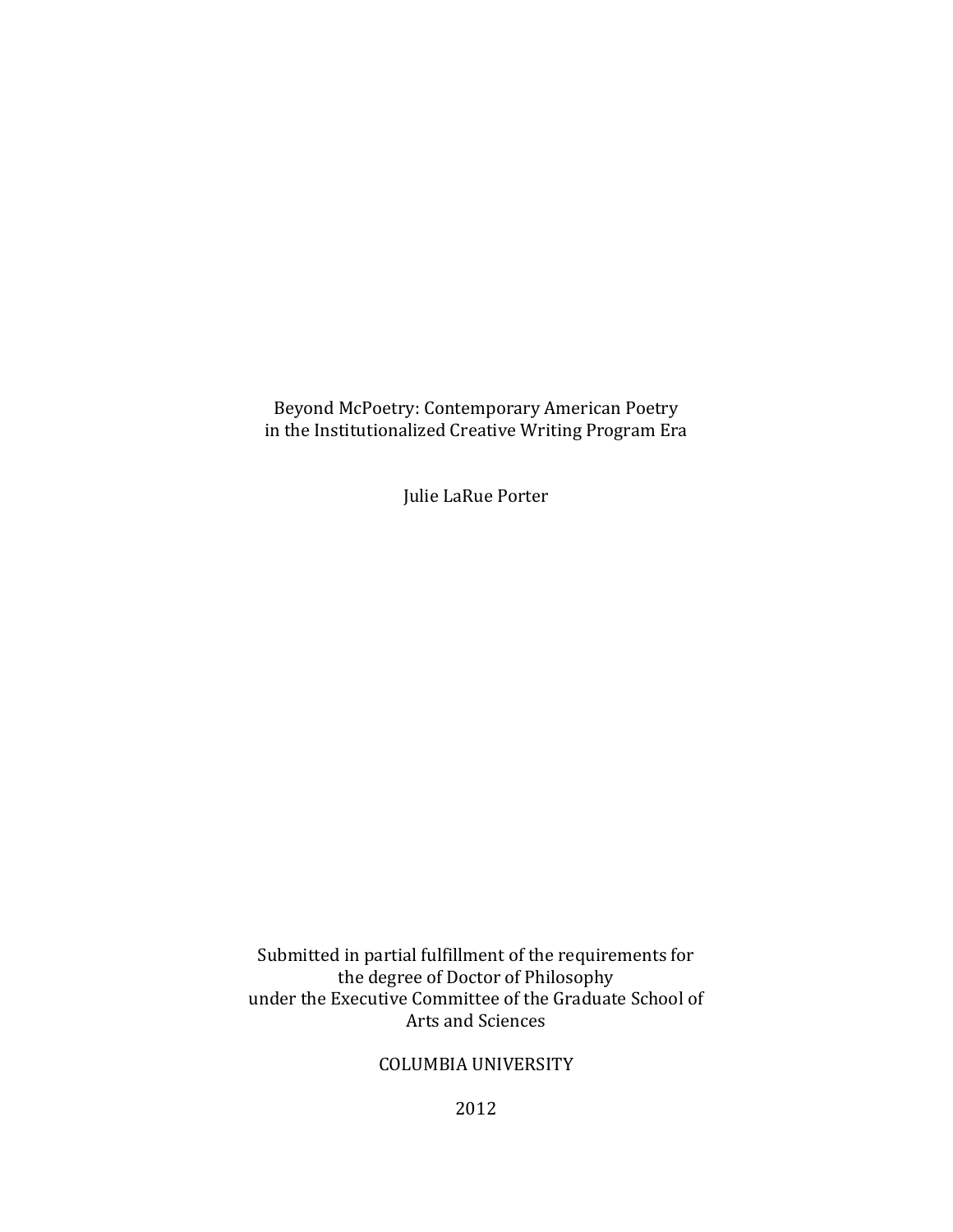©!2012 Julie Porter All Rights Reserved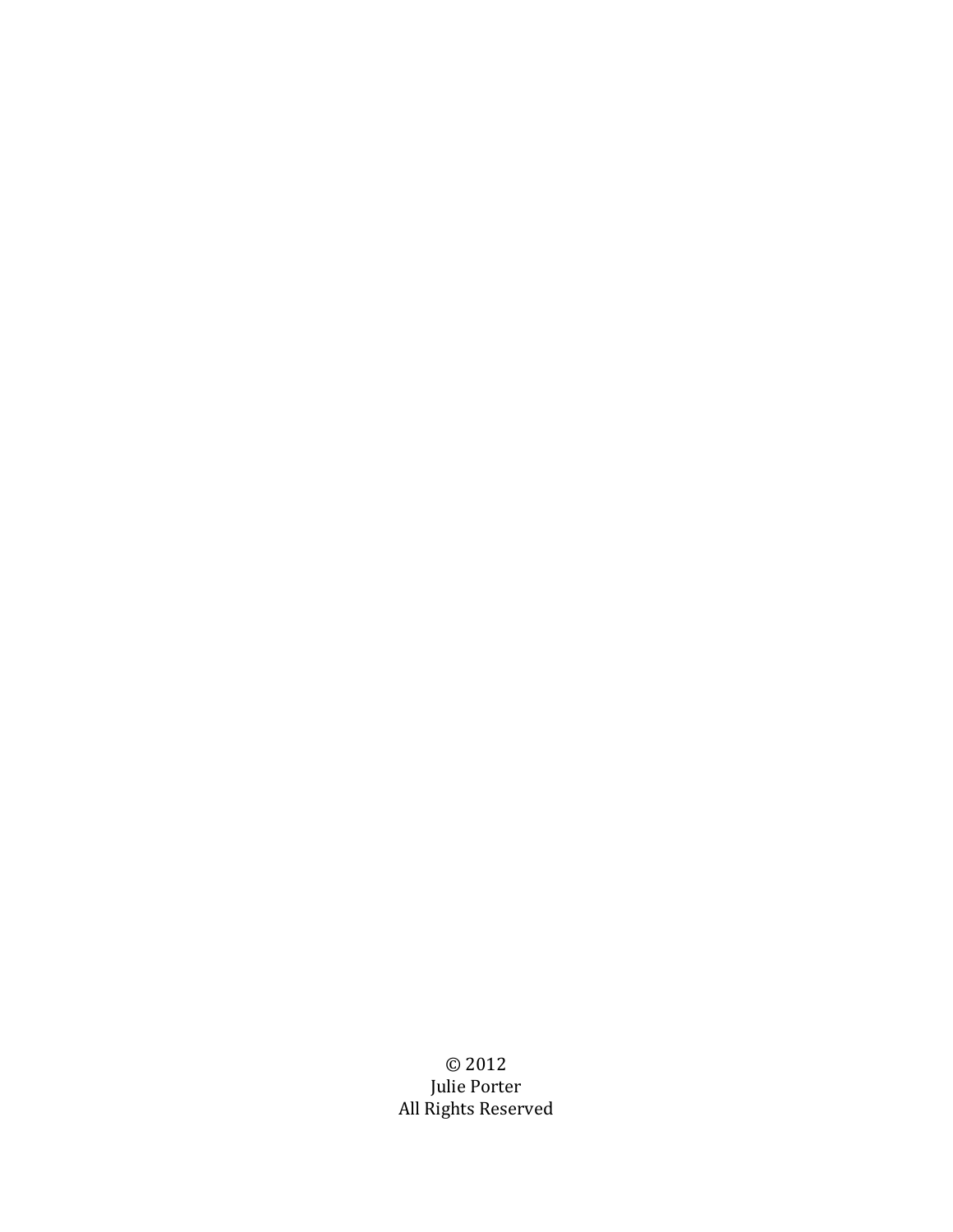#### ABSTRACT

## Beyond McPoetry: Contemporary American Poetry in the Institutionalized Creative Writing Program Era

**Julie LaRue Porter** 

This dissertation examines the rise of the creative writing program in American higher education and considers its influence on contemporary American poetry. I investigate how the patronage of the university has impacted American poetry and reconfigured the contemporary literary landscape. Using Mark McGurl's (2009) groundbreaking research on post-World War II fiction and the rise of the creative writing program as a launching point, I consider the following questions: (1) How might contemporary American poetry be understood in relation to the rise of mass higher education and the creative writing program? (2) How and why has the creative writing program reorganized U.S. poetry production in the postwar period?, and (3) How can the rise of the creative writing program be brought to bear on a reading of contemporary poetry itself?

Investigating beyond the well-worn claim that institutionalized creative writing programs produce McPoetry, this humanities-based research examines the ascents of three of America's most celebrated living poets. First, I investigate Kay Ryan's rise as an "outsider" poet happily unaffiliated with creative writing programs. Through close readings, I consider how the most dominant and idiosyncratic craft elements in her writing are a partial result of her avoidance of the homogenizing forces of the creative writing workshop. I then examine Jorie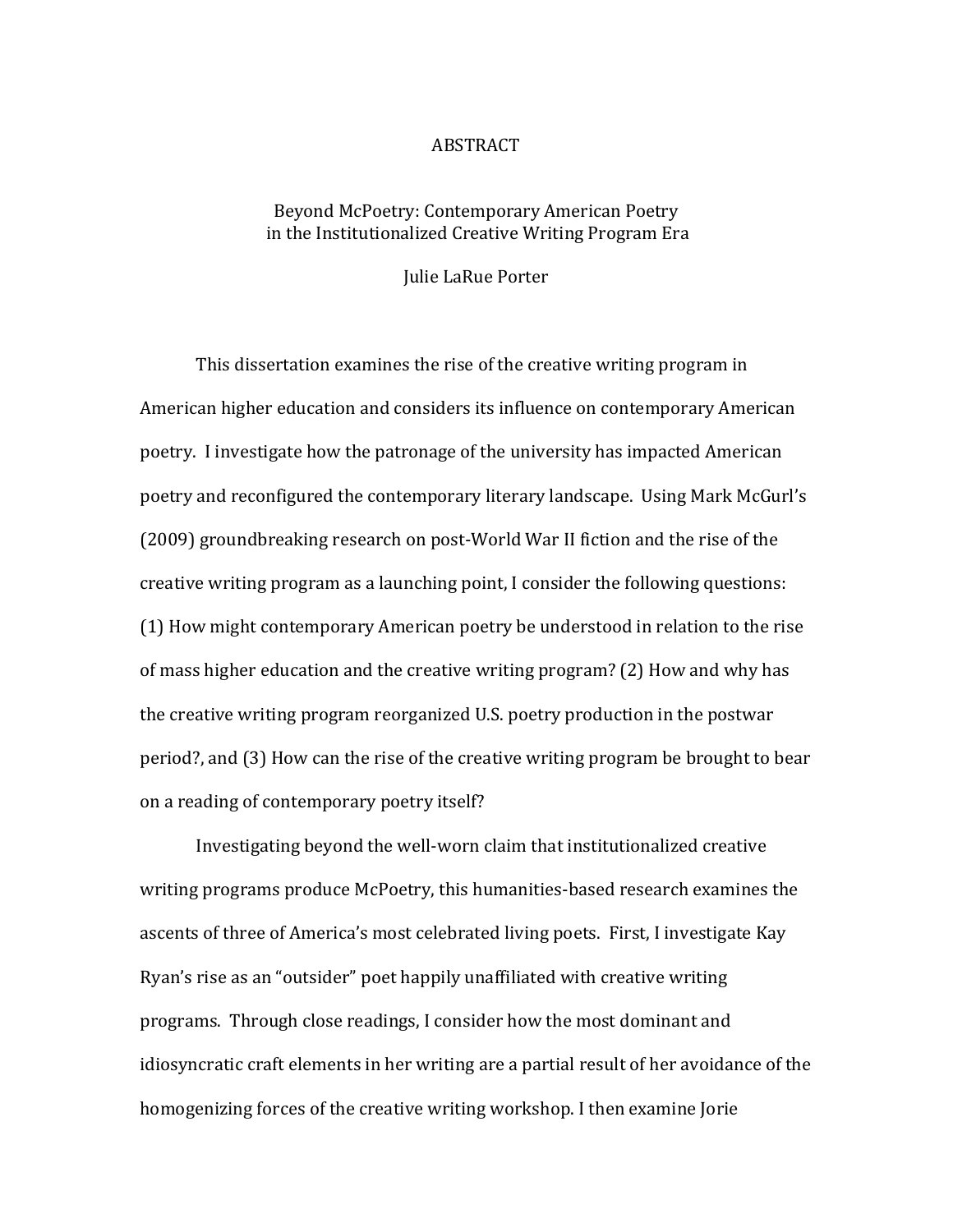Graham's influence as a former faculty member at Iowa Writers Workshop, the most prestigious and indisputably powerful M.F.A. program in the nation, and as a current professor at Harvard University. I examine distinguishing features of Graham's work and trace threads of connection in the poetry of other Elliptical poets who have been heavily influenced by her. I consider how Graham's work necessitates literary scholarship and how those granted power by their institution in turn bolster Graham's body of work. In particular, I examine Helen Vendler's role, as our nation's most powerful poetry critic, in promoting Graham's poetry and popularizing a set of aesthetic values modeled largely after Graham's. Next, I consider Billy Collins' aggressive courting of the general reader of poetry as an antidote to academe's exclusion of non-specialist readers. I argue that Collins' impressive popularity and subversive tendencies serve as a counterweight to the literary authority of "official verse" culture. The examination of Billy Collins, Jorie Graham, and Kay Ryan aims to illuminate higher education's role in bestowing cultural authority on particular poets and kinds of poetry.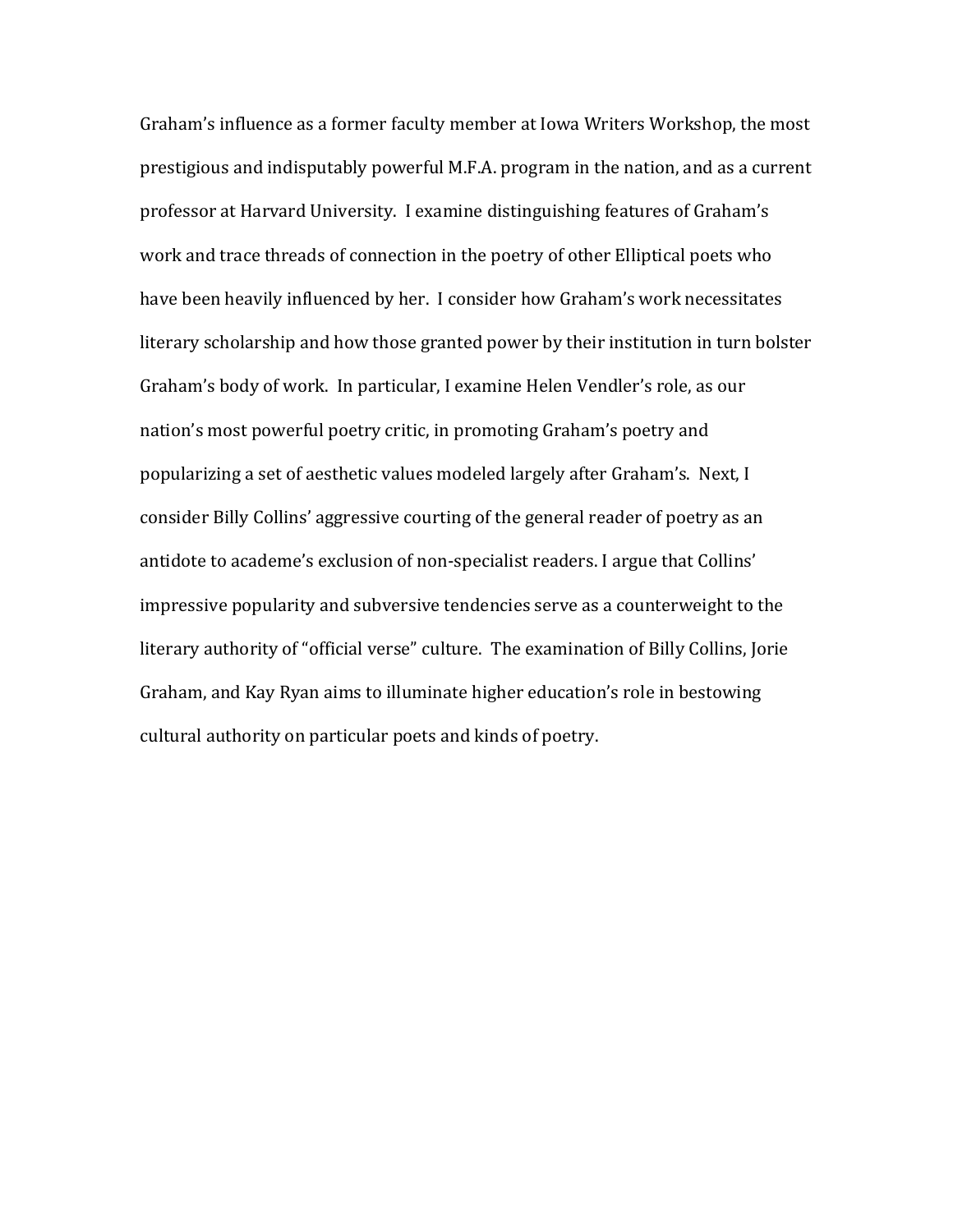# **Table of Contents**

| Acknowledgements                                                      | ii  |
|-----------------------------------------------------------------------|-----|
| Dedication                                                            | iii |
| Preface · Household Poetry                                            | iv  |
| Chapter 1: Introduction and Rationale                                 | 1   |
| Chapter 2: Methodology                                                | 19  |
| Chapter 3: Dodging the "Great Creative Writing Fungus": Kay Ryan's    |     |
| Ascent as an Outsider                                                 | 26  |
| Kay Ryan                                                              | 32  |
| Chapter 4: Star Power: Jorie Graham's Influence on Contemporary       |     |
| <b>American Poetry</b>                                                | 60  |
| Matthea Harvey                                                        | 96  |
| Mark Levine (and Lucie Brock-Broido)                                  | 110 |
| Chapter 5: "Discourtesy" and its Discontents: Billy Collins as a Poet |     |
| of the People                                                         | 122 |
| <b>Billy Collins</b>                                                  | 124 |
| Chapter 6: Points of Arrival and Departure                            | 154 |
| References                                                            | 160 |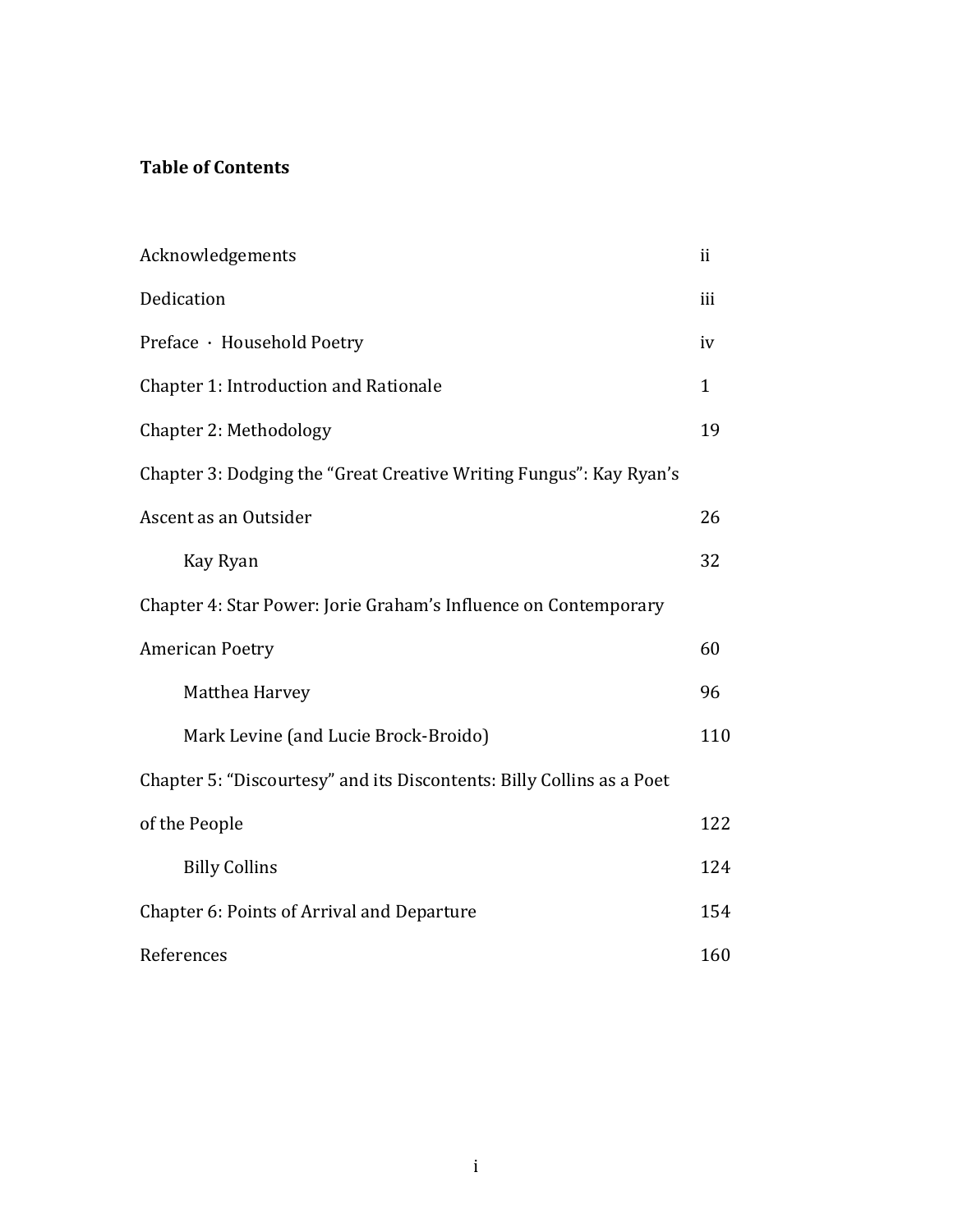### **Acknowledgements**

Many thanks to my sponsor Janet Miller. Thank you also to Eleanor Drago-Severson for her support and friendship. Thank you to Laure-Anne Bosselaar for sharing her infinite wisdom about poetry with me and for her encouragement. Thank you also to Victoria Redel, Thomas Lux, Kurt Brown, and Paul Muldoon for sharing their poetry expertise with me over the years and to Lee Knefelkamp and Barbara Simon for their feedback on my research.

Deep gratitude to my amazing family for their unwavering support and love. Thank you also to Zoe who has been with me every step of the way and to Ginger who has brightened my life.

Thank you, most of all, to my mother who made all of this possible.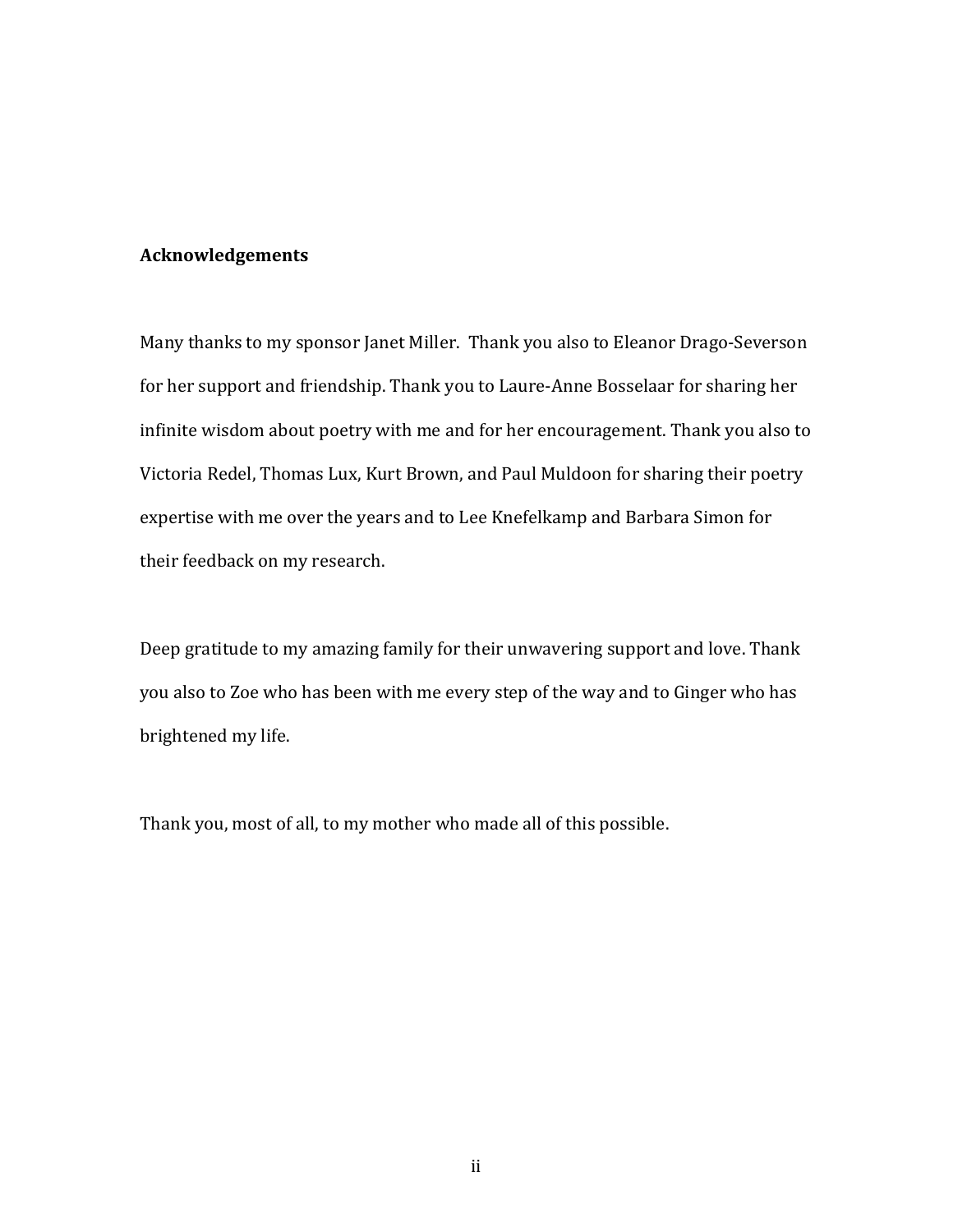for my parents with love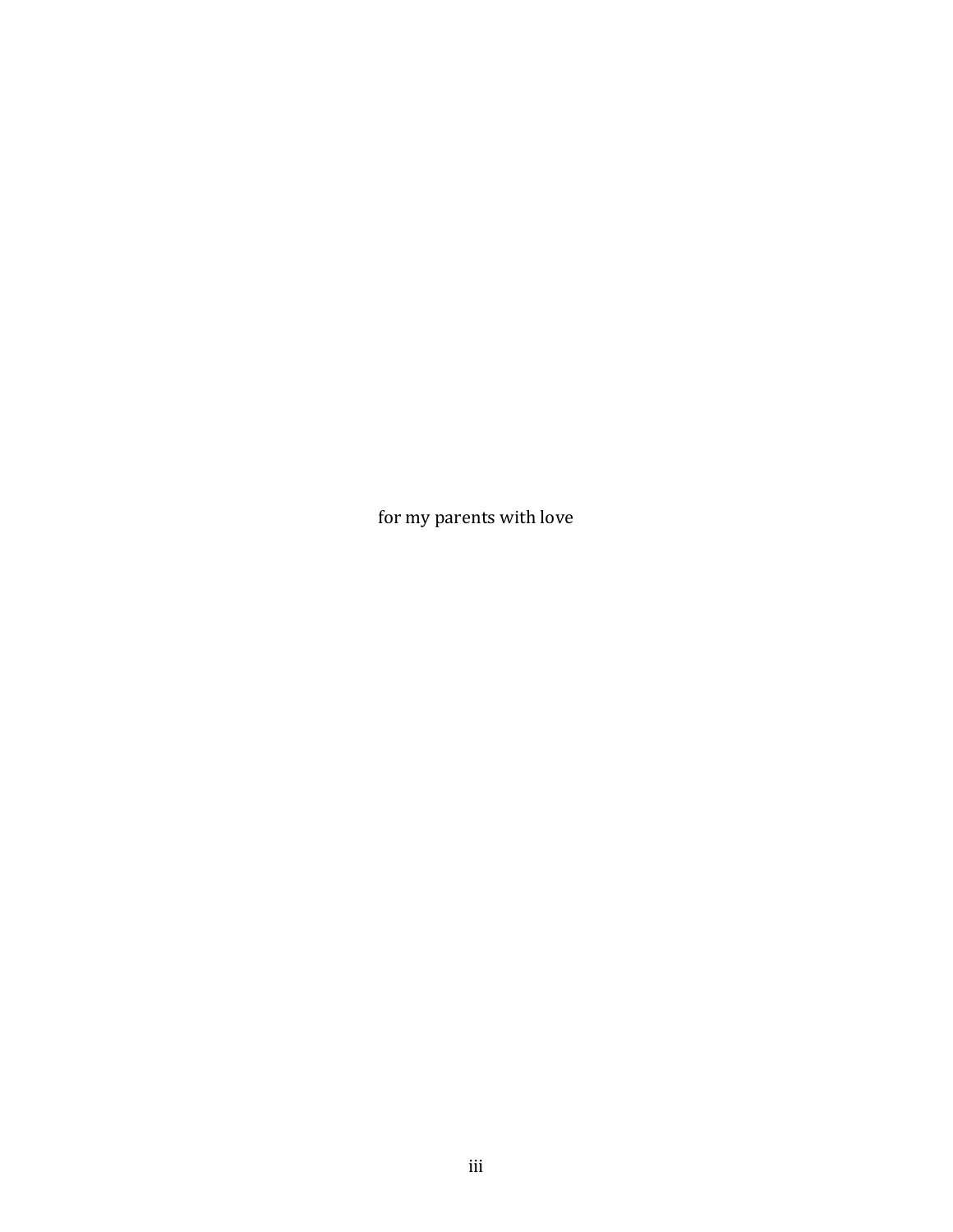#### **Preface · Household Poetry**

In the summer of 2007 I visited my grandmother's farm in rural southeastern Ohio for a final time before her move to an assisted living facility. It was at her farmhouse nestled in the fertile cow-spotted hills where my father was born and where he was raised with his parents, two aunts, two siblings, a coal stove, and no indoor plumbing. The screen doors slapped as they always had, the hand pump for well-water let out a rusty "hee-haw," Hereford cattle lolled about flicking stained tails, and the sound of gravel on tire signaled visitors. Despite the familiar sensory experiences, so much had changed. The once bustling farmhouse was empty except for the presence of my elderly grandmother. Separating her from her closest neighbor were a few hundred acres of fallow farmland. The hog house roof sagged, there were no cattle to pasture, the meat hook in the barn was rusted, spider eggs dotted the John Deere, and the weeds were horse high. In going through my grandmother's items, I came across *The Household Book of Poetry* (1873), a handsome leather-bound book published in 1873. For me such a discovery in a house where I had never heard poetry discussed was nothing short of exhilarating.

At the time of this discovery, I was in the midst of an M.F.A. program in poetry at Sarah Lawrence College and a doctoral student in English Education at Teachers College, Columbia University. This visit gave birth to a number of the poems in my M.F.A. thesis and I suspect that my discovery of *The Household Book of Poetry* helped generate some of the underlying ideas in this dissertation.

The idea of a *Household Book of Poetry* felt provocative at the time of my discovery and made me wonder about how a farm in Appalachia still had use for

iv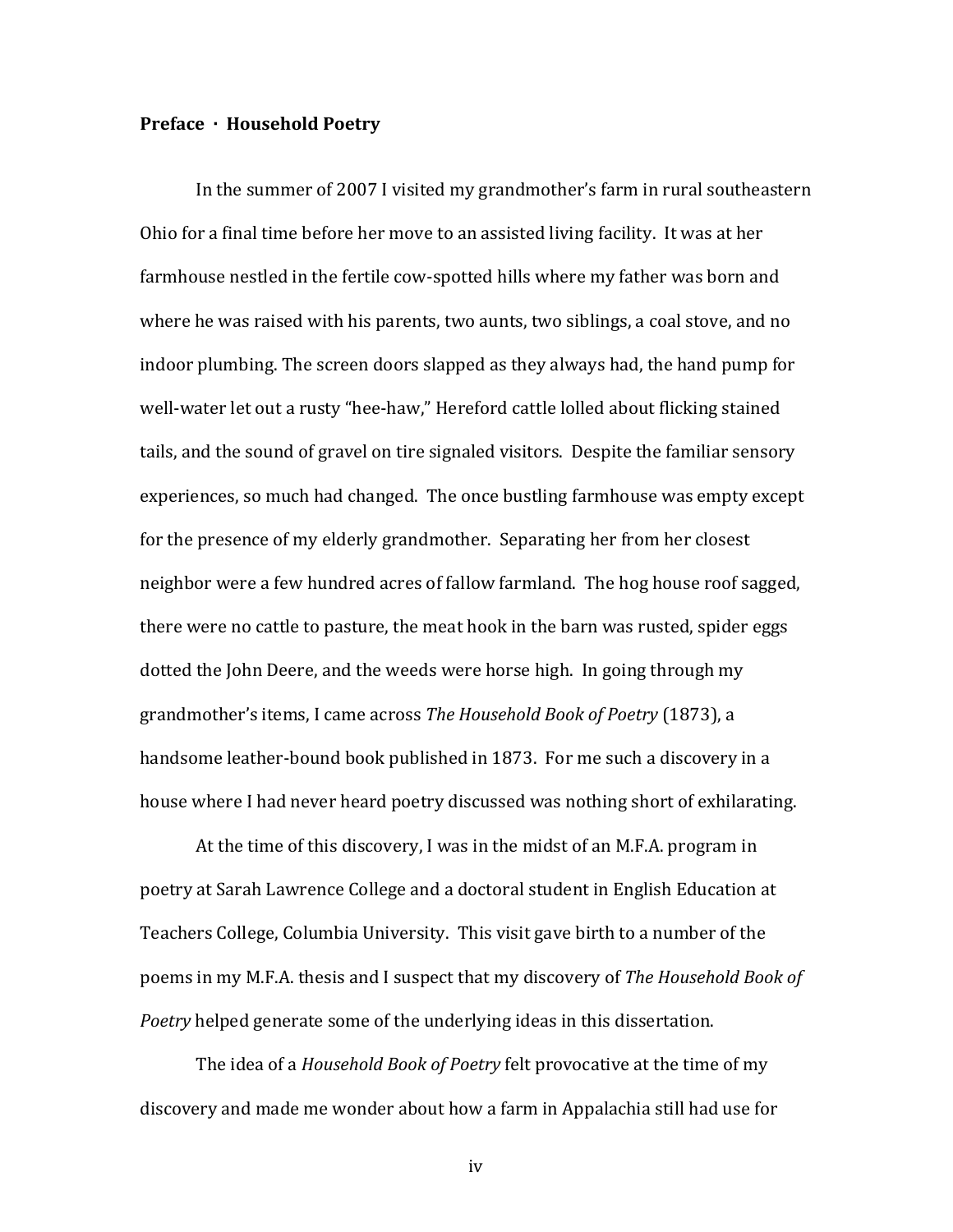poetry despite its seeming irrelevance in most other parts of the country. Why did poetry have a place at my grandmother's farm in Malta, Ohio even while it occupied a place on so few bookshelves in homes across the country? As an M.F.A. student in poetry I was keenly aware that outside of academe there was little audience for poetry. I wanted to understand why.

The word "household" from the collection's title, I think serves as a kind of connective thread to my dissertation. "Household" is defined as something "used in maintaining a home" as well as something "common, usual, or ordinary." Now, 139 years since the publication of *The Household Book of Poetry* the idea that poetry might be "used in maintaining a home" feels dated and sadly laughable. This research seeks to explore, among other things, how non-specialist readers of poetry came to be alienated and how contemporary American poetry has grown into a balkanized system of poetries each with their own sovereign audiences. How has the rise of creative writing programs impacted the poet's approach toward the reader and why does poetry now have so little place in the household?

The hope that underlies my research is that poetry might again become *household* and that upcoming generations of families might again have a *Household* **Book of Poetry on their bookshelves.** 

v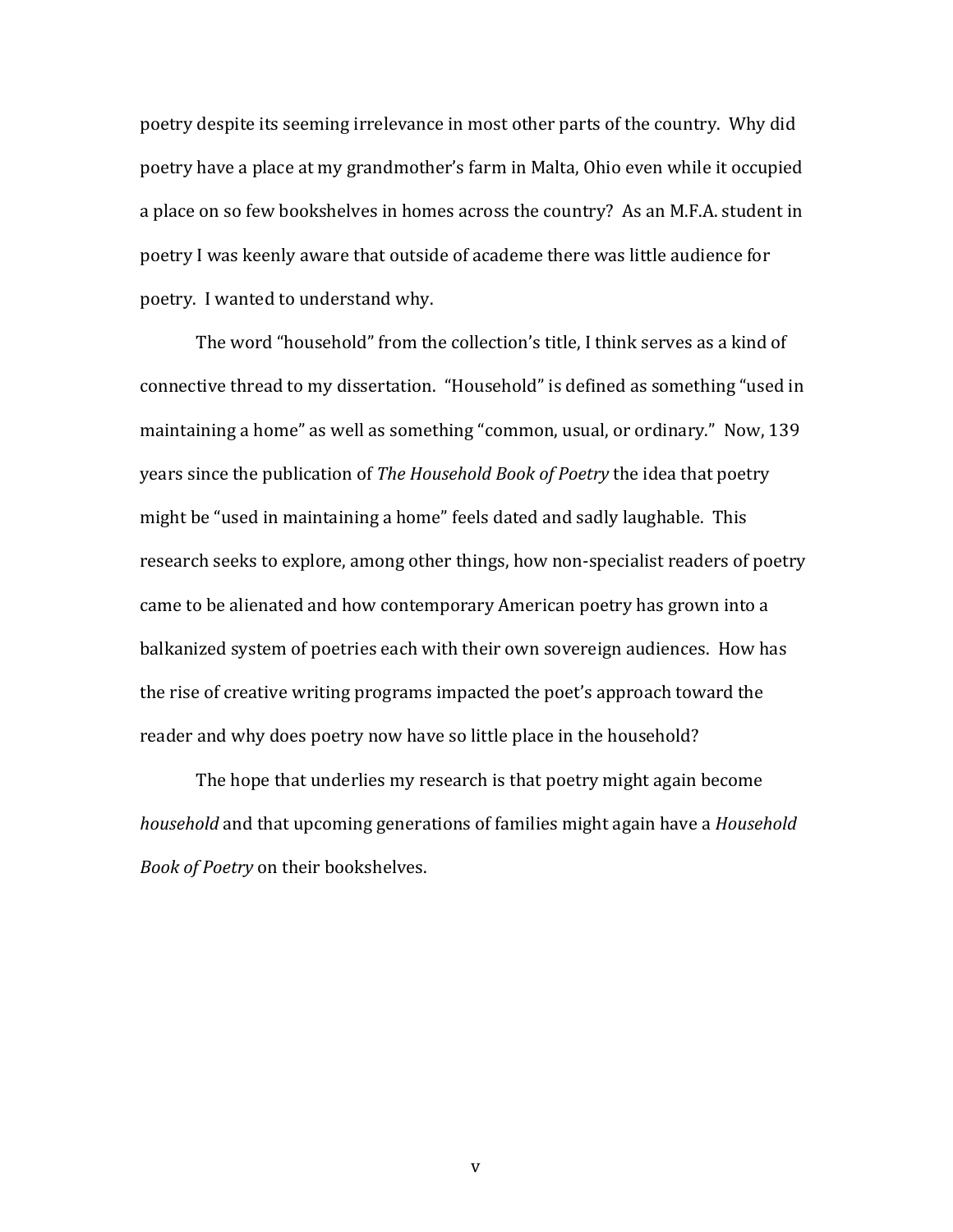#### **Chapter 1: Introduction and Rationale**

!!!!!!!!!!!!!!!!!!!!!!!!!!!!!!!!!!!!!!!!!!!!!!!!!!!!!!!

Nearly twenty-five years ago, Donald Hall wrote an essay that rumbled the tectonic plates of the poetry world. Arguably, no piece of writing about poetry has received as much attention in the past quarter century as Hall's. His incendiary essay laid the foundation for a prolonged period of reflection within the poetry community that included notable responses from Dana Gioia, Joseph Epstein, Hank Lazer, Charles Altieri, and Charles Bernstein.<sup>1</sup> Hall's essay was the first of its kind to address the impact of the rise of higher education programs in creative writing on American poetry. "Poetry and Ambition" (1988) begins, "I see no reason to spend your life writing poems unless your goal is to write great poems" (Hall, 1988, p. 1). Hall's essay offers a scathing critique of the problems of contemporary poetry ranging from unambitious poets who mistake publication for achievement to the "disastrous" problems caused by separating literature departments from writing departments (Hall, 1988, p. 8). Hall writes, "the great majority of contemporary poems, in any era, will always be bad or mediocre" and that "we fail in part because we lack serious ambition" (Hall, 1988, p. 1).

Hall's relentless criticism of the unambitious poet is a mere warm-up for his critique of the university system that mass produces what he deems poor poetry. Hall writes, "In all societies there is a template to which its institutions conform... Today the American Industrial corporation provides the template, and the

<sup>&</sup>lt;sup>1</sup> Titles from this time period include "Who Killed Poetry?" (Epstein, 1988), "Death to the Death of Poetry" (Hall, 1989), "Can Poetry Matter?" (Gioia, 1991), *After the Death of Poetry* (Shetley, 1993), "Dead or Alive? Poetry at Risk" (Goode, 1993), "Why Poetry is Dying" (Salemi, 2001), and "Poetry is Dead. Does Anybody Really Care?" (Wexler, 2003).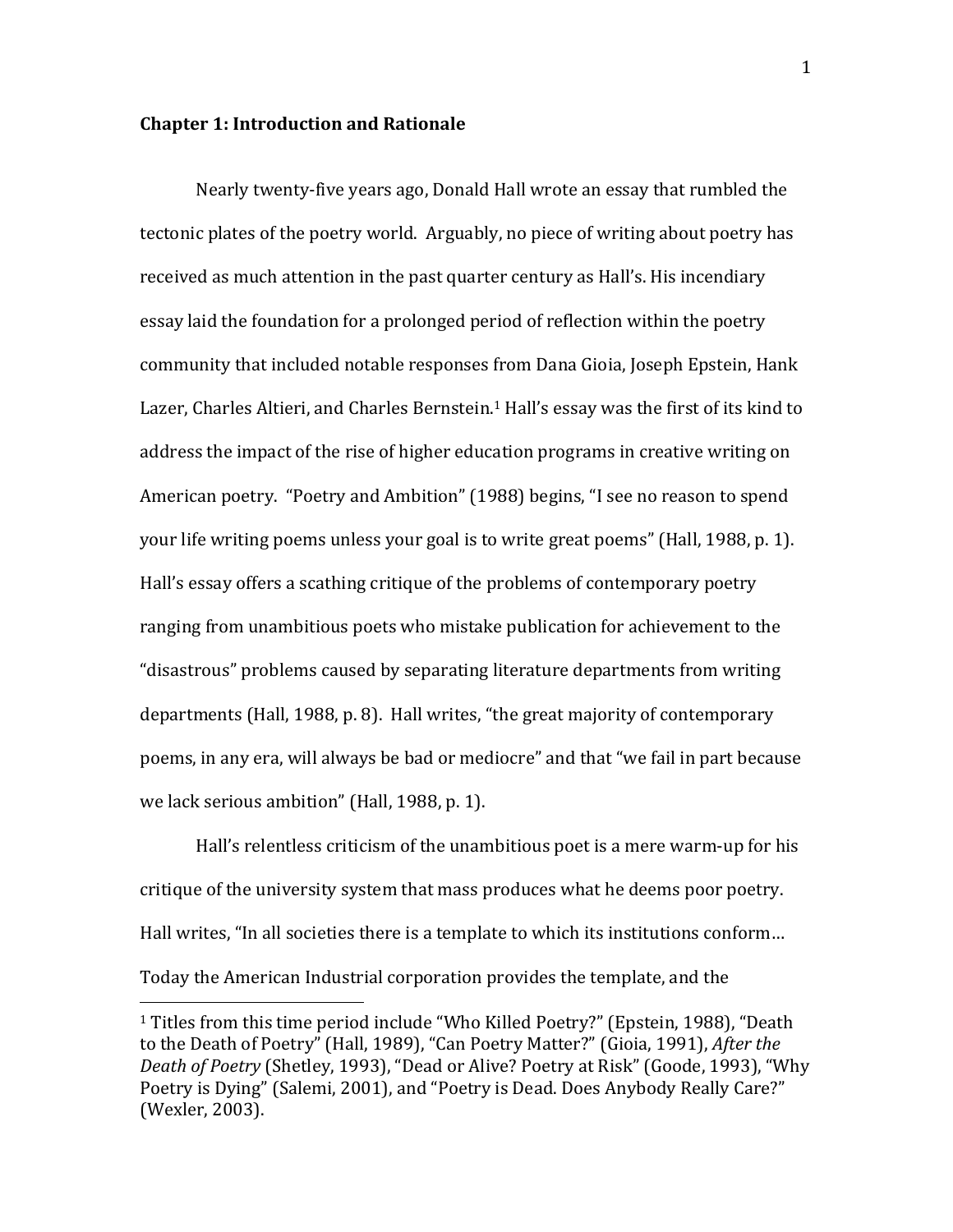university models itself on General Motors" (Hall, 1988, p. 3). According to Hall, the United States excels at "mass quick-consumption" and "production lines" that churn out utilitarian staples that are a far cry from hand-built Ferraris and Rolls Royces (Hall, 1988, p. 3). Hall characterizes American poetry as a product of the same societal institution that popularized fast-food. He explains,

We write and publish the McPoem—ten *billion* served—which becomes our contribution to the history of literature... Pull in any time day or night, park by the busload, and the McPoem waits on the steam shelf for us, wrapped and protected, indistinguishable, undistinguished, and reliable—the good old McPoem identical from coast to coast and in all the little towns between, subject to the quality control of the least common denominator. And every year, Ronald McDonald takes the Pulitzer. (Hall, 1988, p. 3)

Individuals may produce McPoems but it is the systems that sanction homogenized creativity that attract Hall's greatest wrath. He writes,

To produce the McPoem, institutions must enforce patterns, institutions within institutions, all subject to the same glorious dominance of economic determinism, template, and formula of consumerism. The McPoem is the product of the workshops of Hamburger University. (Hall, 1988, p. 3)

For Hall, the creative writing workshop is the assembly line of a larger soulless factory system driven by supply and demand. The university "provides technology [in the form of the workshop] for mass reproduction of a model created elsewhere"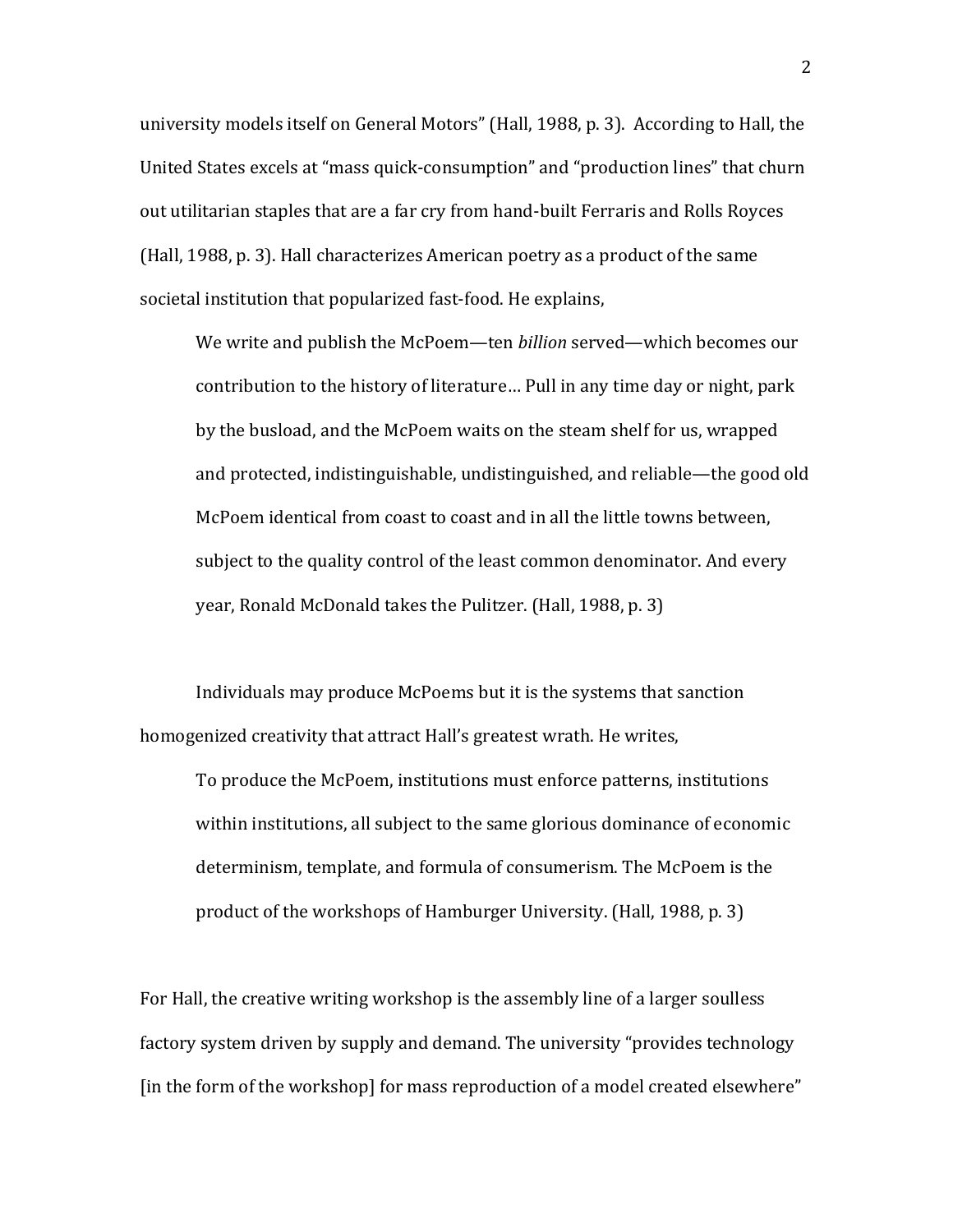(Hall, 1988, p. 3). Hall insists that the drive of universities to churn out graduates supersedes any attention to the quality of students' writing. He argues that like the industrialization of the restaurant kitchen that ensured the steady barrage of fast food in the American diet, the invention of the creative writing workshop has led to the steady production of poems with the character and depth (but not the longevity) of Styrofoam.

Hall's rant reaches a crescendo when he offers the only plausible solution for remedying a university system that has, he believes, infected contemporary American poetry with homogenized mediocrity. He insists, "Abolish the M.F.A.!" For Hall, "The workshop schools us to produce the McPoem," a poem that is typically anecdotal, descriptive, emotionally and linguistically limited, and autobiographical. In other words, McPoems are as mundane and unexceptional as re-heated apple pie served in triangular paper containers. According to Hall, the poetry workshop encourages writers to make writing public before it is truly ready, something he likens to offering to a garage "incomplete or malfunctioning homemade machines for diagnosis and repair" (Hall, 1988, p. 4). Hall believes that the examiners of these " non-functional machines" are "other apprentice inventors and one or two senior Edisons" (Hall, 1988, p. 4). McPoems are served up each week, according to Hall, to an assembly line of amateur writers with undiscerning palates. In addition, Hall believes that these amateur writers accustomed to our fast-food culture of instant gratification bring their poems to workshop too soon. He writes, "The weekly" meetings of the workshop serve the haste of our culture. When we bring a new poem to the workshop, anxious for praise, others' voices enter the poem's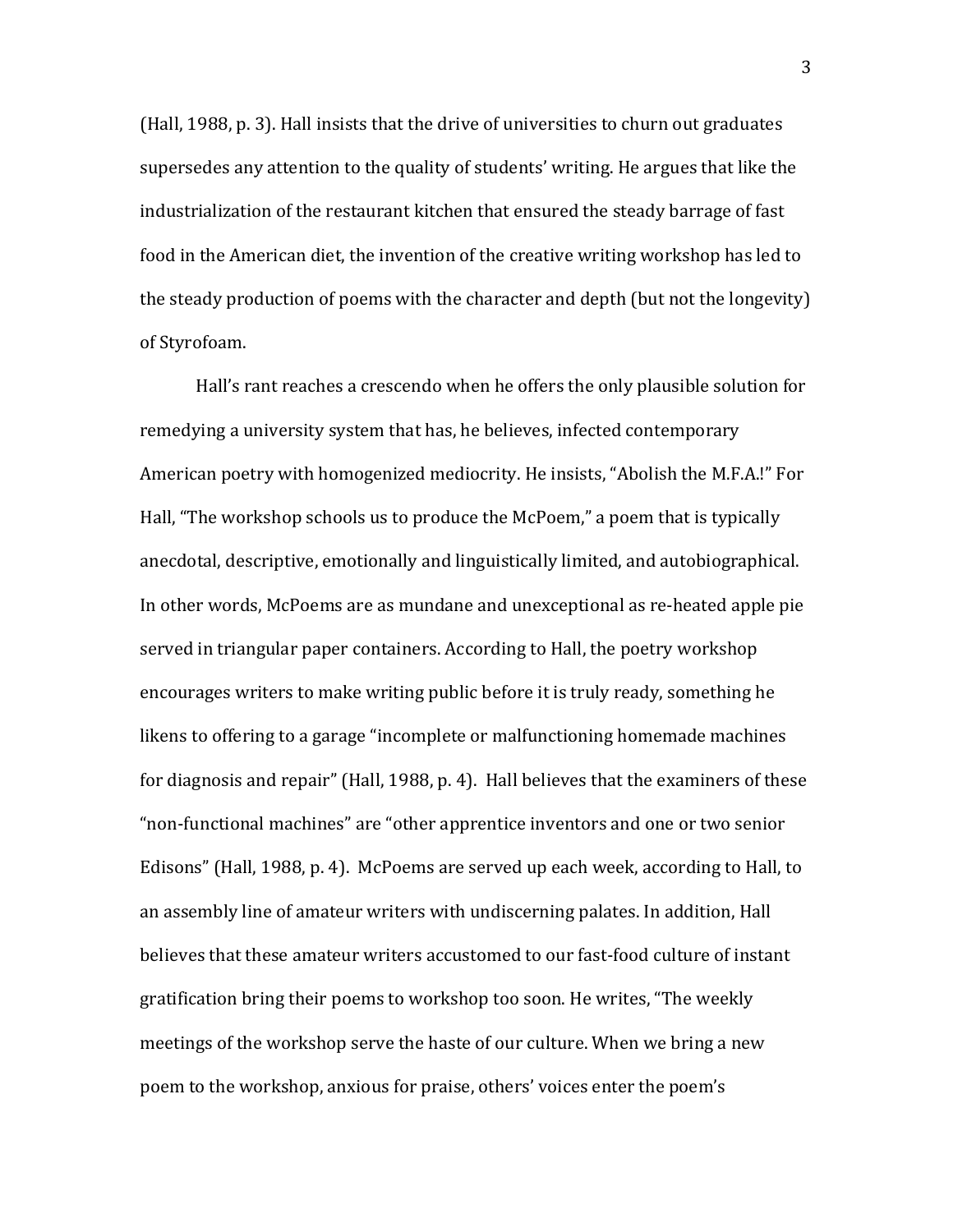metabolism before it is mature, distorting its possible growth and change" (Hall, 1988, p. 4). Perhaps the biggest danger posed to poets who present their work prematurely, according to Hall, is the homogenization of their creativity. He writes,

This publication exposes oneself to one's fellow-poets only—a condition of which poets are perpetually accused and frequently guilty. We learn to write poems that will please not the Muse but our contemporaries, thus poems that resemble our contemporaries' poems—thus the recipe for the McPoem... If we learn one thing else, we learn to publish promiscuously; these premature ejaculations count on number and frequency to counterbalance ineptitude. (Hall, 1988, p. 4)

For Hall, the workshop is "the institutionalized café," a poor substitute for the intellectual and artistic stimulation that occurs in Europe's cafes (Hall, 1988, p. 5). In these "institutionalized cafes," Hall believes that poetry is reduced to a "parlor game" (Hall, 1988, p. 5). He writes, "Games serve to democratize, to soften, and to standardize; they are repellent. He believes that although workshops serve a useful purpose in gathering young artists together, workshop practices enforce the McPoem" (Hall, 1988, p. 5).

Fast food, as both a commodity and a metaphor for our habits of consumption, offers a provocative and rich entry point for examining the interplay of social, economic, and technological forces at work in creative writing programs in higher education. Here, in this dissertation, I do address some of the social and economic interplay. Just as the thinking behind fast food has become the operating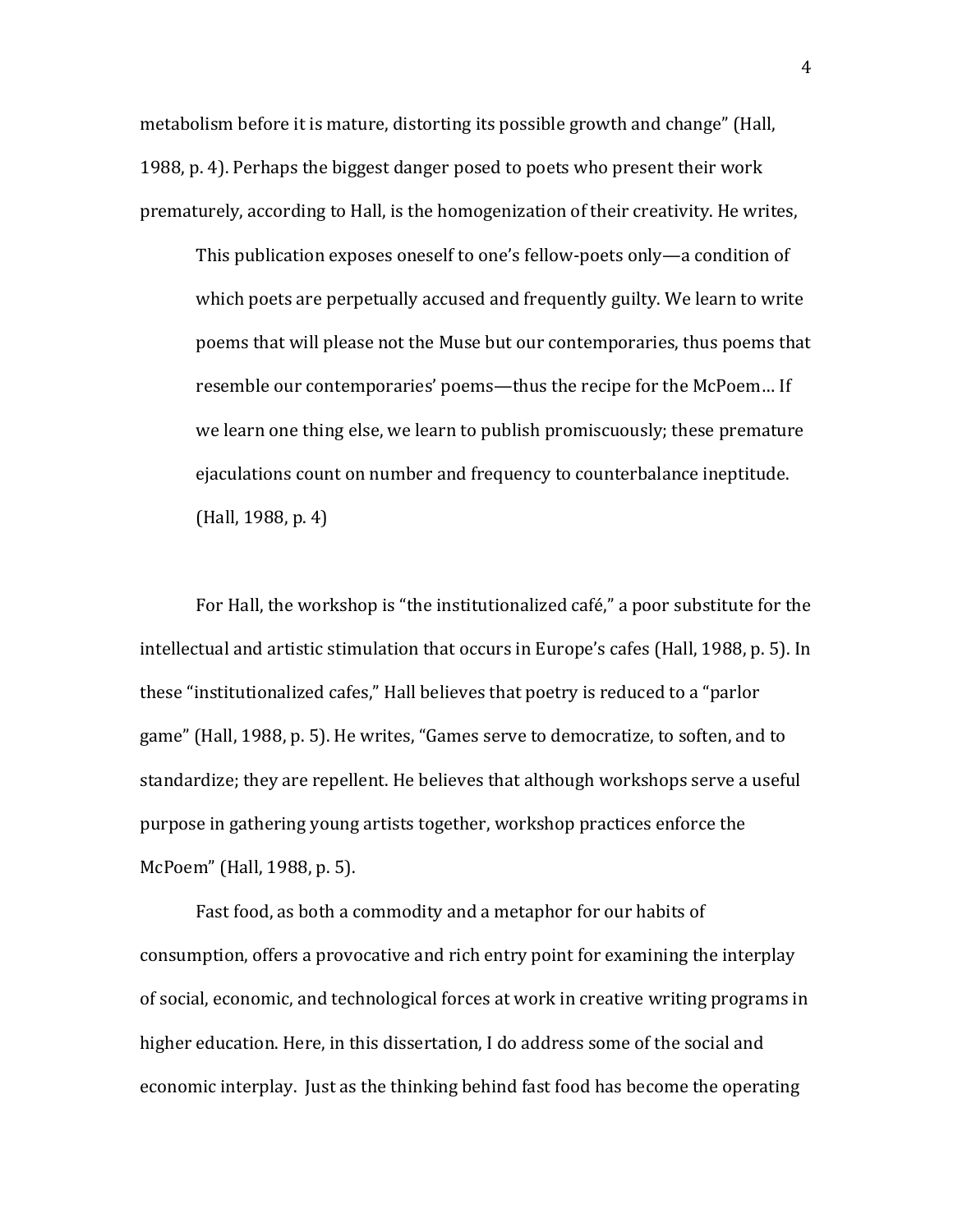system of today's retail economy, wiping out small businesses, obliterating regional differences, and spreading identical stores throughout the country like a selfreplicating recipe, Hall fears that poetry has suffered a similar homogenization and simplification.

Shortly after Hall fired the first warning shot about the university's influence on American poetry, writer and critic Joseph Epstein chimed in with similarly combative words. In his essay "Who Killed Poetry?" (1988) Epstein argues,

Contemporary poetry is no longer a part of the regular intellectual diet. People of general intellectual interests who feel that they ought to read or at least know about works on modern society or recent history or novels that attempt to convey something about the way we live now, no longer feel the same compunction about contemporary poetry... It begins to seem, in fact, a sideline activity, a little as chiropractic or acupuncture is to mainstream medicine—odd, strange, but with a small cult of followers who swear by it. (Epstein, 1988, p.  $15$ )<sup>2</sup>

!!!!!!!!!!!!!!!!!!!!!!!!!!!!!!!!!!!!!!!!!!!!!!!!!!!!!!!

 $2$  Though it is virtually impossible to assess the validity of Epstein's claim about the marginalization of contemporary poetry, recent studies conducted by the National Endowment for the Arts substantiate his assertion that the readership for poetry is dwindling (even while the readership for literature in general and fiction in particular is increasing). A 2008 study found that 8.3% of book readers had read any poetry at all during the survey period. A similar study conducted sixteen years earlier in 1992 found that 17.1% of book readers had read any poetry at all during the survey period. The data shows that in the sixteen year span studied, the readership for poetry was essentially halved. According to the study, the declining reading rate for poetry is due in part to a significant decline in the percentage of women, Americans 45-54 years of age, and white Americans who read poetry. From 2002-2008 the proportion of women who read poetry fell at a 39 percent rate (National Endowment for the Arts [NEA], 2009; NEA, 2004; National Center for Education Statistics, 2002).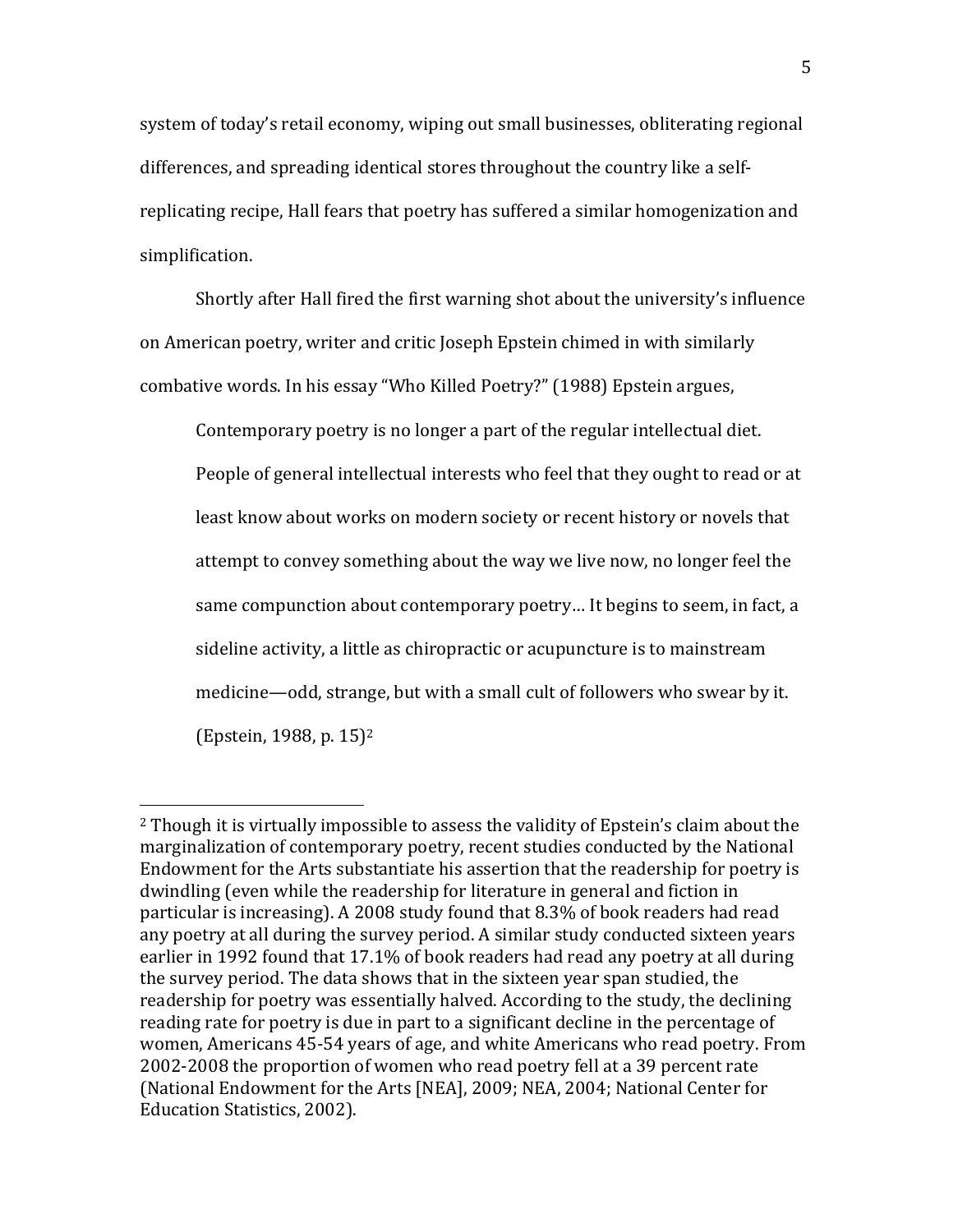For Epstein, the rise of the creative writing program and the accompanying credentialing and professionalization of poetry is to blame for the art's growing irrelevance. He writes, "the entire enterprise of poetic creation seems threatened by having been taken out of the world, chilled in the classroom, and vastly overproduced by men and women who are licensed to write it by degree if not necessarily by talent or spirit" (Epstein, 1988, p. 20). Epstein extends Hall's argument by asserting that the insulation of the poet within the walls of the institution has shifted the role of the writer from that of "artist" to "professional." Epstein believes that the professionalization of poetry is primarily responsible for poetry's declining audience.

Critic and university professor Charles Altieri astutely links the role of the poetry workshop and the professionalization of poetry in *Sense and Sensibility in Contemporary American Poetry* (1984). For Altieri, the academy as an institution encourages craft over ideas and insulates writers from a public audience. In describing the role of the workshop Altieri writes,

... workshops and the mentality they encourage put poets in a situation. closely parallel to that of French painting in the 1850s. There, too, extraordinarily skillful artists created a climate skeptical of any intellectual role for the medium, hence trapping it within a narrow equation of lucidity and elegantly controlled surfaces. Instead of a stress on ideas, there emerged an emphasis on craft that in turn produced a highly inbred professionalism governing both the training of artists and the judgment of their work. Rather than directly seeking sources of patronage among a consuming public, artists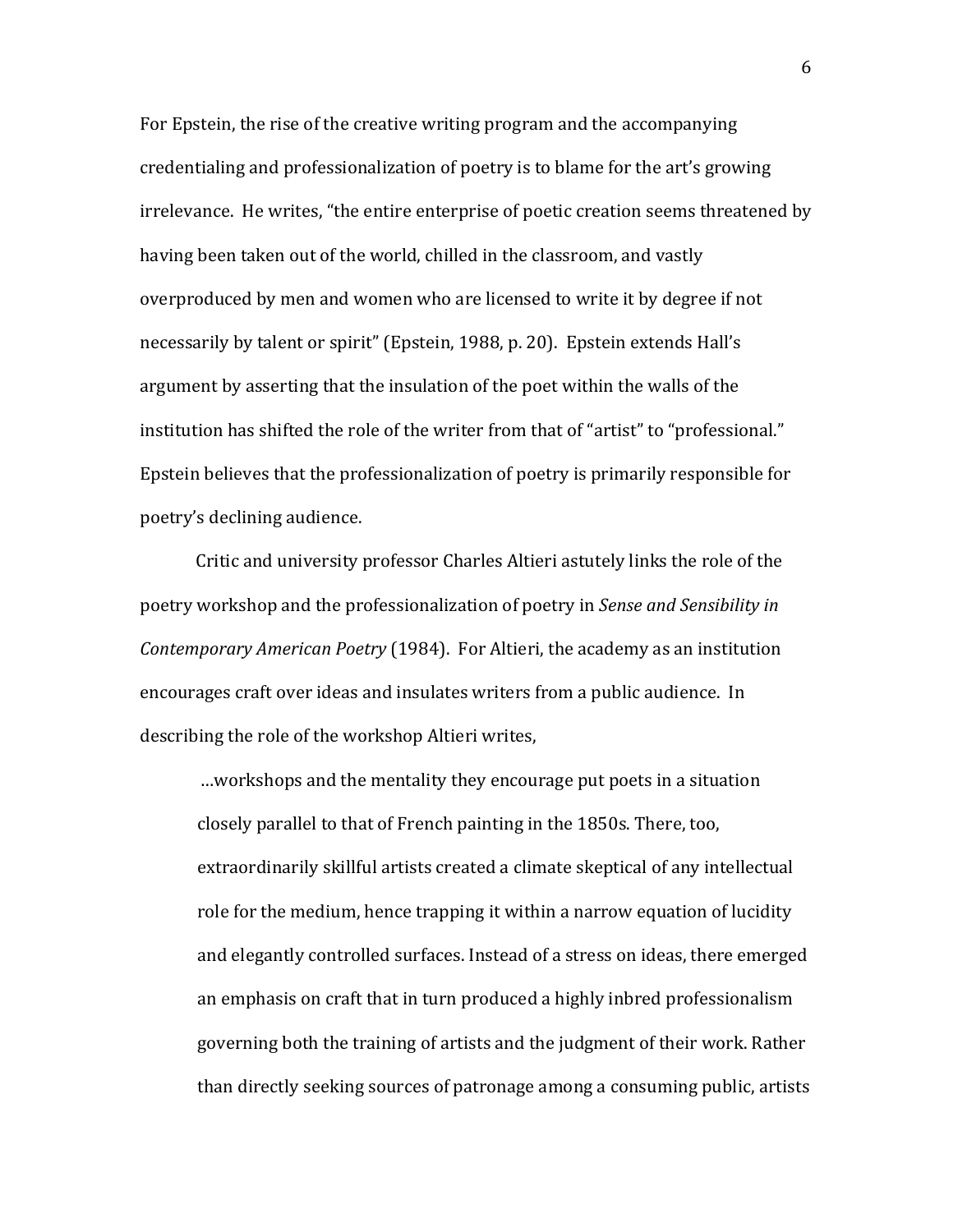received their commissions and praise largely by appealing to other professionals. Their salon juries are our fellowship boards. (Altieri, 1984, p. 205)

In place of Donald Hall's derisive sobriquet for workshop poetry, Altieri refers to the prevailing style as the "dominant mode" (Altieri, 1984, p. 205). According to Altieri, the workshop mode puts a

reticent, plain-speaking and self-reflective speaker within a narratively . presented scene evoking a sense of loss. Then the poet tries to resolve the loss in a moment of emotional poignance or wry acceptance that renders the entire lyric event an evocative metaphor for some general sense of mystery about the human condition. (Altieri, 1984, p. 205)<sup>3</sup>

Altieri's commentary, though less biting than Hall's or Epstein's, contributes to the chorus of voices deriding the workshop's homogenization and simplification of American poetry.

In the nearly twenty-five years since Donald Hall's "Poetry and Ambition" was published, the number of degree-conferring programs in American higher education has grown by approximately 400 (*Numbers of degree-conferring programs*, n.d.). University creative writing programs are now one of the most powerful forces in contemporary poetry. One could argue that just as the centralized purchasing decisions of the large restaurant chains and their demand for standardized products have given a handful of corporations an unprecedented

!!!!!!!!!!!!!!!!!!!!!!!!!!!!!!!!!!!!!!!!!!!!!!!!!!!!!!!

 $3$  In 2012, twenty-eight years after Altieri first described the "dominant mode," the prevailing style in MFA programs has shifted but there still exists a dominant mode. I will discuss this further in chapter four.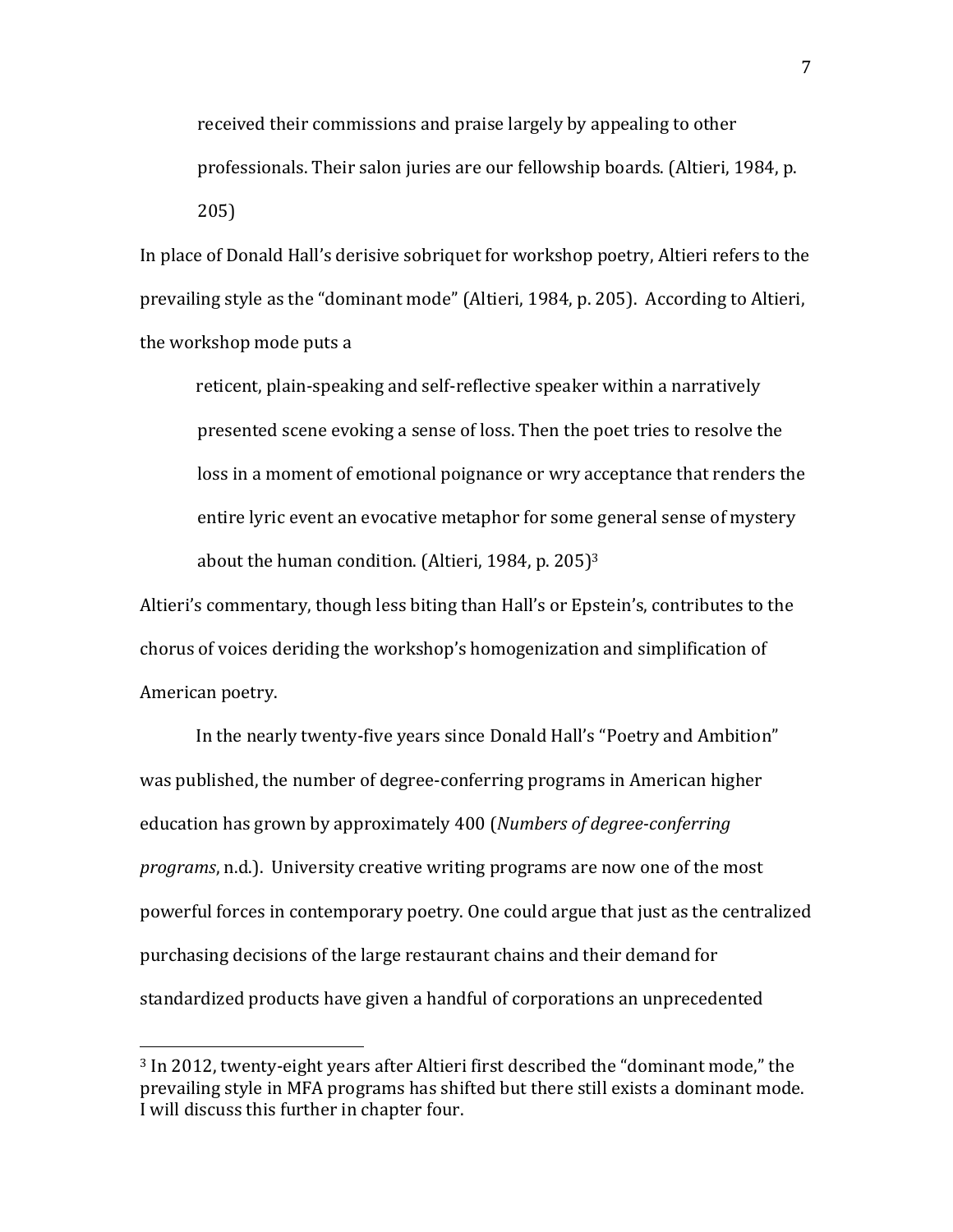degree of power over the nation's food supply, universities and the poets they employ wield significant power in the form of publishing and pedagogy. As creative writing programs have proliferated, so too have small literary magazines subsidized by university budgets and legitimized by academe. Blurbs on book jackets often function as commodities that are exchanged for reciprocal book blurbs or readings.<sup>4</sup> Grants and teaching jobs are prized by poets not only for the prestige they confer but because they offer the poet the rare opportunity to earn money for her expertise. Importantly, unlike fiction writing where James Patterson, the highest paid author of 2011, made \$84 million and signed a seventeen-book \$150 million contract with Hachette Book Group, there is very little money to be made in poetry writing. While the publishing industry reigns supreme in fiction writing, the university system is one of the primary pillars of economic exchange for the poet.

The abolishment of the M.F.A. is as unlikely as the downfall of the McDonald's Corporation. Creative writing programs have cemented their status in the literary arts and have influenced contemporary American poetry in ways that we are only beginning to understand.

Today, the vast majority of the literature that Americans read and write is processed through the higher-education system. How then, does the system impact the product?

!!!!!!!!!!!!!!!!!!!!!!!!!!!!!!!!!!!!!!!!!!!!!!!!!!!!!!!

<sup>&</sup>lt;sup>4</sup> For example, in the case of poems written by John Hollander, poetry critic James Woods humorously explains that that "the quotes and blurbs cling like fertilizing spores to his books" (Woods, 1999, p. 1). Woods' point is that "boring, indeed sometimes intolerable, poems" written within academe are bound to receive praise from peers eager for reciprocation (Woods, 1999, p. 1).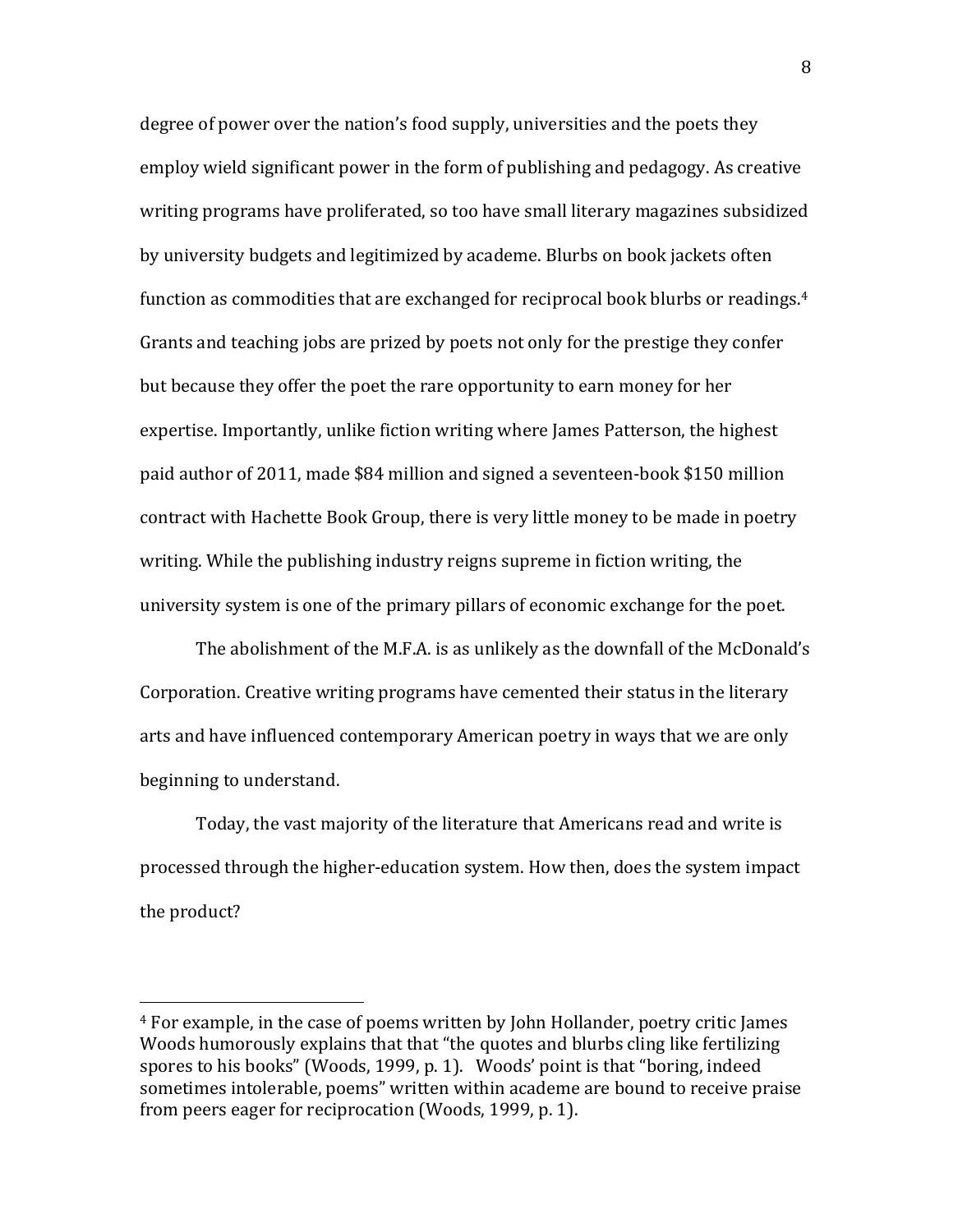Nearly twenty-five years after the publication of Donald Hall's essay, literary scholar and university professor Mark McGurl (2010) took up this precise question. He offered the most comprehensive and ambitious historical study to date of the impact of creative writing programs on post-World War II fiction. His work examines how the patronage of the university has impacted American fiction and he uses the close relationship between writing and schooling to understand contemporary literature. McGurl considers "the rise of the creative writing program" to be the "most important event in postwar American literary history" (McGurl, 2010, p. ix). More than any other contemporary critic, McGurl investigates the way that the system impacts the outcome. He traces the impact that creative writing programs, in particular, have had on contemporary fiction. He examines the development of literary modernism in post-World War II America and views the formation of creative writing programs as a response to the modernist mantra "make it new."

According to McGurl, the push to "make it new" was institutionalized in the form of creative writing programs by science-oriented universities of the Cold-War era that were eager to cultivate creativity and encourage original research (McGurl, 2010, p. 4). More generally, creative writing programs benefitted from the growth and development of mass higher education in America after World War II.

An overview of the evolution of the creative writing program is helpful in understanding the university system that shaped it. According to D.G. Myers in his book *The Elephants Teach: Creative Writing Since 1880* (1996), creative writing as an academic subject arose out of a reaction against English philology, the study of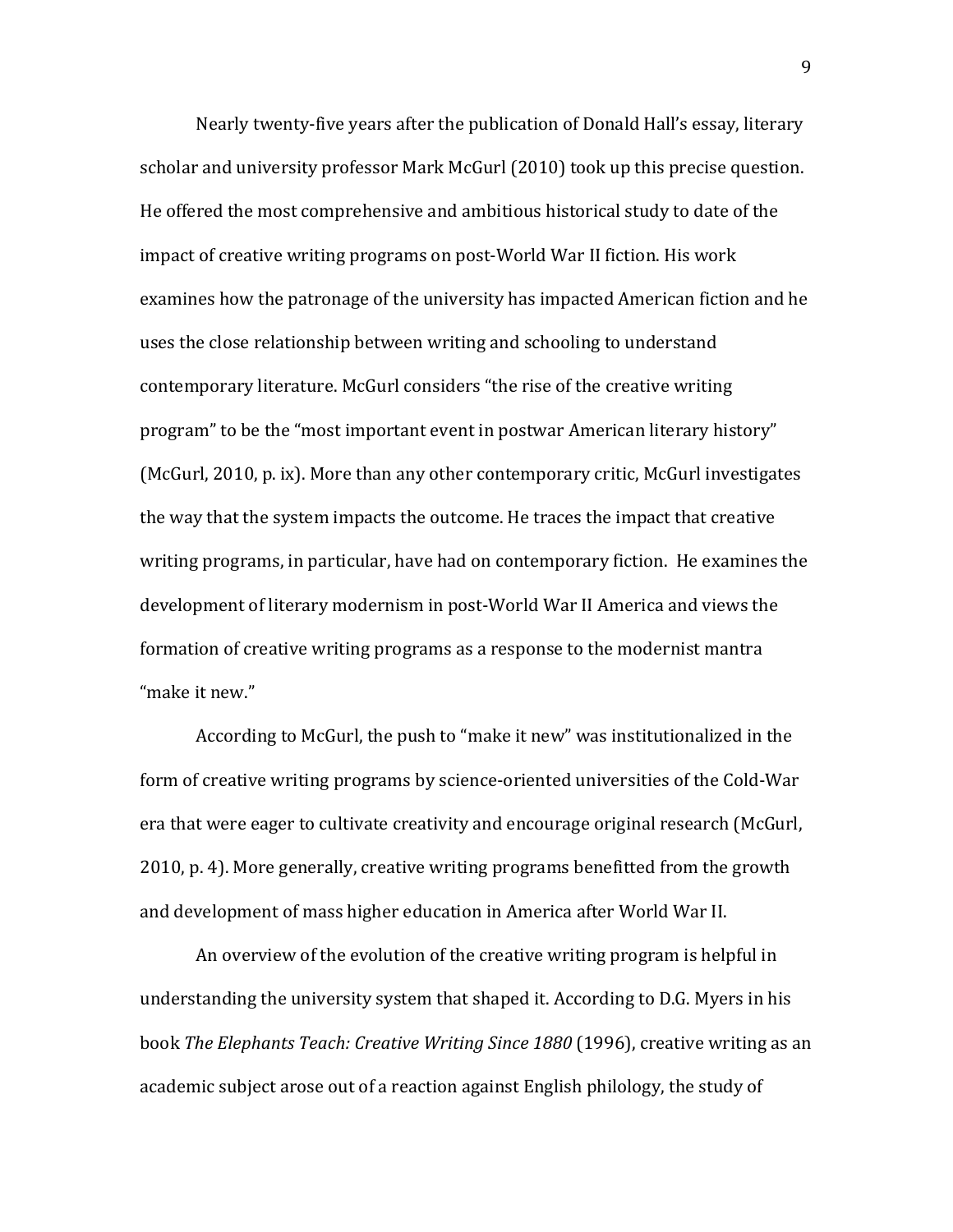literature as linguistic science. Myers explains that creative writing as an academic discipline was founded on the argument that "literature is not a genre of knowledge but a mode of aesthetic and spiritual cultivation" (Myers, 1996, p. 7). After the Civil War, a rift developed in American higher education dividing positivists and idealists. Positivists sought to anatomize literature in pursuit of scientific knowledge while idealists believed that such an analysis prevented an aesthetic appreciation of literature.

Myers suggests that Ralph Waldo Emerson first coined the term "creative" writing" in his 1837 Phi Beta Kappa address titled "The American Scholar." In it, Emerson offered "creative writing" and "creative reading" as necessary alternatives to traditional academic scholarship (Myers, 1996, p. 31). Emerson believed that then-current scholarship promoted the uncritical acceptance of sanctified knowledge and that "creative learning" encouraged much needed independent thinking (Myers, 1996, p. 31).

The evolution of English composition in the United States beginning in the late nineteenth century also played an integral role in the emergence of creative writing. Proponents of a revised form of composition studies felt that formal rhetoric placed too little emphasis on the practice of writing and favored, instead, the study of language's underlying theory. The new goal of English composition was to bring together theory and practice, giving students greater opportunity to express themselves freely.

In 1880 Harvard professor Barrett Wendell offered the first classes in writing. His immensely popular classes were a revolt against the strict dictates of philology

10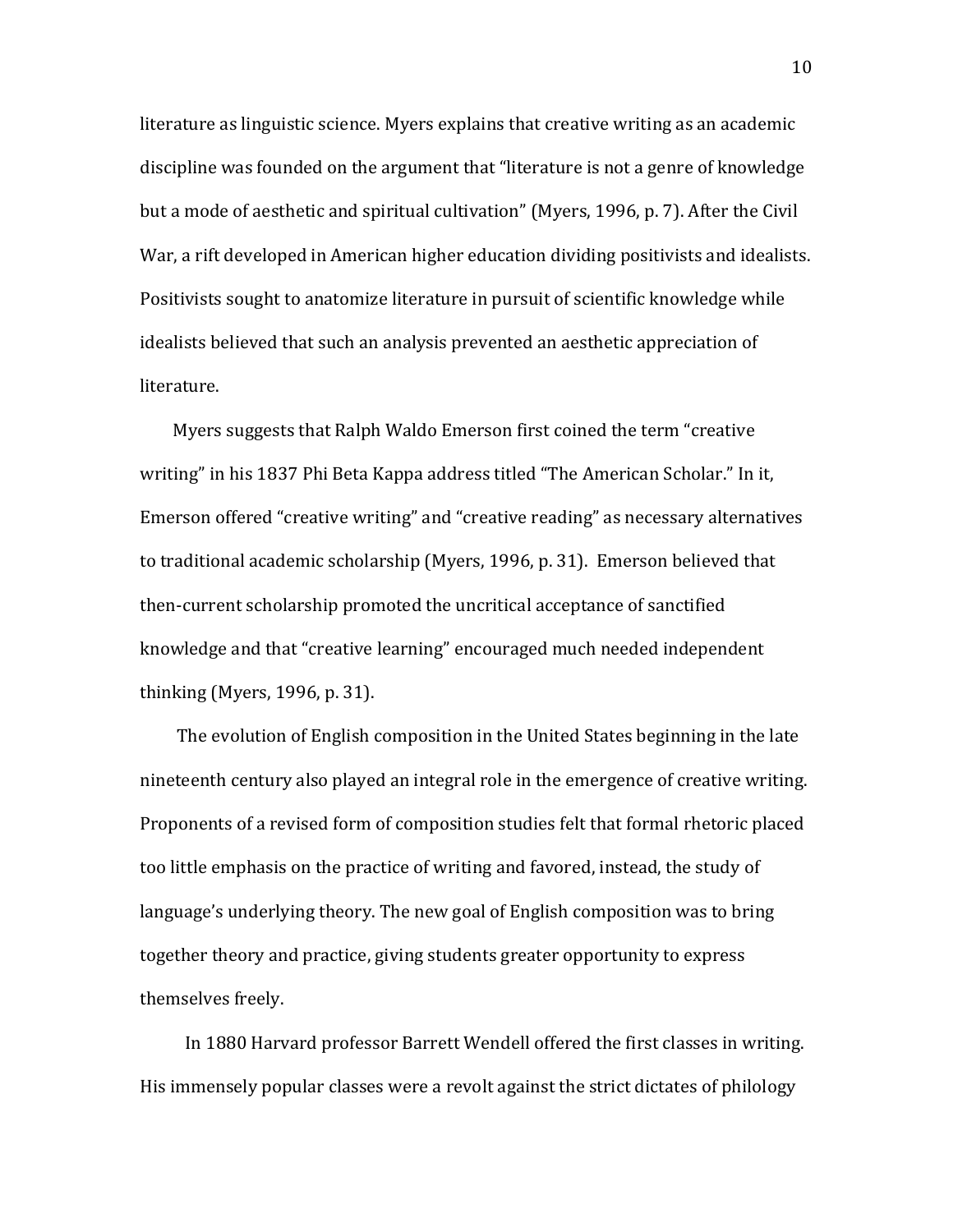and emphasized instead creativity, aesthetics, observation, and daily writing exercises. Wendell's book *English Composition* (1891) gave creative writing its first name and allowed others to adopt his ideas. His student William Hughes Mearns went on to incorporate Wendell's ideas as well as those of John Dewey, in the books *Creative Youth* (1925) and *Creative Power* (1929). These books were integral in spreading interest in "creative writing" among educators.

According to Myers (1996), what is known today as the "workshop method"<sup>5</sup> grew out of an effort to apply the principle of manual arts training to the teaching of writing. The manual arts training method emerged in the 1870s, led by Washington University professor Calvin Woodward. He believed that the best way to educate artists was through their own creative work. Woodward's borrowing of established methods within the arts proved to be a critical moment in the development of the writing workshop.

It was not until 1930 that Norman Foerster started the nation's first graduate writing program. As the director of the School of Letters at the University of Iowa, Foerster set out to mend the disjunction between art and criticism. His program included classes in creative writing as well as literature classes. Iowa's writing

!!!!!!!!!!!!!!!!!!!!!!!!!!!!!!!!!!!!!!!!!!!!!!!!!!!!!!!

 $5$  The traditional poetry workshop involves a group of  $5-15$  students, an instructor, and regular meeting times. The instructor assigns exercises and each student is expected to bring a new poem to class each week. During the class meeting, students pass around copies of their new poems. The first student to present work reads her poem and then sits silently as the class discusses its strengths and weaknesses. The traditional workshop method relies on "cold readings" rather than readings completed prior to class. Each critique usually lasts from 5-15 minutes and focuses on how to make the poem a better piece of writing. Students take notes on their copy of the poem and return the copy to the author at the end of the critique. In theory, each student leaves class with the information needed to help them in the revision process.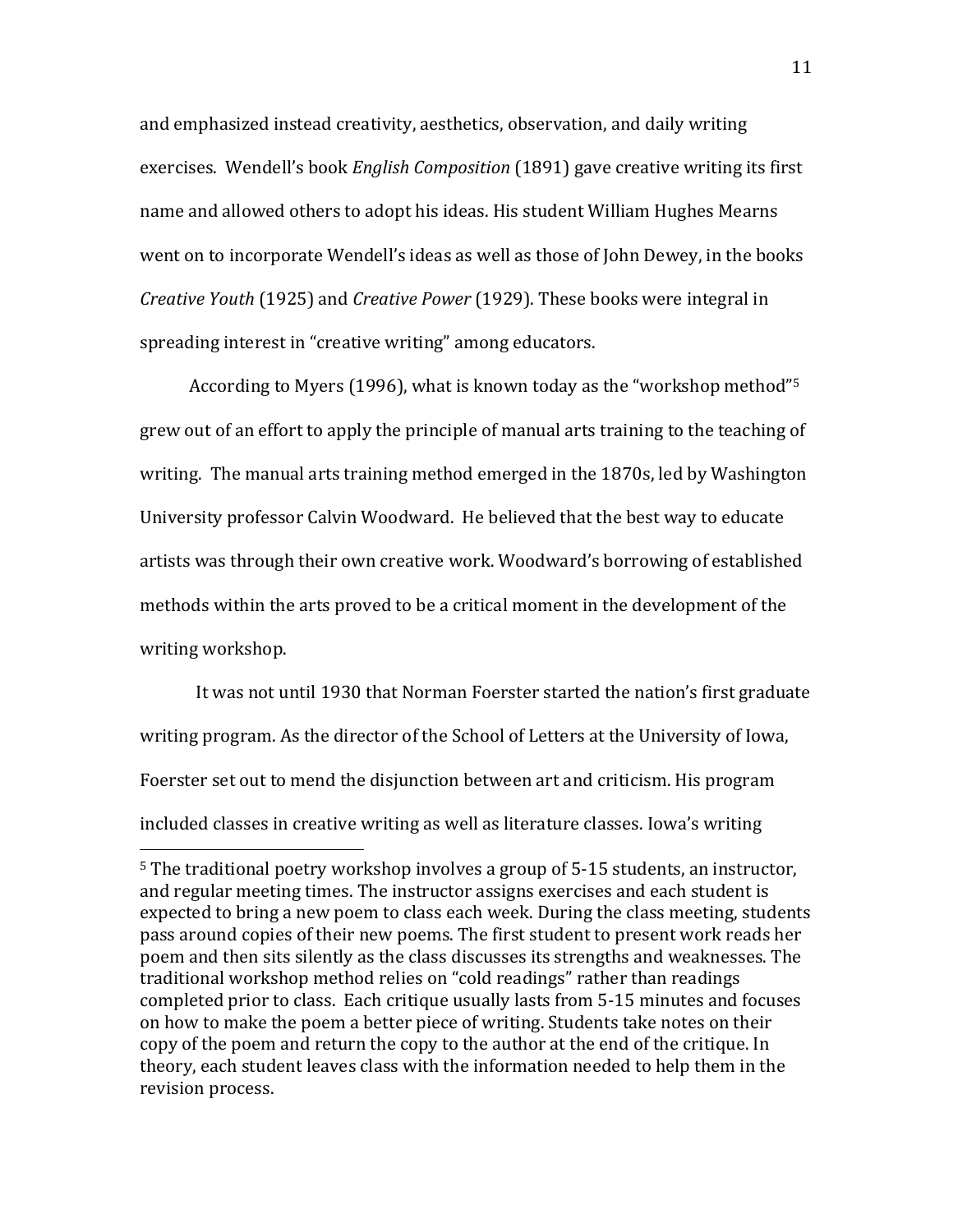program established the basic components that still exist in many of today's programs. These include literature courses, writing seminars focusing on craft and form, a culminating thesis, and a course of study leading to a graduate degree.

Graduate writing programs gained momentum in the 1940s and early 1950s with the appointment of writers as university professors. In 1942 Paul Engle established the Iowa Writers' Workshop, an outgrowth of Foerster's School of Letters. Engle's program was the first of its kind to offer a Master in Fine Arts degree and has for many decades been considered the premier program in the nation for the study of creative writing. Jonathan Holden (1991) explains that in the years following Iowa Writers' Workshop's inception, "dozens of creative writing programs... sprung up in imitation of the Iowa Writers' Workshop as its graduates spread out like missionaries through American colleges and universities, as American creative writing reached an 'industrial' scale" (Holden, 1991, p. 24).

Beginning in the 1950s, many school officials at American universities acknowledged that they were unwittingly promoting a kind of intellectual conformity and that the creativity of their students was suffering as a result (McGurl, 2010, p. 70). According to George Stoddard, the dean of the New York University School of Education in 1959,

Inside the school, many teachers and textbooks (refrigerated versions of teachers stamped and sealed) pay homage to the same god of conformity. It used to be thought that this made little difference in mathematics, physical science, and grammar, but we were wrong even there. Three hundred years of standard instruction in these disciplines have produced populations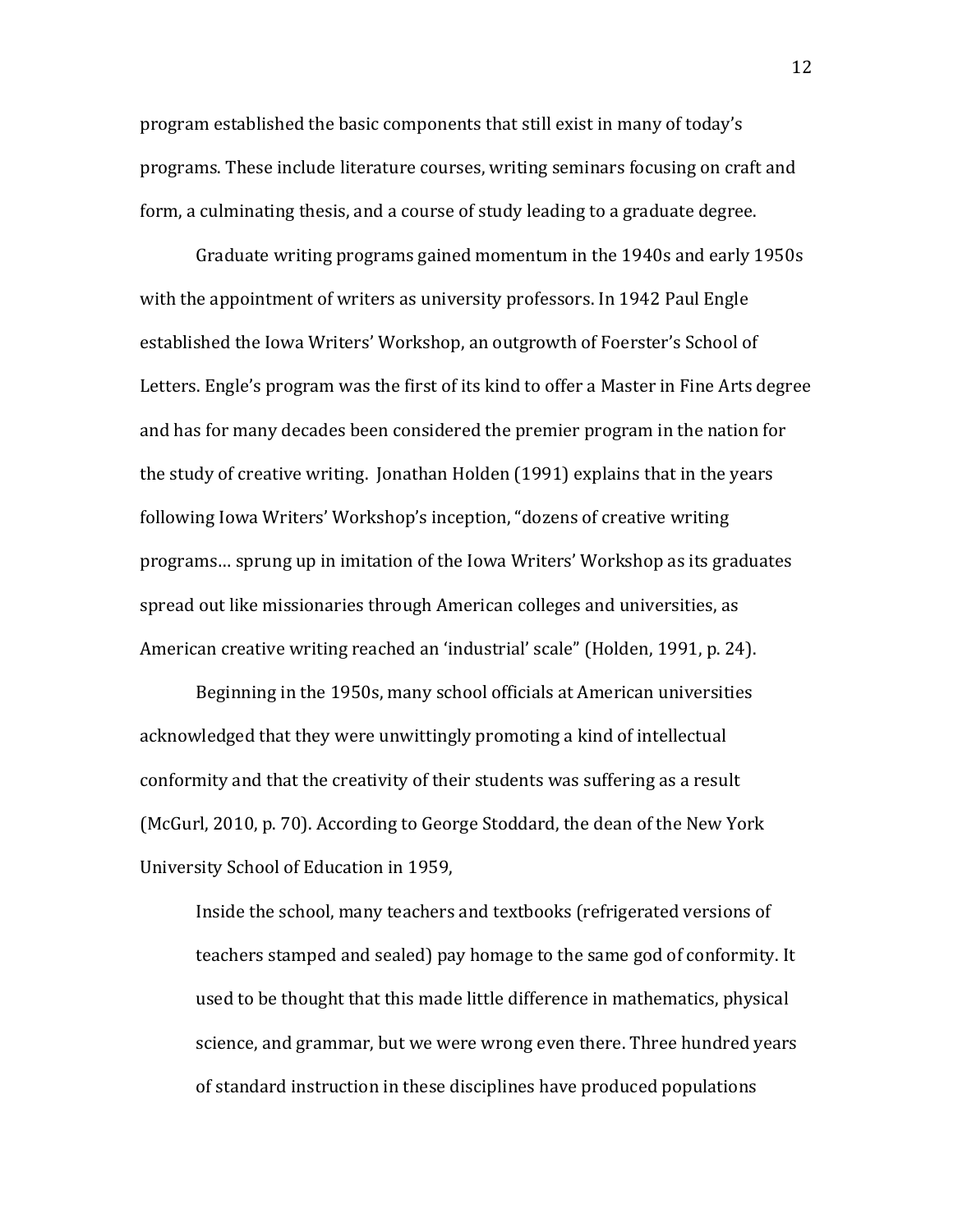whose chief reliance is on the conditioned response, the repetitive act, the voice of authority. (as cited in McGurl, 2010, p. 70)

Stoddard called on American universities to transform themselves into places where "creative art, music, and writing were no longer alien" (as cited in McGurl, 2010, p. 71).

In addition, according to McGurl, within the science community there was strong motivation to develop the creativity of American scientists so that they could outthink the communist enemy. This competition was fueled in part by the desire to design superior weapons technology (McGurl, 2010, p. 70).

Acknowledging that the human product cultivated by universities lacked sufficient creativity, school officials set out to increase opportunities for creative expression. According to McGurl, creative writing as a discipline was "concocted as a progressive *antidote* to conformism" (McGurl, 2010, p. 71). The irony is that, years later, this very antidote was charged with being an "agent of conformism on the literary aesthetic plane" (McGurl, 2010, p. 71). Put another way, the very system that sought to incubate creativity also functioned as a homogenizing agent of creativity.

The development of the creative writing program as an outgrowth of English philology and English composition established it as a kind of outsider separated from traditional academic disciplines through its emphasis on creative expression. Mark McGurl argues that, unlike their colleagues in traditional academic disciplines, writers are not cogs in a knowledge machine. He believes that the current structure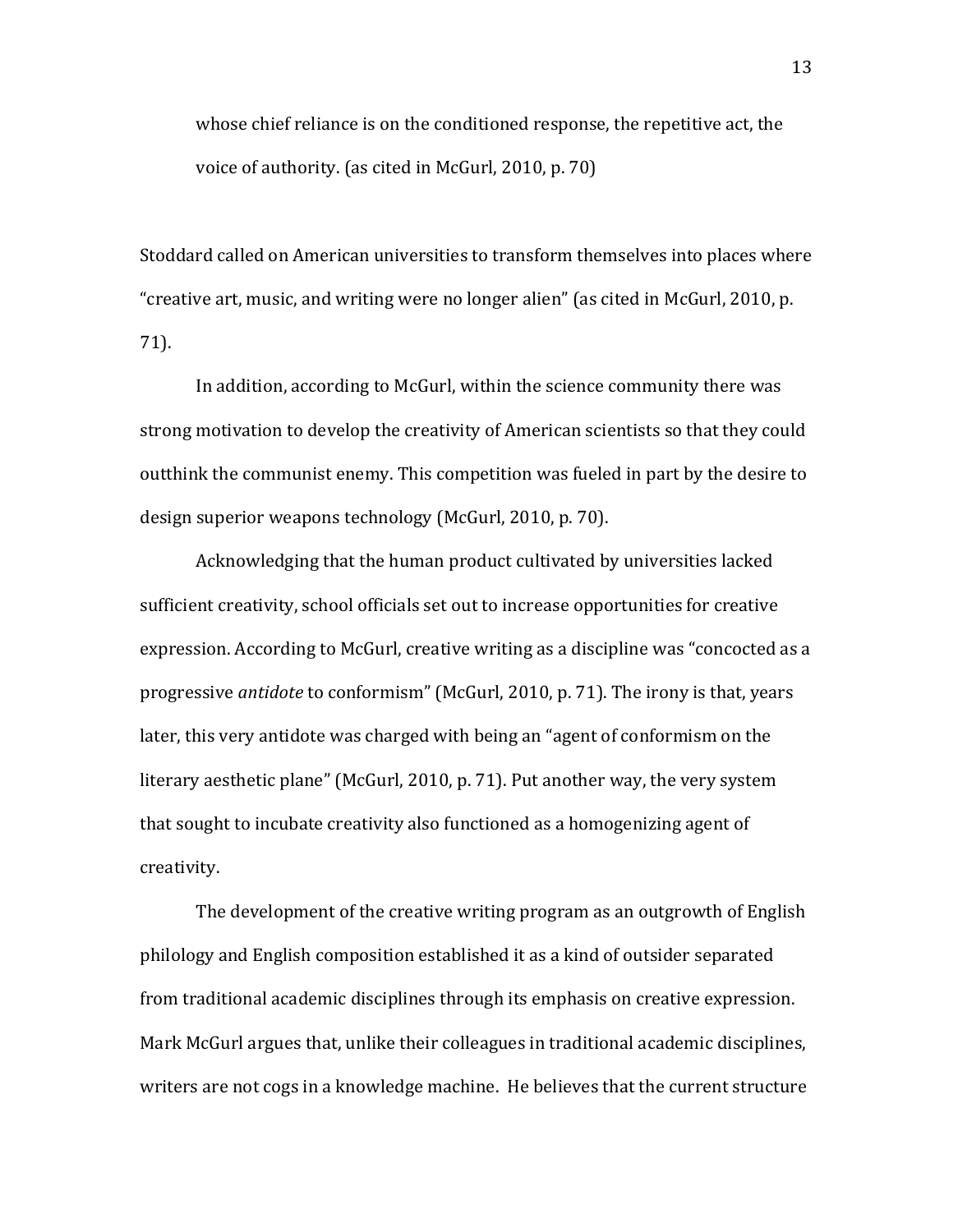of creative writing programs provides the opportunity for universities to function as a "difference engine" (McGurl, 2010, p. 85). These engines are devoted to producing original people as well as original research. According to McGurl, creative writing programs are examples of "the institutionalization of anti-institutionality" and "conventional unconventionality" (McGurl, 2010, p. 85). Their contribution to the university comes from the fact that they are outsiders contained within the walls of the academic institution. The product is a kind of "systematic creativity" (McGurl,  $2010$ , p. 69).

McGurl's term "systematic creativity" captures the tension present in the marriage of the words "creative" and "program" (McGurl, 2010, p. 69). He cautions against dismissing the idea that systems can generate creativity. To illustrate the creative!potential!of!systems,!McGurl!examines!Thomas!Kuhn's!*The&Structure&of& Scientific Revolutions* (1962). Kuhn argues that most scientific progress has been the result of a "near-total commitment to a consensus 'paradigm' in a given subfield" (as cited in McGurl, 2010, p. 72). Such progress occurs, according to Kuhn, when scientists join forces and work collectively. Conformity, in Kuhn's view, is an essential element of the creative process in science and is responsible for fundamental changes within the field.

Though McGurl limits the scope of his analysis to fiction, many of the questions he raises and arguments he presents are applicable to poetry as well. It is my hope that this dissertation fills a gap in the research by focusing on American poetry and its relationship to the rise of the creative writing program.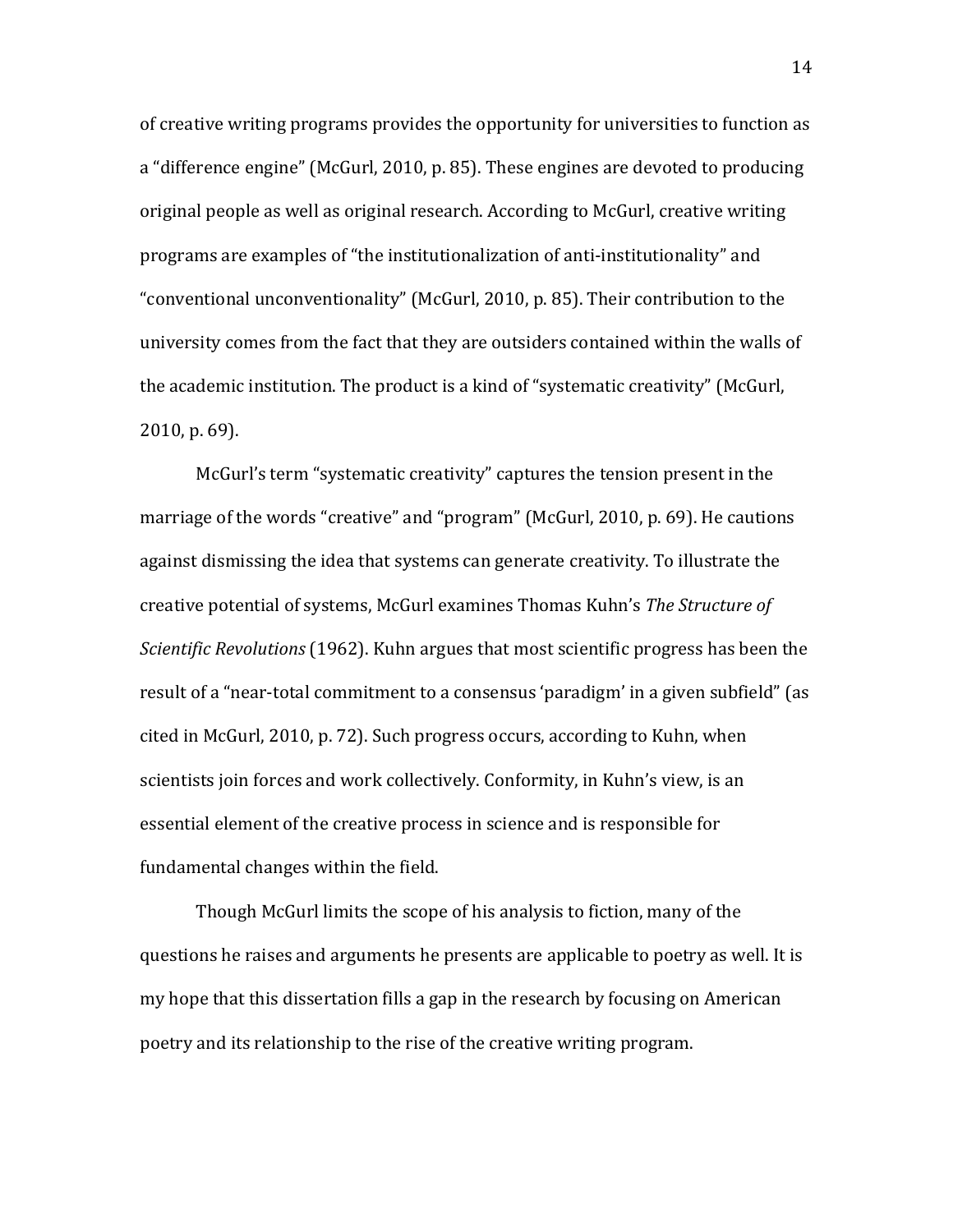As a practicing poet and a graduate of an M.F.A. program in creative writing, I am fascinated by the ways in which institutions impact creative expression. In many ways, the initial threads of this dissertation were born years before I knew I would one day undertake such a project. In 1998, while a junior at Princeton University, I enrolled in my first class devoted entirely to poetry. Prior to that point in my formal education, poetry had been a kind of literary garnish that accompanied the main course (mainly fiction) of my English classes. The poetry I had studied up until that point in school was almost, without exception, anything but contemporary. I entered "Contemporary Poetry" in the spring term of my junior year with a giddy enthusiasm and the feeling that the tedious survey courses required of English majors had perhaps been worth it. Despite the guidance of a wonderful teaching fellow and now established literary scholar Wes Davis, the course was a disappointment. I now believe that the course, which focused largely on poets such as John Ashbery and Jorie Graham, should have more appropriately been called "Contemporary Academic Poetry." Though I had not yet identified "academic poetry" as a category within a much larger genre, I did know instinctually that such a course made important omissions. My deep interest in Chicana poetry, in particular, gave me direct insight into a talented segment of the poetry population excluded from most academic syllabi.

Seven years after taking my first poetry course, I entered my first poetry workshop. The six-week poetry workshop at Middlebury College's Bread Loaf School of English with Paul Muldoon (which included a guest appearance by Seamus Heaney), revitalized my interest in the formal study and writing of poetry. For the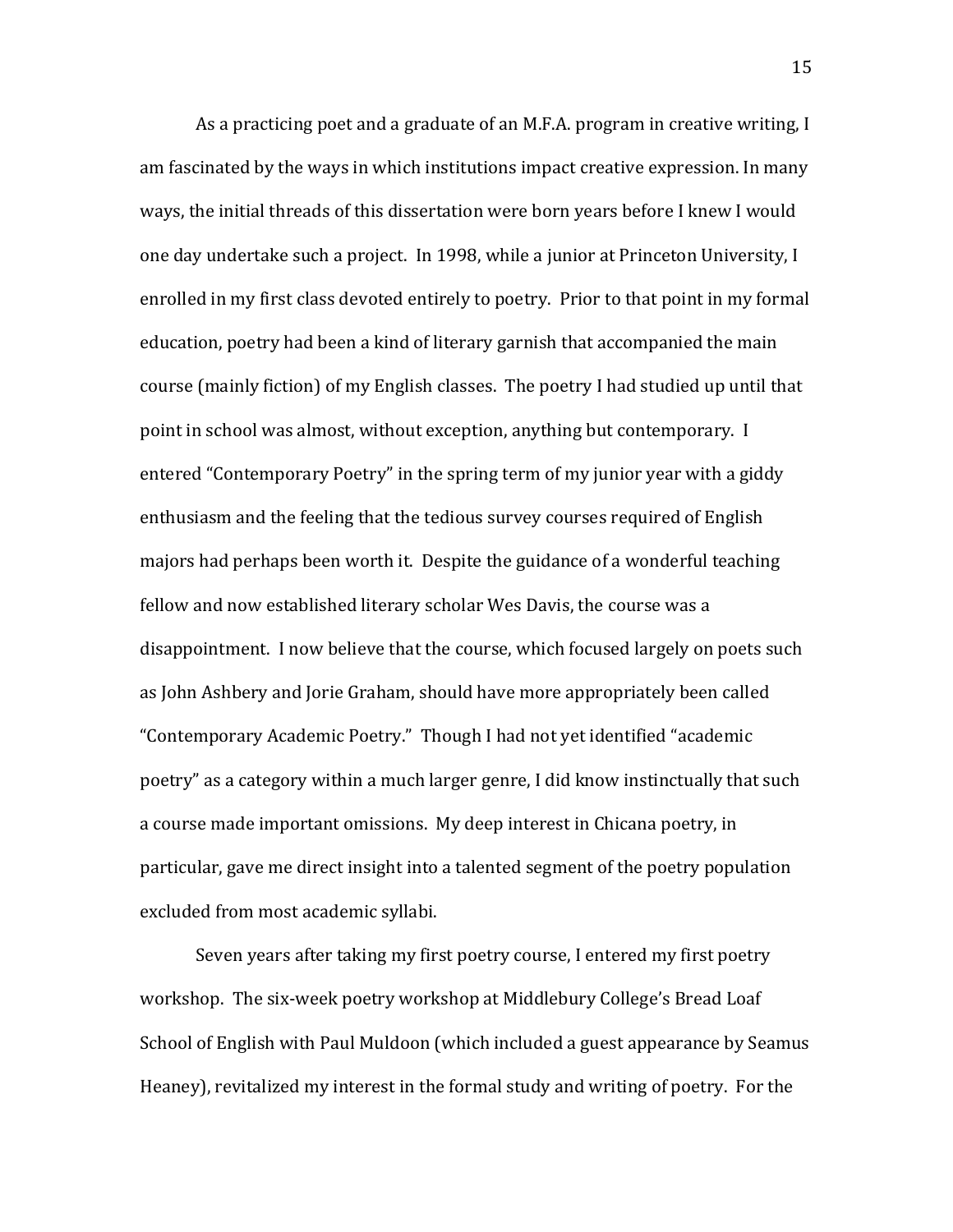first time since reading Alexander Pope's "The Rape of the Lock" in high school, I thoroughly enjoyed studying poetry in an academic setting. Two years later, I entered an M.F.A. program at Sarah Lawrence College where my work with Laure-Anne Bosselaar, Victoria Redel, and Thomas Lux confirmed my belief that creative writing programs are an important place for the study and writing of poetry. It was also as an M.F.A. student that I was first exposed to trends in contemporary American poetry and the potentially homogenizing forces of the workshop.

The sense of disillusionment I felt as a college student studying poetry in the late 1990s and later my first-hand experience as an M.F.A. student underlie many of the questions that guided this research. It was during college that my interest in understanding how we arrive at canonical preferences began and then, as a graduate student, that the workshop became an area of inquiry for me. In this dissertation, I chose to examine Kay Ryan, for example, because I wanted to know why I had never heard of this talented poet prior to her appointment in 2008 as United States Poet Laureate. Similarly, I wanted to understand why Jorie Graham occupied such a prominent position on my "Contemporary Poetry" syllabus and why a colleague at Harvard enrolled in her poetry workshop spoke with such admiration about her. I also wanted to understand why Billy Collins was so wildly popular among high school students and the general public but regarded as a writer of "*Reader's Digest* prose" by many poets. Why also did my teachers Paul Muldoon and Thomas Lux often offer wildly different (and often contradictory) feedback about the same poems? How did they arrive at their preferences and what did it mean for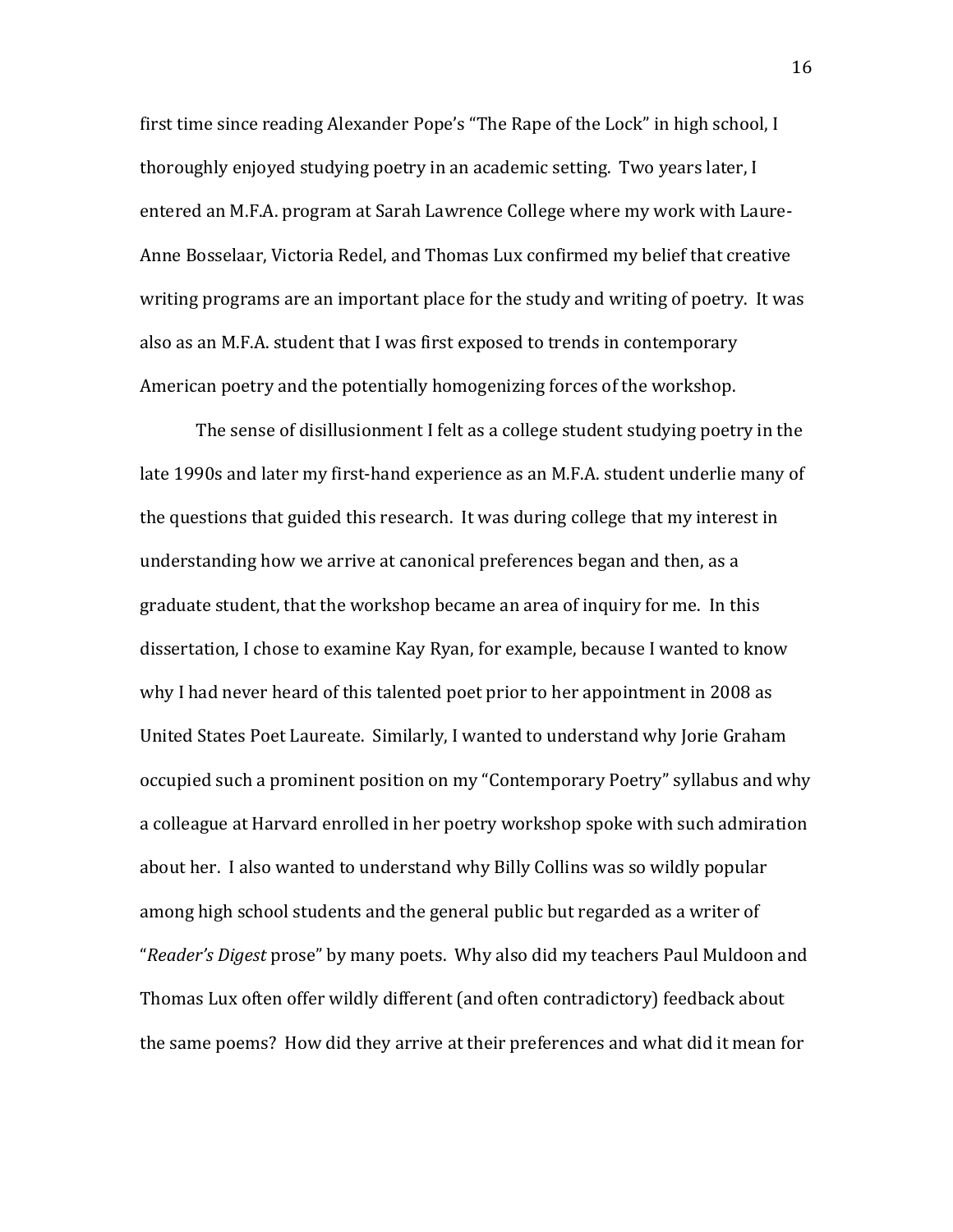their teaching? What kinds of writing did their teaching encourage and what did it make impossible?

Another significant motivation for me in my research is the fact that I have taught English in various capacities for nearly ten years and have worked fervently during that time to widen the readership for poetry. I have taught middle and high school English, college developmental English and composition, and pre-service English teachers. In each of these environments poetry has been a central focus. As an English educator, I am driven by the beliefs that poetry is the lifeblood of language and that English teachers are the institutional gatekeepers of poetry in our society. As Baron and Wormser explain, "There is no poetry (particularly contemporary poetry) in most students' homes; they do not see poetry on television or in the newspaper... For millions of young people their like or dislike of poetry depends on their teachers" (Wormser & Capella, 2000, ix). As a teacher of preservice English teachers for the past two years at Teachers College, two of my primary goals have been to ease anxieties about the teaching of poetry and to help make poetry a vital part of the English curriculum. I have tried to do this in part by developing my students' reading skills through an emphasis on craft, exposing the institutional forces that typically narrow the pool of writing deemed worthy of study, modeling teaching methods, inviting students to be active participants in New York City's robust poetry scene, and encouraging students to read widely and deeply. In addition to my work with pre-service English teachers, I have worked as a consultant in the teaching of poetry with in-service teachers in Vermont and Ohio. There too, I have worked to make poetry not a garnish but a main course worthy of

17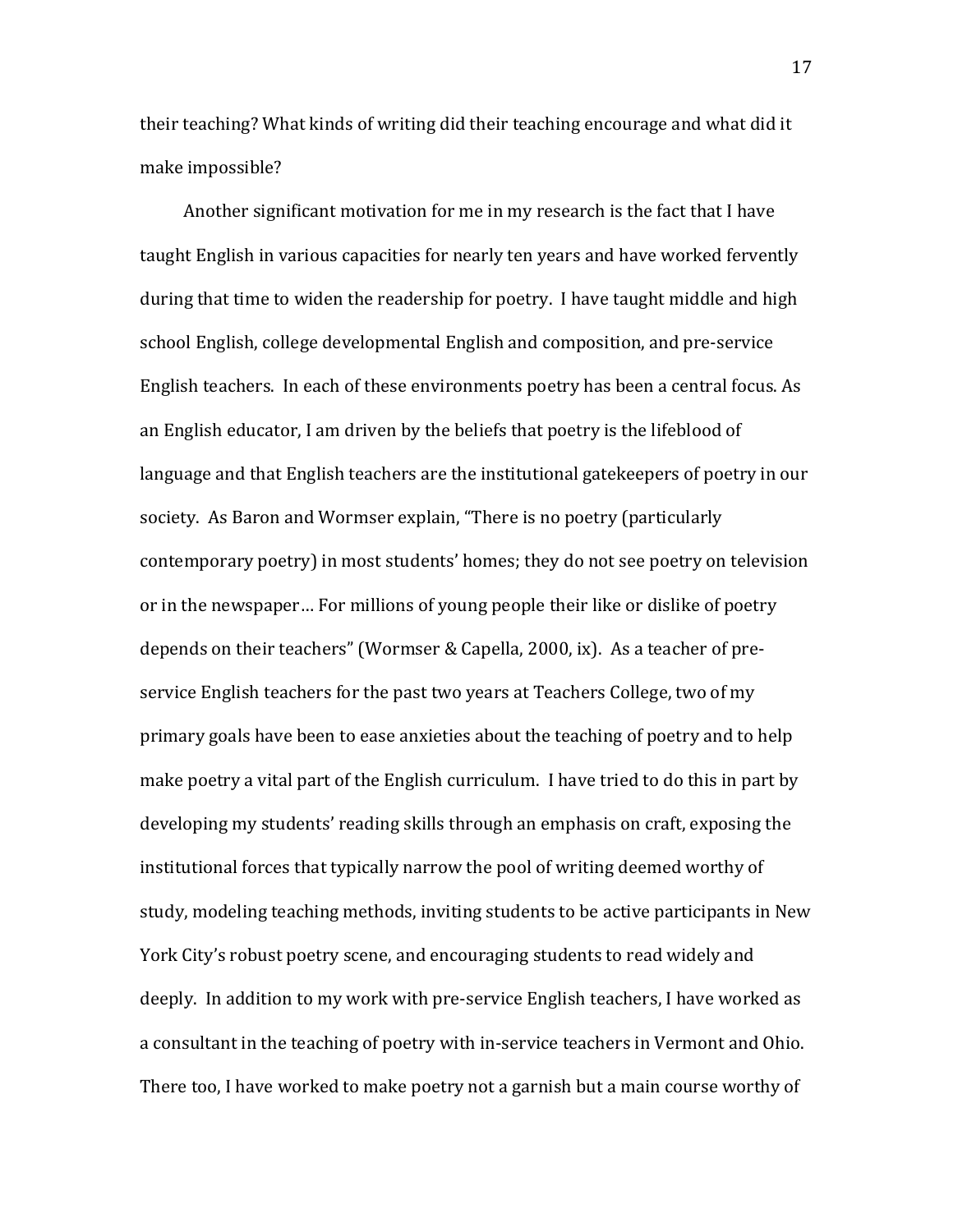rigorous study.

As my literature review explains, debates around creative writing programs have, for many years, focused primarily on their efficacy and whether or not it is even possible to teach creative writing. I am less interested in making judgments about the products creative writing programs produce than I am with examining their role in shaping American letters. My hope is that this research will help illuminate the relationships between "systematic creativity" (including the tensions inherent in this term) and the systems that bestow cultural authority on particular poets and kinds of poetry.

I will explore the following questions in my research:

1) How might contemporary American poetry be understood in relation to the rise of mass higher education and the creative writing program?

2) How and why has the creative writing program reorganized U.S. poetry production in the postwar period?

3) How can the rise of the creative writing program be brought to bear on a reading of contemporary poetry itself?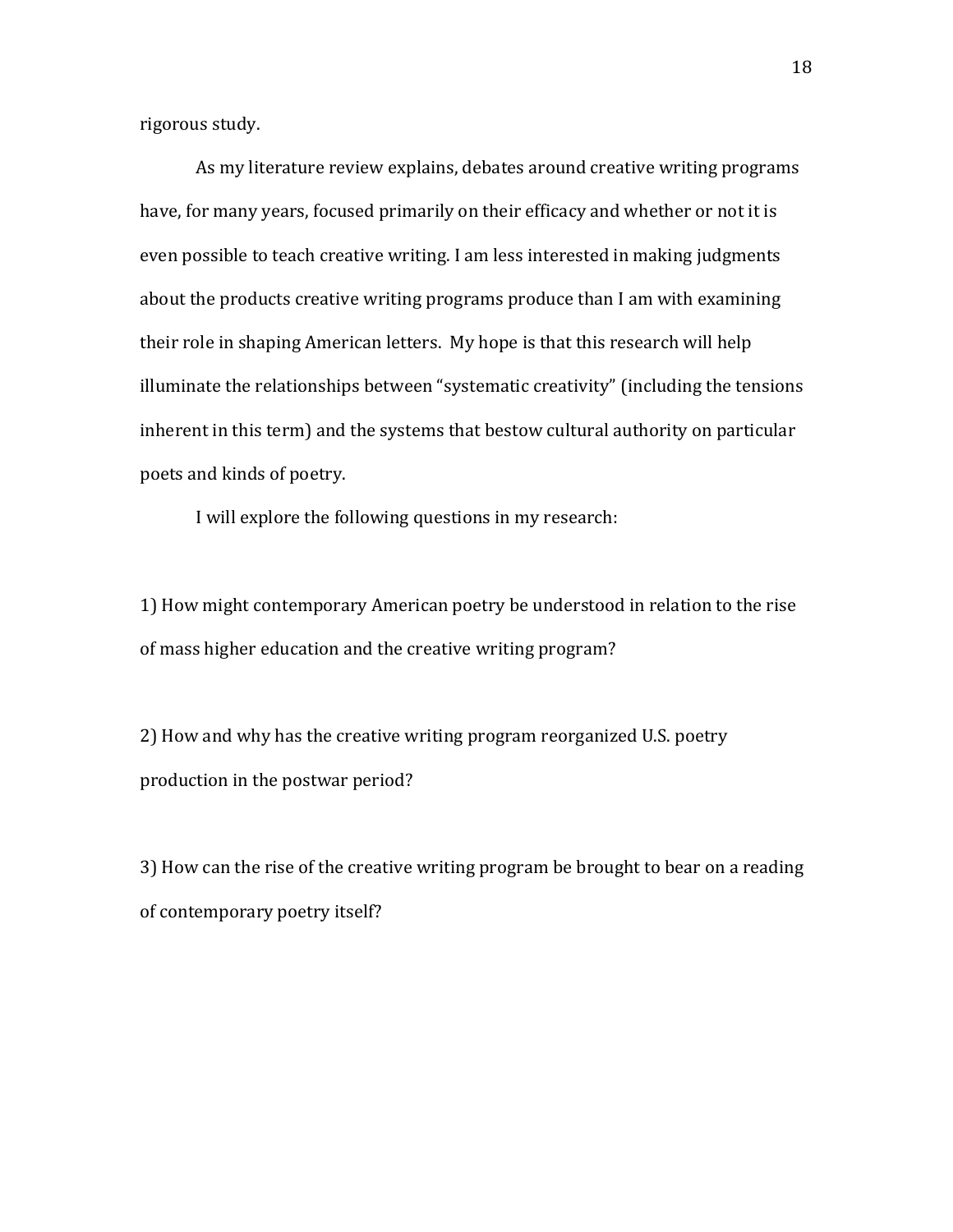#### **Chapter 2: Methodology**

!!!!!!!!!!!!!!!!!!!!!!!!!!!!!!!!!!!!!!!!!!!!!!!!!!!!!!!

My dissertation is a humanities-oriented research project. According to the **Standards for Reporting on Humanities-Oriented Research in AERA Publications** (2009), "the term *humanities-oriented*<sup>6</sup> is intended to capture a constellation of familiar education research genres used in domains such as history or philosophy, for which the *Social Science Standards* are clearly not suited" (AERA, 2009, p. 481). The Council of the American Educational Research Association explains that,

the central purpose of humanities-oriented research has been the exploration and understanding of forms of human existence. In pursuit of this general purpose, humanities-oriented research undertakes investigations into the relationships among reason and emotion, the ethical life, the good life, the just society, the characteristics of the good citizen, and concepts of self, knowledge and its grounds, and the arts and their appreciation. (AERA, 2009, p.  $482$ )

The AERA Council also suggests that, "the familiar vocabulary associated with the conduct of experimental research offers no guidance in developing standards for research that is designed not to establish causality but to illuminate, critique, and

 $6$  According to the AERA Council, the content of humanities-based research varies considerably. Some research, for example, "is intended to illuminate educational processes or phenomena by providing insightful and sometimes provocative portrayals of them and their origins, without proffering judgments" while other research "takes a normative approach, in which questions of value are directly pursued and the researcher argues an explicit position about the need for fundamental changes in the methods and aims of education" (AERA, 2009, p. 482). My research seeks to illuminate how a particular educational process within the arts impacts American letters. As stated previously, I am less interested in proffering judgments than I am in understanding the interconnectedness of creativity, higher education, and American poetry.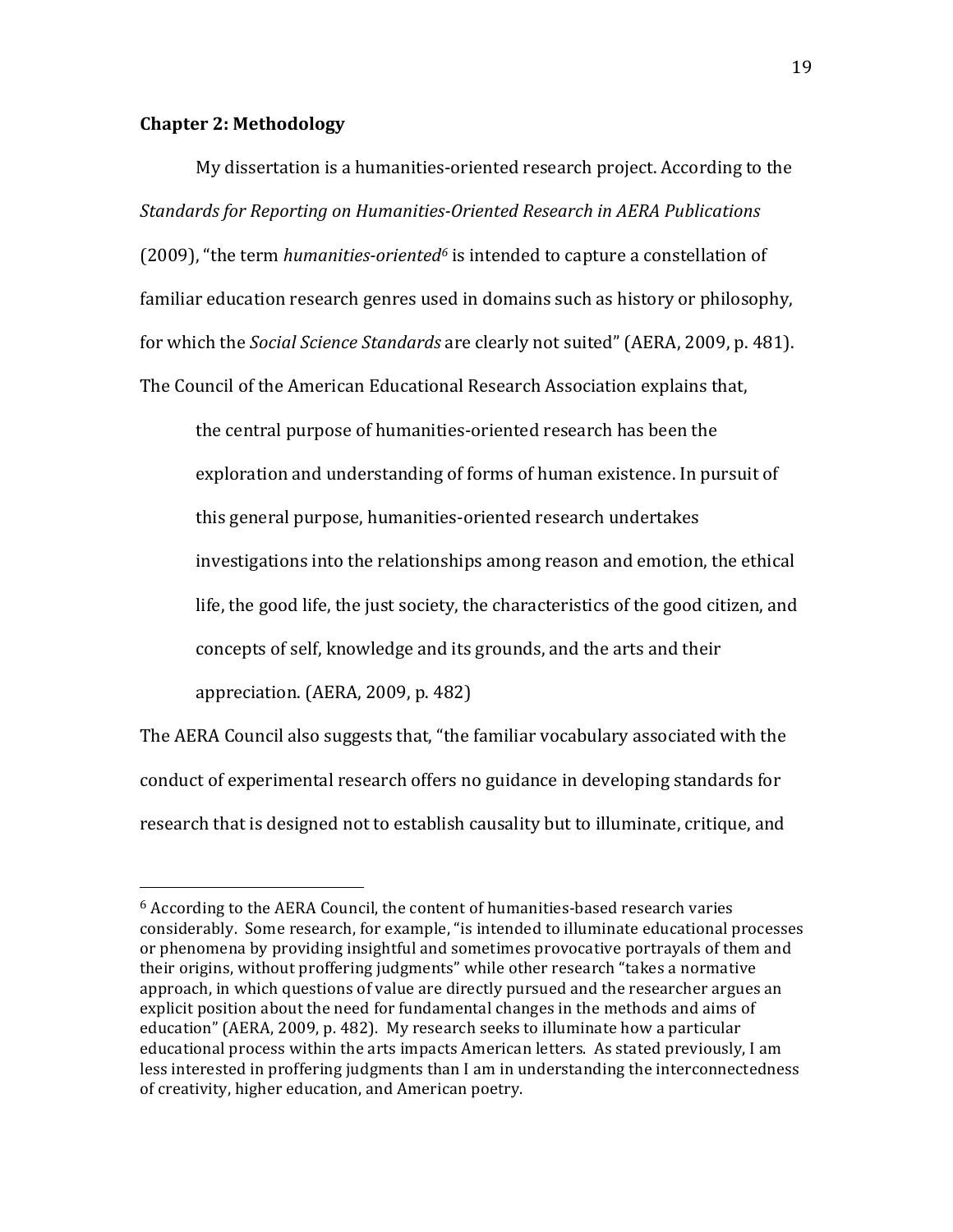evaluate educational phenomena" (AERA, 2009, p. 483). The council explains that humanities-based research is rooted in established disciplines that "often are defined more by the problems they investigate than by their methods" (AERA, 2009, p. 483).

My research relies heavily on the research traditions found in English literature. In aligning myself with the research traditions of the humanities, I use "varied, open-ended methods" which are in line with the research of English" literature (AERA, 2009, p. 484).<sup>7</sup> I engage in close readings<sup>8</sup> of poems to understand how particular craft elements<sup>9</sup> operate. Such analysis is most closely linked with New Critics of the mid-twentieth century who are credited with making close reading a fundamental method of contemporary criticism.

New Criticism focuses on explication to determine how a poem works. It explores the relationship between what the text says and how it is said. New criticism considers the work of art as an object in itself and relies on a process of close analysis to understand it. For new critics, meaning exists on the page and should not be confused with the author's intention or the poem's affective dimension. Meanings derived from outside the text are considered irrelevant. Literature, for new critics, communicates truths incommunicable through means other than the language of literature. No extraneous or special knowledge, according

!!!!!!!!!!!!!!!!!!!!!!!!!!!!!!!!!!!!!!!!!!!!!!!!!!!!!!!

 $<sup>7</sup>$  According to the AERA Council, "much humanities-oriented research is relatively seamless</sup> with respect to topics under investigation and methods employed. Humanities-oriented researchers often do not explicate the specific conceptualization their work exemplifies... As in the case of methods, this lack of explicitness is often quite appropriate..." (AERA, 2009, p. 484).

<sup>&</sup>lt;sup>8</sup> I define "close reading" as the careful, sustained observation and analysis of a text.  $9$  I define "craft elements" as the collection of literary tools such as tone, sound, rhyme, syntax, diction, and rhythm that writers use to shape their writing.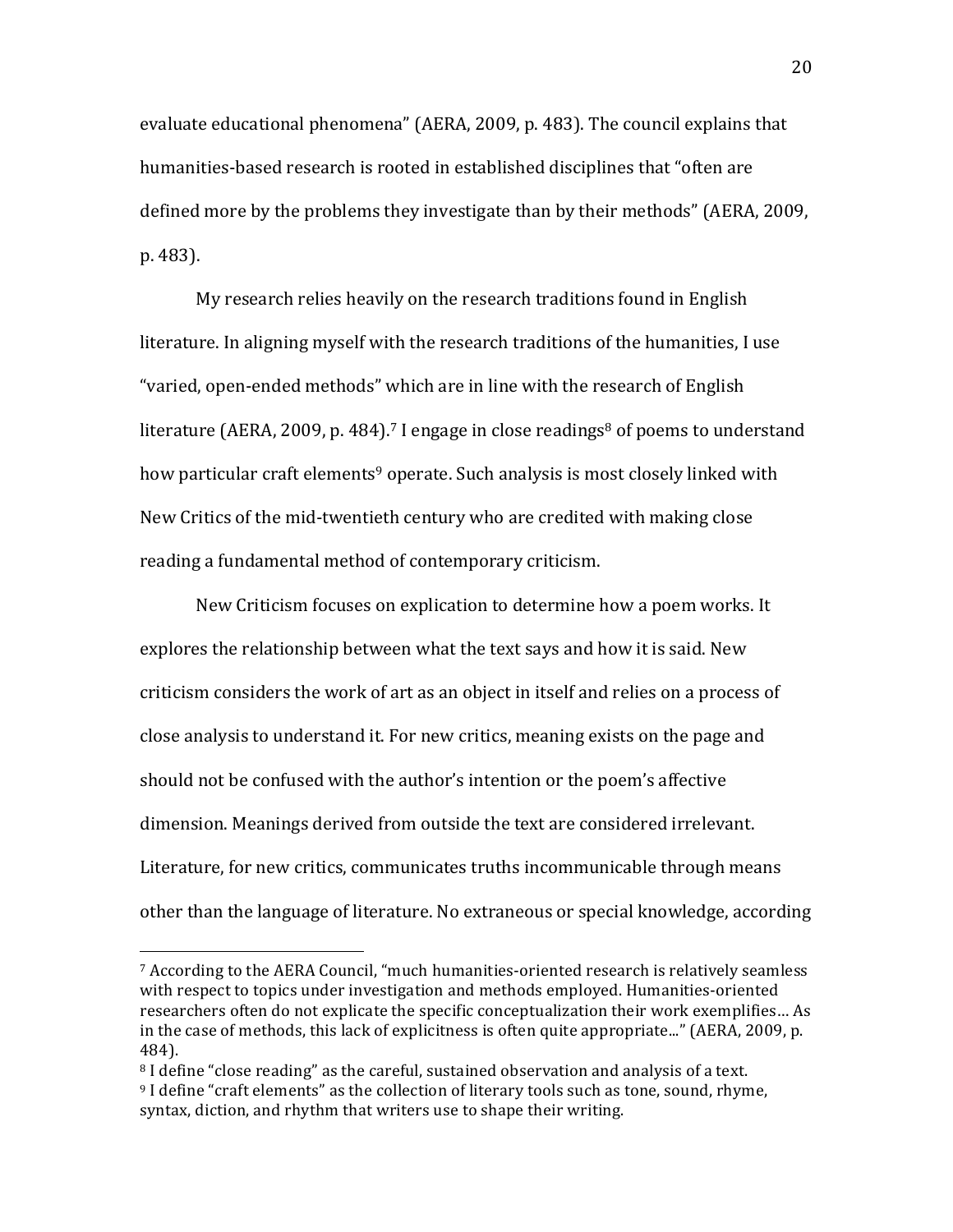to new critics, is needed to understand how a poem works. New Criticism has for decades been the most pervasive form of literary analysis used in graduate school, college, and high school curricula. It is also worth noting that New Criticism has been considered a particularly strong fit for an examination of lyric poetry (Holman and Harmon, 1986, p. 331).

The term "New Criticism" is derived from John Crowe Ransom's book The *New Criticism* published in 1941. Crowe's volume of essays examines a movement in America that began in the 1930s and that paralleled a similar movement in England led by a handful of literary critics including T.S. Eliot. Ransom believed that literary criticism should become more systematic and that a poem should be regarded as an aesthetic object. His essay "Criticism, Inc." (1937), in particular, established the key principles that were influential in developing the basic framework of New Criticism. Prior to the publication of Ransom's seminal works in 1937 and 1941, the ideas that were to become the primary tenets of New Criticism surfaced in the work of other literary scholars. For example, Laura Riding and Robert Graves pioneered the reading of poetry apart from its historical or linguistic context in their book A Survey of Modernist Poetry (1927) and William Empson examined the semantic strategies separating imaginative writing from expository writing in *Seven Types of Ambiguity*  $(1930)$ . Perhaps most influential to the development of New Criticism as a literary movement was the work of Robert Penn Warren and Cleanth Brooks. These men, with the publication of their textbook *Understanding Poetry* (1938), codified the beliefs that poems should be read with exclusive attention to the words on the page and that literary analysis should not be influenced by the reader's subjective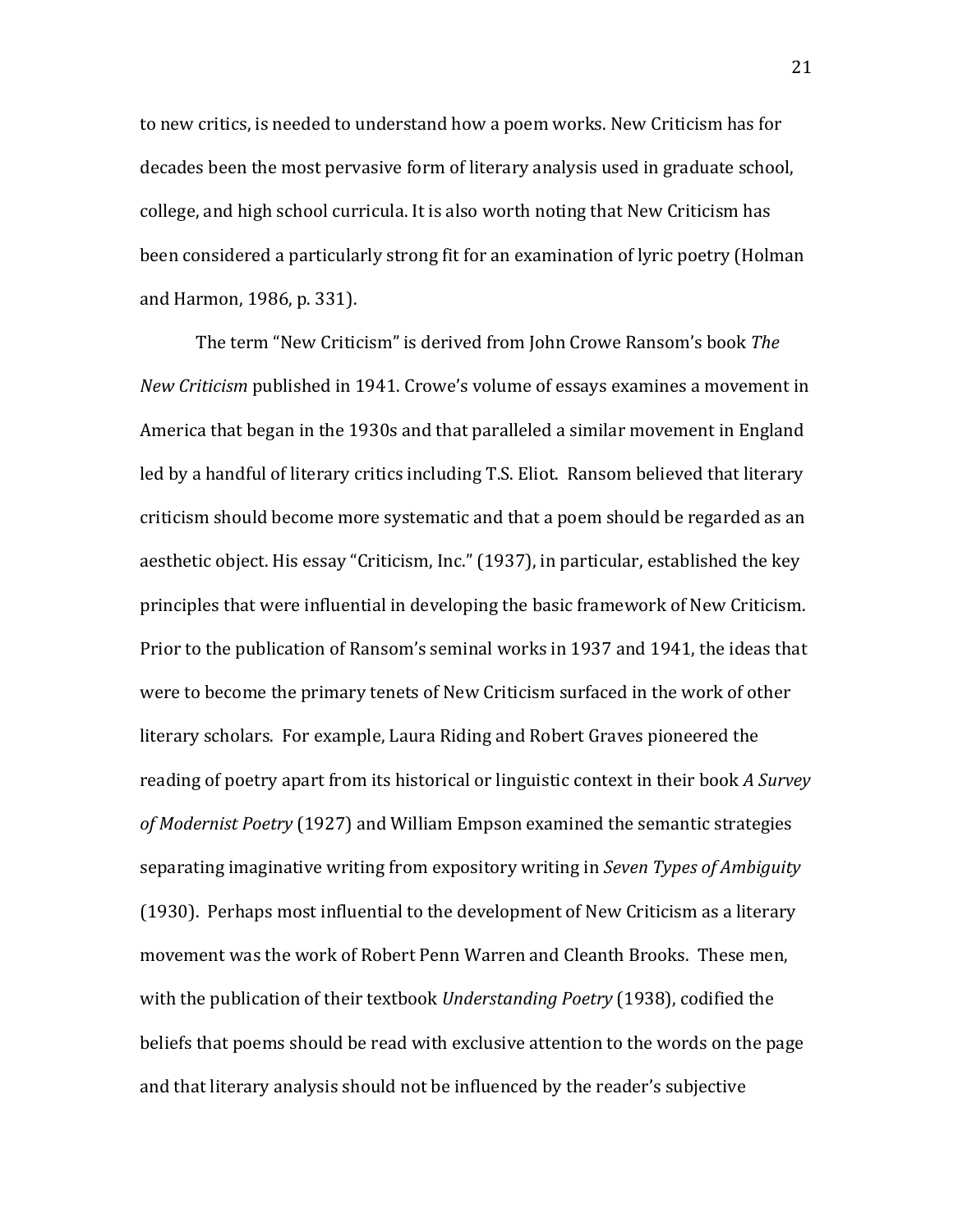experience of the poem. Warren and Brooks' textbook was widely used in American universities from its date of publication until the early sixties and is considered one of the primary means by which the ideas of New Criticism were disseminated.

According to Holman and Harmon (1986), "New Criticism is really a cluster of attitudes toward literature rather than an organized critical system" (Holman and Harmon, 1986, p. 331). While New Criticism has no definitive prescribed methods, its ideology does lend itself well to a methodologically based approach to literary analysis. For this reason, New Criticism remains a dominant mode of literary analysis in schools including graduate programs in creative writing.

Though my dissertation employs close reading, a method connected to New Criticism, I do not align myself with the belief of traditional New Critics that the meaning of a text should not be confused with the text's affective dimension. In their essay "The Affective Fallacy" (1954) William K. Wimsatt and Monroe Beardsley attempt to discount the reader's emotional response to a text as a legitimate means of literary analysis. Wimsatt and Beardsely (1954) argue that using the reader's response to a poem to understand its value leaves analysis vulnerable to emotional relativism and subjective impressions. For Wimsatt and Beardsely (1954), analysis anchored by affect is unreliable. Their ideal was a kind of "objective criticism" that rejected the influence of elements outside of the poem such as reader-response, history, and the author's biography.

In practice, I believe that ignoring a poem's affective dimension is virtually impossible and undoubtedly misguided. For example, understanding the craft

22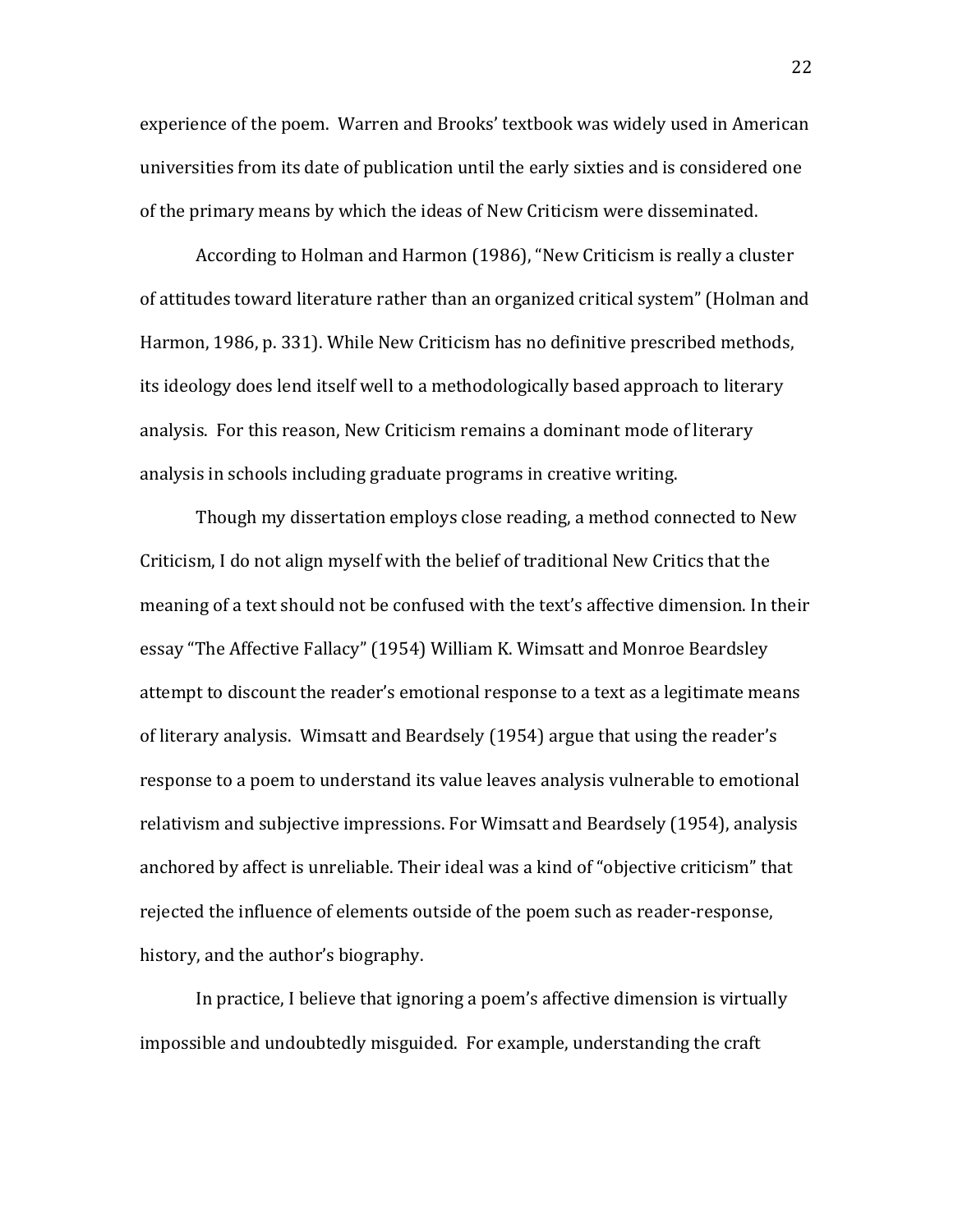element of tone<sup>10</sup> is dependent on the text's effects on the reader. Understanding the speaker's attitude toward the subject matter requires an attunement that considers how each and every craft element contribute to the poem's tone. Affect in a poem is almost always dependent on a poem's more "objective" craft elements such as sound, meter, form, and line breaks. A poem's emotional effects serve as an important entry point into a text and can also be read as the compiled impact of a poem's more "objective" craft elements. To separate affect from craft is, in practice, impossible.

According to Susanne Langer, "... feeling and the forms of discursive expression are logically incommensurate, so that any exact concept of feeling and emotion cannot be projected into the logical form of literal language" (Langer, 1957, p. 91). Langer believes, as do I that, "Verbal statement, which is our normal and most reliable means of communication, is almost useless for conveying knowledge about the precise character of the affective life" (Langer, 1957, p. 91). Langer's words address not only the imprecise nature of language and the role of craft in communicating the unsayable but also indirectly raise questions concerning the responsibility of the reader. If the "exact concept of feeling and emotion cannot be projected into the logical form of literal language" then how is the gap between the writer's language and the reader's experience of that language to be bridged? In my experience as both a reader and writer, empathy serves as the bridge's pillars<sup>11</sup>. It is the catalyst that expands the reach of words beyond literal meaning and pushes

!!!!!!!!!!!!!!!!!!!!!!!!!!!!!!!!!!!!!!!!!!!!!!!!!!!!!!!

 $10$  I define "tone" as the speaker's attitude toward the subject matter.

<sup>&</sup>lt;sup>11</sup> While there are numerous ways of defining "empathy," I prefer Martha Nussbaum's definition of "empathy" as "the participatory imagination trying as best it can to put you in the shoes of another" (Nussbaum, 2010).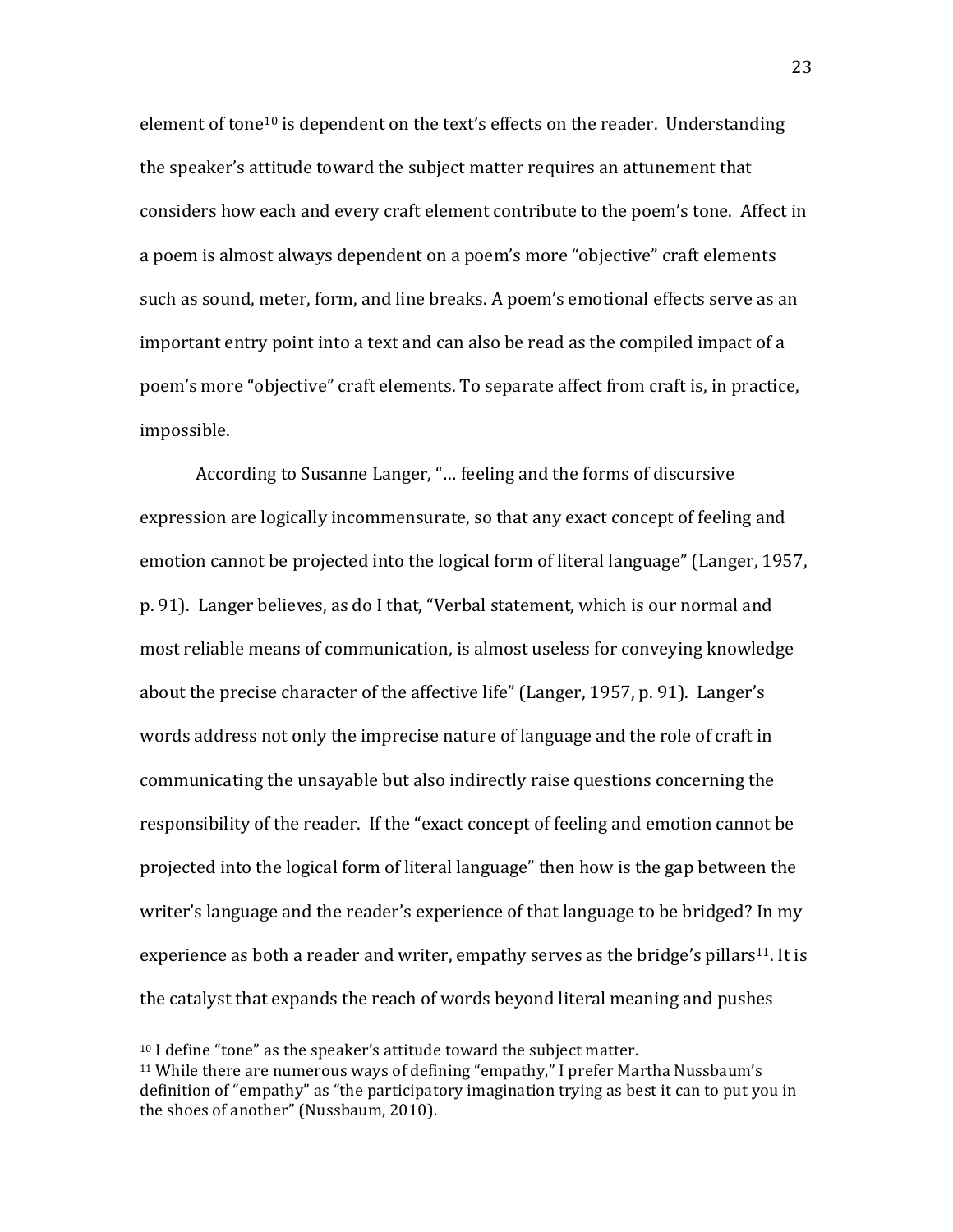language toward a more full-bodied, experiential, and textured level of communication. I believe that empathy is the engine that extends language beyond the mechanical use of words found in recipes and textbooks and gives it the muscle to move others. Stephen Dobyns writes, "Without empathy on the reader's part, the writer can do nothing, since empathy gives the writer access to the heart of another and, equally, makes him or her care about the reader" (Dobyns, 2011, pp. 34-35). Dobyns acknowledges that a kind of emotional literacy is needed for full engagement with poetry. I would add that poetry has the capacity to exercise the very emotional literacy on which its understanding depends. Without the ability to access emotion either through experience or imagination, the reader has little chance of connecting with poetry.

While I believe the reader's response to a text is an essential component of literary analysis, I am not persuaded by reader-response theorists such as Louise Rosenblatt and Stanley Fish who argue that the reader is an active agent in creating the meaning of a text. In his essay "The New Criticism" (1979), Cleanth Brooks explains that overemphasizing the reader's response reduces literary criticism to "reader psychology and to the history of taste" (Brooks, 1979, p. 598). Like Brooks, I believe that while "no one in his right mind [can] forget the reader," the text is the ultimate conveyor of meaning (Brooks, 1979, p. 598).

Historical context, too, is an important tool that New Critics disregard but that I will closely consider. Thus, my analysis also will use the ideas of New Historicism to situate contemporary poetry within a particular historical moment. Poetry, in my view, is not an autonomous art form that can be divorced from its

24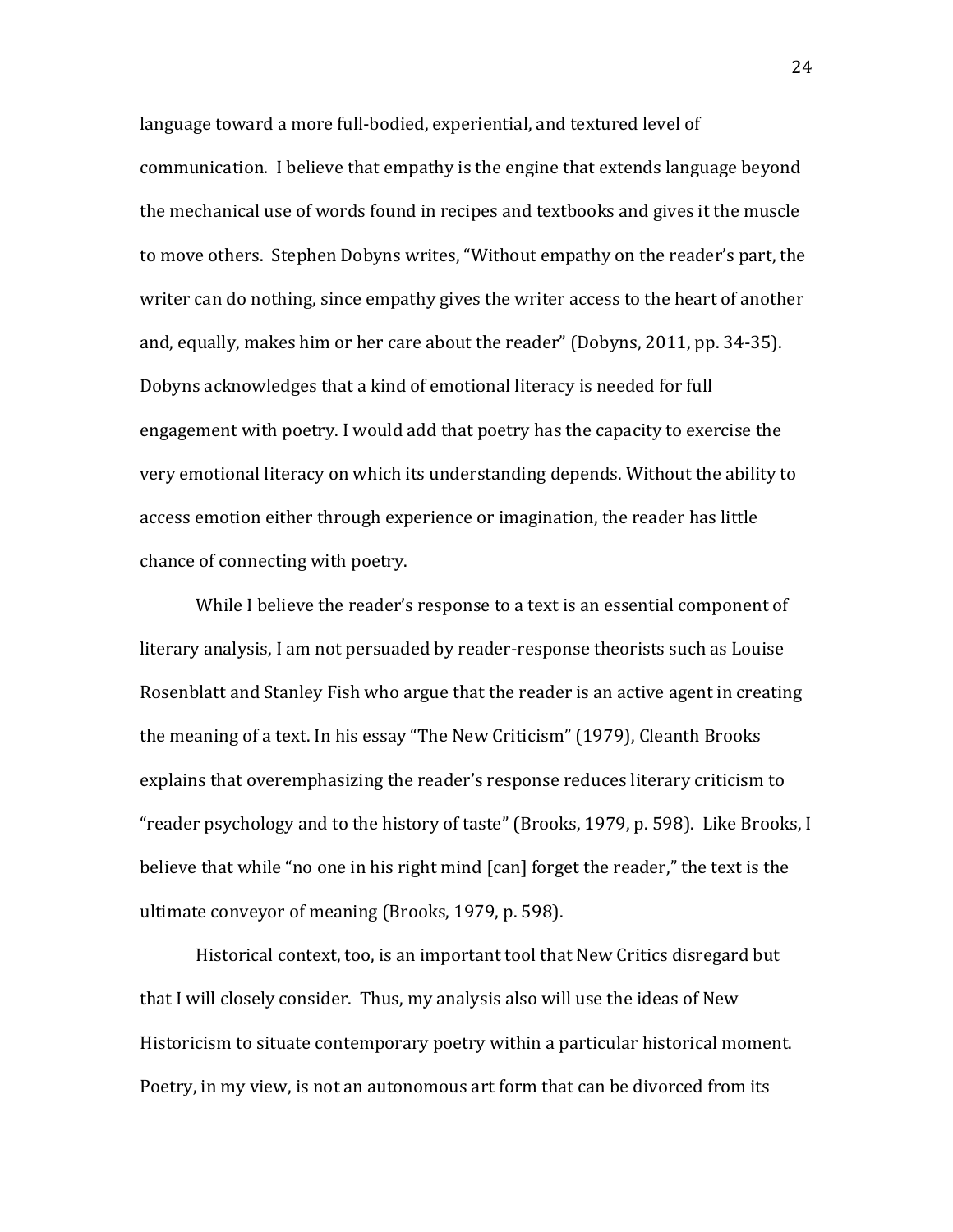historical context. While the methodology associated with New Criticism is in many ways ahistorical, New Historicism grounds the arts in a particular moment in time. My extended literature review outlines the prevailing ideas, debates, and assumptions in contemporary poetry. My analysis of the poetry landscape uses information about the historical era for contemporary poetry as a tool for understanding how contemporary poems are made. Unlike New Criticism, however, New Historicism offers little framework as a reading methodology and so has limited usefulness in my analysis of particular poems.

New Criticism and New Historicism are at odds in their beliefs about history's role in the interpretation of art. Reading methodologies though are rarely pure. My methods of literary analysis are no exception. The technique of close reading associated most closely with the New Critics provides the tools to analyze a poem's craft elements while the ideas of New Historicism allow me to situate my analysis within a particular historical moment.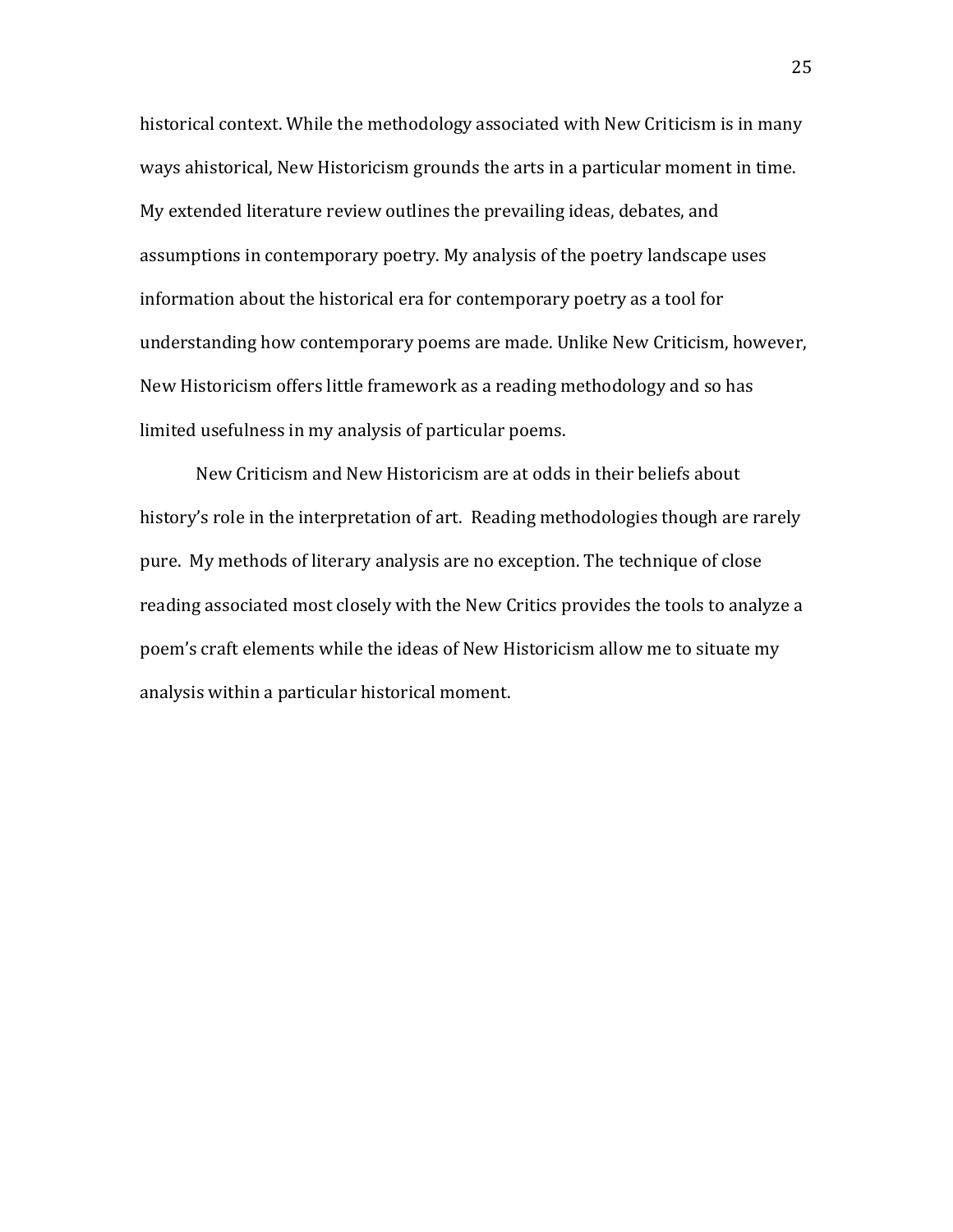# **Chapter 3: Dodging the "Great Creative Writing Fungus": Kay Ryan's Ascent as an(Outsider**

Debates over student work tend to dominate discussions about the rise of creative writing programs. Though valuable because of its initiation of larger debate, Donald Hall's argument obscures the arguably more important issue of how higher education in the United States impacts the work of established poets in the prime years of their career. How has teaching in university creative writing programs impacted the writing of established writers and what does it mean for the United States to have a tenured literature?

At a recent reading in Bernardsville, New Jersey poet and North Carolina State professor Dorianne Laux was asked when she finds time to write. She responded, "I do most of my writing in the summer when I'm not teaching. The university does the work that the church or wealthy benefactors used to do. They're [the universities] our patrons now." (Laux, 2010). As writer David Gessner explains, "I gave up the full-time writing life and became the kind of domesticated writer known as a professor. I was not shot with a tranquilizer gun, tagged and shipped off to a university. I underwent this conversion more or less of my own free will, drawn by the lure of health insurance, salary, and security" (Gessner, 2008, p. 64). He adds, "we can't all go live by ponds or write books about whales" (Gessner, 2008, p. 64).

Poets face arguably the most challenging economic odds in all of the arts. In 2011 poets earned \$460 for a 36-line poem in *The New Yorker*, \$75 for a poem published in *The Paris Review*, \$25 a page for work published in *Ploughshares*, and \$10 a line for work published in *Poetry Magazine* (Friedman, 2011, p. 1). The top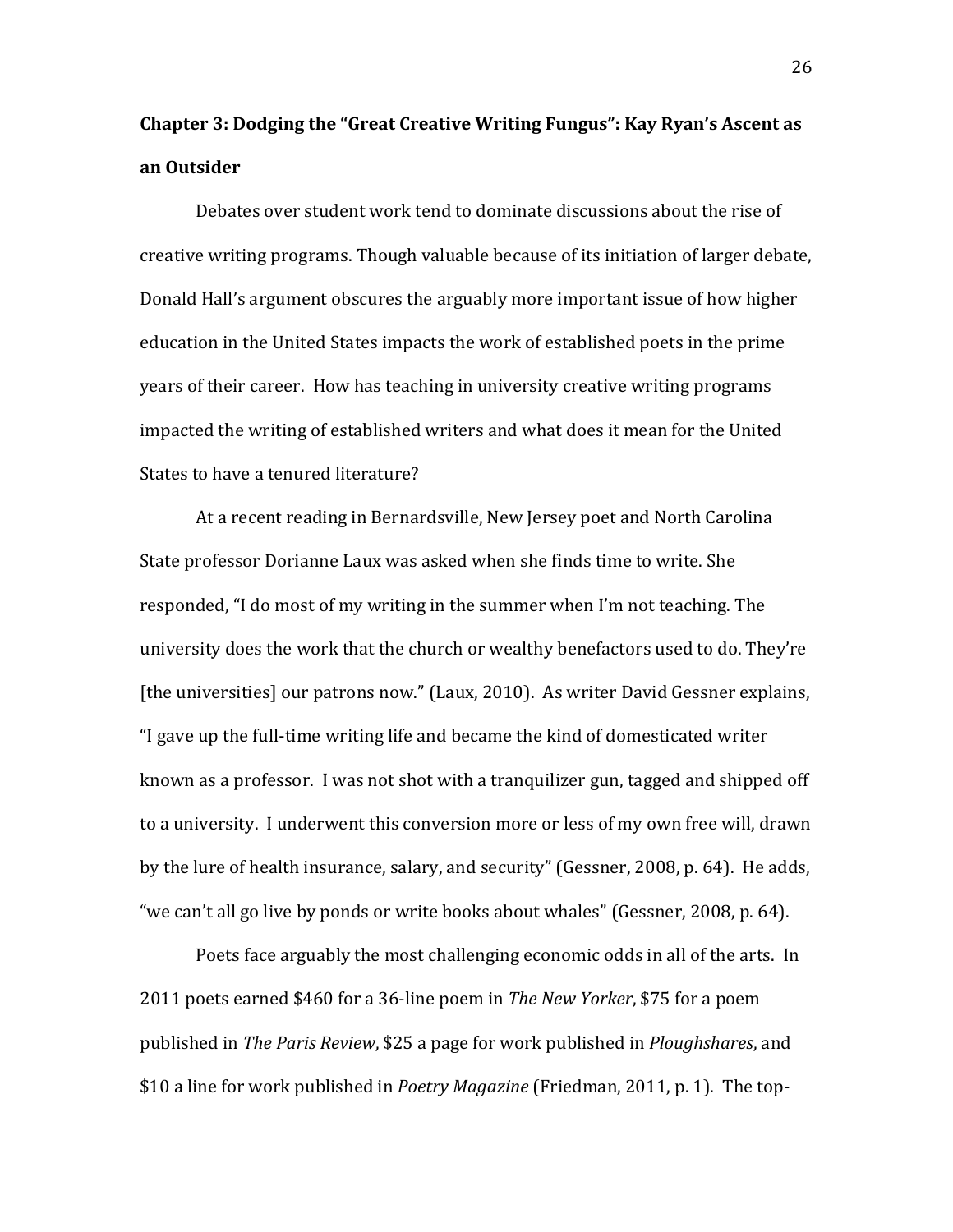selling poetry collection published in 2011, *Horoscopes for the Dead* (2011) by Billy Collins, sold 18,406 copies as of December 2011 and earned him approximately \$44,177 (Friedman, 2011, p. 1). The second-leading seller, *Leavings* by Wendell Berry, sold just 2,928 copies and earned him \$4,377. The third best-selling collection, *Come, Thief* by Jane Hirshfield, sold 2,250 copies and earned her \$5,625 (Friedman, 2011, p. 1). Tomas Tranströmer, the celebrated Swedish poet and most recent recipient of the Nobel Prize for Literature, sold only approximately 12,300 books in the United States in the ten years before he won the Nobel Prize (Friedman, 2011, p. 1). To earn a living from poetry alone is nearly impossible. Poets must have another source of income. Walt Whitman, for example, worked as a government clerk, Tomas Tranströmer worked for many years as psychologist for juvenile delinquents, and Wallace Stevens worked in an insurance firm. Teaching jobs in university creative writing programs, for many contemporary poets, are the most attractive means of earning a living.

While universities provide a steady salary and security, many writers concede that an intensity is lost by needing to divide their energy between their creative endeavors and their obligations to the university. Gessner explains, "A great writer, after all, must travel daily to a mental subcontinent, must rip into the work, experiencing the exertion of it, the anxiety of it and, once in a blue moon, the glory of it... It's hard to throw yourself into something when that other self has another job" (Gessner, 2008, p. 66). As Jorie Graham, the Boylston Professor of Rhetoric and Oratory at Harvard University, explains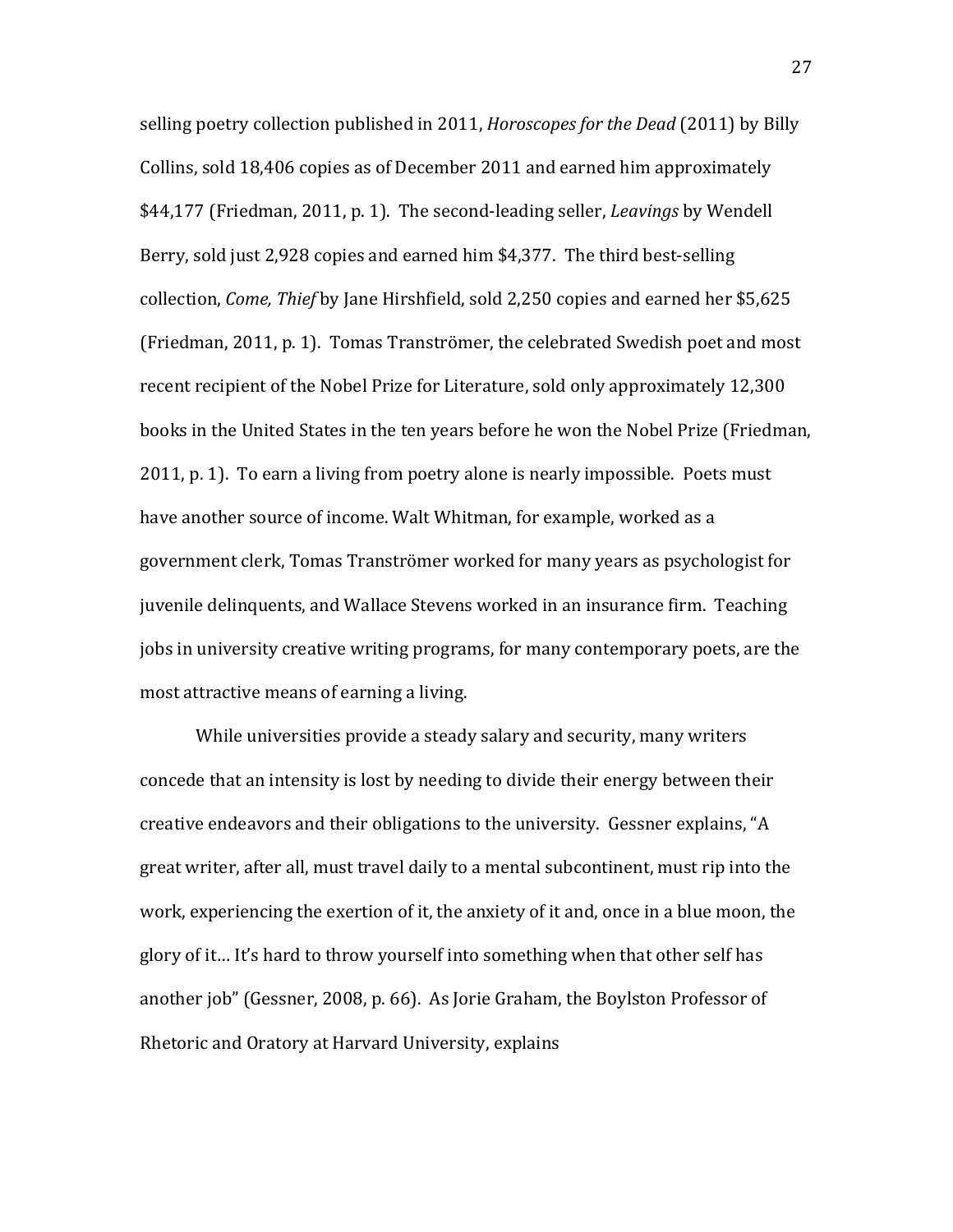Sometimes teaching feels like an extraordinary price to pay for the freedom to write poems. I find myself increasingly unable to write—to make contact with my work—while I'm 'talking out' so much, burning a hole in my silence... Sometimes I want my silence back—my right to silence—really desperately. (Wunderlich, 1996, p. 3)

David Lehman echoes Gessner and Graham's sentiments in his humorous poem "With Tenure."

WITH TENURE

If Ezra Pound were alive today

(and he is)

he'd be teaching

at a small college in the Pacific Northwest

and attending the annual convention

of writing instructors in St. Louis

and railing against tenure,

saying tenure

is a ladder whose rungs slip out

from under the scholar as he climbs

upwards to empty heaven

by the angels abandoned

for tenure killeth the spirit

(with tenure no man becomes master)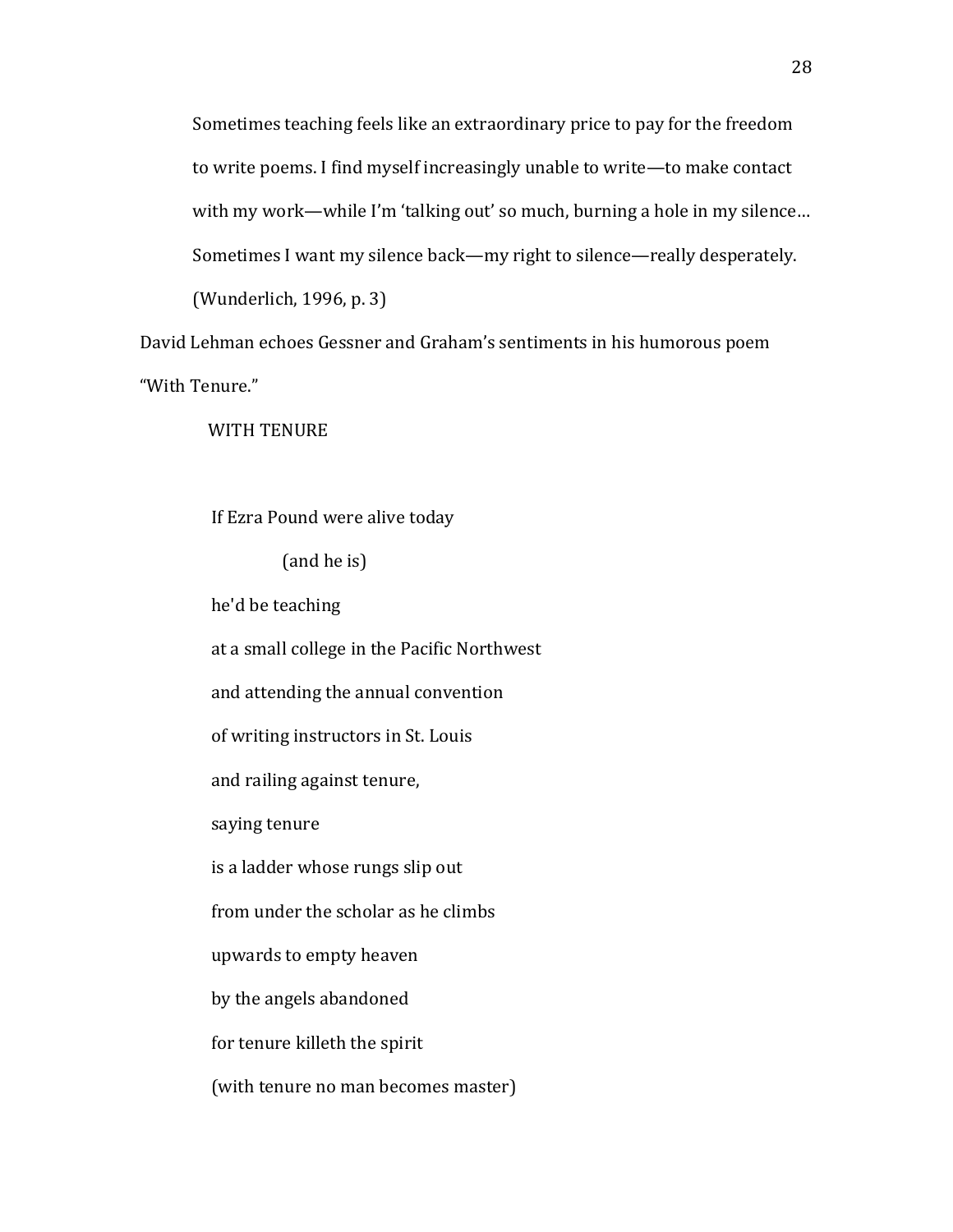Texts are unwritten with tenure, under the microscope, sous rature it turneth the scholar into a drone decayeth the pipe in his jacket's breast pocket. *Hamlet* was not written with tenure, nor were written Schubert's lieder nor Manet's *Olympia* painted with tenure. No man of genius rises by tenure Nor woman (I see you smile). Picasso came not by tenure nor Charlie Parker; Came not by tenure Wallace Stevens Not by tenure Marcel Proust Nor Turner by tenure With tenure hath only the mediocre a sinecure unto death. Unto death, I say! WITH TENURE Nature is constipated the sap doesn't flow With tenure the classroom is empty  $et$ *in academia ego* the ketchup is stuck inside the bottle the letter goes unanswered the bell doesn't ring.

(Lehman, 1990)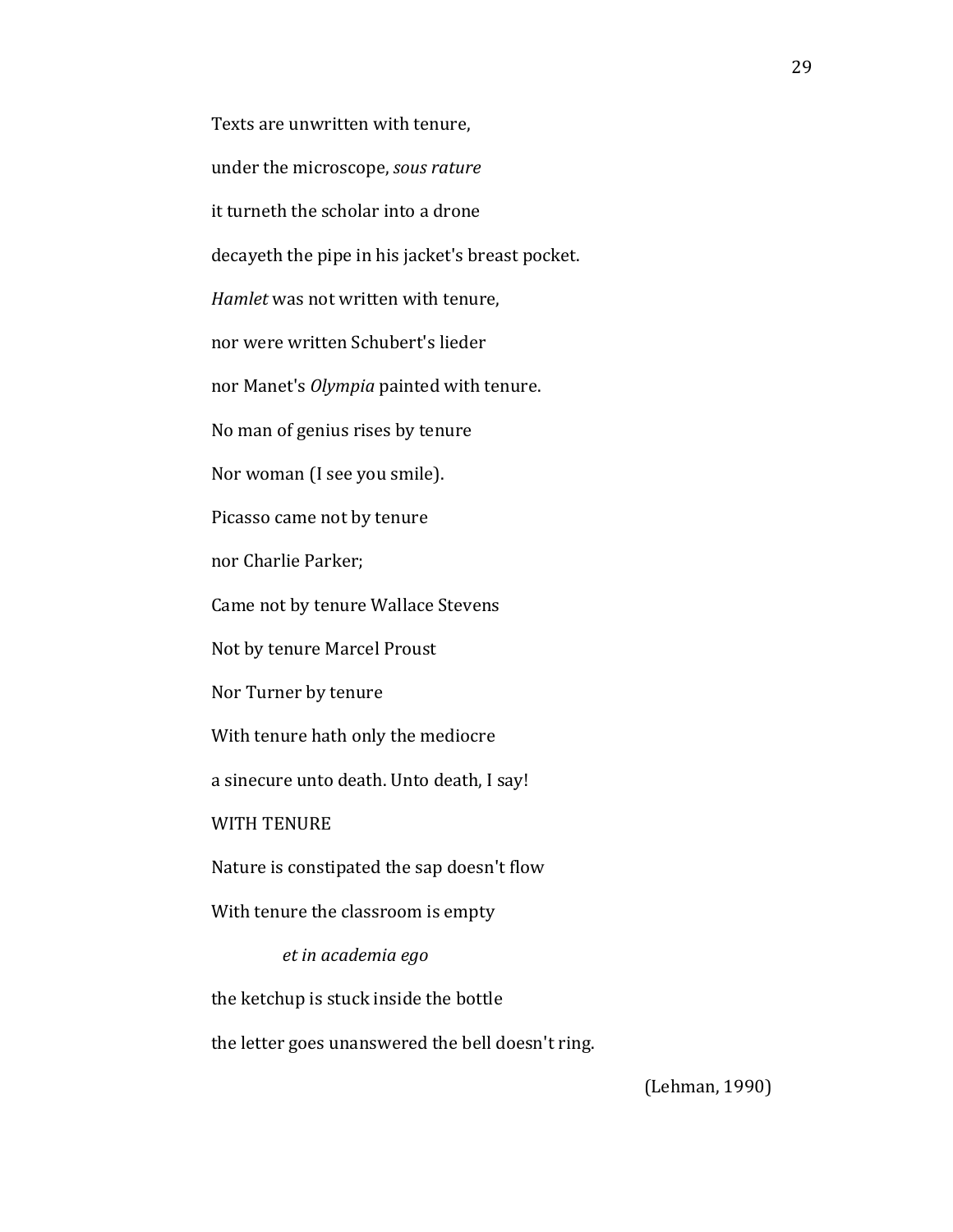Compromised intensity, unrecognized projects, an emphasis on quantity over quality, and safer less bold work may very well be some of the attributes of a tenured literature.<sup>12</sup>

John Barr, the former president of the Poetry Foundation extends Gessner's argument in his piece "American Poetry in the New Century" (Barr, 2006). Barr explains that university writing programs, "operate on a network of academic postings and prizes that reinforce the status quo. They are sustained by a system of fellowships, grants, and other subsidies that absolve recipients of the responsibility to write books that a reader who is not a specialist might enjoy, might even buy" (Barr, 2006, p. 4). Barr notes "poetry's striking absence from the public dialogues of our day" and a sense that "poetry is missing and unmissed" (Barr, 2006, p. 2). He believes that in the absence of a general audience, "poets still write for one another" (Barr, 2006, p. 2). Barr adds that "academic life removes them yet further from a general audience" (Barr, 2006, p. 2). Like so many before him, Barr points his finger at creative writing programs for promoting careerism and encouraging the production of dull poems. Barr believes that "the effect of these programs on the art form is to increase the abundance of poetry, but to limit its variety. The result is a poetry that is neither robust, resonant, nor—and I stress this quality—entertaining; a poetry that both starves and flourishes on academic subsidies" (Barr, 2006, p. 2).

 $12$  Fiction writer John McNally offers an alternative perspective. He explains, "the first several years of teaching helped my writing. Here's why. There's a kind of 'default writing' that all writers slip into—it's just easy, lazy writing—but it's difficult to know what default writing is unless you've read thousands of pages of apprentice writing, at which point you begin seeing the repetitions, the patterns, and then you can work on purging it from your own work" (Shivani, 2010, p. 3).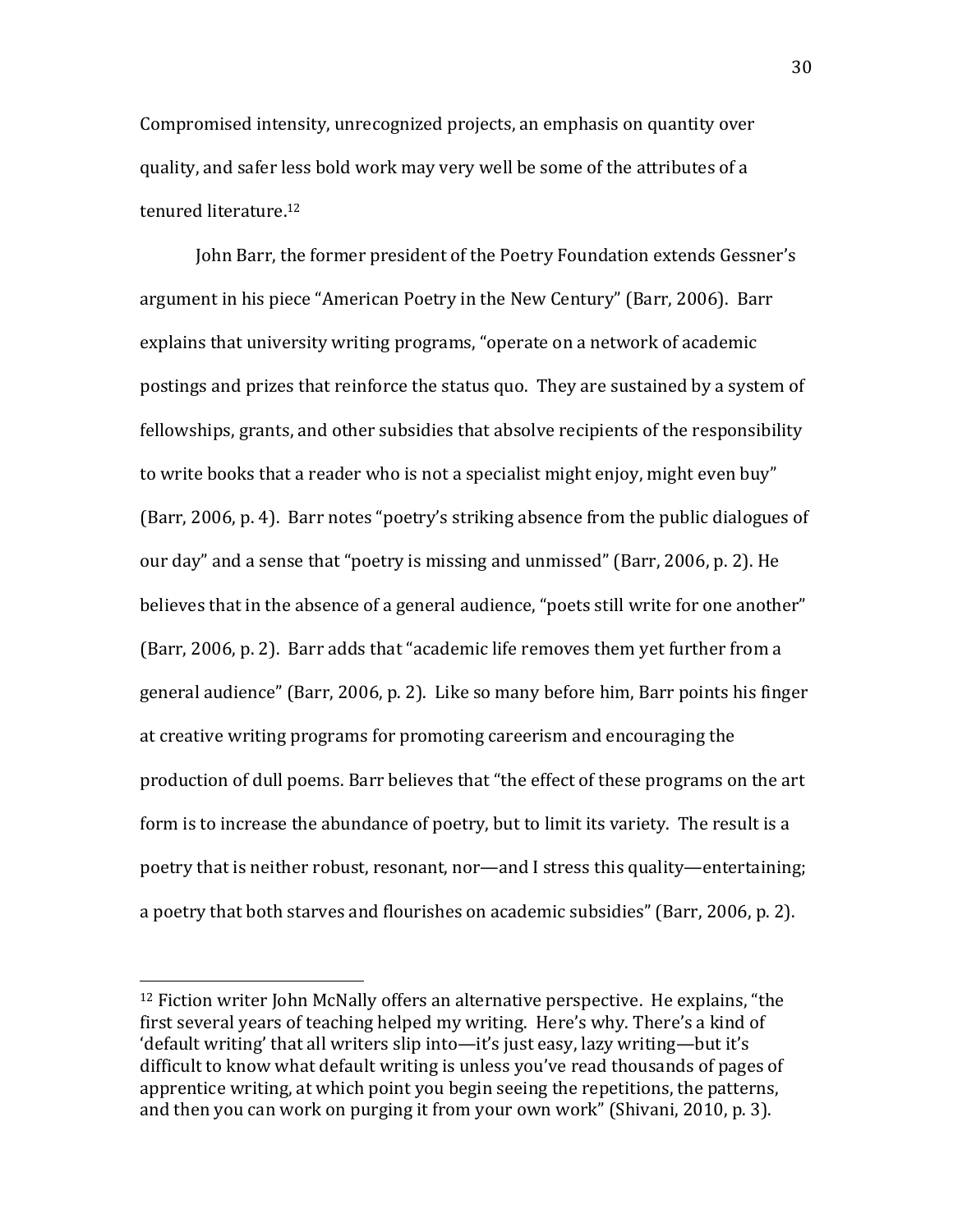Barr and Gessner both believe that the rise of creative writing programs has created a climate of careerism and led to the subsequent dilution of what some academics would call "the high principles of art."<sup>13</sup> Some critics have gone so far as to call poetry's worst offenders "foets." Barr explains, "The MFA experience can confuse the writing of poetry, as a career, with the writing of a poem as a need or impulse. The creation of art is not a matter of fellowship. Writing a poem is a fiercely independent act. It is the furthest thing from mentors, residencies, and tenure" (Barr, 2006, p. 4). He adds that "with a few important exceptions, no major American poet has come from the academic world" and that if "everyone teaches in order to support their writing needs, it follows that the breadth of the aggregate base available to poetry may suffer" (Barr, 2006, p. 4). Barr believes that "Poets" should live broadly, then write boldly" (Barr, 2006, p. 6). Similarly, as Charles Bernstein, a vocal proponent of "alternative" poetries explains, there is an "appalling lack of public cultural space outside the narrow confines of the literary academy. It is bad for poetry, and for poets, to be nourished so disproportionately" (Bernstein,  $1996$ , p. 3).

I believe that systemic factors such as tenure and related psychological pressures for university employed poets impact poetry in ways that are both direct and indirect and that it is impossible to trace the causation behind the technical aspects of any given poem. Linking the relationship, for example, between the

 $13$  The term "high principles of art" is a problematic one and is a field of debate in and of itself. The term is inherently hierarchical and elitist. In the context of the discussion of careerism, I believe "high principles of art" is best understood as an environment that allows artists to practice their craft with as few as possible technical and practical constraints.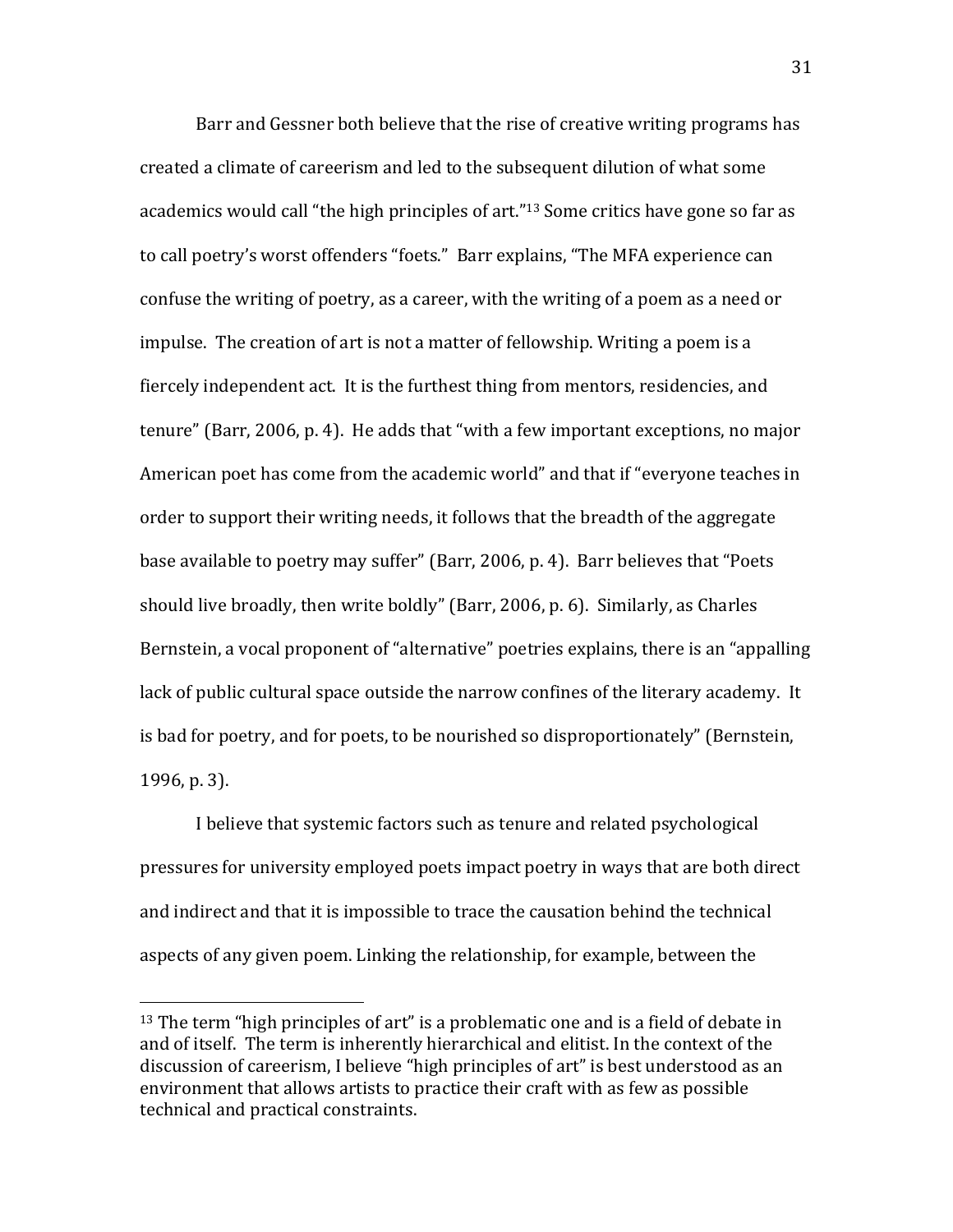professionalization of poetry and the line breaks or tone of a particular poem is impossible. Still, I believe that general trends in the writing of poetry at this historical moment in the United States are worth examining and that poems written by poets operating outside the academy are perhaps best suited to shed light on poetry generated within the academy.

The following chapter will examine the work of Kay Ryan, an established poet who is happily unaffiliated with creative writing programs and writing workshops. My hope is that an examination of Ryan's life and work will not only offer interesting new ways to consider her poems, but will also illuminate how much of post-World War II American poetry operates through its dominant context, the university creative writing program. The underlying structure for this chapter is influenced by the work of media theorist Marashall McLuhan who believed that to fully understand the impact of a new technology, one must consider the figure's (the medium's) relationship to the ground (context). Taken together, the figure (Ryan's poetry) and ground (the contemporary poetry context) will hopefully offer insight into the limitations and possibilities of "systematic creativity" (McGurl, 2010, p. 69).

#### **Kay(Ryan**

Ryan labored in obscurity for years before being recognized as one of the nation's most talented poets. Her first collection *Dragon Acts to Dragon Ends* was privately printed in California in 1983 by a subscription of friends. Her early work went unnoticed by critics and it was not until the publication of *Flamingo Watching* in 1994 that Ryan gained a small public reputation. Now a two-term United States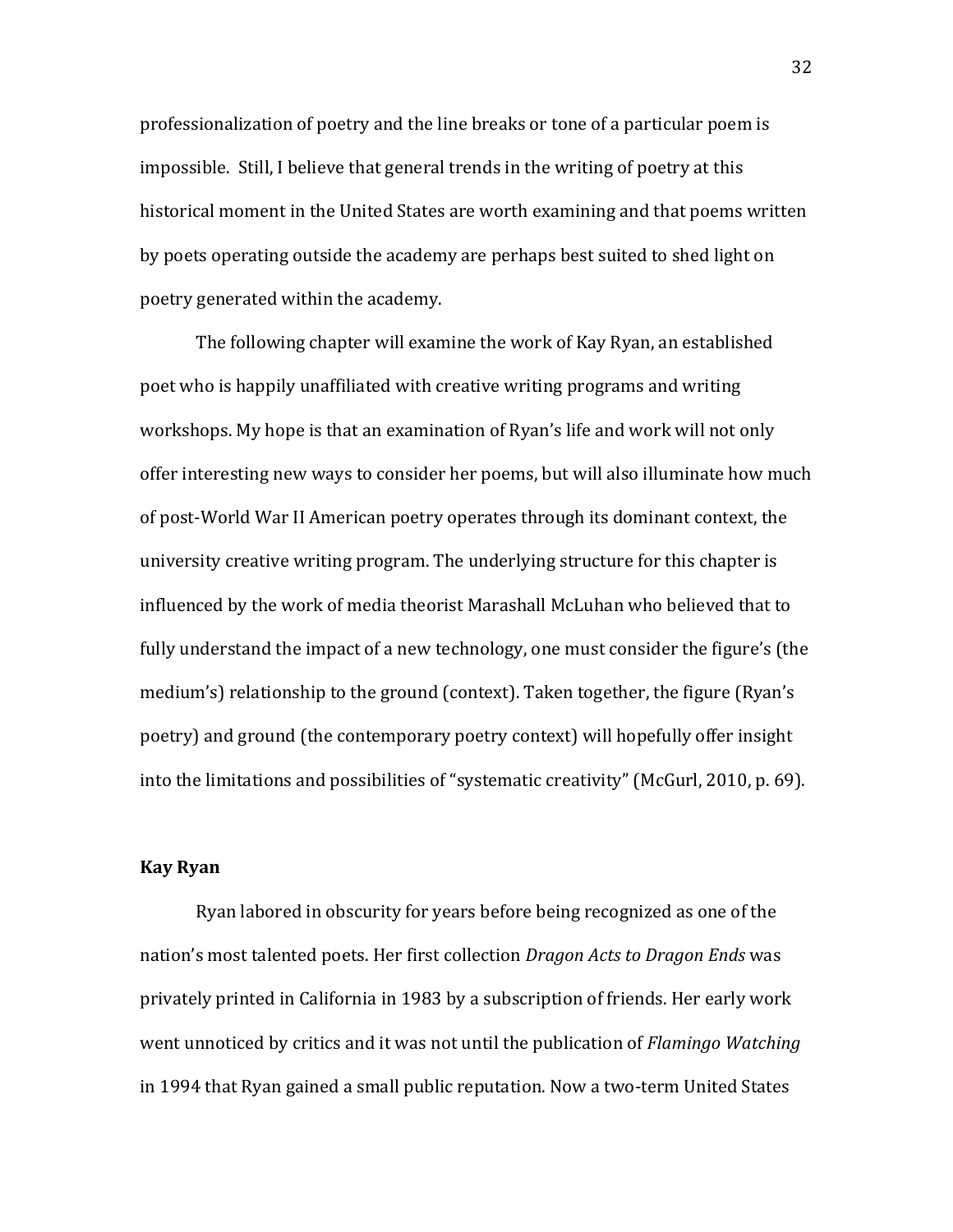Poet Laureate and a Chancellor of the Academy of American Poets, she has amassed numerous honors including the Ruth Lilly Poetry Prize for lifetime achievement, a Pulitzer prize for *The Best of It: New and Selected Poems* (2010), a Guggenheim fellowship, three Pushcart Prizes, and most recently a MacArthur Foundation fellowship.

Kay Ryan's markedly untraditional ascent to the rank of one of our nation's most accomplished living poets reflects her iconoclastic spirit and illuminates the well-worn path most contemporary poets travel. My own experience as a reader with Ryan's work may shed light on her atypical entry into the public imagination. As an undergraduate English major at Princeton University, a graduate student in English literature at Middlebury College, a graduate student at Harvard University, and a graduate student in creative writing at Sarah Lawrence College, I never once heard Kay Ryan's name mentioned. I have taken more English courses than I choose to count yet it was not until Kay Ryan was appointed the Library of Congress's sixteenth Poet Laureate Consultant in Poetry in 2008 that I first heard her name. Why, even in graduate school for creative writing where reading lists are comprised primarily of contemporary poets, had I never encountered the work of Kay Ryan?

Ryan's background, work history, education, publishing history, and writing style cement her status as one of contemporary poetry's most noteworthy "outsiders." Dana Gioia explains, "Nowadays a poet so refined, disciplined, and original is almost inevitably self-taught. Ryan is an outsider to the institutionalized world of contemporary poetry" (Gioia, 1998, p. 138). Ryan was born in 1945 and grew up nearly 3,000 miles from the New York arts world in the Mojave Desert and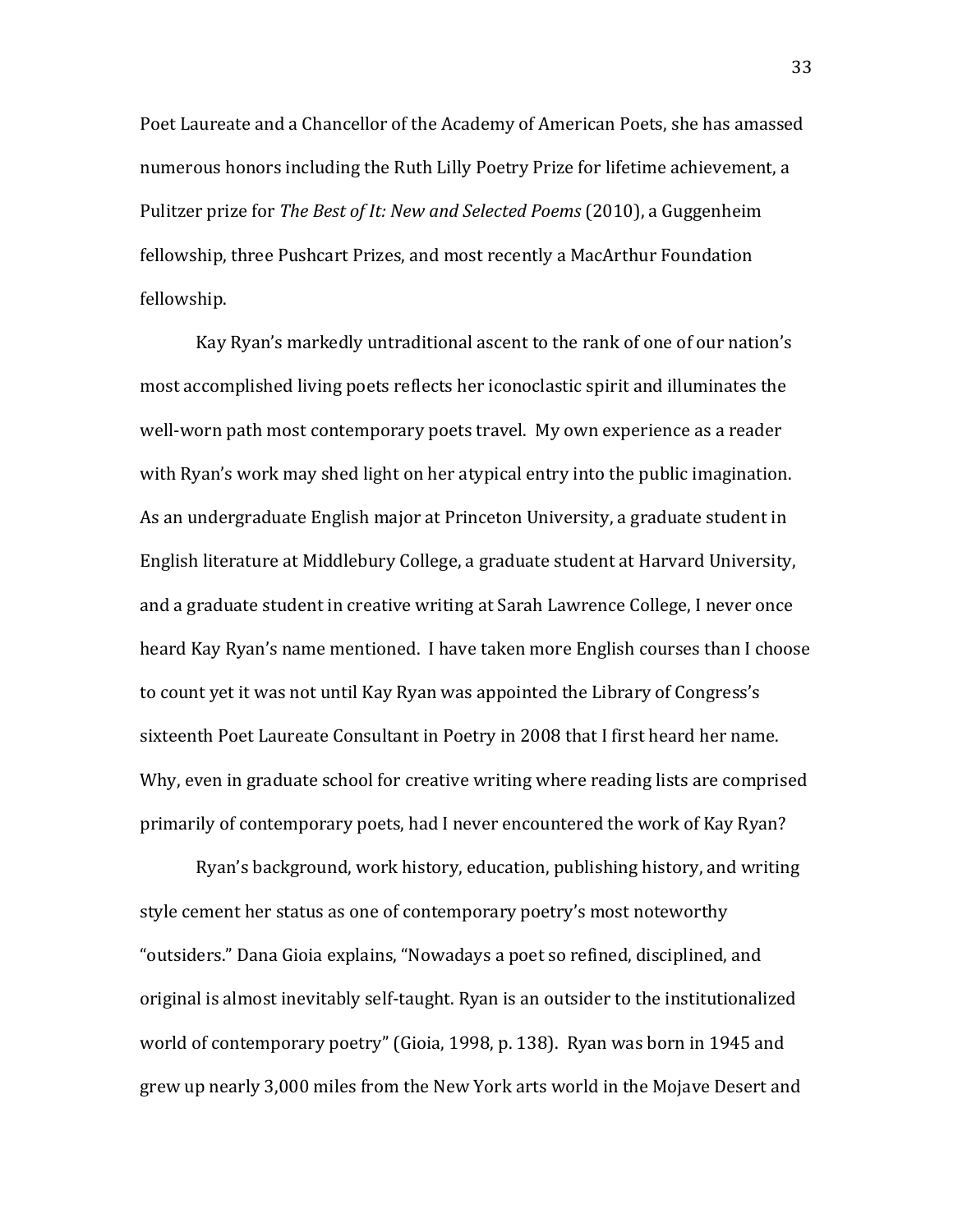the San Joaquin Valley. Fellow poet and longtime friend, Jane Hirshfield explains, "She [Ryan] is a desert plant. The biography and the character go together" (Halstead, 2007, p. 1). Ryan's father was a well-driller who did not graduate from high school and her mother was an elementary school teacher. Ryan explains that she was raised in a family where "being a poet would be thought of as putting on airs" (Fay, 2008, p. 1). Ryan says, "I never liked the image of the poet, and I still don't to this day. There is something way too romantic about it, and way too emotional and way too posturing. I come from clean-scrubbed people who would be embarrassed by that" (Halstead, 2007, p. 2). At the Dodge Poetry Festival in 2010, she reiterated her misgiving about being identified as a poet when she told the audience that she had wanted to be "a really smart regular person" and not a poet. She added, "I was meant to drive a pick-up. Poetry picked me" (Ryan, 2010).

Ryan's early educational background is unremarkable for a writer who went on to carve such a distinctly atypical path to poetry stardom. She attended Antelope Valley Community College before receiving bachelor's and master's degrees in English from the University of California, Los Angeles. She pursued a Ph.D. there in literary criticism but abandoned the doctoral degree after becoming appalled by the idea of being "a doctor of something [she] couldn't fix" (Fay, 2008, p. 8). In 1976, after years of "resisting the claims that poetry was making on her," Ryan set off on a 4,000 mile bicycle trip along back roads from Oregon to California to help her decide whether or not to pursue poetry. This bike trip marked the start of Ryan's slow and unusual ascent as a poet. It was during that trip that she acknowledged that poetry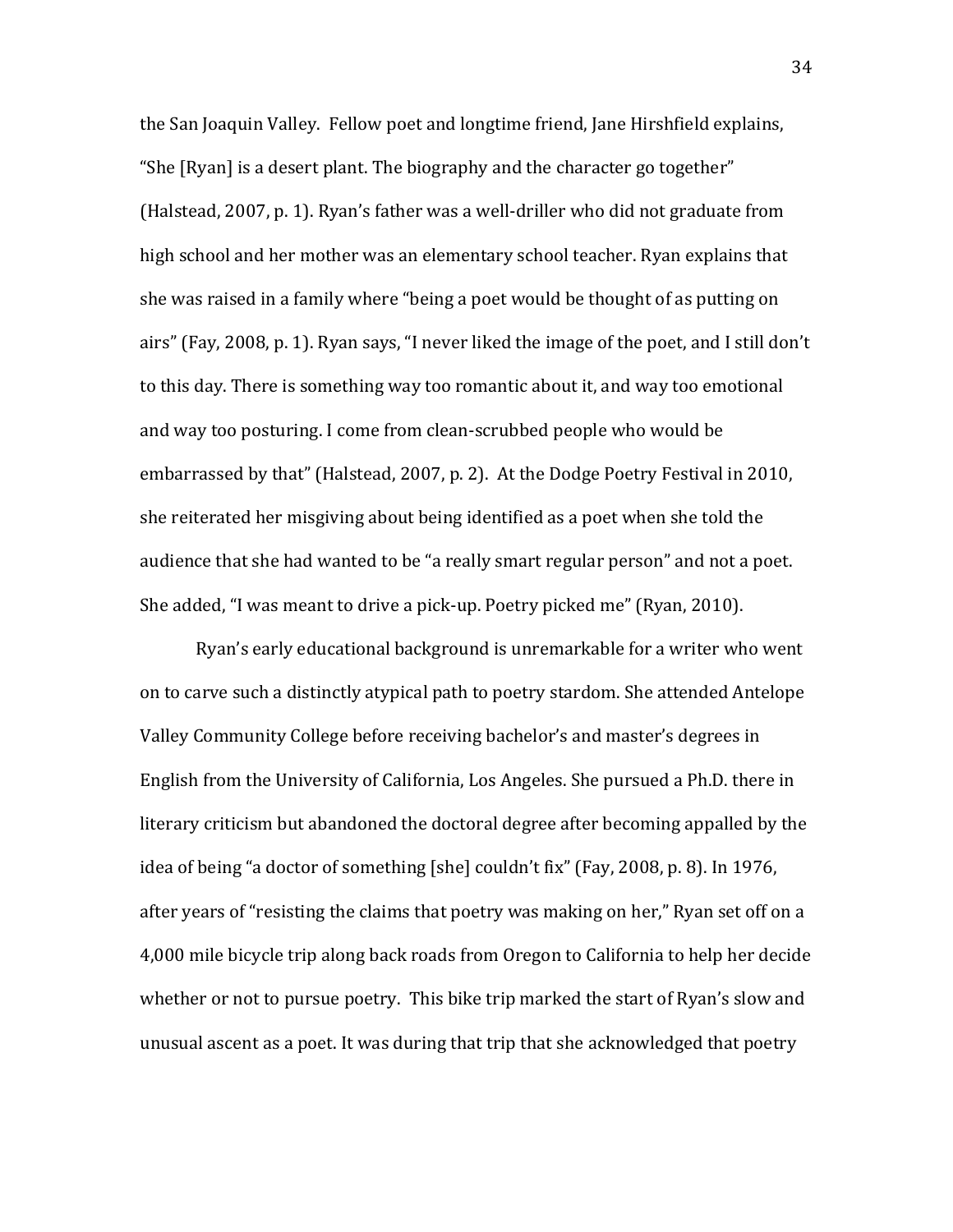gave her "pleasure like nothing else" and she committed herself to an eight year selfimposed poetry apprenticeship (Fay, 2008, p. 1).

Ryan describes herself as "an imperfect isolate" who along the way "made kind of a weak, feeble, effort to be a part of the group" (Carty, 2006, p. 7). It is noteworthy that as a student and during her apprenticeship, Kay Ryan never participated in a poetry workshop. She submitted poems as part of an application process to join a poetry club at the University of California, Los Angeles and was rejected. At the age of twenty-five while a teacher at the College of Marin, Ryan again applied to join a poetry group led by established poet Rosalie Moore and was again rejected.

She explains that during her apprenticeship she wrote "a gazillion" poems that were primarily inspired by *Ripley's Believe it or Not!* books (Fay, 2008, p. 1).<sup>14</sup>

## THE WALKING STICK INSECT

!!!!!!!!!!!!!!!!!!!!!!!!!!!!!!!!!!!!!!!!!!!!!!!!!!!!!!!

*&&&&&&&&&&&&&&&of&South&America&often&loses&an&antenna&or&leg—but& always&grows&a&new&appendage.&Often&nature&makes&a&* mistake and a new antenna grows where the leg was lost.  $-$ *Ripley's Believe It or Not!* 

Eventually the most accident-prone or war-weary walking sticks are entirely reduced to antennae with which they pick their way sensitively, appalled by everything's! intensity.

<sup>&</sup>lt;sup>14</sup> Here is a poem from Kay Ryan's earliest work that was recently published in *The Jam Jar Lifeboat and Other Novelties Exposed* (2008).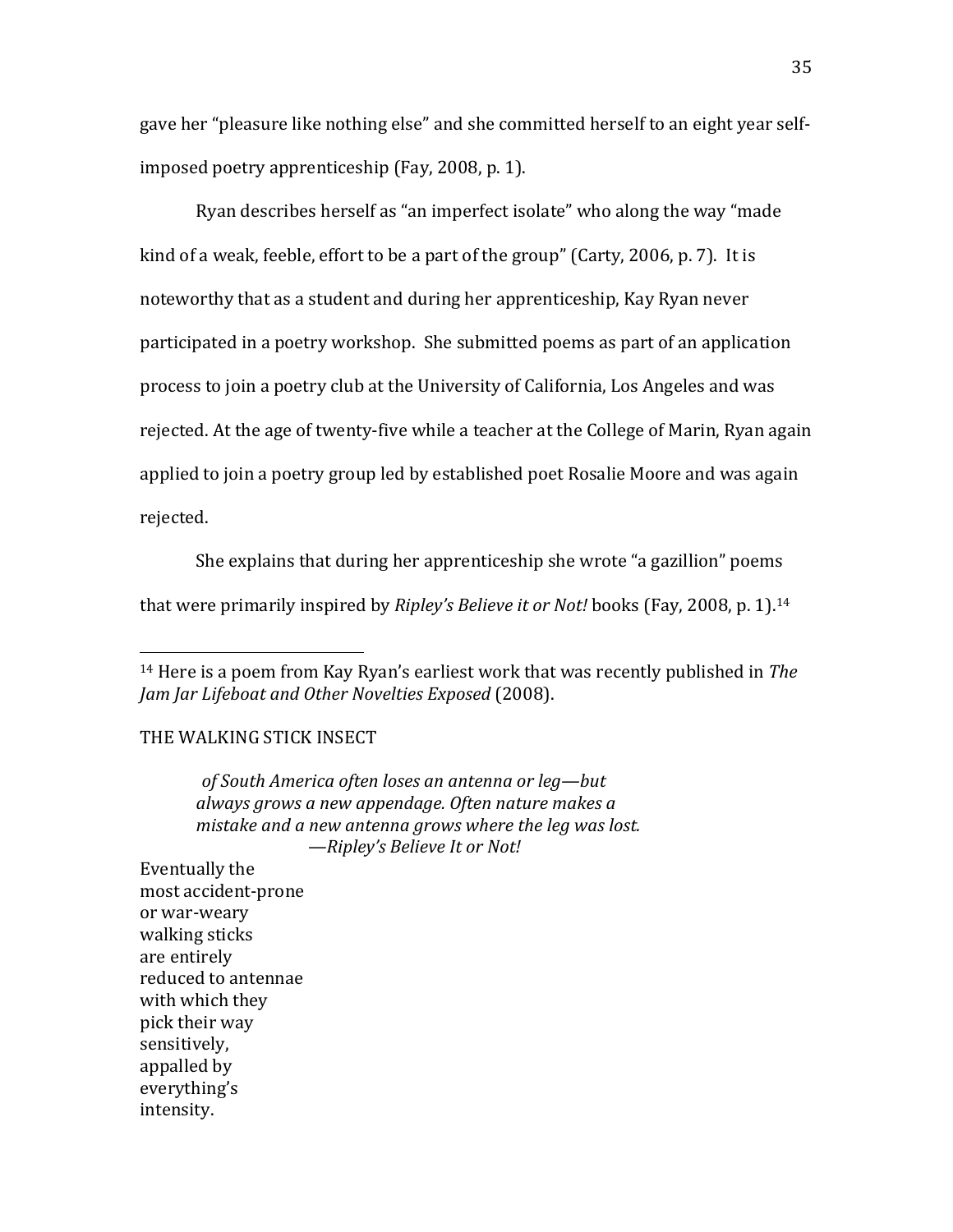Ryan describes herself as an "unteachable autodidact" who, early on, "didn't know how to write" (Ramelo, 2010, p. 1). Early in her career, she completed a collection of poems based on the cards in the Tarot deck. Her daily Tarot card exercise became her idiosyncratic method for teaching herself how to write. She explains,

I'd bought a tarot deck—this was the seventies—a standard one with a little accompanying book that explained how to read the cards, lay them out, shuffle them—all those things. But I'm not a student and was totally impatient with learning anything about the cards. I thought they were just interesting to look at. But I did use the book's shuffling method, which was very elaborate, and in the morning I'd turn one card over and whatever that card was I would write a poem about it. The card might be Love, or it might be Death. My game, or project, was to write as many poems as there were cards in the deck. But since I couldn't control which cards came up, I'd write some over and over again and some I'd never see. That gave me range. I always understood that to write poetry was to be totally exposed. But in the seventies I only had models of ripping off your clothes, and I couldn't do that.<sup>15</sup> My brain could be naked, but I didn't want to be naked. Nor was I interested in the heart, or love. The tarot helped me see that I could write about anything—even love if required—and retain the illusion of not being exposed. (Fay,  $2008$ , p. 3)

<sup>&</sup>lt;sup>15</sup> Examples of successful poetry anthologies from this time include *Naked Poetry* (1969) and *No More Masks!* (1973).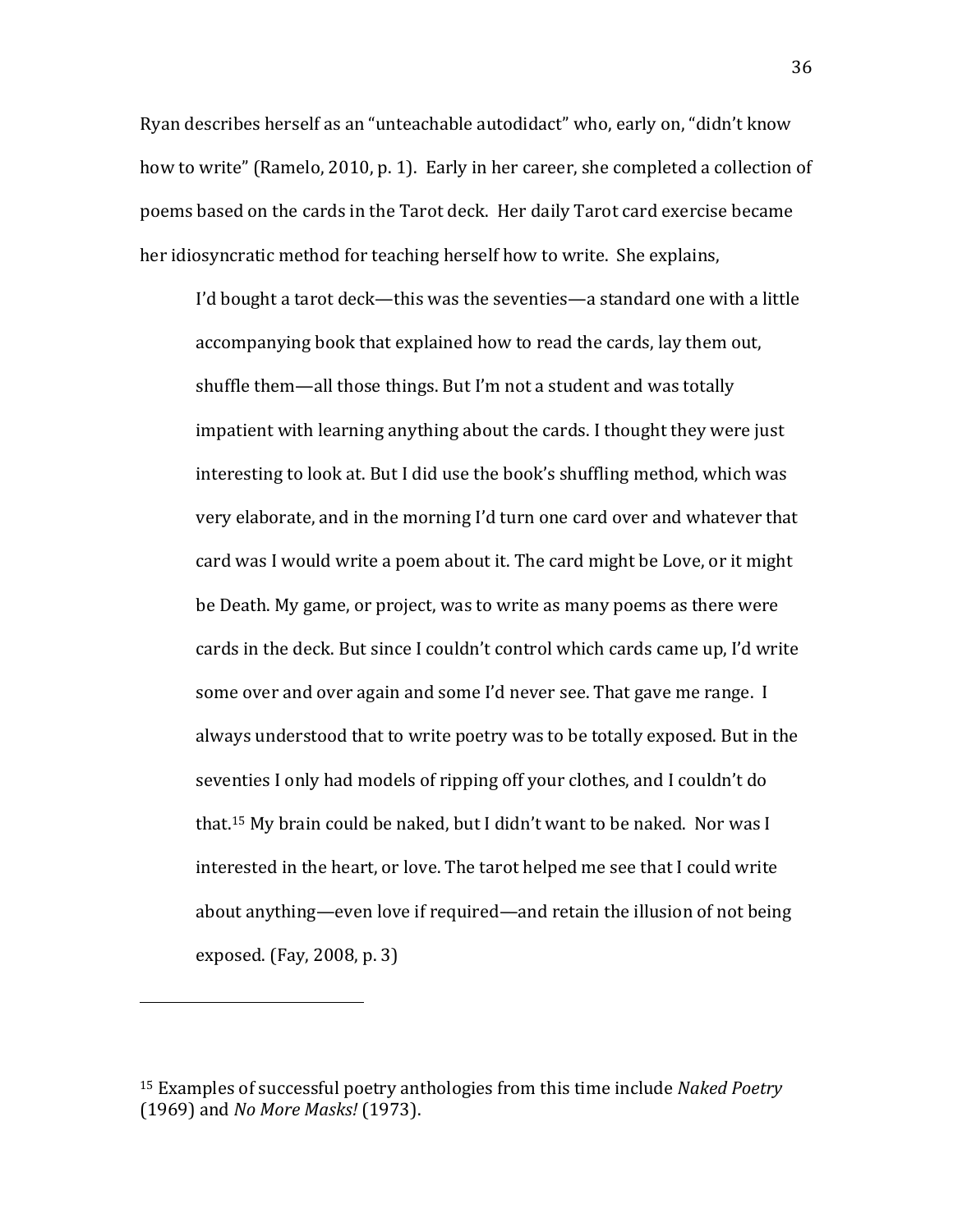I think it is safe to say that no other contemporary American poet has taught herself to write using the Tarot card method.

I argue that Ryan's unique self-imposed apprenticeship was integral to her development as a poet with a sensibility found nowhere else in contemporary poetry. Her isolation from the homogenizing elements of the workshop shielded her from what Donald Hall would explain as "the template to which institutions conform" as well as the influence of "other apprentice inventors" (Hall, 1988, pp. 2- $3$ .

Though the discovery of her writing was likely delayed by her lack of literary connections, Ryan acknowledges that space from the literary masses allowed her to cultivate her writing without outside influence. She explains,

I think people who become the most interesting writers are always going to come from, in some sense, desperate circumstances. There is a great deal of very private testing that has to happen in a writer. It has to be faced. I'm not sure it is a good idea to hold hands with others too much. (Halstead, 2007, p.

4)

At a talk with Garrison Keillor and Billy Collins in San Francisco, Ryan further expressed her feelings about the dangers of writing programs. She explained,

At the end, they opened it up for questions, and a young woman addressed a question to Billy and me. She said that she was a cook and that she wanted to quit her job cooking and enter a creative writing program full time and really concentrate on her writing in that way. She wanted to know if we had any advice for her. I said to Billy, 'I'll take this one.' I said, 'Stay a cook.' I really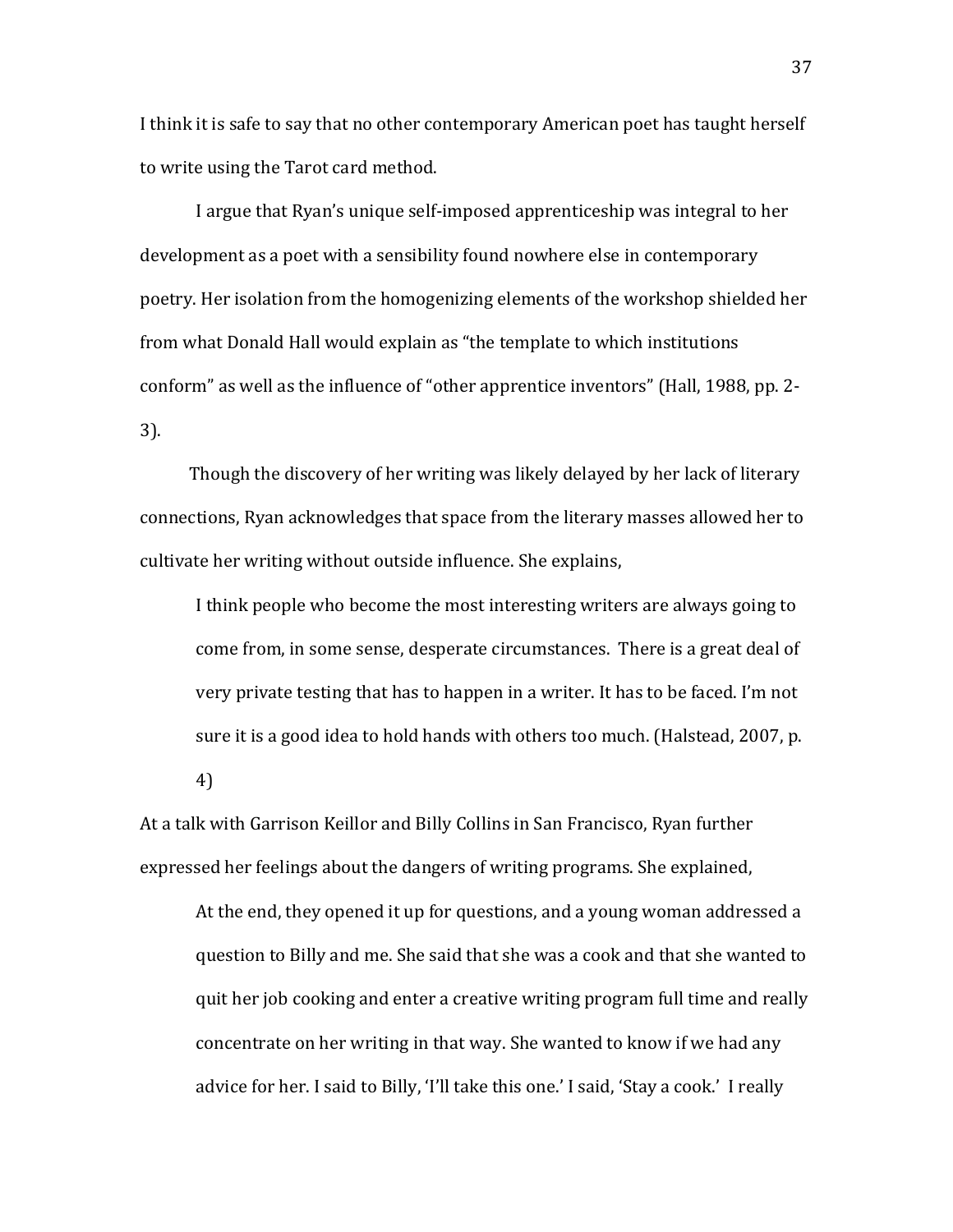meant that. The genuine thing in us is much too fragile to tolerate the kind of peer pressure or superior pressure of most writing programs or workshops. A lot of the job that one had to do as a writer is to protect the thing that doesn't match the world. I know how that sounds, but I do see great danger in people copying others and listening too much to opinions of other people when they're too impressionable. (Carty, 2006, p. 7)

Unlike the vast majority of her poetry peers, Ryan chose to teach not creative writing but remedial English in a public junior college for over thirty years as well as tutor prisoners for a stint at San Quentin. Only in 2010 when she served as Stanford's Mohr Visiting Poet did she have a brief affiliation with a university writing program. Also, Ryan is devotedly disinterested in the events of the poetry circuit. As *The New York Times* poetry critic Dwight Garner explains, Ryan "mostly steers clear of the poetry world's junketeering, its voluptuous horror of conferences and panels and M.F.A. programs" (Garner, 2010, p. 1).

In 2005, three years before Ryan was appointed the Poet Laureate Consultant in Poetry, Ryan attended her first Association of Writers & Writing Programs (AWP) Conference, the biggest annual gathering of poets in North America. In a humorous, self-deprecating, and somewhat cynical piece titled "I Go to AWP" Ryan documents her experience attending an event that she had actively avoided for so many years. She writes,

I have a weak character. I am very susceptible to other people's enthusiasms, at times actually courting them. I like to sit among people who feel strongly about a basketball team, say, and get excited with them. I love to love ouzo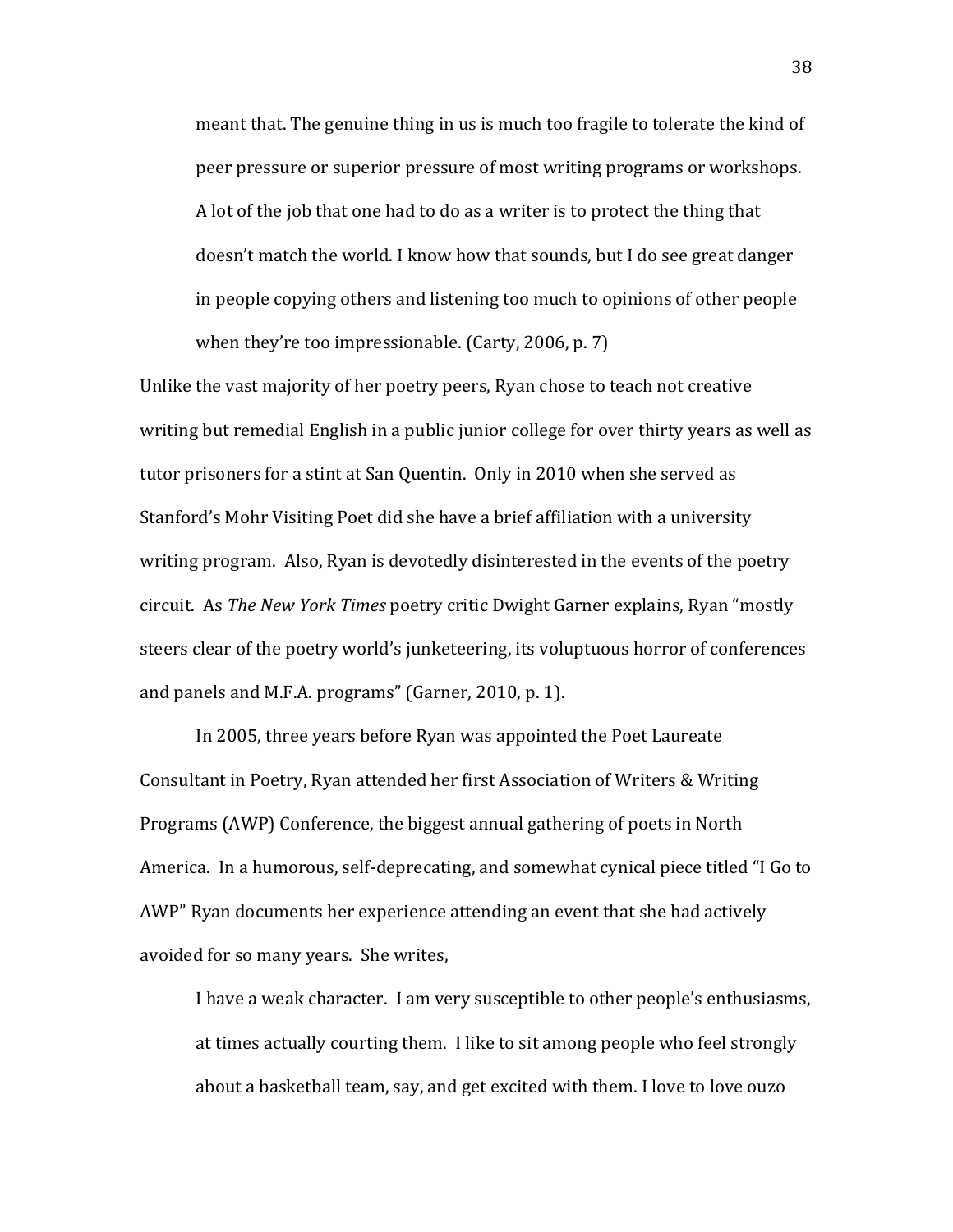with ouzo lovers. These are, of course, innocent examples. But this weakness concerns me in going to AWP. If I'm exposed to the enthusiasms of others, I know that I am capable of betraying my deepest convictions, laughing in the face of a lifetime of hostility to instruction, horror at groupthink. The only way I've ever gotten along in this world is by staying away from it; I have had only enough character to keep myself out of situations that require character. Now here I am, going to AWP. How am I going to remember: these people are THE SPAWN OF THE DEVIL? They will seem like individuals, not deadly white threads of the great creative writing fungus (Ryan, 2005, p. 2).

Ryan explains that she agreed to attend because she is "quite old" and the "bonedeep impulse to defend a self" from "giant wheeling circuses of panel discussions" felt less urgent than it did earlier in her life (Ryan, 2005, pp. 1-2). She also admits that her committed avoidance of such conferences was fueled in part by her personality. She writes,

It turns out I have an aversion to cooperative endeavors of all sorts. I couldn't imagine making a play or movie, for instance; so many people involved. I don't like orchestral music. I don't like team sports. I love the solitary, the hermetic, the cranky self-taught. Make mine the desert saints, the polesitters, the endurance cyclists, the artist who paints rocks cast from bronze so that they look exactly like the rocks they were cast from. (Ryan, 2005, p.

1)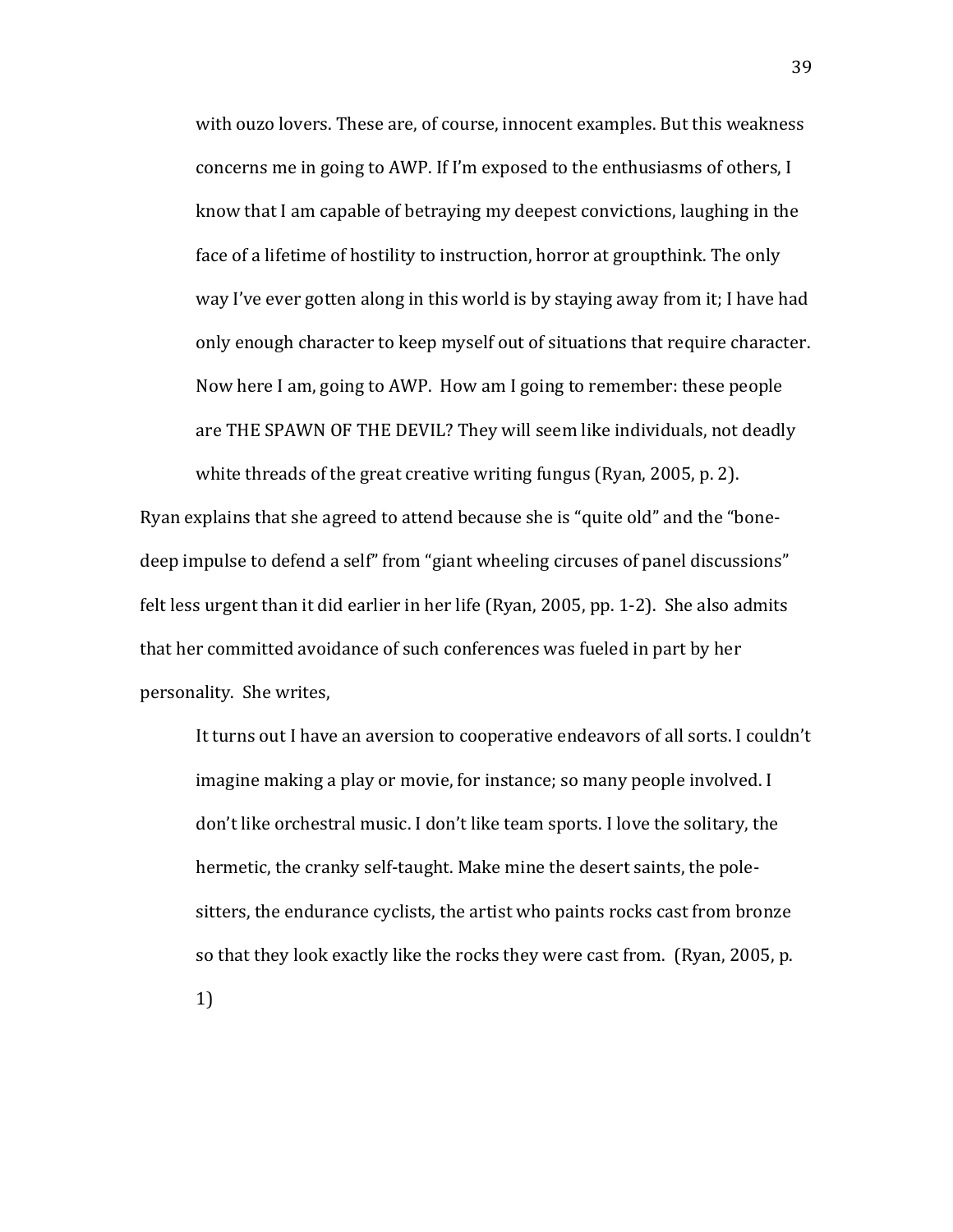Ryan's expression of fierce independence and her unapologetic preference for solitary endeavors offer keen insight into one of America's most accomplished living poets.

Ryan's reading habits also reflect her iconoclastic spirit and unflinching candor. Ryan explains,

One of the best ways to get started writing is to read something of thrilling quality. I never read poetry or fiction, and anything that smacks of usefulness—science or biography—is off-limits. Essentially, I read literary essays. I like superarrogant, high-level, brainy essays about aesthetics. I had a Nabakov jag for a couple of years: his *Lectures on Literature*. Kudera has two beautiful books of essays. There's also Calvino's Six Memos for the Next *Millennium*. Herbert has that wonderful book *Still Life with Bridal*. Brodsky is another one. And Benjamin. (Fay, 2008, pp.  $15-16$ )

Ryan has spoken openly about her disinterest in reading contemporary poetry, her belief that "there's too much poetry out there," and her dislike of hearing other poets read their work (Fay, 2008, p. 4). Not surprisingly, Ryan's greatest poetic influences are Marianne Moore and Emily Dickinson and she writes not for a contemporary audience but for the "noble dead" poets (Ryan, 2010).

Given Ryan's background, self-training as a poet, unconventional reading habits, and avoidance of the poetry workshop and creative writing programs, what distinguishes her writing from that of other contemporary poets? What did Ryan as a writer protect that did not "match the world" by avoiding the creative writing workshop and by participating instead in a self-imposed apprenticeship? What, if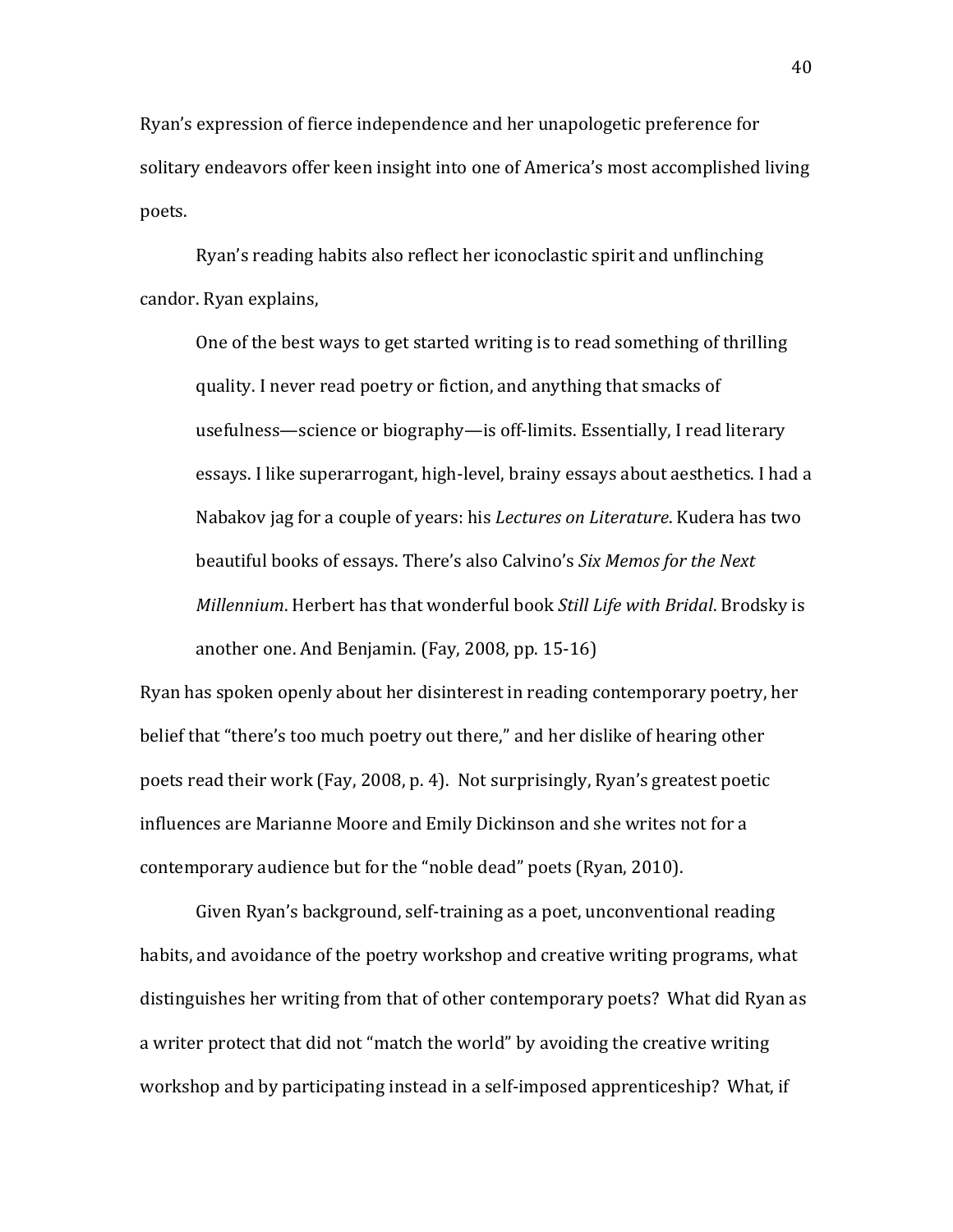anything, can we learn about "systematic creativity" from examining the work of an accomplished poet who operates outside of academe? (McGurl, 2010, p. 69).

Ryan's relationship with cliché offers insight into her unique sensibility. The use of cliché in poetry is generally considered an indicator of inexperience or unoriginality. Clichés, by definition, are ready-made phrases that were once considered original and striking but that have lost their power through overuse. As a student in graduate writing program, I quickly learned that clichés were anathema to the members of a workshop. Not surprisingly, Ryan embraces and celebrates the cliché often using it as a jumping off point for her poems. A self-described "rehabilitator of clichés," Ryan says, "I often find myself thinking in clichés. I'll urge myself on with various bromides and chasten myself with others. When I want to write they're one way to start thinking because they're so metaphorically rich" (Fay, 2007, p. 7). She explains that her poems often begin "the way an oyster does, with an aggravation" and lead to an investigation of what an expression means. (Lund, 2004, p. 2). Her poem "It's Always Darkest Before the Dawn" from *Say Uncle* (2000) is a classic example:

But how dark is darkest? Does it get jet—or tar black; does it glint and increase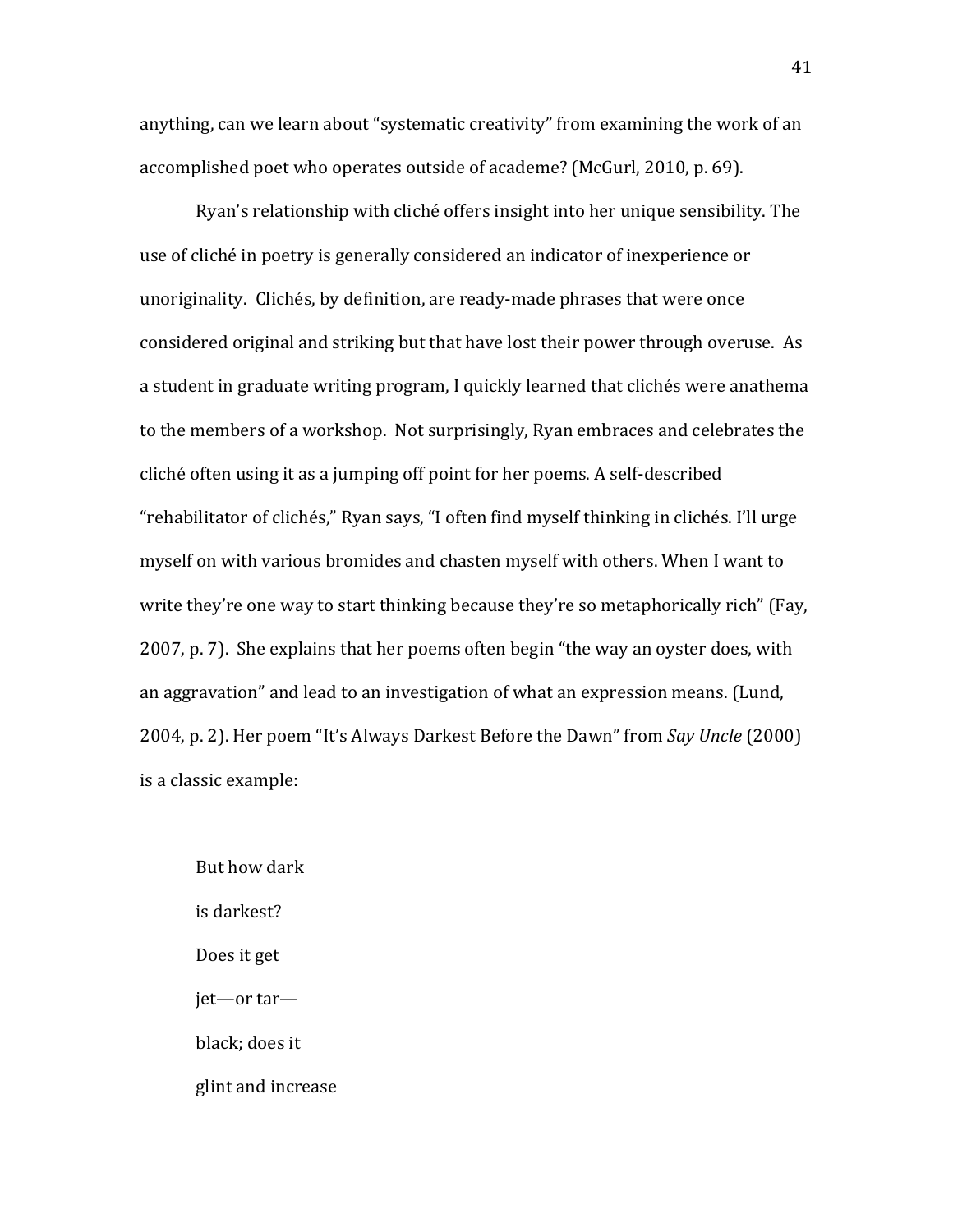in hardness

or turn viscous?

Are there stages

of darkness

and chips

to match against

its increments,

holding them

up to our blindness,

estimating when

we'll have the

night behind us?

### (Ryan, 2010, p. 178)

"Its Always Darkest Before the Dawn" begins, like many of Ryan's poems do, with an idea that is in the process of clarifying itself. The poem's opening question "But how dark/ is darkest?" is a pragmatic philosophical reflection on the particulars of the cliché "it's always darkest before the dawn." The poem consists of three questions that playfully mine the quality and depth of night's darkest moments. Collectively the questions interrupt our tendency to assume an aphorismatic element in clichés. The interrogative mode works particularly well to recomplicate the oversimplified nature of cliché.

Arguably the second most stylistically unfashionable element in Ryan's poetry besides cliché is her use of rhyme. As poetry critic Dwight Garner explains,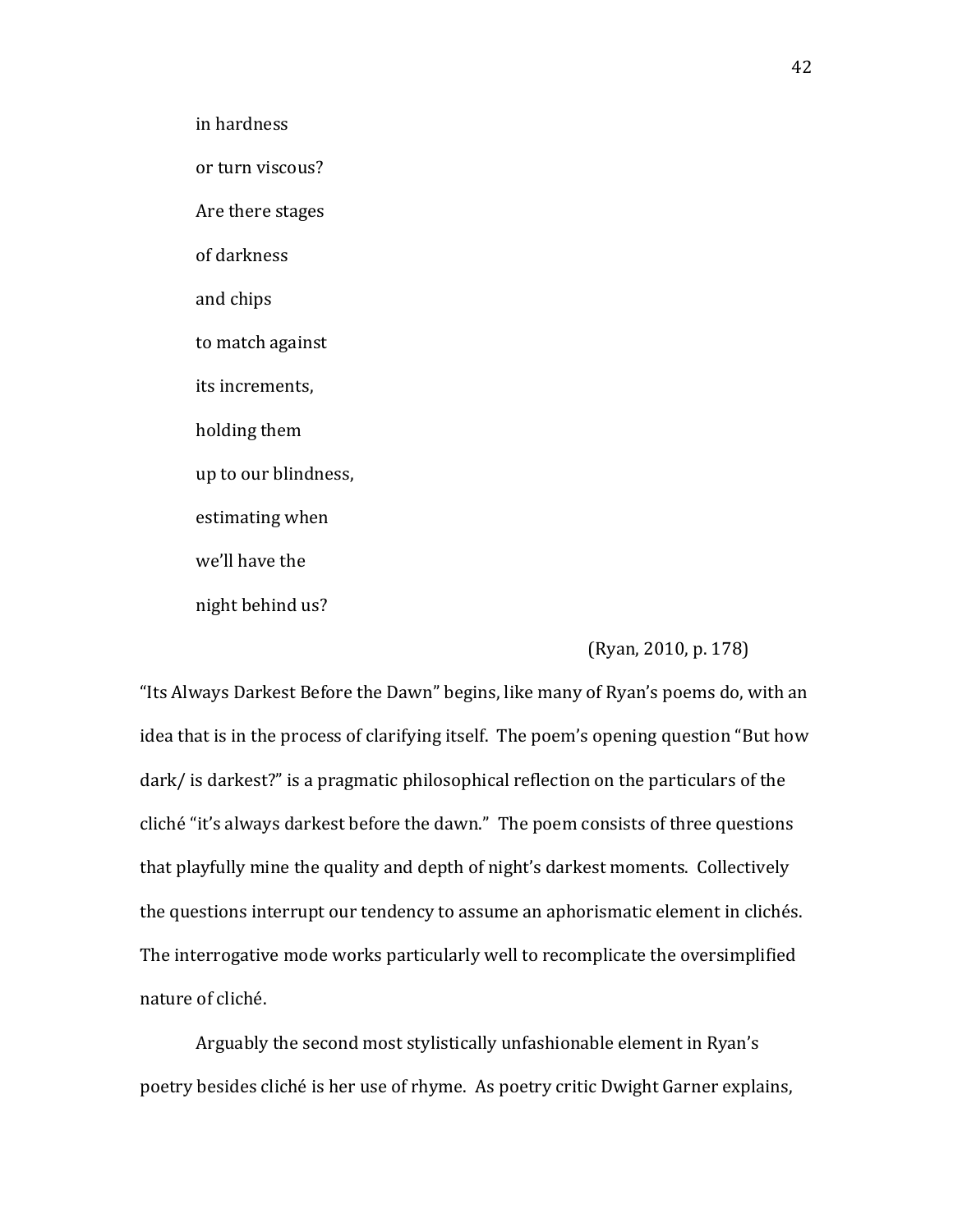"How unhip is Kay Ryan? Much of her poetry rhymes, for God's sake, something almost no one's does anymore" (Garner, 2010, p. 1). Ryan is outspoken about her deep-rooted relationship with rhyme. She explains, "When I started writing nobody rhymed—it was in utter disrepute. Yet rhyme was a siren to me. I had this condition of things rhyming in my mind without my permission" (Fay, 2007, p. 3). About her use of rhyme early in her poetry career Ryan says, "I couldn't take end-rhyme seriously, which meant I had to find other ways—I stashed my rhymes at the wrong ends of lines and in the middles—the front of one word would rhyme with the back of another one, or one word might be identical to three words" (Fay, 2007, p. 3). Ryan calls her intricate internal rhyme "recombinant," borrowing the term from the field of genetics where new combinations of genetic material create recombinant cells. Like recombinant cells, Ryan's rhyme is the product of snipping apart and reassembly. As Ryan explains it, "What's recombinant rhyme? It's like how they add a snip of the jellyfish's glow-in-the-dark gene to bunnies and make them glow green; by snipping up pieces of sound and redistributing them throughout a poem I found I could get the poem to go a little bit luminescent" (Fay, 2007, p. 3). In her poem, "It's Always Darkest Before the Dawn," for example, Ryan rhymes the word "blindness" with the poem's final line "night behind us." In the twelfth and thirteenth lines of the same poem, Ryan assembles the unlikely sound pairing of "to match against" with "its increments."

"The Excluded Animal," a poem that considers animals excluded from the crèche, highlights Ryan's unusual and inventive use of rhyme (Ryan, 1991, p. 8).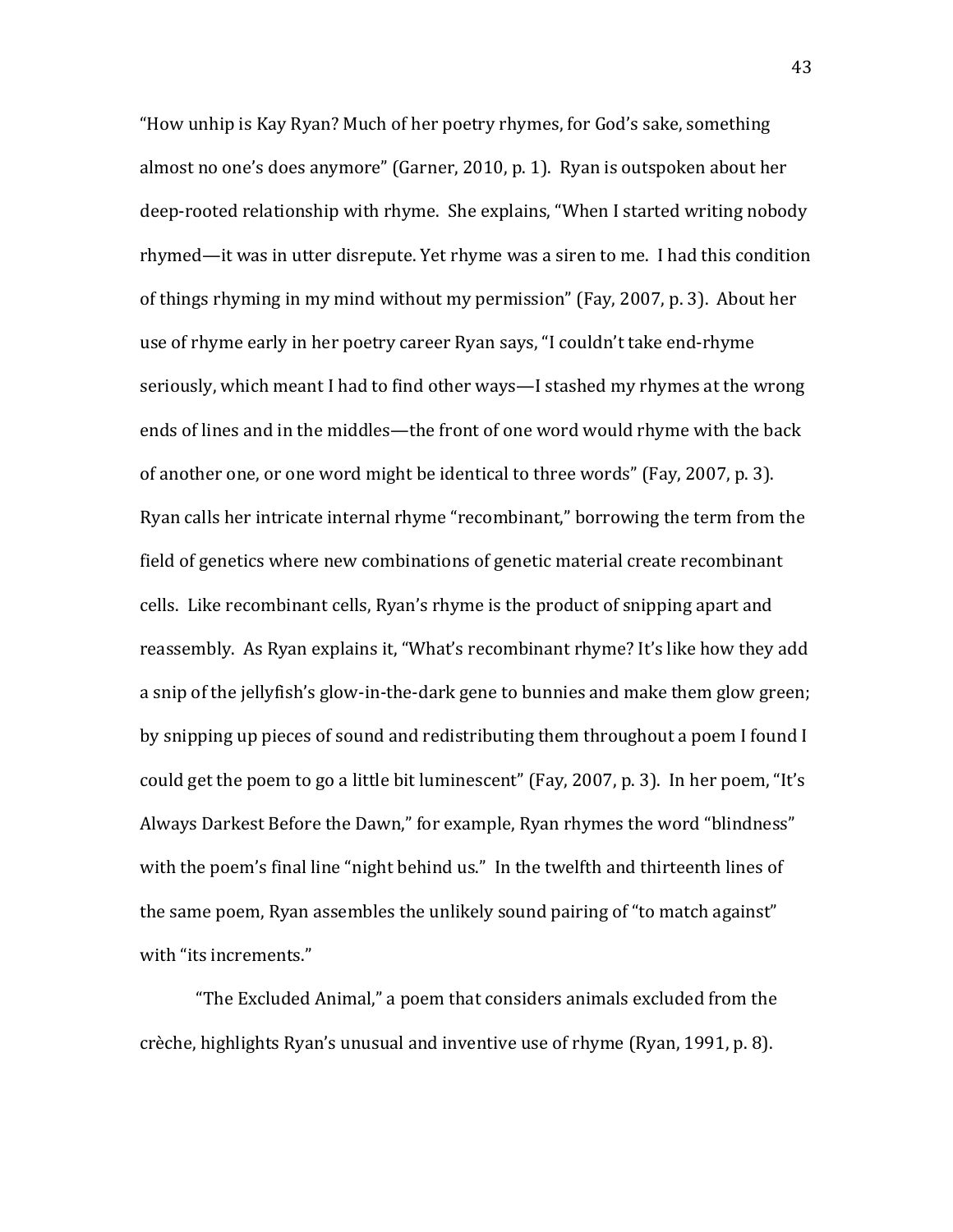Only a certain

claque of beasts

is part of the

crèche racket

# forming a

steamy-breathed

semicircle

around the

baby basket.

# Anything more

exotic than

a camel

is out of luck

this season.

Not that the

excluded animals envy

the long-lashed

sycophants;

# cormorants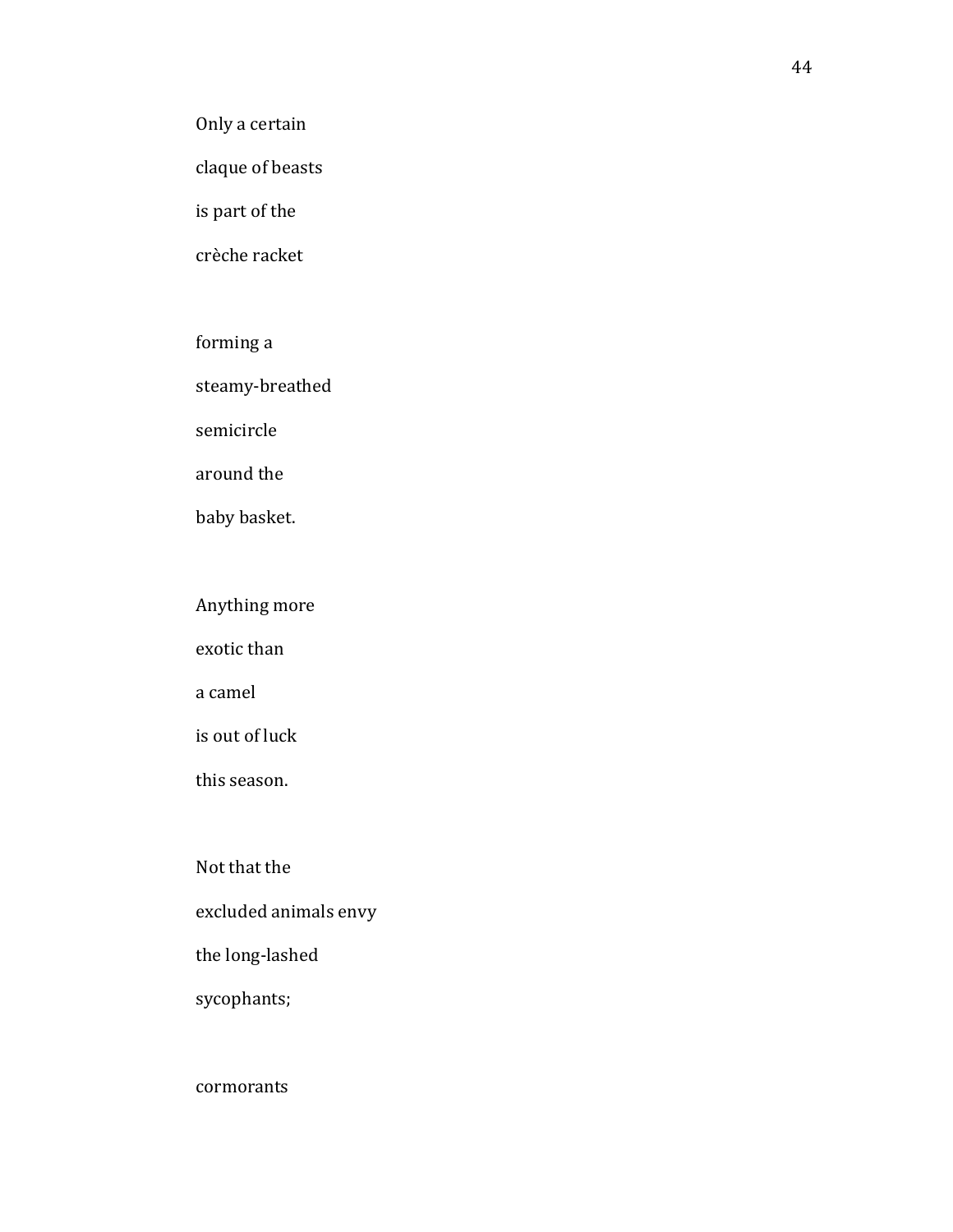don't toady,

nor do toads

adore anybody

for any reason.

Nor do the unchosen alligators, grinning their three-foot grin as they laze in the blankety waters like the blankets on Him.

(Ryan, 2010, pp. 156-157)

Here she teases rhyme out the most unlikely places and constructs pockets of sound with a distinctive quirkiness. Particularly noteworthy rhymes include "crèche racket" with "baby basket," "sycophants" with "cormorants," "nor do" with "adore," and "three-foot grin" with "blankets on Him." Similarly inventive sound clusters can be found in virtually all of Ryan's poems.

One of Ryan's fundamental beliefs about rhyme is that it is generative. She told the audience at the 2010 Dodge Poetry Festival, "If you launch a boat it will want to survive" (Ryan, 2010). Ryan's poem "Bait Goat" explores the generative nature of rhyme and its ability to attract the necessary components to ensure the survival of the poem's triggering words.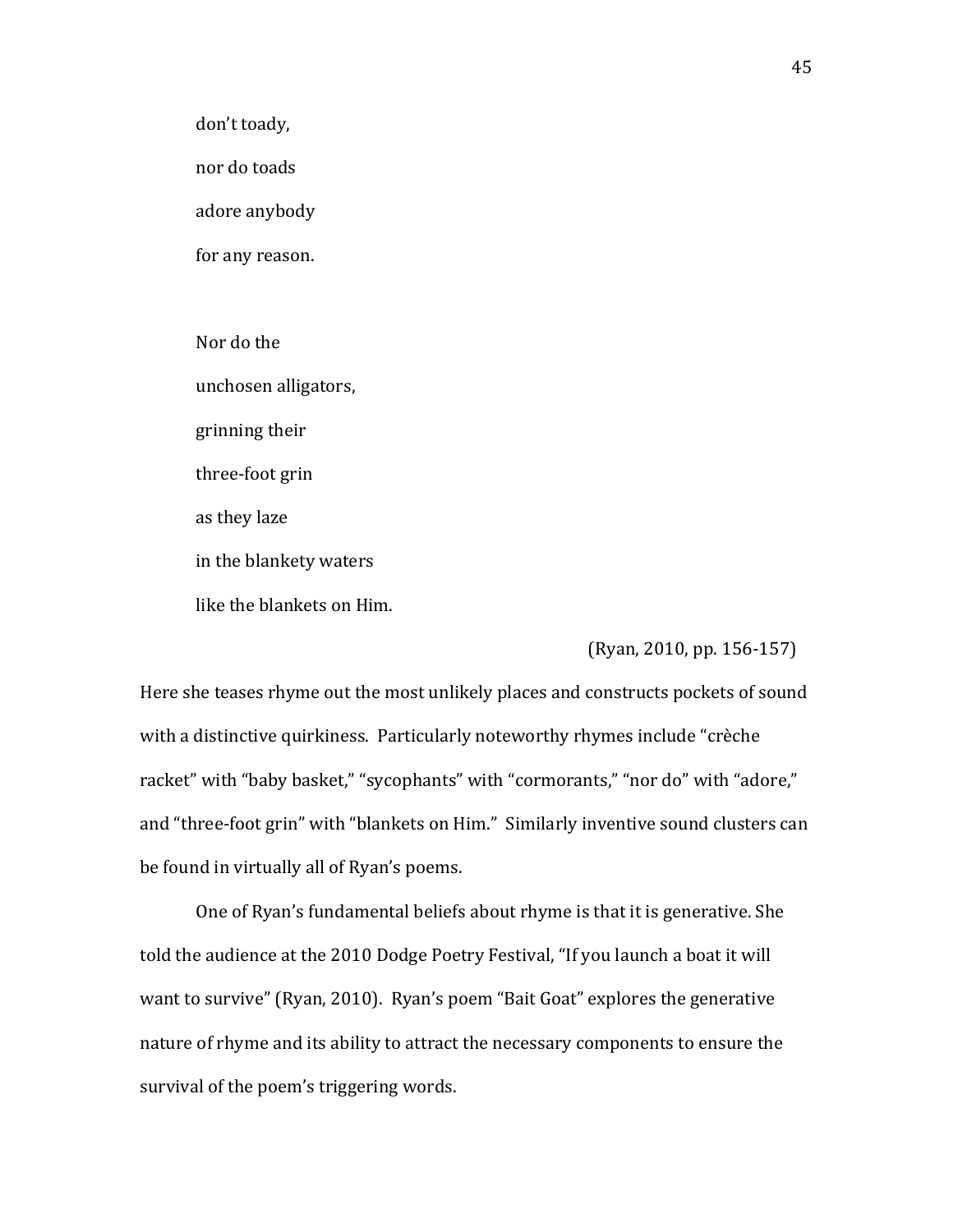There is a

distance where

magnets pull,

we feel, having

held them

back. Likewise

there is a

distance where

words attract.

Set one out

like a bait goat

and wait and

seven others

will approach.

But watch out:

Roving packs can

pull your word

away. You

find your stake

yanked and some

rough bunch

to thank.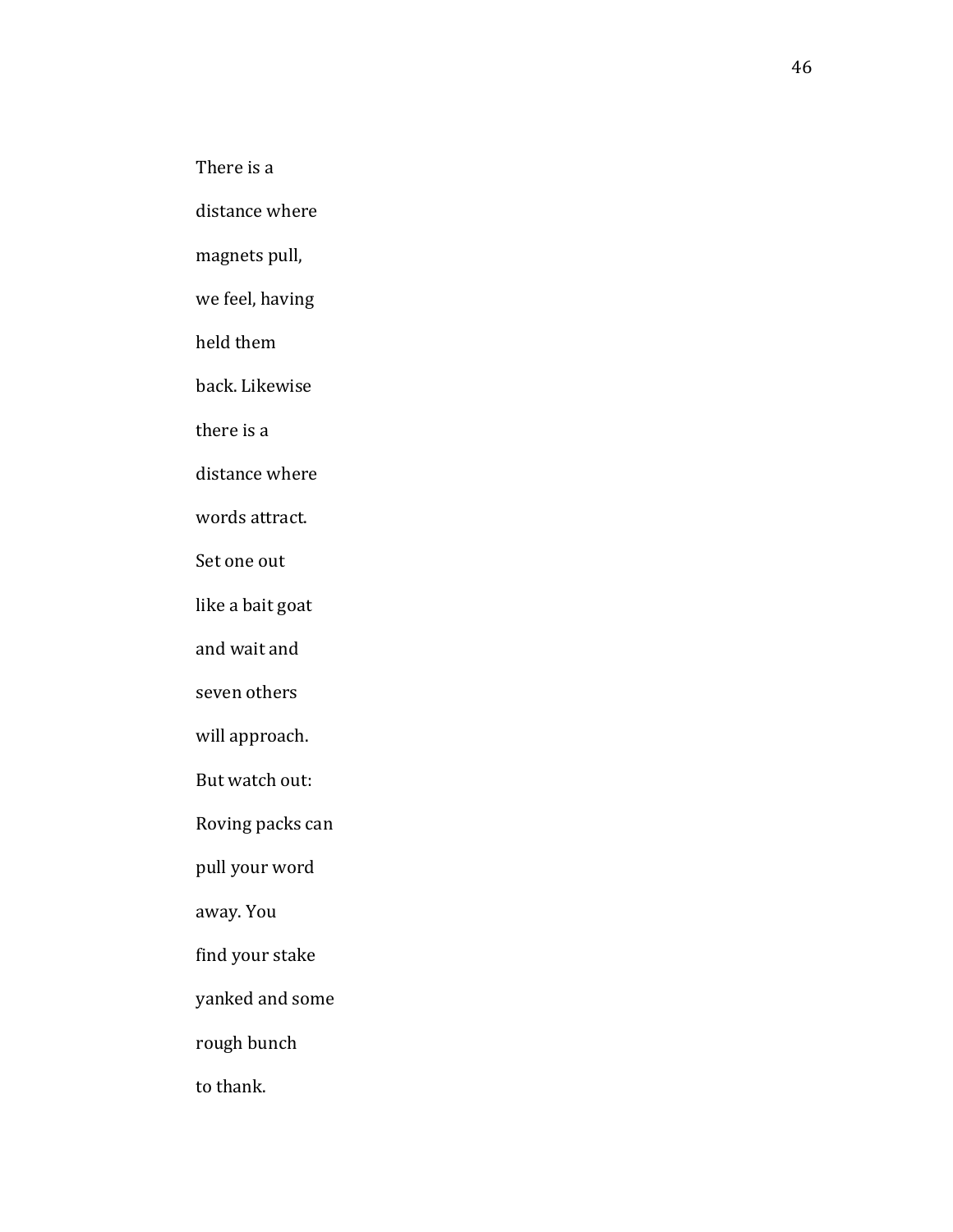#### $(Ryan, 2010, p. 5)$

The poem functions as a demonstration of the poem's subject which is the generative nature of language. The poem suggests that a single word works like a "bait goat" waiting for others to approach it and that "roving packs" of attracted words can "pull your word away" and ultimately interrupt a writer's preconceived intention. The poem addresses what Ryan calls the "magical property—maybe a mystical property—of rhyme" (Carty, 2006, p. 2). According to Ryan, "certain words seem to beg for a rhyme, beg to be rhymed" (Carty, 2006, p. 2). Of her need to "gratify that urge" Ryan explains that rhyme contributes to her work in unexpected ways because it "shakes [her] loose from [her] intentions" (Carty, 2006, p. 2). She refers to rhyme's generative power as a "gift" (Chai, 2011, p. 2).

While rhyme and cliché are arguably the two most unfashionable and yet distinctive elements in Ryan's poetry, the form of her poems and absence of the pronoun "I" are also noteworthy features that distinguish her work from that of other contemporary poets. One need only fan through any of Ryan's eight collections of poetry to recognize the shortness of her poems and the brevity of her lines. Most of Ryan's poems are less than twenty lines and each of her lines typically contains less than six syllables. In a review of *The Best of It* (2010) poetry critic Dwight Garner described Ryan's poems as "slim as runway models, so tiny you could almost tweet them" (Garner, 2010, p. 1). Others have compared Ryan's compact poems to the short humorous piano pieces of composer Erik Satie and to Faberge eggs.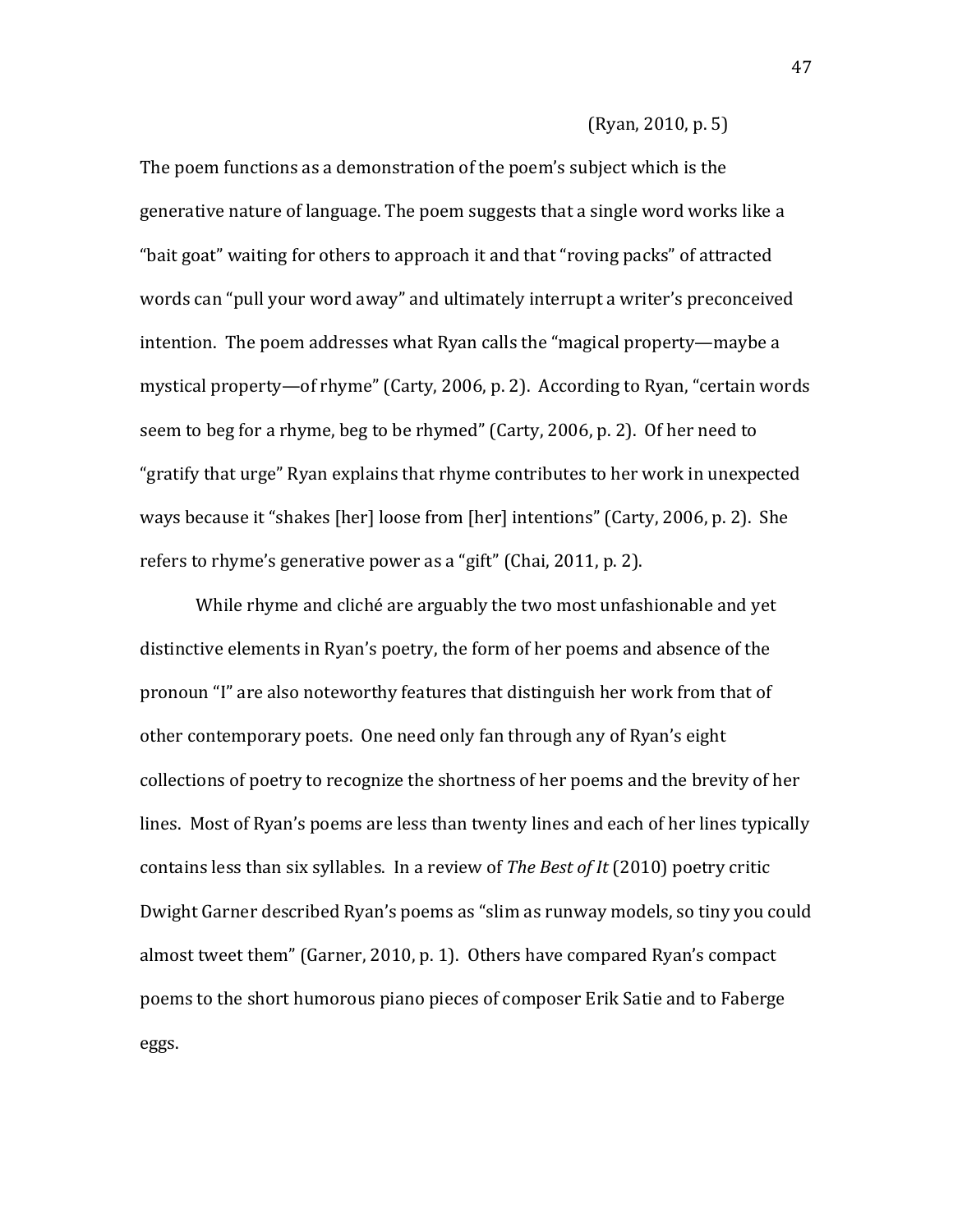Ryan attributes her fondness for short lines to the power they convey. She explains, "Edges are the most powerful parts of the poem. The more edges you have the more power you have. They make the poem more permeable, more exposed" (Fay, 2007, p. 9). Ryan's poem "Say Uncle" provides a prime example of a poem's edges at work.

Every day you say, *Just* one more try. Then another irrecoverable day slips by. You will say!*ankle*, you will say!*knuckle*; why won't you why won't you say!*uncle*?

(Ryan, 2010, p. 149)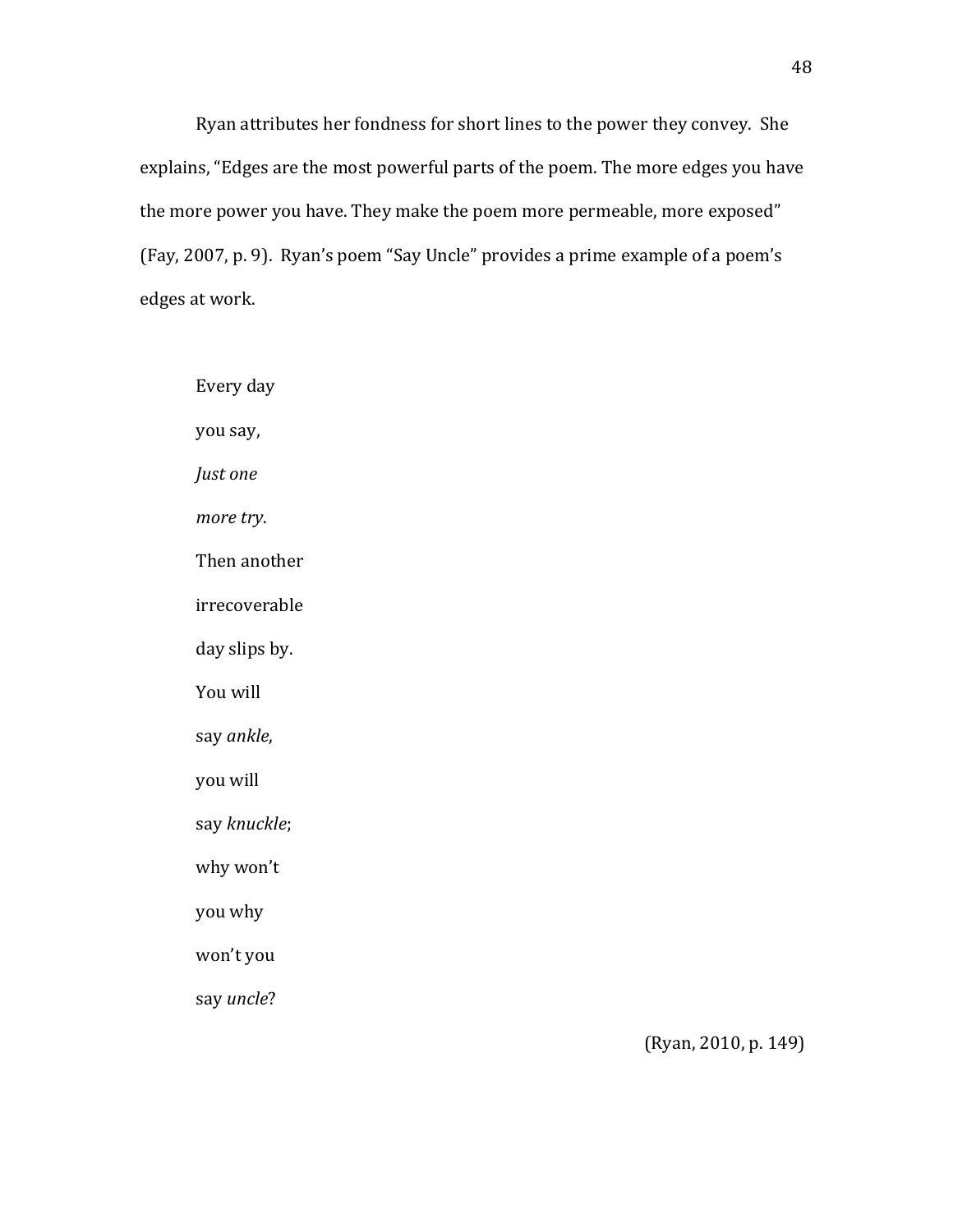After referencing the idiomatic expression used to concede defeat in the title, Ryan launches into a witty game of words fueled by small units of language. Like "It's Always Darkest Before the Dawn," "Say Uncle" is a poem that playfully seeks clarification and that ends with a question. In just thirty words, forty syllables, and fifteen lines, Ryan mines the human impulse to endure. Enjambment and stand alone lines (lines that read in isolation offer their own unit of meaning) factor mightily in this small poem with muscle. The singleness expressed by the words "*Just one*" in the third line is undercut by the enjambment that tacks on the words "*more try*" in the fourth line. When the lines "Just one/ more try" are read in combination with the fifth line "Then another," the poem departs further from the idea of a single effort and emphasizes instead multiple efforts fueled presumably by an unwillingness to concede defeat. When not read as a syntactical unit of meaning with "*Just one/ more try*," "Then another" shifts into a notably darker register of meaning. The lines "Then another/ irrecoverable/ day slips by" address the futility of working fruitlessly to attain a desired end.

The sixth line "irrecoverable" is noteworthy not only because it is the only single word line in the poem but because its five unaccented syllables create a hard pause in what is otherwise a fast moving poem. The line "irrecoverable" is also noteworthy because of its unifying effect on the poem's sounds. The "cover" in "irrecoverable" joins with the previous line's "another," an instance of Ryan's selfdescribed "recombinant rhyme." In addition, the "-able" suffix in "irrecoverable" launches a parade of lines that end with "I" sounds ("will," "will," "ankle," "*knuckle*," "*uncle*"). The repetition of "You will" in lines eight and ten not only strengthen a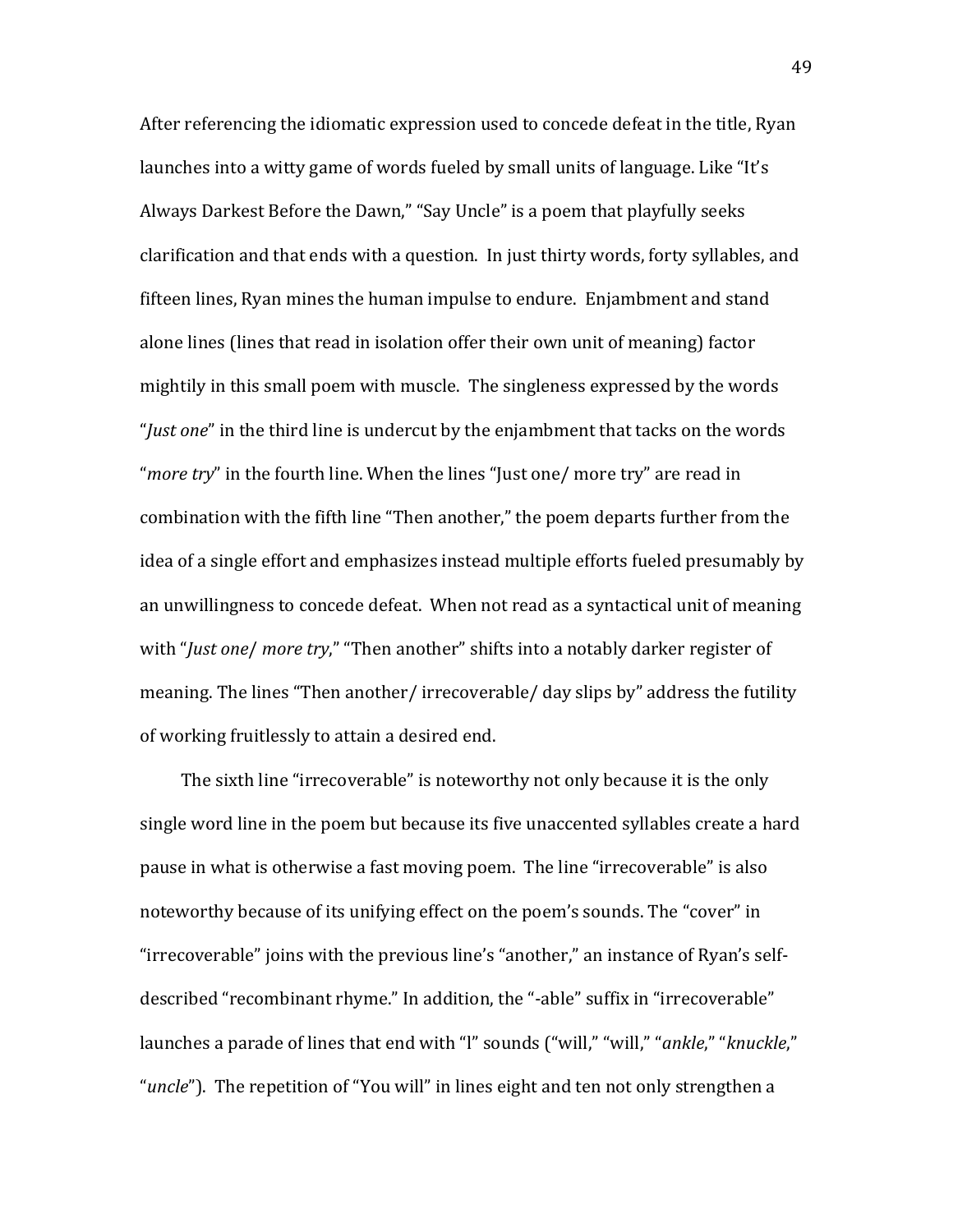pattern of sound but, read as stand alone lines, add a layer of unexpected complexity. "You will" can be read to explain an individual's attempt to bring about a desired outcome by an act of the will or it can be read simply as the speaker's encouragement of the poem's "you." Read as an enjambed syntactical unit "You will/ say *ankle*" offers a humorous and playful statement that helps to momentarily pull the word "uncle" away from its idiomatic expression long enough to disrupt the familiar in language. Just as Ryan rehabilitates clichés, here she skillfully dismantles an idiom. She isolates "uncle" from its idiom unit and partners it with the two syllable words "ankle" and "knuckle" that are related only through sound.

The gymnastic collaboration of sounds and clever manipulations of syntax give the poem both a feeling of playfulness and also an existential heft. The poem asks us to consider why not to concede defeat when the sound of the word "uncle" (but not its meaning) is so closely related to the words for common body parts. She juxtaposes sound with meaning in a way that both entertains and disarms. Amazingly, Ryan does this with only twenty distinct and thirty total words.

Asked if her short lines are a medium for the ideas in her work Ryan responded,

...one of the many things I admire about [William Carlos] Williams, and a thing that I love about poetry and aspire to have in my poetry, is a terrific sense of lightness. I can't stand the pounding, drumming, assaulting, kind of poetry. I just love the unemphasized casualness in Williams. I think I associate the lightness of the appearance on the page with another kind of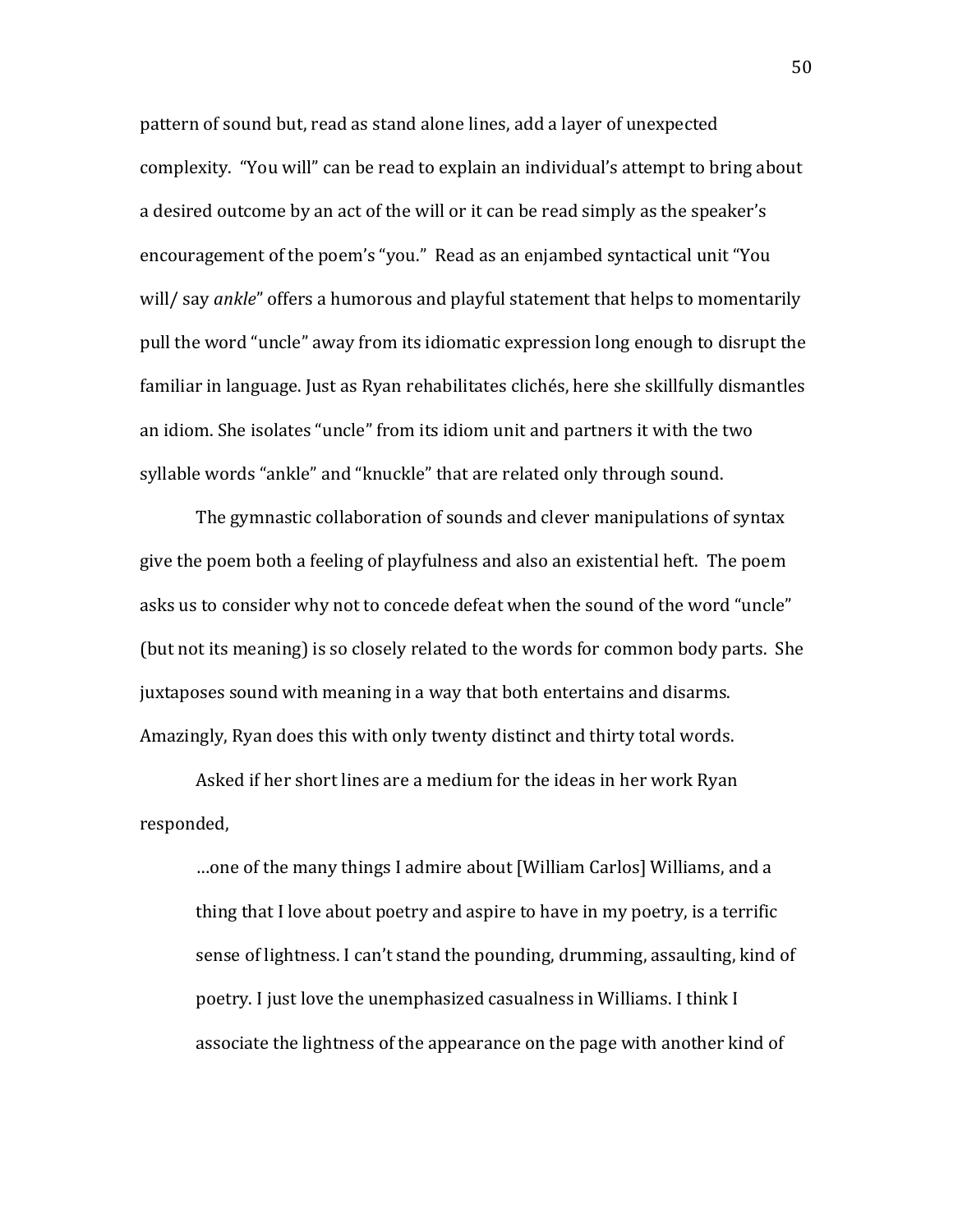lightness—not lightness of intention, but lightness of delivery. (Carty, 2006,  $p. 1)$ 

Lightness in the form of line length, poem length, and delivery reflect Ryan's aversion to what she calls "emotional heat" in poetry (Carty, 2006, p. 3). She explains,

When I was first thinking about being a poet, I was very reluctant because I didn't want the kind of exposure that many poets seemed to welcome. I didn't want the romantic posture. I didn't want confession. I didn't want to be Anne Sexton. I was embarrassed by all of that, and yet I felt very drawn to write. I had to find a way to talk about things that mattered to me in a cooler way—chill the material in order to work with it. (Carty, 2006, p. 3)

As a reader Ryan says that she feels "very easily assaulted by work that radiates a lot of emotional heat" (Carty, 2006, p. 3). The emotional guardedness or coolness in Ryan's work is yet another aspect that distinguishes her writing from that of the vast majority of her contemporaries. Ryan is fastidious in her avoidance of the pronoun "I," a pronoun especially linked to the Confessional movement and the McPoems Donald Hall lambasted. Of the 220 poems in *The Best of It: New and Selected Poems* (2010), only sixteen contain the pronoun "I."<sup>16</sup>

<sup>&</sup>lt;sup>16</sup> Interestingly, Ryan chose not to include in *The Best of It: New and Selected Poems* (2010) the few poems from *Strangely Marked Metal* (1985) that are uncharacteristically personal. For example, in the poem "L'Abandon ou les Deux Amies" the speaker expresses her love for another woman as "an easy" voluptuousness, a soft wash/of light on garments./Their limbs/may intertwine."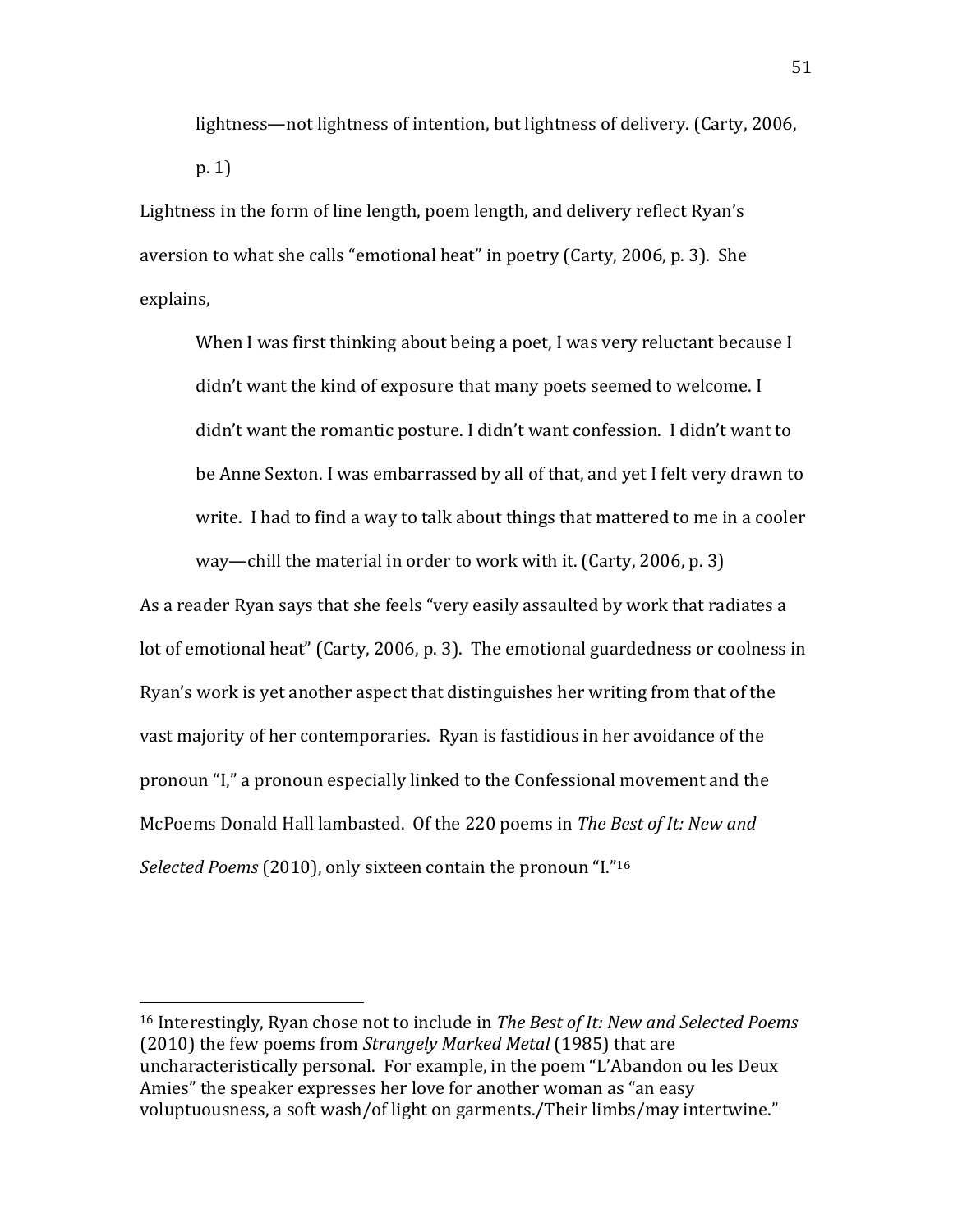Perhaps the most personal poem included in *The Best of It: New and Selected* 

*Poems* (2010) from this resolutely impersonal poet is an elegy titled "After Zeno" written when she was twenty years old for her deceased father.

When he was

I was.

But I still am

and he is still.

Where is is

when is is was?

I have an is

but where is his?

Now here-

no where:

such a little

fatal pause.

There is no sense

in past tense.

(Ryan, 2010, p. 29)

Here Ryan invokes Zeno's paradox of the arrow to futilely prove her father's eternal presence through the infinite divisibility of time. This forty-five word poem written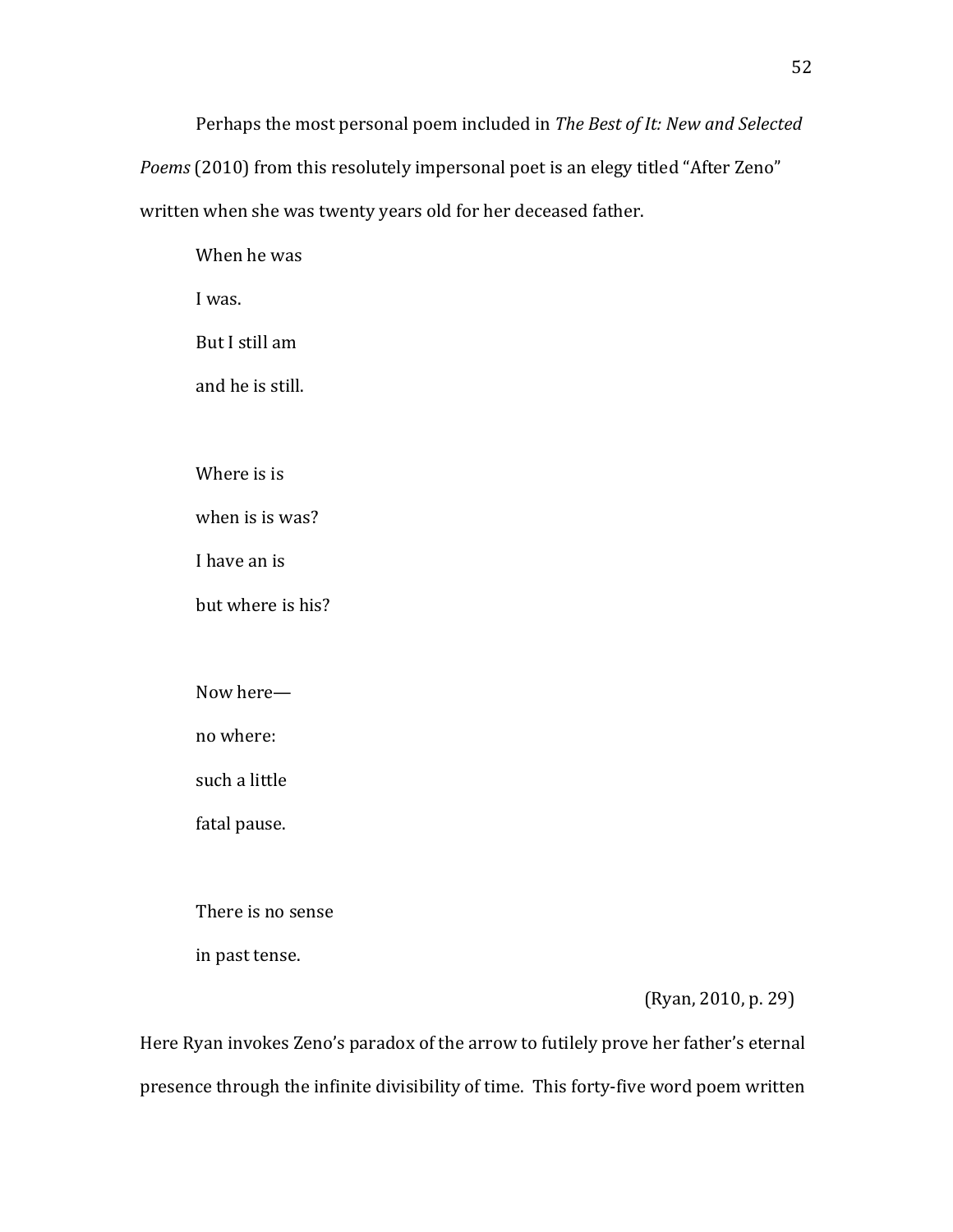in 1965 provides early evidence of the wordplay and compression that have become hallmarks of her writing. The diction in "After Zeno" is simple and stripped-down using only twenty-four distinct words and only one disyllabic word in the poem's body (the other forty-two are monosyllabic). The wordplay relies on subtle shifts of language. For example, she establishes her father's absence in the lines "But I still am/and he is still." Using the dual denotative meanings of the word "still" and shifting the syntax in the two lines so that "still" transforms from adverb to adiective, Ryan cleverly illuminates the divide between life and death. Similarly, with the switch of a space to divide words in lines nine and ten, Ryan transforms "Now here—" to "no where." The dash here serves as a kind of representation of " such a little/fatal pause." Though the economy of language and wordplay in "After" Zeno" are representative of Ryan's poetics, the subject matter marks a distinct departure from her typical work.

More typical examples of Ryan's subject matter can be found in Ryan's poems "Reverse Drama" and "Blandeur." Both poems address a desire to dampen life's emotional intensity and to offer sensory relief. The poems can also be read as a reflection of Ryan's distaste for heightened, revelatory, or sentimental displays of emotion in poetry.

#### REVERSE DRAMA

Lightning, but not bright. Thunder, but not loud.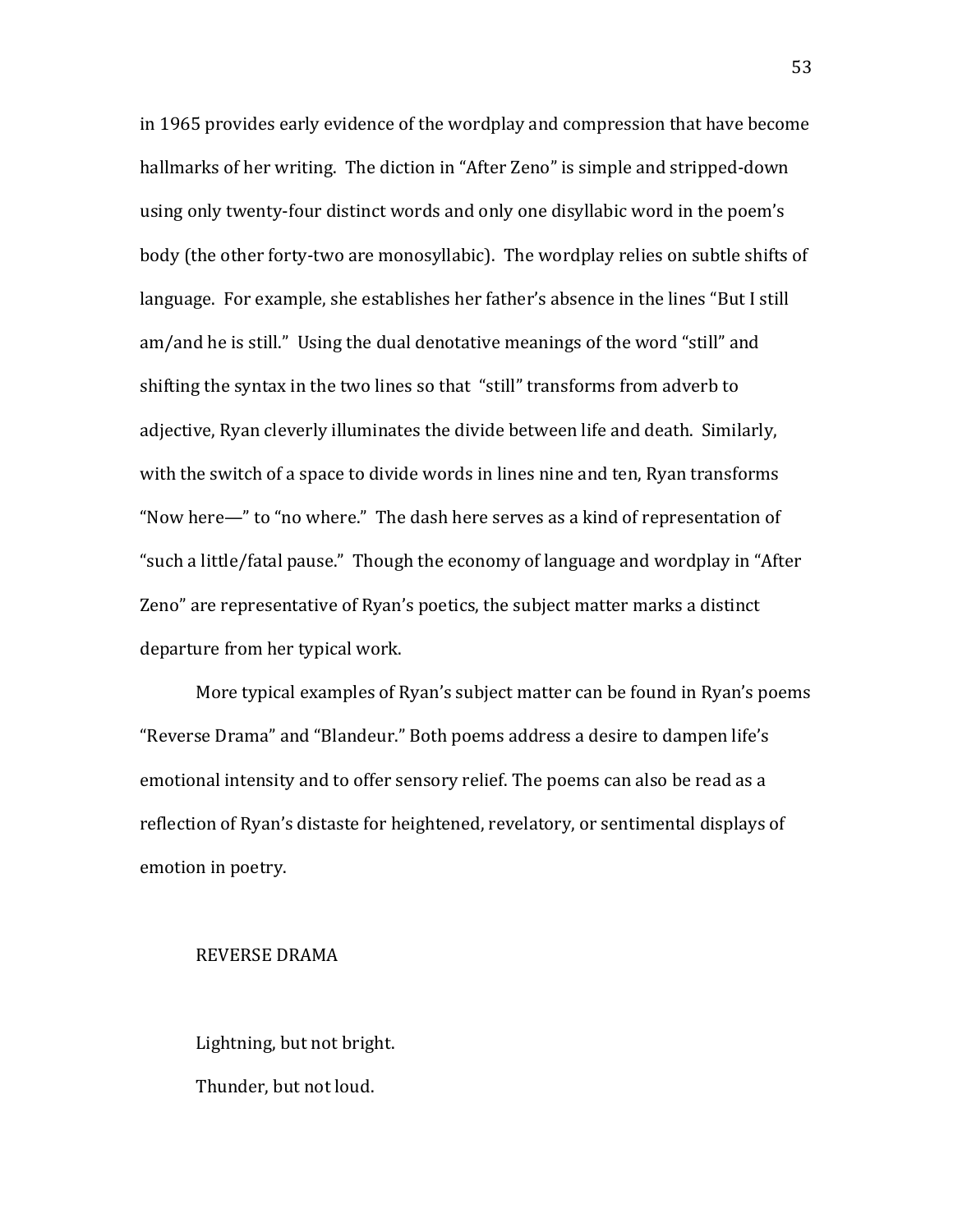Sometimes something in the sky connects to something in the ground in ways we don't expect and more or less miss except through reverse drama: things were heightened and now they're calmer.

### $(Ryan, 2010, p. 247)$

The opening lines "Lightning, but not bright./ Thunder, but not loud" work as a kind of metaphor for the intellectual heft and simultaneous linguistic lightness present in Ryan's poems. "Blandeur," the second example of a poem that addresses emotional intensity, uses an invented word for its title that is a derivative of "grandeur."

## BLANDEUR

If it please God, let less happen. Even out Earth's rondure, flatten Eiger, blanden the Grand Canyon. Make valleys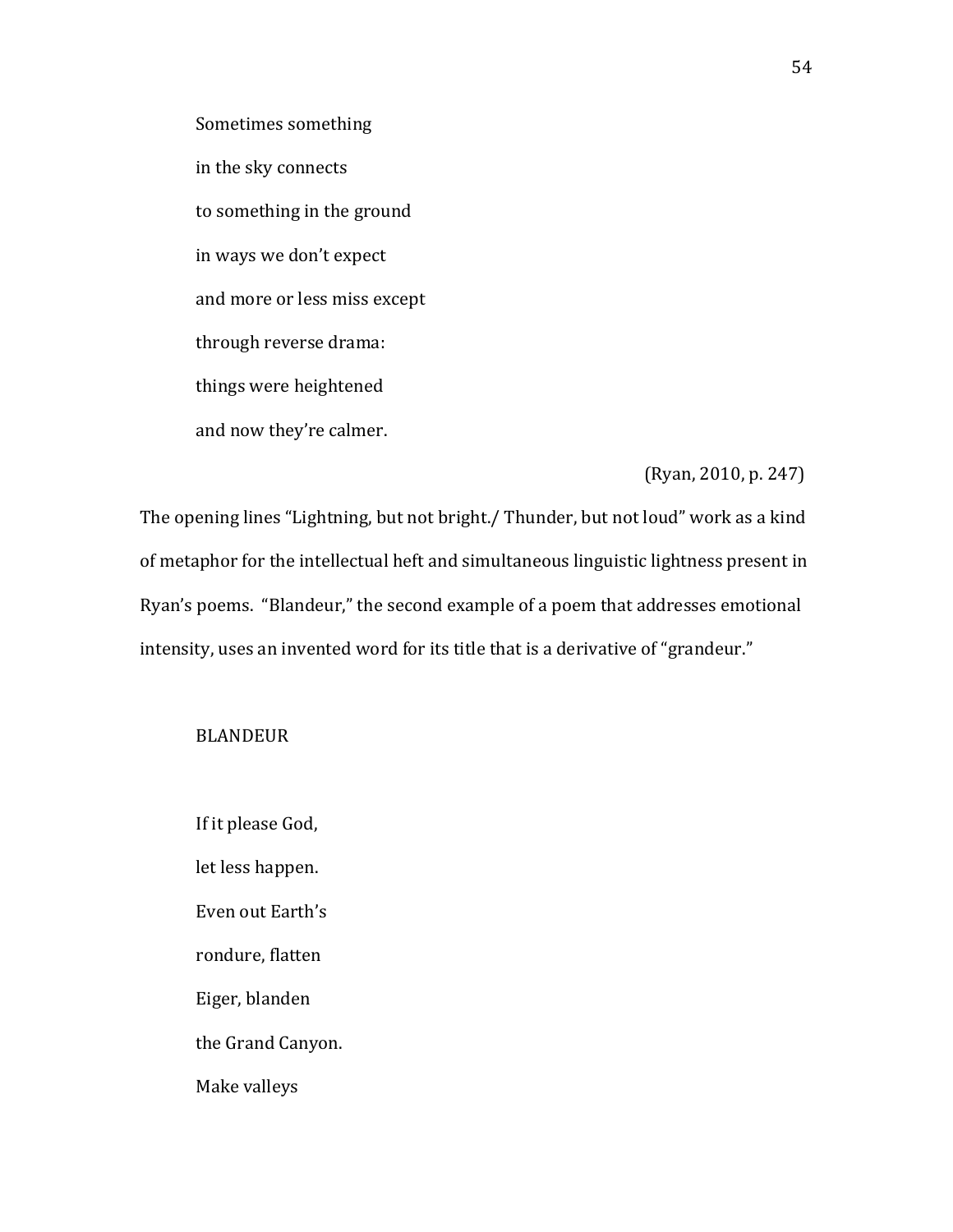slightly higher,

widen fissures

to arable land,

remand your

terrible glaciers

and silence

their calving,

halving or doubling

all geographical features

toward the mean.

Unlean against our hearts.

Withdraw your grandeur

from these parts.

## (Ryan, 2010, p. 158)

The poem addresses the intolerable grandeur of the world and the emotions that come with it. Ryan explains, "Blandeur is something I seek a great deal of—a relief from intensity—so it became a poem asking for relief from intensity. It became a little prayer to make life less vivid" (Carty, 2006, p. 5). In an interview with Jo Reed, Ryan shared a story connected to "Blandeur." She told Reed, "Once a couple lept from the Golden Gate Bridge and left in their car a note, which said, among other things, 'Life was too vivid for us.' And this is a poem for people who find life excessively vivid" (Reed, n.d., p. 3). In addition, the household in which Ryan was raised emphasized quietude over excitement. She explains, "My mother was quite a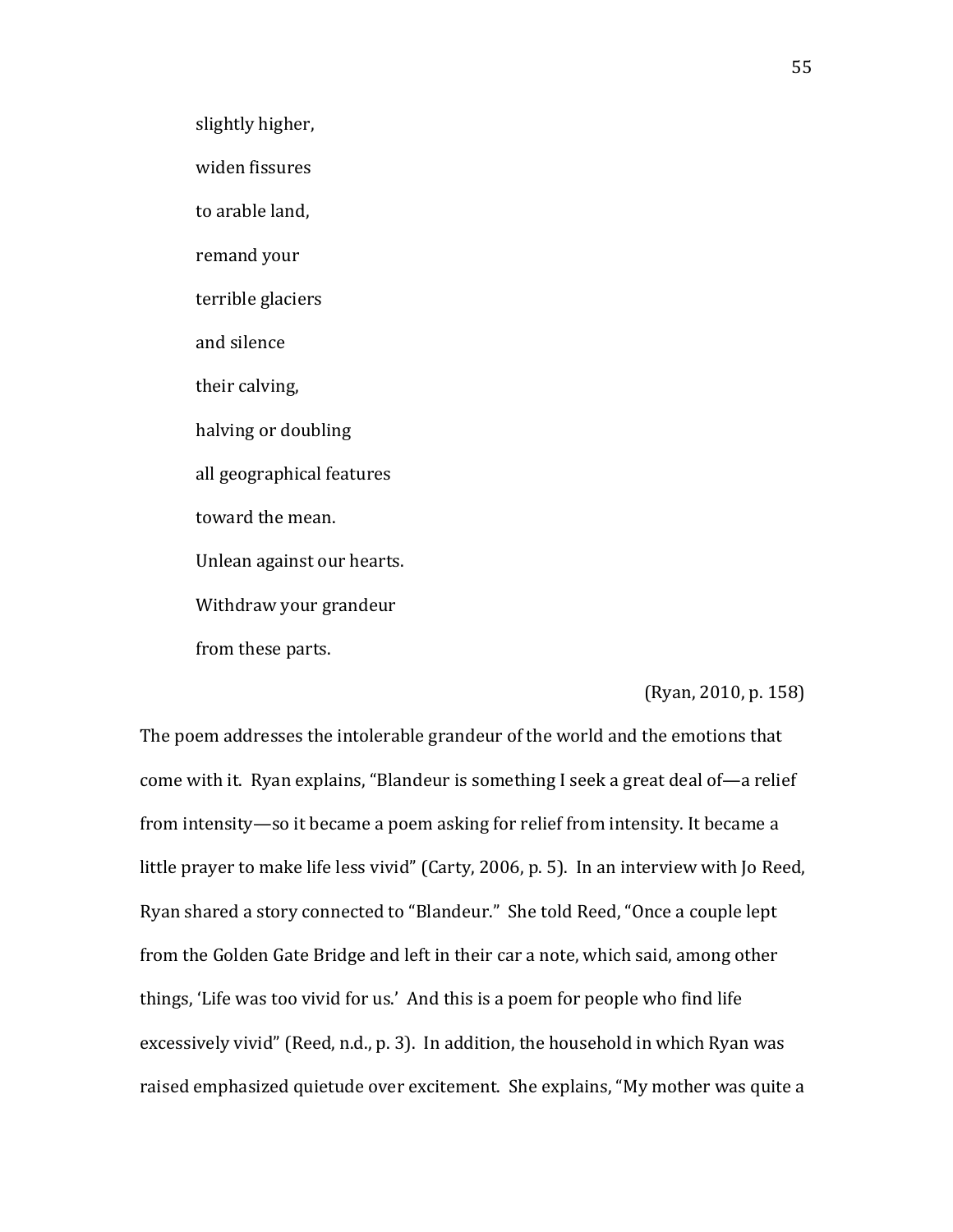nervous person and couldn't stand much stimulation or excitement. We didn't have the radio on, certainly didn't have the television on. We lived quietly" (Lehrer, 2009). Ryan is well aware that the "seeking-relief-from-intensity" commonly found in her poems is anything but common in the larger poetry community (Carty, 2006, p. 5). She explains, "I think it's probably a highly unpopular sort of position to take. I think to be so disposed puts me in a really tiny minority of people, but they may make up more of the poetry reading public than the Roller Derby public" (Carty, 2006, p. 5). This proponent of rhyme and cliché has once again unapologetically assumed an unpopular stance within the poetry community.

Part of what may have also attributed to Ryan's slow ascent as a writer may be precisely this "highly unpopular sort of position" towards intensity (Carty, 2006, p. 5). Specifically, Ryan's tonally diminished or timid poems undermine the expectation that "a poem is not passive; it is meant to communicate emotion" (Dobyns, 1996, p. 157). The Princeton Encyclopedia of Poetry and Poetics (1993) defines a poem as "an affective or expressive instrument... meant to move its audience" (Preminger, 1993, p. 1293). How do Ryan's poems communicate emotion and how does tone function in her work? Stephen Dobyns explains that, "We go to a work of literature for the emotional life within it, and tone becomes our guide within that labyrinth" (Dobyns, 1996, p. 154). Tone, the speaker's attitude toward the subject matter or the emotional distance between speaker and subject matter, controls how a reader understands a word's denotative and connotative values. More largely, tone controls our emotional understanding of the poem as a whole. Dobyns defines tone as "one of the four general linguistic qualities making up a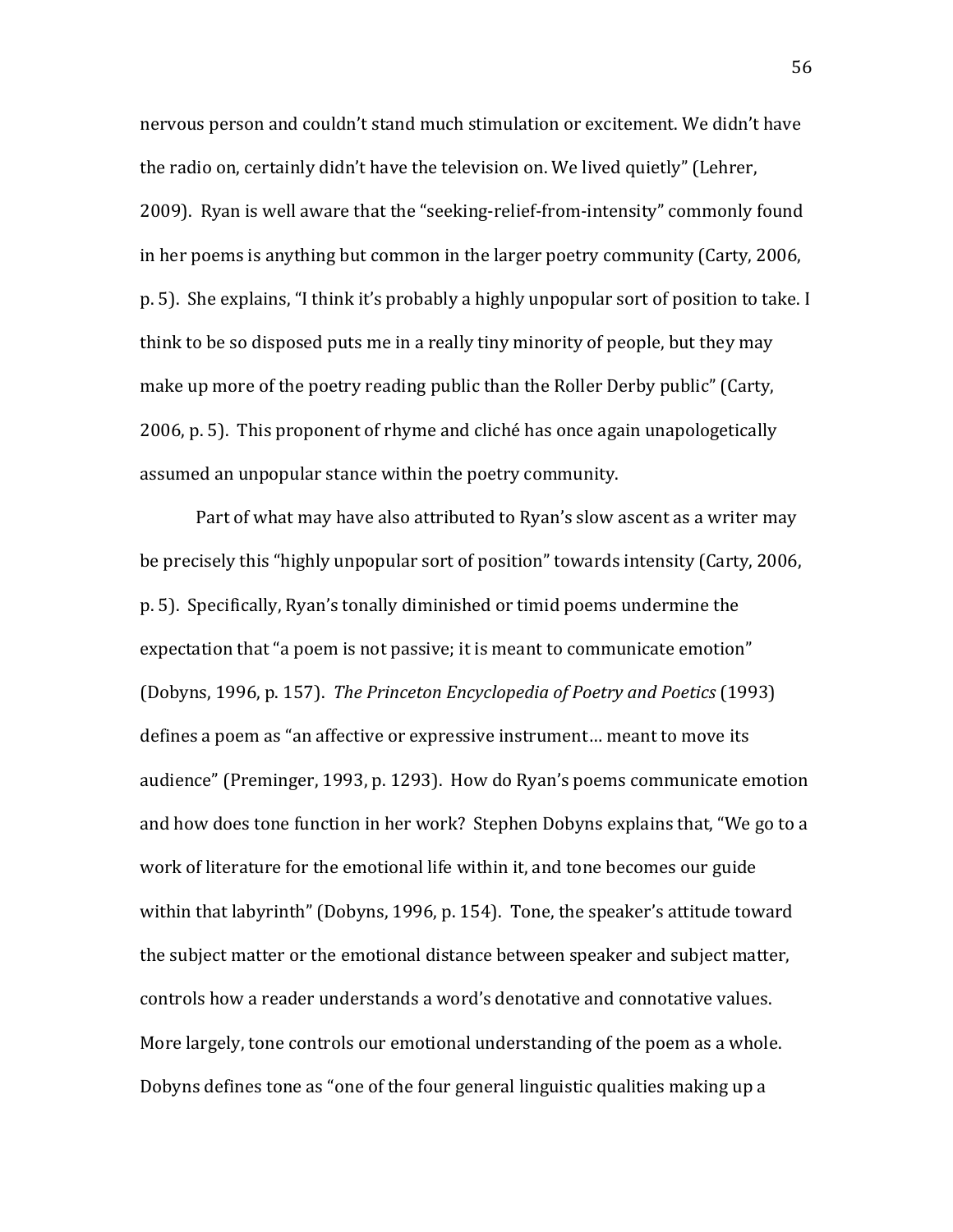poem's form" (the others include "the relation between stressed and unstressed syllables," sound, and pacing) (Dobyns, 1996, p. 152). To understand tone, Dobyns encourages readers to imagine a diagram of an atom with the poem's subject matter as its nucleus. Swirling around the nucleus in four distinct orbits are "the entire" range of possible emotion," "different types of voice" such as the ironic or the gullible, "aspects of conditionality," and the "intensity or distance" of emotion, voice, and conditionality (Dobyns, 1996, p. 152). Dobyns' suggested diagram can be pared down to simply the nucleus and the "intensity or distance" of emotion to best understand how tone functions in Ryan's work. In her poetry, Ryan typically processes emotion through intellect, making the emotional distance from the subject matter exceptionally wide. At their most emotionally distant, Ryan's poems can feel as if they are resisting association with a human maker or as if their intent is to question or inform rather than to move.

In "Blandeur," for example, the matter-of-fact manner of suggesting a lessening of intensity becomes part of the subject matter. The imperative mood of the poem's verbs such as "even," "flatten," "blanden," "remand," "silence," "unlean," and "withdraw" suggest a desire for dampening and diminishment. Despite the unorthodox nature of the requests, there is no evidence explaining why the speaker would like the earth's rondure evened or Eiger flattened. As readers we can only make the psychological leap to imagine the emotional impulse the drove Ryan not to remain silent about the poem's subject matter. The difficulty in determining the poem's tone stems in part from the challenge in understanding the speaker's connection to the subject matter. The tone is "blandened" enacting the kind of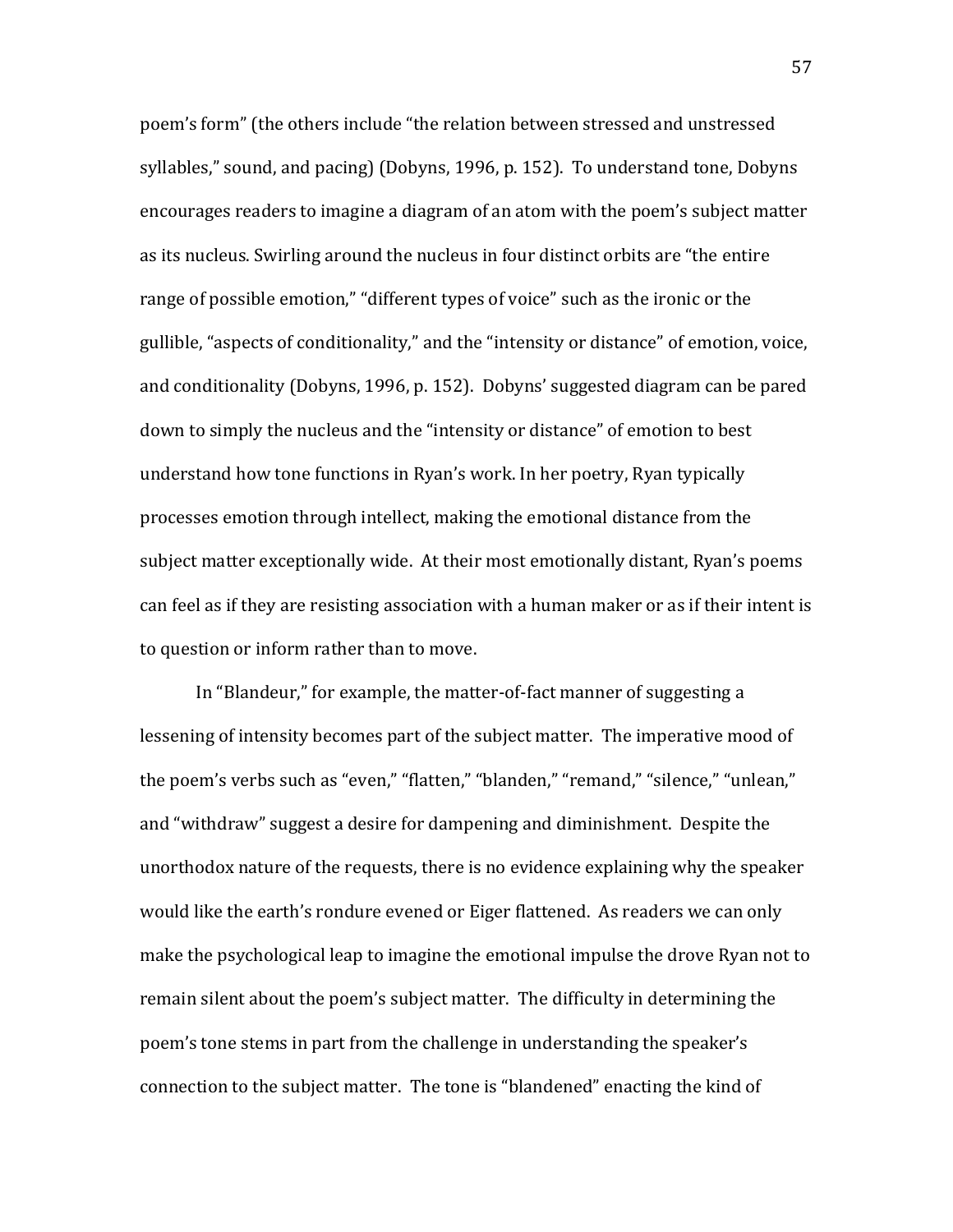emotional distance between the speaker and the readers that the speaker longs for in life. Ryan's management of craft elements such as rhyme and line length are so masterful that they overshadow the little perceivable emotion that exists in the poem. While the diminished tone arguably works well in a poem about relief from intensity, I believe Ryan's characteristic lack of engagement with emotion distances her from readers in ways that may have contributed to her late rise as a poet.

Tonally, Ryan's poems rarely meet the expectation that a poem works as "an" affective or expressive instrument... meant to move its audience" (Preminger, 1993, p. 1293). Any movement that occurs is most often cerebral in nature as affect is almost always mediated by intellect in Ryan's work.<sup>17</sup> As critic Dwight Garner explains of Ryan's poems, "their moral and intellectual bite blindsides you" (Garner, 2010, p. 2).

The conglomeration of Ryan's distinct and often unpopular approach toward managing cliché, line length, rhyme, and tone make her a surprisingly difficult poet to fully appreciate. Dana Gioia writes,

One can read most new poets quite easily. But a genuinely original poet requires some recalibration of our ear and eye- both inner and outer. Ryan's work may not seem difficult, but it is. She challenges the reader in unusual ways. She is not obscure but sly, dense, elliptical, and suggestive. She plays

<sup>&</sup>lt;sup>17</sup> I believe Ryan's management of tone reflects the influence of Marianne Moore. Critic Randal Jarrell's commentary on Moore could just as easily be applied to Ryan. Jarrell writes, "Her [Moore's] restraint, her lack—her wonderful lack—of arbitrary intensity or violence, of sweep and overwhelmingness and size, of cant, of sociological significance, and so on, made her unattractive both to some of the conservative readers of our age and to some of the advanced ones" (Jarrell, 1953, p. 187)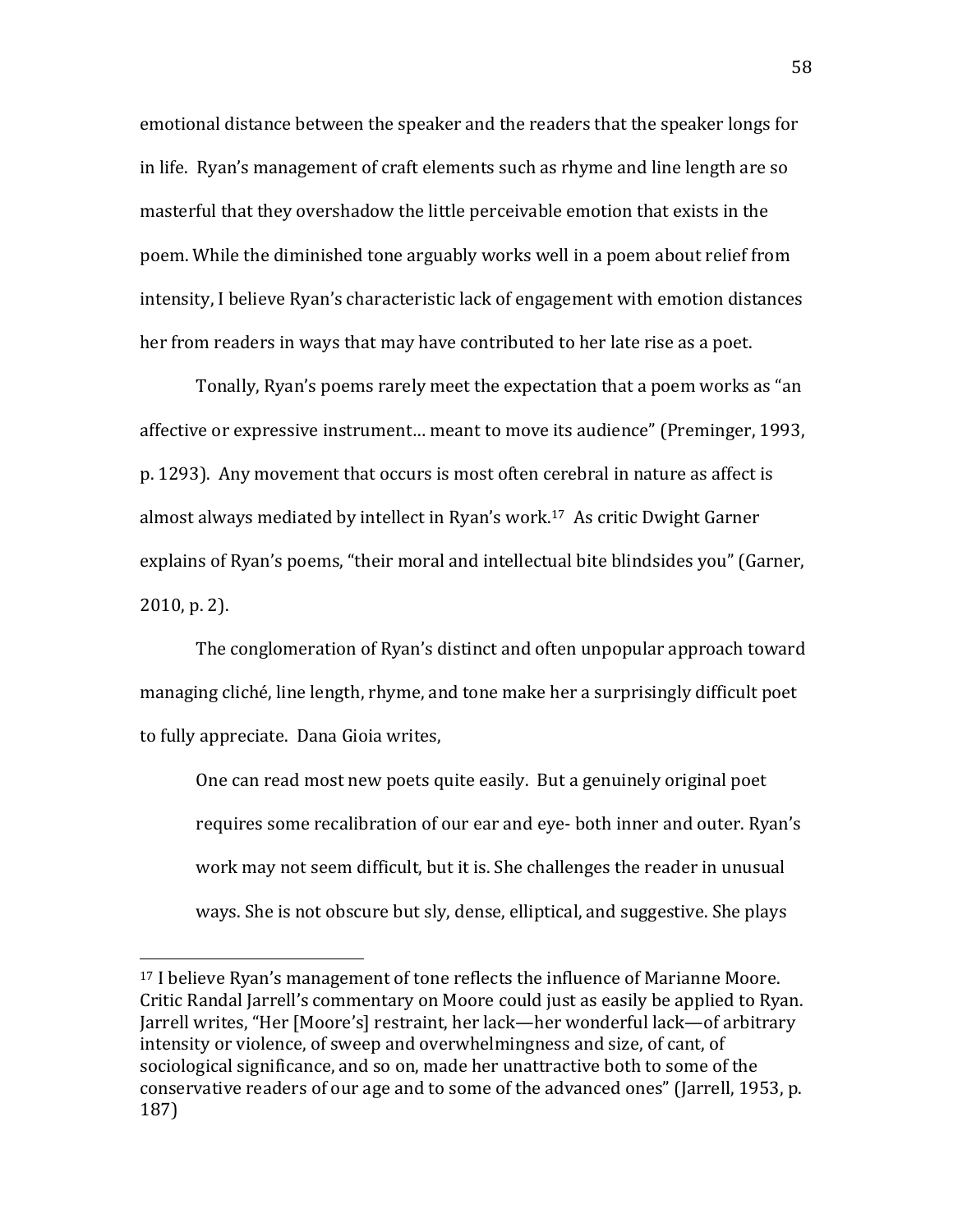with her readers- not maliciously or gratuitously but to rouse them from conventional response and expectation. (Gioia, 1998, p. 1)

Part of the dilemma left unspoken by Donald Hall is that homogenized poetry conditions readers to become accustomed to the conventions of the McPoem and may leave them ill-equipped to read an "outsider" poet such as Ryan. The necessary "recalibration" Gioia speaks of may be a skill undeveloped by readers used to the predictability of McPoetry.

While it may have taken time for the reading public to discover, warm up to, and recalibrate their reading habits to Ryan, literary history demonstrates that outsiders often excel. Emily Dickinson, John Keats, Walt Whitman, Edgar Allan Poe, William Butler Yeats, Thomas Hardy, and D.H. Lawrence, for example, were largely considered outsiders during their time and did not attend a major university. I have little doubt that with time, Kay Ryan will join this group of celebrated outsiders and cement her place in the literary canon.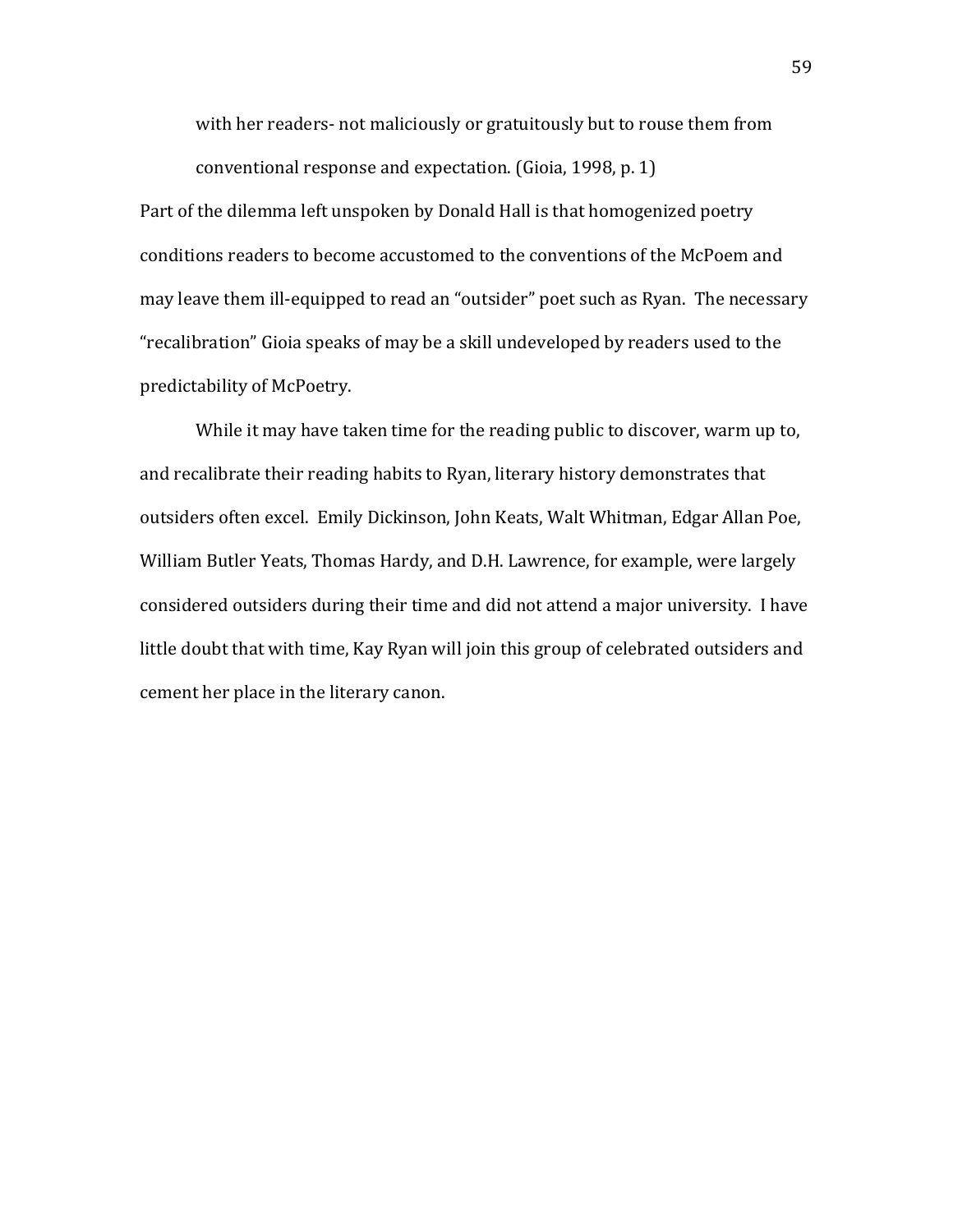# **Chapter 4: Star Power: Jorie Graham's Influence on Contemporary American Poetry**

Clinging to the shark is a sucker shark, attached to which and feeding off its crumbs is one still tinier...

Thomas Lux, "Remora"

While Kay Ryan's poetry is rooted in an implicit humanist notion of an autonomous unified self, a reigning style now exists in contemporary poetry that interrogates such ideological and epistemological assumptions and emphasizes the instability of language's meaning. Questions concerning epistemology and theories of language are central to a subset of contemporary American poets who, whether or not they openly align themselves with poststructural theory that posit such questions, treat the self and identity not as givens but as unstable components worthy of exploration. These poets oppose the Enlightenment assumption that there is a universal or essential element of human nature that transcends historical, social, and cultural influences. They write in opposition to what critic Joseph Thomas describes as "a mode that evokes the liberal humanist tradition by implying a coherent, whole, and self-knowing author, or perhaps better a 'lyric speaker'" (Thomas, 2007, p. 25).<sup>18</sup> According to Thomas, "This mode disguises the artificiality of the poet's language" (Thomas, 2007, p. 25).

 $18$  It is important to note that "lyric" is a complicated term. This is largely because it has been overextended to include an increasingly wide range of poetry. It is the most broadly inclusive category in poetry. What was used as a generic term in the Alexandrian period for any poem meant to be sung lost its basis in musical presentation during the Renaissance. The Romantic movement championed the lyric but also attributed to confusion about its definition. Wordsworth and Poe, for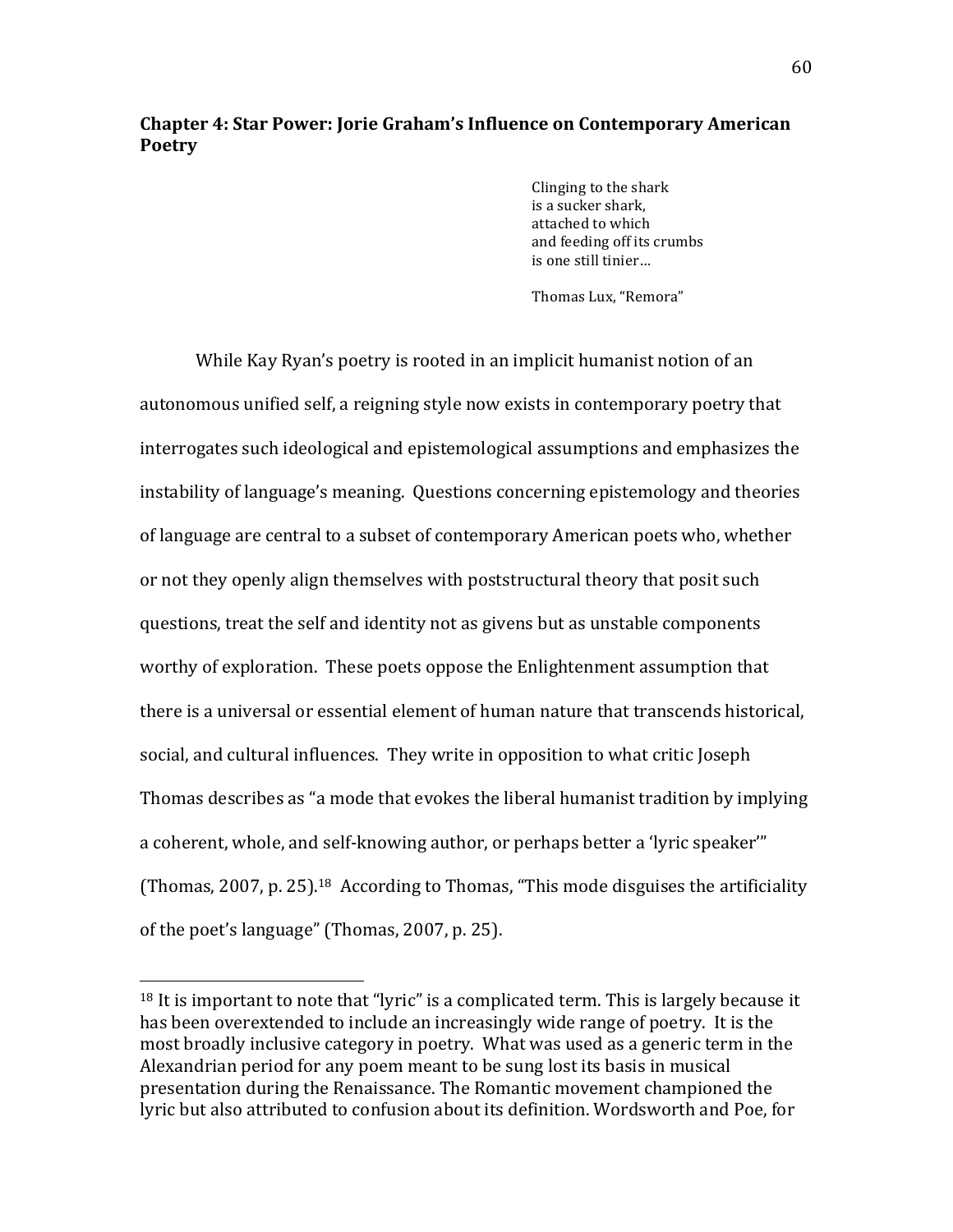This chapter seeks to explore how creative writing programs work as disseminators of ideologically based aesthetic values. Though programs across the country have, since their inception, served as incubators for a variety of styles, this chapter examines just one dominant mode that is alive and well in American creative programs today. Styles may come and go but the university system ensures a steady stream of graduate students in creative writing programs eager to adopt the latest literary trends. How then does the creative writing program act as a kind of recruiting agent for particular literary styles (depending on historical contexts and moments) and how do these programs, in some instances, function as a breeding ground of aesthetic conformism?

In an essay published in 1998 in *Boston Review* on poet Susan Wheeler's book *Smokes*, critic Stephen Burt coined the term "Ellipticism" to identify a previously unnamed subset of poets who share a particular group of aesthetic values (Burt, 1998, p. 1). Burt writes,

Elliptical poets try to manifest a person who speaks the poem and reflects the poet while using all the verbal gizmos developed over the last few decades to undermine the coherence of speaking selves. They are post-avant-gardist, or

example, equated the word "lyric" with "poetry." According to the *New Princeton Handbook of Poetic* terms, the lyric in its "modern meaning, is a type of poetry which is mechanically representational of a musical architecture and which is thematically representational of the poet's sensibility as evidenced in a fusion of conception of image" (Brogan, 1994, p. 173). Brevity, subjectivity, interiority, imagination, emotion, and emphasis on image are generally considered components of the lyric. Holman and Harmon (1986) define it as "a form that is the personal expression of personal emotion imaginatively phrased" (Holman & Harmon, 1986, p. 283). In the discussion of "elliptical poets" in this chapter, the term "lyric" refers to poetry that privileges interiority and that avoids confession and clear speech.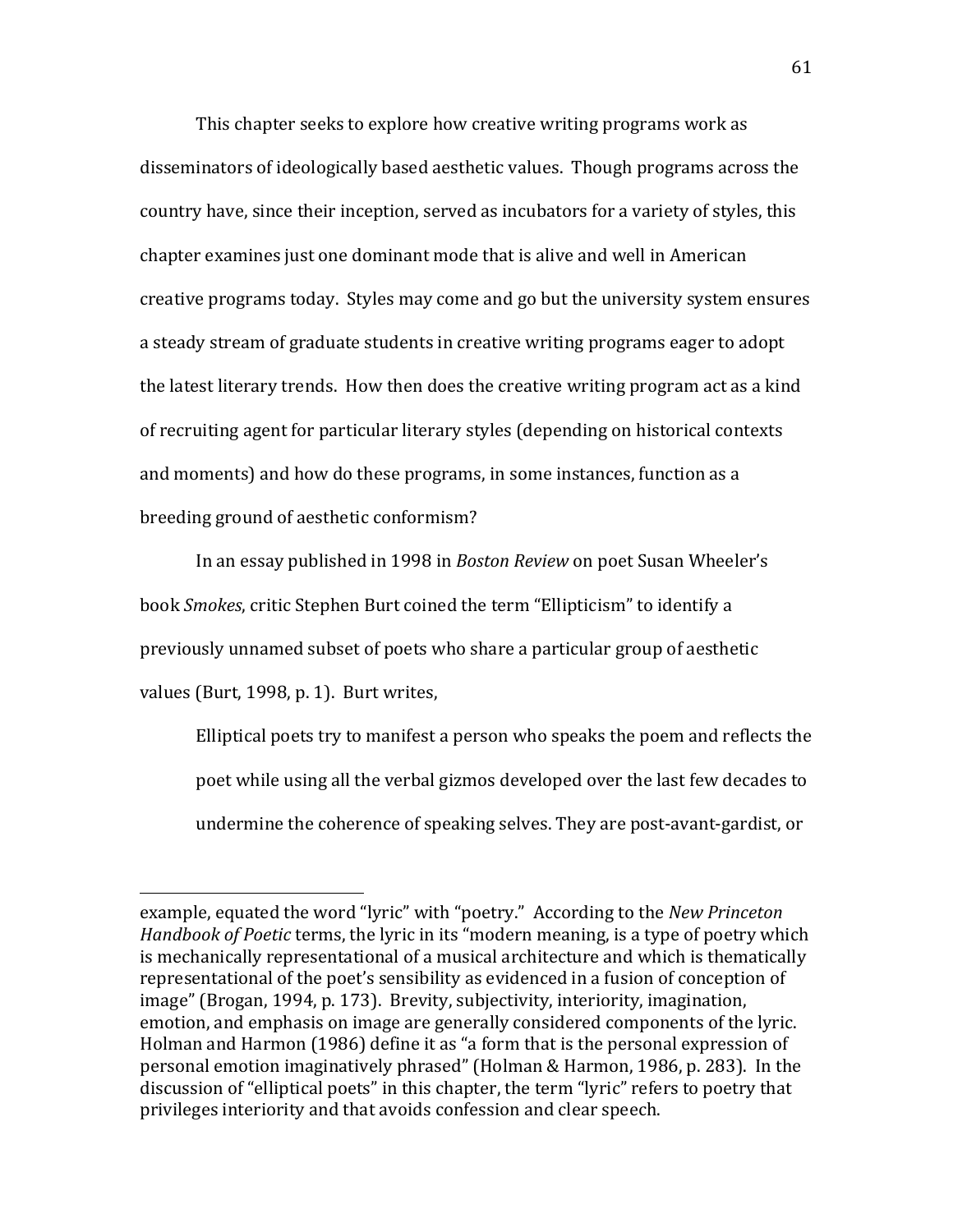post-'postmodern': they have read (most of them) Stein's heirs, and the 'language writers,'<sup>19</sup> and have chosen to do otherwise. (Burt, 1998, p. 1) In a book of poetry criticism published eleven years later, Burt elaborated on his definition of "Ellipticism." He writes,

Elliptical poets are always hinting, punning, or swerving away from a neverquite-unfolded back-story; they are easier to process in parts than in wholes. They believe provisionally in identities (in one—or in at least one—'I' per poem), but they suspect the I's they invoke: they admire disjunction and confrontation, but they know how a little can go a long way. Ellipticists seek the authority of the rebellious; they want to challenge their readers, violate decorum, surprise or explode assumptions about what belongs in a poem or what matters in life, and to do so while meeting traditional lyric goals.<sup>20</sup> Their favorite attitudes are desperately extravagant, or tough-guy terse, or defiantly childish: they don't believe in or seek a judicious tone. (Burt, 2009, p. 346)

Burt observes that "We have now, in 2004, more poetry of the sort I'd like to call Elliptical than we had in 1999, and many more books that exhibit its features" (Burt,

<sup>&</sup>lt;sup>19</sup> The "Language Poets" emerged in the late 1960s and early 1970s. They were named after the magazine  $L=A=N=G=U=A=G=E$  run by Charles Bernstein and Bruce Andrews from 1978 to 1981. While the poems and poets classified under this school vary considerably, they typically reject epiphanies, deemphasize emotion and personality, avoid narrative, and embrace difficulty.

 $20$  Burt does not explain what he means by "traditional lyric goals" (Burt, 2009, p. 346). This omission is an important oversight because of the aforementioned overextended use of the term "lyric" in contemporary poetry. I believe that he uses "traditional lyric goals" to mean the expression of self including emotions.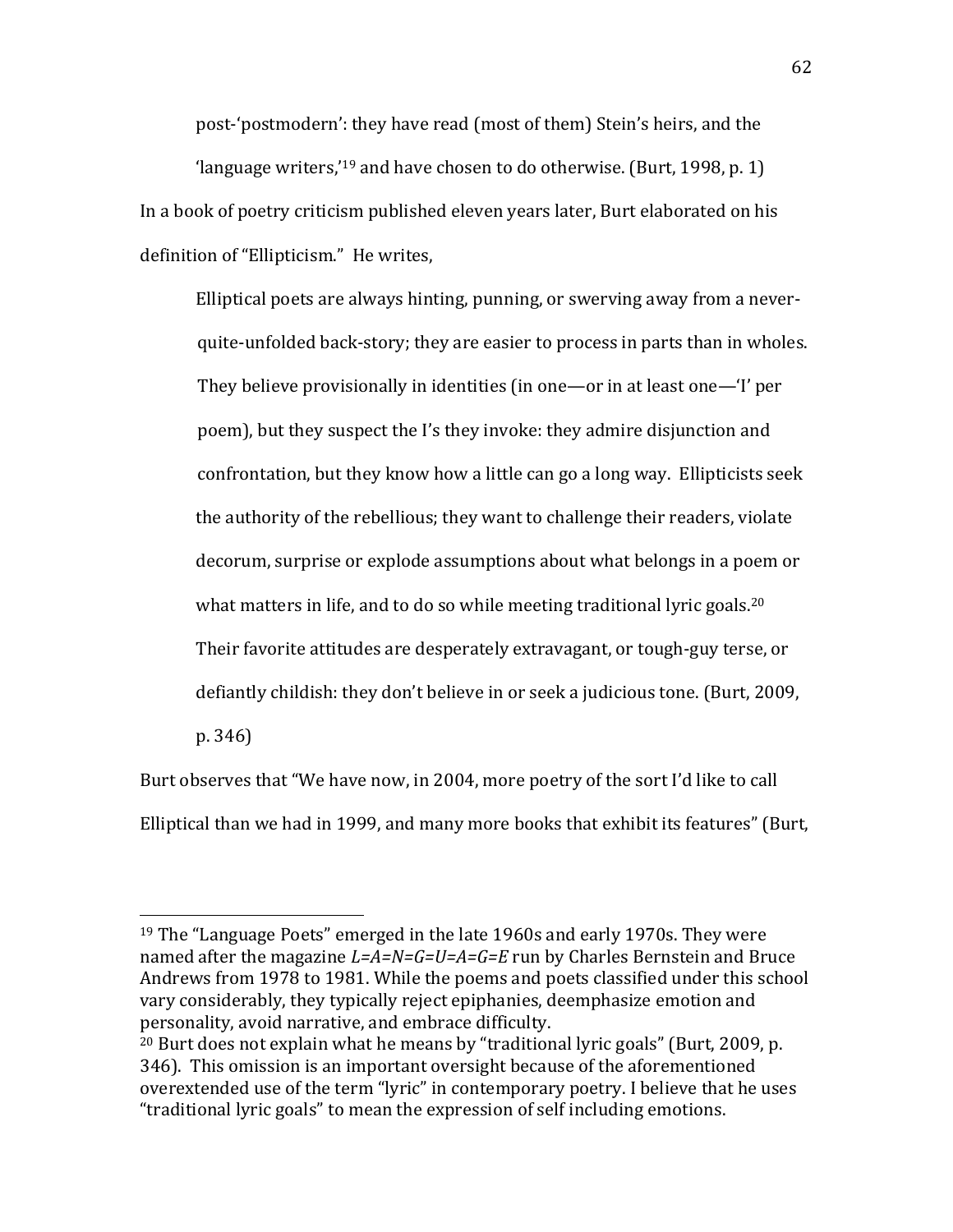2009, p. 354). How then does the university serve as a vehicle for the growth of a movement such as Ellipticism?

According to Burt, Ellipticism arose partially as an alternative to models available to poets in the late 1980s. At that time universities and their accompanying literary journals largely promoted autobiographical free verse. Young poets who wanted more intellectual complication than found in autobiographical free verse at the time and who also wanted poetry that welcomed the kind of lyric sentiment not found in Language Poetry, sought a new model (Burt, 2004, p. 4). For such writers, poet Jorie Graham provided a desirable blend of difficulty in the form of philosophical ambition and linguistic inventiveness as well as a strong presence of emotion and personality. The fact that Graham taught at Iowa Writers' Workshop during this time, allowed emerging writers to easily imitate her style.

Burt cites poet Jorie Graham as being the most influential elliptical poet. He explains,

Jorie Graham has become the unavoidable presence in other people's styles, partly because she long taught at Iowa and gets lots of press... The most exciting younger poets have read Graham *and* do not imitate her; like her, they treat voice and self and identity neither as givens nor as illusions, but as problems, phenomena, poems can explore and limn. (Burt, 2009, p. 346) Graham has a long list of poetry critics who champion her work and assert that she is one of the most important American poets of the post-war generation. David Orr has called her "a burnished idol of the poetry world" and a poet with "good looks,

63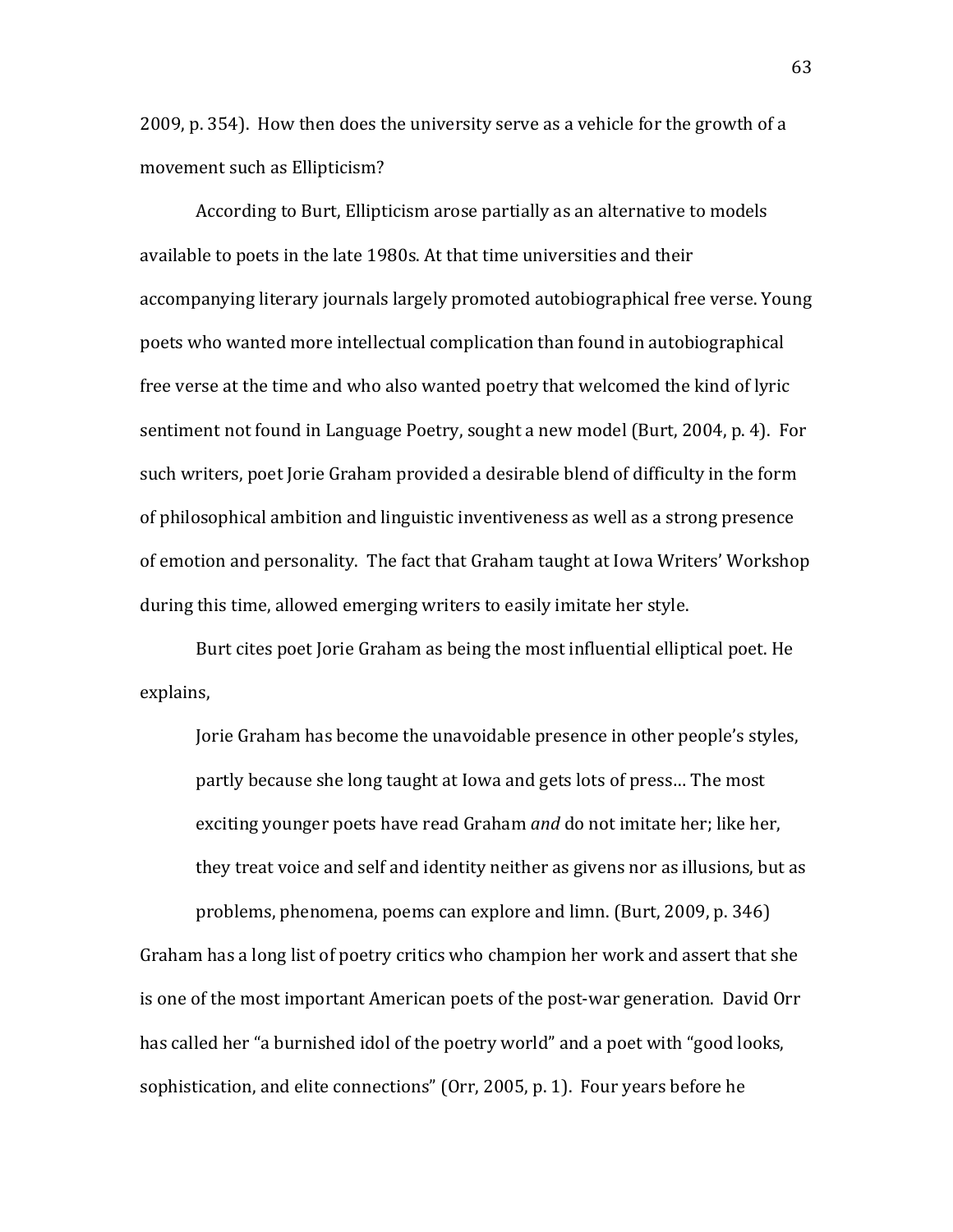married Graham, poet and fellow Harvard faculty member Peter Sacks wrote a glowing review in *The New York Times* of Graham's Pulitzer prize winning collection *The Dream of the Unified Field* (1994). He commented, "Her poems are philosophically and historically alert, and their acts of thought arise with almost instinctual urgency from an astonished responsiveness that in itself becomes part of what she names 'the vivid performance of the present'" (Sacks, 1996, p. 1). He also called her poetry "among the most sensuously embodied and imaginative writing we have" (Sacks, 1996, p. 3). The most powerful of Graham's proponents is undoubtedly Helen Vendler, the A. Kingsley Porter University Professor at Harvard. To understand Graham's ascent and influential role in promoting Ellipticism in creative writing programs, it is important to first examine Vendler's role in enshrining Graham in the poetry canon.

In a *New York Times* article titled "A Woman of Power in the Ivory Tower" (1997), Dinitia Smith describes Helen Vendler as a "kingmaker" and "arguably the most powerful poetry critic in America" (Smith, 1997, p. 1). According to Smith, Vendler has "an encyclopedic knowledge of her field" and a "mimetic memory" that allows her to recite "all 154 of Shakespeare's sonnets" (Smith, 1997, p. 1). Rachel Donadio calls Vendler "a school of one, an impassioned aesthete who pays minute attention to the structures and words that are a poet's genetic code" (Donadio, 2006, p. 2). Over the course of Vendler's career she has served as a member of the Pulitzer Prize board, has served on the grant panel for the Guggenheim Foundation, has been a nominator for the MacArthur Foundation "genius" awards, and has selected and reviewed poets for *The New York Times Book Review*. In addition, she was the first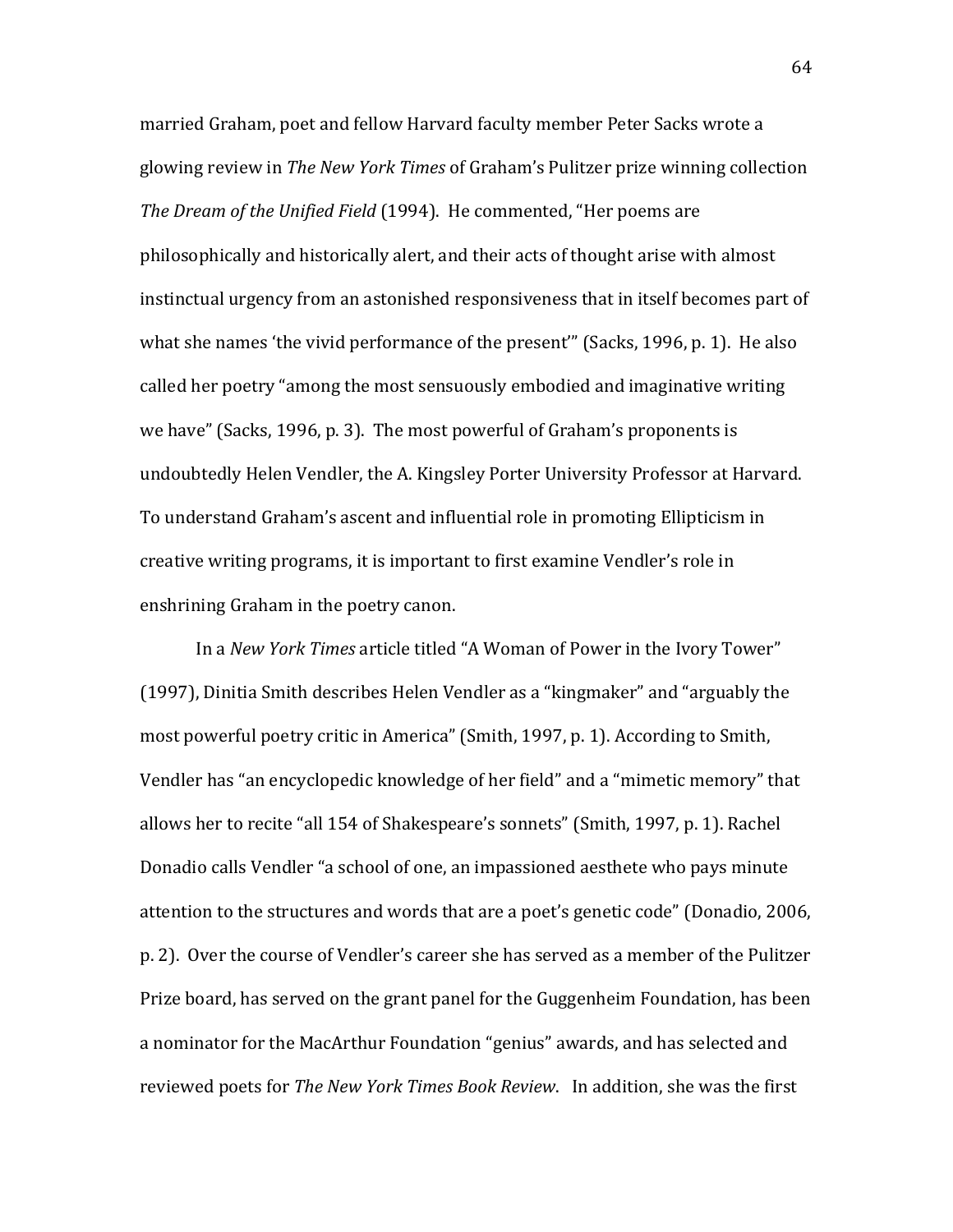woman to be appointed to the rank of professor at Harvard University. For nearly the past fifty years, the 78 year-old Vendler has arguably been the most powerful arbiter of the contemporary poetry scene.

Vendler is staunchly protective of what she views as literature's best interests. According to Smith,

Helen Vendler is the most articulate spokeswoman for the 'close reading' method, part of the tradition of the New Criticism, which dates to the 1930's. This approach examines texts not for moral messages or historical and biographical allusions, but for internal structures and stylistic devices, for the way the words are put together. Armed with that philosophy, she adheres to an unflinching hierarchy of what is worthy in literature, and who is entitled to comment on it. (Smith,  $1997$ , p. 1)

Not surprisingly, Vendler's strong opinions have earned her numerous detractors. Current United States poet laureate Philip Levine, for example, told Smith in an interview, "Vendler is an elitist the likes of which we've never had before. The way to get ahead is to cotton up to these ladies [Helen Vendler and Marjorie Perloff]" (Smith, 1997, p. 2). A former auto plant worker whose work focuses on industrial Detroit's working class, Levine has been called "one of America's great narrative poets" by Librarian of Congress James Billington (Library of Congress, 2011, p. 1). It is not surprising that a poet known for his plainspoken lyricism, simple narratives, colloquial diction and syntax, and accessibility has drawn the biting criticism of Vendler. In a review of Levine's poetry collection One for the Rose (1981) Vendler asked, "Is there any compelling reason why it [Levine's writing] should be called

65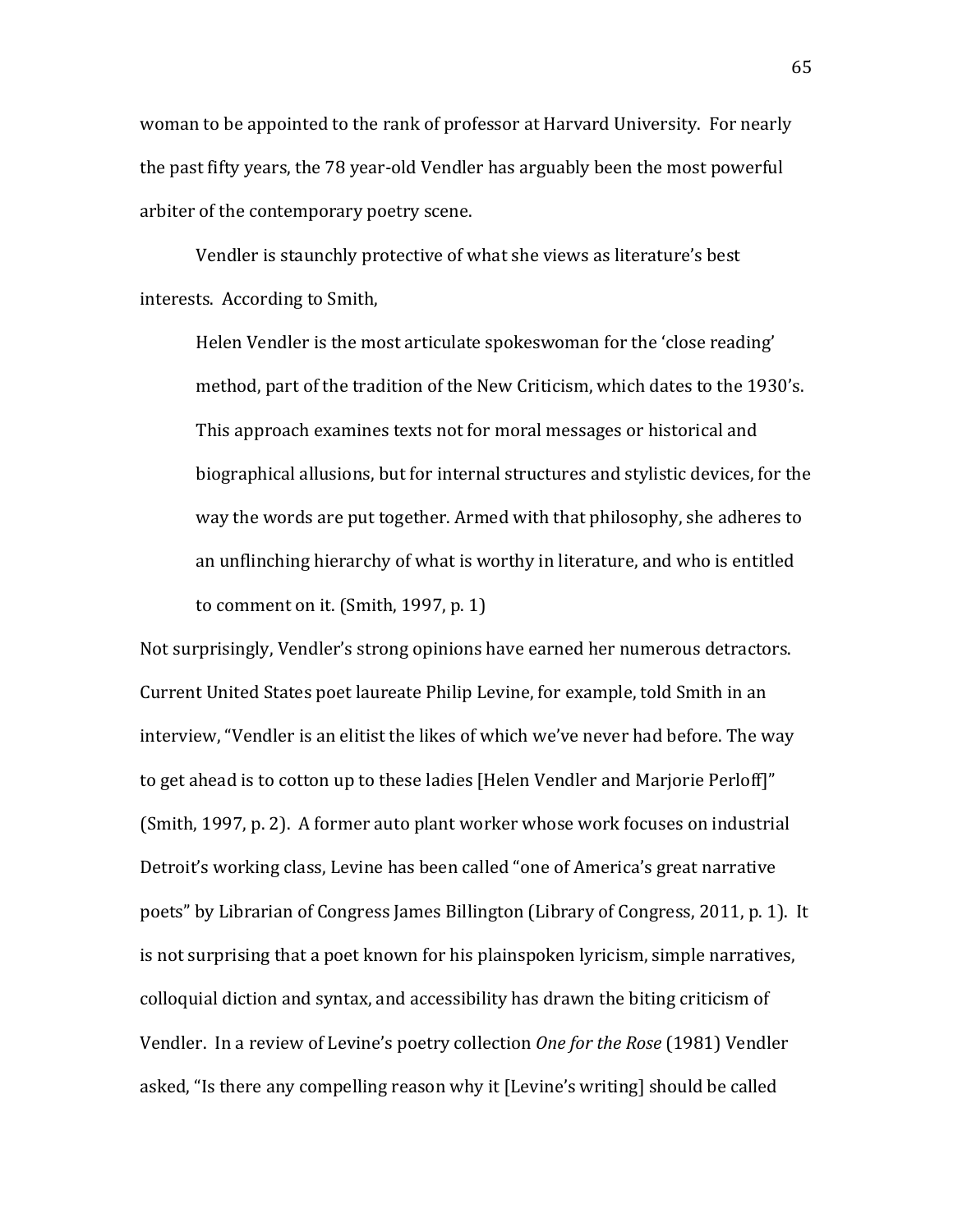poetry?" (Vendler, 1981, p. 2). The tension between Levine as the working person's poet and Vendler as an ivory tower empress illuminates not only a stylistic divide but an ideological divide about poetry's purposes and its intended audiences.

While no one questions Vendler's influence, her assessments of some contemporary poets have not gone unquestioned. Rachel Donadio writes, "Some have questioned her championing of Jorie Graham, in whose work Vendler sees intricacies and trilingual rhythms (Graham was raised speaking English, French and Italian) where others see opacity" (Donadio, 2006, p. 2). Poet Richard Howard explains, "I think Helen's response is entirely genuine, but she's overblown Jorie Graham's achievement to the point where it irritates or provokes resistance" (Schiff, 1997, p. 62). Given Vendler's fierce intellect, prominent stature, and decades of experience it is difficult not to wonder whether she has a gift of perception that allows her to understand Graham better than most or if Vendler's desire for complicated, ambitious poetry motivates her to force sense out of opacity. She is outspoken about her boredom with the "unimaginative exposition or derivative confessions" that she feels dominate "so much of contemporary verse" (Vendler, 2008, p. 4). She makes no secret of the excitement she finds in Graham's "inventiveness and unpredictability" (Vendler, 2008, p. 4). Vendler acknowledges that "to some readers Graham seems difficult, diffuse, oblique, unnervingly changeable" and that "it is true that one does not walk easily into her poems, since they are not, in the usual sense, openly confessional, political, or ideological" (Vendler, 2008, p. 1). Vendler explains, "she's not playing certain welcome tunes. She expects you to be as rapid as she is" (Schiff, 1997, p. 67). Vendler believes that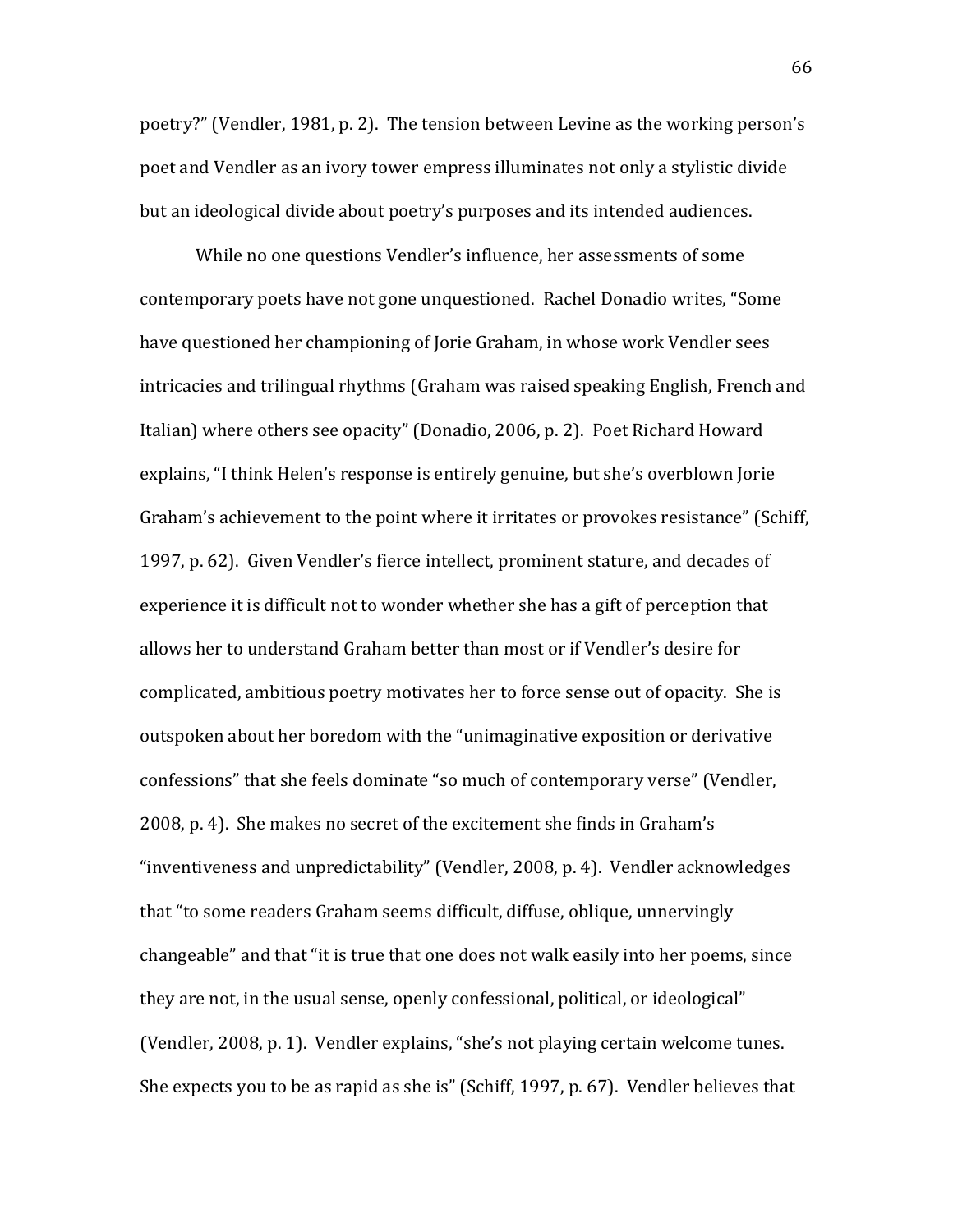much of the criticism of Graham's difficulty stems from the fact that "Graham is an intellectual poet writing in a society hostile to intellectuality; her range of reference and liberty of expression have sometimes baffled reviewers" (Vendler, 2008, p. 2). She has even gone so far as to say that Graham "always makes sense, whatever her acrobatics" (Vendler, 2008, p. 4). Vendler leads one to believe that readers of Graham's work need only sufficient intellect and serious commitment to appreciate her poetry.

Though Vendler denies assertions that she is responsible for the success of individual poets, Jorie Graham is widely viewed as her protégé. Vendler first met Graham in 1983 shortly after Graham's second collection, *Erosion* (1983), began to receive widespread attention. At the time, Vendler was teaching at Harvard and Graham was at Radcliffe as part of a Bunting Institute Fellowship. According to Stephen Schiff in a piece for *The New Yorker*, Graham decided to sit in on one of Vendler's classes but missed two weeks of class due to injuries sustained in a car accident (Schiff, 1997, p. 65). Vendler explains, "But then [Graham] came to class with these stitched-up scars on her face. And I thought, how extraordinary, because most women would hide, with such big red stitches and lumps and scars. She just sailed serenely on. I quite admire that" (Schiff, 1997, p. 65). According to Schiff, Vendler and Graham have since developed a friendship and "Graham sometimes seeks out Vendler's response to her poems before publishing them" (Schiff, 1997, p. 62).

Vendler's influential role in Graham's ascent is undeniable. James Longenbach explains, "Graham has become, due in part to the heartfelt

67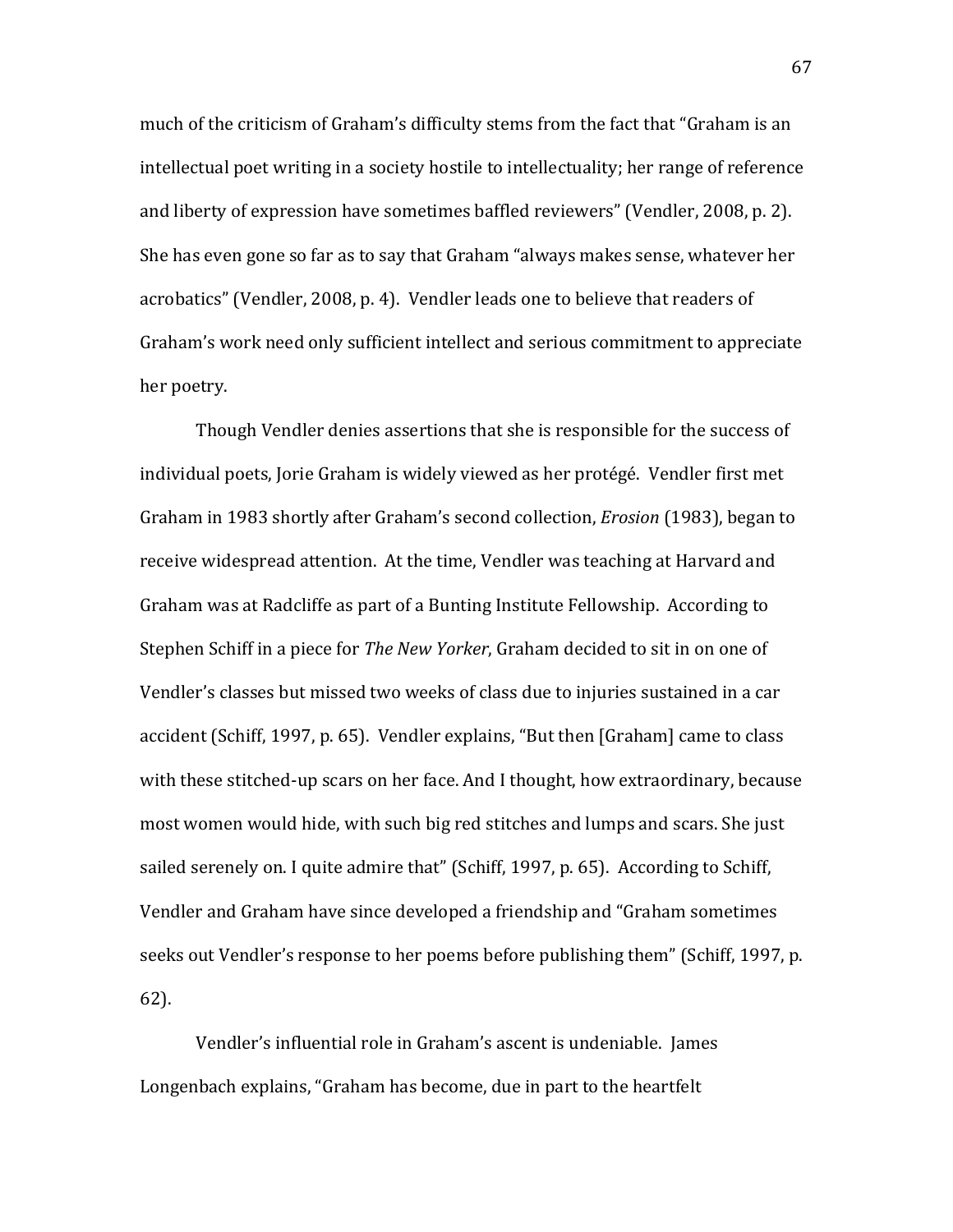endorsements of Helen Vendler, the most prominent American poet born after the Second World War" (Gardner, 2005, p. 86). No critic other than Vendler has written as extensively on Graham's work and has given it such consistent praise. For example, in an essay that examines the unit of the individual line in Graham's work Vendler writes, "Jorie Graham began as a writer of short poems in short lines, lines with a hesitant rhythm so seductive that one's heart, reproducing those poems, almost found a new way to beat" (Gardner, 2005, p. 42). The suggestion from America's most powerful poetry critic that Graham's poems might help the human heart find a "new way to beat" is nothing short of a glowing endorsement.<sup>21</sup> In addition, in her scholarly work Vendler has endorsed Graham's work by pairing critical essays of it with those that examine the work of established members of the canon. For example, Vendler's book *The Breaking of Style* (1996) examines Seamus Heaney, Gerard Manley Hopkins, and Graham. The inclusion of Graham with Heaney and Hopkins points to Vendler's dogged effort to carve out space in the canon for her protégé. In addition, Vendler named a collection of essays about lyric poetry *Soul Says* (1995) after the final poem in Graham's collection *Region of Unlikeness* (1991). Vendler's book begins with the following lines from Graham's poem "Soul Says,"

(This is a form of matter of matter she sang)

!!!!!!!!!!!!!!!!!!!!!!!!!!!!!!!!!!!!!!!!!!!!!!!!!!!!!!!

(When the hurry is stopped) (and held) (but not extinguished) (no)

<sup>&</sup>lt;sup>21</sup> In an interview with Henri Cole for *The Paris Review* Vendler said that the first thing that struck her about Graham's work was its rhythm. She explains, "I am convinced her rhythms come from Italian, or maybe from French; it's some foreign rhythm that she has brought into English. I hadn't ever heard that rhythm before" (Vendler & Cole, 1996, p. 4).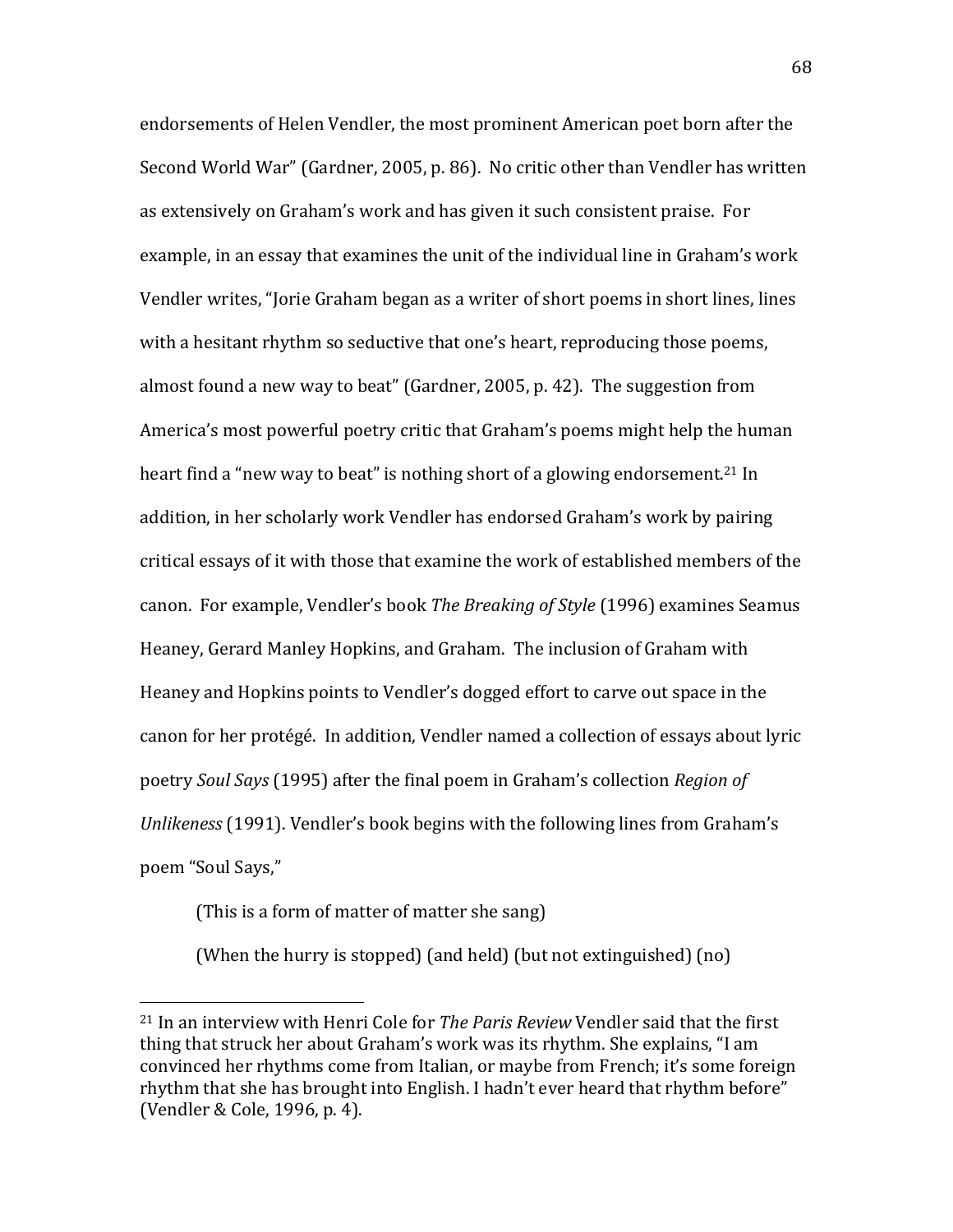Given Vendler's enthusiasm for Graham's work it is no surprise that Vendler was instrumental in appointing Graham to arguably the most prestigious academic chair in American letters. In 1999, after sixteen years of teaching at the University of Iowa's Writers' Workshop, Graham left Iowa to become the first woman to hold Harvard's Boylston professorship in the Department of English and American Literature and Language. She replaced Nobel Prize winner Seamus Heaney and she holds the position currently.

Indeed, Graham seems to share a kind of symbiotic relationship with many critics. Literary scholarship typically proposes ways to understand literary texts. Given that criticism is interpretation and that Graham's work is known for, among other things, its opacity and syntactical confusion, she has provided critics with a buffet of material. In addition, Graham's poetry raises large philosophical questions that provide critics knowledgeable of Saussure, Benjamin, Wittgenstein, Derrida, and Lacan with a richness and depth of material uncommon in contemporary American poetry. According to David Orr, the fact that Graham's poetry is "ostentatiously thinky...not only pleases certain parts of poetry's largely academic audience, but it soothes the art form's nagging status anxiety (anything involving this much Heidegger must be important)" (Orr, 2005, p. 2). As poet Mark Strand explains, "[Graham] writes big poetry. It's so dense and so crowded with thinking. Too many poets write a kind of chatter, and after you've finished the poem you feel you know everything this person is going to say for the next ten years" (Schiff, 1997, p. 62). Add to Graham's intellectual heft the fact that she is a wildly ambitious poet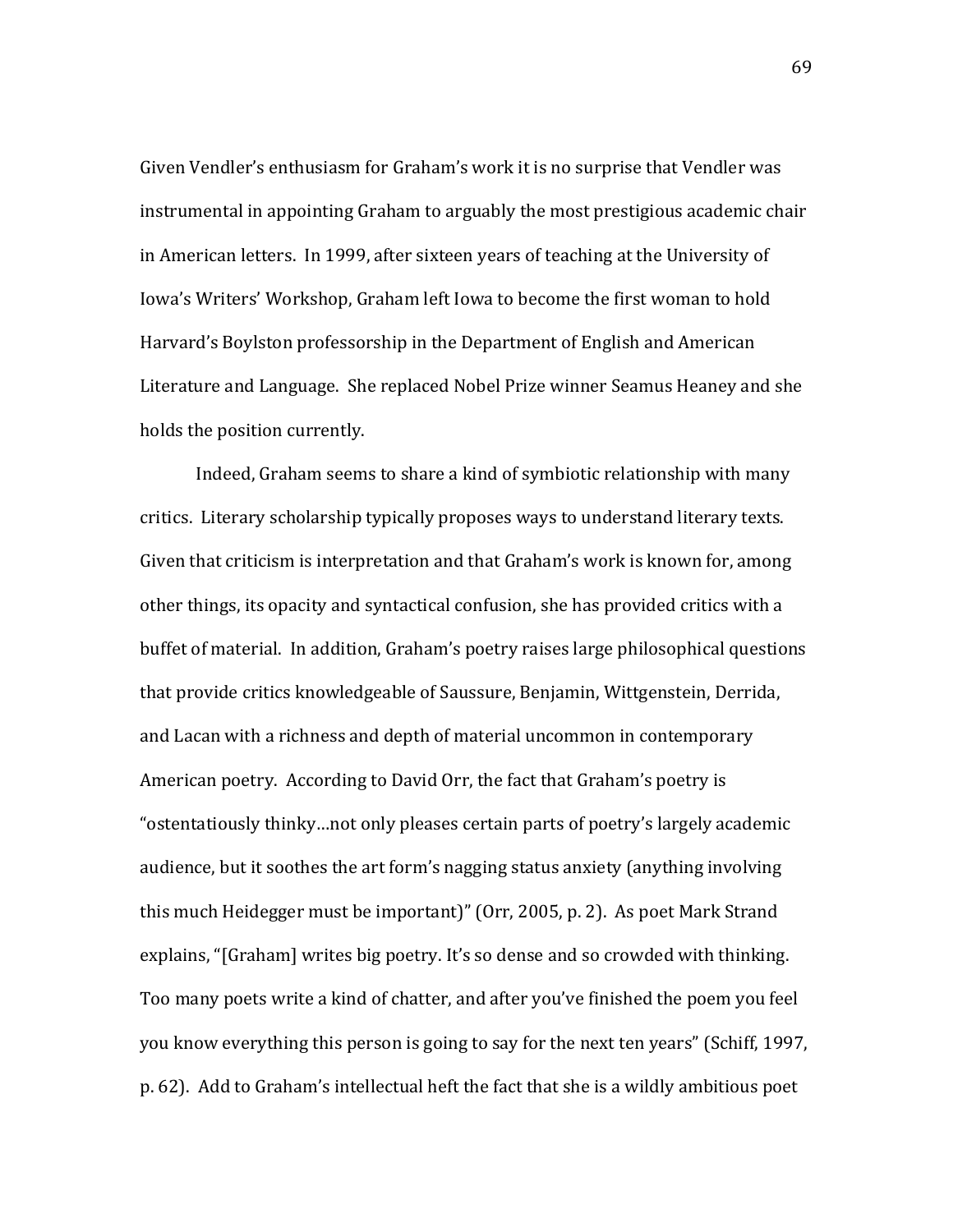with a mind for macroscopic issues, and her critics have even more to ponder. As James Longenbach explains, "For 30 years Jorie Graham has engaged the whole human contraption — intellectual, global, domestic, apocalyptic — rather than the narrow emotional slice of it most often reserved for poems." (Longenbach, 2008, p. 1). Adam Kirsch astutely explains why Jorie Graham, "who is among the most" difficult writers, in any genre, in contemporary American literature…has been received with virtually unanimous enthusiasm, even though hardly enough calendar time has passed for her poems to be fully understood by most readers" (Kirsch, 2000, p. 36). Kirsch writes,

The reason, I think, is that Graham writes about important and difficult subjects that most poets do not approach. Her poems are not mired in personal history and group identity; they treat nothing less than epistemology and metaphysics. And this makes them well suited to critics, who instinctively ask what a poem is about rather than what it is. Indeed, the key to understanding Graham's poetry is that, more so than even most Modernist poetry, it lives and breathes on the level of theory, with corresponding diminishment of its phenomenal presence. Graham's verse demands 'readings' even as it resists reading. (Kirsch, 2000, p. 36)

Given its scope and complexity, Graham's writing is endlessly generative for critics. Put simply, Graham writes poems that necessitate literary scholarship and those bestowed with power by their institution or literary journal in turn validate and bolster Graham's body of work.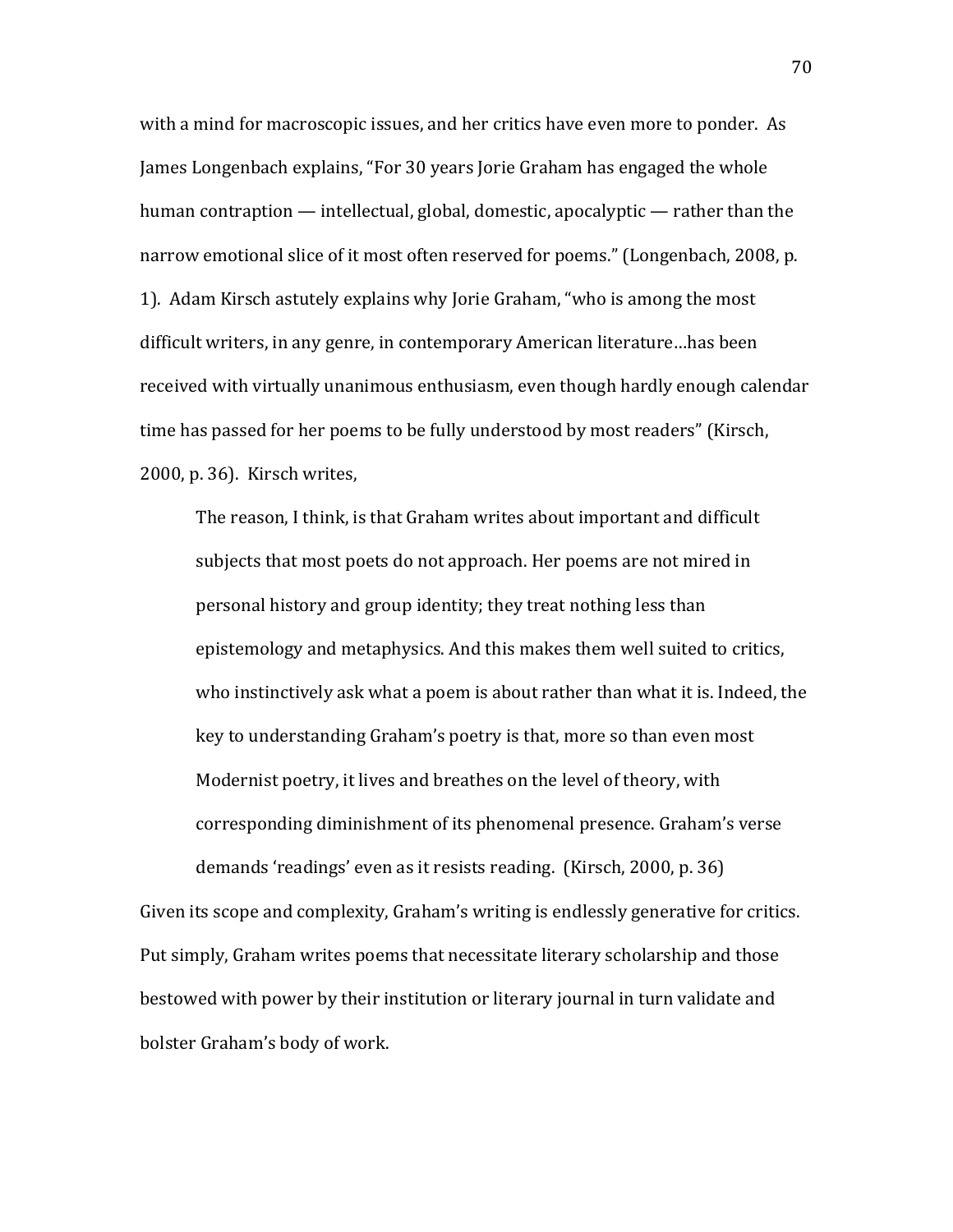Graham's detractors have a less favorable view of her close connections with influential critics and poets. An unnamed poet told journalist Stephen Schiff, "I just" think it's really kind of disgraceful. Jorie Graham is extremely courting of people who can be useful to her, extremely flattering. She keeps all her little networks in good repair—other poets, older poets, people in a position to do her good" (Schiff, 1997, p. 62).

Still, there are many who argue that Graham's success is well deserved and that her prominence has benefited the entire poetry community. For example, Robert Casper,<sup>22</sup> the program director of the Poetry Society of America and the publisher of *jubilat*, explains that Graham's strengths extend beyond her work as a poet. He writes,

Graham's new title at Harvard fits: her gift for rhetoric and oratory is unrivaled among America's poets, as proven by her brilliant lectures and readings at colleges, universities, literary centers, and conferences across the country. She is the kind of speaker one can imagine getting everyone and anyone – from farmers to heads of state – to love poetry, and the kind of teacher who would prove invaluable to both beginning students and experienced talents. At Iowa, Graham became the guiding force of the poetry program. Now, at Harvard, a generation of young writers is being wowed by her pedagogy. She is known to spend an hour in workshop on a single poem

!!!!!!!!!!!!!!!!!!!!!!!!!!!!!!!!!!!!!!!!!!!!!!!!!!!!!!!

 $22$  Robert Casper is also the husband of Elliptical poet and University of Iowa's Writer's Workshop graduate Matthea Harvey. This excerpt comes from an introduction in the winter 2001-2002 edition of *Ploughshares* that was edited by Jorie Graham and in which three of Caspar's poems and three of Harvey's poems appeared.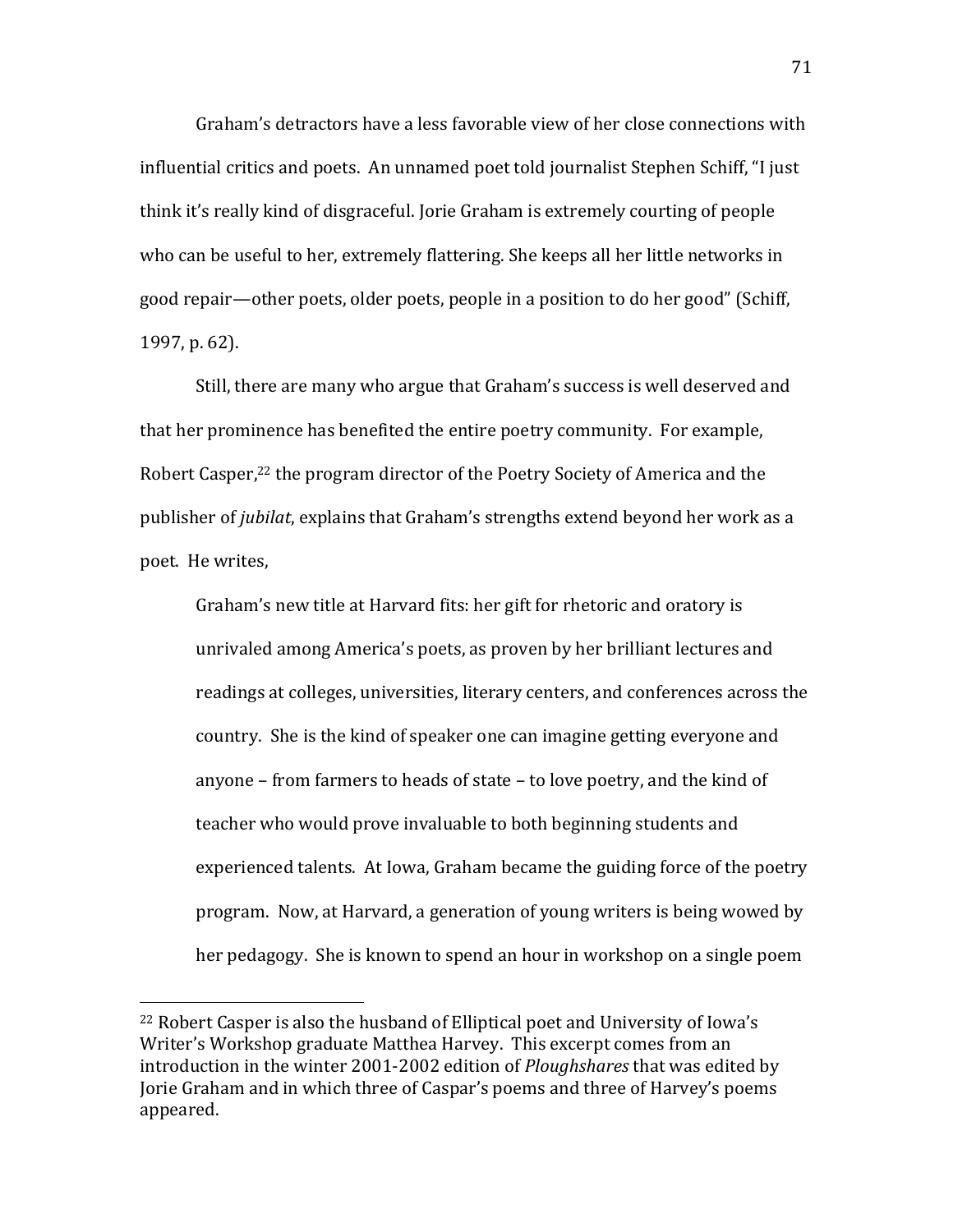– trying to get at, and work with, its underlying impulse. She moves deftly from poetics to prosody in her critiques, and with a focus that makes her reading all the more powerful. One-on-one, she bedazzles her students with insights and revisions – and she's helped turn many an M.F.A. thesis into a prize-winning first book. (Casper, 2001, p. 1)

Simply put, Graham is highly regarded by a powerful segment of the poetry community and has wide influence as a lecturer and professor.

Graham's accomplishments as a poet are nothing short of impressive. She cemented her status as a rising star in the poetry community in September 1981 when she appeared on the cover of American Poetry Review (critic Daniel) McGuiness likens this honor to a musician appearing on the cover of *Rolling Stone*). Since then, Graham has published ten books of poems, an oeuvre that includes more than five-hundred poems. She has garnered nearly every major award given to American poets including a Pulitzer Prize for *The Dream of the Unified Field: Selected* Poems 1974-1994 (1996), a John D. and Catherine T. MacArthur Fellowship, a 1979 Discovery/ *The Nation* award, the Morton Dauwen Zabel Award from the American Academy and Institute of Arts and Letters, and various Guggenheim, Whiting, and National Endowment of the Arts grants. In addition, Graham served as one of twelve chancellors of The Academy of American Poets from 1997 to 2003 and edited the anthologies *Earth Took of Earth: 100 Great Poems of the English Language* (1999) and *The Best American Poetry 1990* (1990). Her work is widely translated in Europe and her work has been published in England as well as the United States. She served as the poetry editor of *Crazyhorse* and the *Colorado Review* and has been a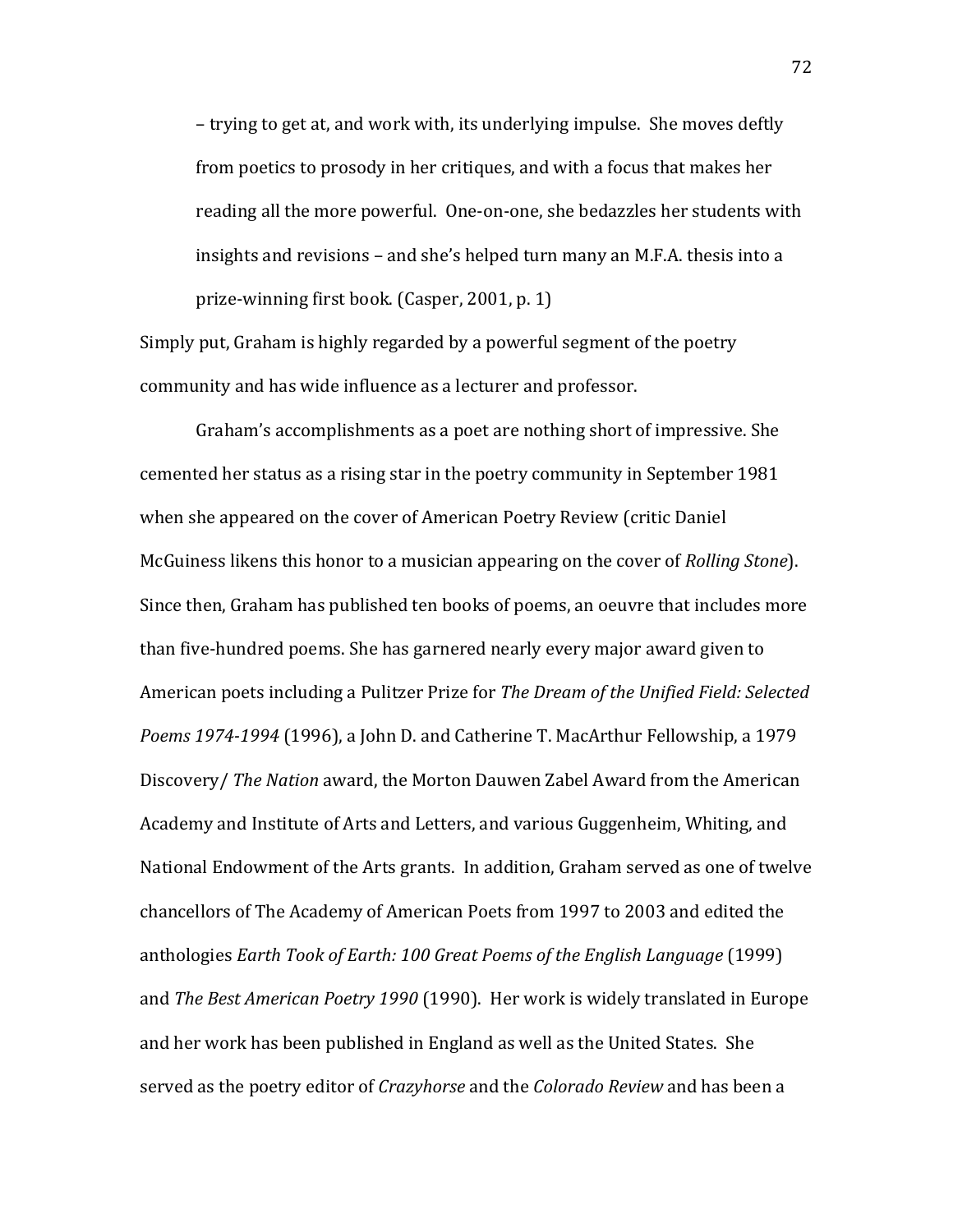contributing!editor!at!*Ploughshares*,!*Boston&Review*,!*Conjunctions*,!and!*Denver& Quarterly.* She has judged numerous book contests, including the Walt Whitman Award and the National Poetry Series<sup>23</sup> and she founded the DIA Center reading series in New York City.

Graham's background sheds considerable light on the work of this trilingual, cultured, and highly intellectual poet. Robert Casper describes Graham as "the kind of poet whose life is nothing less than cinematic" (Casper, 2001, p. 1). Graham was born in New York City in 1950 to Irish-American journalist Curtis Bill and Jewish-American sculptor Beverly Stoll Pepper. She was raised in Rome, Italy where her father was a war correspondent and the head of the Rome bureau for *Newsweek* magazine. Her artist mother became famous for her totemic structures. In Italy Graham attended the first Montessori school and then the Lycée Chateaubriand de Rome. As a teenager she helped out on Antonioni films and socialized with an array of writers, artists, and filmmakers who were family friends. Graham studied philosophy at the Sorbonne until she was eventually expelled for her involvement in student protests. She completed her undergraduate degree at New York University where she double-majored in film and classics and studied with Haig Monnogian and Martin Scorsese. It was while studying at New York University that Graham

!!!!!!!!!!!!!!!!!!!!!!!!!!!!!!!!!!!!!!!!!!!!!!!!!!!!!!!

<sup>&</sup>lt;sup>23</sup> Graham's participation as a judge in contests has been the source of considerable controversy. In January 1999, a year before she married Peter Sacks, Graham chose his manuscript "O Wheel" as the winner of the University of Georgia Contemporary Poetry series contest. The now defunct website Foetry.com that aimed to "bring" some much needed attention to the fraud, favor-trading, and corruption that have led to the marginalization and commodification of American poetry and the homogenization of its poets" targeted Graham and made public her pattern of awarding prizes to former students from the Iowa Writers' Workshop (n.d., p.1). Many poetry competitions have since adopted the "Jorie Graham rule" which prevents judges from selecting their own students.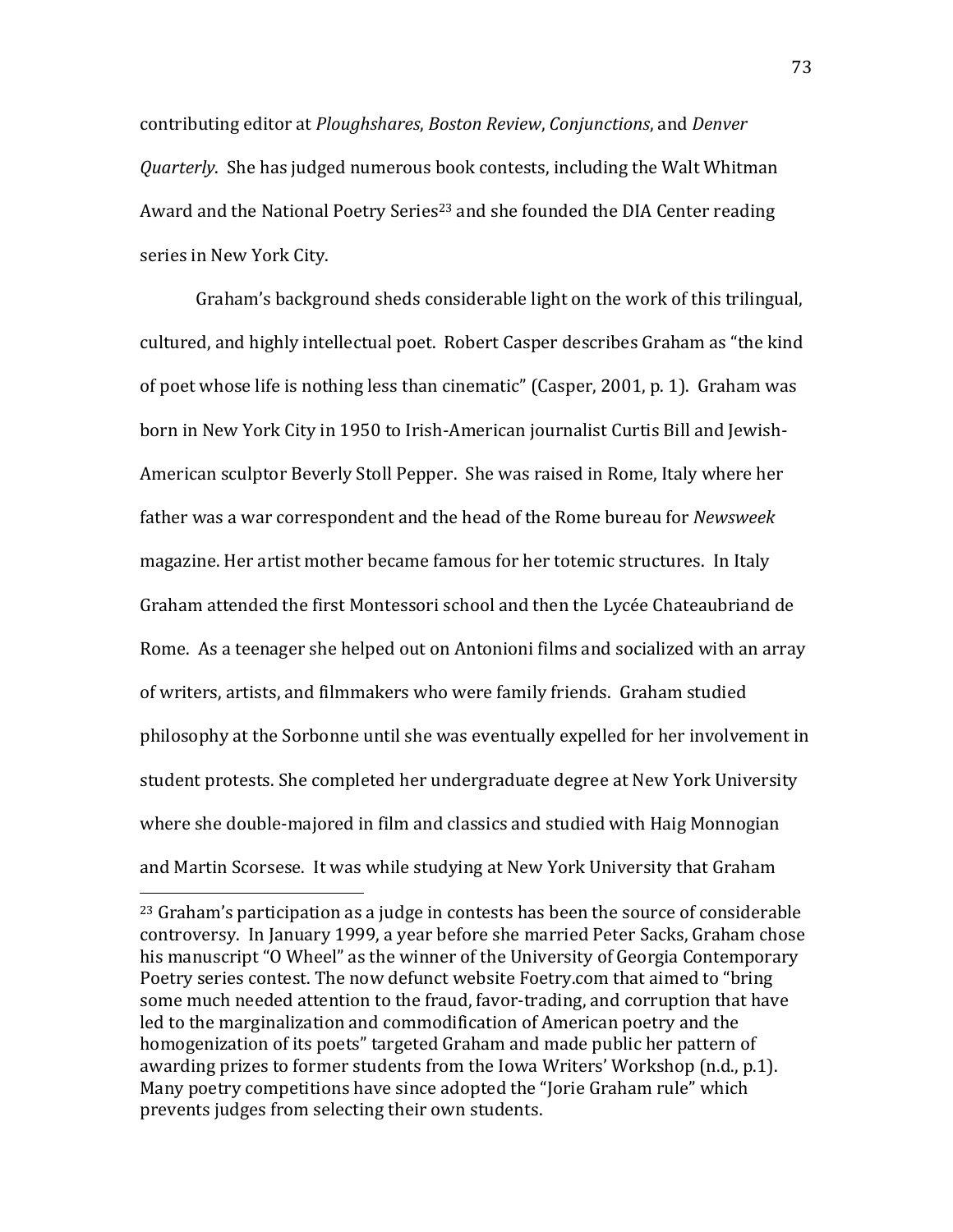passed a class taught by M.L. Rosenthal and was drawn to the sounds of a T.S. Eliot poem. For Graham, hearing a snippet of Eliot's poem was a defining moment that changed the trajectory of her life and career. Graham went on to earn a Master of Fine Arts degree from the Iowa Writers' Workshop. After completing graduate school, Graham taught in Kentucky, northern California, and New York before finally returning to the University of Iowa in 1983. Graham has a daughter with the poet James Galvin and is married to poet and fellow Harvard professor Peter Sacks.

What is it that distinguishes Graham's work and led to her influential role in official verse culture? In answering these questions, I will rely on Graham's own statements about her writing as an entry point for understanding the thinking that underlies what is a difficult and often an incomprehensible body of poetry. Next, I will discuss distinguishing features of Graham's work using Stephen Burt's (2009) categorization of Ellipticism as my organizing principle. Finally, I will attempt to trace some of these distinguishing features in the work of other Elliptical poets who have been heavily influenced by Graham.

In an interview about her collection *Sea Change* (2008), Graham describes her writing in relationship to the expectations of most readers of poetry. She explains, "I do not expect its reception to be easy. How could it be? We have come to expect most of our poets to be entertaining, distracting, or when really gifted, we have expected of them primarily the attentive scrutiny of the intimate, lyric life" (Wengen, 2008, p. 1). Graham's poetry disrupts these expectations though, to be fair, there are intimate, lyrical moments in much of her work. Her essay titled "Poetic Statement: At the Border" (2002) offers insight into the thinking that guides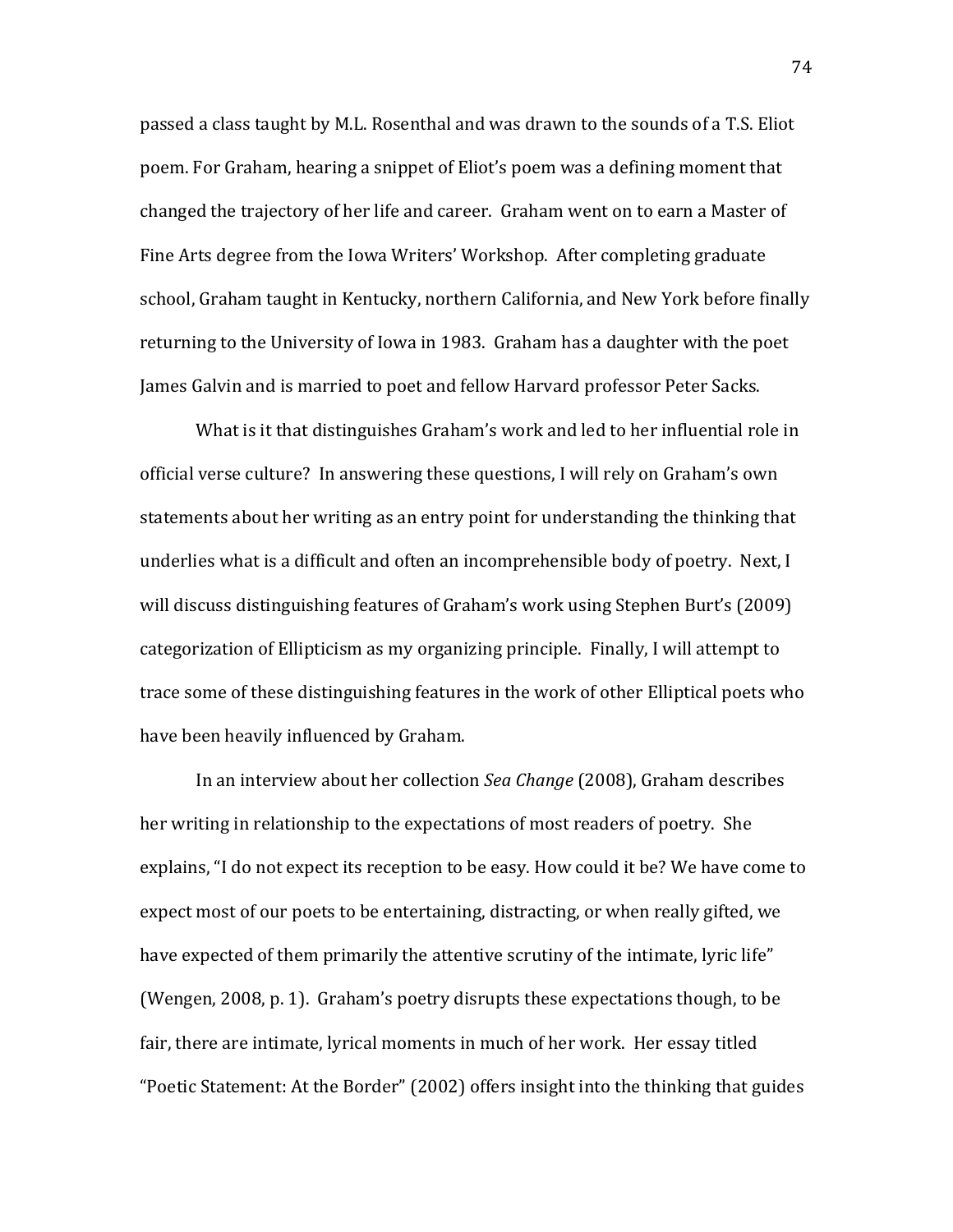her writing process, the importance of what she characterizes as a poet's "character," her preferences in poetry, her ideas about trustworthiness, and the limits of language. Her statement also provides an introduction to the fundamental lack of clarity in her writing. In discussing her process she explains,

As a possible working rudder, for my own use, I would say I try, in my acts of composition, to experience subjectivity and objectivity at their most frayed and fruitful and morally freighted juncture. I try to do so as 'honestly' as I can—as I believe that accurate representation of this juncture is possible. and that character is involved in approaching that border. (Graham, 2002, p.

146)

What does it mean to "experience subjectivity and objectivity at their most frayed and fruitful and morally freighted juncture"? I do not know. One has the sense that such a statement is important without understanding precisely what it means. Even this oblique prose statement is wildly more comprehensible than much of her poetry.

In contrast, Graham's discussion of "character" is delightfully intelligible. She writes.

Character: good faith, generosity towards the world (when it comes to letting go of some ego, for example); admission of the *sensation* of defeat into the thinking process without having to turn immediately to defensive action (irony, for example); effort; allowing and then taking responsibility for, ambition; regard for one's elders; admission of the fear of joy; admission of the fear of power; power; and, finally, courage—right there at the core of the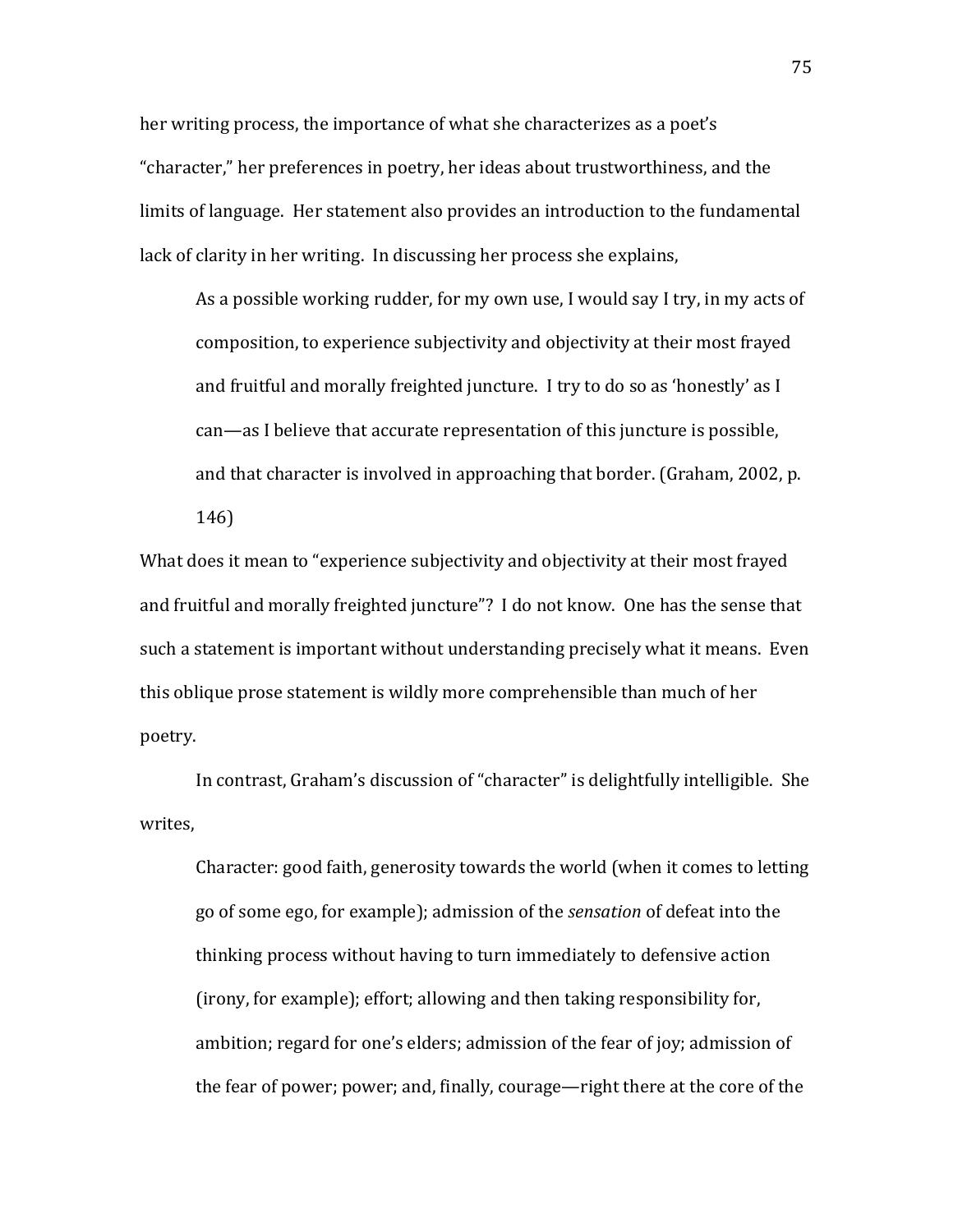act of composition—the courage not to let up on the belief in language; right there at the core, feeling the essential self, not being afraid of being 'found out' by philosophy; not using intelligence to protect from that sensation of bedrock unknowing, fundamental empty-handedness. (Graham, 2002, p.

146)

!!!!!!!!!!!!!!!!!!!!!!!!!!!!!!!!!!!!!!!!!!!!!!!!!!!!!!!

According to her statement, Graham has a deep commitment to language, a dislike of irony, an investment in the act of composition, an unwillingness to use intelligence or philosophy as a shield, and a respect for not knowing.

What, according to Graham, does she enjoy most in her favorite poetry? She explains, "If there is anything I love most, in the poems I love, it is the audible braiding of bravery, that essential empty-handedness, and that willingness to be taken by surprise, all in one voice. It is what makes the 'human' sound to me. Another soul speaking across the distance—or just the difference—to me (Graham, 2002, p. 146). While it is unclear to me what Graham means by the auditorily satisfying phrase "the audible braiding of bravery," I understand that she appreciates earnestness, vulnerability, and not knowing.

Graham's definition of "trustworthiness" sheds light on the shifts in style that have been a fundamental aspect of her collective body of writing. She writes:

As for the trustworthiness—or even the possibility—of the experience of reality: I often feel like Johnson refuting Berkeley<sup>24</sup>—my toe kicking the

 $24$  Berkeley was an Irish philosopher who advanced a theory called "immaterialism." It is a theory that denies the material existence of everyday objects. He believed that the material items in the world around us exist only as ideas in the minds of perceivers and these items cannot exist without being perceived. Samuel Johnson attempted a refutation of Berkeley's theory by kicking his foot against a large rock.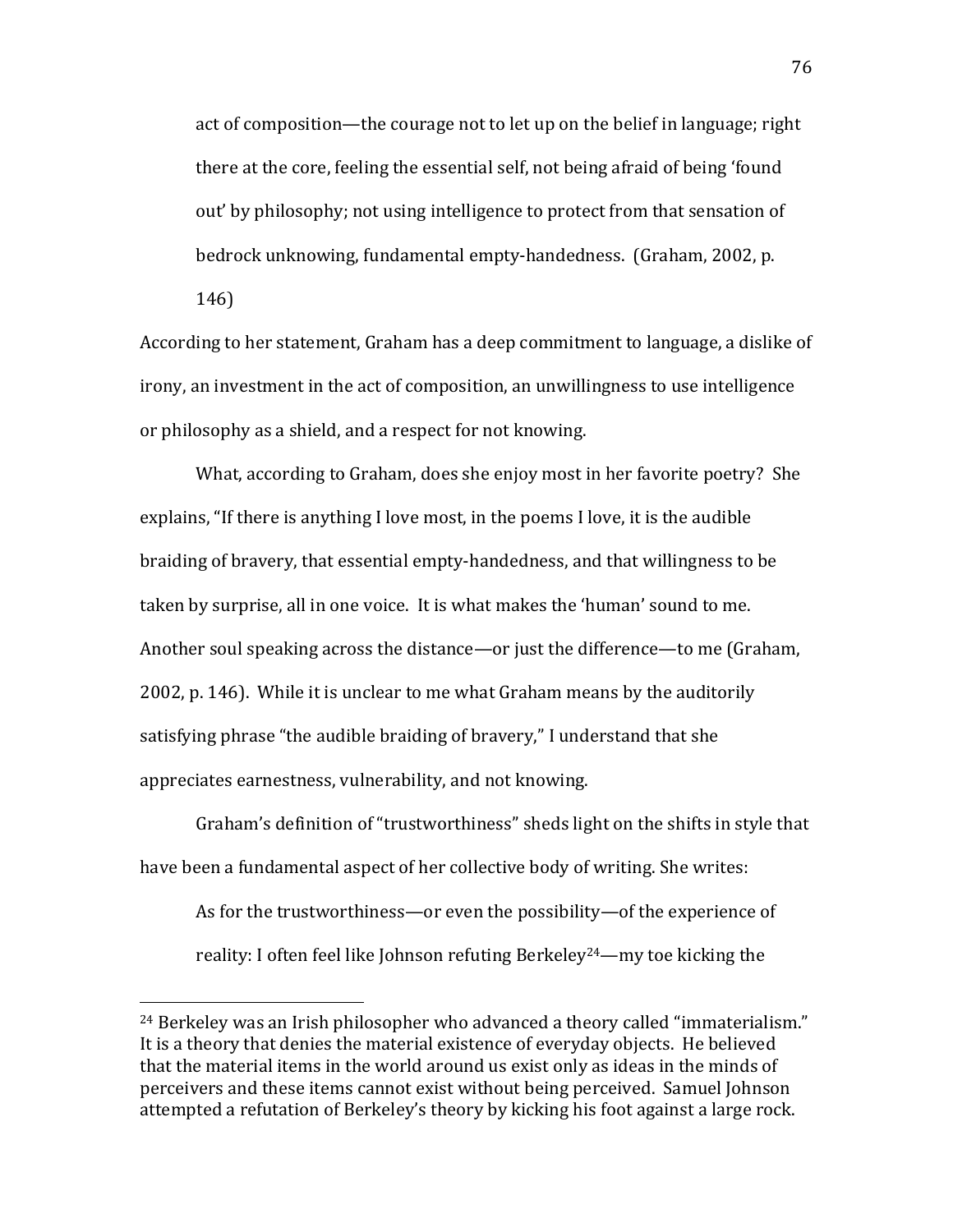stone. The world is there, but the border between the self and the world is, as I see it, a differently fluid juncture according to each poem's occasion. I 'choose' occasions, therefore, with a mind to keeping the problem—with all its moral, political, spiritual, and aesthetic implications—as alive to me as possible. Shifts in my 'style' are a large part of that process. (Graham, 2002,

p. 147)

Graham's explanation of trustworthiness points to her unwillingness to commit to a particular style or impose neat and clear parameters on her writing. She does not make a claim on the experience of reality or acknowledge a consistent border between the self and the world. She actively entertains contradiction and simultaneity. Unanswerable questions rather than absolutes anchor her writing and sometimes contribute to what critic David Orr describes as, "fogginess that has been a chronic problem in her work" (Orr, 2005, p. 3).

Graham's repeated use of the word "occasion" points to her fundamental belief about the origin of a poem. Graham believes that a poem almost always starts in occasion and that the occasion is the catalyst that compels one to have an experience. For Graham, the poem is not a record of an experience or the interpretation of its occasion but rather, as Wallace Stevens says, "an act of the mind in the process of learning what will suffice" (Graham, 2010). Like Stevens, Graham believes that, "the poem is the cry of its occasion" and like Coleridge she believes, "poetry compels the whole soul of man into activity" (Graham, 2010). She emphasizes the importance for her in the writing process of undergoing the physical events of the poem in order to be fully engaged in the location of the poem and to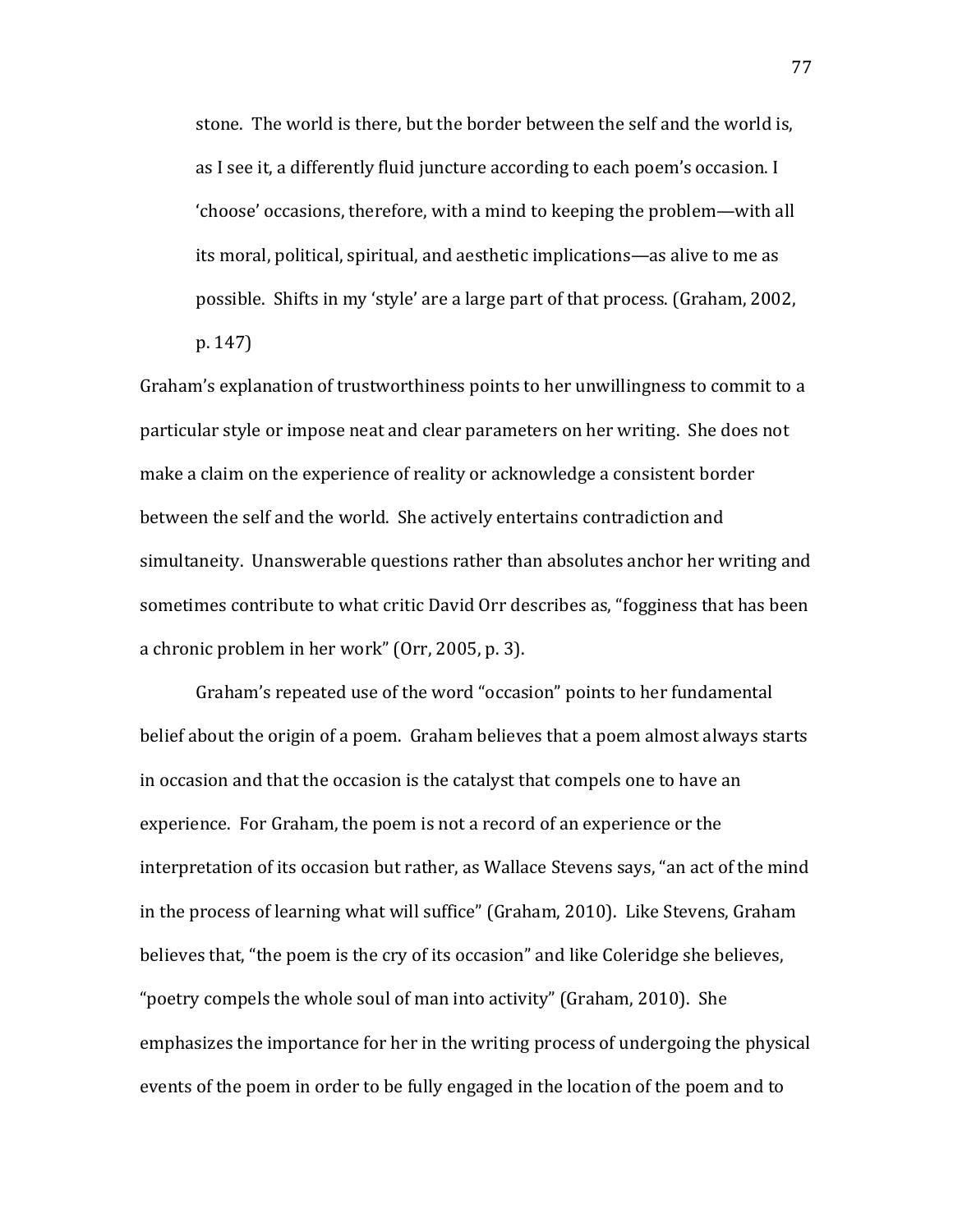write through (rather than around or about) experience. Her challenge is to find imaginatively satisfying ways to perceive the world. Graham believes that "the act" of presence is a practice" and that "it's very easy to feel that one is present when one is not" (Graham, 2010). Graham's insistence on presence and emphasis on writing through experience is condensed by critic Sven Birkerts fitting phrase, "the participial drama of Jorie Graham's poetry" (Birkerts, 2002, p. 1). The reward of genuine presence, according to Graham, is that "you get to undergo a depth of living" (Graham, 2010).

Graham's poetic statement ends with an address of questions regarding language and representation. She writes,

I'm not sure I believe that the problem concerning the 'limits' of language or of representation—actually affects us as much as we like to think it does. After many years of assuming that such a philosophical position was utterly natural to my own thinking—and pervasive, obviously, in the thinking of my era—I've come to some private conclusions. However much language and its capacity for representation might—and probably does have its tortured limits, we find ourselves, as the users of it, less near its border than we might like to imagine, and at no risk of reaching it, however much we all fuss (sometimes quite wonderfully and movingly) over the issue... If Shakespeare, Dickinson, and Celan didn't reach that border, we probably needn't worry the issue... As far as I can tell, there's really nothing whose nature it is to be linguistic (even if not obviously or easily so, even thoughts or feelings that trill at the farthest reaches of the sayable) that can't be ultimately rendered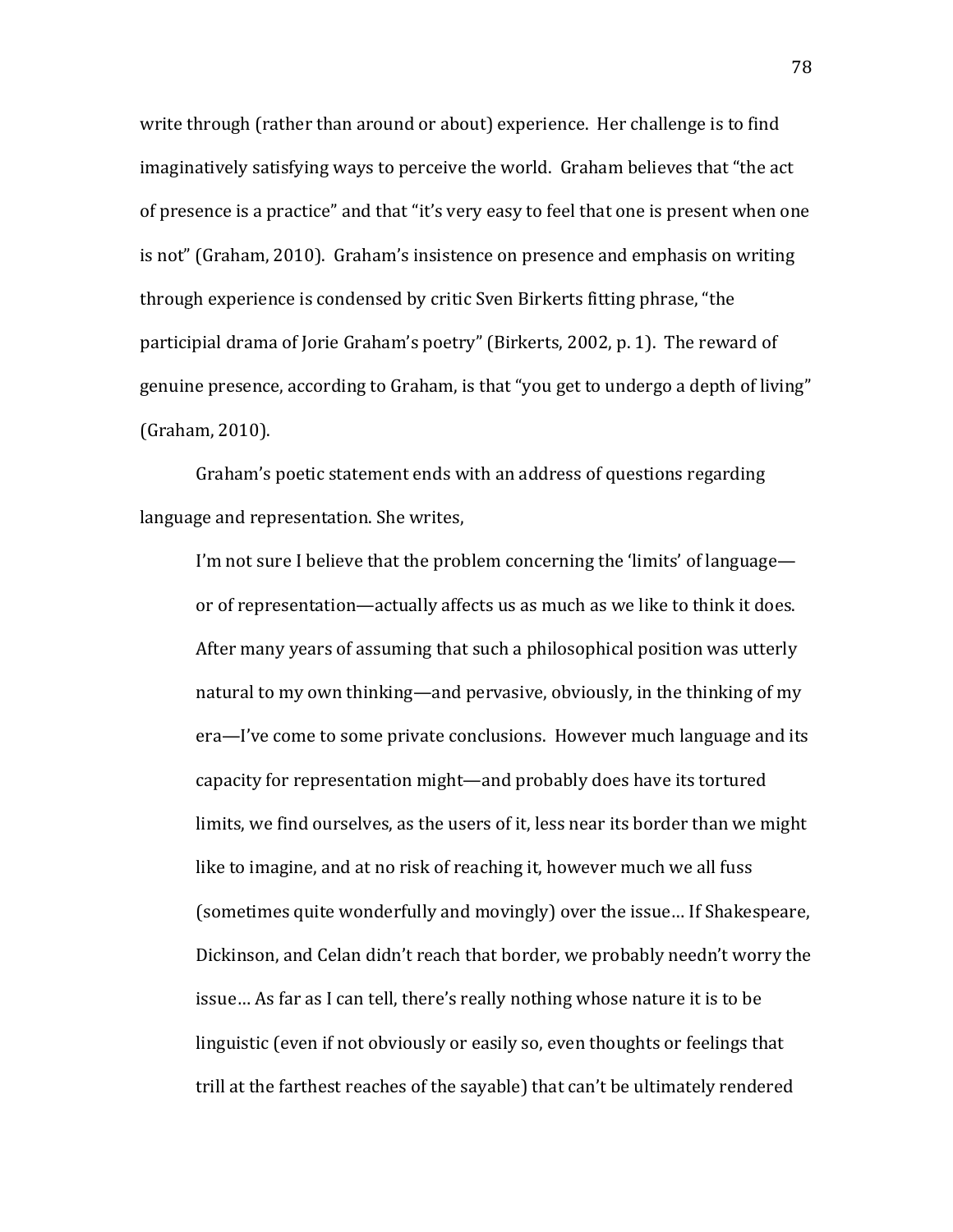by powerful and accurate uses of language... The astonishments of poetry, for me, reside most vividly in its capacity to make a reader receive utterable and ununtterable realities at once. (Graham, 2002, p. 147)

Graham is committed to the possibilities of language. She believes in the power of the deep image or metrical variation to introduce certain "truths." For Graham, language is a "magnificent instrument" that, when used skillfully, has the power to communicate whatever experiences or ideas dwell where the "terrain is linguistic" (Graham, 2002, p. 148)

A comprehensive examination of the distinguishing features of Graham's body of work would require much more space and attention than this particular project permits. The enormity of such a task is due in part to the fact that each of Graham's ten books of poems marks a distinct departure from the style used in the previous collection. In 2005 critic David Orr estimated that Graham had, over the course of her writing life, tried out approximately fifteen styles (Orr, 2005, p. 3). Vendler explains, Graham "has steadfastly refused to repeat herself technically, and has explored in successive volumes an extraordinary number of figurative and stylistic means—in typography, in syntax, in figuration, in voice" (Vendler, 2008, p. 7). In the following pages I will highlight the distinguishing features from a selection of Graham's poems that most centrally demonstrate components of Burt's (2009) definition of Ellipticism. My analysis will focus primarily on poems that Graham published while teaching at Iowa Writer's Workshop where I believe her influence on the nation's emerging poets was the strongest.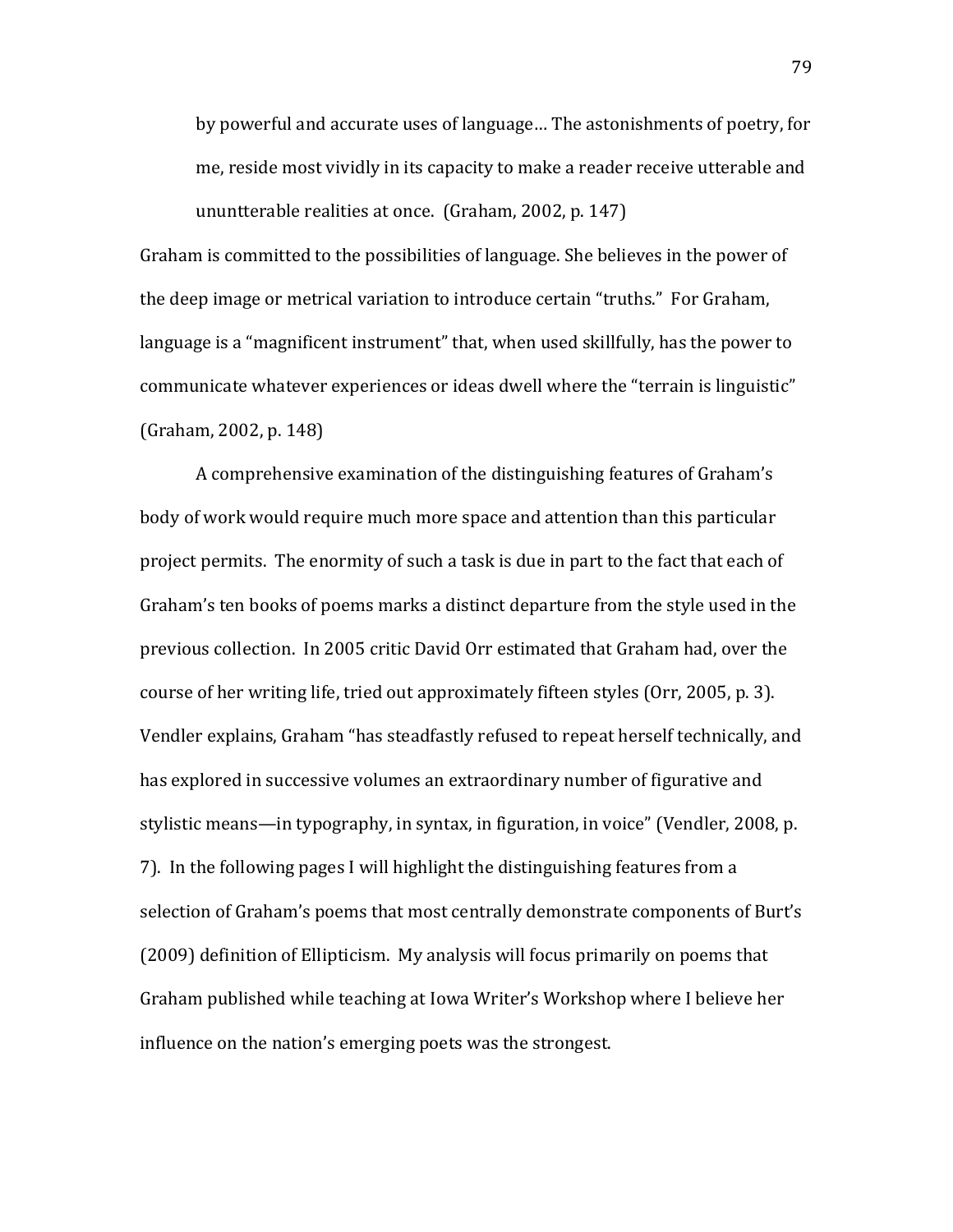According to Vendler's former student Stephen Burt (2009), Elliptical poets "admire disjunction," "violate decorum," "explode assumptions about what belongs in a poem," "suspect the 'I's they invoke," and believe in "provisionality—the sense that they might change, that nothing they say counts as final" (Burt, 2009, p. 346). The reader of Graham's poetry and that of her coterie of Ellipticals learns not to read in search of answers, not to try and reconcile syntactical confusion, and not to expect the kind of clarity or epiphany present in many narrative poems.

Like Vendler, Graham underestimates the opacity of her elliptical poetry. Of her poems Graham explains,

[They] are intended to be clear. I don't use difficult vocabulary. If the poem is working, you should be able to get every image. Where the poems are difficult is in how they move. Why, when I was there, did I then go here? And those are difficulties that say to the reader, 'Your normal reading habits, which have to do with the follow-through of the plot, aren't going to work

here. So let's go and see what else we can read with.' (Schiff, 1997, p. 62) The following pages will investigate Graham's fundamental lack of clarity and her placement of responsibility for comprehension on the imaginative reading habits of the reader.

In her collection *The End of Beauty* (1987) Jorie Graham "violates decorum" and challenges assumptions about what belongs in a poem by introducing occasional blanks where nouns would normally be. The blanks appear as wordlength line segments representing a word's absence. For example, the sixty-eight line poem "To the Reader" (one of Graham's first poems to use blanks) includes four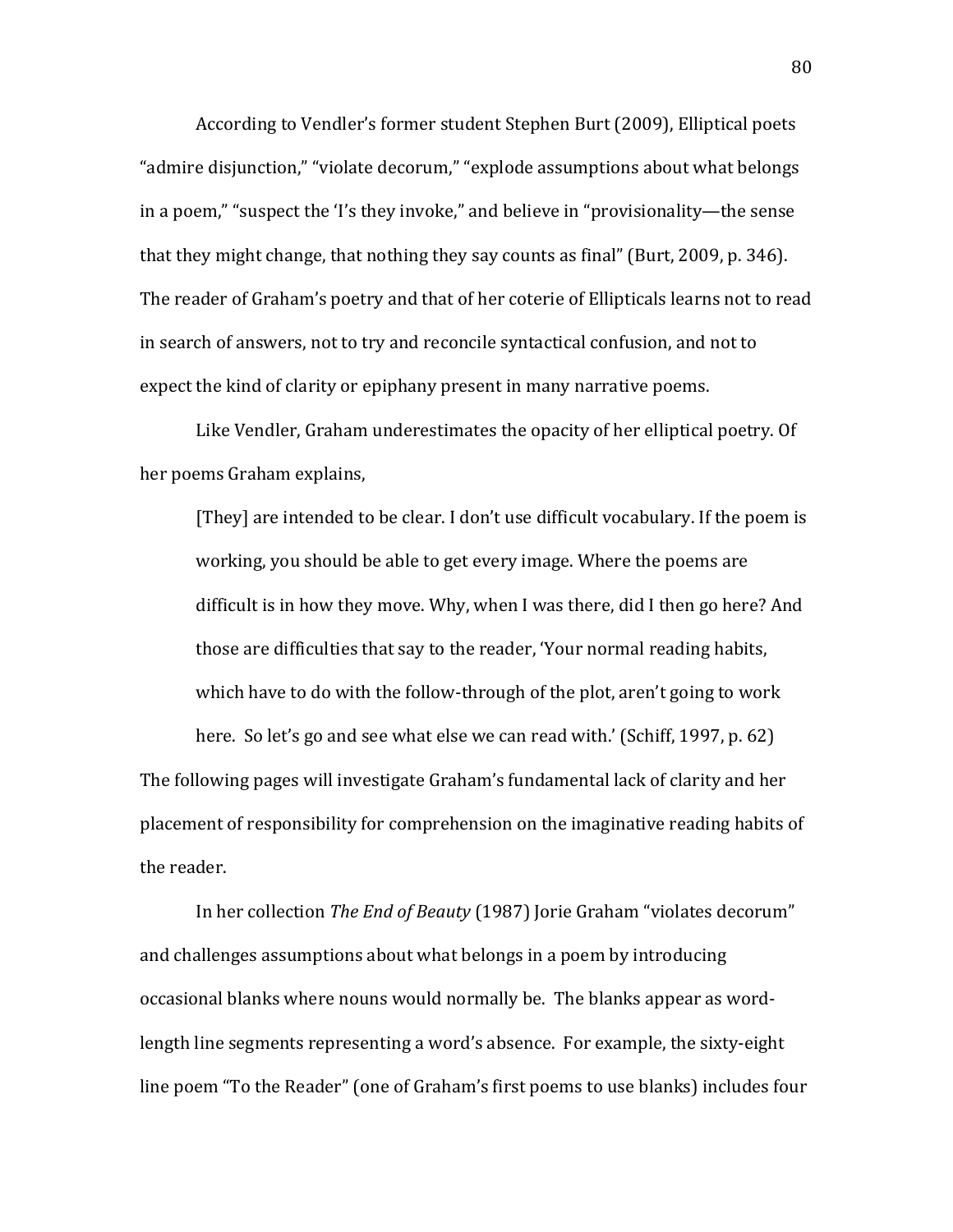prominent blanks (Graham, 1987, pp. 23-25). Given that the disjointed and fragmented nature of Graham's poems make them difficult to excerpt or summarize, I have included "To the Reader" in its entirety below.

## TO THE READER

I swear to you she wanted back into the shut, the slow,

A ground onto which to say This is my actual life, Good Morning, onto which to say That girl on her knees who is me is still digging that square yard of land up to catalogue and press onto the page *all she could find in it* and name, somewhere late April, where they believe in ideas, Thursday, a little of what persists and all the rest.

Before that, dreams. The dream of being warm and staying warm. The dream of the upper hand like a love song, the dream of the right weapon and then the perfect escape.

Then the dream of the song of having *business* here.

Then the dream of you two sitting on the couch, of the mood of armies (hand of God), of the city burning in the distance.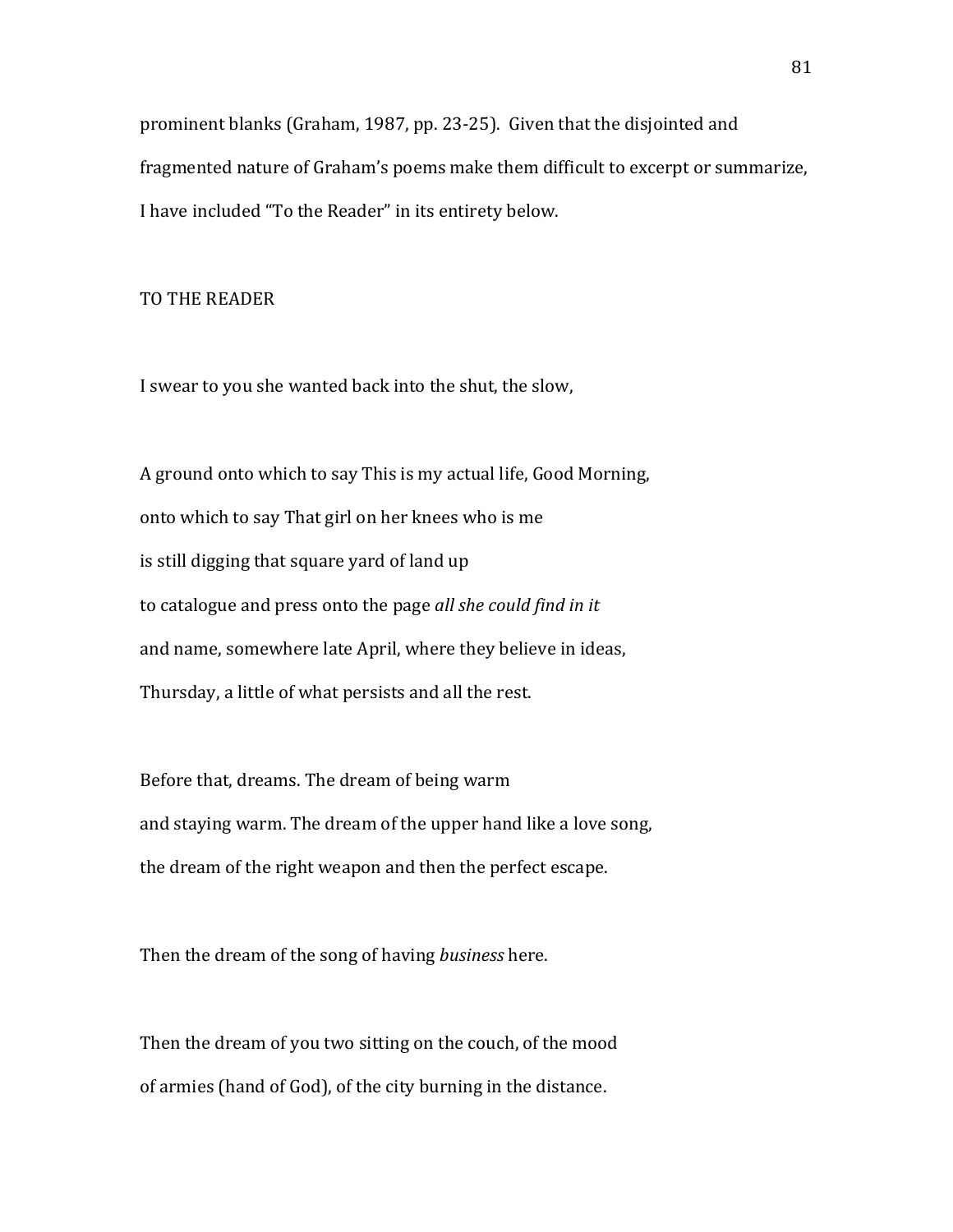The dream of before and after (are we getting closer?) the dream of finally after days...

(Miss \_\_\_\_\_\_\_\_\_\_\_\_\_\_\_\_ lets out a shattering scream.)

I swear to you this begins with that girl on a day after sudden rain and then out of nowhere sun (as if to expose what of the hills the white glare of x, the scathing splendor of  $y$ , the wailing interminable  $\frac{1}{2}$  (that girl having run down from the house and up over the fence not like an animal but like a thinking, link by link, and over

into the allotted earth—for Science Fair—into the everything of one square yard of earth. Here it begins to slip. She took the spade and drew the lines. Right through the weedbeds, lichen, moss, keeping the halves of things that landed *in* by chance, new leaves, riffraff the wind blew in—

Here is the smell of the earth being cut, the smell of the four lines. Here is the brownsweet of the abstract where her four small furrows say the one word over.

She will take the ruler and push it down till its all the way in.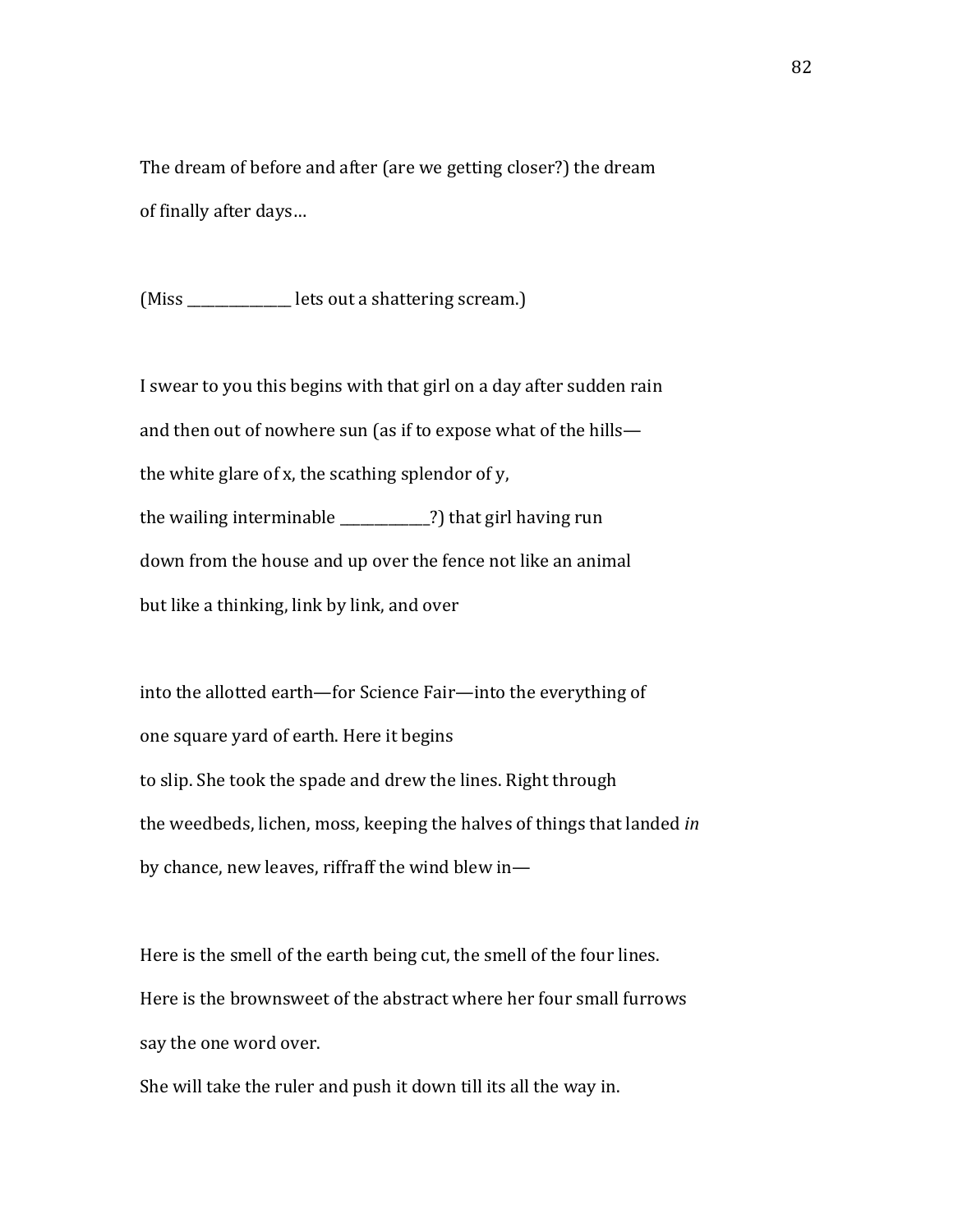She will slide its razor-edge along through colonies, tunnels, through powdered rock and powdered leaf,

and everything on its way to the one right destination like a cloak coming off, shoulders rising, (after one has abandoned the idea of  $x$ ; after one has accorded to the reader the  $y$ ) her hole in the loam like a saying in the midst of the field of patience, fattening the air above it with detail, an embellishment on the April air, the rendezvous of hands and earth-

Say we leave her there, squatting down, haunches up, pulling the weeds up with tweezers pulling the thriving apart into the true, each seedpod each worm on the way down retrieved into a plastic bag (shall I compare thee), Say we

leave her there, where else it there to go? A word, a mouth over water? Is there somewhere neither there nor here? Where do we continue living now, in what terrain? Mud, ash, \_\_\_\_\_\_\_\_\_\_\_\_\_, \_\_\_\_\_\_\_\_\_\_\_\_\_. We want it to stick to us,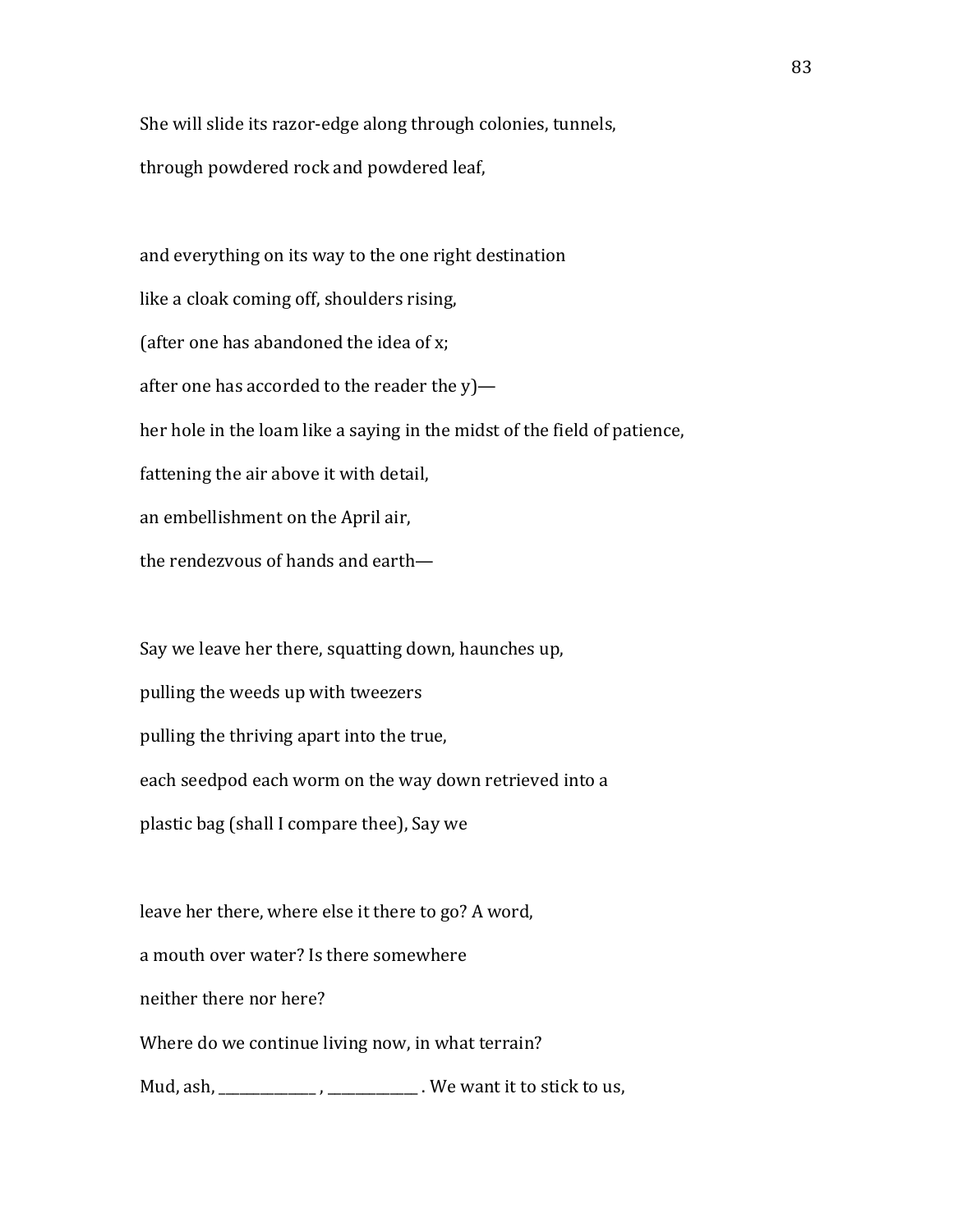hands not full but not clean. What is wide-meshed enough yet lets nothing through, the bunch of ribbon, her hair tied up that the wind be seen?

If for instance, this was the place instead,

where the gods fought the giants and monsters (us the ideal countryside, flesh, interpretation),

if, for instance, this were not a chosen place blundered into, a place which is a meadow with a hole in it,

and some crawl through such a hole to the other place

and some hide in it and see Him go by

and to some it is the hole on the back of the man running

through which what's coming towards him is coming into him, growing larger,

a hole in his chest through which the trees in the distance are seen growing larger shoving out sky shoving out storyline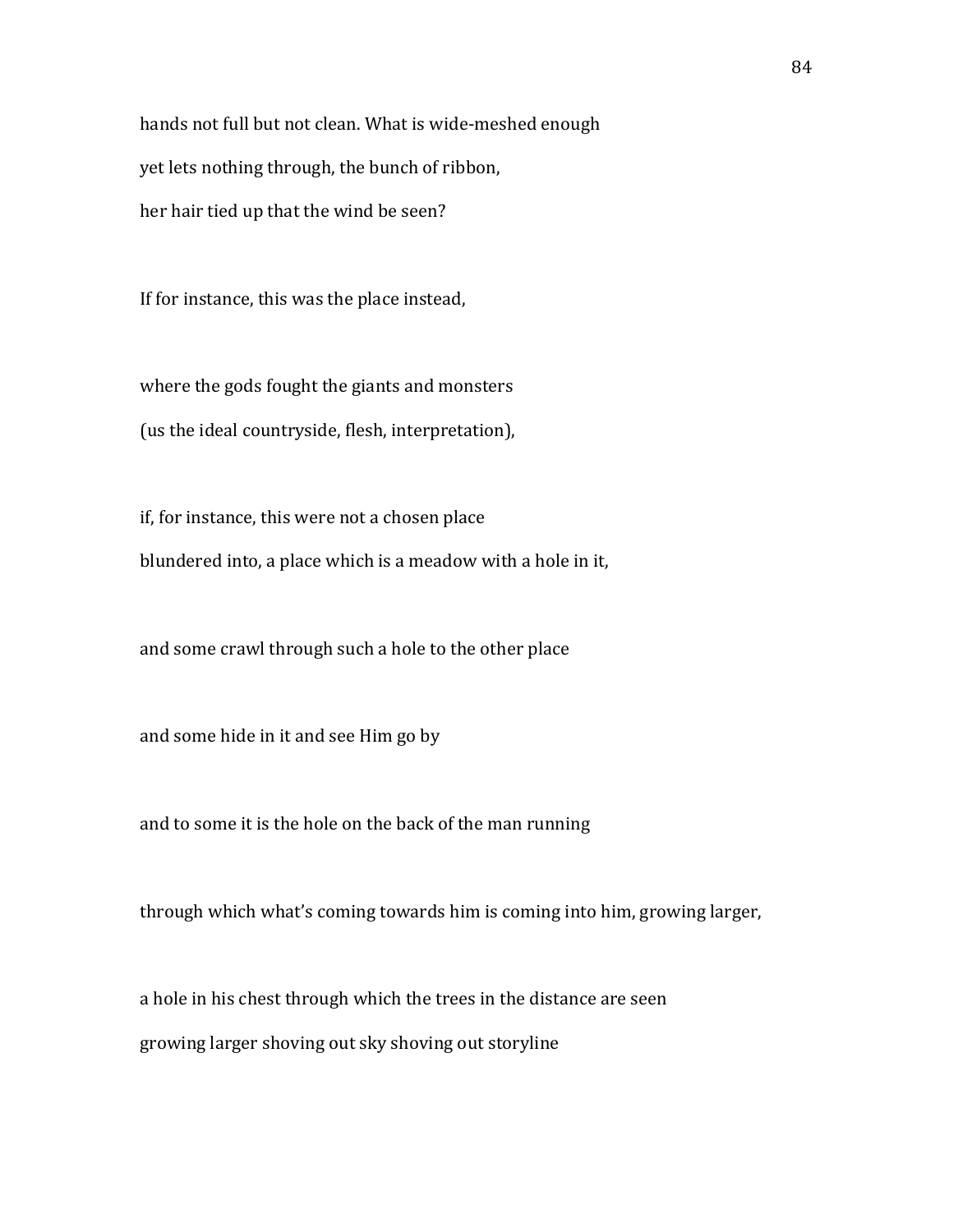until it's close it's all you can see this moment this hole in his back

in which now a girl with a weed and a notebook appears.

(Graham, 1995, pp. 62)

Here a "girl on her knees who is me" digs up "one square yard of earth" in the meadow "for Science Fair." The earth that she digs is composed of "mud, ash, ," and " $\blacksquare$ " (Graham, 1995, pp. 62). The girl wants to "catalogue and press onto the page *all she could find in it/and name"* (Graham, 1995, pp. 61). "Miss Lets out a shattering scream" and there is a "wailing interminable" \_\_\_\_\_\_\_\_\_\_\_\_\_"!(Graham,!1995,!pp.!61).!!

One must search to find the poem's basic information. As Adam Kirsch explains, "We are forced to fill in the gaps, to provide paraphrases and references in short, to interpret, to 'do a reading'—from the very beginning" (Kirsch, 2000, p. 36).

There are a number of critics eager to fill in such blanks. Thomas Otten, for example, (2005) believes that the poem is an articulation of Graham's theory of reading and her "*ars poetica* around the image of a hole in the ground" (Gardner, 2005, pp. 187-188). He believes the scientific experiment suggested in the poem serves as a metaphor for poetic composition. Where Otten's argument stretches to desperate lengths is in his discussion of the poem's blanks and their relationship to the "hole" that factors so prominently in the poem's ending. He writes,

Instead of handing readers a flower, the poem hands them a \_\_\_\_\_\_\_\_\_, an analysis of the contents of a hole...The hole serves as a material model for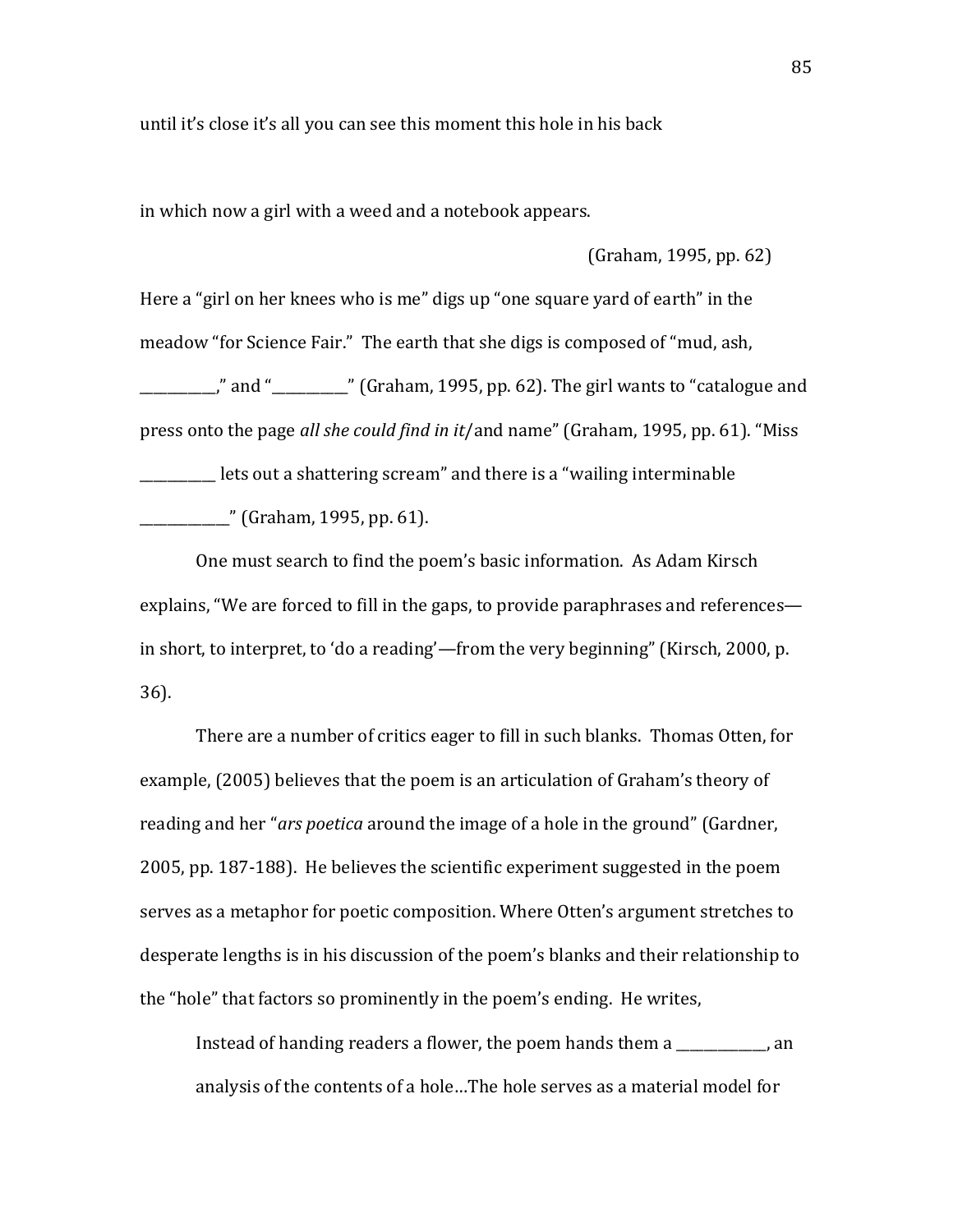lyric because it gives a degree of density and definition to the spaces between persons while remaining true to the facts of absence and distance that are so often the lyric poem's generating cause. (Gardner, 2005, p. 188) Otten's explanation of the poem's ending is even more convoluted. He believes that "The hole in the ground with which the poem has identified itself becomes a cognitive space that is in turn fleshed out by the hole in the running man's back" (Gardner, 2005, p. 189). He continues,

a formidable conceptual opacity remains here at the end of the poem, where the hole image is most highly elaborated; a sense of cognitive blockage sets in just where the poem offers an image that promises a clear aperture, windows between various selves. The poem's holes seem simultaneously transparent and opaque, void and material. (Gardner, 2005, p. 188)

It requires a hearty imagination to conjecture that the hole serves as "a material" model of the lyric," "a cognitive space," and the basis of a treatise on the art of poetry. Here, Otten matches Graham's "conceptual opacity" with his own (Gardner, 2005, p. 188).

I argue instead that the poem's four blank spaces serve an entirely different purpose. On a basic level the blanks suggest a kind of Woolfian chaos of the inner life. In this reading the blanks serve as a figure of the unknown, incomplete, or constantly shifting portion of the interior mind. In an unrelated reading, the poem's blank spaces serve as an invitation *to the reader* (also the poem's title). Specifically, the blank spaces are invitations or entry points for academics (the bulk of Graham's readership) like Otten to apply their preferred literary theory and write imaginative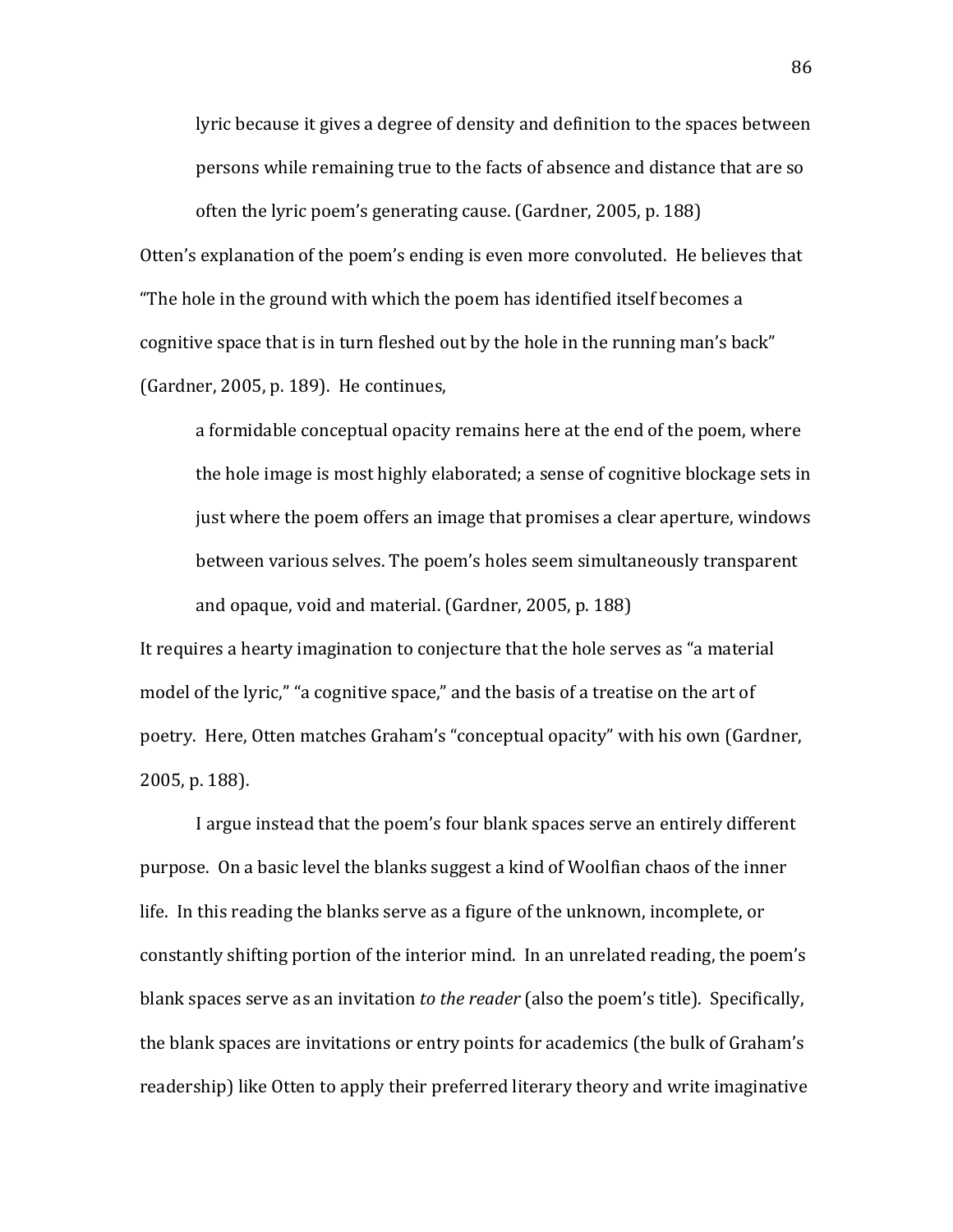and sometimes persuasive analytical essays.<sup>25</sup> Simply put, the blanks are academic bait. In this reading, the scientific experiment serves not as a metaphor of poetic composition but as a metaphor for literary criticism. Just as the girl in the poem works "to catalogue and press onto the page *all she could find in it/and name*, literary critics like Otten are invited to "press onto the page" the literary theory of their choice.

The "hole" that dominates the poem's final ten lines functions similarly as the blanks. Otten argues that this "extraordinarily complex image" demonstrates "that the poem's continued life is somehow a matter of nebulous substances, holes, and blanks" (Gardner, 2005, p. 188). What he means by "the poem's continued life," I do not know. I argue that the opacity, obscurity, and general incomprehensible nature of the poem's ending serve as an invitation for critics to fill the poem's "hole" with meaning—to imagine the whole from which the fragmented image came. Like the blanks, the image of the "hole" functions as academic bait.

The poem's ending reflects an additional distinguishing feature present in the vast majority of Graham's work. There is a glaring absence of closure or

!!!!!!!!!!!!!!!!!!!!!!!!!!!!!!!!!!!!!!!!!!!!!!!!!!!!!!!

<sup>&</sup>lt;sup>25</sup> To be fair, James Longenbach (2008) offers what I regard as a sensible reading of Graham's use of blanks. He writes, "In 'The End of Beauty,' Graham leaves blanks in her lines ("looking into that which sets the election"), as if to render as literally as possible the strenuous effort to accommodate language to things" (Longenbach, 2008, p. 1). In addition, Helen Vendler offers what I regard as a deeply intelligent and persuasive reading of "To the Reader" in her book chapter "Jorie Graham: The Nameless and the Material" (1995). According to Vendler, the poem is in part a consideration of "matter's vulnerability to interpretation" (Vendler, 1995, p. 9). Of the complication in the poem's ending she writes, "The desire for interpretation is simply a yawning vacancy, lethal to all hope of integrated summary in language. Look long enough at anything with the close-focus of interpretation and you kill not only yourself as receptor but also your object of vision" (Vendler, 1995, p. 9). For Vendler the poem's lack of closure is "a formal consequence of interpretative instability" (Vendler, 1995, p. 9).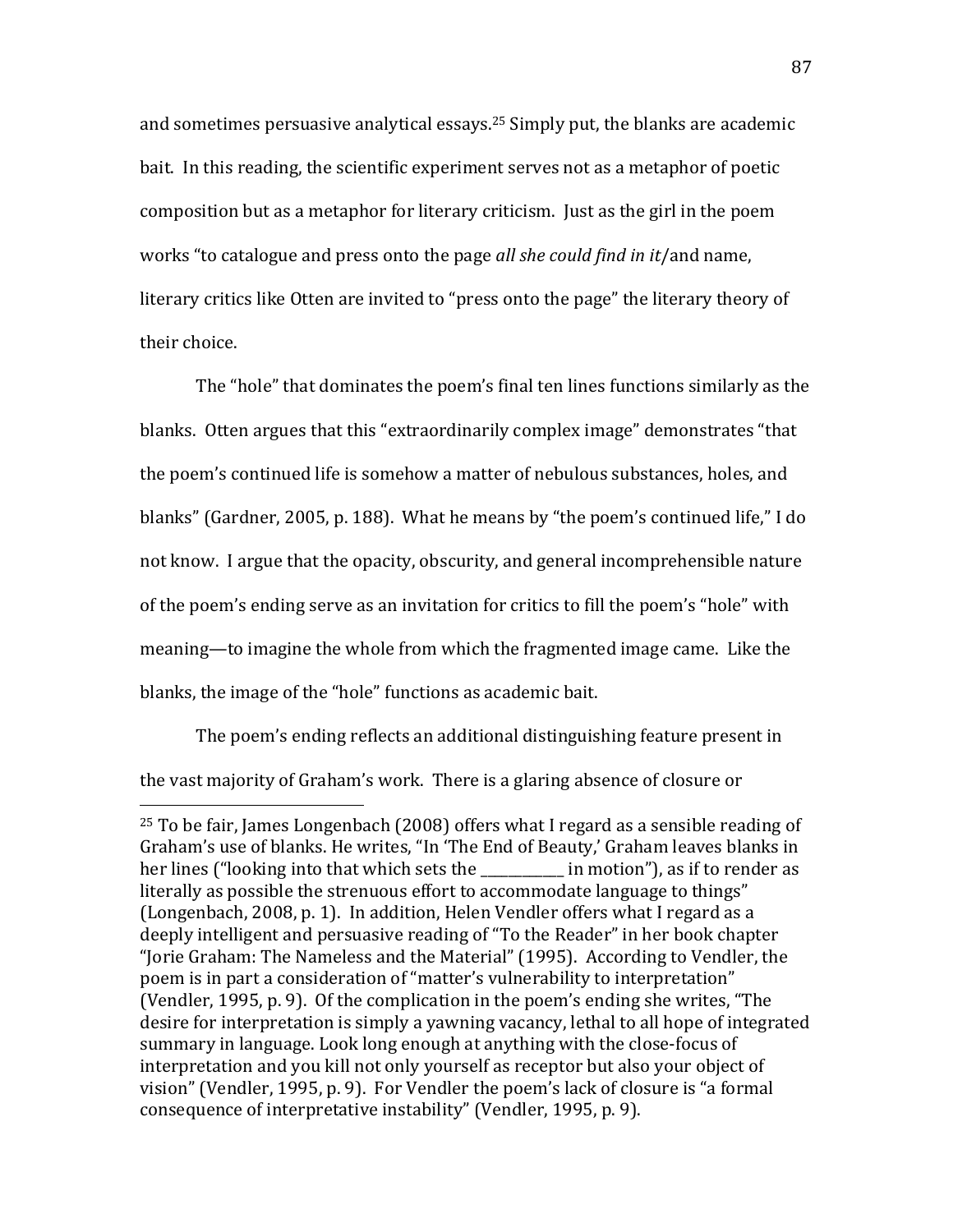resolution and a preference instead for openness. Longenbach (2005) explains, Graham "strives most arduously to embrace poems that do not click shut" (Gardner, 2005, p. 90). Vendler adds that Graham's poems "often end in a standoff between suspension and finality" (Vendler, 1995, p. 225). The absence of closure also factors prominently in the work of many other Elliptical poets.

The poem's "x" and "y" marks ("the white glare of x, the scathing splendor of y" and "after one has abandoned the idea of x;/after one has accorded to the reader the y") are vet another distinguishing feature of "To The Reader" sometimes found in the work of other Elliptical poets including Graham's epigones. Like the blanks, the "x" and "y" marks invite the participation of the reader and can be read as Graham's expression of the inexpressible as well as a reminder of the symbolic nature of language. As Adam Kirsch explains,

we are being instructed to read algebraically, to solve the poem for 'x' and 'y' and ' The entire organization of Graham's poetry on every level theme, narrative, syntax, metaphor, titles, footnotes—is also algebraic. At every level, something crucial is left out, which the reader is meant to find and put back in—or, just as significantly, to be unable to find, a failure which itself becomes part of the poem's theoretical freight. (Kirsch, 2000, p. 26)

Kirsch's candor is refreshing in a climate where influential critics like Helen Vendler see little evidence to view Graham's work as difficult.

Both the blanks and the poem's "x" and "y" marks are part of what Burt (1998) calls the Ellipticals' "verbal gizmos developed over the last few decades to undermine the coherence of speaking selves" (Burt, 1998, p. 1). In her sequence of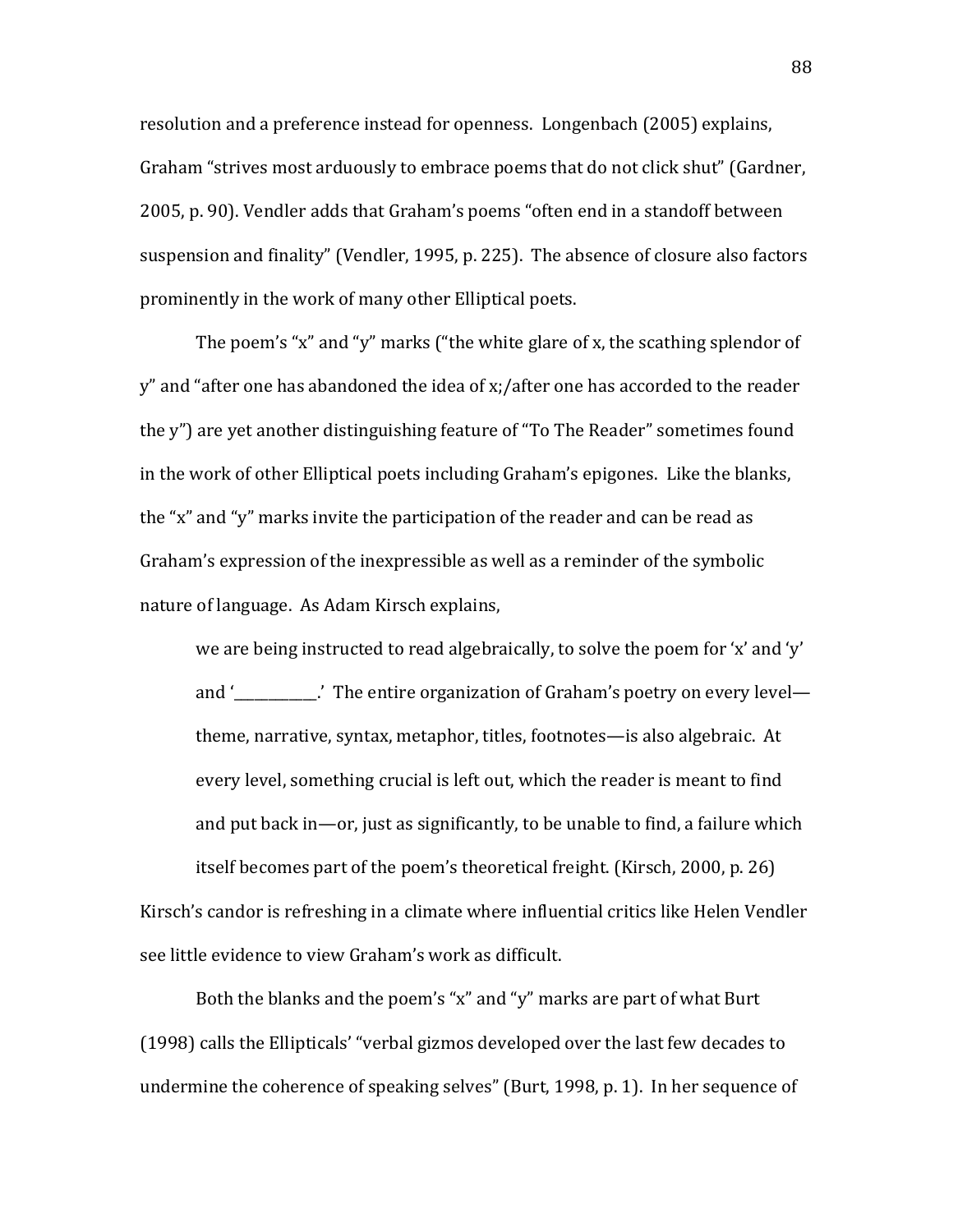self-portraits from *The End of Beauty* (1999), Graham uses another technique to suspect the I's she invokes and to undermine the coherence of speaking selves. Graham draws on her knowledge of film to produce a series of five self-portraits that can be likened to a montage of film stills.<sup>26</sup> The series includes "Self-Portrait as the Gesture Between Them," "Self-Portrait as Both Parties," "Self-Portrait as Apollo and Daphne," "Self-Portrait as Hurry and Delay," and "Self-Portrait as Demeter and Persephone." On a basic level, Graham undermines the coherence of a speaking self by simultaneously assuming the role of opposing mythological figures (Demeter and Persephone, Orpheus and Eurydice, Apollo and Daphne). The "self" of the selfportraits is fragmented, multiple, contingent, and oppositional. As Vendler explains,

Eurydice in Graham's version both does and does not want to resume her body and be loved; Orpheus both wants her back as she is and wants her back on his terms. Eurydice's double wish (to rise up to Orpheus and to sink back to Pluto) and Orpheus' double wish (to raise her and himself) are voiced in an intricate portrait of the self at many cross-purposes, freeing lyric from its perennial trap in a single voice. (Vendler, 1987, p. 76)

Graham's amalgam of selves prefigures the fractured and multiple selves that appear in the work of the Elliptical poets she has influenced.

In a poem about Adam and Eve titled "Self-Portrait as the Gesture Between Them" Graham interrogates the idea of a stable, essential, and unwavering "I" often

!!!!!!!!!!!!!!!!!!!!!!!!!!!!!!!!!!!!!!!!!!!!!!!!!!!!!!!

 $26$  Commenting on the structure of the poems, Vendler says that Graham "ostentatiously separat[es] single lines by successive Arabic numbers, as though each line were a free-standing item, a freeze-frame in a stop-and-start film" (Vendler, 1995, p. 10).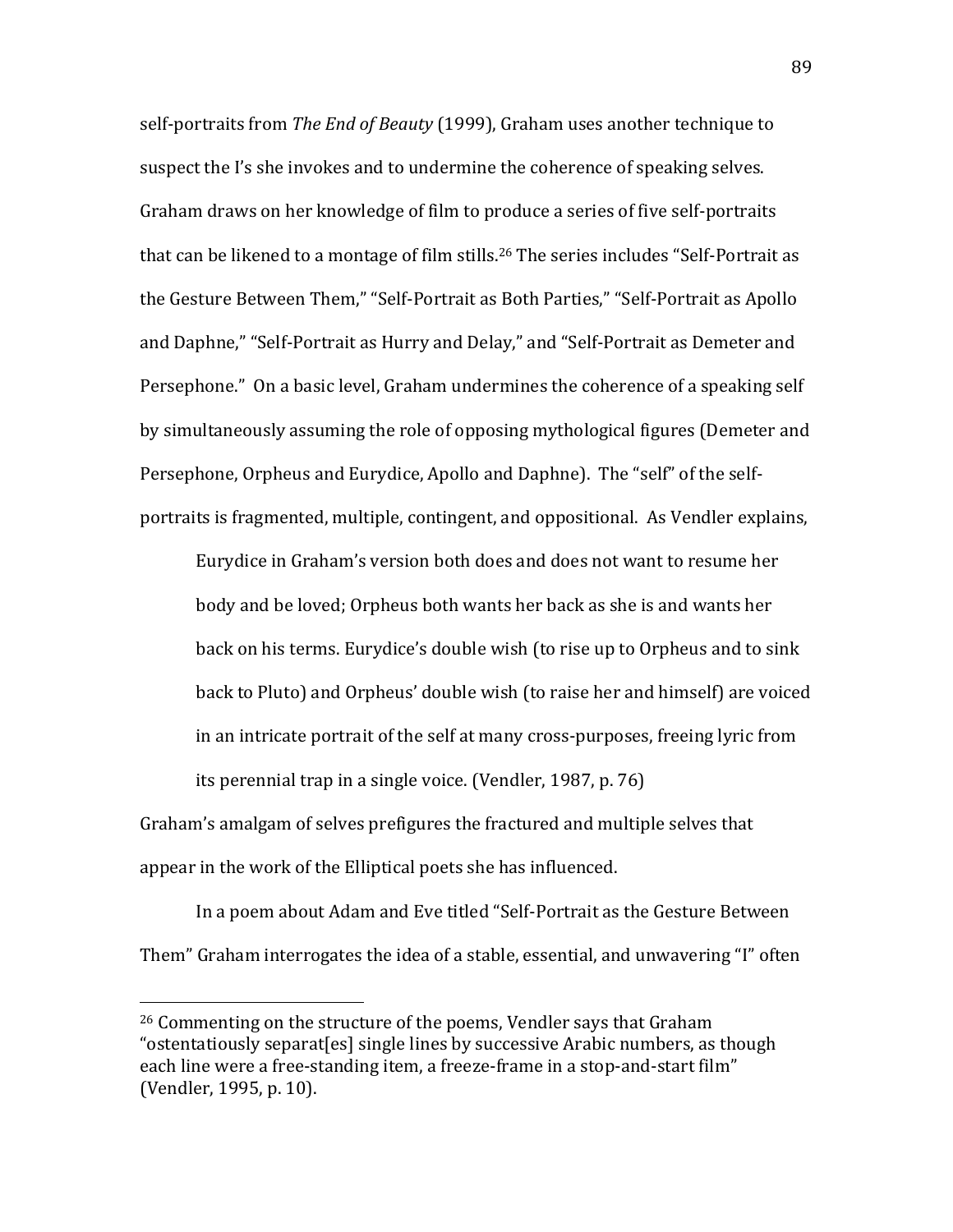found in lyric poetry and offers an untraditional self-portrait through myth. The poem begins:

 $1$ 

The gesture like a fruit torn from a limb, torn swiftly.

**2** 

The whole bough bending then springing back as if from sudden sight.

**3** 

The rip in the fabric where the action begins, the opening of the narrow passage.

 $\overline{4}$ 

The passage along the arc of denouement once the plot has begun, like a limb,

the buds in it cinched and numbered,

outside the true story really, outside of improvisation,

moving along day by day into the sweet appointment.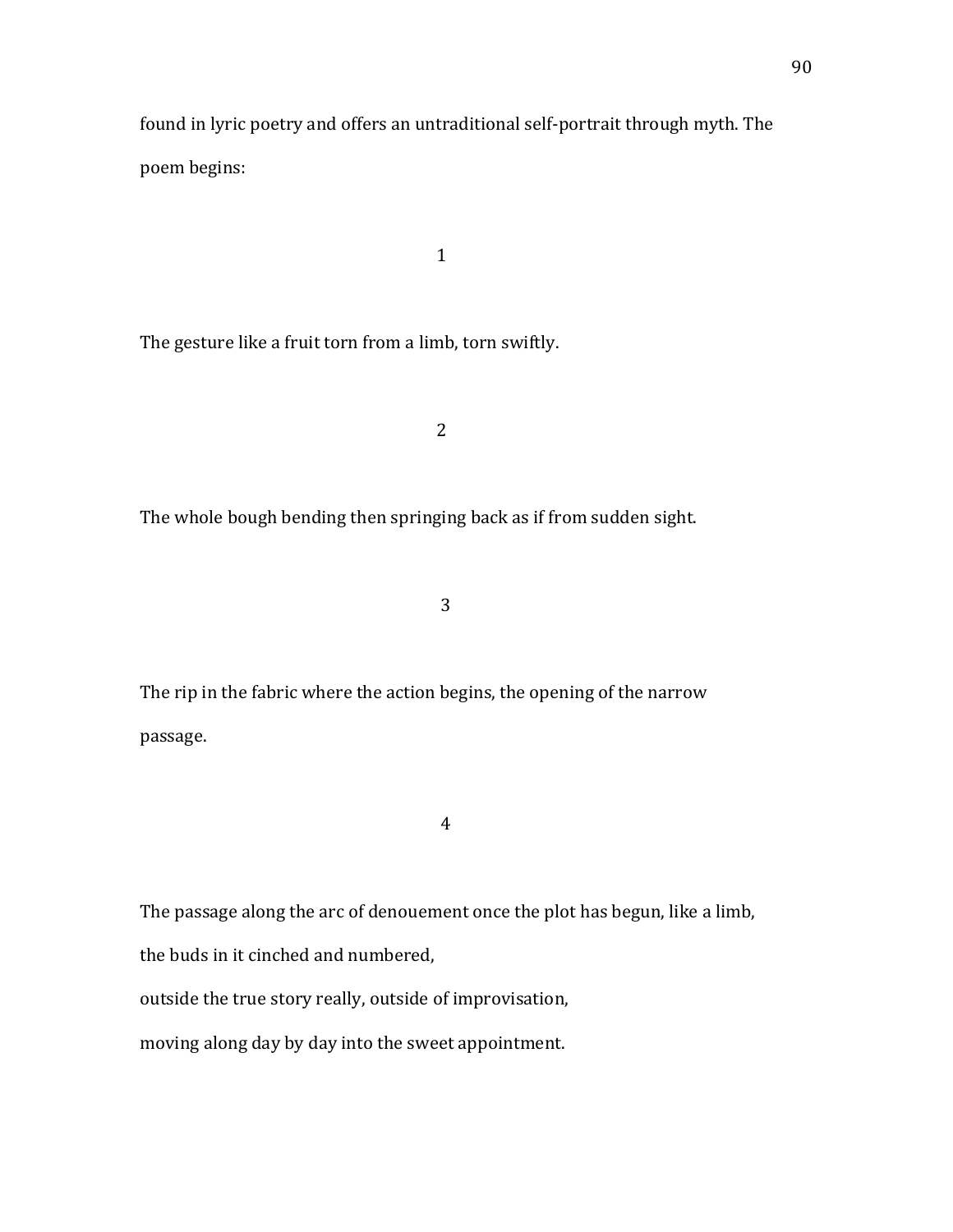But what else could they have done, these two, sick of beginning,

!!!!!5

revolving in place like a thing seen,

dumb, blind, rooted in the eye that's watching,

ridden and ridden by that slowest of glances the passage of time staring and staring until the entrails show.

!!!!6

Every now and then a quick rain for no reason,

!!!!7

a wind moving round all sides, a wind shaking the points of view out like the last bits of rain...

(Graham, 1995, p. 54)

Here Graham "shak[es] the points of view out" of the archetypal Genesis myth by offering a series of narrative snapshots that problematize the nature of narration. Vendler explains,

Formally speaking, 'smooth' uninterrupted, unproblematic narration can no longer, for Graham, represent experience, which is forever probing, tentative, anticipatory, and open-ended, truly represented only when the slow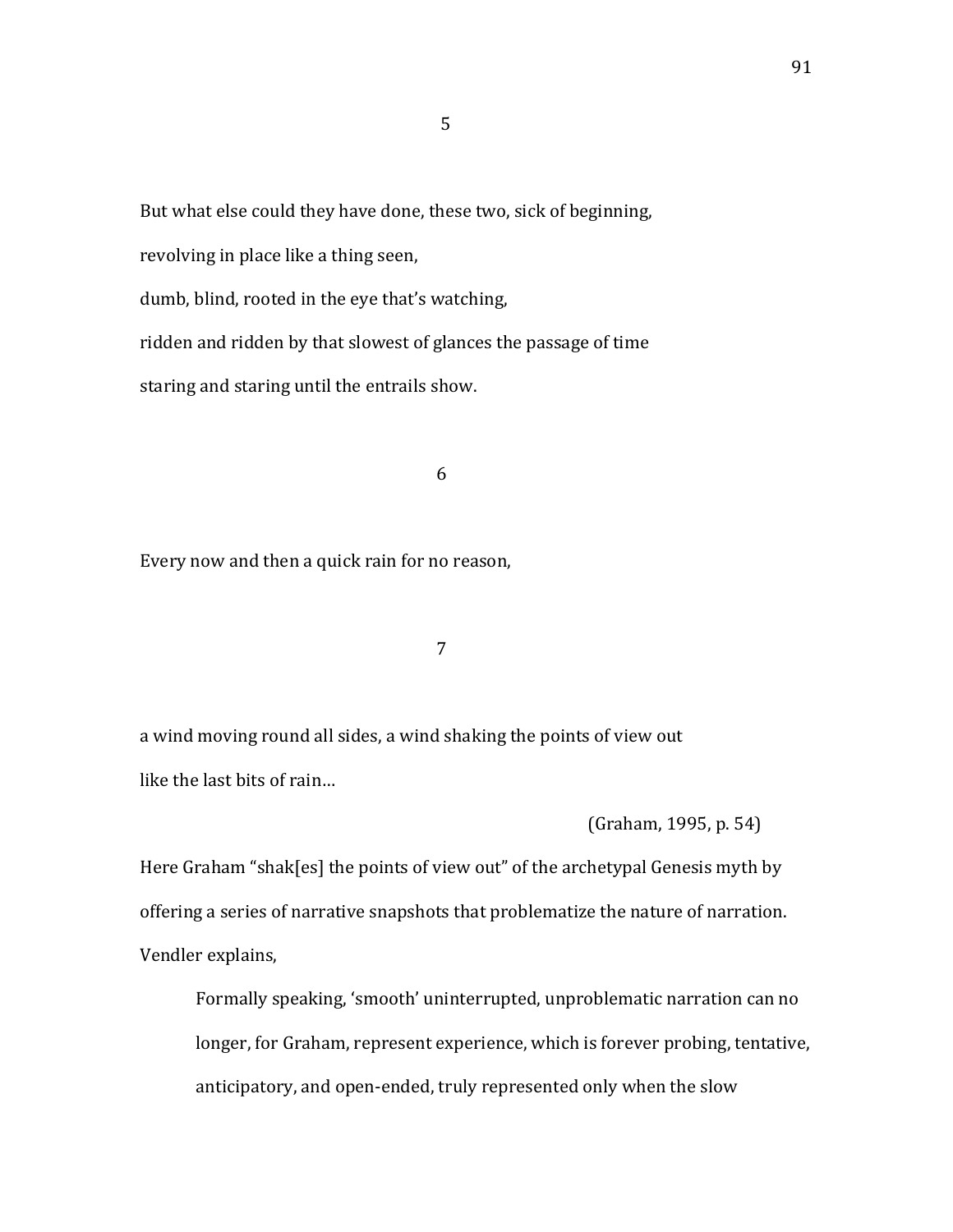increments by which it happens are mimicked in unmistakable linguistic patterns of hesitation and inquiry and gradual realization. (Vendler 1995, p. 10)

The fall of Eden serves as a figure of departure from "unproblematic narration." The poem highlights, "the feeling of being a digression not the link in the argument,/ a new direction, an offshoot, the limb going on elsewhere," (Graham, 1995, p. 54). Given its emphasis on digression, interruption, and the instability of narrative, Graham's poem can be read as a kind of ode to provisionality. For Graham, the selfportrait she renders in "Self-Portrait as the Gesture Between Them" is a provisional product of montage as are the four other self-portraits she includes in *The End of Beauty* (1999).<sup>27</sup> From one self-portrait to the next, her mythological personae change and one gets the sense that nothing Graham says counts as final.

In the final self-portrait titled "Self-Portrait as Demeter and Persephone" Graham depicts Persephone's experience in hell. Graham writes,

She watched the smoke where it began what it left off What will I recognize to have been she thought smoke smoke her fingers her eyes like static all over it Surely I can find it the point of departure she put her hand in The birds the beaks of the birds the song the heard song.

!!!!!!!!!!!!!!!!!!!!!!!!!!!!!!!!!!!!!!!!!!!!!!!!!!!!!!!

<sup>&</sup>lt;sup>27</sup> Stephen Burt (2009) cites John Ashberry as being an enormously influential poet for Ellipticals. It seems to me that Graham's "Self Portrait as the Gesture Between Them" is in conversation with Ashberry's poem "Self Portrait in a Convex Mirror" which considers Francesco Parmigianino's painting "Self Portrait in a Convex Mirror." The convex mirror present in both the Parmigianino's painting and Ashberry's poem serve as a logical launching poet for a consideration of the problems of self-portraiture and of ekphrastic representation in the literary arts.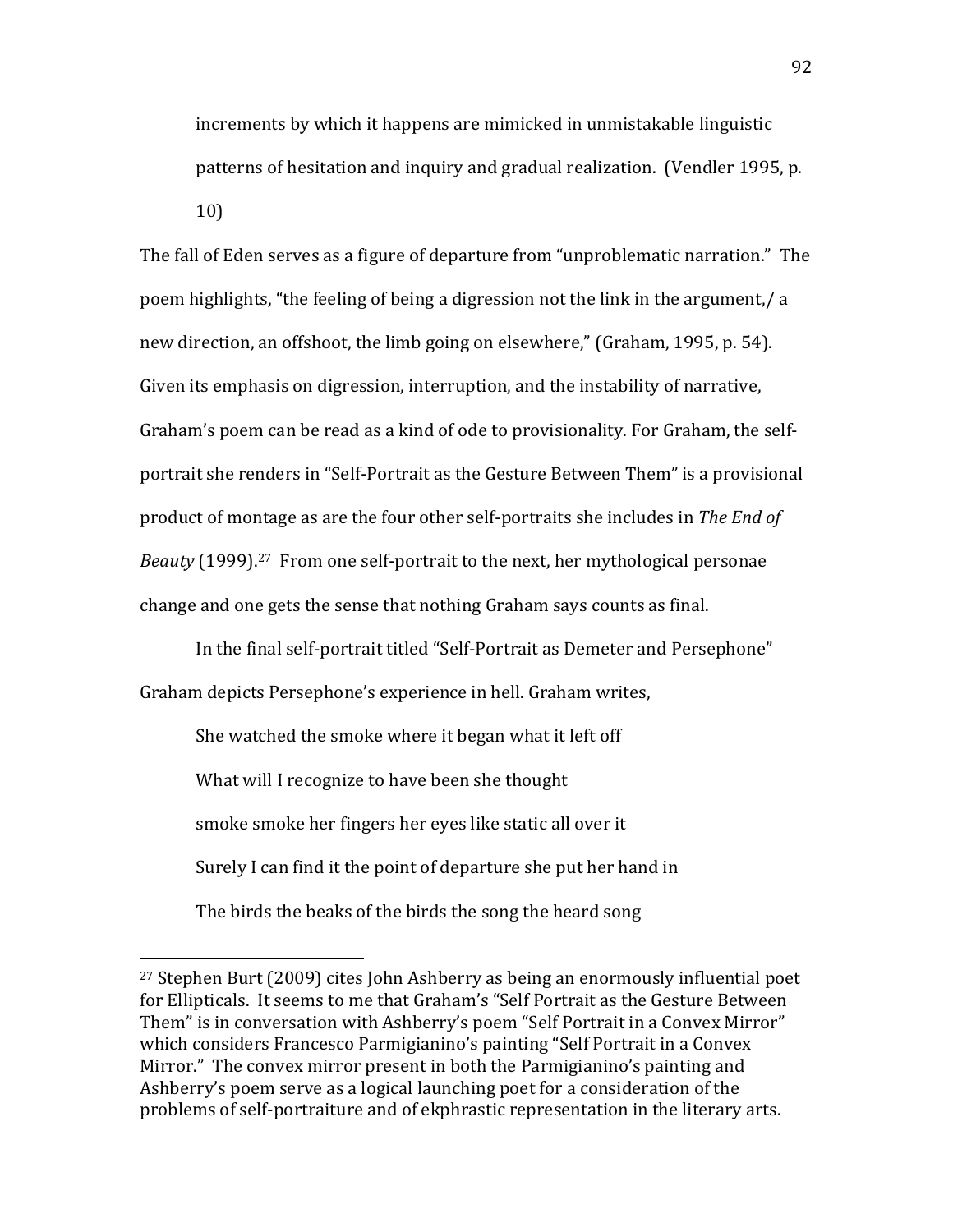She reached in what is it begins at the end she thought Where is the skin of the minutes will it ever come off She reached in there was no underneath what was this coiling over her fingers She reached in she could go no further she was sealed off It pushed back against her it was hell she could finally lean It was the given and it was finally given

In considering Graham's influence on other Elliptical poets, "Self Portrait as Demeter and Persephone" is noteworthy because of its ungrammatical syntax and narrative incoherence. Without punctuation, semantic units and sentences are indistinct, there are no pauses or transitions, and the poem functions as a compilation of unwieldy slippages. A line such as "She reached in what is it begins at the end she thought" reads as a nonsensical collection of unhinged words. Here, Graham demonstrates the Elliptical's penchant for violating decorum, exploding assumptions about what belongs in a poem, and undermining the coherence of speaking selves.

Similarly, in *Sea Change* (2008), Graham uses minimal punctuation and relies primarily on the dash and ampersand for brief moments of linguistic order. For example, the sprawling ninety-three line poem "Undated Lullaby" begins,

I go out and there she is still of course sitting on the nest, dead-center in-

visible in our flowing big-

headed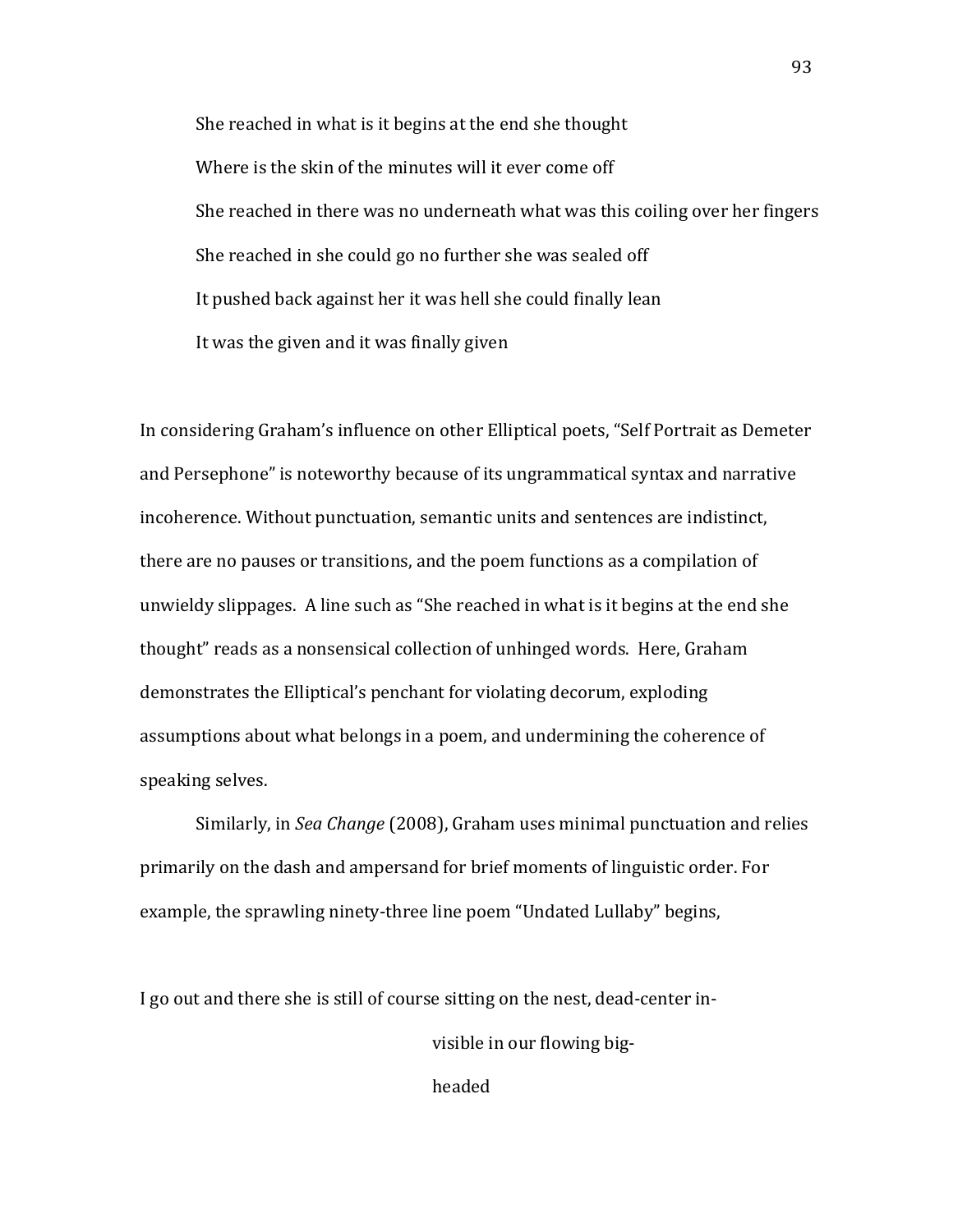still young and staked acacia, crown an almost

perfect

circle, dark greens blurring now

in this high wind, wrestling it, compliant too—billion-mouthed transformer of

sun and the carbon—molecule

& you have to stand still and

look in to see her,

there where the wind splits open the head, slashes the branches,  $&$  you see her,

& her head does not even turn or

tuck—

(Graham, 2008, p. 51)

What makes "Undated Lullaby" and many of the collection's other poems distinct is their orderly and unusual lineation (the lineation is consistent throughout *Sea Change*) combined with the near absence of punctuation. Vendler argues that,

In *Sea Change*, Graham has declared herself for simultaneity to such an extent that she has in effect eliminated punctuation whenever she can... Graham is willing to sacrifice punctuation and uniform line-length to her driving subjects in *Sea Change*: personal death, death of the earth, and death of humane action… Graham is acutely conscious of the falsity of bounded and orderly utterance to the conception—impossible to shut out in middle age—

of life as a panorama of severely limited horizon. (Vendler, 2008, p. 3) I believe that for the seventy-nine year-old Vendler who has dedicated her entire life to poetry, encountering "such an unprecedented type of lineation" from a poet she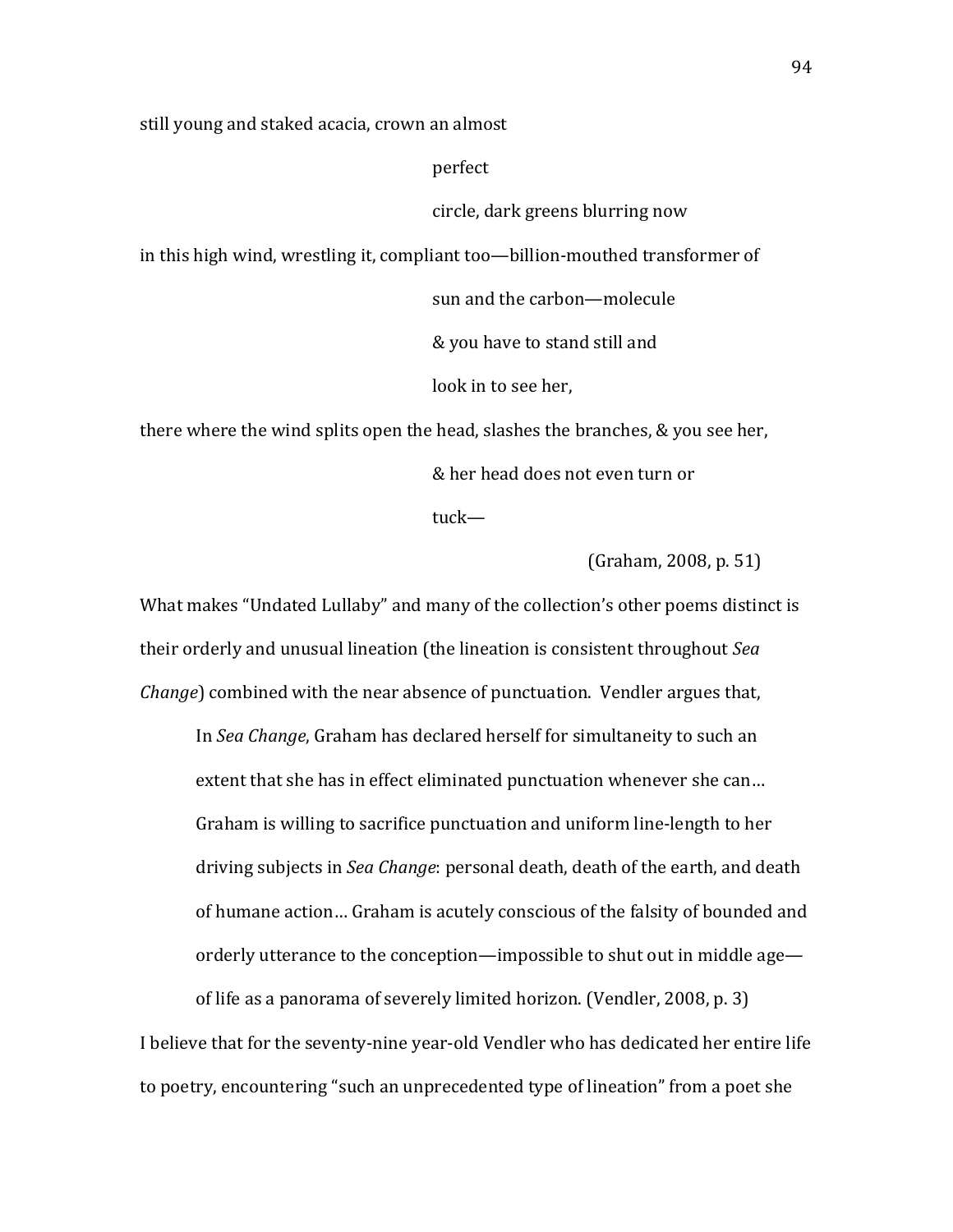admires must be nothing short of exciting. While I am persuaded by Vendler's assertion that Graham's minimal punctuation reflects her declaration for "simultaneity" and an awareness "of the falsity of bounded and utterly utterance," I also believe that it reflects Graham's savviness. Graham is undoubtedly well aware, for example, that Milton and Hopkins before her broke words between syllables at the end of lines as she does in the poem's opening ("in-/visible"). Graham aligns herself with literary giants by borrowing a trademark technique and then asserts her inventiveness through her "unprecedented" lineation. The combination of the borrowed and the new is a savvy recipe for a poet who has a clear understanding of the literary tastes of the nation's most powerful poetry critic.

*The End of Beauty* (1999), the collection in which Graham's series of selfportraits appear, was published at the end of Graham's sixteen year tenure at Iowa Writer's Workshop. Burt (2004) compares the influence of this book on the "post-Graham poetry world" to the influence of Nirvana's album *Nevermind* on post-Nirvana indie rock. Of the poets who studied at Iowa Writers' Workshop while Graham was establishing her status as America's post-World War II poetry star, Matthea Harvey stands out as a celebrated poet whose work demonstrates many of the distinguishing features of Ellipticism. While it is virtually impossible to draw direct lines of influence from Graham to Harvey, I believe Harvey's work shares undeniable connections with Graham's. In the following pages, I will outline Harvey's emergence as a poet of national prominence, gesture toward what I interpret as Graham's influence on Harvey, and examine the ways in which Harvey's work qualifies as "Elliptical." I have chosen to explore Harvey, in part, because she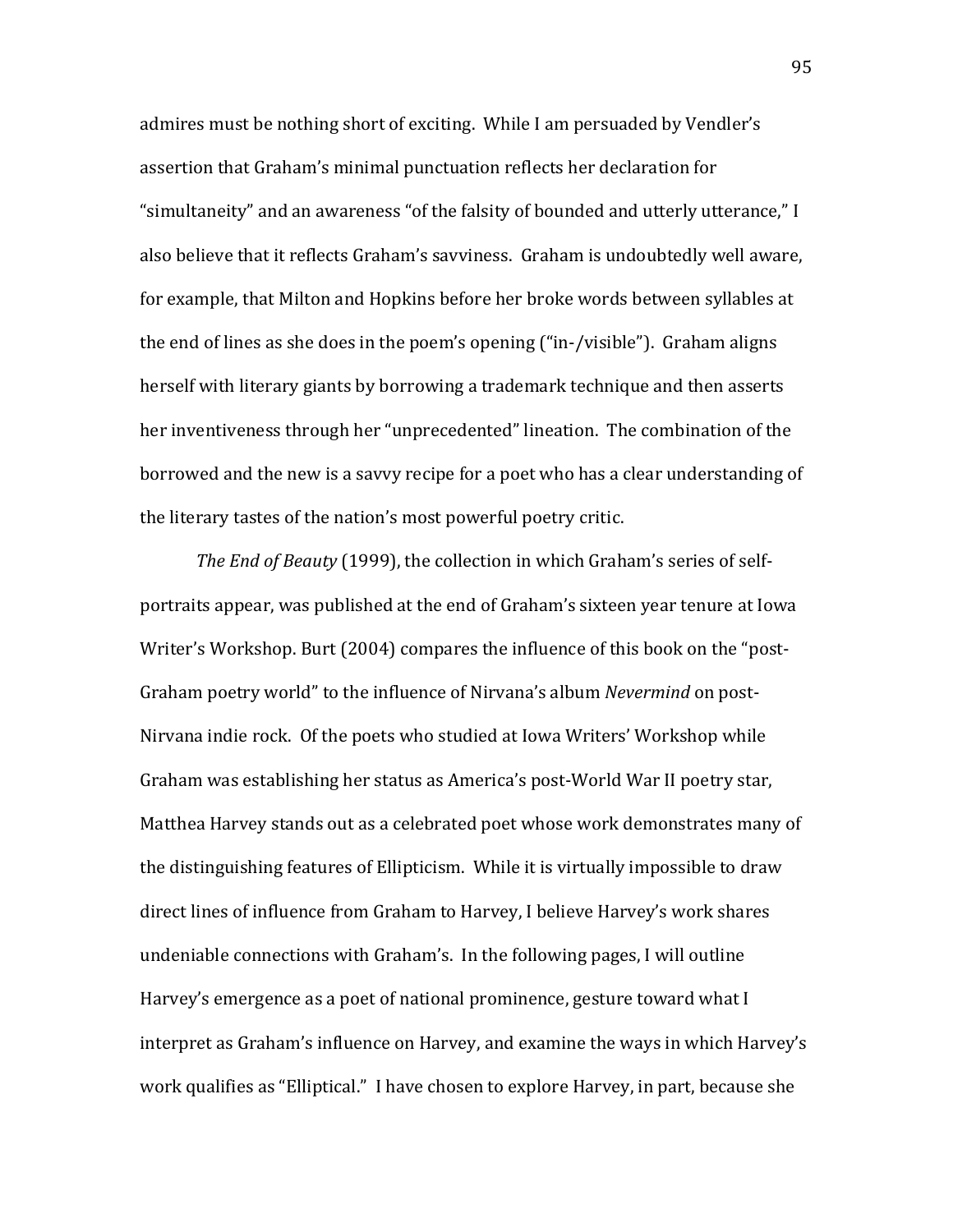is now a tenured faculty member at an MFA program with the power to spread her ideas about the literary arts to the next generation of emerging poets.

## **Matthea Harvey**

!!!!!!!!!!!!!!!!!!!!!!!!!!!!!!!!!!!!!!!!!!!!!!!!!!!!!!!

Matthea Harvey was born in Germany in 1973, spent her early childhood in England, and moved to Milwaukee when she was eight years old. She completed her undergraduate degree at Harvard University. She is the author of the poetry collections!*Pity&the&Bathtub&Its&Forced&Embrace&of&the&Human&Form*!(2000),!*Sad&Little& Breathing Machine* (2004), *Modern Life* (2007) as well as the children's books *The* Little General and the Giant Snowflake (2009) and *Of Lamb* (2011). *Modern Life* (2007) was the winner of the Kingsley Tufts Award<sup>28</sup>, a New York Times Notable Book of 2008, and a finalist for the National Book Critics Circle Award. In addition, Harvey received the Addison M. Metcalf award from the American Academy of Arts and Letters. She is a contributing editor to *jubilat* and *BOMB* and served for a period as the poetry editor of *American Letters & Commentary*. Three of her poems were featured in the winter 2001/2002 version of *Ploughshares* that Jorie Graham edited. Harvey teaches at Sarah Lawrence College and lives in Brooklyn with her husband Rob Casper, who is the editor of *jubilat* and whose poetry Graham also included in the edition of *Ploughshares* she edited.

<sup>&</sup>lt;sup>28</sup> The Kingsley Tufts Poetry Award gives  $$100,000$  to the recipient. It is the world's largest monetary prize for a single collection of poetry.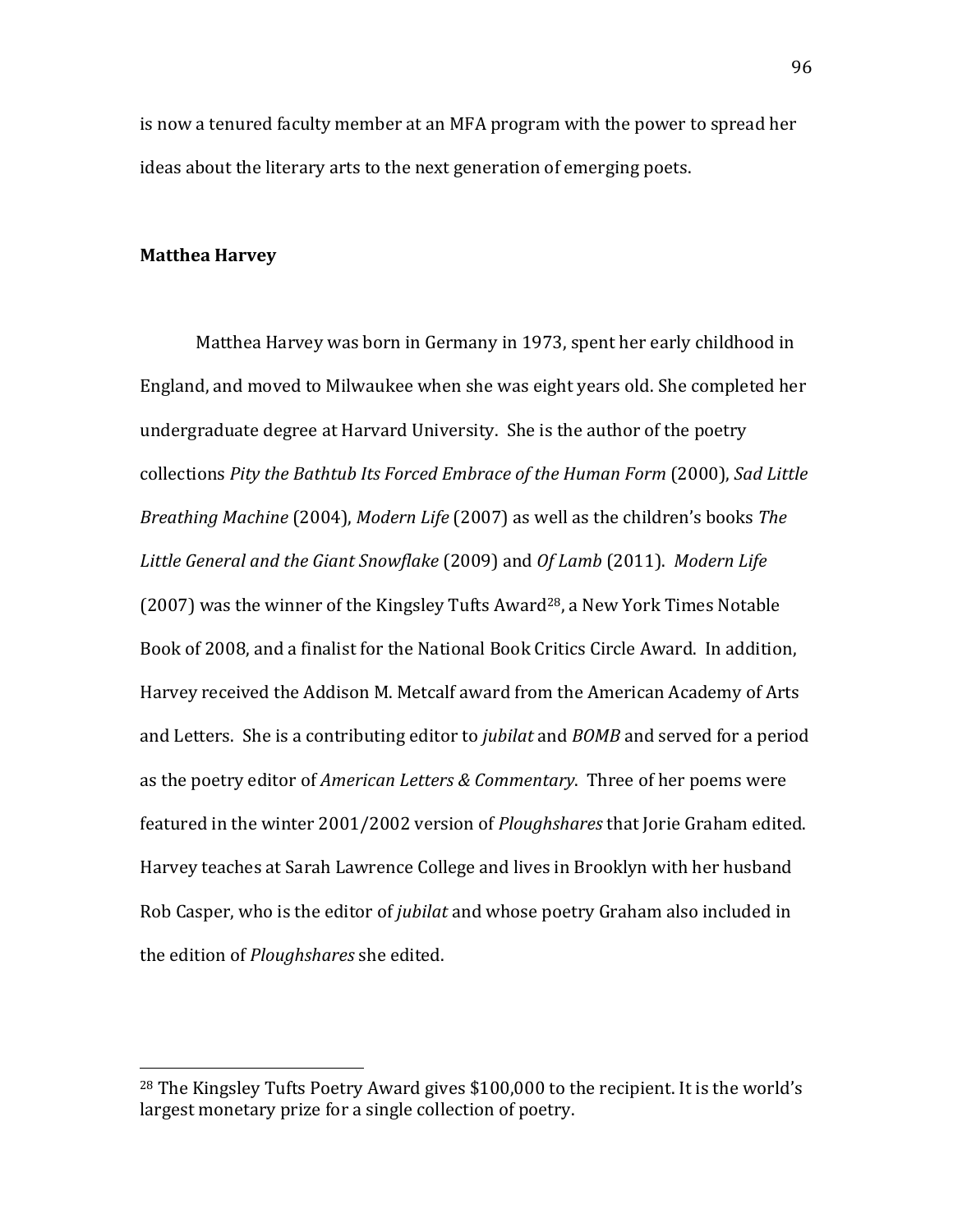In his *New York Times* review of Harvey's *Modern Life* (2007), David Orr does a very good job of not only introducing Harvey's work but also of illuminating the typical ascent of the "early career" poet in "official verse culture." Orr writes,

America's young poets are generating more than their share of our country's best writing. At 34, Matthea Harvey is a case in point. She is in many ways a typical American poet in early career: She teaches workshops, helps edit a journal, keeps a busy reading schedule, pops up at artists' colonies, publishes widely and has had to learn the basic steps of the pobiz hustle (her Web site is polished, her Wikipedia entry primed for expansion). And Harvey's technique is a variation of the trendiest contemporary style, which relies heavily on disconnected phrases, abrupt asyntactical shifts, attentionbegging titles ("The Gem Is on Page Sixty-Four"), quirky diction ("orangery," "aigrettes"), flickering italics, oddball openings ("The scent of pig is faint" tonight") and a tone ranging from daffy to plangent—basically two scoops of John Ashbery and a sprinkling of Gertrude Stein. It's not hard to write acceptable poetry in this mode, which is one of the reasons so many people make use of it. After all, poets need jobs, and for those, they need books—and for those, well, they need poems. (Orr, 2008, p. 1)

Orr goes on to say that while "it's relatively easy to write passable poetry in the style du jour, it's never easy to write good poetry in any style. Which is what makes Harvey's new collection *Modern Life*, such a pleasure" (Orr, 2008, p. 1). Orr's comments highlight the components of the "pobiz hustle" for emerging poets as well as the ease with which poets can produce satisfactory "Elliptical" poems. What Orr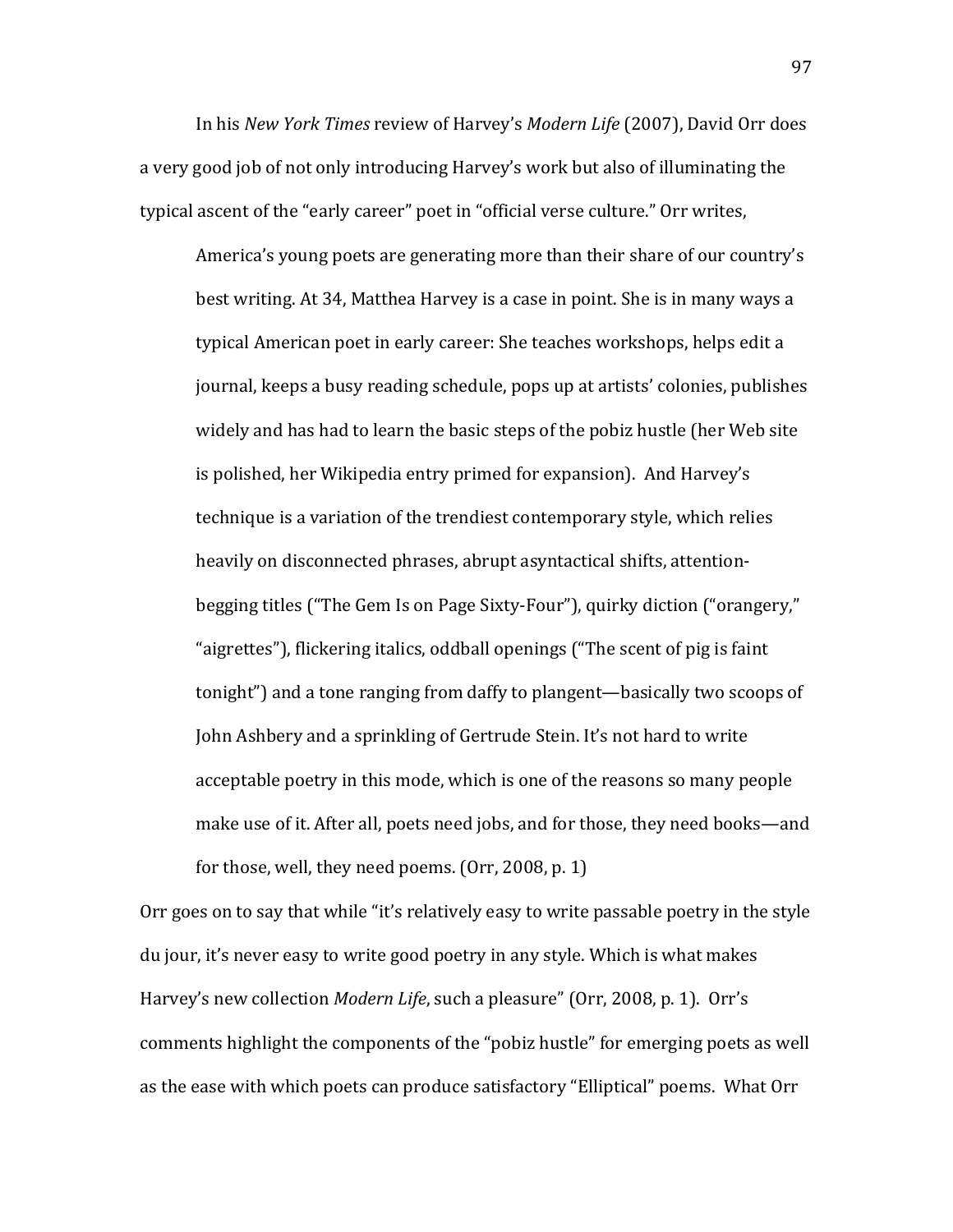does not mention is that Harvey has arguably the perfect combination of pedigree and skills for the contemporary poetry market. Her undergraduate degree from Harvard University, M.F.A. from Iowa Writers' Workshop, foreign birthplace, strong connections, cleverness, stellar creativity, and impressive self-promotion skills make her a good fit for professionalized poetry. Anecdotally, though Harvey is approximately half the age of Kay Ryan, I knew of Harvey long before Ryan. Harvey is a staple on the poetry circuit. Harvey seems as dedicated to carving a career in poetry as Ryan was to avoiding one.

As with Graham, one gets the sense with Matthea Harvey that all modes of writing other than the associative are inadequate. The obliquity, disjunction, fragmentation, and fracture present in so much of Graham's poetry is at the core of Harvey's work. Narrative, too, is undermined and deemed untrustworthy as is the self-descriptive lyric. Her poems are as aesthetically self-consciousness as Graham's but more playful, less overtly philosophical, and typically shorter.

Like Graham, Harvey is acutely aware that language is always a critique as well as a representation. Her poem "Pity the Bathtub Its Forced Embrace of the Human Form," showcases the slippery syntax and preference for simultaneity present in much of her work.

## PITY THE BATHTUB ITS FORCED EMBRACE OF THE HUMAN FORM

1.

Pity the bathtub that belongs to the queen its feet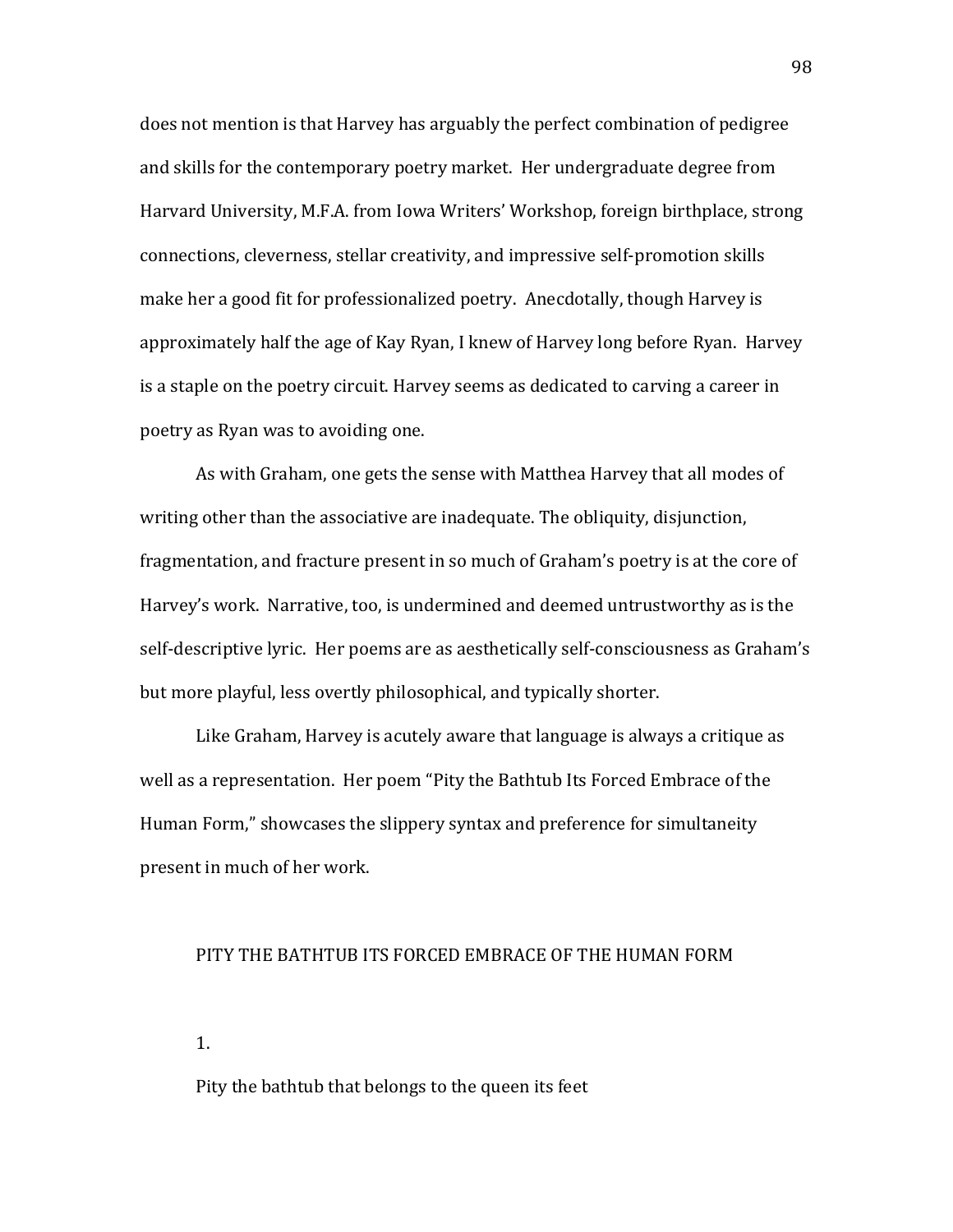Are bronze casts of the former queen's feet its sheen A sign of fretting is that an inferior stone shows through Where the marble is worn away with industrious Polishing the tub does not take long it is tiny some say Because the queen does not want room for splashing The maid thinks otherwise she knows the king Does not grip the queen nightly in his arms there are Others the queen does not have lovers she obeys Her mother once told her *your ancestry is your only Support* then is what she gets in the bathtub she floats Never holds her nose and goes under not because She might sink but because she knows to keep her ears Above water she smiles at the circle of courtiers below Her feet are kicking against the walls which cannot give Satisfaction at best is to manage to stay clean

2.!

Pity the bathtub its forced embrace of the whims of One man loves but is not loved in return by the object Of his affection there is little to tell of his profession There is more for it is because he works with glass That he thinks things are clear (he loves) and adjustable (she does not love) he knows how to take something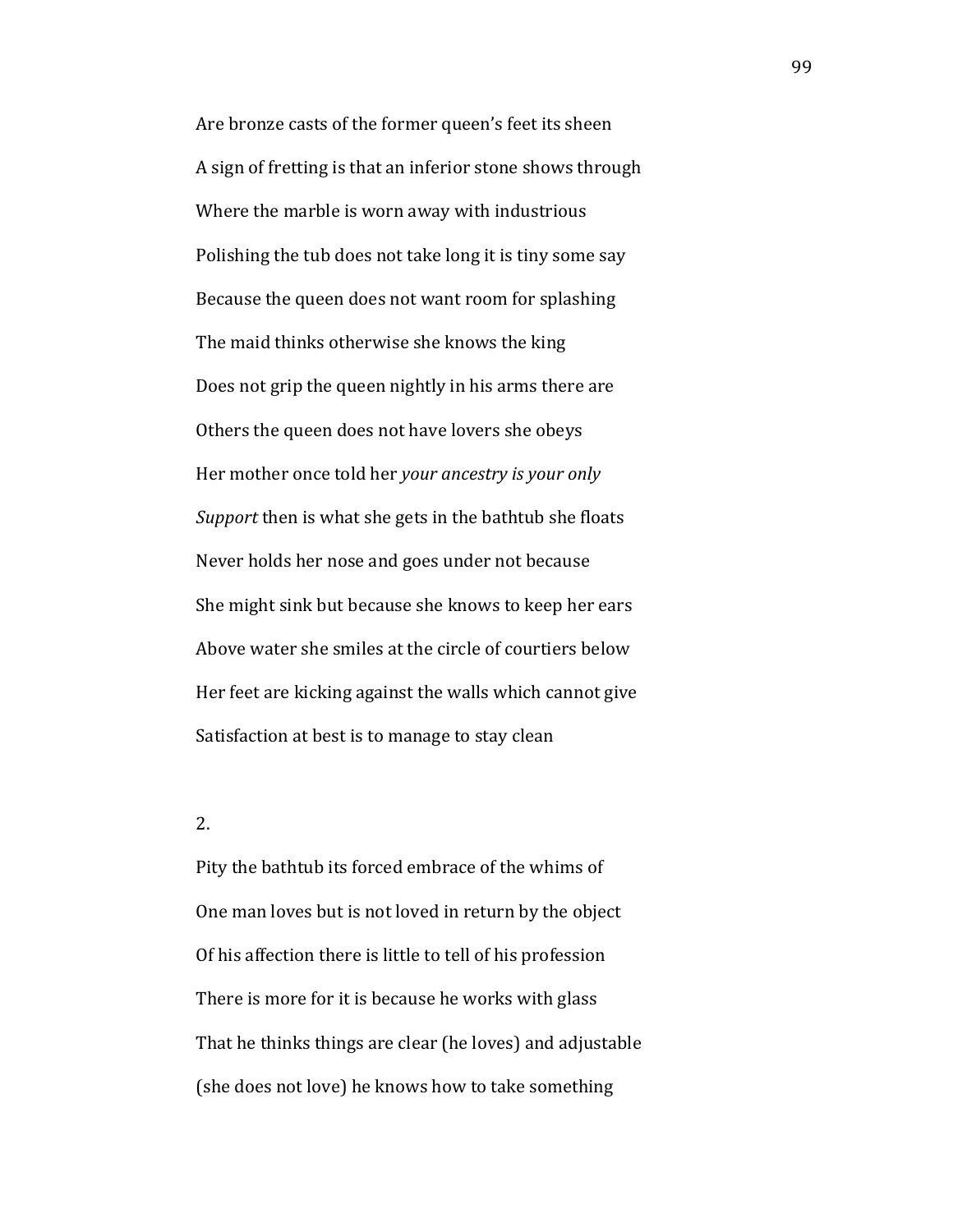Small and hard and hot and make room for His breath quickens at night as he dreams of her he wants To create a present unlike any other and because he cannot Hold her he designs something that can a bathtub of Glass shimmers red when it is hot he pours it into the mold In a rush of passion only as it begins to cool does it reflect His foolishness enrages him he throws off his clothes meaning To jump in and lie there but it is still too hot and his feet propel Him forward he runs from one end to the other then falls To the floor blisters begin to swell on his soft feet he watches His pain harden into a pretty pattern on the bottom of the bath

# 3.

Pity the bathtub its forced embrace of the human Form may define external appearance but there is room For improvement within try a soap dish that allows for Slippage is inevitable as is difference in the size of The subject may hoard his or her bubbles at different Ends of the bathtub may grasp the sponge tightly or Loosely it may be assumed that eventually everyone gets in The bath has a place in our lives and our place is Within it we have control of how much hot how much cold What to pour in how long we want to stay when to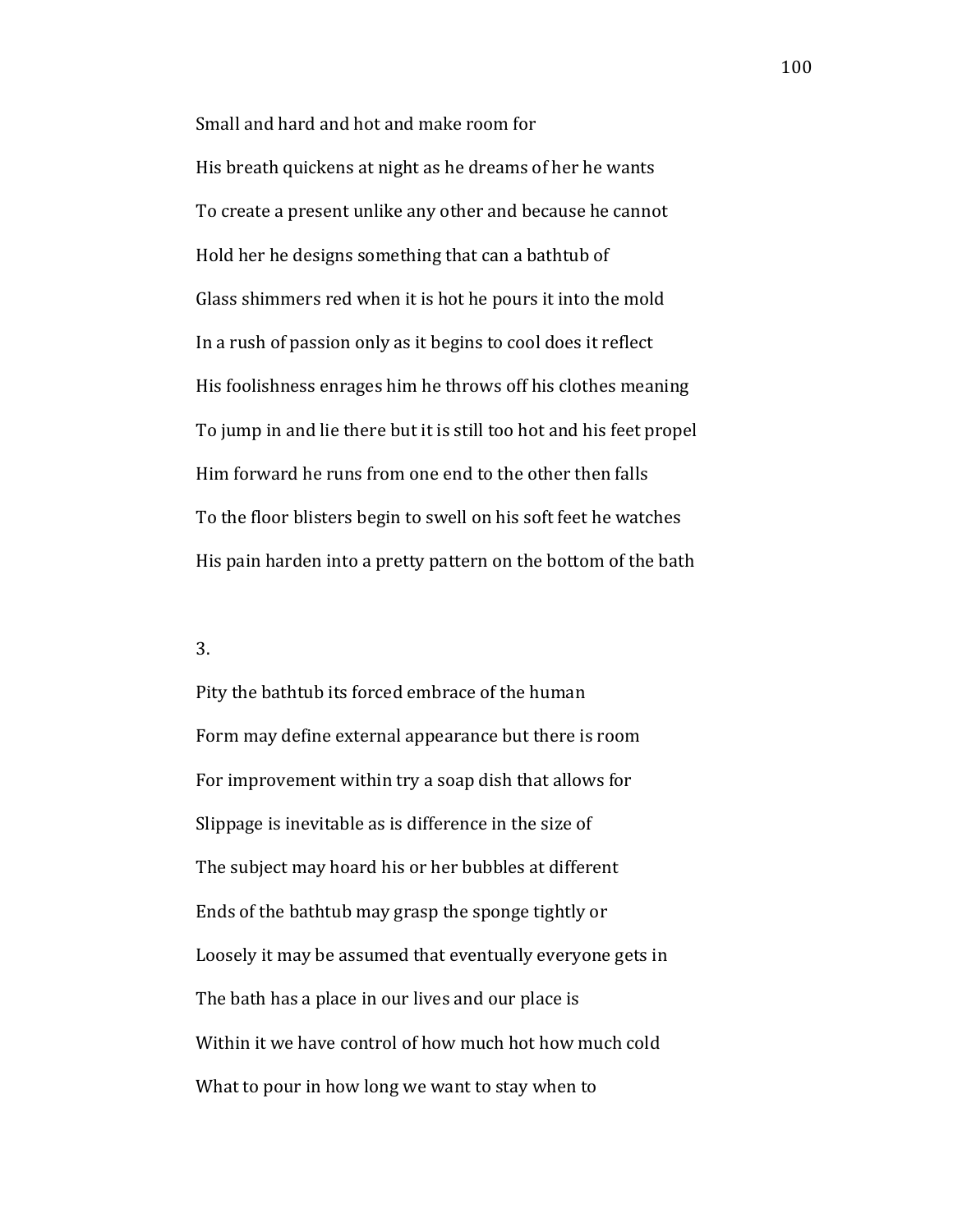Return is inevitable because we need something To define ourselves against even if we know that Whenever we want we can pull the plug and get out Which is not the case with our own tighter confinement Inside the body oh pity the bathtub but pity us too

 $(Harvey, 2000, pp. 3-4)$ 

Harvey's poem is a compilation of lines with undefinable beginnings and endings. In its most successful moments, each line functions as its own unit of meaning and bleeds seamlessly into a next line that has its own unrelated unit of meaning. Words at the beginning and end of lines serve double-duty by often both completing a phrase and also catapulting the reader into the next phrase. For example, in the opening of part three, Harvey's first line, "Pity the bathtub its forced embrace of the human" reads as a distinct thought. The following line, "Form may define external appearance but there is room," also reads as a complete thought. When read in combination, the word "human" joins the word "form" adding a degree of specificity to the statement about "external appearance." Harvey refers to such moments in her poems as "swivel lines" or "hinges." She explains, "These lines are like simple machines, creating a magnetic enjambment which holds the poems together (or keeps them from flying apart)" (Harvey, n.d., p. 1).

In a moment of self-reflexive playfulness early in part three, Harvey reminds the reader that "slippage is inevitable." Such a phrase can be read as a humorous announcement of the obvious in a poem that is a compilation of slippages. Just as

101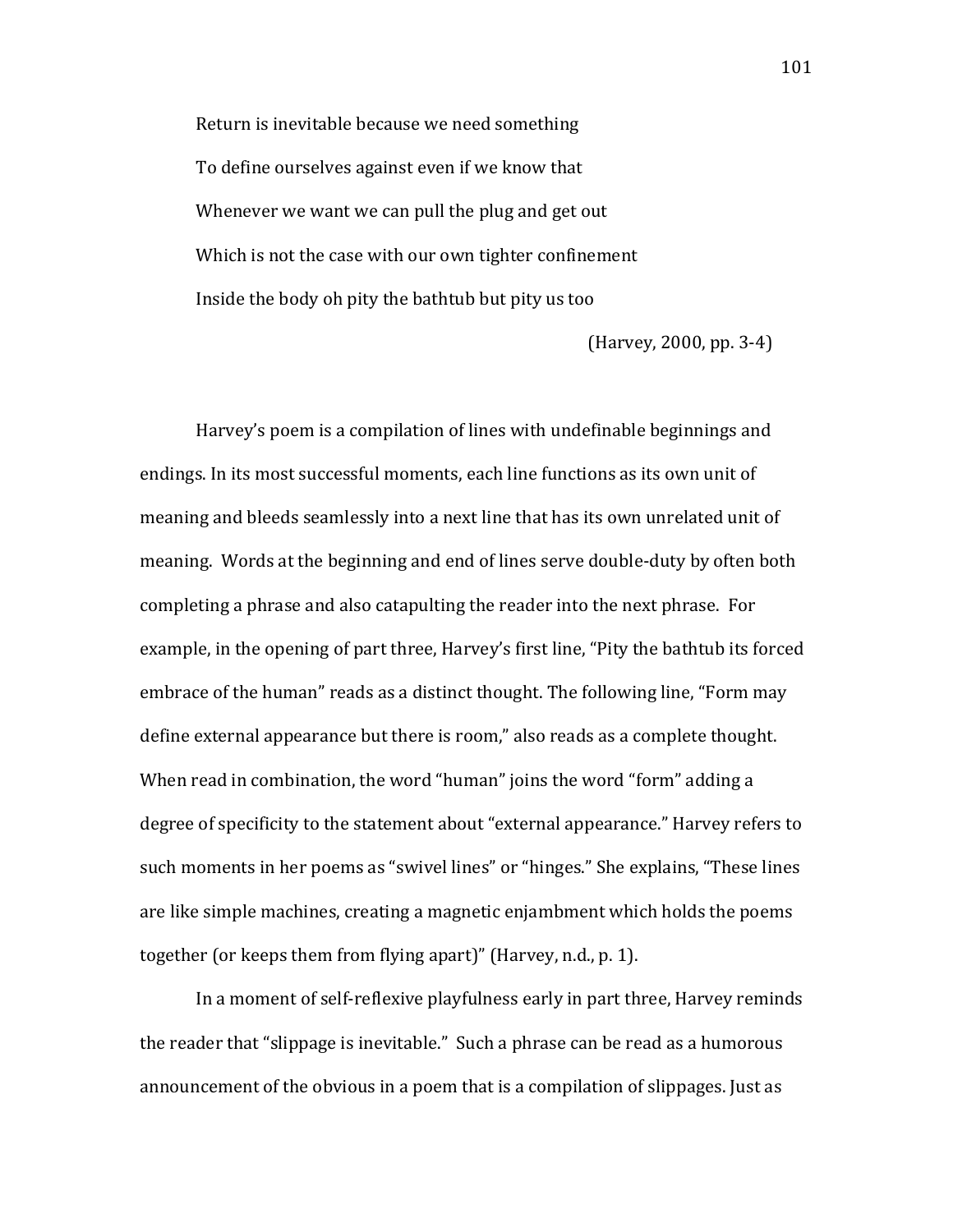Graham avoids nearly all punctuation in Sea Change (2008) and in the self-portrait poems such as "Self-Portrait as Demeter and Persephone" from The End of Beauty (1999), Harvey's poem opts for the possibilities of simultaneity rather than punctuation's confines. In addition, Harvey's line as a unit of meaning is provisional—the reader tentatively grasps an understanding until the line slips and words get recruited to join the syntactical unit of the following line.

Given that there is no absolute coherence or unitary identity in Harvey's poem, there can be no revelation or epiphany at the end. Like Graham, Harvey eschews epiphanies and prefers endings that are instead unresolved, questioning, ambiguous, or matter of fact. The poem's final three lines demonstrate both Harvey's playfulness with language and her inclination for dark undercurrents. At first glance, the line "Whenever we want we can pull the plug and get out" reads as a harmless statement about one's freedom to get out of a bathtub. Read in combination with the lines, "Which is not the case with our own tighter confinement/Inside the body oh pity the bathtub but pity us too," the expression "pull the plug" shifts to a wildly darker register. Harvey suggests that just as the bathtub is stuck with the human form, the human is stuck inside its own body. The thought turns absurd when Harvey finally tells the reader, "oh pity the bathtub but pity us too." Without punctuation to introduce the sentiment or a sense of the poet's regard for the reader's emotional investment, the line's suggested affect reads as amusingly flat. It reads as a playful parody of the epiphanies found in the final lines of the kind of lyric poetry that Elliptical poets outspokenly dislike.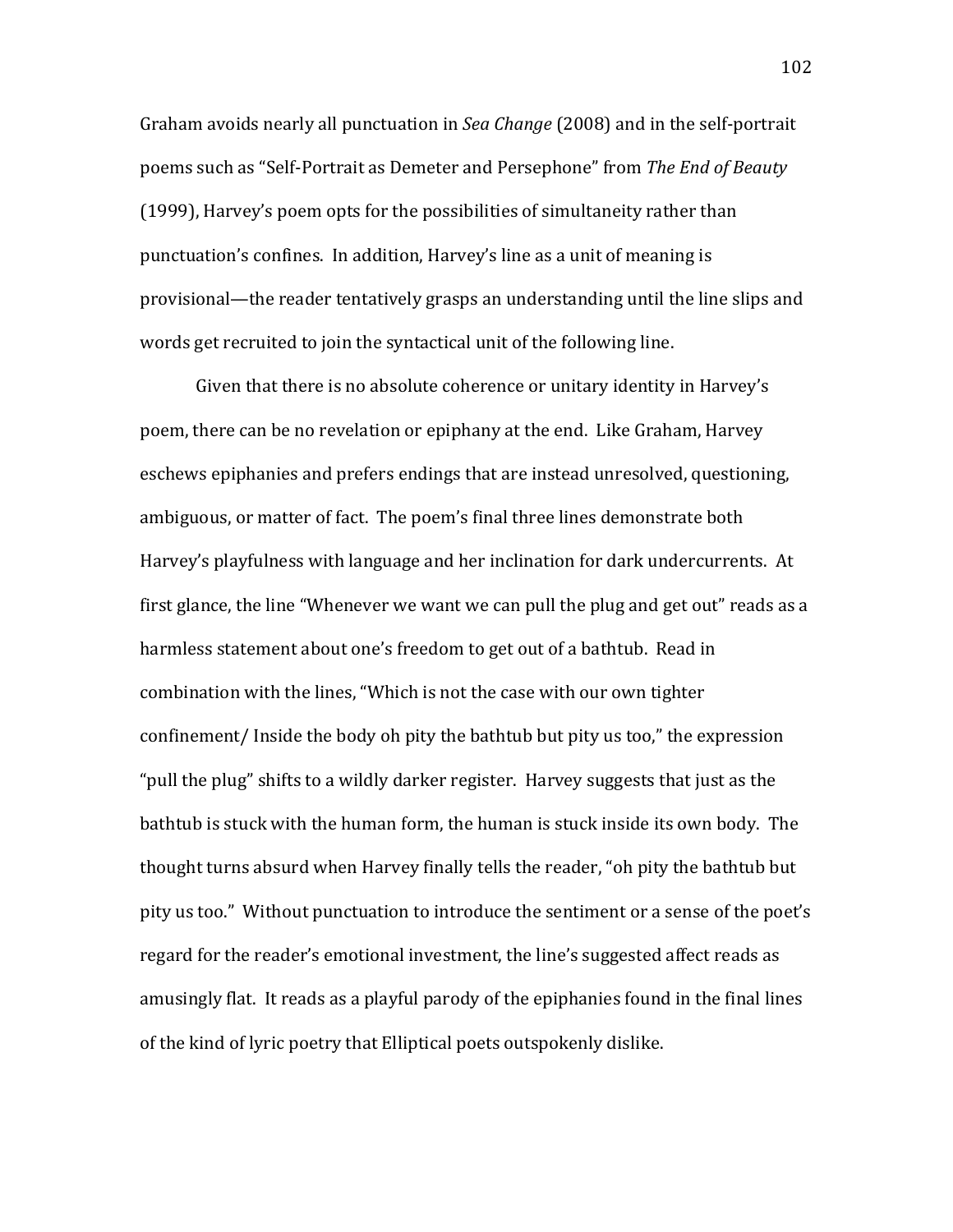Similarly, Harvey's poem "First Person Fabulous" is in conversation with "traditional" literary modes and calls the reader's expectation into question. In "First Person Fabulous," Harvey "violates decorum," "explodes assumptions about what belongs in a poem," and playfully interrogates the underpinnings of narrative.

## **FIRST PERSON FABULOUS**

First person fumed & fizzed under Third Person's tongue while Third Person slumped at the diner counter, talking, as usual, to no one. Third Person thought First Person was the toilet paper trailing from Third Person's shoe, the tiara Third Person once wore in a dream to a funeral. First Person thought Third Person was a layer of tar on a gorgeous pink nautilus, a foot on a fountain, a ton hiding the macaroons & First Person was that nautilus, that fountain, that pile of macaroons. Sometimes First Person broke free on first dates (with a Second Person) & then there was the delicious rush of 'I this' and 'I that' but then no phone call & for weeks Third Person wouldn't let First Person near anyone. Poor First Person. Currently she was exiled to the world of postcards (having a lovely time)—& even then that beast of a Third Person used the implied 'I' just to drive First Person crazy. She felt like a television staring at the remote, begging to be turned on. She had so many things she wanted to say. If only she could survive on her own, she'd make Third Person choke on herself & when the detective arrived & all eyes were on her, she'd cry out, 'I did it! Yes, dahlings, it was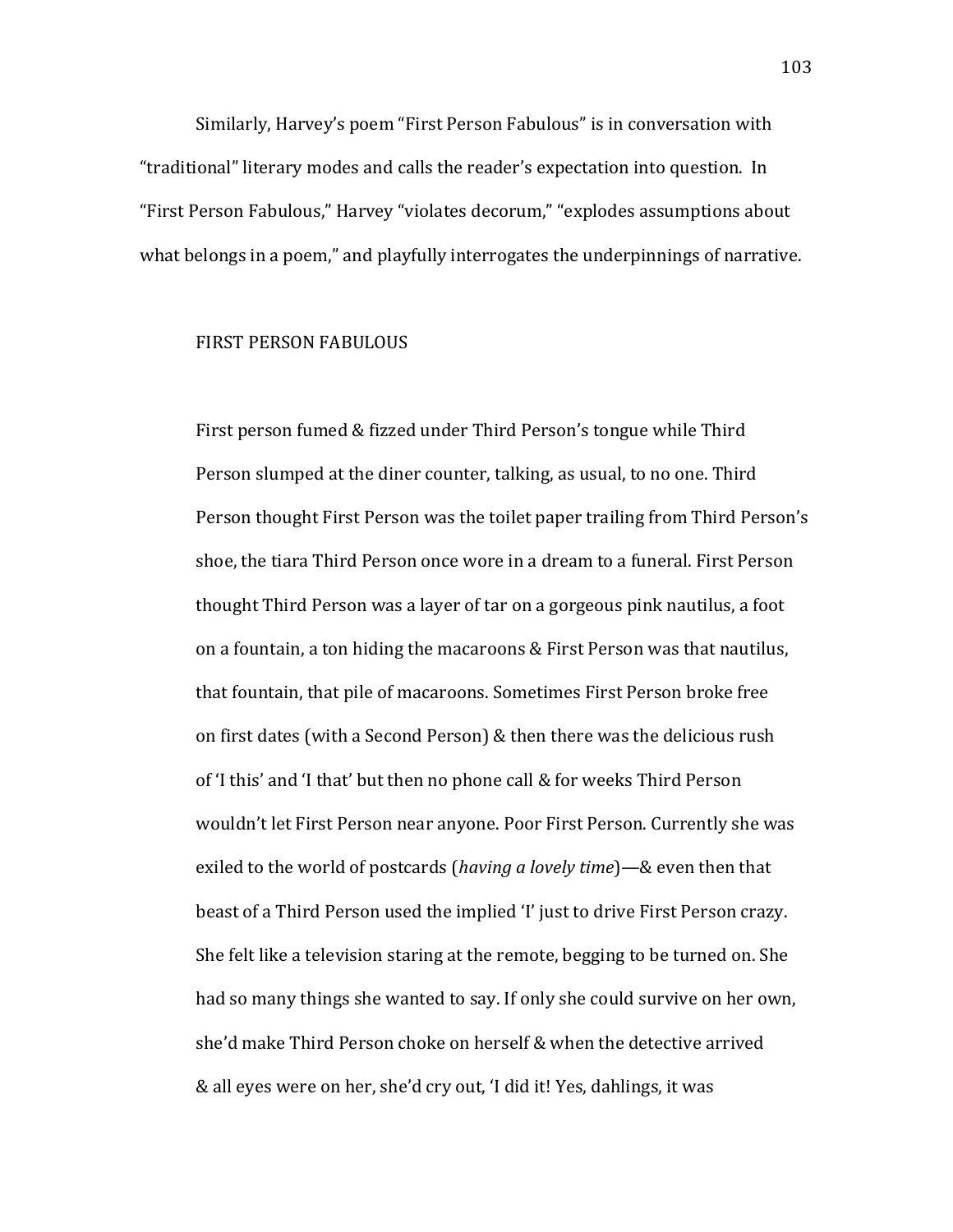me!'

(Harvey, 2004, p. 23)

Here Harvey satirizes narrative by humorously breaking it down into its component parts and exposing them to examination. On its most basic level the poem is an account of the generic "First Person," "Second Person," and "Third Person" interacting in odd ways. Harvey mocks the common presumption that narrative provides a complete or accurate account of unique individuals by inserting the surreal imaginings of the three generic "people" ("Third/Person thought First Person was the toilet paper trailing from Third Person's/shoe," "Third Person was a layer of tar on a gorgeous pink nautilus, a foot/ on a fountain, a ton hiding the macaroons"). Harvey stretches these details to their most absurd limits as if to highlight the impossibility of narrative accuracy and to demonstrate the great lengths one must go to generate fresh stories of the self.

As with Graham, Harvey demonstrates a mistrust of narrative forms. Tony Hoagland (2006) attributes this stance to the fact that "narrative poetry in America has been tainted by its over-use in thousands of confessional poems" (Hoagland, 2006, p. 4). He explains, "the inadvertent sentimentality and narcissism of many such poems have imparted the odor of indulgence to narrative. Our vision of narrative possibilities has been narrowed by so many first person autobiographical stories, then drowned in a flood of pathos poems" (Hoagland, 2006, p. 4).

Hoagland believes that "First Person Fabulous" "suggests the essential egotism of all first person narrative" (Hoagland, 2006, p. 3). Harvey's cartoonish "First Person" feels "the delicious rush/ of 'I this' and 'I that'" and longs to eliminate

104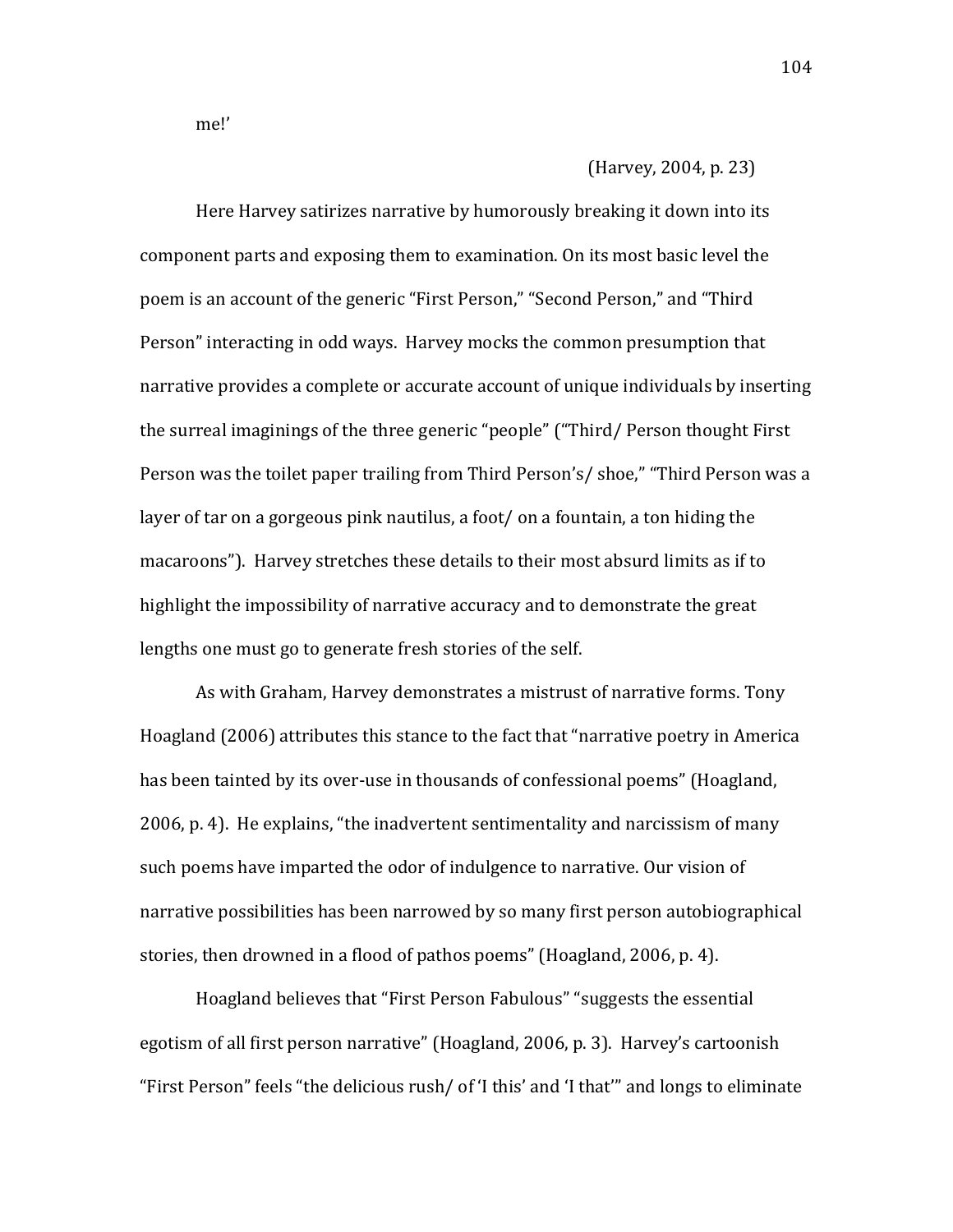"Third Person" and then cry out "'I did it! Yes, dahlings, it was/ me!'" I believe Harvey's prose poem further accentuates "First Person's" absurd longing for independence by ending the poem with the one word line "me!" In displaying "me!" on its own tiny pedestal, the final line functions as a mock heroic moment of giddy self-indulgence.

Harvey's "Introduction" poems from her second book *Sad Little Breathing Machine* (2004), demonstrate her commitment to disjunction. Used to divide the book into sections, these "introductory" poems' subject matter is wide ranging ("Introduction to Circumference," "Introduction to the End," and "Introduction to Narrative") and sometimes darkly playful ("Introduction to Addiction" and "Introduction to a Diction"). Each of the nine "Introduction" poems utilizes the Elliptical techniques of fragmentation and parataxis and strongly reflects Graham's influence. "Introduction to Eden," echoes the opacity present in so much of Graham's work.

### INTRODUCTION TO EDEN

Call me What You Will.

This for your complicated hands my best mechanical tree.

Test? In the Northank you.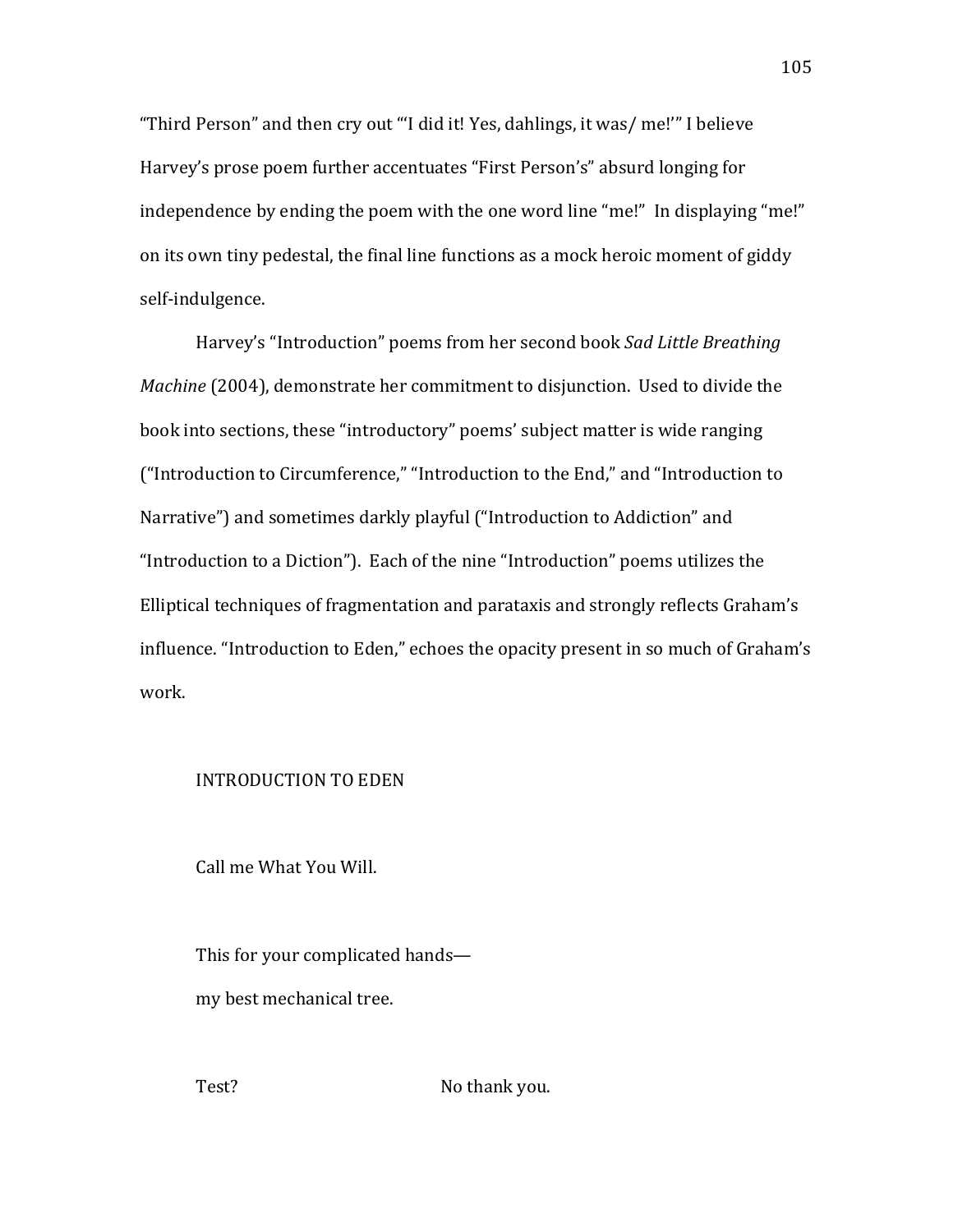You noticed. We noticed.

(thinking)

Duet!  $\&$  the pin factory...

Sweet extrovert, it is making pins.

You will, you know,

but I shouldn't sing lntrovert! Introvert!

if I were you

in case the gate sings back.

(Harvey, 2004, p. 15)

At best, Harvey's poem merely gestures at coherency. The disjunction, parataxis, columned questions and responses, parenthetical pause, and exclamatory moments add up to an odd, cryptic poem. Harvey's line "(thinking)" reads as an irreverent and humorously reductive allusion to Graham's signature use of parenthesis that according to Vendler is used to "show the strata of the mind moving simultaneously" (Vendler, 2008, p. 7). More largely, Harvey's organization of the words on the page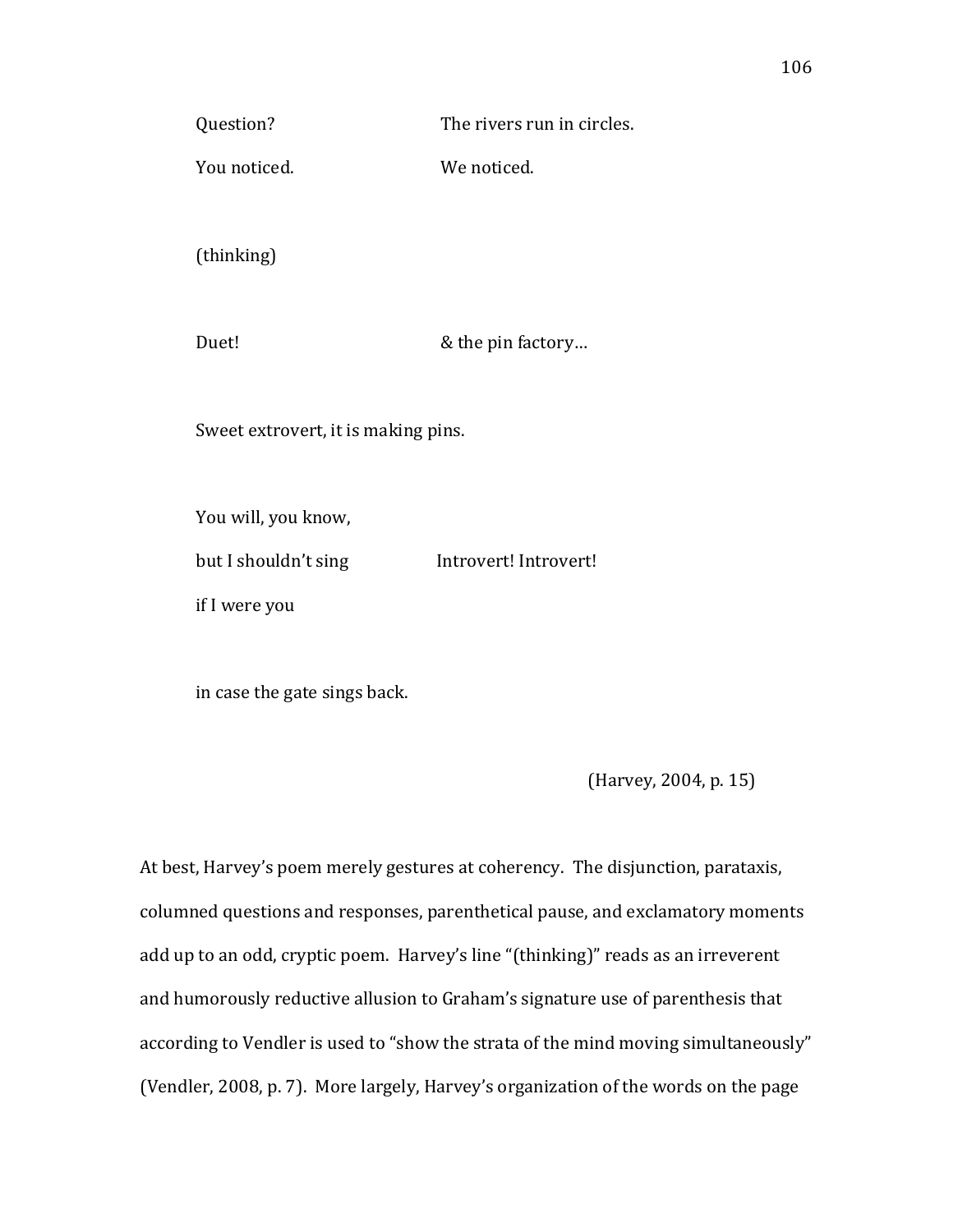can be read as a kind of loose imitation of Jorie Graham's work as what Calvin Bedient calls "an angle artist" (Gardner, 2005, p. 288). Bedient writes, "Just as modernist painters alternately broke up the plan of flat space and reduced sprung and cubic space to flatness, so Jorie Graham multiplies, scatters, and tilts lines of thought" (Gardner, 2005, p. 288).

In considering "Introduction to Eden," Adam Kirsch's comments about the "algebraic" nature of Graham's work can just as easily apply to Harvey's poem. Kirsch writes, "If we read [Graham] algebraically, it is always with the proviso that she alone—if even she—guards the complete solution, the master key that might unlock the poem" (Kirsch, 2000, p. 38). Interestingly enough, Harvey does have a kind of "master key" for this particular poem. In an explanation of "Introduction to Eden" she writes that Eden is, "imagined as a system literally in dialogue with humans. The system begins speaking, and the human voice (a collective 'we') tried to engage with and understand the terms of the conversation" (Harvey, n.d., p. 1). I feel quite certain that even Helen Vendler would have difficulty arriving at that reading.

Harvey's "engine poems" from Sad Little Breathing Machine (2004) are similarly cryptic. For each of the poems, there is a visual diagram in the space typically reserved for the epigraph. For example, underneath "No More Frisson Please" reads "Engine: I must look nice/ —><—!" and underneath "Reverberations in the Snail/World" reads Engine:  $\omega$ " (Harvey, 2004, p. 8). Harvey explains that "the engines 'run' the poems, mysterious except to their mechanic" (Harvey, n.d., p. 1). Unfortunately for Harvey, she does not yet have a critic like Vendler willing to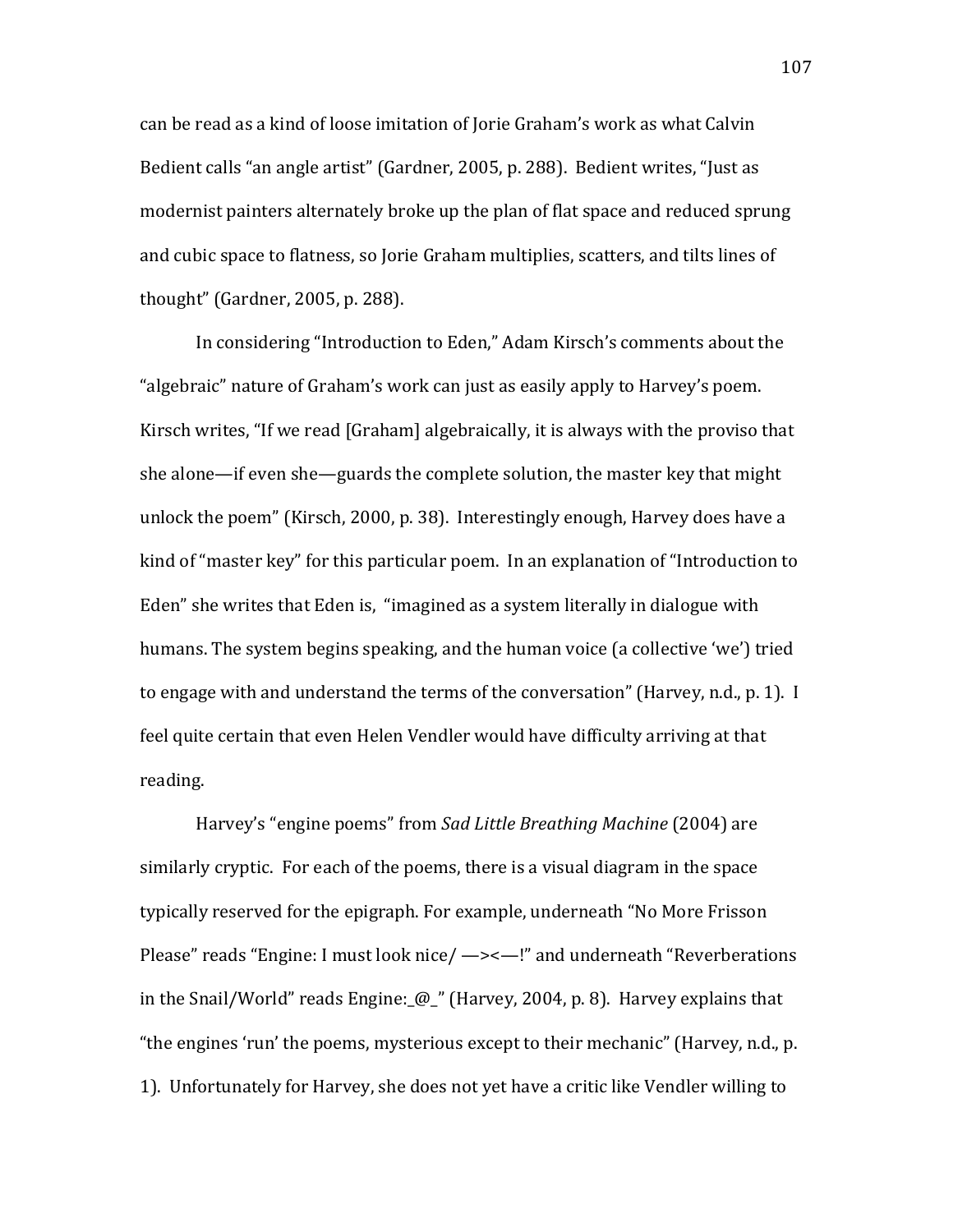mine and make sense of what Harvey refers to as her "complex machinations"

(Harvey, n.d., p. 1).

Like her other "engine poems," "No More Frisson Please" reads an impenetrable experiment.

NO MORE FRISSON PLEASE

Engine: I must look nice

 $\rightarrow$   $\leftarrow$ !

Irrelevant, irrelevant sang

the xylophone to the mallet,

though without it plinking

were impossible. The ether

wasn't working either.

We could still see budgies.

The whole house waited

while you twirled in a tiny divan

between your fingers.

Ever tempted to linger, I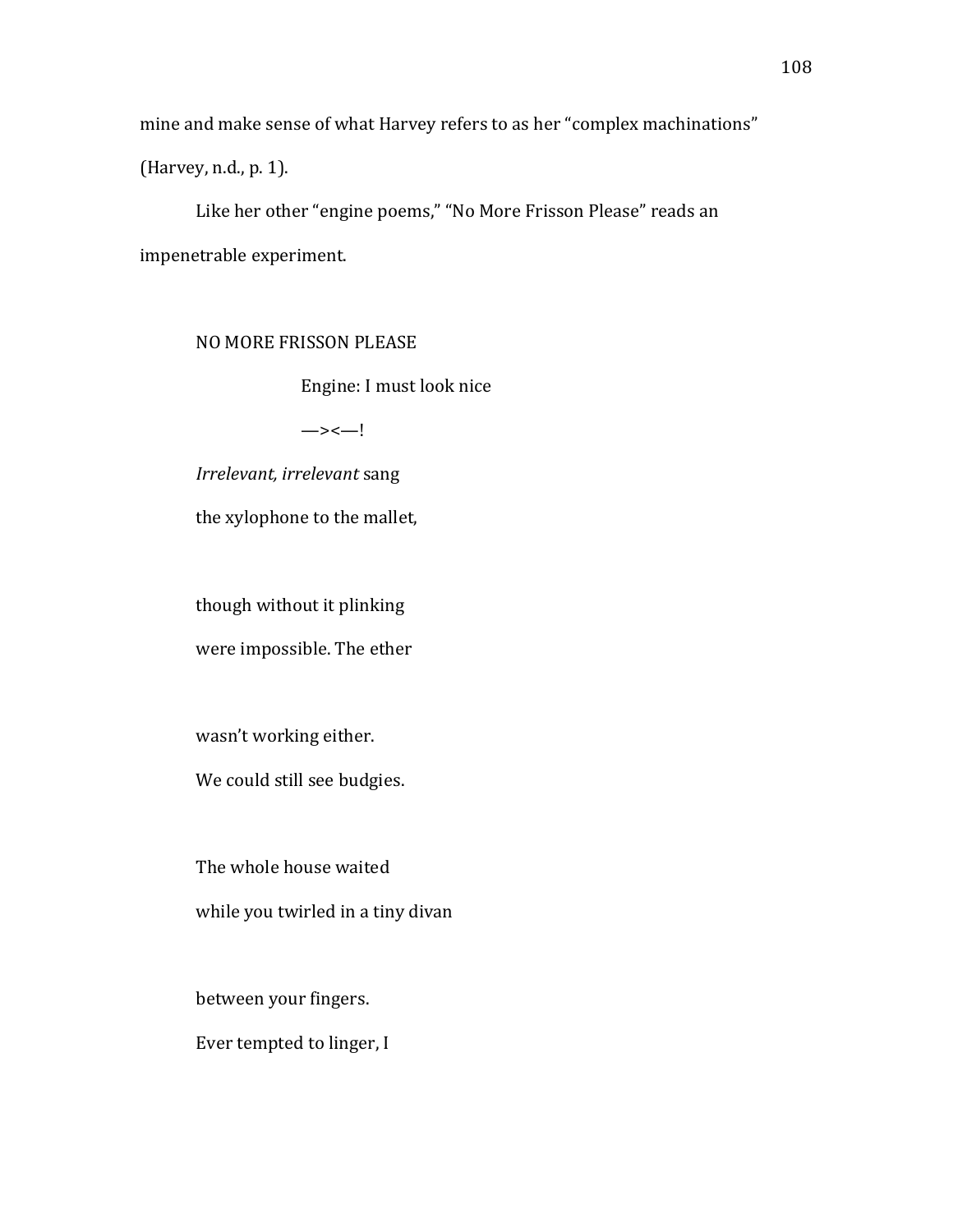pixilated you, ate sugar

in the form of quince.

Haven't heard from you since, hottie.

(Harvey, 2004, p. 8)

The unifying threads in this poem are sound and oddity. The nouns "frisson," "xylophone," "ether," "budgies," "divan," "quince," and "hottie," for example, form the spine of a poem that is determinedly disconnected and fragmented. Harvey's poem feigns coherency with its neat couplets that are in three instances further linked by sound ("sang" and "mallet," "either" and "budgies," and "fingers" and "linger"). Word pairings such as "ether" with "either" and "budgie" (the informal term for "budgerigar" used to refer to a small green Australian parrot) with "hottie" create a kind of entertaining mosaic of meaningless sound. Critic Joan Houliah's description of Harvey's Modern Life (2007) as a book that relies on "impish acrobatics of diction, high junks of imagery, large dollops of wordplay and death-defying high wire walks from sense to nonsense without a net" could just as easily be used to describe Harvey's "engine poems" (Houlihan, 2008, p. 1).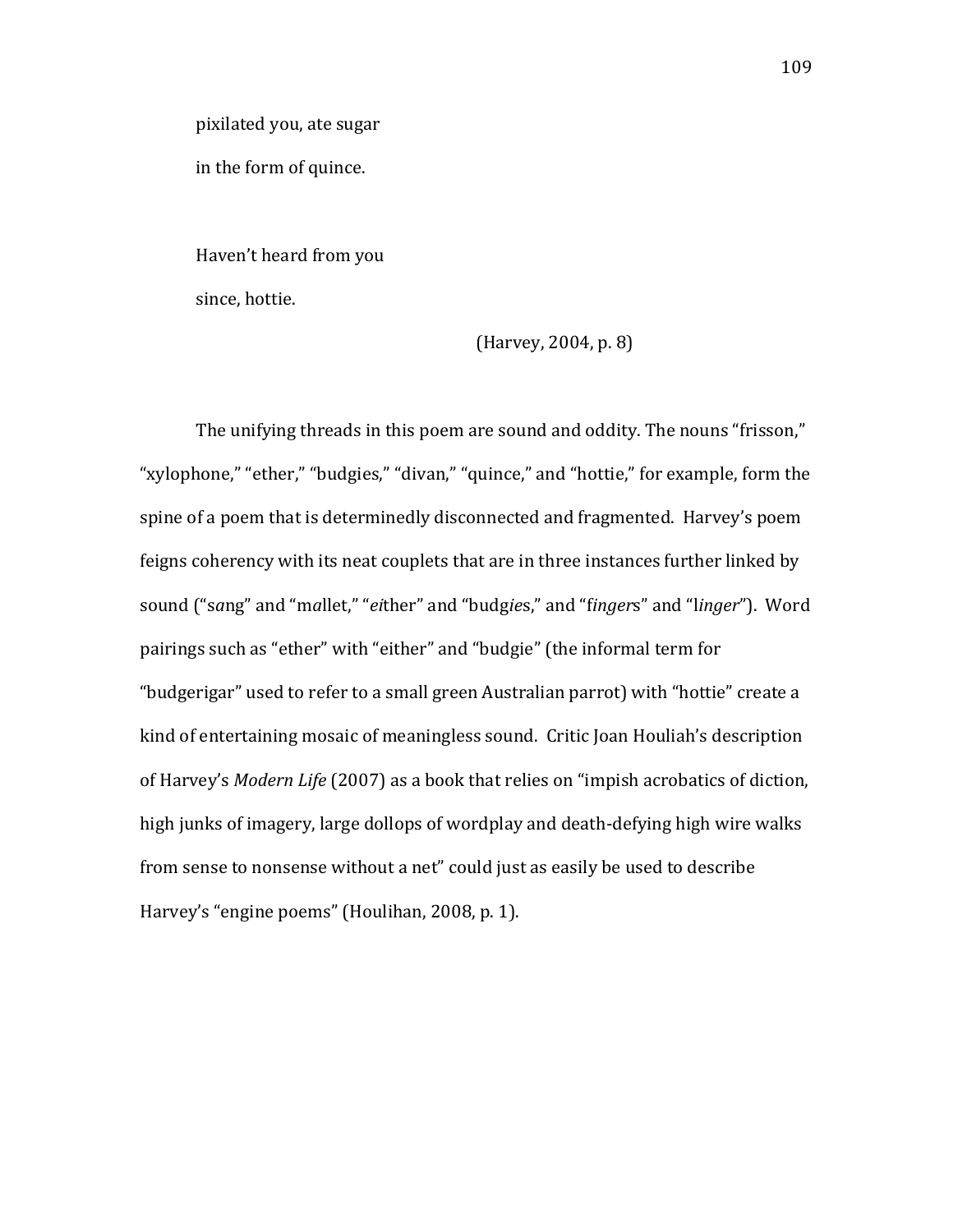### **Mark Levine (and Lucie Brock-Broido)**

Poet Mark Levine is yet another "early career" poet with strong connections to Iowa Writers' Workshop and who is categorized by Burt (2009) as "Elliptical." Levine was born in New York in 1965, grew up in Toronto, attended Brown University, and graduated from the Iowa Writers' Workshop in 1990. He has taught creative writing at the University of Montana, has received a fellowship from the National Endowment for the Arts, was a Hodder Fellow in the Humanities at Princeton University, and is now a part of the permanent poetry faculty at the Iowa Writers' Workshop. His first collection *Debt* (1993) was selected for the National Poetry Series<sup>29</sup> by Jorie Graham and was awarded a \$30,000 Whiting Writers Award. Levine is also the author of the poetry collections *Enola Gay* (2000) and *The Wilds* (2006) as well as the non-fiction book *F*-5 (2007). He has written numerous journalism pieces for *The New Yorker*, the *New York Times Magazine*, and *Outside Magazine*. Four of his poems appeared in the winter 2001/2002 version of *Ploughshares* that Jorie Graham edited. In addition, Levine and Graham worked together as editors of the Kuhl House poetry series at Iowa Writers' Workshop.

Burt (2009) calls Levine's *Debt* (1993) Ellipticism's "emblematic first book" and "ellipticism at its most aggressive, rife with allusion and disillusion" (Burt, 2009, p. 1, p. 347). According to Burt (2000), the "edgy, difficult, estranged, and selfconfident" poems in *Debt* (1993) "acquired a reputation with other young poets

<sup>&</sup>lt;sup>29</sup> The National Poetry Series was established in 1978 and selects five manuscripts each year for publication by a participating trade, university, or small press publisher.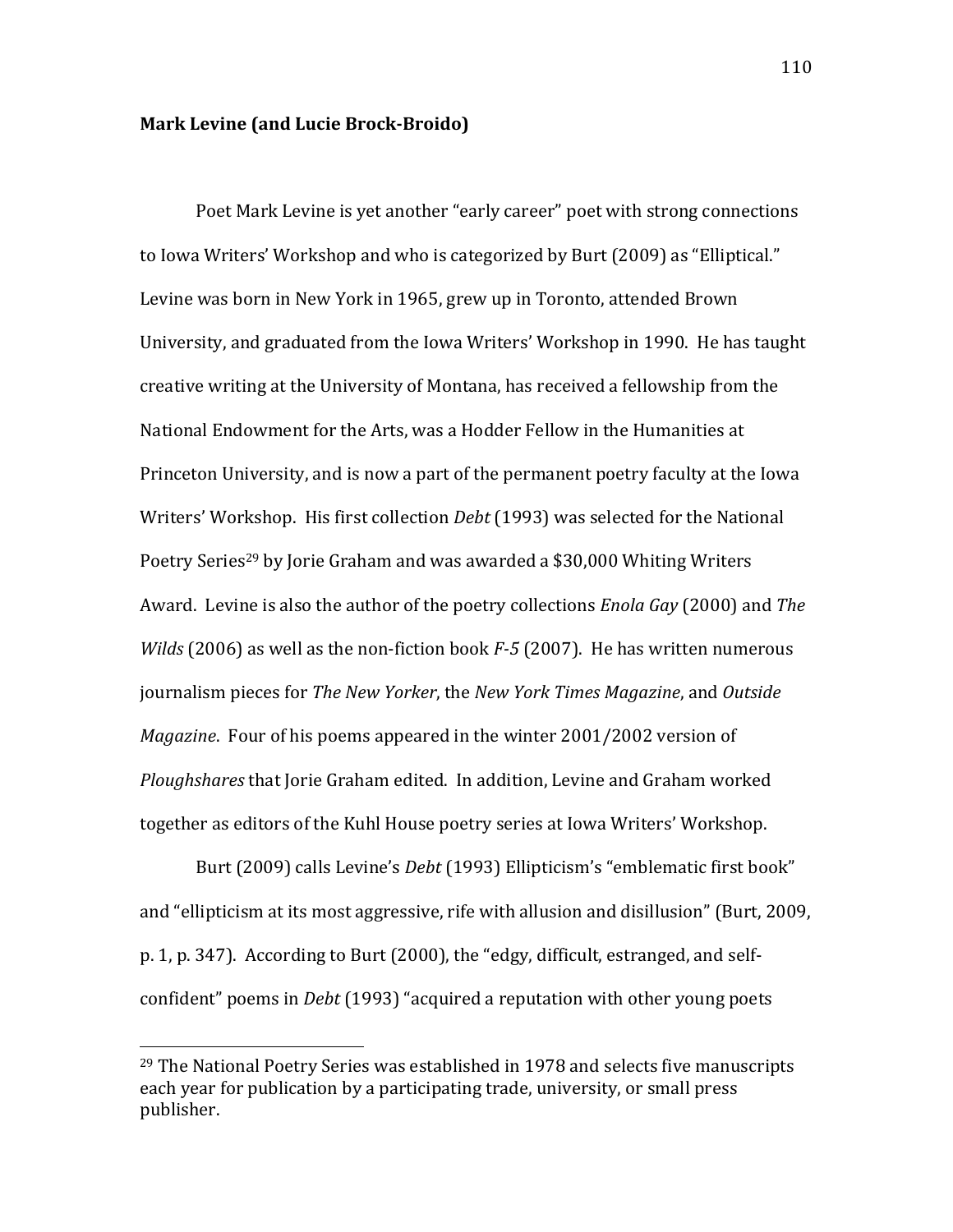almost from the moment the manuscript left Iowa" (Burt, 2000, p. 1). In the following pages, I will explore the ways in which Levine's work qualifies as "Elliptical" and gesture at Graham's influence on Levine. Similar to my choice of Harvey, I have chosen to explore Levine's work because of his position as a permanent faculty member at an M.F.A. program and his strong connections to Graham and the Iowa Writers' Workshop.

Debt (1993) begins with the poem "Landscape," an unemotional and fairly straightforward account of the speaker's search for his friend. The speaker stands at the end of a cul-de-sac holding "the books a friend has been asking for" (Levine, 1993, p. 13). Searching for his friend the speaker asks, "Across the steel fence, across the canal that slices the landscape in two?" (Levine, 1993, p. 13). Here, the canal that carves a stark division in the landscape prefigures the stylistic shift that occurs in collection's next section titled "At the Experimental Farm." While Levine does nothing to suspect the "I" he invokes in "Landscape," he explodes the idea of the self as a stable, continuous, and wholly realized entity in the following poem titled "Work Song."

#### WORK SONG

My name is Henri. Listen. It's morning. I pull my head from my scissors, I pull the light bulb from my mouth-Boss comes at me while I'm still blinking.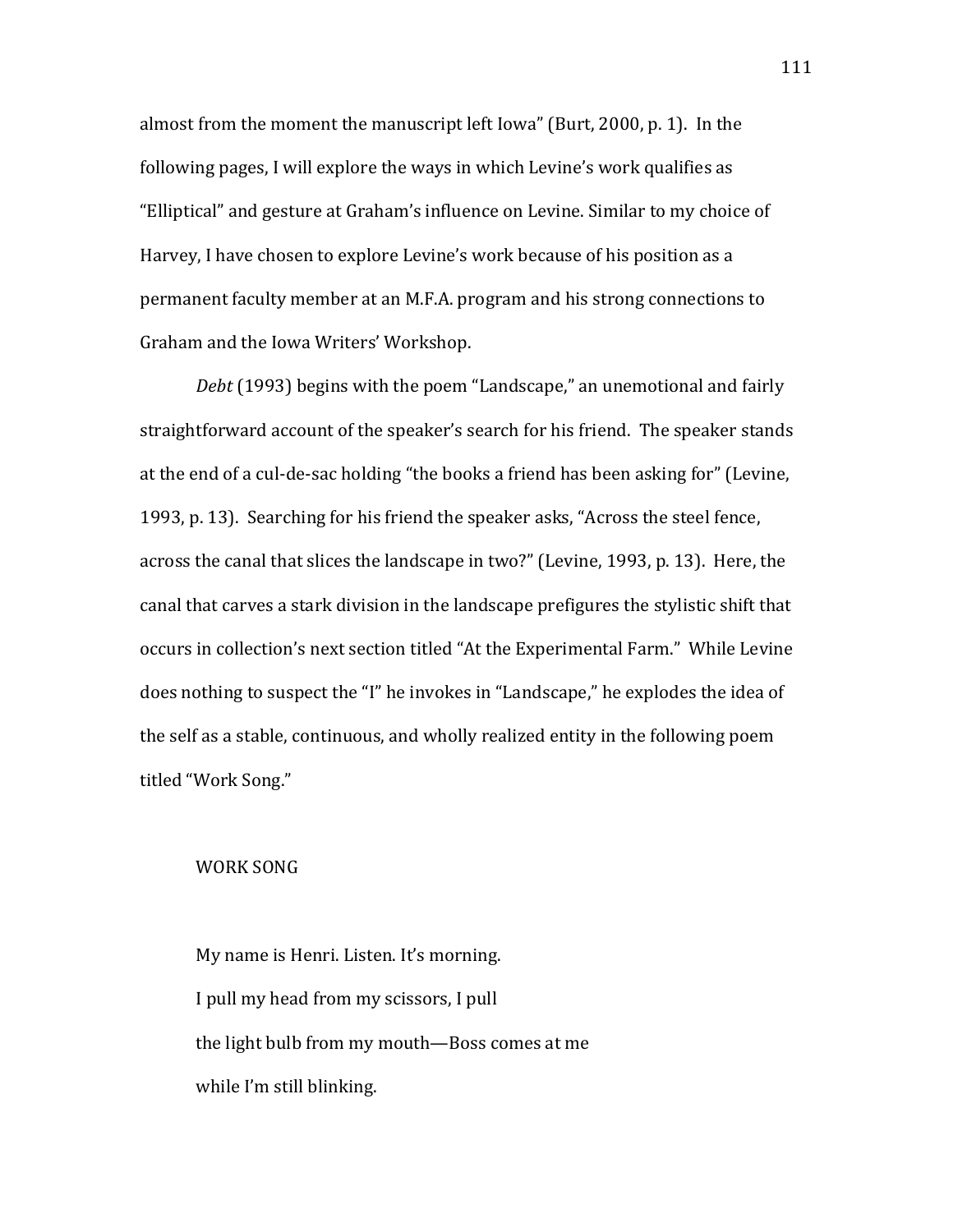Pastes the pink slip on my collarbone. It's OK, I say, I was a lazy worker, and I stole. I wipe my feet on his skullcap on the way out.

I am Henri, mouth full of soda crackers. I live in Toulouse, which is a piece of cardboard. Summers the Mayor paints it blue, we fish in it. Winters we skate on it. Children are always Drowning or falling through cracks. Parents are distraught But get over it. It's easy to replace a child. Like my parents' child, Henri.

I stuff my hands in my shoes and crawl through the snow on all fours. Animals fear me. I smell so good. I have two sets of footprints, I confuse the police. When I reach the highway I unzip my head. I am a zipper. A paper cut. I fed myself so many times through the shredder I am confetti, I am a ticker-tape parade, I am an astronaut Waving from my convertible at Henri.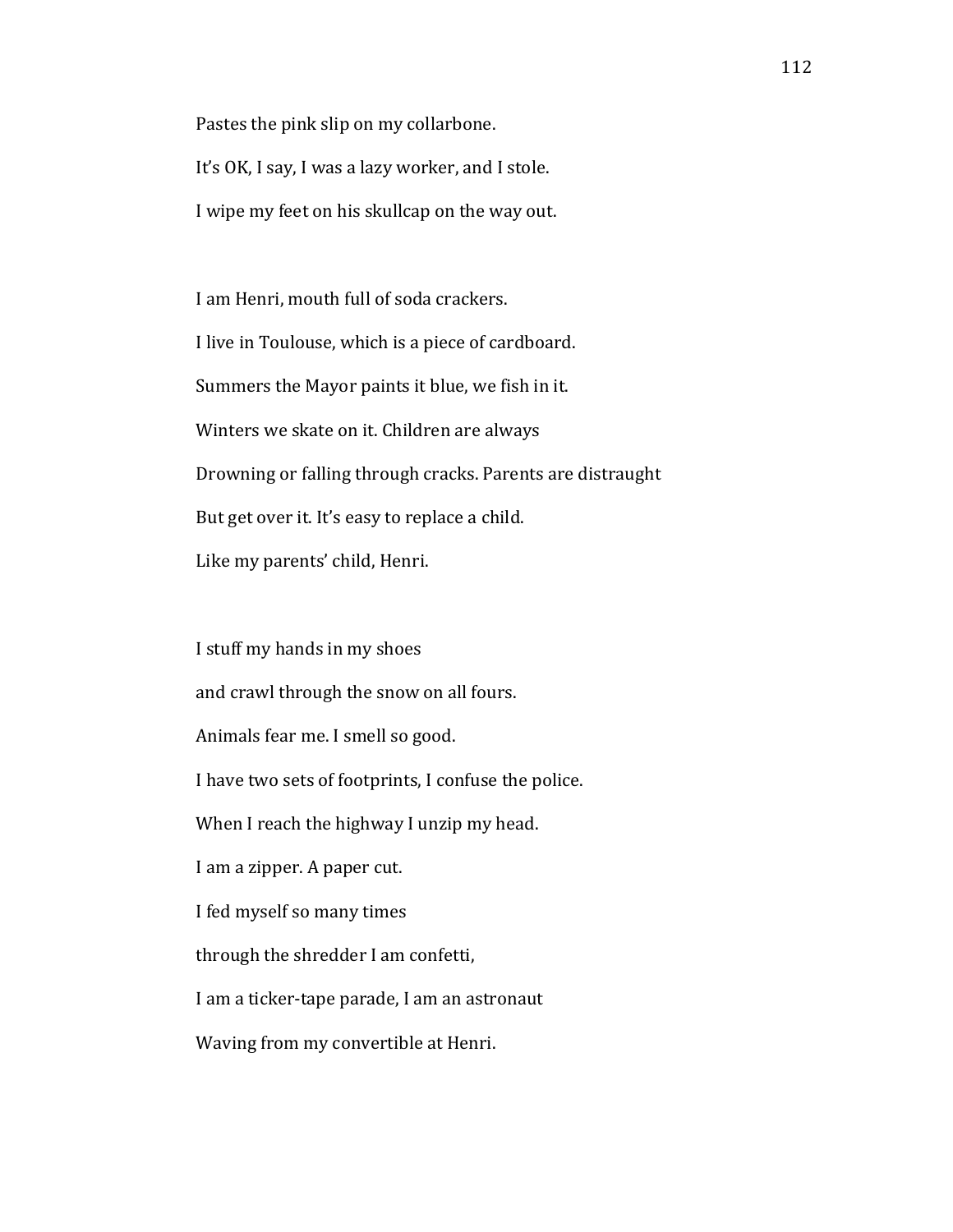Henri from Toulouse, is that you? Why the unhappy face? I should shoot you for spoiling my parade. Come on, man, put yourself together! You want so much to die that you don't want to die.

My name is Henri. I am Toulouse. I am scraps of bleached parchment, I am the standing militia, a quill, the Red Cross, I am a feather in my cap, the Hebrew Testament, I am the World Court. An electric fan blows beneath my black robe. I am dignity itself.

I am an ice machine.

I am an alp.

I stuff myself in the refrigerator

wrapped in newsprint. With salt in my heart

I stay good for days.

(Levine, 1993, pp. 17-18)

Levine's speaker epitomizes the fragmented, fractured "I" that is such a pillar of Ellipticism. The poem begins with two simple declarations and a command: "My name is Henri. Listen. It's morning." Just as soon as Levine establishes a sense of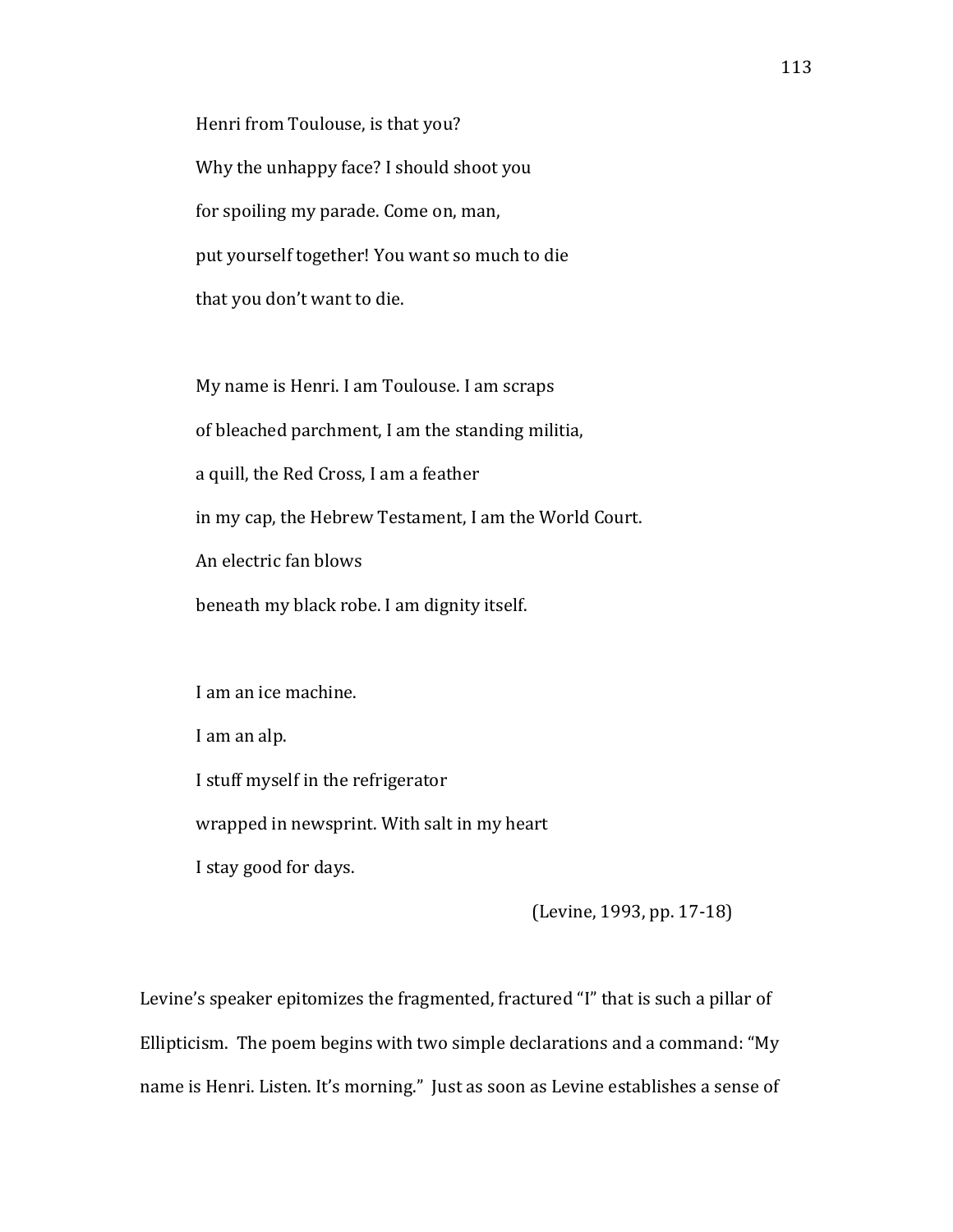speaker's coherence in the opening line, he shatters the "I" into a surreal and incongruous collection of splintered parts. By the fourth stanza, the "I" is a "zipper," a "paper cut," "confetti," a "tick-tape parade," and an "astronaut/ waving from my convertible at Henri" (Levine, 1993, p. 17). As the poem progresses, "Henri" is "scraps/of bleached parchment," "the standing militia," "a quill," "the Red Cross," "the feather in my cap," "the Hebrew Testament," "the World Court," "dignity itself," "an ice machine," and "an alp" (Levine, 1993, p. 18). "Henri" is simultaneously a salmagundi of disparate beings and things.

I read Levine's strategy for fragmentation as an extension of the blanks and "x" and "y" marks that Graham uses to undermine the coherence of speaking selves. While "verbal gizmos" in the form of blanks and "x" and "y" marks factor prominently in poems such as Graham's "To the Reader" from The End of Beauty (1987), Levine opts to replace Graham's unknowns with an eclectic assortment of nouns. In this way, Graham's template functions as a kind of "Mad Libs" that Levine fills in and twists enough to separate itself from its creative source.

It is worth noting that Levine is not alone in writing disjunctive poems that undermine the self through incompatible declarations of being. The style is easily replicated and made to appear fresh through modification. For example, in the poem "Am Moor" from The Master Letters (1995), Elliptical poet Lucie Brock-Broido<sup>30</sup> writes a poem that addresses the fractured self without the use of the pronoun "I." The poem begins,

<sup>&</sup>lt;sup>30</sup> Lucie Brock-Broido is the director of the Writing Division in the School of the Arts at Columbia University where she also received her M.F.A. At Harvard University she served as the director of the creative writing program and as the Briggs-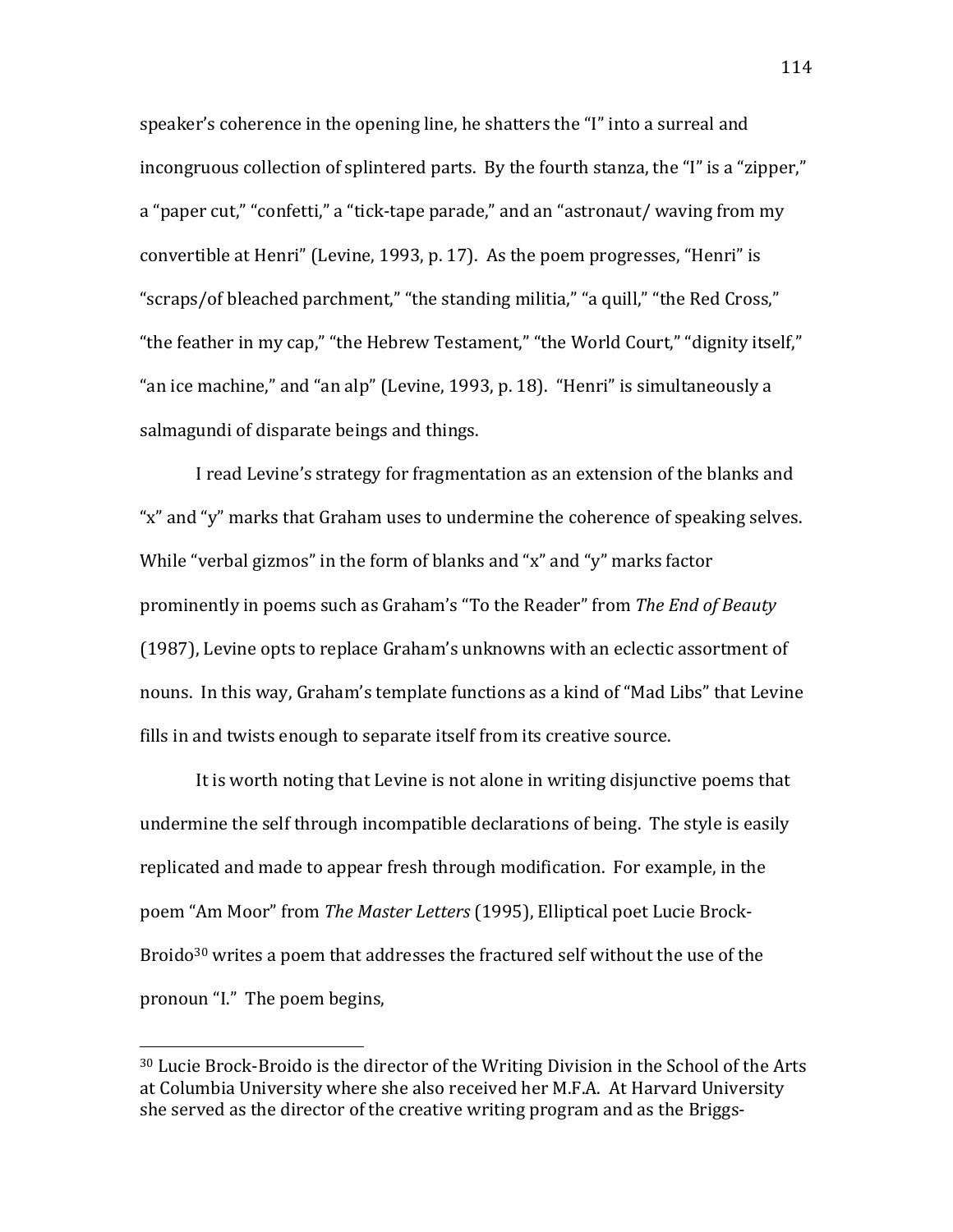Am lean against

Am the heavy hour

Hand at urge,

At the verge of one, Am the ice comb of the tonsured

Hair, am the second

Hand, halted, the velvet opera glove. Am slant. Am fen, the injure

(Brock-Broido, 1995, p. 1)

Here, the grammatical slippages and absences interrupt the possibility of a coherent and whole self. Brock-Broido's erasure of the "I" is a logical extension of a multiple, contingent, and fragmented self with no identifiable core. As with "Henri" in Levine's "Work Song," Brock-Broido's speaker is a compilation of seemingly unrelated elements. For example, Brock-Broido's implied "I" is "lean against," "the heavy hour," "the ice comb of the tonsured hair," "the second hand," "halted, "the velvet opera glove," "slant," "fen," "numb," and "shoulder & queer luck." Brock-Broido distinguishes her Elliptical poems in the collection from those of her peers by occasionally erasing the "I" and by situating The Master Letters (1995) in the world

Copeland poet. She has also taught at Bennington College and Princeton University and is currently a visiting professor at Harvard. Burt (1998) describes Brock-Broido's The Master Letters (1995) as markedly Elliptical.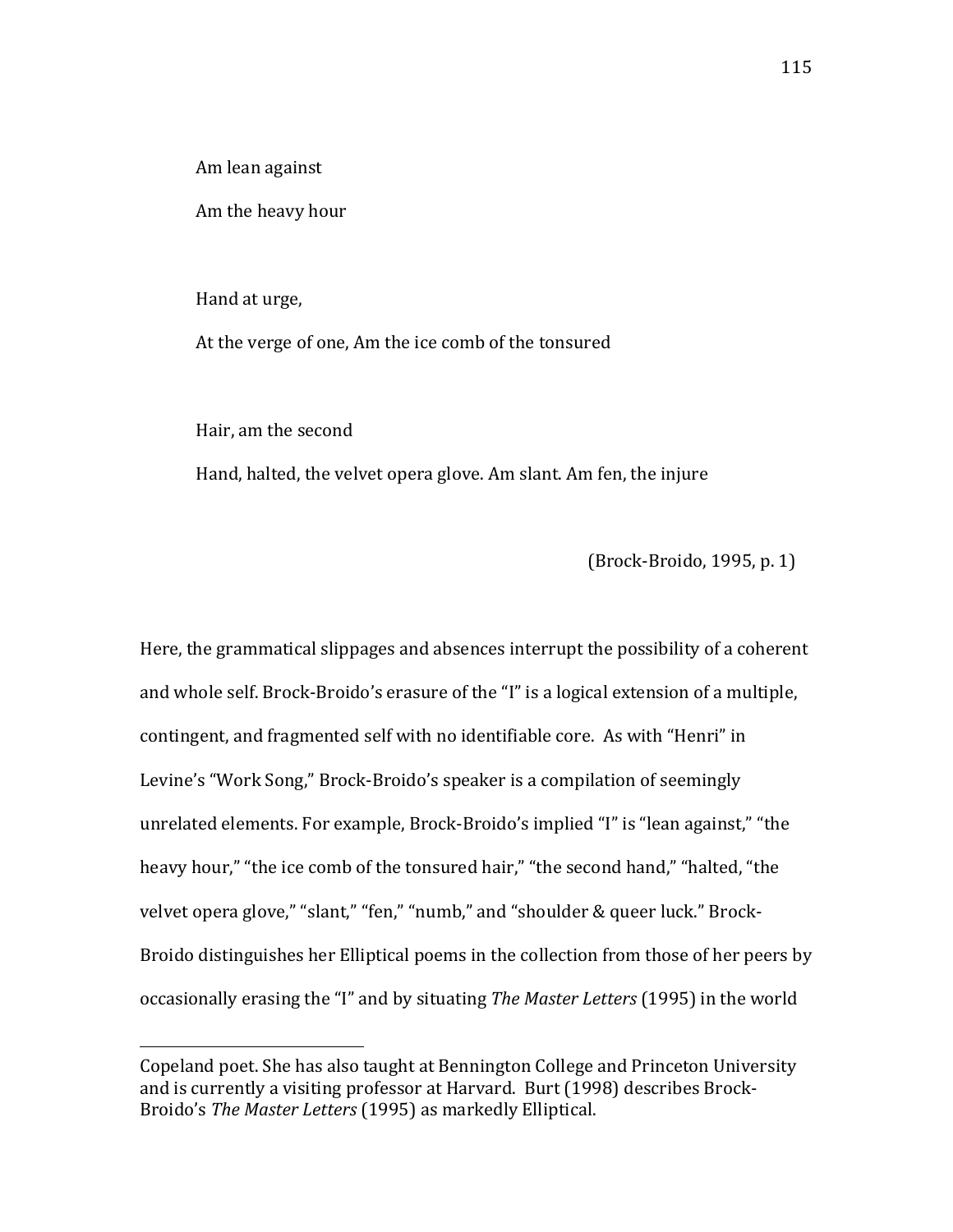of Emily Dickinson (the book's starting point is the few letters left by Emily Dickinson addressed to "Dear Master"). Like Levine, Brock-Broido has filled in Graham's blanks, added her own flourishes, and explored alternative modes of expressing the fractured self.

Levine's poem "Jack and Jill" from *Enola Gay* (2000) addresses the endangered "I" of the lyric that Brock-Broido entirely omits. The poem uses the inherited cultural form of the nursery rhyme as a fresh launching point for an examination of selfhood.

JACK AND JILL

He galloped through the chill. His purse rattling with pills. On his tongue a desolate trill. He pried a sack of rice From a man with yellow eyes. His name was Jack and Jill.

He clutched a steel device against his ribs. It saved him twice, once from x-rays, once from vice and a woman. The land was ill. His name was Jack and Jill.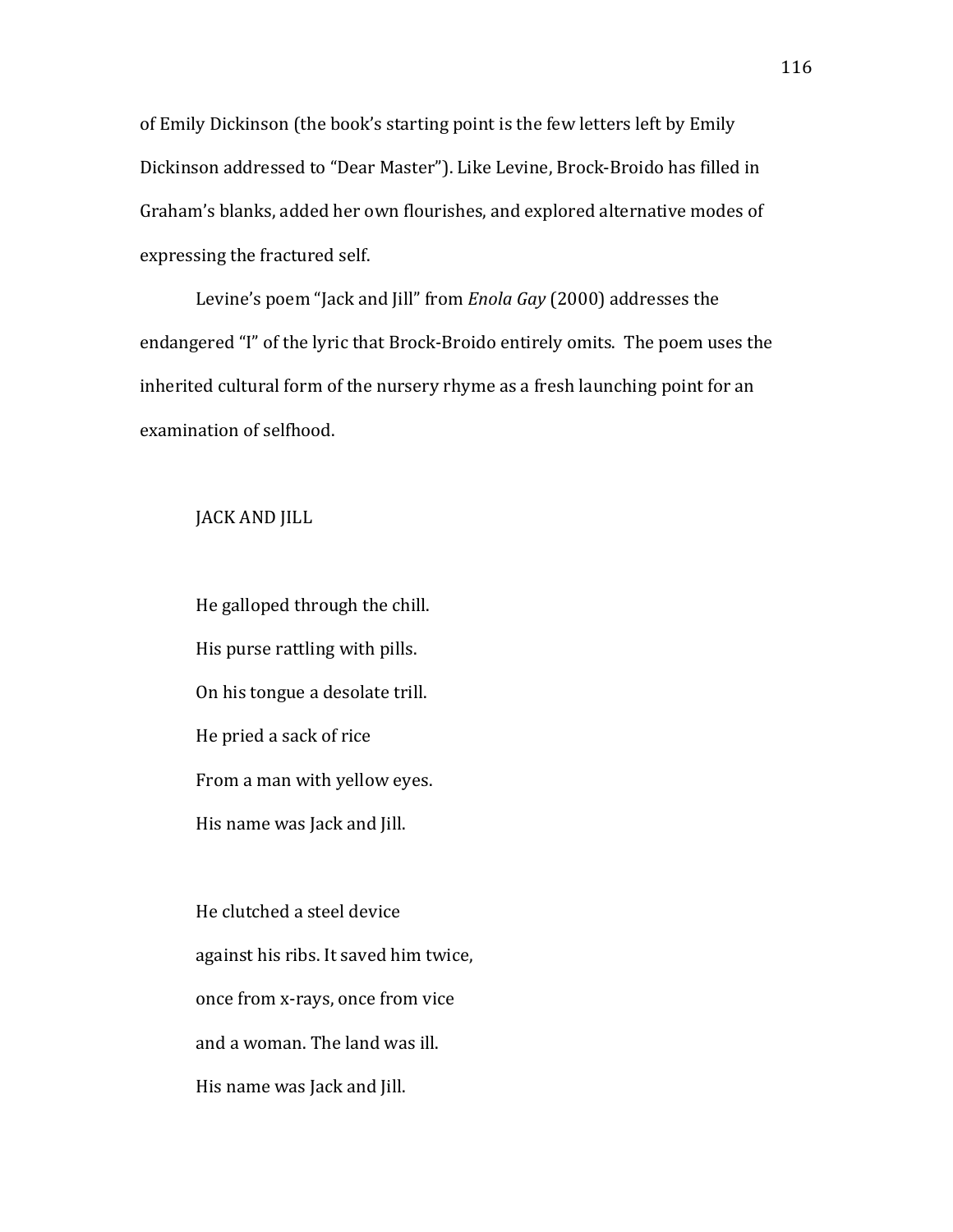His was a special case.

At dawn he scrambled pell-mell through the woods to the shadowed rill. He was hungry. Was he real? Was he a rhyme? Was he a trace of purple smoke escaped from base? He'd taken a great spill he swallowed rain; he had a taste of precious metals and malaise. Is it easy to give praise when his name is Jack and Jill? He is rinsing his stained surface with heavy water and a drill.

 $(Levine, 2000, pp. 12-13)$ 

Here Levine dismantles the traditional nursery rhyme and replaces it with a narratively and metrically deformed version. The poem's title and overdrawn end rhyme provide a kind of simulacrum of the nursery rhyme. The poem's content, however, marks a sharp departure from the culturally inherited version. Levine's "Jack and Jill" is a male individual carrying a "purse rattling with pills." Referring to the man "Jack and Jill" Levine asks, "Was he real?/ Was he a rhyme? Was he a trace/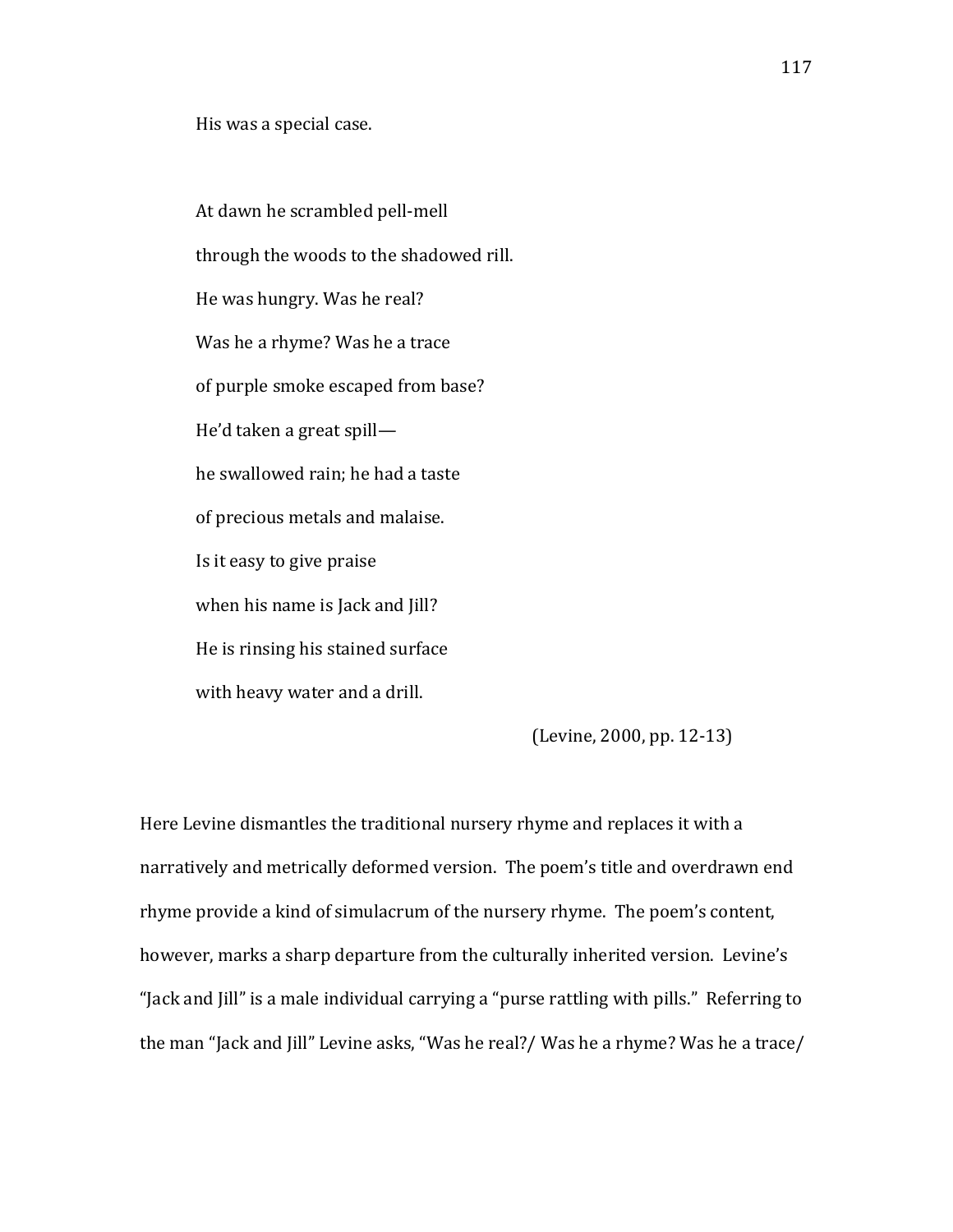of purple smoke escaped from base?" The person "Jack and Jill" is little more than a "verbal gizmo" that propels the poem to the level of theoretical inquiry.

Burt (2000) reads "Jack and Jill" as a commentary on "the old-fashioned (male, Western, liberal, rational) notion of the 'subject,' who limps along as violently as 'his' song form, inviting with-it readers to cheer his demise; in another sense he could be any of us, and invites our sympathies, like the Tin Man" (Burt, 2000, p. 5). According to Burt, the poem's protagonist "aspires to represent everybody (Jack and [ill]—and anyone else who tried to do his job would find herself faced with his old problems" (Burt, 2000, p. 5). I believe that Burt's reading is more compelling than the poem itself and that the revision of cultural archetypes almost always yields a kind of low hanging fruit for critics. The modification of an iconic nursery rhyme through the collapsing of duel protagonists into a single male protagonist is a kind of lob for an astute critic like Burt. As one of Graham's protégés, Levine is likely fully aware of the benefits of baiting critics.

I believe that the dissemination of Ellipticism's central tenets has been accelerated and made possible by its close association with Iowa Writers' Workshop and Harvard University. On the surface, the overlapping affiliations of Jorie Graham, Helen Vendler, Stephen Burt, Matthea Harvey, Mark Levine, and Lucie Brock-Broido are quite simple. Of the four poets discussed, all but Brock-Broido attended or taught at Iowa Writers' Workshop (she has given numerous readings there) and all but Levine attended or taught at Harvard University. In addition, Burt and Vendler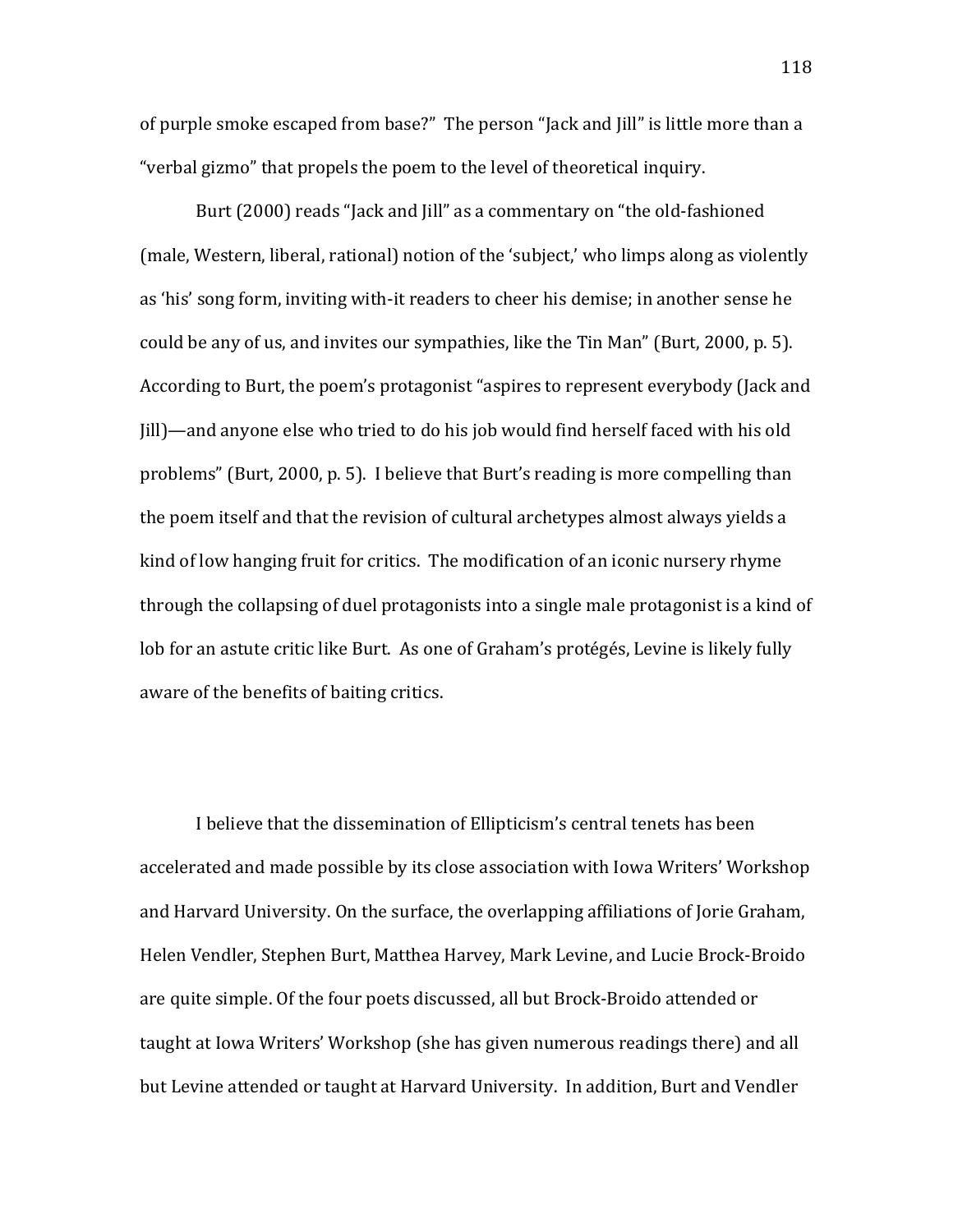whose criticism I use to frame much of this chapter, worked together at Harvard University while Burt was Vendler's doctoral student. Burt is now a professor and Brock-Broido a visiting professor at Harvard. Together, these poets and critics form one of the most influential blocks of power in contemporary American poetry.

Elliptisicm as a school in American literary arts brings together Iowa Writers' Workshop and Harvard University, two of poetry's biggest institutional powerhouses. Since its inception in 1942, Iowa Writers' Workshop has been the most prestigious and indisputably powerful M.F.A. program in the nation. In his chapter titled "Understanding Iowa: The Religion of Institutionalization," Mark McGurl (2009) explains the institutional power of the Iowa Writers' Workshop.<sup>31</sup> He writes.

rarely does one encounter an institution as thoroughly dominant in its discipline as the Iowa Writers' Workshop. Not only was it the first fullfledged program of its kind, it has never been other than the most prestigious example thereof, even as some 300-odd competitors have arisen in its mist.  $(McGurl, 2009, p. 177)$ 

According to McGurl, Iowa's long lasting reign as the nation's most prestigious M.F.A. program has led to a "narcissistic collective self-appreciation and memorialization" among its affiliates (McGurl, 2009, p. 177). In addition, McGurl comments that "Iowa has dominated its field not so much through direct competition with other programs as through a 'viral' process of self-reproduction

<sup>&</sup>lt;sup>31</sup> *The Program Era* (2009), where McGurl's chapter on Iowa Writers' Workshop appears, was awarded the 2011 Truman Capote Award for Literary Criticism. The \$30,000 award is administered for the Capote Estate by the University of Iowa Writers' Workshop. Helen Vendler has been a past recipient of the honor.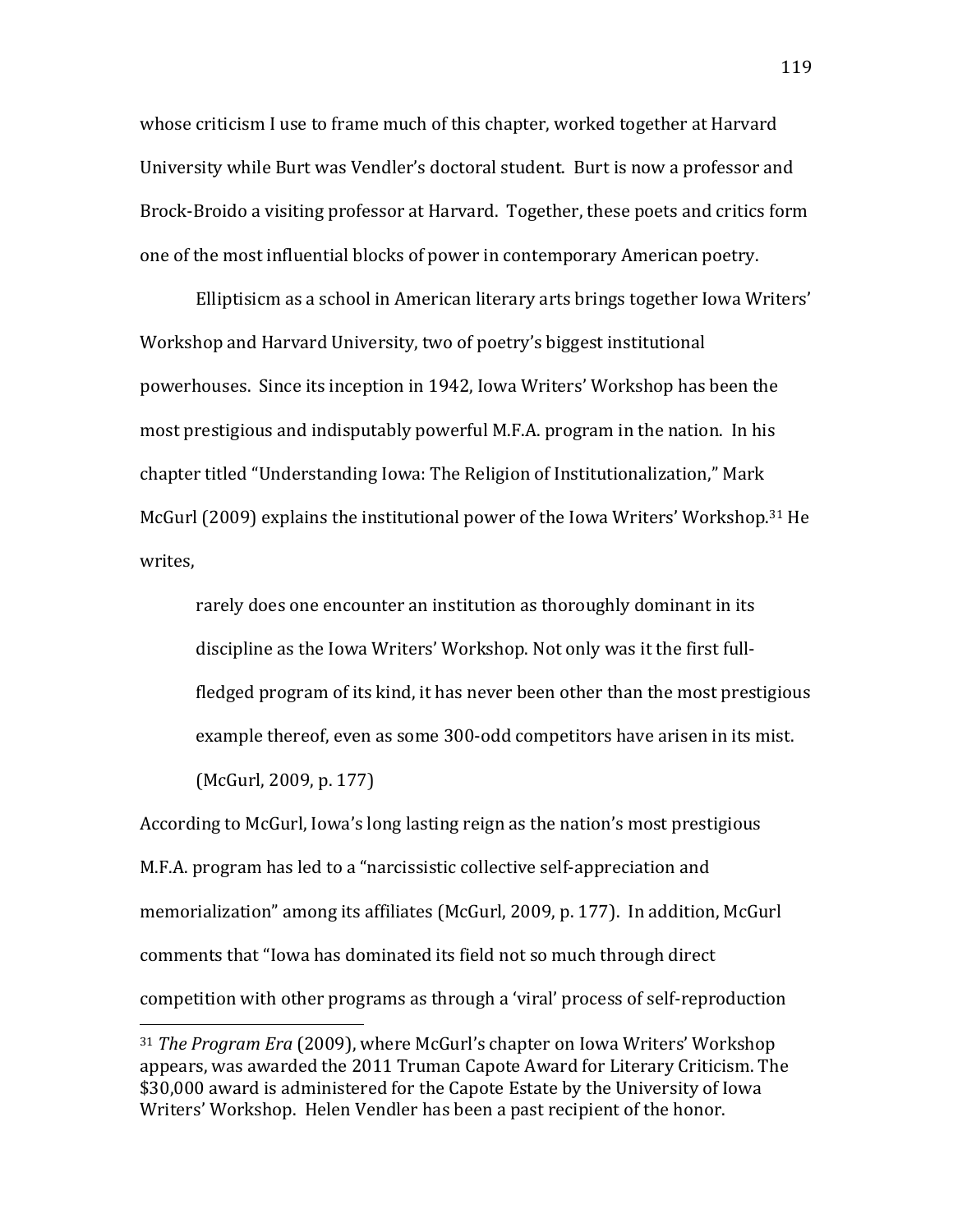across the system of higher education, as innumerable Iowa graduates have gone on to found similar programs elsewhere" (McGurl, 2009, p. 177). As McGurl explains, "Iowa is in a sense everywhere" and that its power lies in its vast network of literary connections (McGurl, 2009, p. 177). Such connections "place [Iowa alumni's] work nearer the top of the five-foot-high submission piles that crowd the offices of most literary magazines" (McGurl, 2009, p. 177). As Molly McQuade explains, "Publishing is the business of opinion" and the Iowa pedigree and accompanying connections are often an effective means of swaying opinion (McQuade, 1999, p. 143). Such preferential treatment of Iowa graduates increases their likelihood of publication and of consequently landing a coveted teaching job in a creative writing program. McGurl argues that "as the number of programs grows, this network [of Iowa] alumni] has become a network of *teachers* whose primary function is to distribute teaching jobs" (McGurl, 2009, p. 177). McGurl believes that Iowa's dominance is nothing short of "hegemony" and that its rule has fortunately been both "peaceful and prosperous...for all concerned" (McGurl, 2009, p. 177). While I agree with McGurl's characterization of Iowa as hegemonic, its rule has been far from "peaceful and prosperous" for the large contingent of the poetry population unimpressed with Ellipticism and frustrated with Iowa's dominance. The overwhelming sentiment expressed to me in conversations with established poets who see little merit in the poetry discussed in this chapter is simply, "This too shall pass."

Connect Iowa's vast network of literary connections and steady stream of emerging poets with Harvard University's history, wealth, and influence, and it is no wonder that Ellipticism developed into a recognizable literary trend. Helen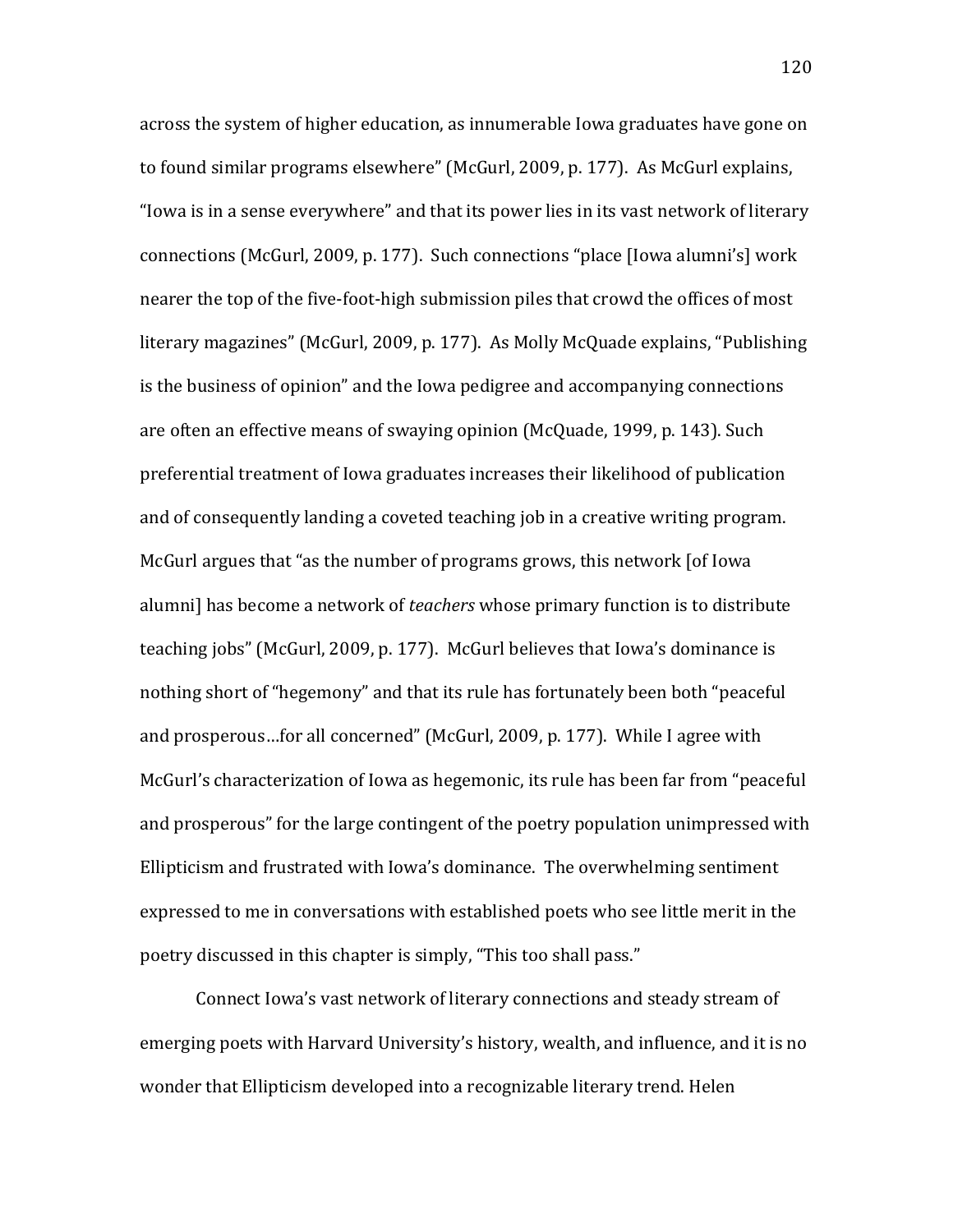Vendler's status as the nation's most prominent poetry critic, grooming of critic Stephen Burt who coined the term "Ellipticism", and championing of Jorie Graham have fueled the production of poems that problematize the "traditional" lyric, favor disjunction and provisionality, contain associative leaps, suspect the "I"s they invoke, and "violate decorum." When asked by the art historian Bruce Cole, "What do you see as your role as a critic?" Vendler responded, "Well, all critics broker art" (Cole, 2004, p. 8). Vendler has served as an intermediary between poets and academics and in the process helped to popularize a set of aesthetic values modeled largely after Graham's.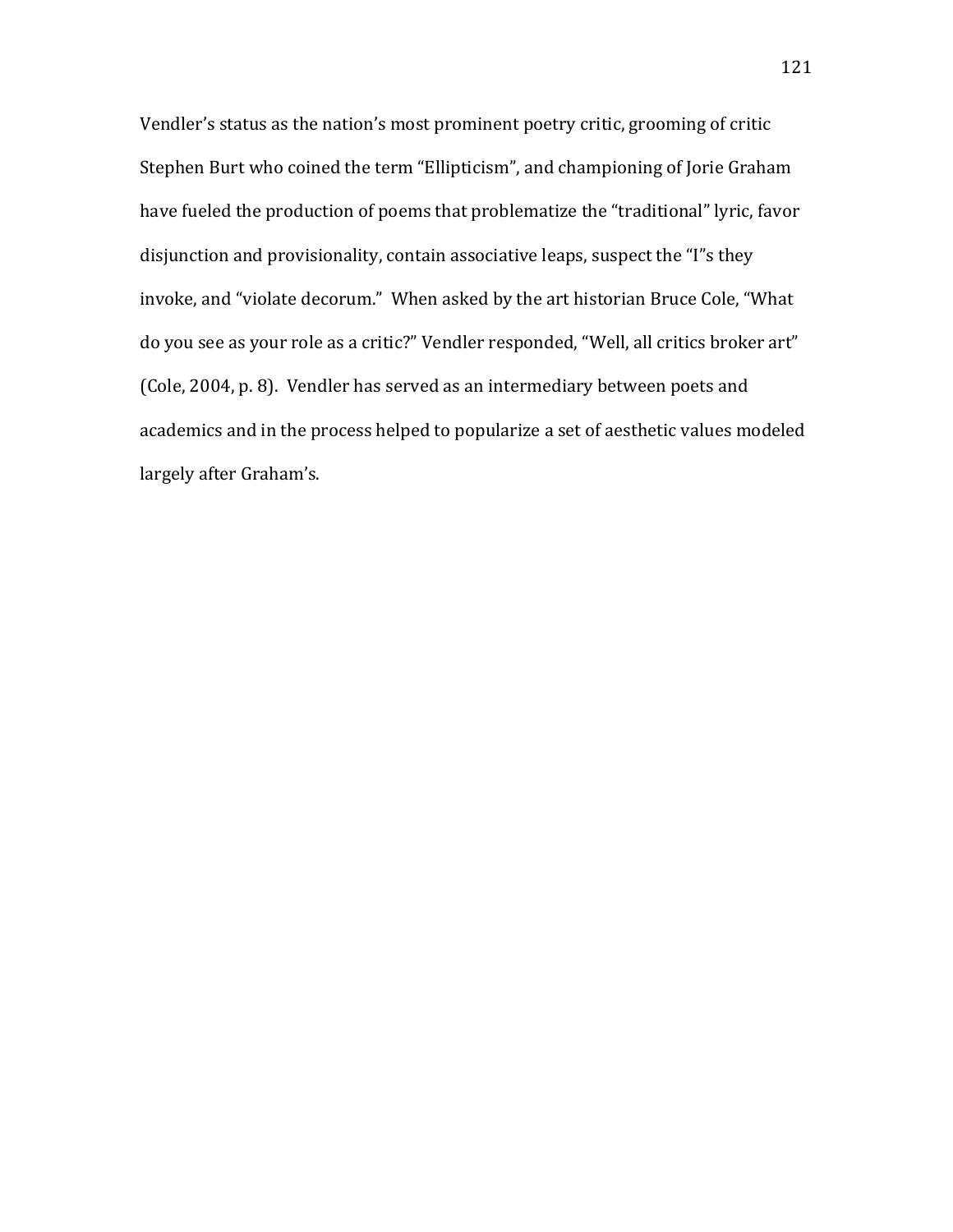# **Chapter 5: "Discourtesy" and its Discontents: Billy Collins as a Poet of the People**

Another morning comes: I see, Dwindling below me on the plane, The roofs of one more audience I shall not see again.

God bless the lot of them, although I don't remember which was which: God bless the U.S.A., so large, So friendly, and so rich.

W.H. Auden, "On the Circuit"

Of the well-known living American poets, there are few who have as little in common with Jorie Graham as Billy Collins. Called "the Oprah of poetry" by *Entertainment Weekly* and the "most popular poet in America"<sup>32</sup> by *The New York Times*, Collins is the rare living poet for whom the term "best-selling poet" is not oxymoronic (Geler, 2005, p. 1; Weber, 1999, p. 1). Just as Graham's poetry is known for its "difficulty," Collins' poetry is known for its accessibility. Graham writes "sumptuously 'poetic'" and "ostentatiously thinky" poems with titles such as "Notes on the Reality of the Self," "Relativity: A Quartet," and "A Short Organum for the Theater," while Collins writes plainspoken and humorous poems with titles such as "Taking Off Emily Dickinson's Clothes," "Introduction to Poetry," "Victoria's Secret," "Schoolsville," "Oh My God," and "The Trouble With Poetry" (Orr, 2005, p. 1). Graham's philosophical poems lean heavily on Saussure, Benjamin, Wittgenstein, Derrida, and Lacan while Collins' most scholarly detectable references are to William Wordsworth and Wallace Stevens. Collins is known for his wit while

 $32$  Sales figures actually indicate that the musician Jewel who published the poetry collection *A Night Without Armor* (1999) is the nation's best-selling poet. *A Night Without Armor* is the best-selling debut volume of poetry ever published by an American.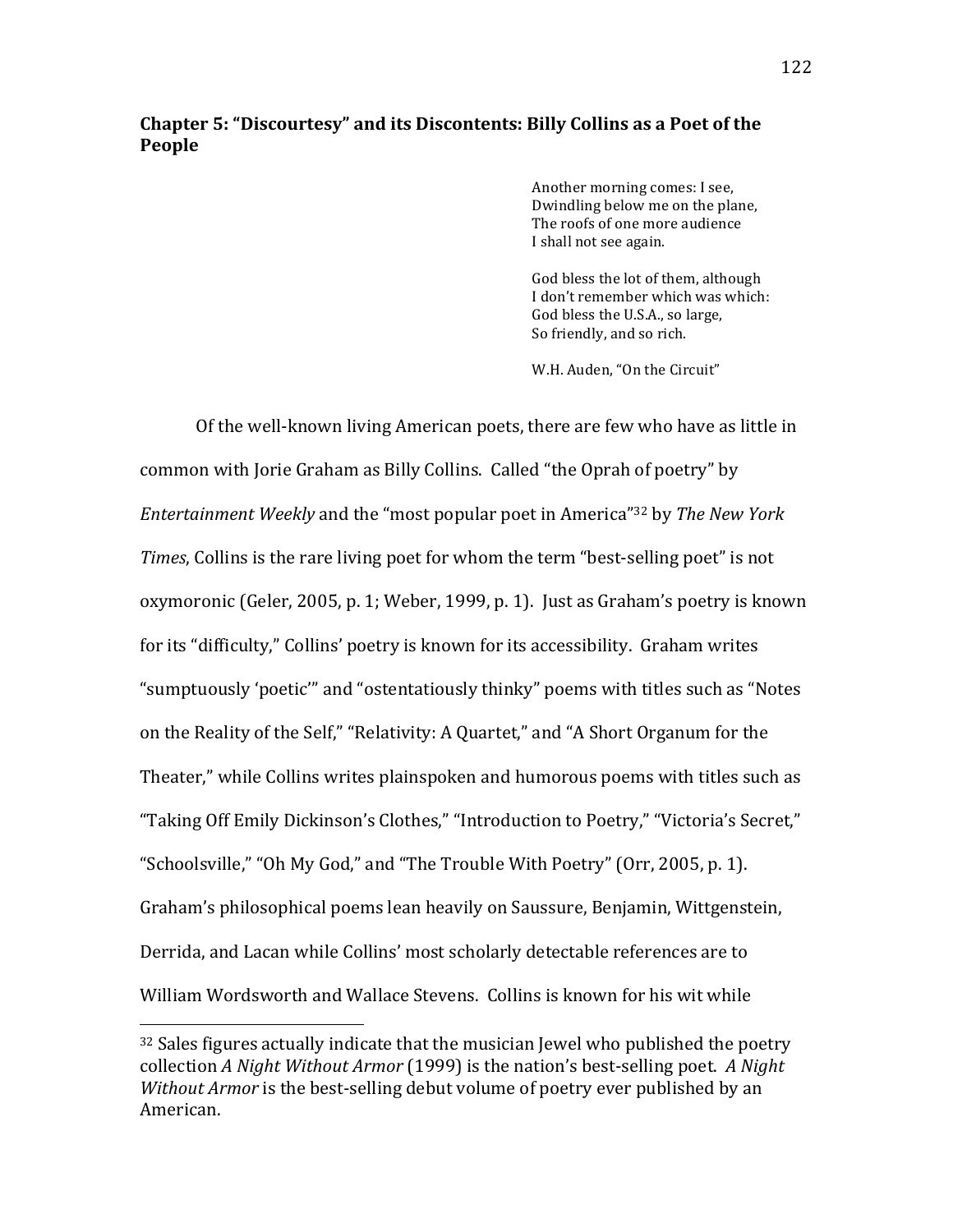Graham is committed to utter seriousness. As Dwight Garner simply explains, Collins is "the anti-Jorie Graham" (Garner, 2001, p. 4). The fact that two such stylistically opposed poets occupy prominent positions in contemporary American poetry highlights the expansiveness and complexity of the genre.

Despite their wide-ranging stylistic and epistemological differences, Graham and Collins are quite similar in their assertive engagement of their respective audiences. Graham gained prominence through her courting of academe while Collins gained popularity through his courting of a largely non-academic audience. I believe that the poetic reputations of both charming, charismatic writers were consummated through this strategic process of self-marketing and courtship. Graham's ascent illuminates how the canonical preferences of critics such as Vendler weigh heavily in the establishment of poetry stardom while Collins' ascent gives insight into the power of popular culture to pick its own poetry stars. Obviously, the vastly different preferences between academe and those unaffiliated with academe point to a discernible cultural divide. In the following pages I will explore the relationship between "academic" poetry and "popular" poetry<sup>33</sup>. How has the university as an instrument of exclusion influenced popular attitudes toward poetry? In relation to this question, in particular, I will use Billy Collins, America's most popular poet, as a gateway for exploring "popular" interests and the role of audience in contemporary American poetry. What can we learn from Collins'

 $33$  I use the term "popular" poetry to refer to poetry that falls outside of "official" verse culture." This includes but is not limited to performance poetry, cowboy poetry, and rap.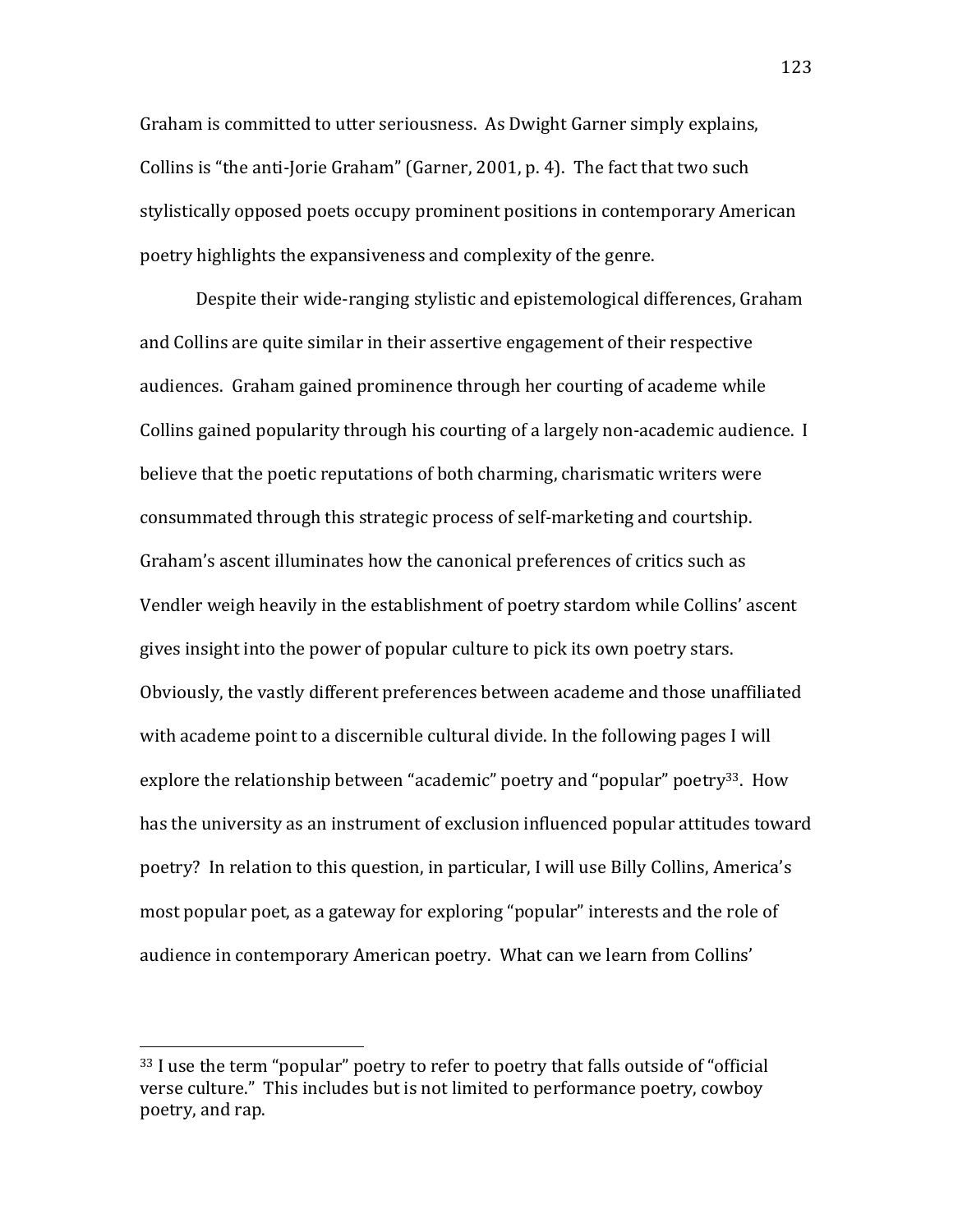popularity and what relationship, if any, does his success have to the rise of the creative writing program?

#### **Billy(Collins**

Billy Collins was born in New York City in 1941. His mother Katherine Collins was a nurse who often recited verses to her son and whom he credits with cultivating in him a love of language. Collins was raised in Jackson Heights, Queens, attended Catholic high school in White Plains, received his undergraduate degree in English from Holy Cross, and received his M.A. and Ph.D. in English from the University of California, Riverside. He does not have an M.F.A. and has never participated as a student in a poetry workshop. When asked about his beginnings in poetry he explained, "Eighty percent of the reason I was attracted to poetry was that it is something you did by yourself" (Gillogly, 2008, p. 2). Collins is a Distinguished Professor of English at Lehman College in the Bronx where he has taught since joining the faculty in 1968. At Lehman College, Collins also serves as a founding member of the Institute for Irish-American studies. In addition, Collins is a faculty member of SUNY Stonybrook Southhampton College, where he teaches poetry workshops. He has also taught at Columbia University, Sarah Lawrence College, City University of New York, and University College Galway. Collins is also a Senior Distinguished Fellow at the Winter Park Institute (an affiliate of Rollins College) in Winter Park, Florida and on the advisory board at the *Southern Review*.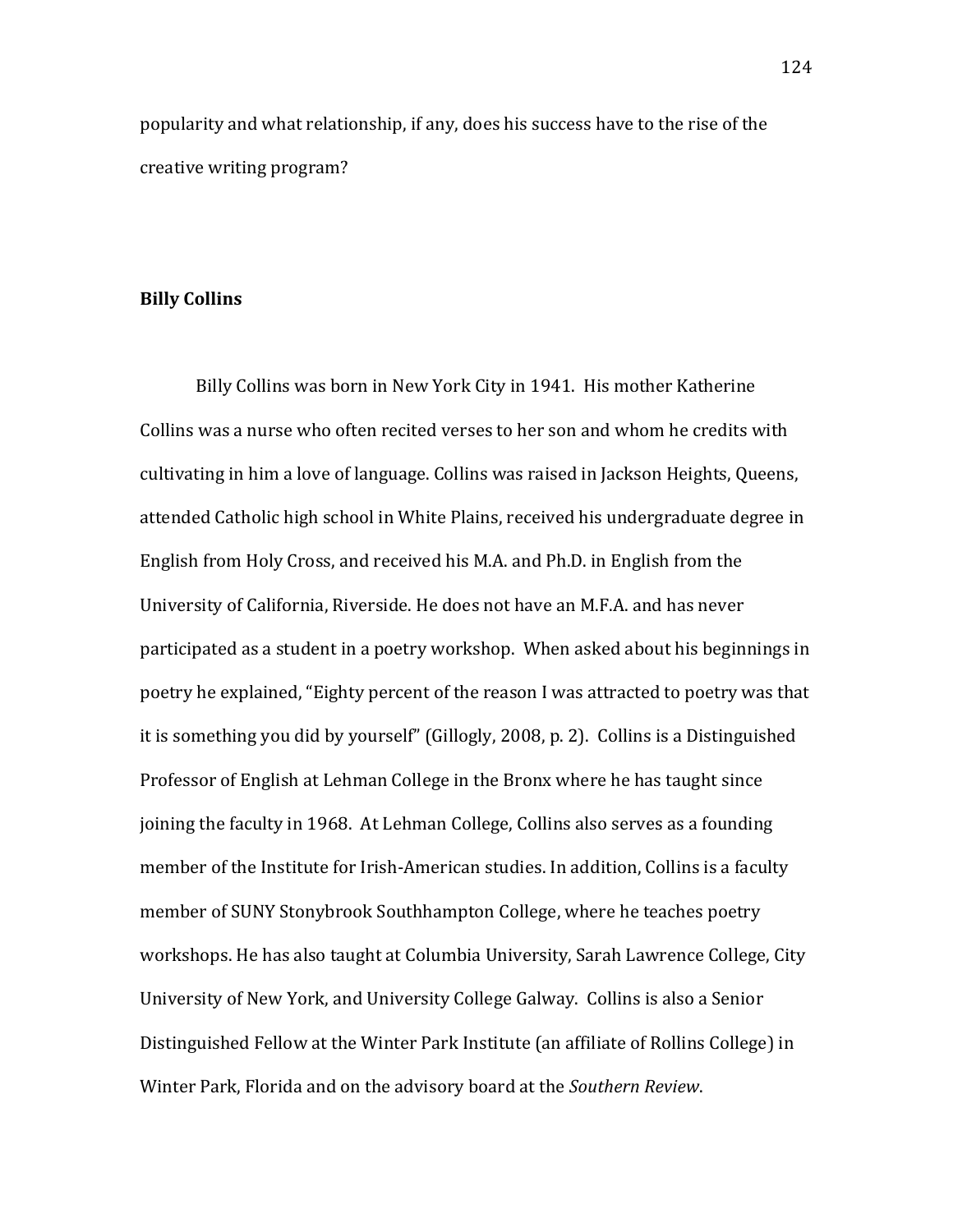Collins is the author of twelve collections of poems and one collection of video poems. He edited the anthologies *Poetry 180* (2003), 180 More Extraordinary *Poems for Every Day* (2005) designed to encourage high school students to read a poem a day, and a book of poems about birds. He has received fellowships from the National Endowment for the Arts, the New York Foundation for the Arts, and the Guggenheim Foundation and has been recognized by the New York Public Library as a "Literary Lion." In addition, he was awarded the Mark Twain Award for Humor in Poetry, the Lenore Marshall Poetry Prize, the American Irish Historical Society Cultural Award, the Oscar Blumenthal Prize, The Bess Hulkan Prize, the Frederick Bach Prize, the National Poetry Series publication prize for *Questions about Angels* (1991), and the Levinson Prize. Collins served as a two term United States Poet Laureate and as the New York State Poet Laureate.

Poetry collections are typically deemed successful by publishers if they sell in the range of one to two thousand copies. According to David Ebershoff, Collins' editor at Random House, "Every collection of poetry that Random House has published by Billy has sold in the six figures, which is huge for any book and monumental for poetry" (Gillogly, 2008, p. 1). Such astounding numbers prompted critic Dwight Garner to refer to Collins' sales figures as the poetry world's version of "Harry Potter numbers" (Garner, 2001, p. 1).

Collins' popular appeal is due largely to his skill as a reader of his own poetry in addressing a general audience accustomed to entertainment. Gioia (2003) argues that popular poetry's emphasis on orality has reshaped the course of contemporary poetry so that "an author's print readership now heavily depends on attracting an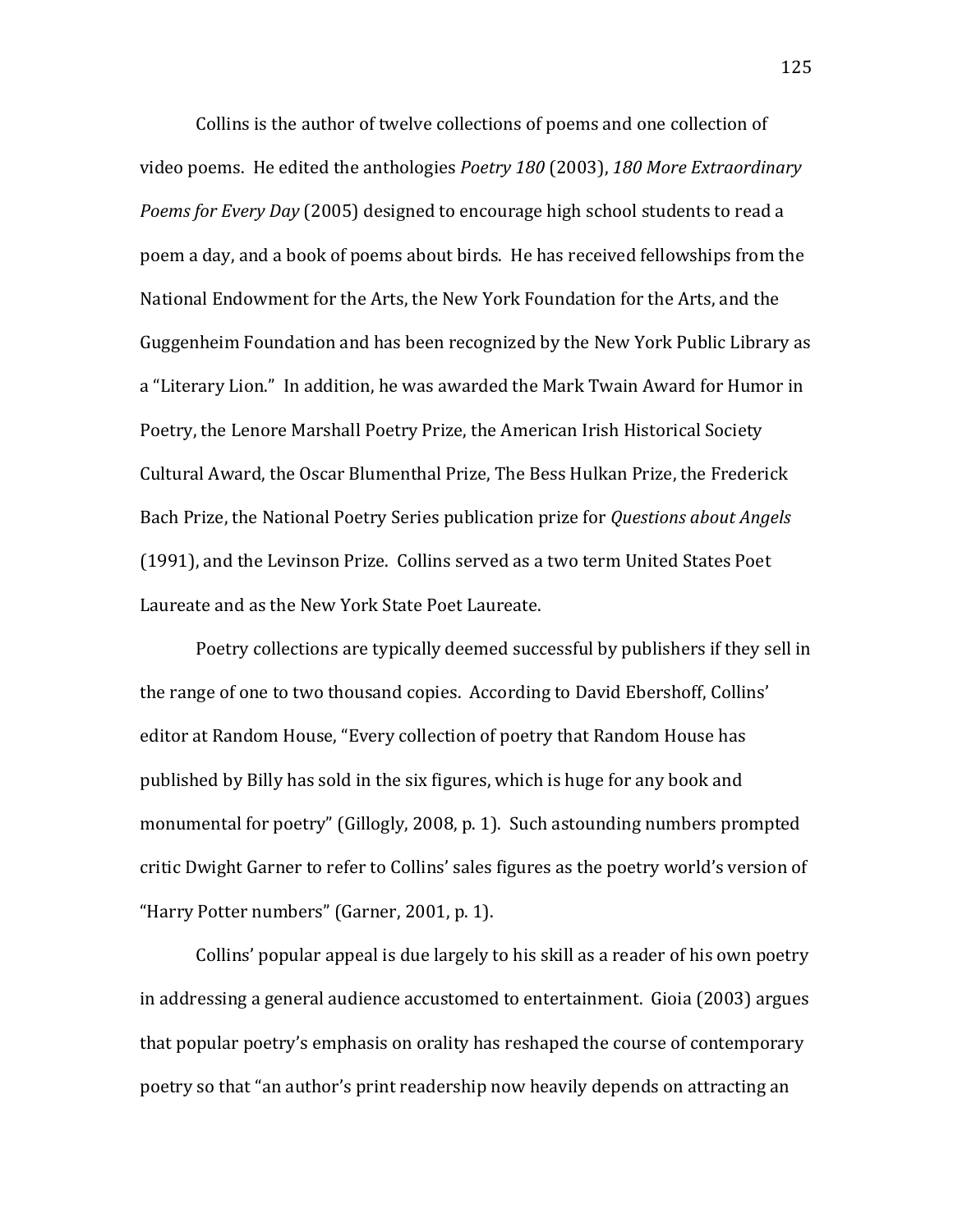audience initially through oral performance" (Gioia, 2003, p. 9). Gioia believes that the poetry reading is now a poet's primary means of publication. Regardless of how one categorizes Collins' work, his popularity is indisputably due in large part to his engaging presence as a reader. Collins did not publish his first full-length collection of poetry until he was in his forties. In 1991 Edward Hirsch selected him for the National Poetry Series and he was named a New York Public Library Literary Lion. By 1998, Collins had published three full-length collections with the University of Pittsburgh Press. That same year, Garrison Keillor, the radio show host of the program "The Writer's Almanac," read a number of Collins' poems on the air and then invited Collins to appear on his program "A Prairie Home Companion" (Gillogly, 2008, p. 29). Soon after, Terry Gross, from the National Public Radio show "Fresh Air," interviewed Collins. Prior to his appearances on "Fresh Air" and a "Prairie" Home Companion" (which ensured his exposure to listening audiences of over two million people), Collins released a recording of twenty-three poems called *The Best Cigarette*. Critics agree that the total sum of Collins' media exposure catapulted his career and made him a household name. Collins explains, "When I look back, that actually was a very significant confluence of two exposures to an extremely wide audience for poetry" (Gillogly, 2008, p. 30).

While luck may have contributed to Collins' entrance into the public consciousness, his skill as a reader of his own work cemented his place there. Collins' talent as a reader provides a good match for the contemporary audience that emphasizes orality and that is "impatient with the silence of books" (Gioia, 2003, p. 3; Foley, 1993, p. 3). Collins' good friend and fellow poet Eamon Grennan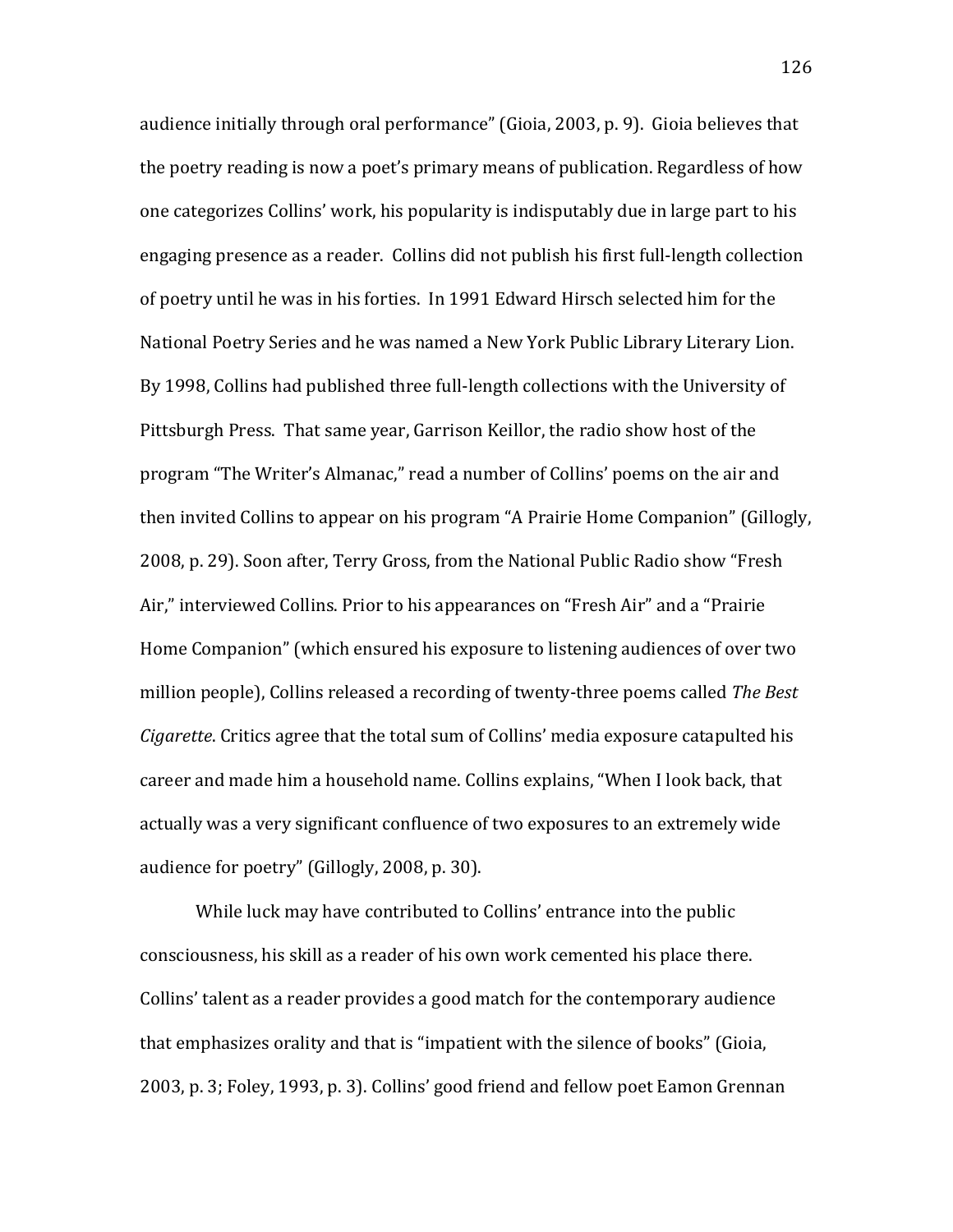admires Collins' ability "to engage with an audience at a level that is uncondescending, unmystifying, undogmatic. He has a mixture of dignity and intimacy and humor that makes those readings extraordinary" (Gillogly, 2008, p. 31). Eric Antonow, the producer of Collins' recording *The Best Cigarette* explains, "Part of the reason why his poetry is so inviting is not just because of the language, it is because he is such an oral poet. He has an ear for what things will actually sound like in front of other people" (Gillogly, 2008, p. 30). Collins' emphasis on the sounds of language make him well suited to perform for audiences accustomed to the musical entertainment world.

Even with his gifts as a reader, what attributes to such staggering sales figure in a climate not known for its enthusiasm toward poetry? An examination of the complicated context in which Collins gained such a sizeable following is necessary to understand his ascent to the status of America's most popular poet. While McGurl (2009) argues that the rise of the creative writing program is the most significant development in American literature since World War II, Dana Gioia (2003) believes that the emergence of electronic communication has influenced literature even more significantly. In his essay "Disappearing Ink: Poetry at the End of Print Culture," (2003) Gioia explains that for the first time since the invention of moveable type in the late fifteenth century, print is no longer the primary form of communication. According to Gioia, electronic communication has had a profound impact on our relationship with language and the way that we perceive the world. He asserts that, "the shift in the modes of communication has had an extraordinary impact on every aspect of contemporary life, but literature, an imaginative

127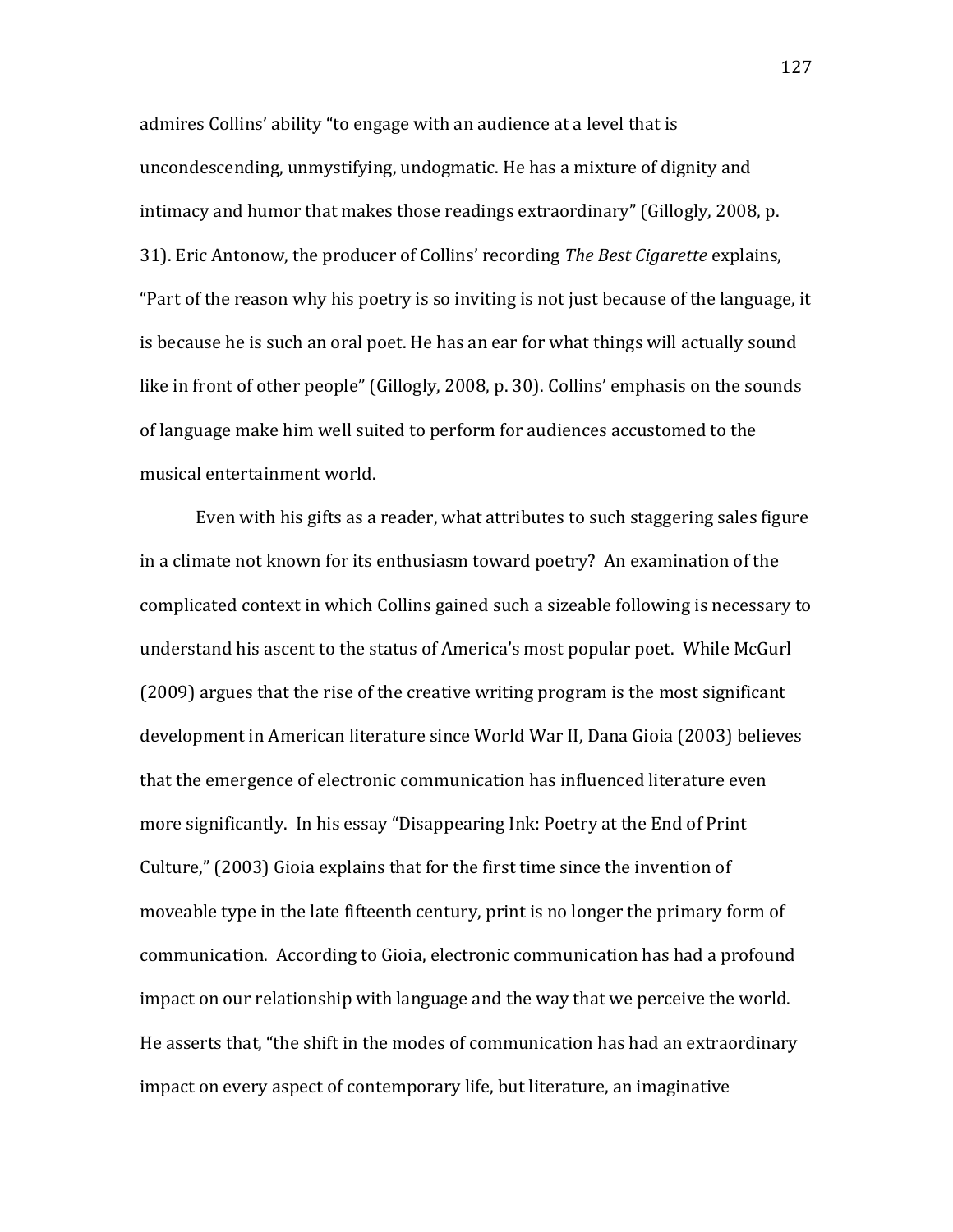enterprise created entirely from words, has been profoundly affected in ways that we are still in the process of comprehending" (Gioia, 2003, p. 1). Woven into Gioia's argument is the idea that the conventional academic perspective is not equipped to assess such radical change. The strength of such a perspective, according to Gioia, is in understanding texts in a historical and thematic framework. He believes that the academy still relies on the conceptual framework of Modernism<sup>34</sup> to discuss poetry and that its use as a historical frame is no longer relevant. He asserts that a critic cannot "accurately see what is most innovative in contemporary poetry through the now-antiquarian assumptions of Modernism and the avant-garde"<sup>35</sup> (Gioia, 2003, p. 2). The disagreement between McGurl and Gioia about the most significant influence on contemporary poetry points to the divide between academe and the general public. Gioia is a former chair of the National Endowment for the Arts and former businessman who is unaffiliated with the university system while McGurl is an English professor at UCLA. Gioia's argument suggests that an academic like McGurl does not have the proper perspective to assess poetry's innovations. I

 $34$  Though Gioia does not explain his conception of the "framework of Modernism," I interpret this phrase as a reference to the basic tenets of literary modernism that were codified in the pedagogy of New Criticism. For example, literary modernism draws a clear distinction between "high art" and popular culture and privileges impersonality and objectivity over the lyrical expression of the personal. As discussed in my methods chapter, New Criticism dictates that exclusive attention be given to the words on the page and that a reader's subjective experience of the poem be excluded from literary analysis. New Criticism encourages "impersonal" analysis that rejects a consideration of historical or biographical contexts. "Correct" readings are based solely in and of "the text."

 $35$  Unfortunately, Gioia also does not specify the "assumptions of Modernism and the avant-garde" that he believes are now "antiquarian." I take "assumptions of Modernism" to mean the idea that difficulty is a sign of value. I believe that he is using the term "avant-garde" somewhat synonymously with "Modernism" to refer to forward thinking Modernists such as Gertrude Stein and Ezra Pound.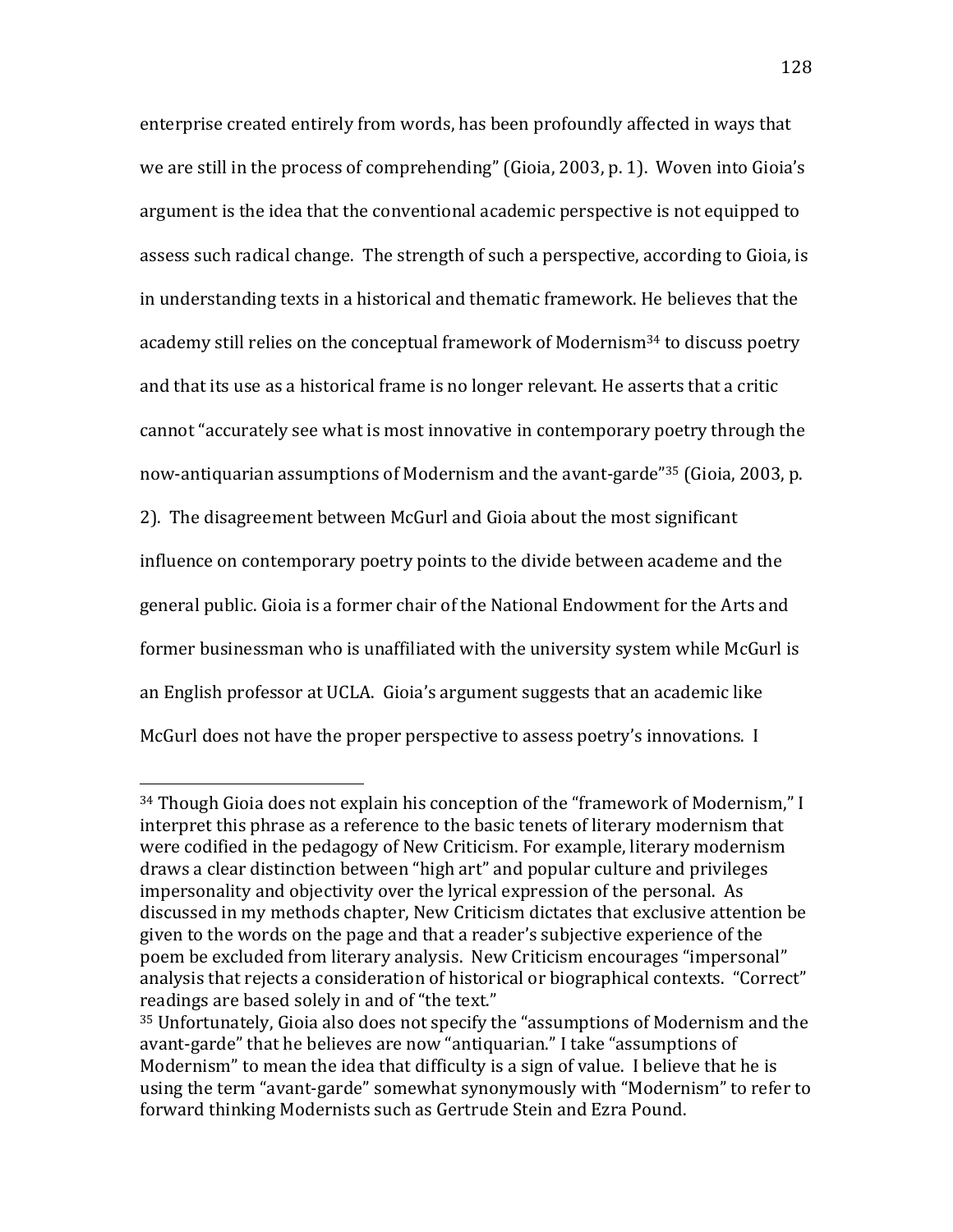believe that though Gioia's argument is built on sweeping generalizations of academe, it does point to a very real chasm between "official verse culture" and "popular" poetry.

Gioia feels that academe is largely responsible for poetry's dwindling readership. He writes,

The history of art tells the same story over and over. As art forms develop, they establish conventions that guide creation, performance, instruction, even analysis. But eventually these conventions grow stale. They begin to stand between the art and its audience. Although much wonderful poetry is being written, the American poetry establishment is locked into a series of exhausted conventions—outmoded ways of presenting, discussing, editing, and teaching poetry. Educational institutions have codified them into a stifling bureaucratic etiquette that enervates the art. These conventions may once have made sense, but today they imprison poetry in an intellectual ghetto. (Gioia, 1992, p. 24)

Gioia's characterization of the contemporary poetry climate is exaggerated and alarmist but does shed important light on the role of educational institutions in promoting poetry that adheres to well-worn conventions. As discussed in the previous chapter, critics like Vendler function as arbiters of taste and wield considerable influence in determining which poets are taught and in what manner. I believe an important consequence of such control is the alienation of general readers.

129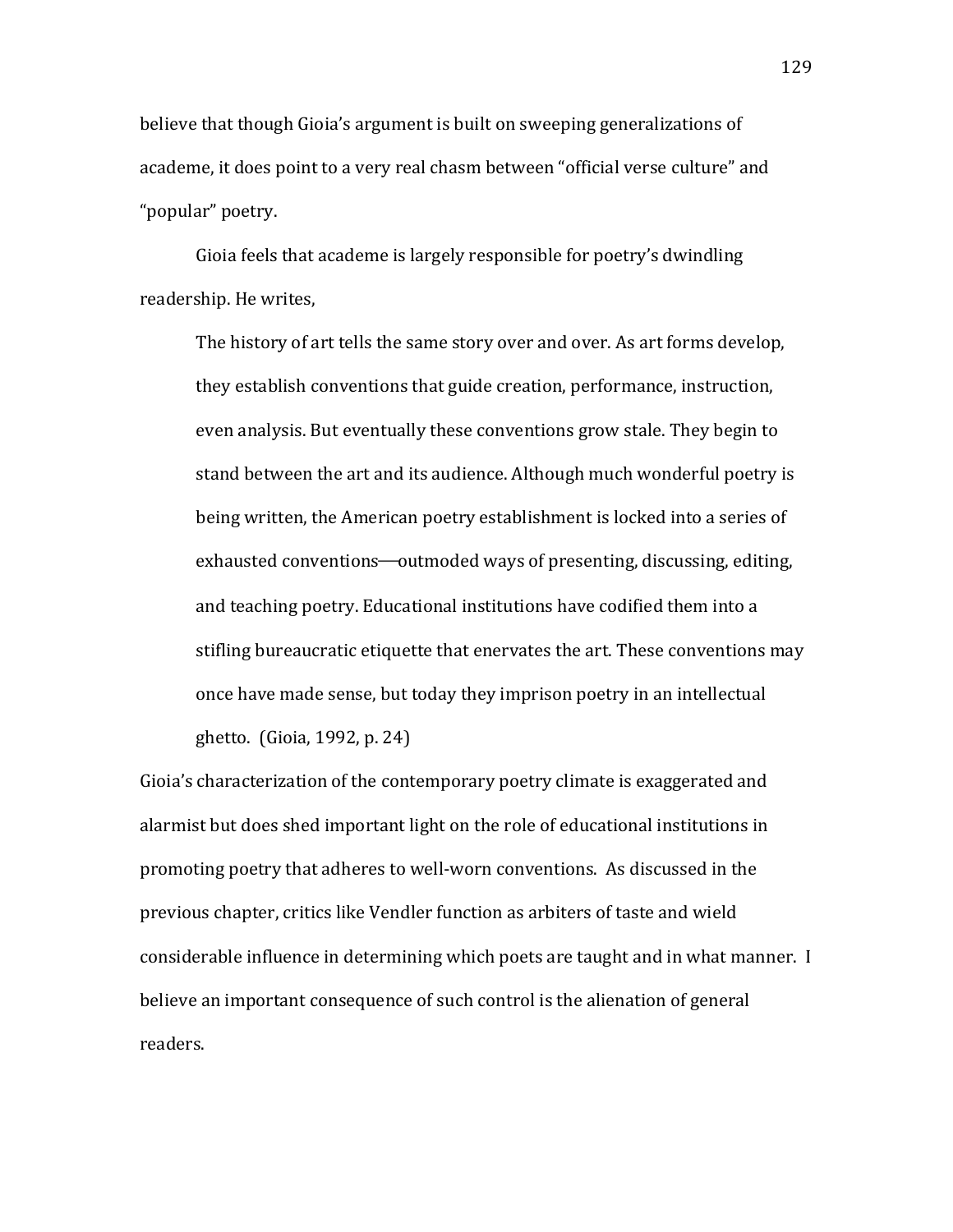As poetry's gatekeeper, academe has long demonstrated a preference for difficulty. In his essay "Metaphysical Poets," T.S. Eliot professes the dictum, "poets, in our civilization…must be *difficult*" (Eliot, 1921, p. 248). He writes, "the poet must become more and more comprehensive, more allusive, more indirect, in order to force, to dislocate if necessary, language into its meaning" (Eliot, 1921, p. 248). I believe that modernism's program of difficulty (that lives on in poets like John Ashbery and Jorie Graham) has negatively impacted the general reader's<sup>36</sup> relationship with poetry. Critic Vernon Shetley writes, "common readers of poetry…seem to have been driven closer to extinction. The last time they were sighted in large numbers was in the 1960s, refreshing themselves in the New England landscapes of Robert Frost. Since then, their numbers seem to have steadily dwindled..." (Shetley, 1993, p. 2). According to Shetley, poetry's declining readership is, in part, due to the insufficient skills of contemporary readers. He writes, "Today poetry itself, any poetry, has become difficult for even the more ambitious general reader as the habits of thought and communication inculcated by contemporary life have grown to be increasingly at variance with those demanded for the reading of poetry" (Shetley, 1993, p. 3). Implied in Shetley's argument is that the American public has debased taste because our "entertainment-oriented television-based culture has cheapened and trivialized all forms of public discourse" (Gioia, 2003, p. 9). Academe, according to Shetley, is blameless for the fact that the general reader of poetry is an endangered species. He argues that poetry should be made "more difficult rather than less" (Shetley, 1993, p. 3). Not surprisingly, in her

 $36$  I define "general reader" as a non-specialist reader of poetry. Critics such as Shetley prefer the term "common reader."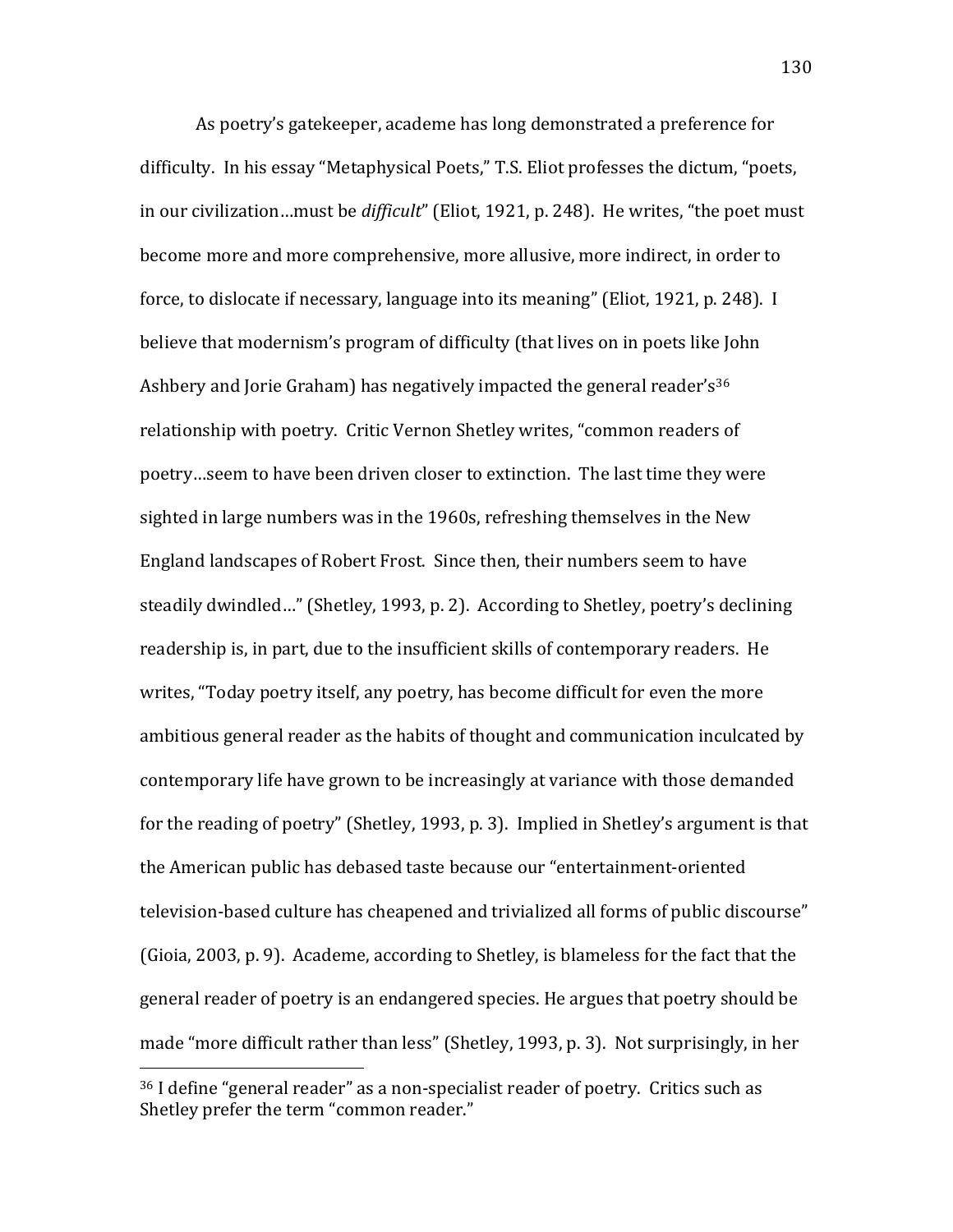blurb featured on the back cover of Shetley's book, Helen Vendler calls Shetley "the most powerful new voice in the criticism of poetry" (Shetley, 1993). Shetley's "powerful new voice" echoes Vendler's elitism and reads as an extension of Eliot's dictum on difficulty.

I believe that the celebration of difficulty (a remnant of Modernism) in university English departments largely accounts for poetry's sense of irrelevance among general readers. Difficulty, as I discussed in the previous chapter, rewards literary scholars whose work requires that they propose ways to understand literary texts. Clear, accessible texts provide little to discuss. Critic Hank Lazer explains,

Poetry used to matter in our culture; with the advent of modernism, it grew too complex for the average reader and passed into the hands of academia and its professionalized explainers; as a result, contemporary poetry has become a culturally irrelevant art distant from the general population.

 $(Lazer, 2004, p. 1)$ Lazer adds, "Many poets, especially those in academia tend to become so absorbed in aesthetic conflicts with colleagues that we lose sight of the larger, more diverse practice of poetry" (Lazer, 2004, p. 12). The tendency on the part of the members of " official verse culture" to lose sight of the expansiveness of poetry and to choose instead to focus on the fraction of poetry deemed "literary" is evidenced by Vendler and Shetley. While inbred academics like Shetley argue that only through the increased "intellectual challenge it offers can current poetry once again make itself a vital part of intellectual culture," I believe that such a stance only further alienates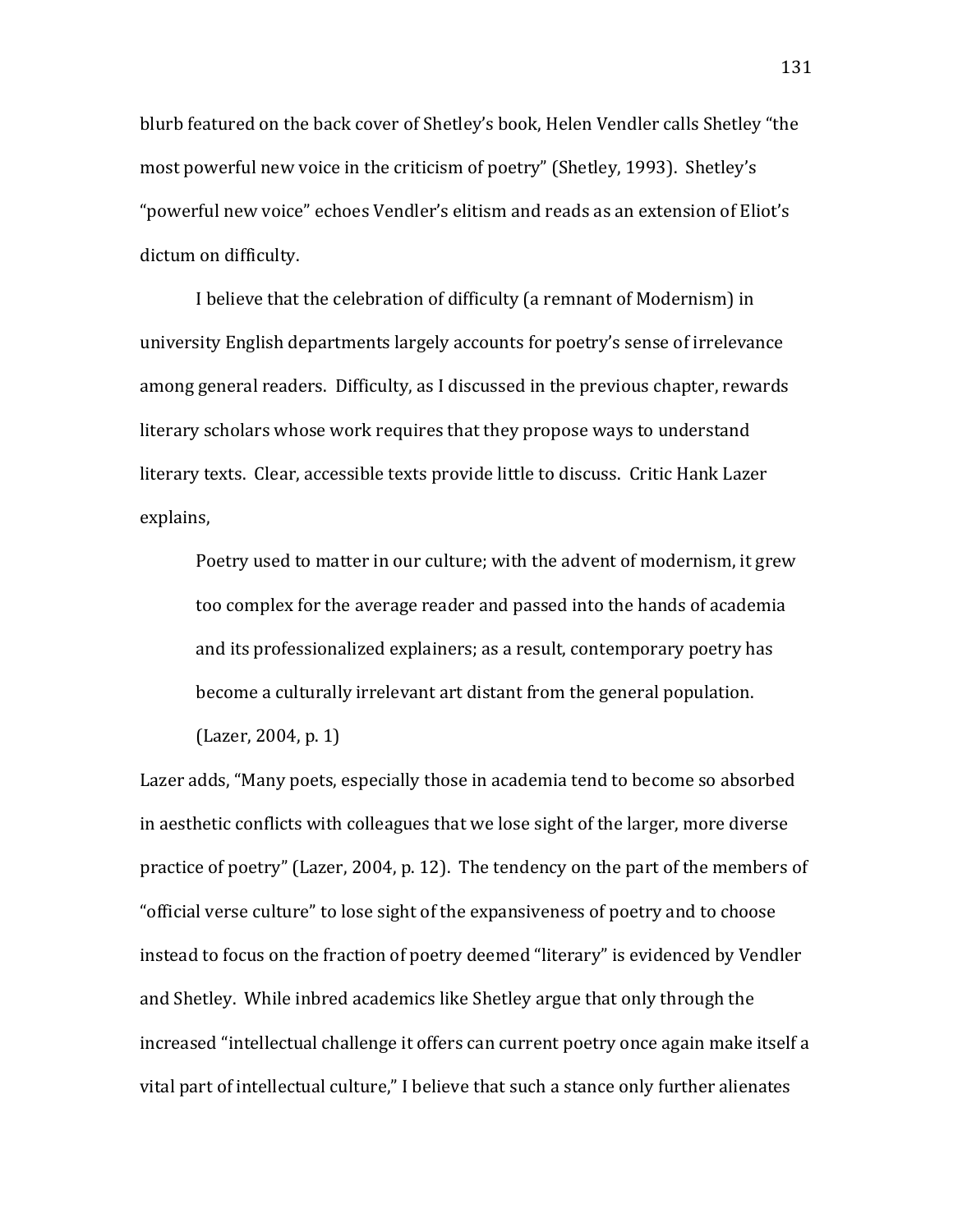non-specialist readers (Shetley, 1993, pp. 3-4). As an alternative, Shetley might expand his elitist definition of "intellectual culture" to extend beyond the university caste and investigate poetry in his scholarship that does not privilege difficulty.

Another way to understand the divide between academe and general readers is through the opposition of what critic Adam Kirsch calls "courteous and discourteous poetry" (Kirsch, 2008, p. 113). According to Kirsch, the courteous/discourteous division is "the most profound division in contemporary" poetry" (Kirsch, 2008, p. 113). Kirsch defines "poetic courtesy" as "a question of how the poet approaches his or her reader—the central choice from which many decisions about style and subject flow" (Kirsch, 2008, p. 113). Kirsch elaborates,

The courteous poet meets his ideal reader on conditions of equality. He approaches language as a medium of communication, which must be brought to a height of precision and eloquence in order to move and delight that reader. Concretely, this means that the courteous poet will try to make clear the subject or argument of the poem, its basic grammar and concepts. Reference and allusion will be used to deepen understanding... All this emphatically does not mean that the experience the courteous poet offers will be inoffensively pleasant. It means simply that the poet's knowledge even of extremity, perplexity, and tragedy—will be made available to the reader, so that it can be genuinely shared.

For the discourteous poet, by contrast, novelty and complexity are the fundamental values, both because they provide aesthetic pleasure and because they differentiate the poet from his predecessors. The reader does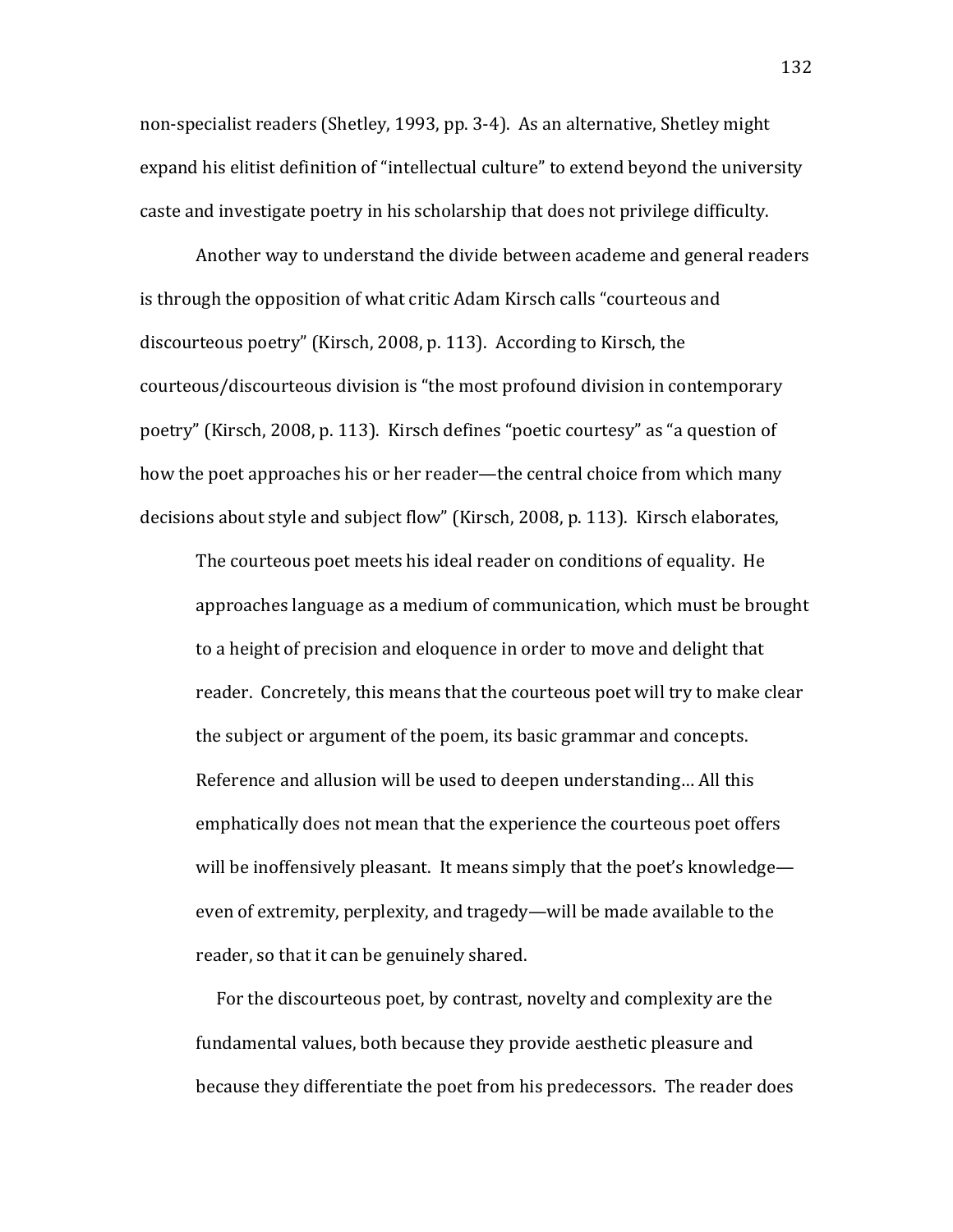not need to be invited or seduced into the poem; his presence is either assumed or ignored. As a result, no effort is made to avoid confusion about the subject or argument of the poem; on the contrary, it is welcomed. The finished poem will not disclose the event or emotion that brought it into being, finding it more valuable to demonstrate the incommunicability of experience. Reference and allusion tend to be idiosyncratic and alienating, and form is conceived intellectually and theoretically rather than discursively or musically. (Kirsh, 2008, pp. 113-114)

He adds that both "courteous" and "discourteous" poets can produce work of the highest order. Kirsch emphasizes this particular division in contemporary poetry because he believes "the balance today has swung so far in the direction of discourtesy" (Kirsch, 2008, p. 114).

I argue that Collins' success is due to his courtesy and accessibility in a climate of discourtesy and difficulty. The total regard for the general reader reflected in his poems functions as a kind of antidote to the alienation of the reader caused by "discourteous" poetry such as Jorie Graham's and Mark Levine's. As critic Donna Stonecipher explains, "Collins' poems are in the business of making themselves palatable to the most disenfranchised of poetry readers" (Stonecipher, 2004, p. 2). Collins believes, as do I, that it is too easy "to play games with a reader and have him down in the bushes looking for a painted egg" (Potts, n.d., p. 2).<sup>37</sup>

 $37$  Interestingly, Collins refers to the twenty-five year period leading up to his publication in 1987 in *Poetry* as a time during which he was "writing badly under various influences." Collins explains, "I went to graduate school, got a Ph.D. and began a career as a professor. The poet emerged gradually. I was under the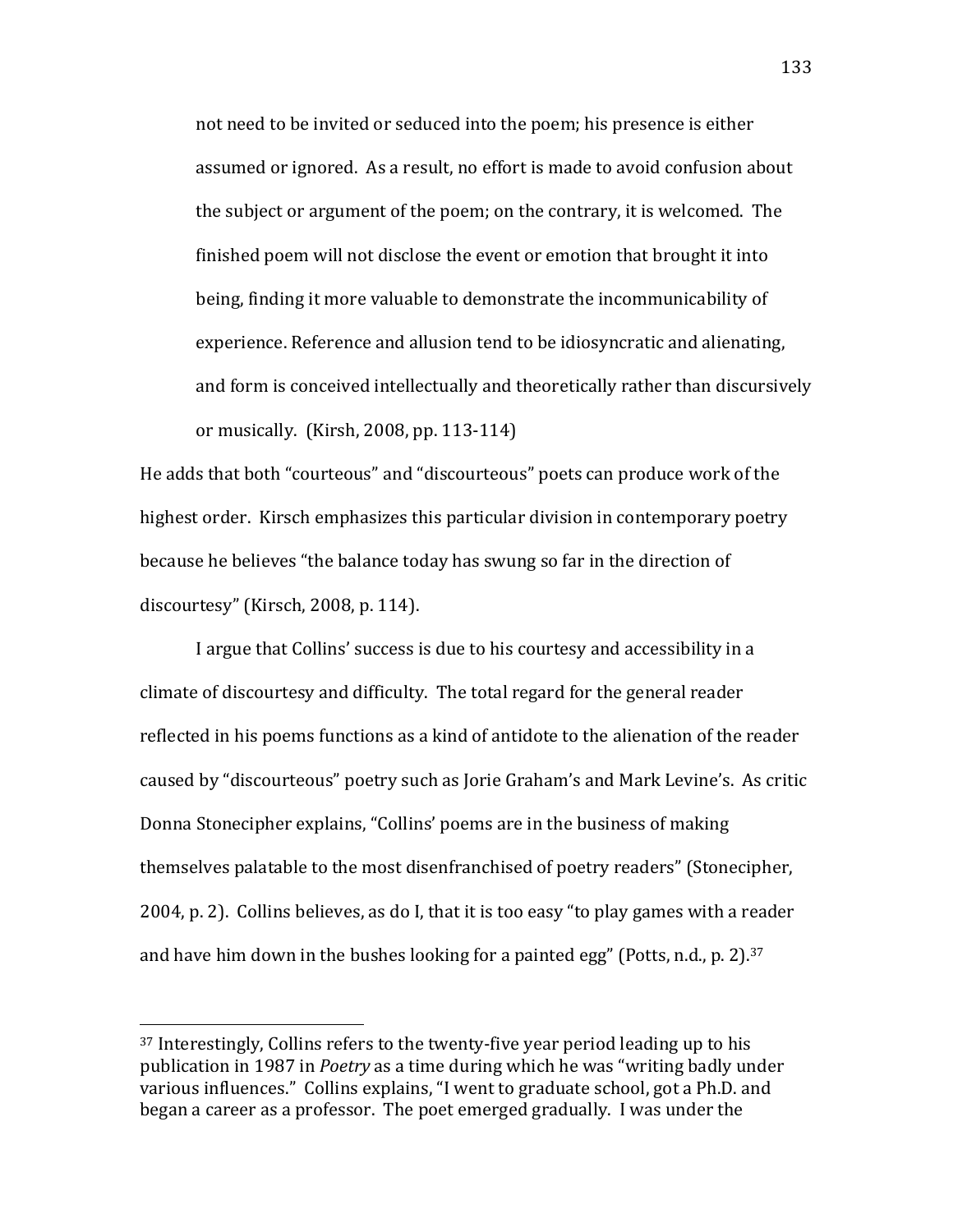Given the abundance of "discourteous" contemporary American poetry, Collins' work is a refuge for readers who prefer clarity to opacity. His work implicitly recognizes the frustration generated by poetry's sequestration in academe and targets an audience other than the established literary coterie.

As arguably the most "courteous" poet in America, Collins has been praised for "building a rare bridge of admiration for his work between [the] serious literary fold and poetry novitiates" (Weber, 1999, p. 1). Garner has humorously referred to him as "both prom king and starting point guard" for the "Amiable School of American Poets" (Garner, 2010, p. 1). Collins' popular appeal can be read as proof that the American public is not metrophobic but simply hungry for accessible poetry. Ernest Hilbert writes, "His [Collins'] immense popularity (by poetry standards) may be all the evidence one needs that many people *want* to enjoy poetry... They do not want to be shut out, any more than they want to be spurned from a recital hall or art gallery" (Hilbert, 2006, p. 2). Courting the audience is a top priority for Collins. He explains, "I think a lot of readers are frustrated with the obscurity and self-indulgence of most poetry. I try very assiduously to court the reader and engage him. I am interested more in a public following than a critical one" (Stonecipher, 2004, p. 1). Collins views the invitation of the general reader into his work as simply a matter of manners.

In the article "Dear Reader: What Makes Billy Collins One of America's Best-Known (and Best-Selling) Poets? Perhaps its his attention to What Matters

mistaken modernist belief that there was an unbreakable connection between value and difficulty, so I wrote a lot of impenetrable poetry" (Plimpton, 2001, p. 5).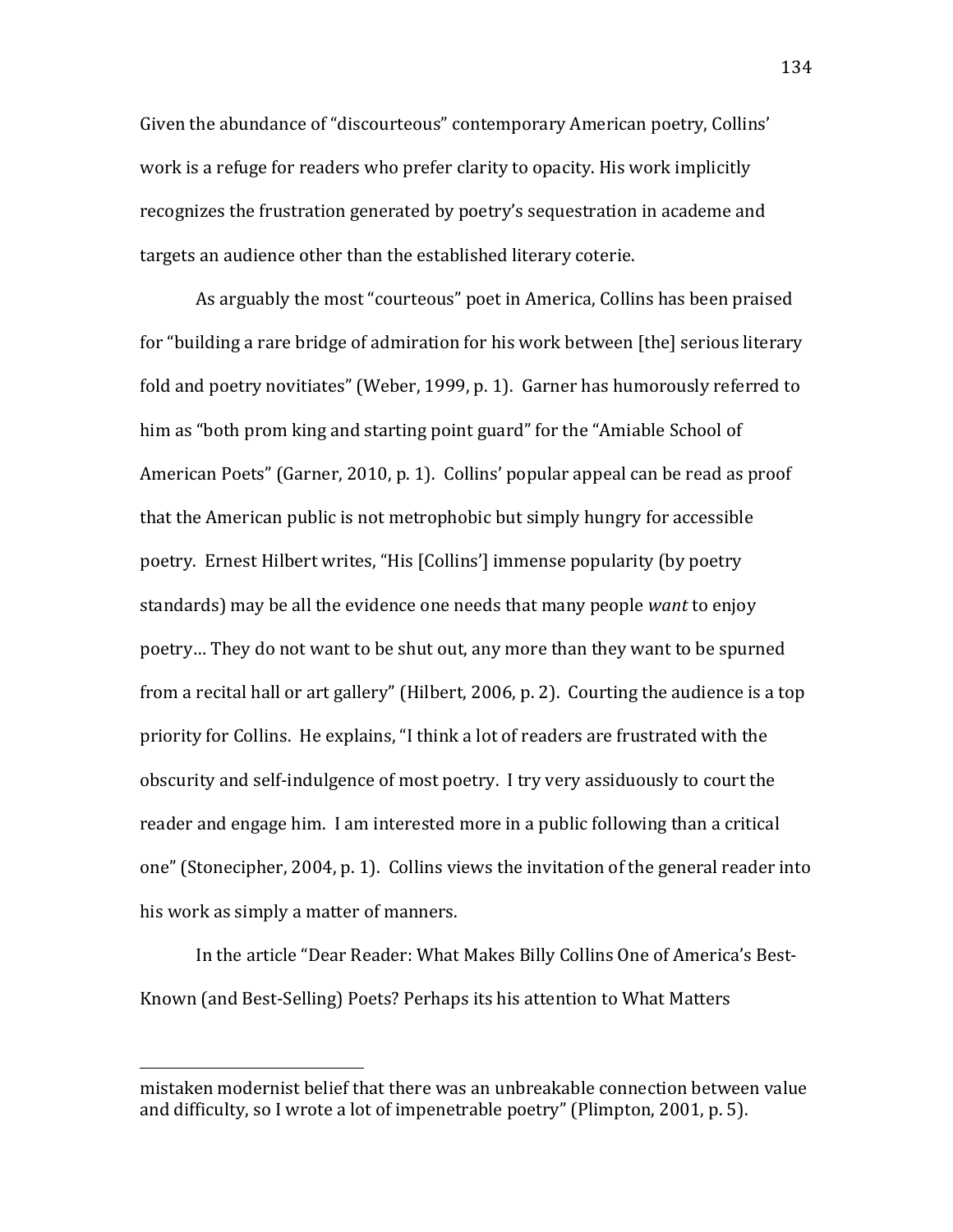Most—His Audience" (2008), Elizabeth Kelley Gillogly explains that Collins "understands the importance of his audience better, perhaps, than any other contemporary American poet. Collins never ignores his readers. He never makes them feel stupid. He never pretends he does not need them" (Gillogly, 2008, p. 27). Gillogly describes Collins as, "the kind of guy who can—and does—talk with anyone and everyone: the waiter, the cabdriver, and the old man on the corner. He acknowledges them, just as he does his readers. Collins sees this as basic etiquette" (Gillogly, 2008, p. 28). Anecdotally, my first in-person encounter with Collins occurred during a softball game for poets at Sarah Lawrence College where I was the pitcher and he was the lead-off batter. I view his willingness to participate in such a game as reflection of his genuine desire to engage with the public. Whether interacting with his cabdriver, softball pitcher, or reader, Collins demonstrates courtesy. Collins explains, "Not to be aware of the reader's presence is sort of like being in a room with somebody and ignoring them, which I don't think is an acceptable way of behaving in life or in literature" (Gillogly, 2008, p. 28). About his consciousness of the reader, Collins told *New York Times* reporter Bruce Weber,

I have one reader in mind, someone who is in the room with me, and who I'm talking to, and I want to make sure I don't talk too fast, or too glibly. Usually I try to create a hospitable tone at the beginning of a poem. Stepping from the title to the first lines is like stepping into a canoe. A lot of things can go wrong. (Weber, 1999, p. 3)

In an interview with Alexandra van de Kamp, Collins expressed a similar sentiment ! in slightly different terms. He explained, "I want to bring the reader along to share

135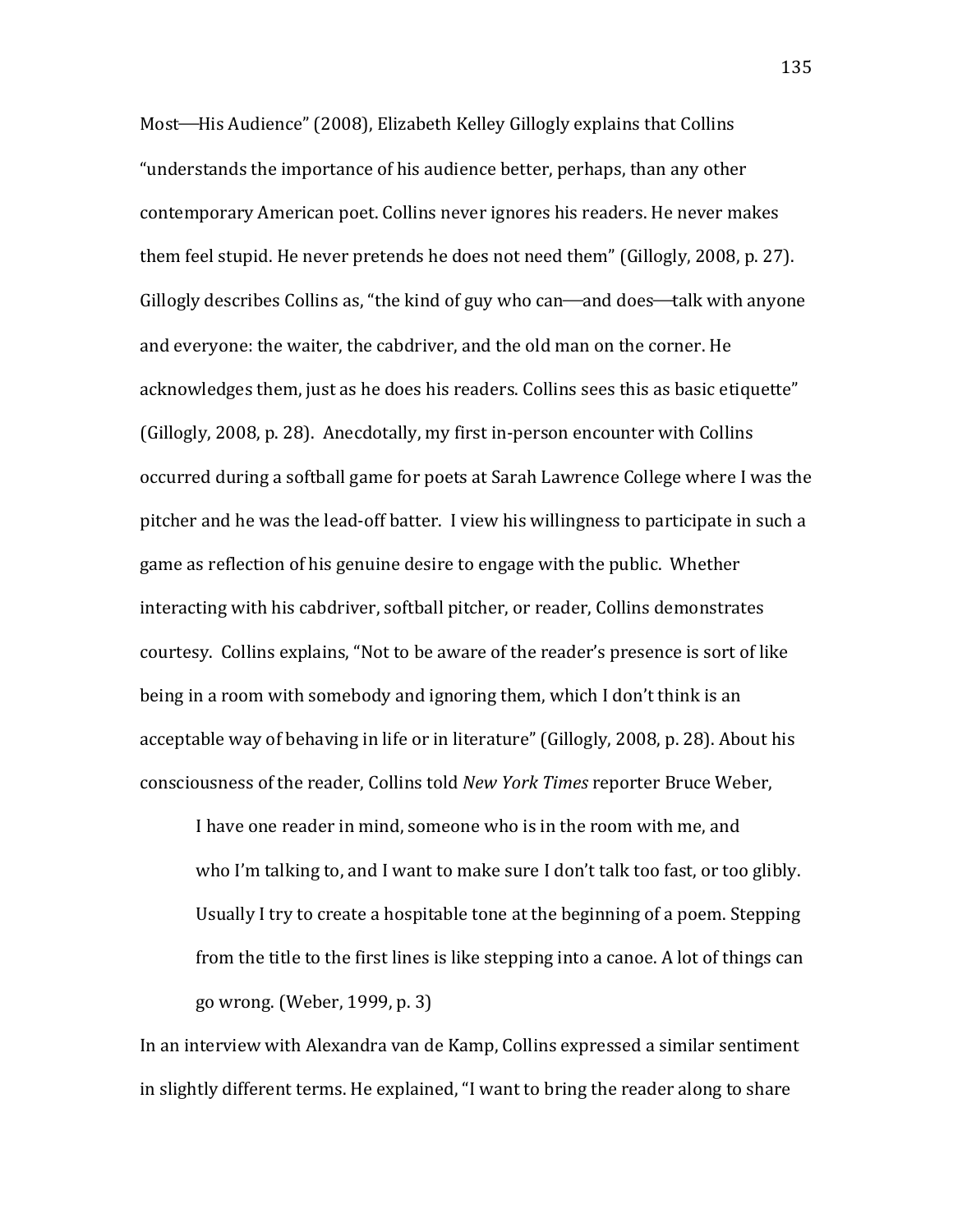whatever surprises the journey may hold. I try to begin the poem on a common ground, which is a way of assembling a little group around the campfire of the poem. Scoutmaster Collins will then tell some scary stories" (van de Kamp, 2001). Collins' trademark attention to his audience is what, in part, makes his work so accessible to the non-specialist reader of poetry.

Collins' "courtesy" as a poet comes not just from an acknowledgement of the reader's presence but also from a keen understanding of what brings many readers to literature. In a chapter titled "Reader's Life," Stephen Dobyns (2003) writes that people read fiction and poetry because,

It gives us information about our lives. We read in part to see ourselves. We read to see what our futures will be. We read to see that our most private joys and fears are in fact shared with the human community. And we read to have our opinions about the world challenged or even strengthened. Our question is what is it to be a human being, what is it to be me. At some level the subject of any story or poem is always the reader, and the writer who ignores this does so at his or her peril. (Dobyns, 2003, p. 40)

Despite his presumptuous use of the universal "we," I believe Dobyns' statement does express many of the most significant reasons why readers turn to literature. I also believe these motivations are often best addressed by the clear communication of "courteous" poets like Billy Collins.

In the introduction of 180 More Extraordinary Poems for Every Day (2005) Billy Collins refers to the word "accessible" as the "scarlet A-word" (Collins, 2005, p. xvii). He explains that it is an overused praise word "used to loosely mean poetry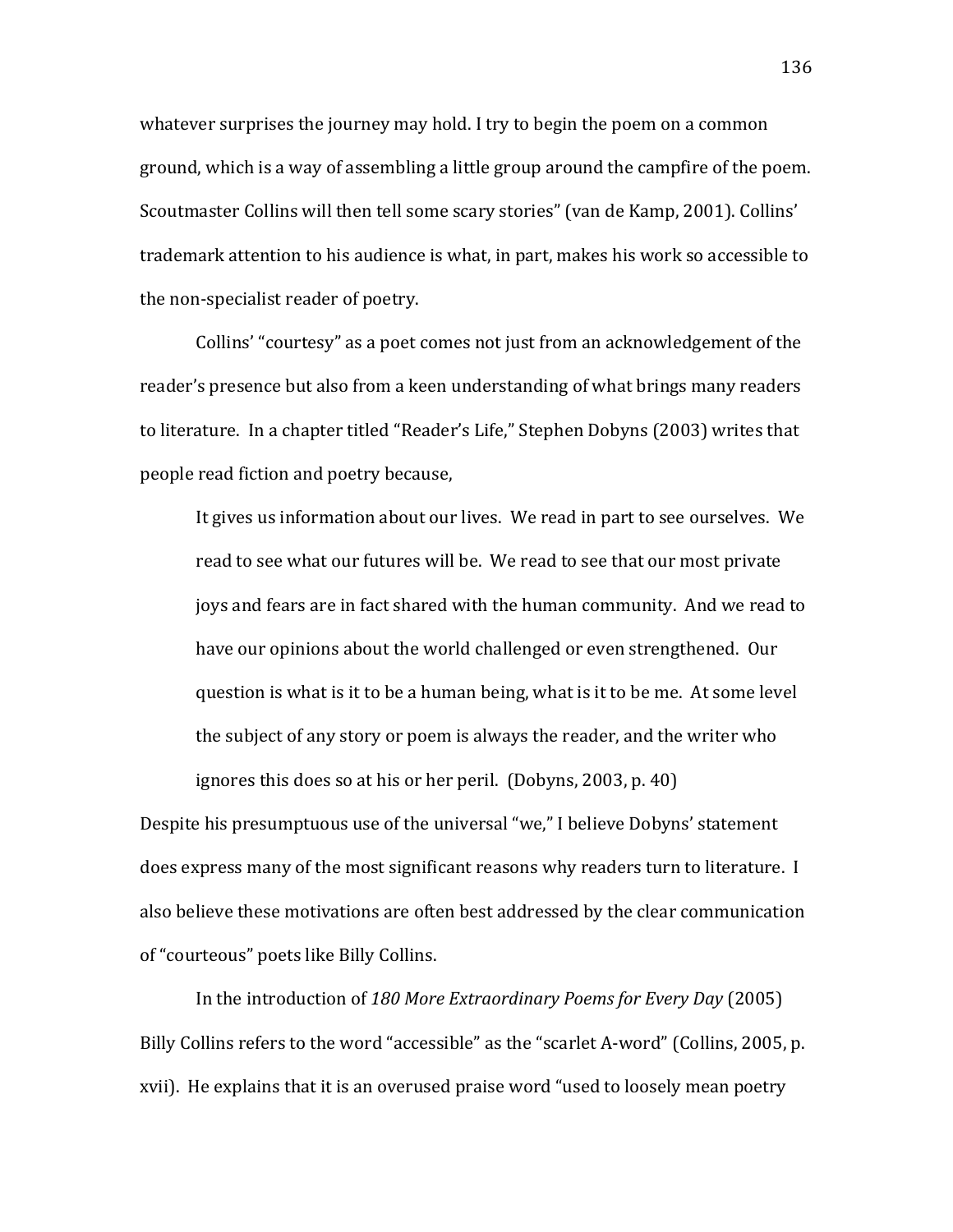that can be readily understood" (Collins, 2005, p. xiv). Collins offers an alternate definition that, in his estimation, avoids a "stone-throwing argument between the Camp of Clarity and the Camp of Difficulty" (Collins, 2005, p. xiv). Collins suggests that "accessible" be used to mean "easy to enter" (Collins, 2005, p. xiv). He likens an accessible poem to a building with an open or unlocked front door. According to Collins, a poem with a clear entrance may or may not have a body thats meaning is readily available. Collins explains that poems with the front door left open are "hospitable toward their readers" (Collins, 2005, p. xvi). According to critic Dwight Garner, the distinction between accessibility and hospitability is an important one for Collins. Garner writes, "When he [Billy Collins] gets tarred with the label 'accessible'—only in today's mandarin poetry world, by the way, could that be an insult—he demurs and says the term calls to mind on-ramps for the 'poetically' handicapped.' He suggests 'hospitable'" (Garner, 2001, p. 1). Collins considers what happens to readers encountering inhospitable poems when he asks, "If you need to cut an entrance into a poem, who is going to bother? Why should a reader be asked to commit repeated acts of breaking and entering?" (Collins, 2005, p. xvi). In considering a poem's complexity, Collins asks, "If a question has no clear starting place, how can it go anywhere? If a poem does not begin in lucidity, how can it advance into the mysterious?" (Collins, 2005, p. xvi). Collins asserts that clarity does not preclude depth.

Nowhere is Collins' "hospitality" more glaringly apparent than at the openings of his poetry collections. His introductory poems reflect Collins' belief that the reader "is someone who doesn't care about [him] or has no vested interest"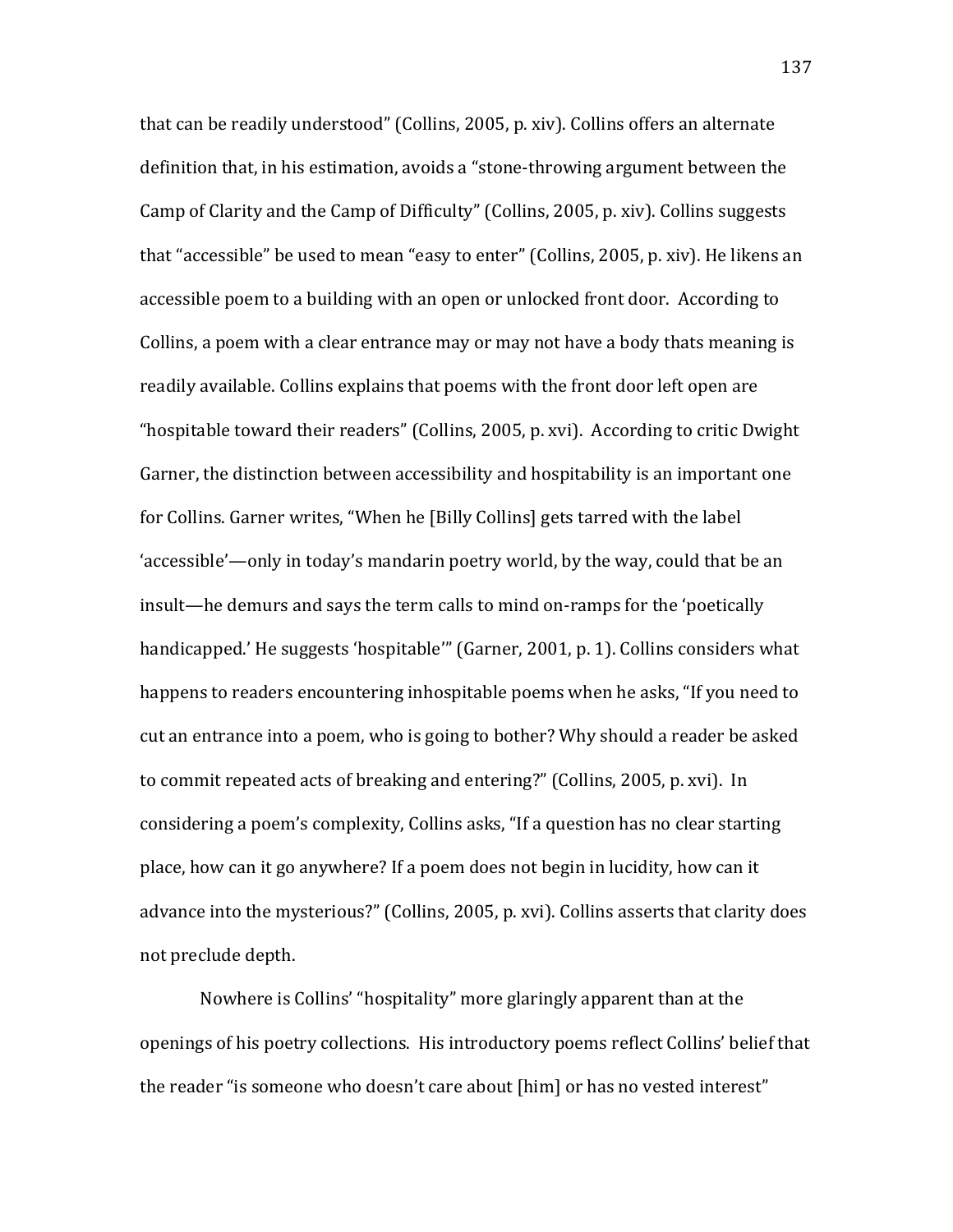(Plimpton, 2001, p. 11). He explains, "I start the poem assuming that I have to engage his or her interest. There is no pre-existing reason for you to be interested in me and certainly not in my family, so there must be a lure at the beginning of the poem" (Plimpton, 2001, p. 11). He adds, "why not make sure he or she is on board at the beginning of every book of poems by throwing down a welcome mat, an address to the reader before the book (or play) proper begins?" (van de Kamp, 2001, p. 8). Collins' "welcome mat" in *The Art of Drowning* (1995) is the prefatory poem "Dear Reader" that lures the reader into the collection through flattery.

## DEAR READER

Baudelaire considers you his brother, and Fielding calls out to you every few paragraphs as if to make sure you have not closed the book, and now I am summoning you up again, attentive ghost, dark silent figure standing in the doorway of these words.

Pope welcomes you into the glow of his study, takes down a leather-bound Ovid to show you. Tennyson lifts the latch to a moated garden, and with Yeats you lean against a broken pear tree, the day hooded by low clouds.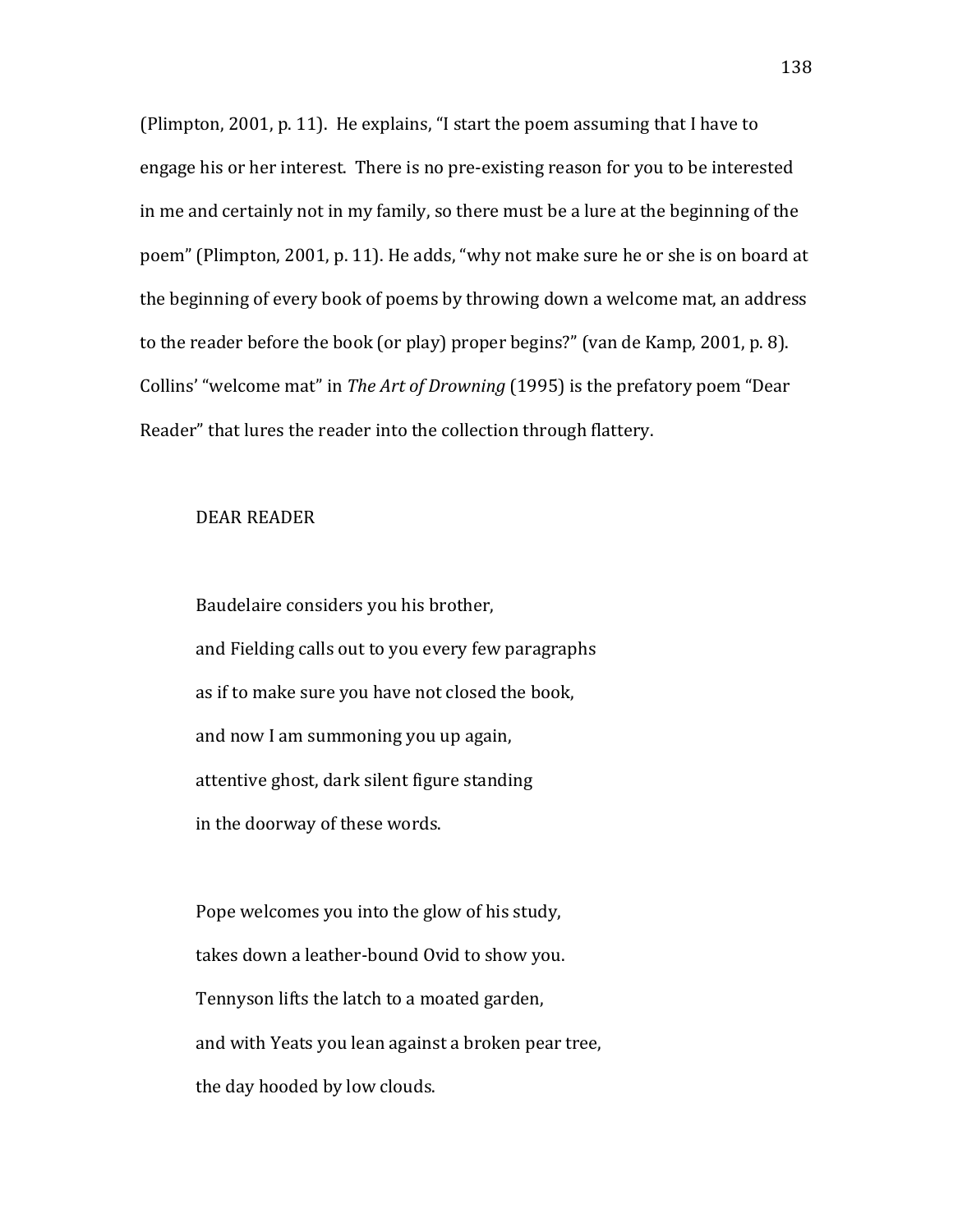But now you are here with me, composed in the open field of this page, no room or manicured garden to enclose us, no Zeitgeist marching in the background, no heavy ethos thrown over us like a cloak.

Instead, our meeting is so brief and accidental, unnoticed by the monocled eye of History, you could be the man I held the door for this morning at the bank or post office or the one who wrapped my speckled fish. You could be someone I passed on the street or the face behind the wheel of an oncoming car.

The sunlight flashes off your windshield, and when I look up into the small, posted mirror, I watch you diminish—my echo, my twin and vanish around a curve in this whip of a road we can't help traveling together.

 $\left($  Collins, 1995, p. 3)

The poem uses ordinary speech and a companionable tone to welcome the reader and enlist her services. The appearance of the word "you" in each of the first four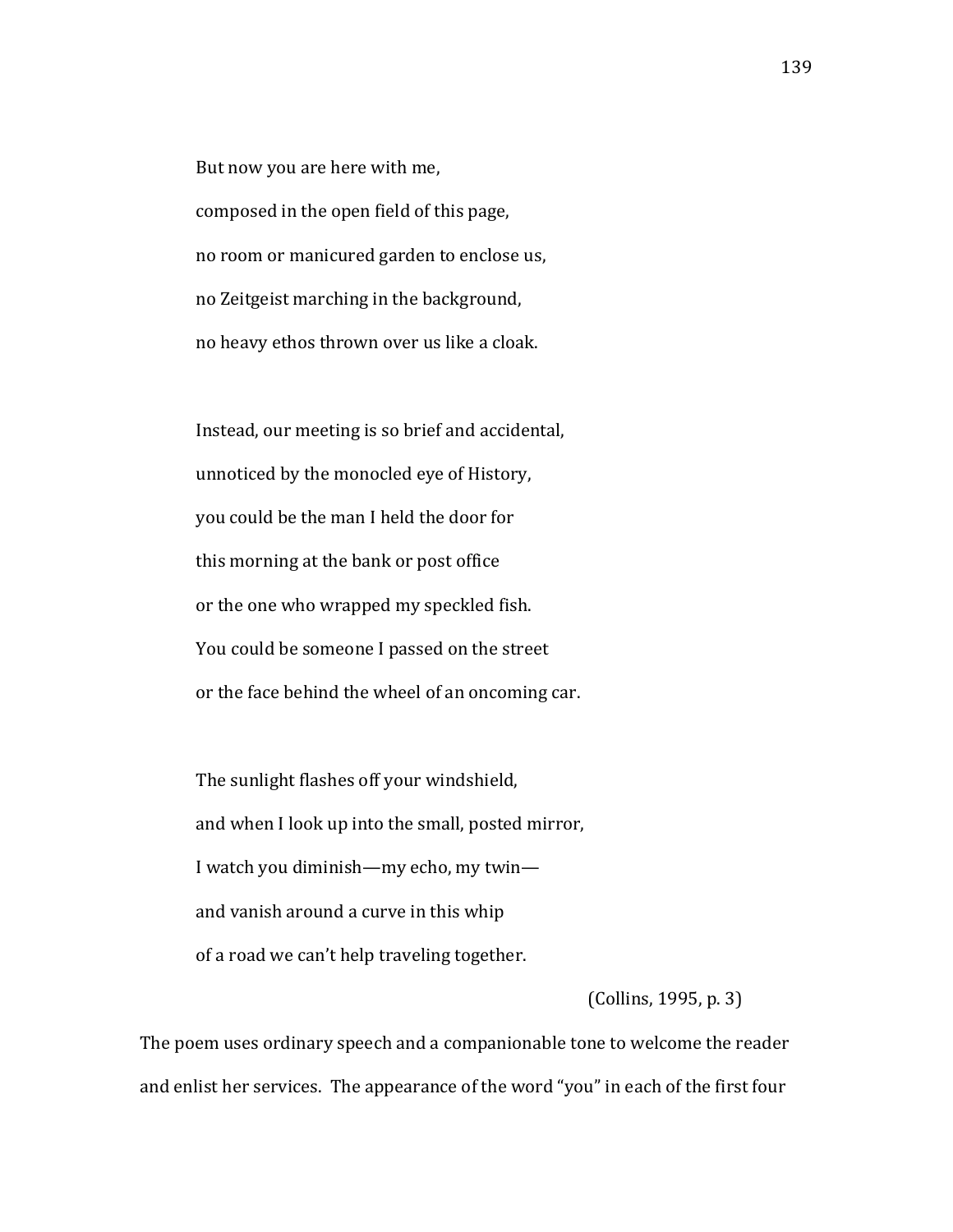lines followed by the description of the reader as an "attentive ghost, dark silent figure standing/ in the doorway of these words," serves as a pronounced and respectful acknowledgement of the reader. Such direct address stands in stark contrast to Jorie Graham's previously discussed poem "To the Reader" in which the reader is never addressed and the word "you" never mentioned. Like Charles Baudelaire and Henry Fielding before him, Collins respectfully summons his reader but unlike William Butler Yeats, he does so without the "Zeitgeist" of Modernism "marching in the background." Collins infers that he has no aesthetic agenda and so there will be "no heavy ethos thrown over us like a cloak." Instead, he underscores the casualness of his "meeting" with the reader by describing it as "brief and accidental,/ unnoticed." Collins further endears himself to the general reader by acknowledging that these serendipitous "meetings" may very well involve his local fishmonger, a man at the bank, or the countless pedestrians he passes. Collins' tone here is unassuming, humble, and appreciative. In the final stanza he recognizes the ephemeral nature of the "meeting" by describing the reader as someone who will eventually "diminish" and "vanish around a curve in this whip/ of a road we can't help traveling together." Read as a whole, the poem is a simple, unpretentious, and artful invitation for a neglected portion of the poetry readership to join Collins.

Collins' poem "Night Letter to the Reader" offers a similar display of hospitality toward the reader. As the opening poem in the collection *Nine Horses*  $(2002)$ , it portrays Collins as an everyman and works to dispel any associations of poetry with pretentiousness. The poem begins, "I get up from the tangled bed and go outside,/ a bird leaving its nest,/ a snail taking a holiday from its shell." He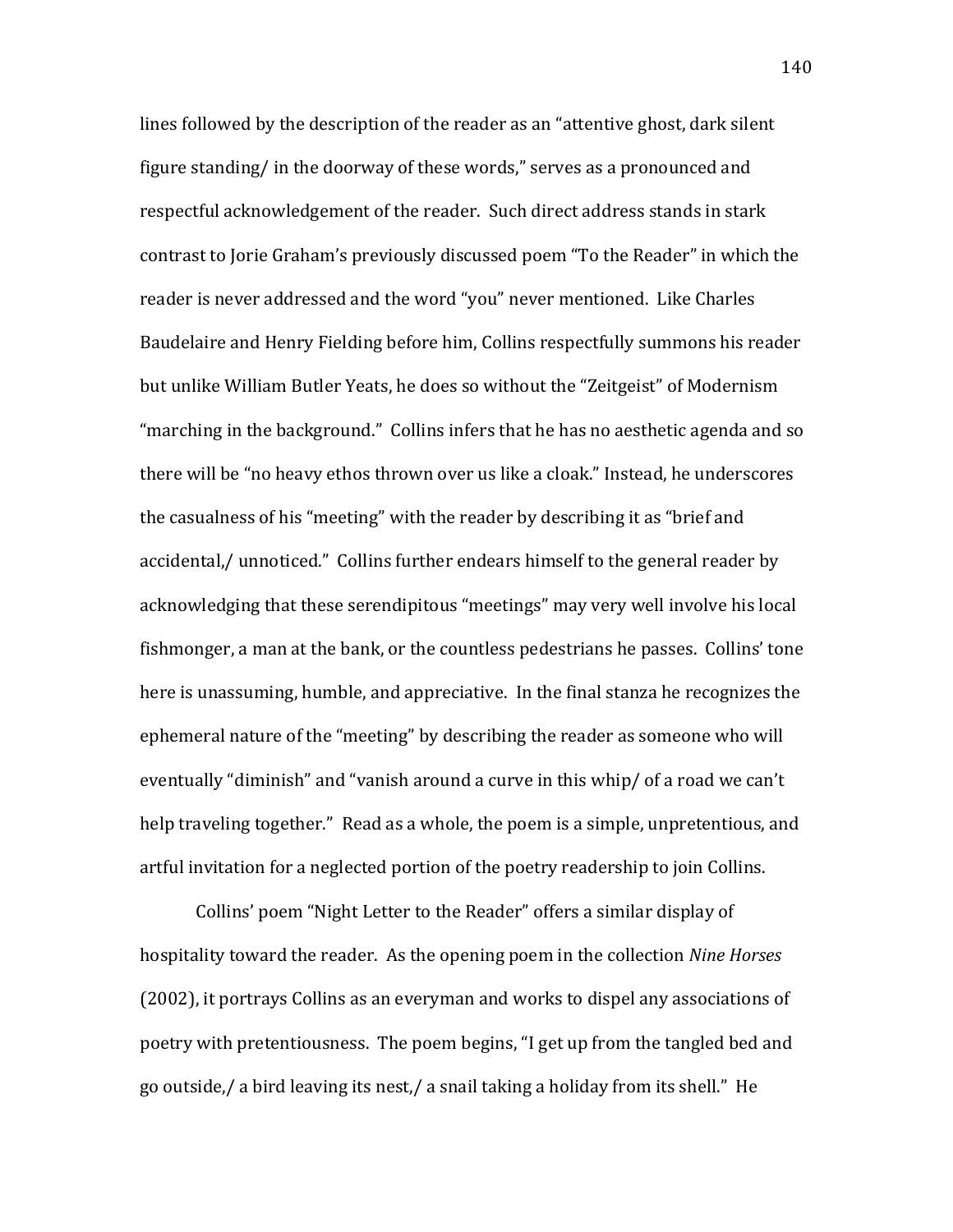equates himself with a bird and a snail and describes himself a few stanzas later as " an animal in pajamas." Such comparisons serve to deflate any preexisting notions of the poet as a pompous bard. Collins is an "ordinary insomniac" who is no better than any other sentient being. Unlike the epistolary opening of "Dear Reader," it is not until the seventh stanza in "Night Letter to a Reader" that Collins directly addresses the reader. He writes, "I am wondering if you are even listening/ and why I bother to tell you these things/ that will never make a difference,/ flecks of ash, tiny chips of ice." Collins' self-effacing tone here reads as an exaggerated display of humility. Such a tactic subverts any notions of the poet as high priest and demonstrates Collins' capitalistic savvy for recognizing an ignored niche of poetry readers.

In addition to Collins' hospitality, he actively seeks to distance himself from "discourteous" poetry. In "A Portrait of the Reader with a Bowl of Cereal," Collins takes aim at Modernism's pomposity. The poem begins with the following epigraph from Yeats: "A poet... never speaks directly,/ as to someone at the breakfast table." In an act of amusing defiance, Collins' poem addresses a reader sitting across from him at the breakfast table. The poem serves as an expression of disagreement with Yeats' pronouncement on the merits of obscurity and difficulty in poetry. The body of the single stanza poem reads:

Every morning I sit across from you at the same small table, the sun all over the breakfast things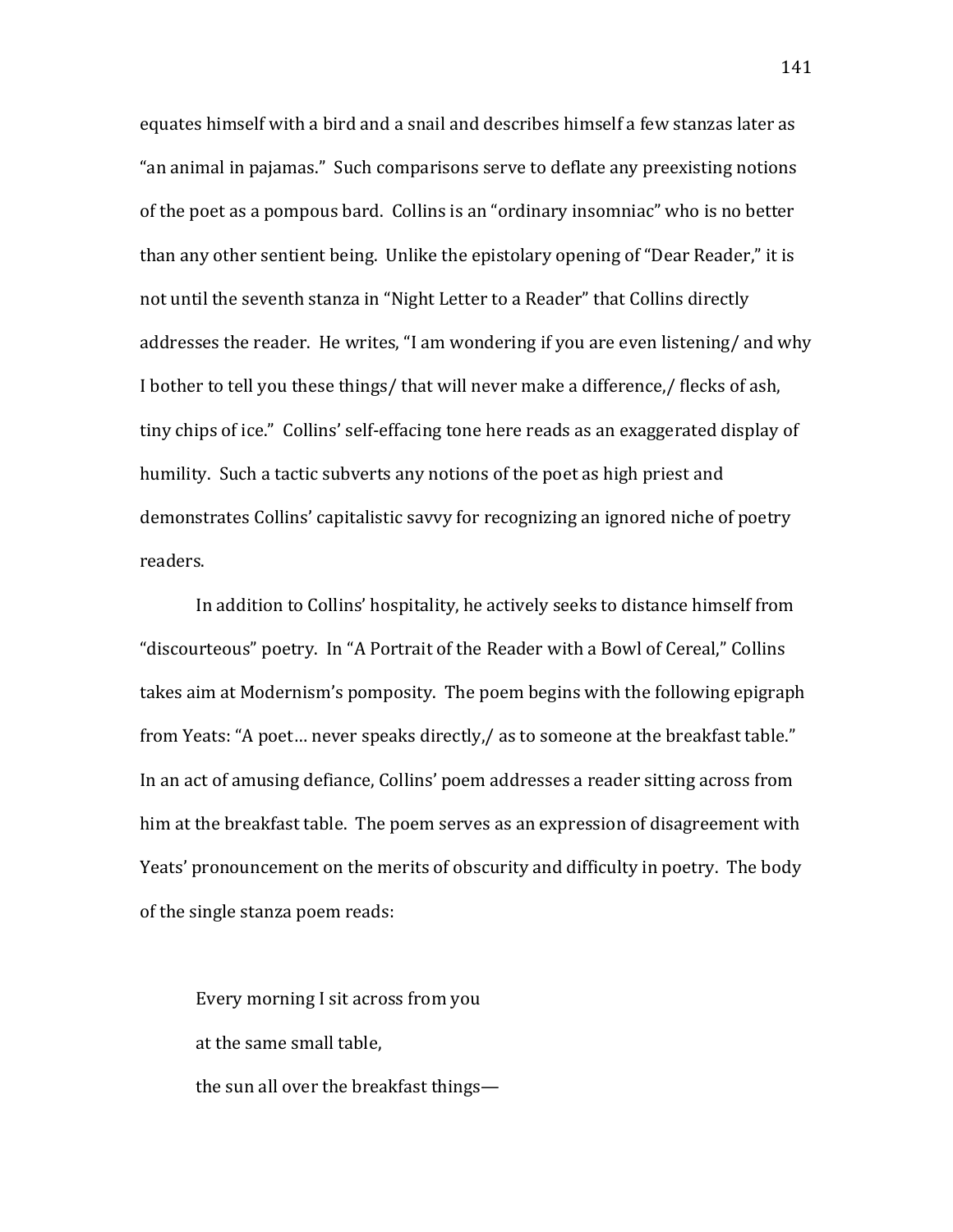a curve of a blue-and-white pitcher,

a dish of berries—

me in a sweatshirt or robe,

you invisible.

Most days, we are suspended

over a deep pool of silence.

I stare straight through you

or look out the window at the garden,

the powerful sky,

a cloud passing behind a tree.

There is no need to pass the toast,

the pot of jam,

or pour you a cup of tea,

and I can hide behind the paper,

rotate in its drum of calamitous news.

But some days I may notice

a little door swinging open

in the morning air,

and maybe the tea leaves

of some dream will be stuck

to the china slope of the hour—

then I will lean forward,

elbows on the table,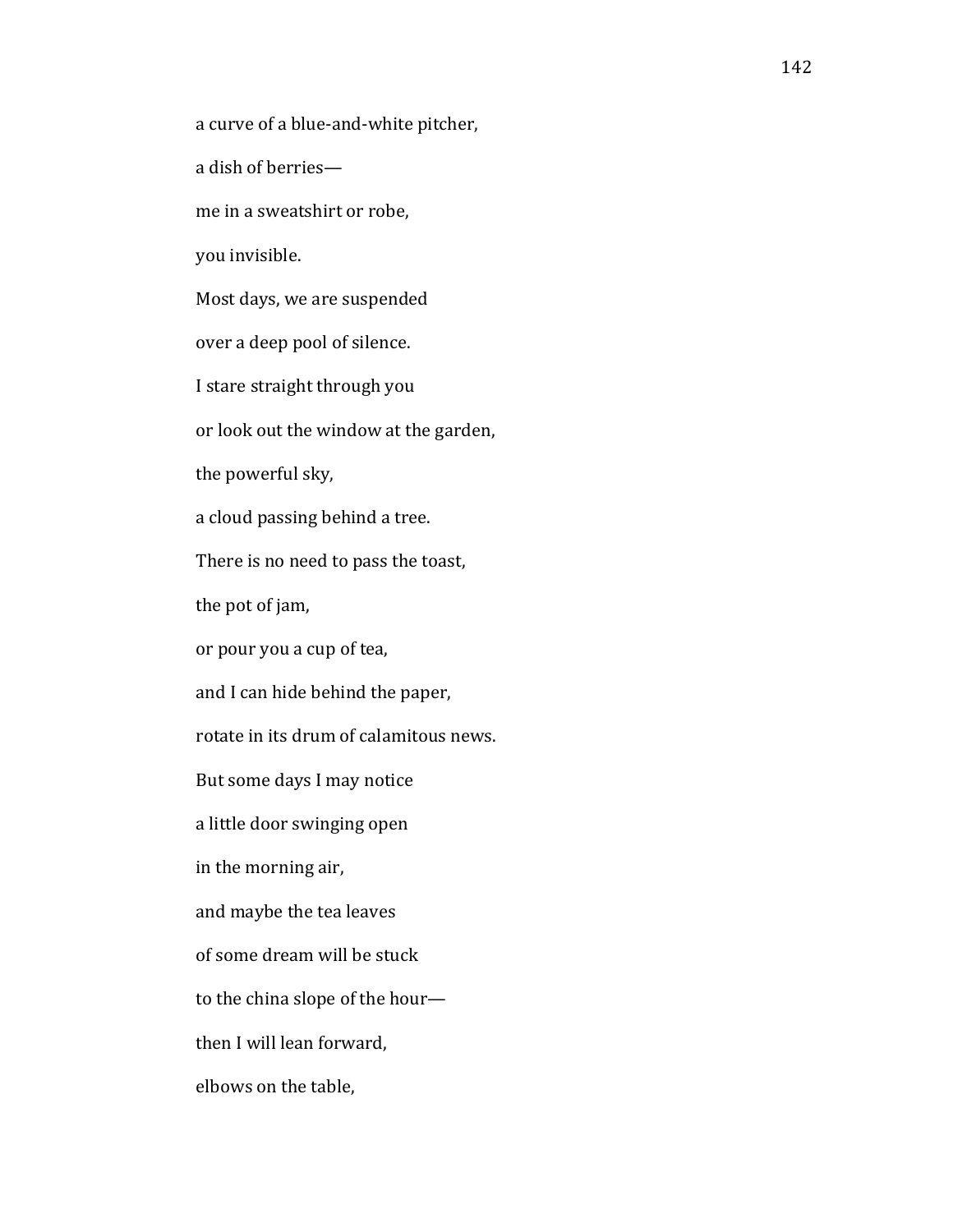with something to tell you,

and you will look up, as always,

your spoon dripping milk, ready to listen.

# $\left($  Collins, 1998, p. 3)

The poem's conversational tone and uncomplicated diction and syntax function as a mockery of Yeats' espousal of difficulty and obscurity. Collins adopts a persona as a discourteous speaker and describes himself as dressed in "a sweatshirt or robe" and the reader as "invisible." The poem's ill-mannered speaker "stare[s] straight through" the reader and sees no reason to perform niceties such as passing the toast or pouring the reader a cup of tea. The self-absorbed speaker prefers instead to "hide behind the paper." In the rare instance when the speaker "may notice" the reader, it is because "the tea leaves/ of some dream [are] stuck to the china slope of the hour." The set of circumstances Collins deems necessary in order for the reader to be made visible to the speaker is nothing short of absurd. Collins deepens his criticism of Yeats' pronouncement in the poem's final lines when the speaker describes the invisible but attentive reader "as always...ready to listen." The reader here is at the speaker's beck and call. The "portrait" Collins depicts is not ultimately of the reader as much as it is of the self-absorbed speaker who depends on the reader's subservience. Overall, the poem operates not only as a rebuttal of Yeats' epigraph but also as a caricature of the "discourteous" poetry he espouses.

Collins' poems of departure for his collections reflect a similar attentiveness to the reader as his introductory poems. In "The Flight of the Reader," Collins' final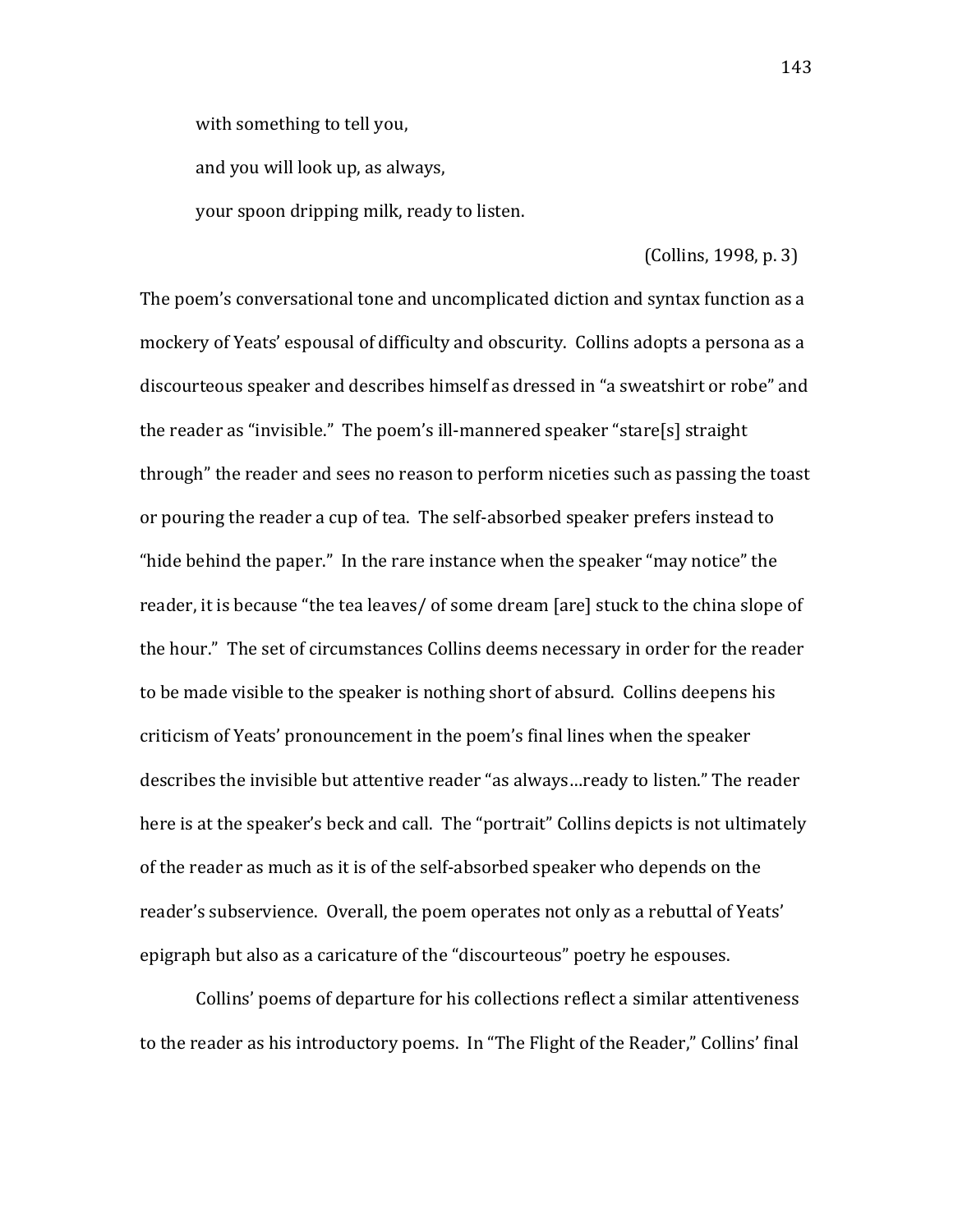poem in *Sailing Around the Room* (2001), he offers a humble farewell and expression of appreciation to his loyal readers.

#### THE FLIGHT OF THE READER

You'd think we would have had enough

of one another

after all the rain streaming down these windows,

the walks out to the garden when it clears,

the same yellow and white flowers,

all the sleepless nights—

the toy car going in circles on the bed table.

But still, you stay perched on my shoulder,

cricket or bluebird,

wild parrot digging your claws into my loud shirt.

Is it because I do not pester you with the invisible gnats of meaning, never release the whippets of anxiety from their crates, or hold up my monstrous mirror, a thing the size of a playing field?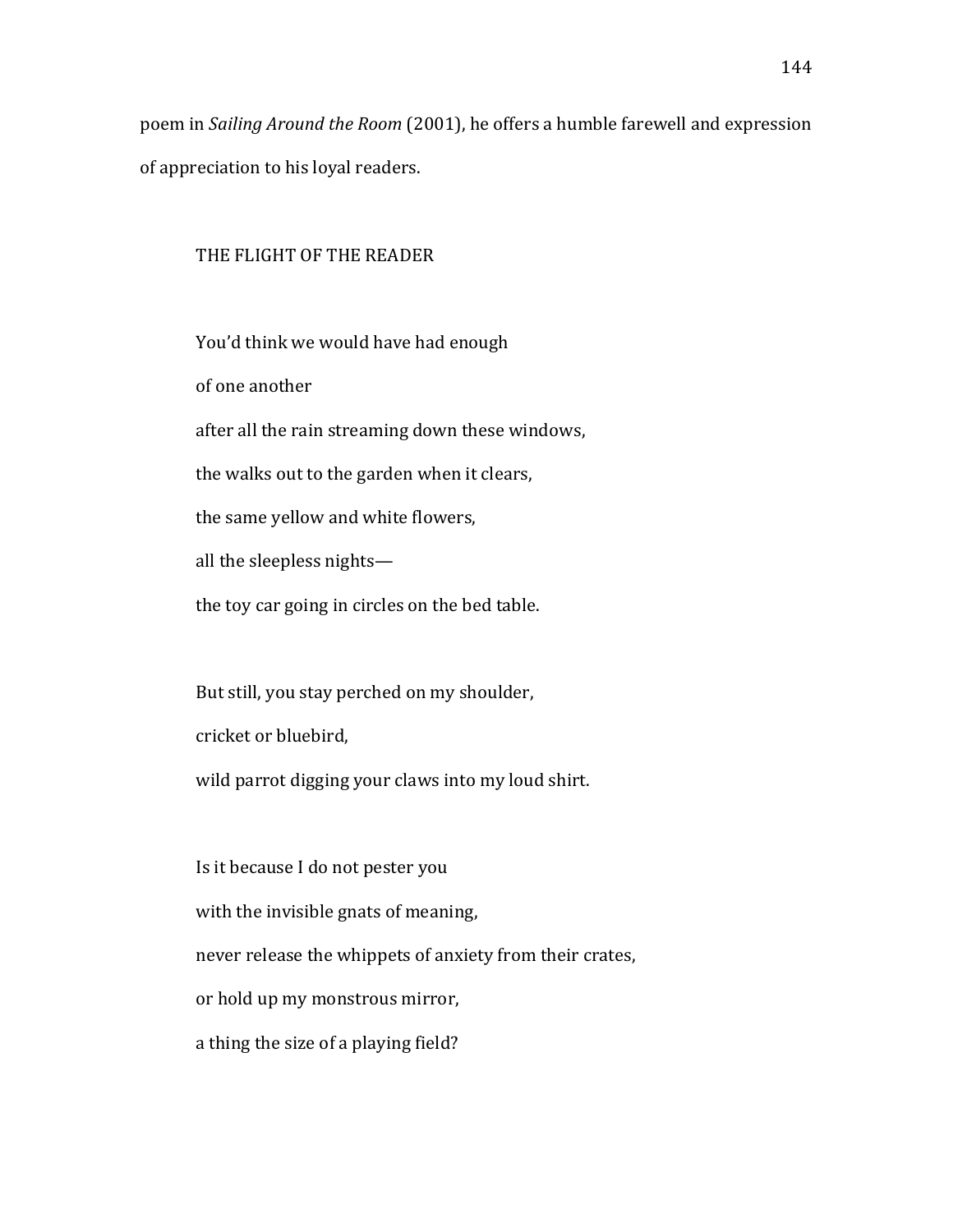Whatever makes you stay,

I hate to think of that morning when I will wake up to find you are gone, heading toward the open sea, dragging the cables that bound us together, leaving me with nothing more to say.

But don't get me wrong. It's not that I cannot live without you, cannot sit under an ordinary green tree with no desire to reach for the pen in my pocket, or lie contented on a couch all day, one hand over my mouth.

(Collins, 2001, p. 171)

Here Collins questions the reasons for the reader's steady accompaniment. Taking a jab at "discourteous" poetry, Collins asks, "Is it because I do not pester you/ with invisible gnats of meaning." His questioning implicates John Ashberry's canonical poem "Self Portrait in a Convex Mirror" as well as self-indulgent poems of introspection when he asks if the reader decided to stay because he did not "hold up my monstrous mirror,/ a thing the size of a playing field?" The tone here is far from one of genuine curiosity. Collins knows that most general readers desire neither Ashberry's obscurity nor poems that focus on the autobiographical "I" at the exclusion of the reader. He is well aware that his wit, accessible language, and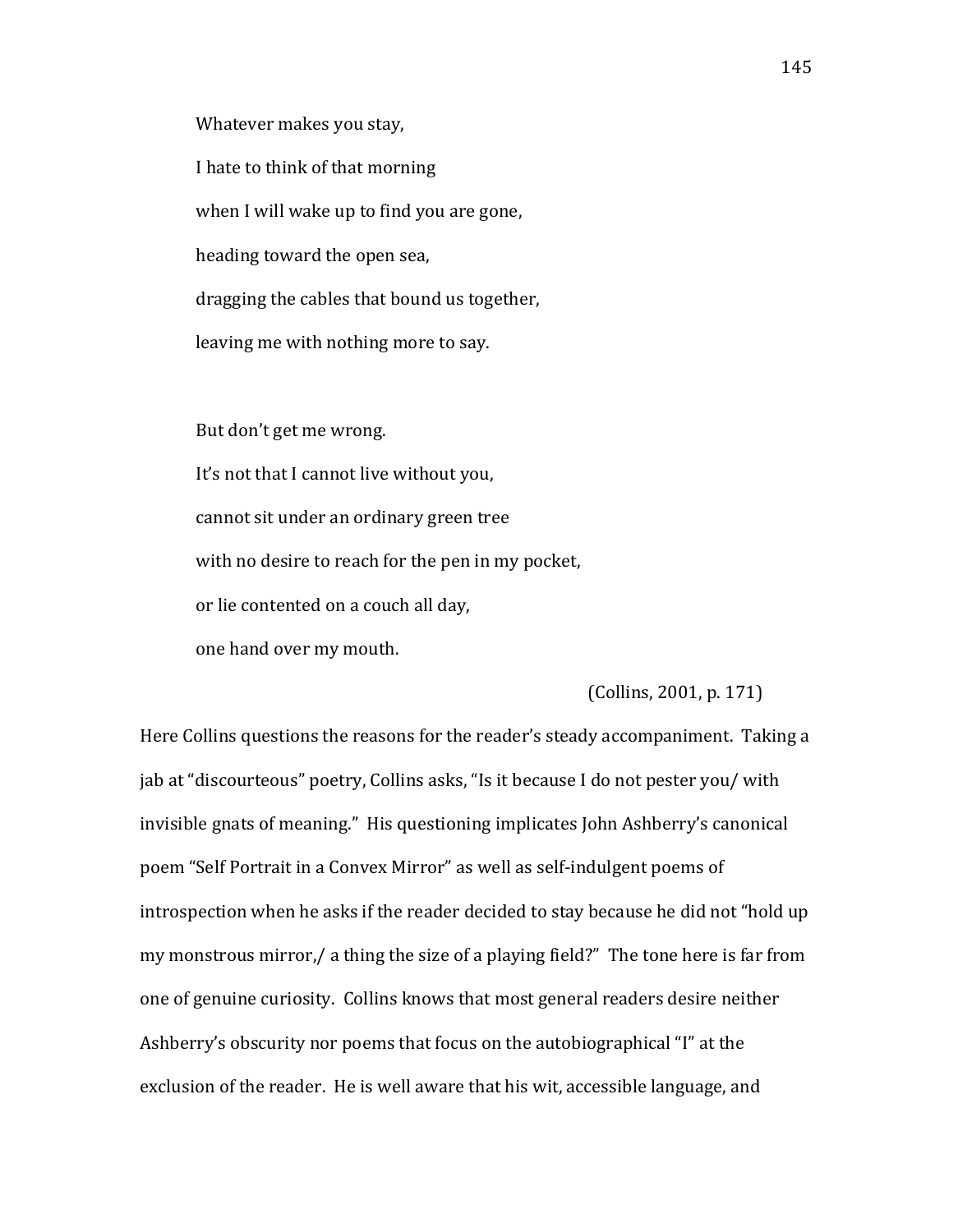charm are what lure readers to his writing and seduce them to stay. He is a kind of puppeteer controlling "the cables that b[i]nd us together" and then coyly feigning surprise at the reader's decision to "stay perched on [his] shoulder." One of my interpretations is that as a result of such artful self-marketing Collins "can live" without you" and "lie contented on a couch all day" basking lazily in thoughts of his impressive book sales. The final lines are less an expression of smugness or selfcongratulation than they are a self-assured acknowledgement of hard-earned popularity and general contentment.

For this plainspoken and egalitarian poet, "official verse" culture provides a kind of authority against which he can affirm his status as a poet of the people. As an English professor for over thirty years, Collins is well acquainted with the literary traditions, poetic forms, and preferences of "official verse" culture. Such knowledge provides perfect fodder for illuminating the idiosyncrasies of the poetry establishment and calling into question its cultural authority. In "Paradelle for Susan" Collins takes aim at corseted formal verse and the members of "official" verse" culture who monitor its use. He does so through an elaborate joke that makes various forms of literary authority its punch line. "Paradelle for Susan," more than any other of Collins' poems, demonstrates why he has earned a reputation as "the class clown in the schoolhouse of American poetry" (Whitney, 2004, p. 1). According to Collins, the poem was the result of wanting "to write an intentionally bad formal poem, which would look like the result of an inept poet working over his head" (Plimpton, 2001, p. 18). Collins explains,

146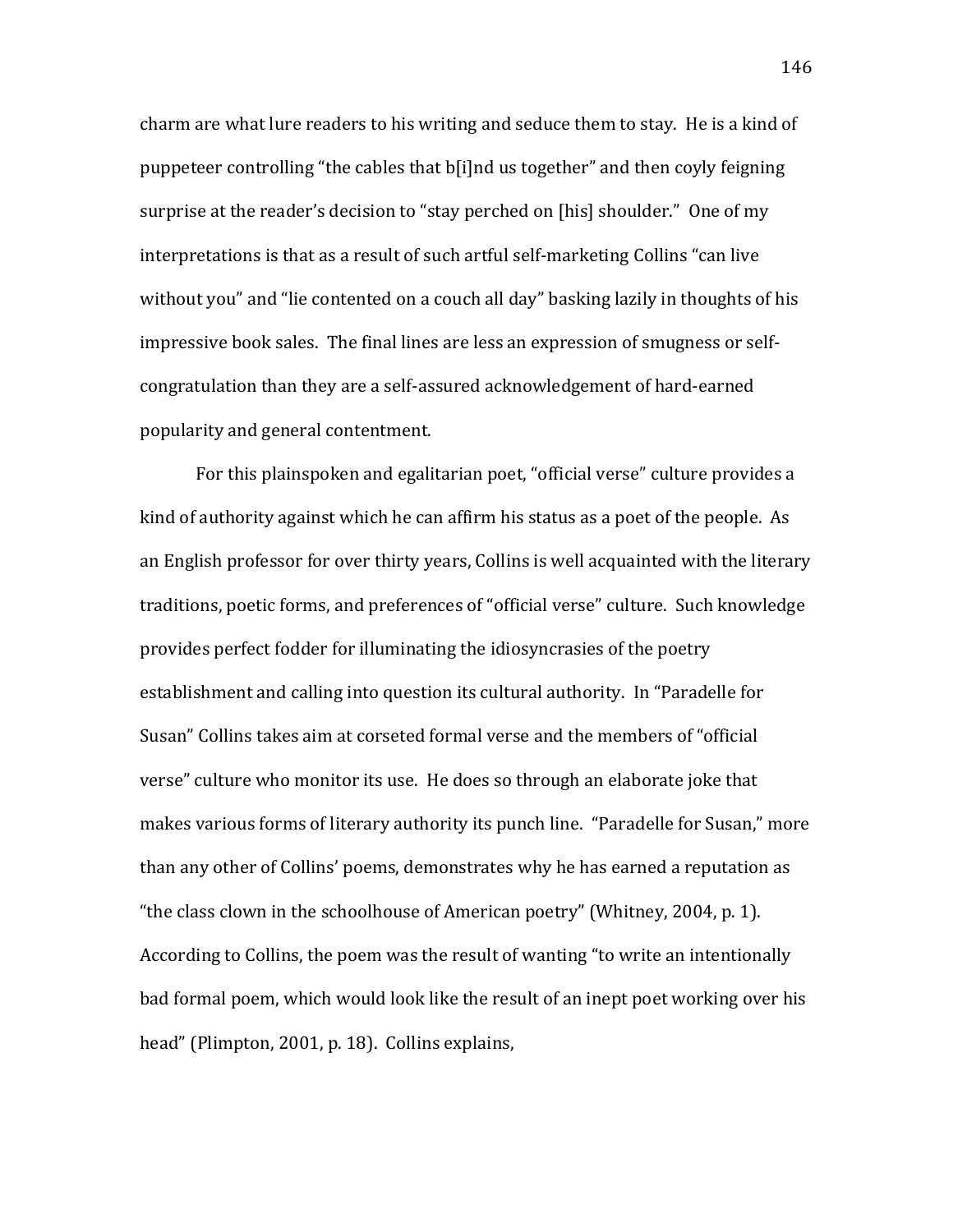Rather than write a terrible sonnet or villanelle (there are enough of those), I decided to make up a new form complete with its own rules. To add some silliness, I presented it as an obscure form begun by the troubadours, the boys who gave us many of the forms so popular as assignments in poetry workshops. You know, this week we'll write a villanelle, next week a sestina. Such an artificial way to proceed! (Plimpton, 2001, p. 14)

Collins' "paradelle," which is a fusion of parody and the strict French villanelle, reads:

I remember the quick, nervous bird of your love. I remember the quick, nervous bird of your love. Always perched on the thinnest, highest branch. Always perched on the thinnest, highest branch. Thinnest love, remember the quick branch. Thinnest love, remember the quick branch. Always nervous, I perched on your highest bird the.

It is time for me to cross the mountain. It is time for me to cross the mountain. And find another shore to darken with my pain. And find another shore to darken with my pain. Another pain for me to darken the mountain. And find the time, cross my shore, to with it is to.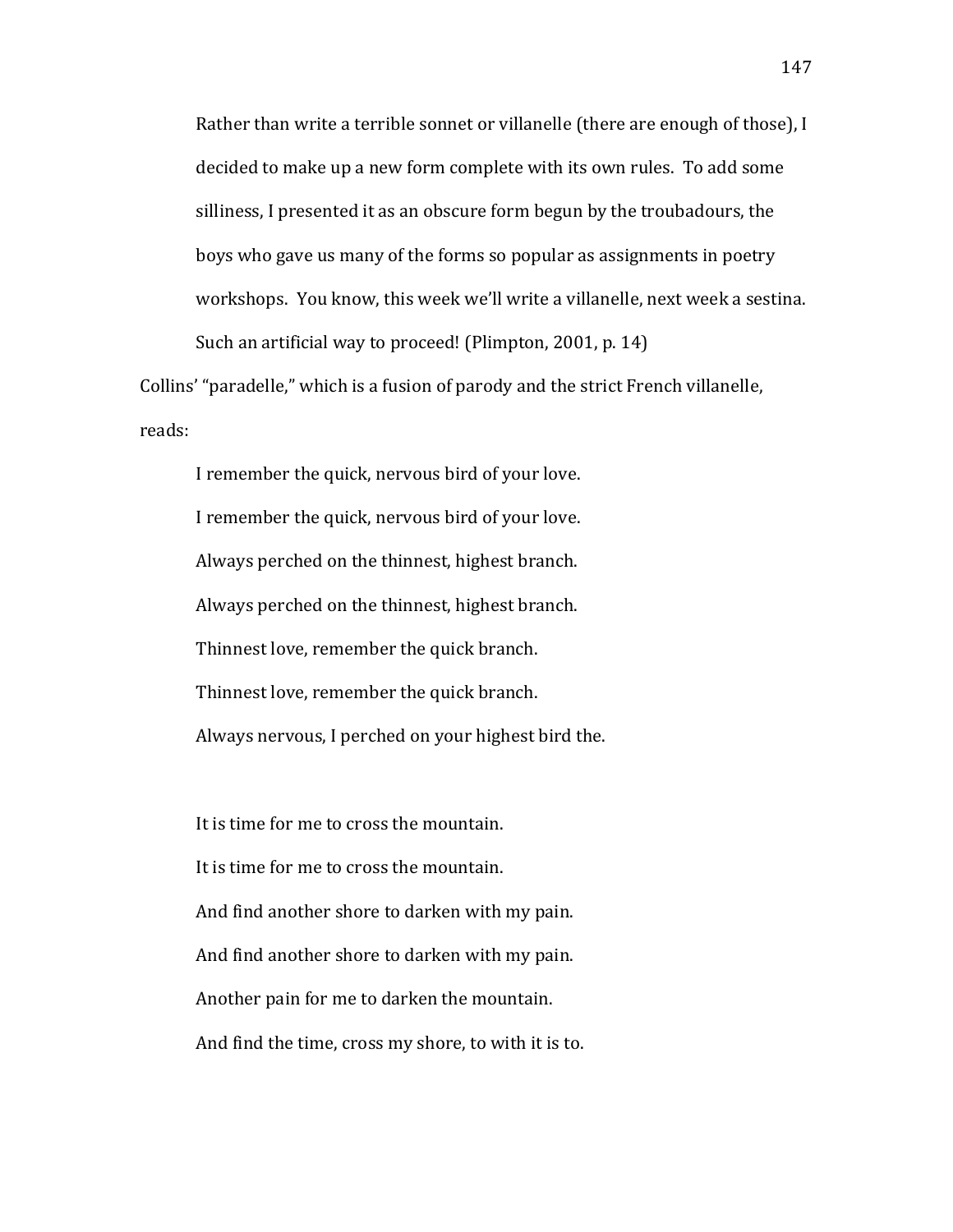The weather warm, the handwriting familiar. The weather warm, the handwriting familiar. Your letter flies from my hand into the waters below. Your letter flies from my hand into the waters below. The familiar waters below my warm hand. Into handwriting your weather flies you letter the from the.

I always cross the highest letter, the thinnest bird. Below the waters of my warm familiar pain, Another hand to remember your handwriting. The weather perched for me on the shore. Quick, your nervous branch flew from love. Darken the mountain, time and find was my into it was with to to.

 $\left[$ Collins, 2001, p. 116)

Beneath Collins' farcical poem is a cheeky pseudo-academic footnote that reads:

NOTE: The paradelle is one of the more demanding French fixed forms, first appearing in the langue d'oc love poetry of the eleventh century. It is a poem of four six-line stanzas in which the first and second lines, as well as the third and fourth lines of the first three stanzas, must be identical. The fifth and sixth lines, which traditionally resolve these stanzas, must use *all* the words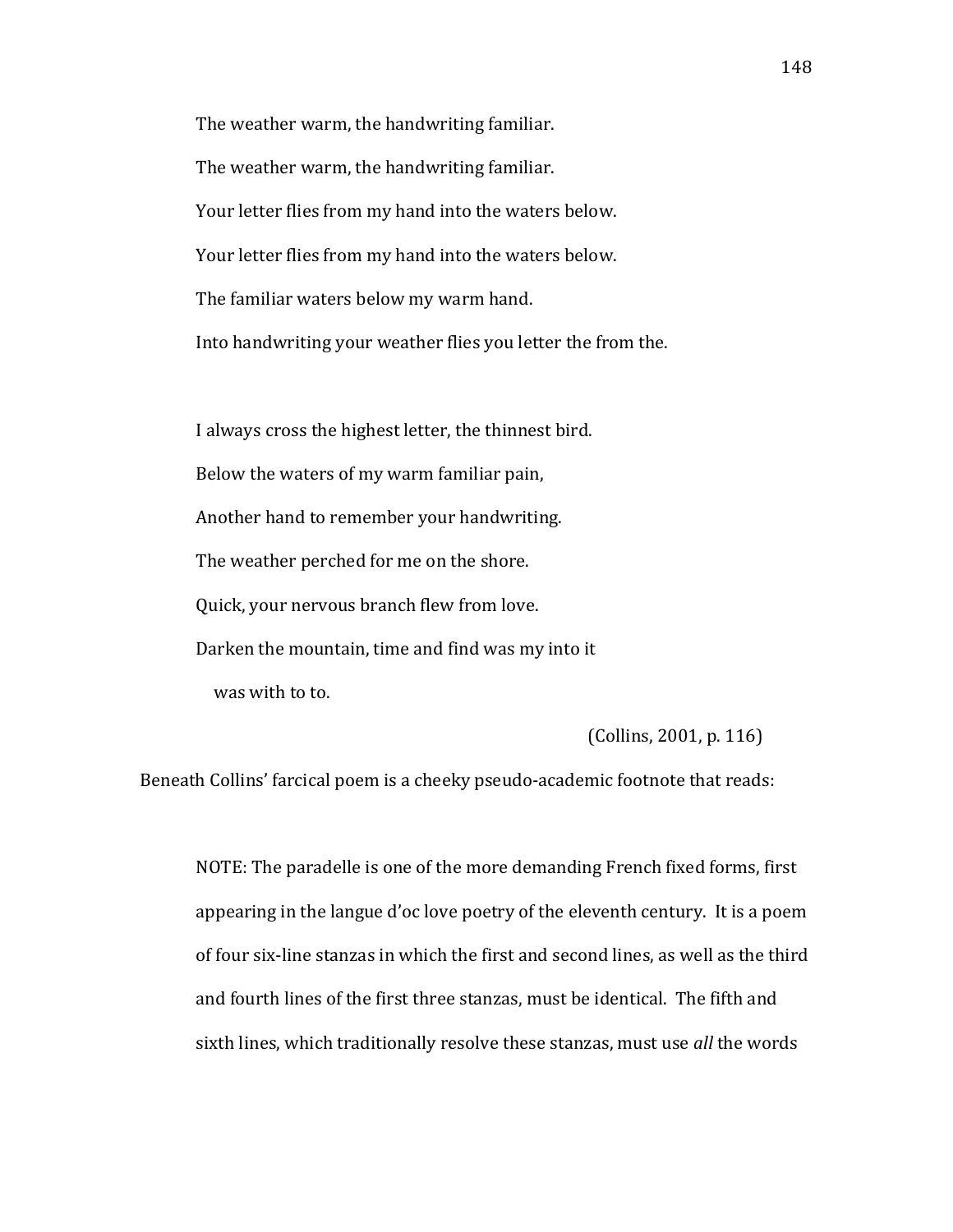from the preceding lines and *only* those words. Similarly, the final stanza must use *every* word from *all* the preceding stanzas and only those words.

 $\left[$ Collins, 2001, p. 116)

Collins' poem is an absurd mess that meets the technical requirements of his invented form but that has no discernible poetic merit. In a display of impressive incompetence, words (that Collins cannot manage to recycle properly in order to meet the demands of the form) pile up in an incoherent heap at the end of each stanza. For example, the line "Darken the mountain, time and find was my into it/ was with to to" is a model of ungrammatical muddlement formed from leftover words.

What Collins' hoax lacks in poetic merit, it more than makes up for in its clever exposure of "official verse" culture's sanctioning process. "Paradelle for Susan" was first published in 1997 in *The American Scholar*, the official journal of the Phi Beta Kappa Society. According to Collins, he knew the journal's editor Joseph Epstein "had a sense of literary humor" (Plimpton, 2001, p. 15). What began as an exercise of incompetence grew into something much larger with the poem's publication. Collins explains,

Epstein wrote to tell me about the mail they were getting. Subscribers were sending angry letters questioning the magazine's judgment for having published such a slovenly poem. How could the journal of the Phi Beta Kappa Society endorse such literary incompetence? One person said it was the worst paradelle he'd ever read. (Plimpton, 2001, p. 15)

149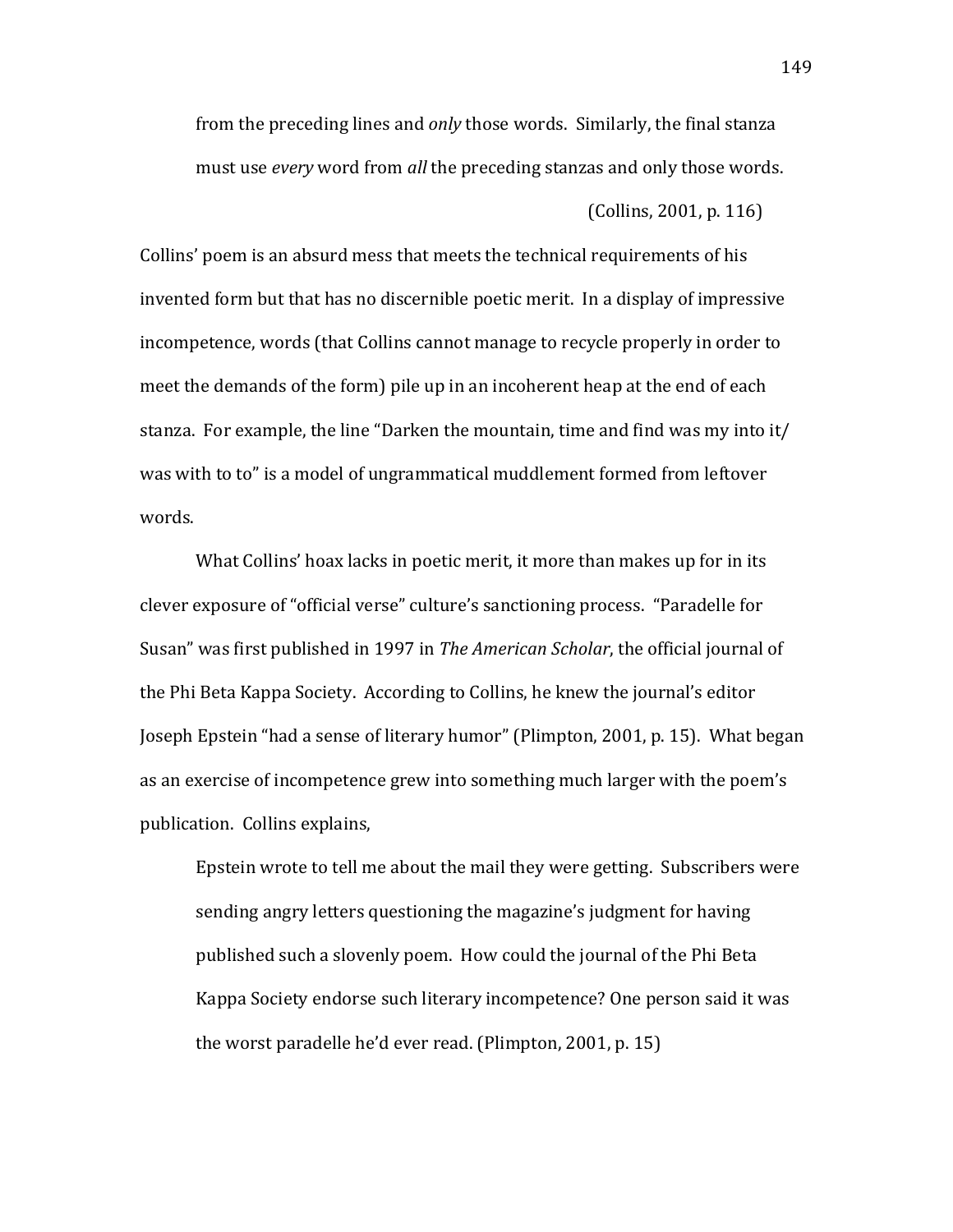One such critic in a review of *Sailing Around the Room* (2001) where "Paradelle for Susan" was republished wrote, "Collins is a sloppy craftsman, and he doesn't care. This is nowhere more evident than in 'Paradelle for Susan.' A paradelle is a particularly restricting French form...Not a form for a lazy poet" (Darling, n.d., p. 3). In describing his response to angry readers of *The American Scholar* Collins explains, "I didn't want to fess up and spoil all the fun, so I wrote a letter that asked for sympathy. The paradelle is an extremely difficult form, my defense ran. I did the best that I could" (Plimpton, 2001, p. 15). Fallout from Collins' prank did not stop even after he revealed the fraudulent form's fabricated pedigree. Amazingly, the paradelle became a legitimate form and the subject of Theresa Welford's *The Paradelle: An Anthology* (2005). Collins explains,

I began hearing rumors that the paradelle was being assigned as a workshop exercise...I agreed to write an introduction [for the paradelle anthology] titled 'A Brief History of the Paradelle' accounting for the disappearance of all the paradelles written between 1200 and 1998. My ultimate dream is to see the term 'paradelle' in *The Princeton Encyclopedia of Poetry and Poetics*.

 $(Plimpton, 2001, p. 15)$ 

The paradelle phenomenon gained further momentum when poet Annie Finch included a chapter on the paradelle in her book An Exaltation of Forms (2002).

The paradelle's subversive beginnings coupled with Collins' impressive popularity serve as a counterweight to the literary authority of "official verse" culture. Not only does Collins command the attention of the non-specialist reader excluded by the literary "elite" but his paradelle stunt exposes the fallibility of the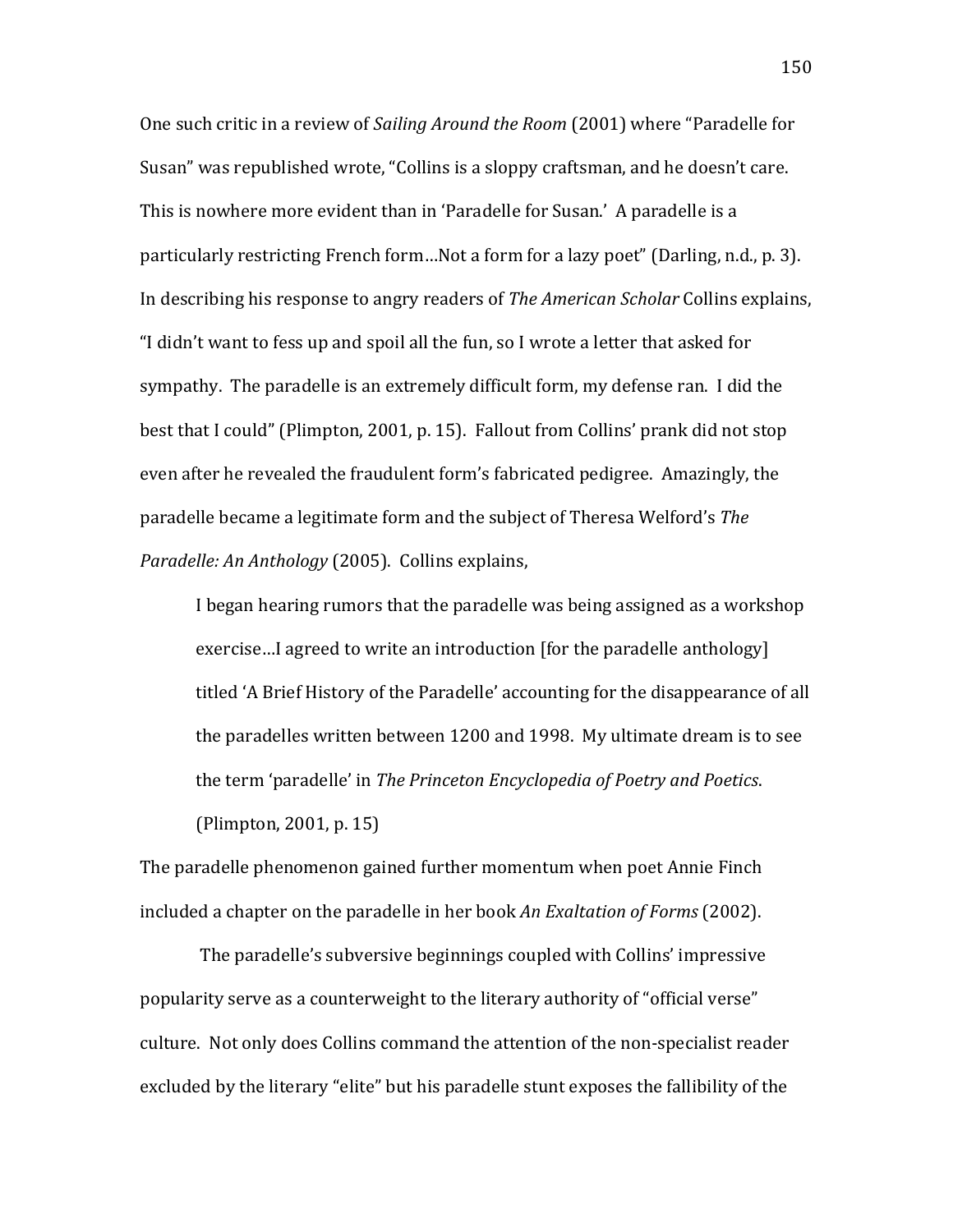"literary elite's" critical standards. The poem's reception raises the possibility that there are other "paradelles" in our midst multiplying and being codified by "official verse" culture. Collins' prank also sheds light on the pipeline of poets who privilege pedigree, are eager to adopt the latest literary trends, and disseminate particular modes of writing in their workshops.

While Collins attributes his sense of humor and penchant for pranks to his father who was known for his practical jokes involving co-workers on Wall Street, his poetic influences are less predictable. The poets Collins cites include Howard Nemerov, Karl Shapiro, Ted Hughes, Thom Gunn, the Beats, Philip Larkin, and Charles Simic. Perhaps one of Collins' greatest influences is Wallace Stevens, a poet who on first glance shares little in common with Collins. This Harvard educated American Modernist poet celebrated by Helen Vendler and Harold Bloom is known for his philosophical and meditative poems that are concerned with the relationships between the real and the imagined. His work is known for its technical and thematic complexity, abstractions, and overall difficulty. Not surprisingly, Stevens has had significant influence on Jorie Graham and the Ellipticals. Stevens' influence on Collins is less readily apparent. A self-described former "Wallace Stevens acolyte," Collins early on aspired to write poems as willfully difficult as Stevens'. Collins explains, "I came under the sway of Wallace Stevens when I was in college and graduate school, and basically set as a life goal the ambition of writing third-rate Wallace Stevens. I thought I would be completely content if I was recognized at some later point in my life as a third-rate Wallace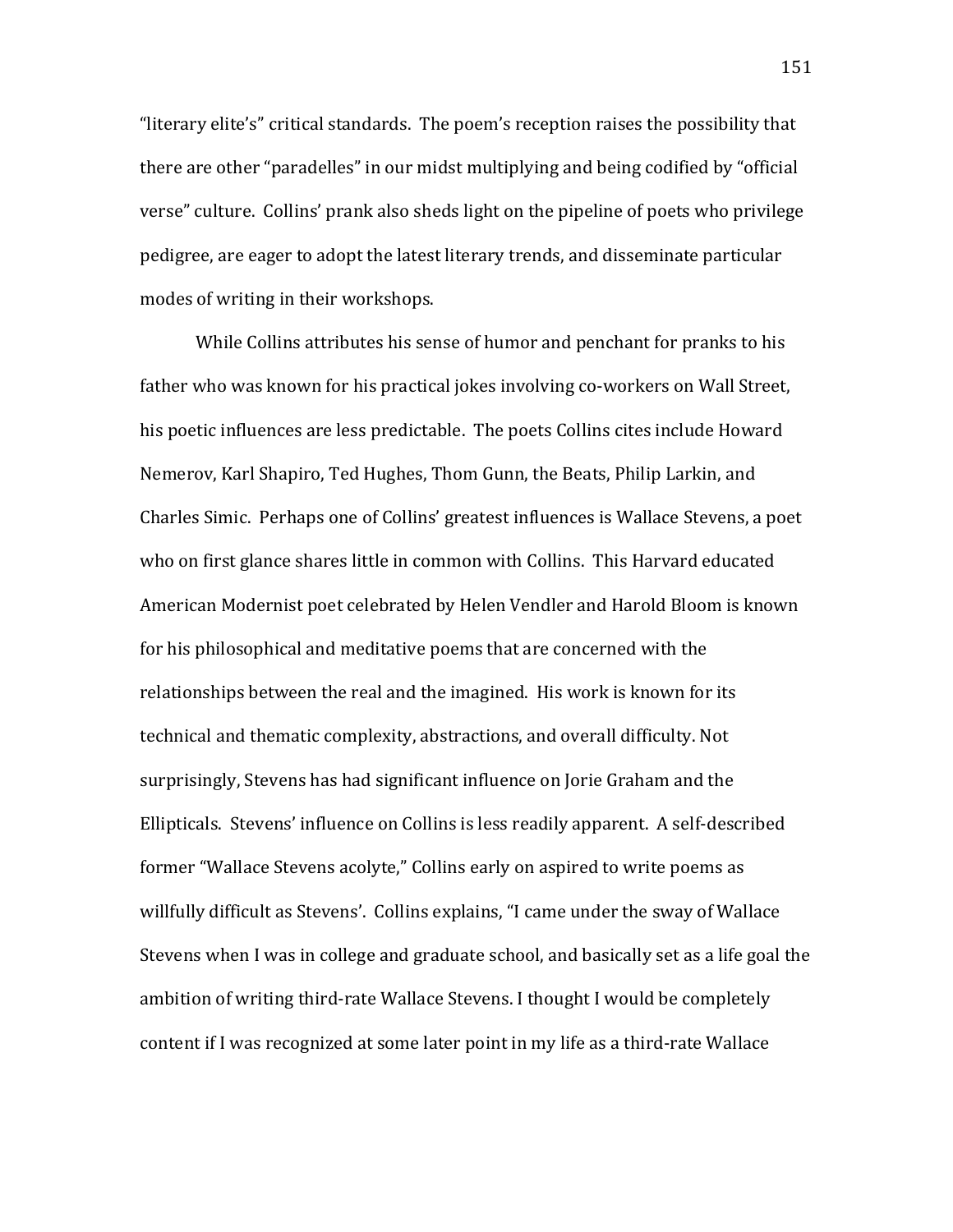Stevens" (Whitney, 2004, p. 1). Collins describes his thinking as a young poet as misguided. He explains,

I wrote very difficult poetry and I was really guilty of not knowing what I was talking about. I was going for a kind of clever verbal effect. I was trying to sounds linguistically or verbally interesting. I had a sense, I guess from just reading a lot of poetry of how a poem would start and how it would end but really I didn't know what I was doing. It had very little connection to my life. I was committing these acts of literature—there was no wiring that was connected to thought, feeling, or experience—it was purely literary. And I think I kind of brought the assumption that poetry had to be extremely gloomy and incomprehensible, or nearly so. And when I wrote I took on the role of the despondent and difficult to understand person. Whereas in life, I was easy to understand, to the point of being simple-minded maybe.

(Whitney, 2004, p. 2)

Fortunately for the poetry world, Collins found an alternate way to write that did not involve what he calls "the rather involuted style of high modernism whose high priests were Pound, Eliot and Stevens, and Crane perhaps" (Whitney, 2004, p. 2). I believe that Collins' early experimentation with the Modernist sensibility through imitations of Stevens was fundamental to his eventual shift to clear, accessible writing. Stevens provided the backdrop against which to rebel and to eventually seek out a highly profitable poetry niche. Such experimentation also gave Collins insider knowledge of "official verse culture" that would later prove useful in stunts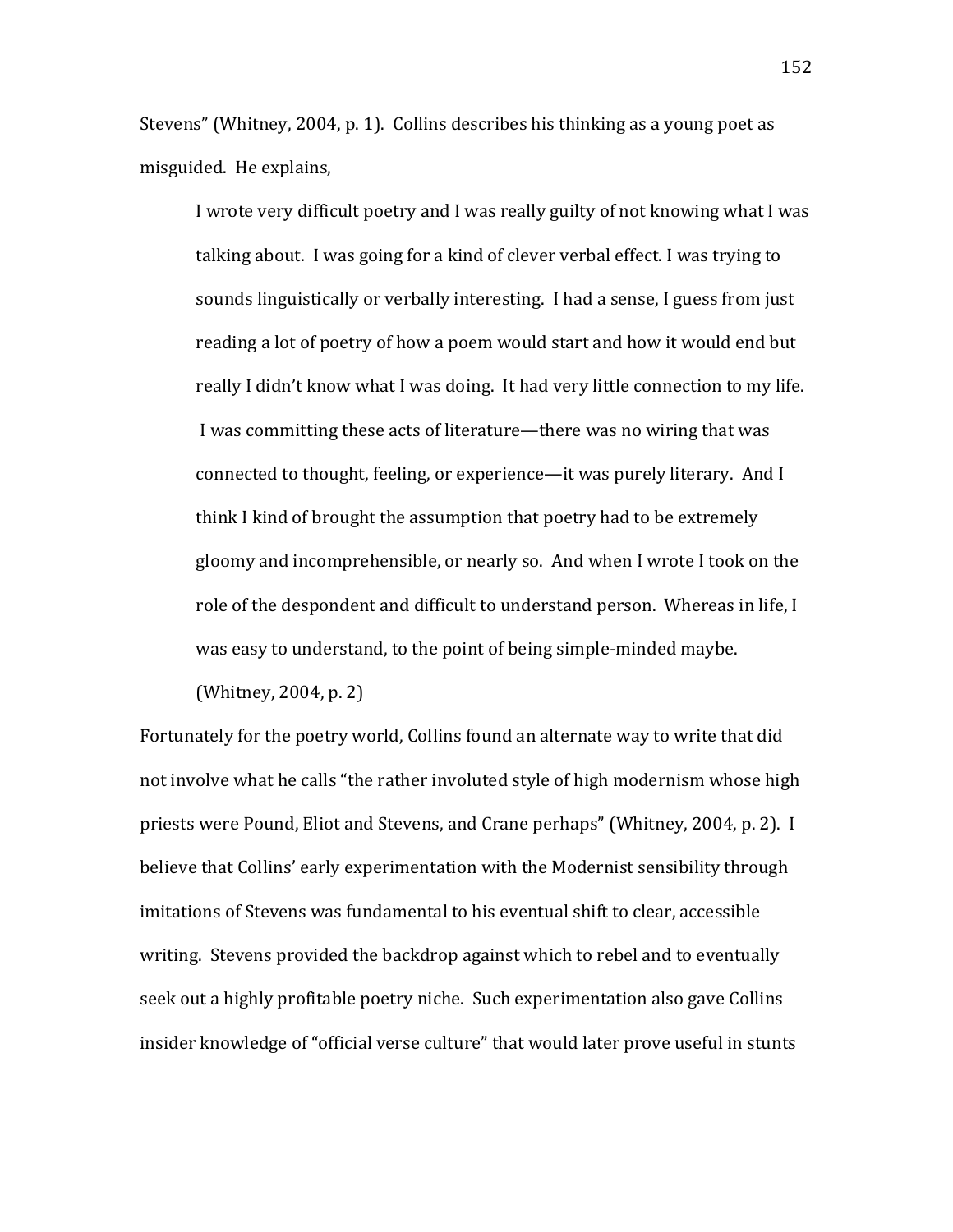such as "Paradelle for Susan" intended to "mock poetry, to knock it off its altar" (Whitney, 2004, p. 2).

For Collins, the alternative to Modernist difficulty carried significant risks. He explains, "I think clarity is the real risk in poetry because you are exposed. You're out in the open field. You're actually saying things that are comprehensible, and it's easy to criticize something you can understand" (Whitney, 2004, p. 2). Collins moved away from Wallace Stevens and Hart Crane and found new models in Karl Shapiro, Philip Larkin, Howard Nemerov, Ted Hughes, and Thom Gunn. With this shift, I believe that Collins smartly sought out a non-academic audience that would not criticize his clarity as simplistic but rather see in him an invitation to sip from the well of a literary art that too often excludes the non-specialist reader.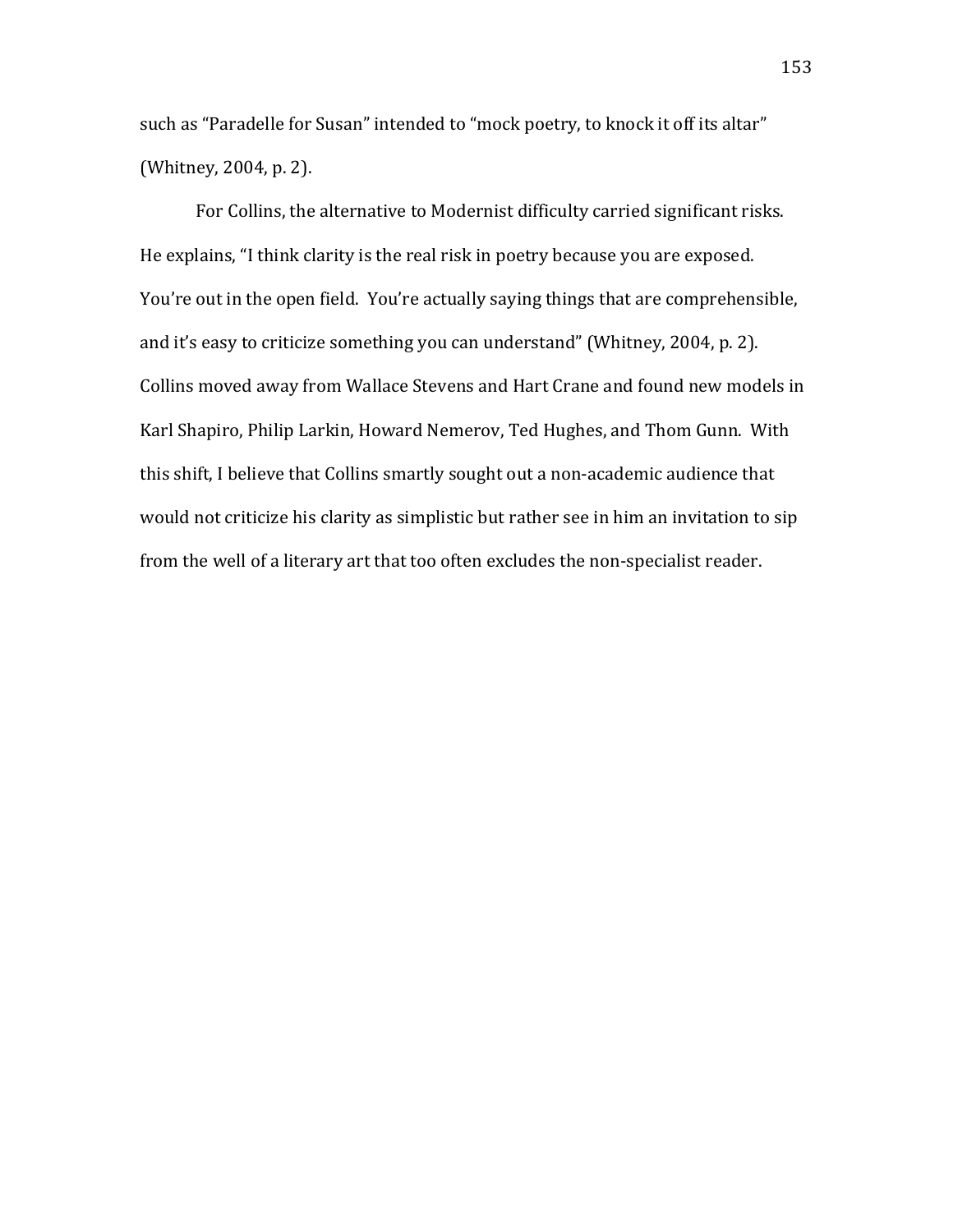# **Chapter 6: Points of Arrival and Departure**

The seeds of this dissertation that were sewn during my experiences as a student and teacher became a serious area of inquiry due largely to Mark McGurl's groundbreaking research on postwar fiction and the rise of the creative writing program. Mark McGurl argues that, unlike their colleagues in traditional academic disciplines, writers are not cogs in a knowledge machine and that the current structure of creative writing programs provides the opportunity for universities to function as a "difference engine" (McGurl, 2010, p. 85). Investigating beyond the well-worn claim that institutionalized creative writing programs produce McPoetry, my research has helped me to understand that alone as individuals (as in the case of Kay Ryan) or as parts of a siloed creative writing department, poets often do function as a kind of "difference engine." Individuals like Ryan often write against the grain of literary trends, and siloed creative writing programs operate as an isolated bastion of creativity in the institution at large. In the case of Jorie Graham, however, I found that McGurl's assessment does not hold true. Graham and her close contingent of Iowa affiliates have smartly combined forces with Helen Vendler and the Harvard empire (certainly considered by most to be exemplary of the emphases and workings of "traditional academic disciplines") to promote their work. Graham and her "Elliptical" understudies give academics, exhausted with the seeming simplicity of "traditional" lyrics and narratives, something to decode and the poets are in turn lauded for their "difficulty" and freshness. Such attention from academics brings with it significant perks. As discussed in my chapter on Jorie Graham, academics like Vendler have the power to dole out fellowships, endowed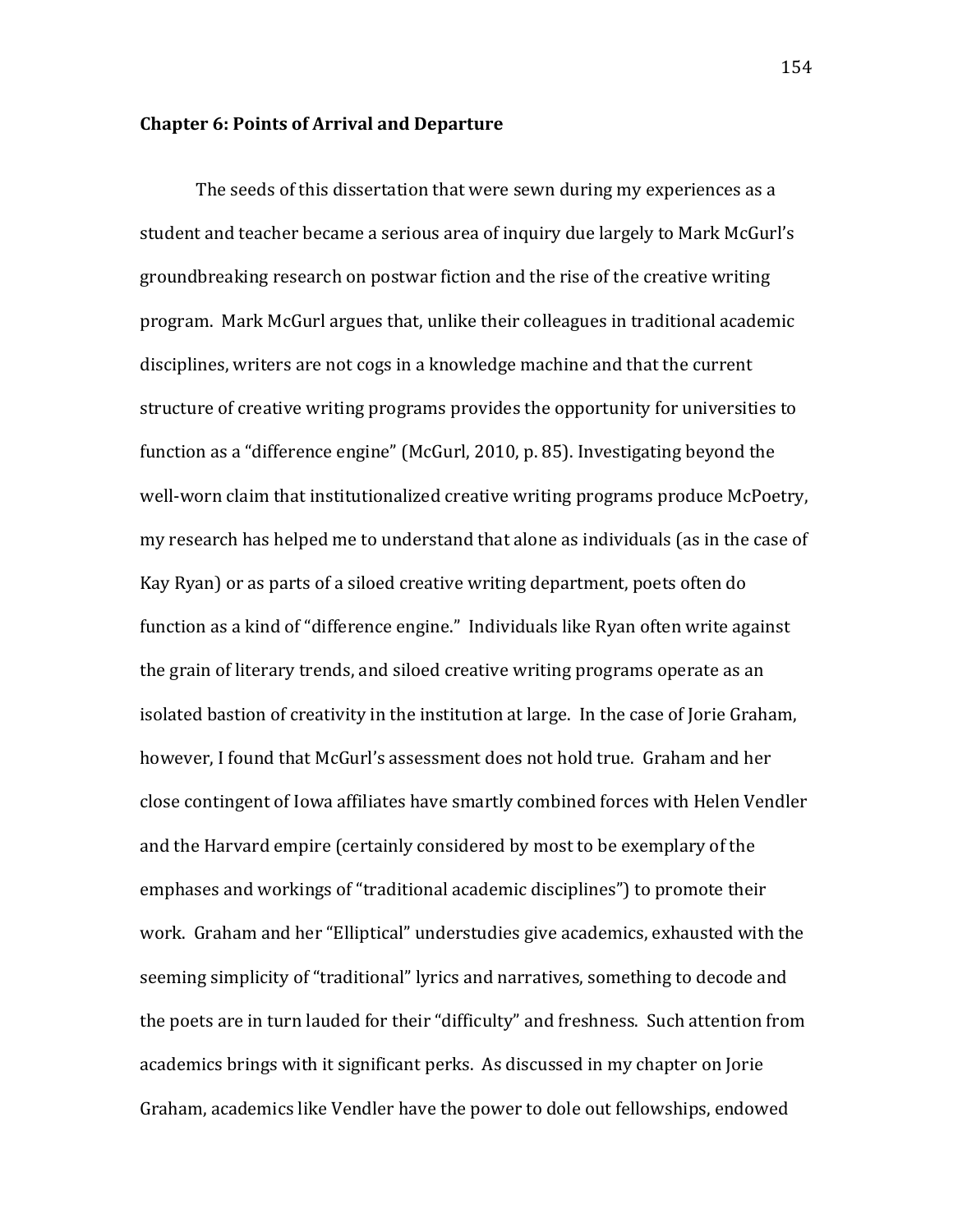professorships, and bring their preferred poets to the attention of a large audience of literary scholars. With this attention comes book contracts, the opportunity to judge book competitions, the presence on university syllabi, the power to hire likeminded fellow poets, the power to influence emerging poets, and esteemed positions like chancellorships at the Academy of American Poets. The lines of power seep well beyond the confines and cogs of a "knowledge machine" lodged within the university and into, for example, the publishing industry and national organizations that fund and celebrate poets. In the case of the Graham and Vendler, the university serves not as a "difference engine" but as hegemonic block with enormous influence. During the course of my research, insights about the extent of their influence both surprised and alarmed me.

Billy Collins demonstrates that despite critics' claims about the death of poetry and the dwindling audience for poetry, general readers are alive and well but are too often ignored. In contemporary American poetry, much of academe has proven itself synonymous with "discourtesy" and so opened a niche for Collins to exploit. During the course of my research, I was surprised to see the extent of Collins' business skills. I found him to be an accomplished capitalist with a business model that is beholden to his readers. I view his work as evidence that some poetry can be packaged and sold in the marketplace and that it is not an art simply reserved for a poet's contemplative pleasure or for academe's literary scholars. It is the best refutation of Thomas Lux's line, "No poem/ ever bought a hamburger, or not too many. It's true," that we have in contemporary American poetry (Lux, 1997, p. 69). I believe that Collins' book sales are proof that the non-specialist reader

155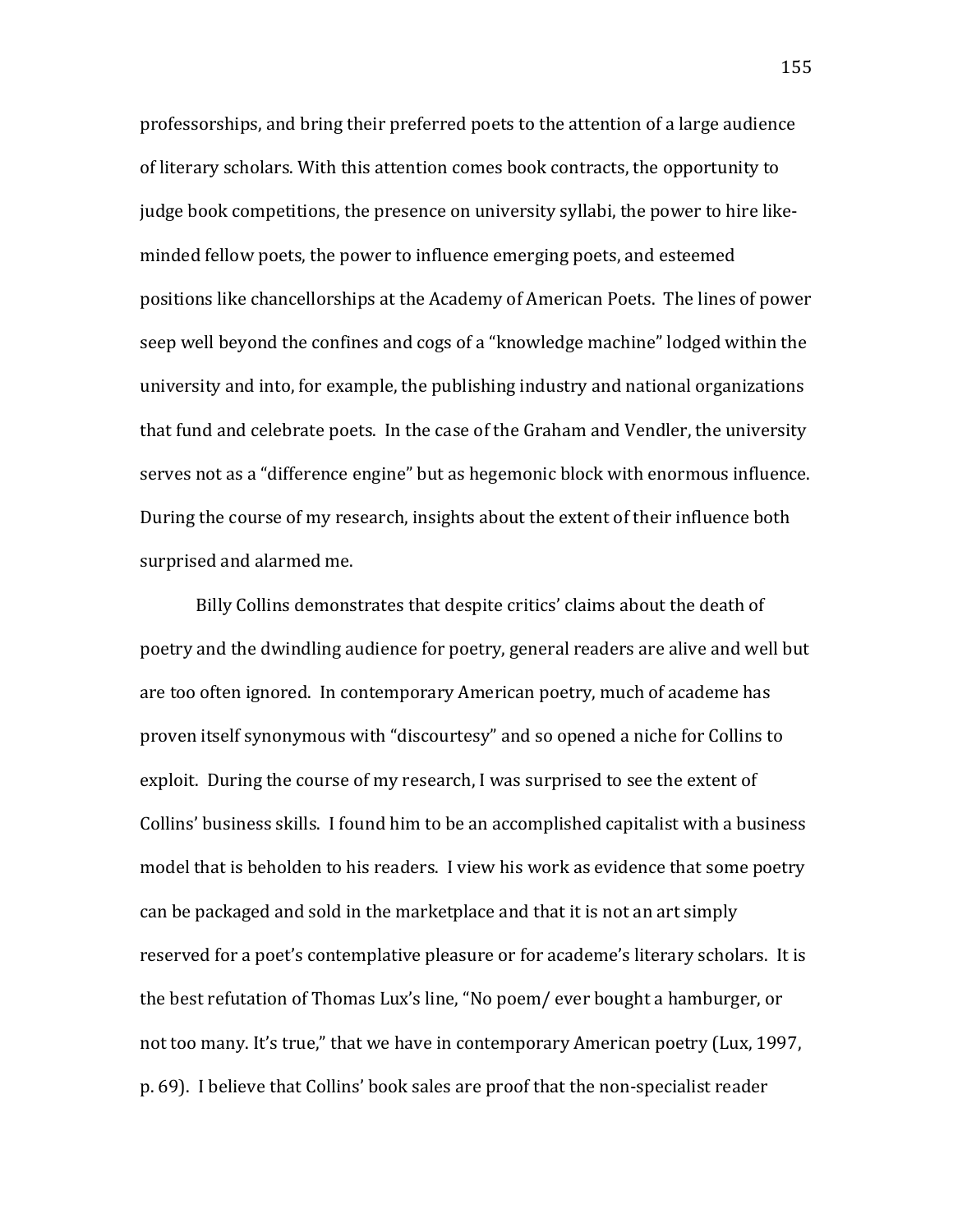makes a worthy patron and that the university need not be viewed as the only form of contemporary patronship for poets.

I also believe that Collins is a particular kind of "difference engine" in that he serves an important function for non-specialist readers of poetry. Just as his initiative as U.S. Poet Laureate was designed to promote poetry in secondary schools through the anthologizing and distribution of accessible contemporary poetry, his own work invites general readers and gives them an entry point to explore more challenging poetry. As Russian critic Viktor Shklovsky might explain, Collins offers the familiar as a gate of departure and leaves open the possibility that the reader might experience the revitalizing force of defamiliarization in the work of more challenging poetry. As an English educator and advocate for poetry, I view Collins' writing as an important tool for recruiting the next generation of poetry readers.

My research on Kay Ryan both confirmed and assuaged my fear that, in this "program era," talented poets operating outside of academe are being overlooked. As I discussed in chapter three, Ryan labored diligently in obscurity for years before finally receiving recognition. While her case confirms that "outsiders" can make it, I am concerned that such a breakout may become increasingly rare. In an article titled "The New Math of Poetry" David Alpaugh (2010) argues that, as the amount of poetry published grows each year, so too does the likelihood that "masterpieces are getting lost in the jungle of verse" (Alpaugh, 2010, p. 1). One of the potential consequences of the increase in the number of creative writing programs and the connected increase in online and print journals is that upcoming Kay Ryans may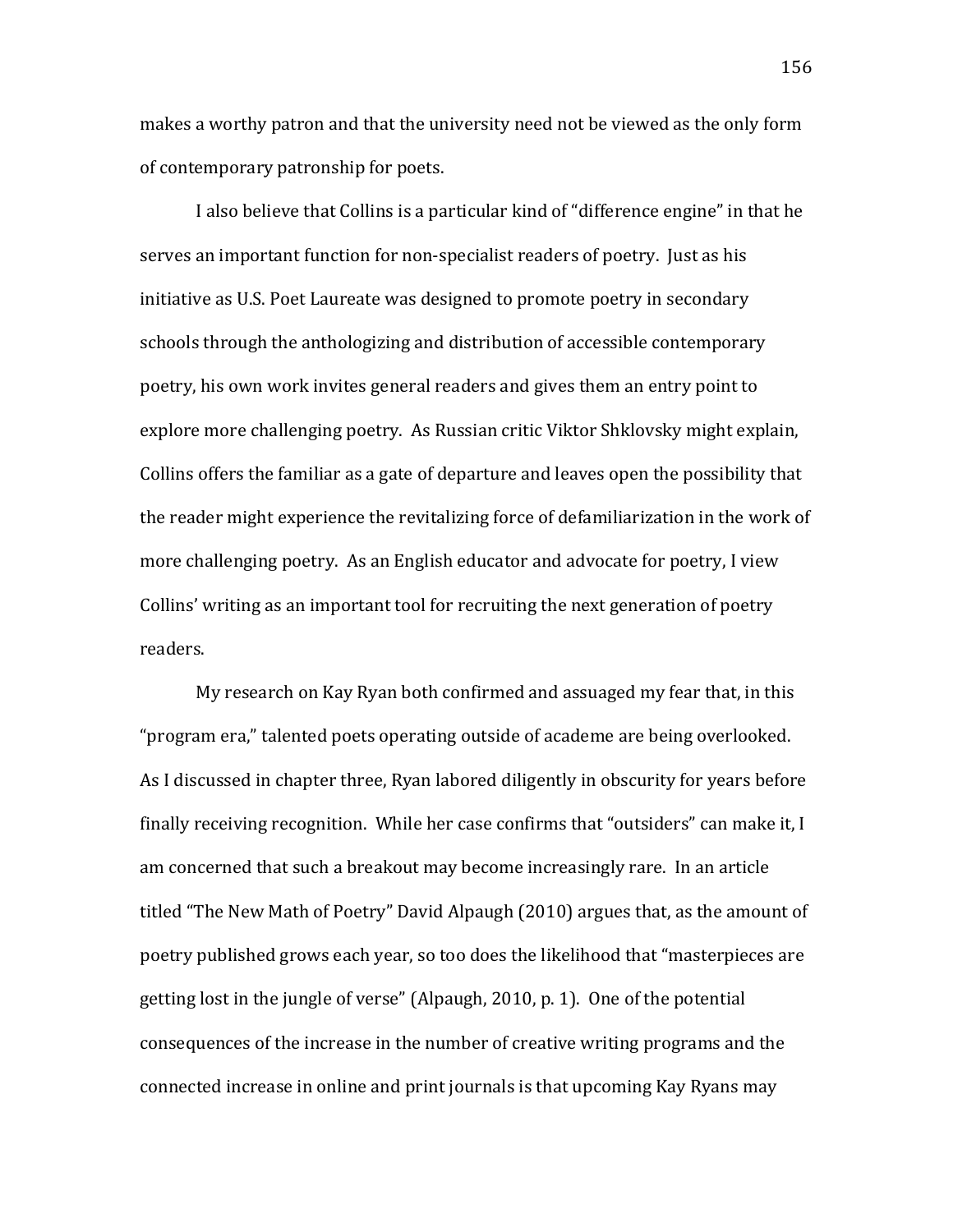face an even more challenging path to public recognition. As a participant in the contemporary poetry world, I have observed that talent is rarely enough in gaining exposure. My most recognized poetry peers are typically also the most skilled selfpromoters. While poetry crafted in isolation away from the homogenizing forces of the poetry workshop may be occasionally outstanding, its disconnection from the entangled worlds of creative writing programs and publishing make its discovery unlikely at best. Still, I am hopeful that "outsider" poets will find a way to flourish because if Kay Ryan, Emily Dickinson, and Walt Whitman are any example, much of our nation's best writing comes from them. Without the pressure to publish prematurely, the distraction of pursuing a creative writing career, the influences of tenure, the demands of teaching apprentice poets, and participation in literary trends, these outsider poets can focus entirely on their craft. However, as the "great" creative writing fungus" assumes a more dominant presence in the literary landscape, I believe it will take even greater effort to unearth our nation's hidden literary truffles (Ryan, 2005, p. 2).

My research also gave me important insight into the role of critics. By definition, contemporary poetry has not yet been vetted by history and is particularly susceptible to the influences of contemporary critics and institutions. One needs look no further than Elizabeth Bishop to find a poet who was largely overlooked during her lifetime. Bishop's close friend Robert Lowell, who was born six years after her in 1917, was a literary celebrity by the time of his death in 1977. Helen Vendler declared Lowell, "our greatest contemporary poet" in a review of his work two years before his death (Vendler, 1975, p. 1). Lowell's front-page *New York*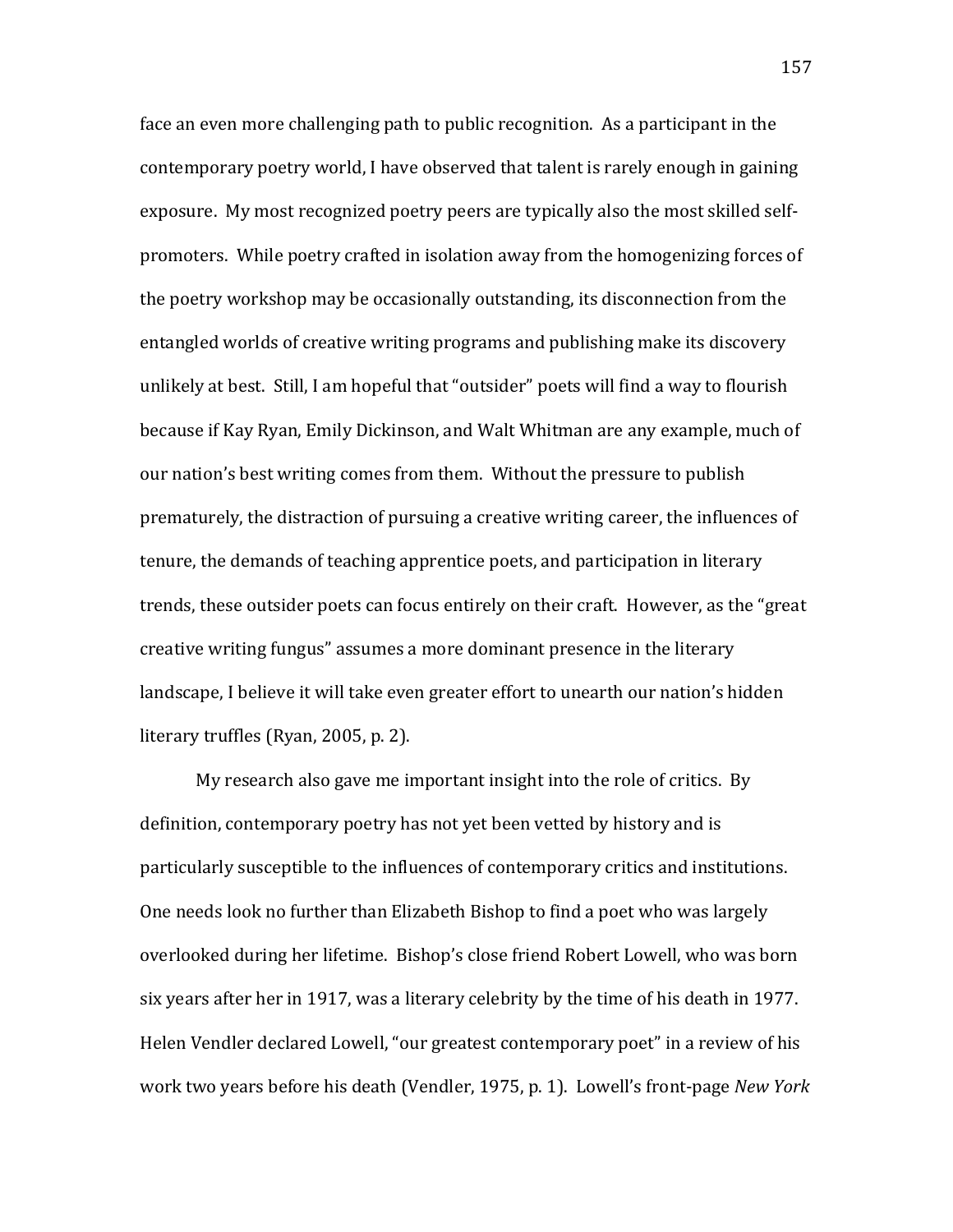*Times* obituary said that he "was regarded by many critics as the best English" language poet of his generation" (McQuiston, 1977, p. 1). Conversely, Elizabeth Bishop's *New York Times* obituary two years later explained, "Miss Bishop, although less widely known than contemporaries such as Robert Lowell, enjoyed extraordinary esteem among critics and fellow poets" (Schwartz, 1979, p. B13). As David Orr explains, "very few contemporary critics considered her to be Lowell's equal. And almost nobody thought she might be his superior" (Orr, 2011, p. 106). Bishop is now regarded as a major  $20<sup>th</sup>$  century poet with enormous influence while Lowell's reputation has declined considerably. The notable shift demonstrates the fallibility of critics working in a contemporary context and the importance of time in separating the wheat from the chaff. My research highlighted for me the possibility that with time even accomplished critics such as Helen Vendler may be proven wrong.

During the course of my research I was also mildly surprised by the uncritical stance on the part of many critics toward the historical role of the university. With the exception of McGurl, the critics most willing to address the role of the university in their scholarship are not employed by universities. McGurl himself labels many of these individuals "literary journalists" rather than "scholars." My sense is that this gap in the research is largely a result of the inherent risk involved for a university-employed scholar in criticizing her employer and potentially implicating influential members of the field. Interestingly, a recent article by Jeffrey Williams titled "Deconstructing Academe: The Birth of Critical University Studies" (2012) suggests that criticism of the university is on the rise. In the coming years, I will be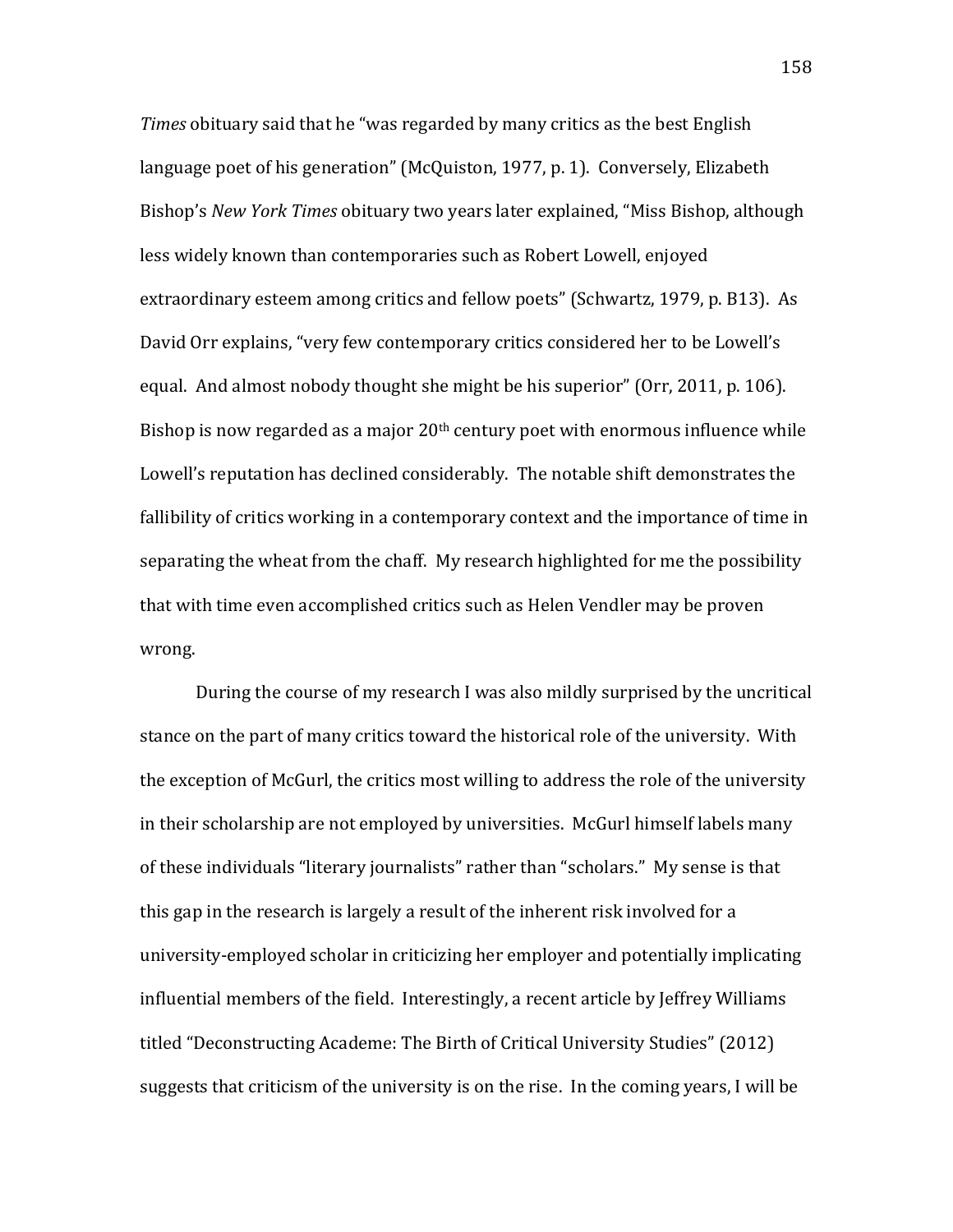interested to see whether English professors more frequently incorporate conflicts related to higher education into the curriculum and make the influences and power structures of the university a more central subject of their research.

Finally, the act of writing this dissertation has confirmed one of the ideas I learned long ago from writing poetry. That is, what we perceive is only a partial rendering of the world. Our accounts are always partial and this dissertation is no different. In his introduction to *The Art of Description* (2010), Mark Doty reminds us that

Perception is simultaneous and layered, and to single out any aspect of it for naming is to turn your attention away from myriad other things, those braiding elements of the *sensorium*—that continuous, complex response to things perpetually delivered by the senses, the encompassing sphere that is such a large part of our subjectivity. (Doty, 2010, p. 3)

Throughout this process, I have been both daunted and humbled by contemporary poetry's glacial scope and constantly shifting landscape. It is a field that by definition is in a continuing state of flux. Poetry is, as Stephen Dobyns tells us, "a country whose boundaries [are] never fixed, that always seem to expand" (Dobyns, 2011, p. 2). It is my hope that this research has opened avenues for discussion about the ways in which the rise of the creative writing program has broadened and complicated the boundaries of contemporary American poetry.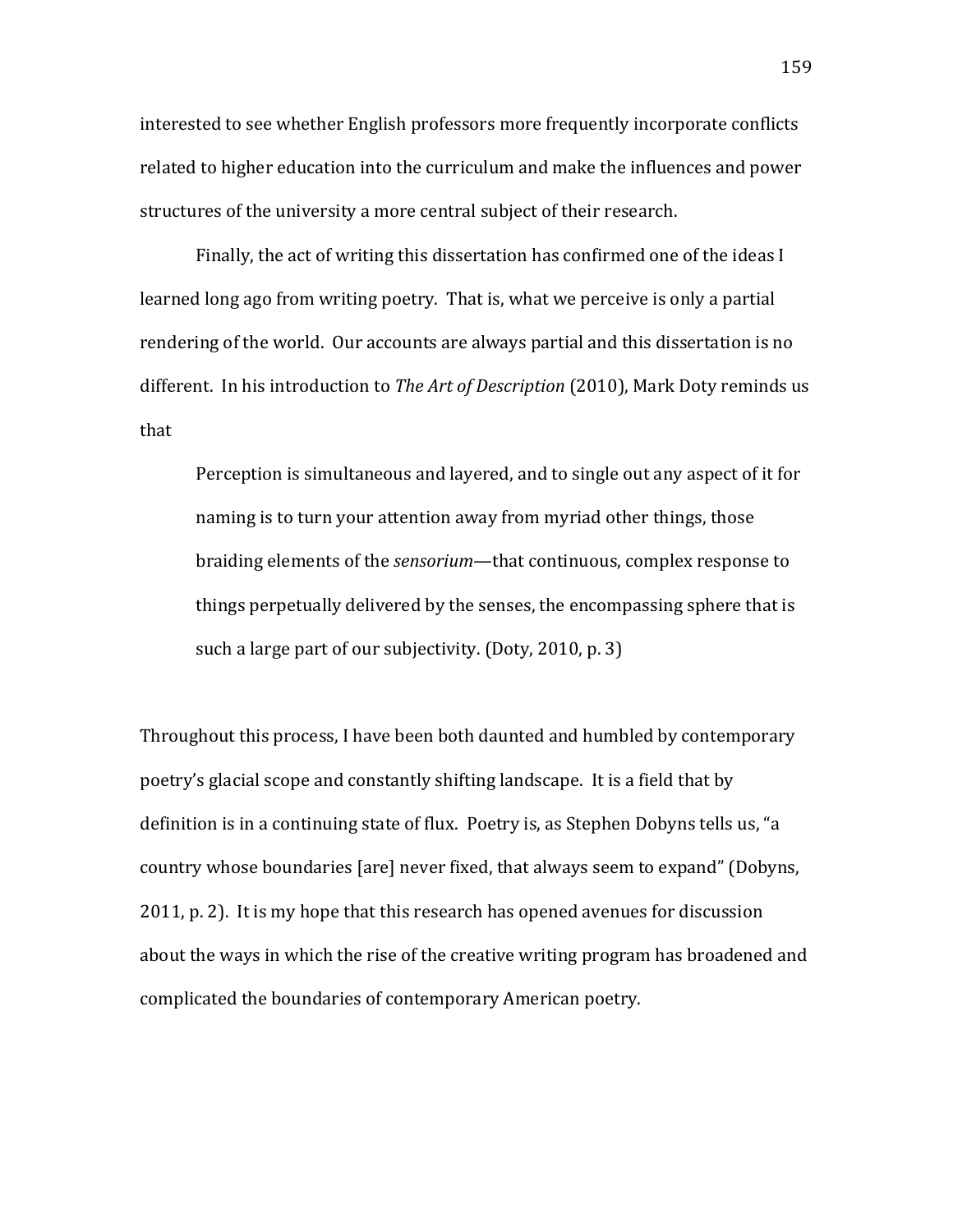## **References**

- Altieri, C. (1984). Self and sensibility in contemporary American poetry. New York, NY: Cambridge University Press.
- American Educational Research Association. (2009). Standards for reporting on humanities-oriented research in AERA publications. *Educational Researcher*, 38(6), 481-486.
- Adolfsen, L. (2006). The dead. *Sailing alone around the room: New and* selected poems. Video poem retrieved from http://snackmountain.com/index.php?/video/the-dead/
- Barr, J. (2006). American poetry in the new century. Retrieved from http://www.poetryfoundation.org/poetrymagazine/article/178560
- Bart, S. (2009). The new thing: The object lessons of recent American poetry. Retrieved from http://bostonreview.net/BR34.3/burt.php
- Bernstein, C. (1986). *Content's dream: Essays 1975-1984*. Evanston, Illinois: Northwestern University Press.
- Bernstein, C (1996). Warning—poetry area: Publics under construction. Retrieved from!http://epc.buffalo.edu/authors/bernstein/essays/warning.html
- Birkerts, S. (2002). 'Never': The participial drama of Jorie Graham's poetry. *The* **New York Times. Retrieved from** http://www.nytimes.com/2002/05/19/books/review/19BIRK.html
- Brooks, C. (1979). The new criticism. *The Sewanee Review*, 87:4, 598.
- Brogan, T.V.F. (Ed.). (1994). *The new Princeton handbook of poetic terms.* Princeton, NJ: Princeton University Press.
- Burt, S. (2009). *Close calls with nonsense: Reading new poetry*. Saint Paul, Minnesota: Graywolf Press.
- Burt, S. (2000). Poetry: Enola Gay. *The Boston Review*. Retrieved from http://bostonreview.net/BR25.3/burt.html
- Burt, S. (1998). Smokes: Susan Wheeler. *The Boston Review*. Retrieved from http://www.bostonreview.net/BR23.3/burt.html
- Brock-Broido, L. (1995). "Am Moor." The Master Letters. Retrieved from http://www.randomhouse.com/knopf/authors/brock-broido/poem.html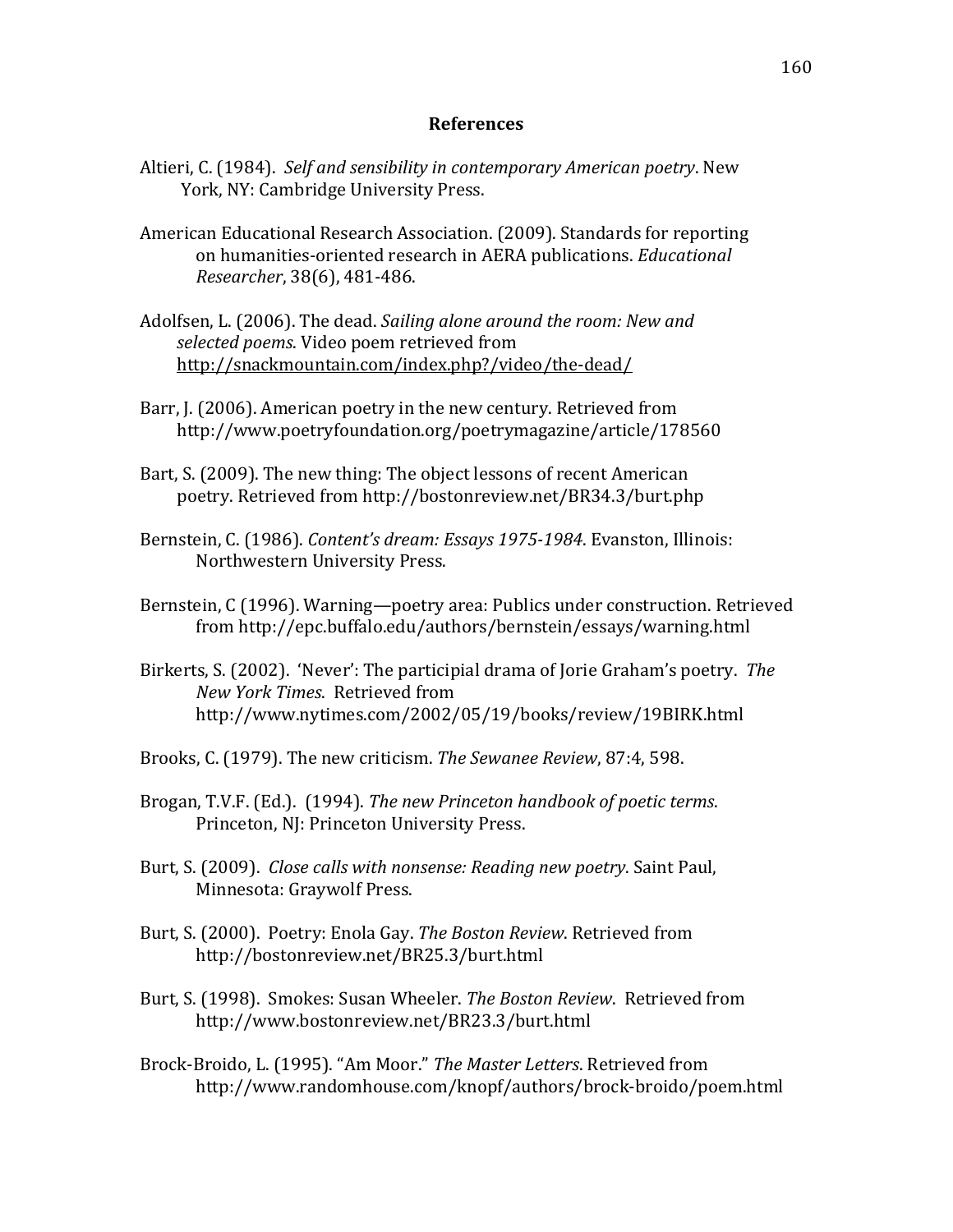- Carty, J. (Interviewer) & Ryan, K. (Interviewee). (2006). Cooling the surface, tending the cracks: An interview with Kay Ryan. *Drunken* Boat No. 11 [Interview Transcript]. Retrieved from http://www.drunkenboat.com/db11/04kay/kay/interview.php
- Caspar, R. (2001). About Jorie Graham: A profile. *Ploughshares*. Retrieved from!http://www.pshares.org/read/article,detail.cfm?intArticleID=7400
- Cavalieri, G. (Interviewer) & Collins, B. (Interviewee). (2001). The poet and the poem at the Library of Congress: An interview with Billy Collins. [Interview] Transcript]. Retrieved from http://www.gracecavalieri.com/poetLaureates/billyCollins.html
- Chai, B. (Interviewer) & Ryan, K. (Interviewee). (2011). Pulitzer winner Kay Ryan on poetry, rhyming, and terminal cancer. *The Wall Street Journal*, April 19. Retrieved from http://blogs.wsj.com/speakeasy/2011/04/19/pulitzer-winner-kay-ryan-onpoetry-rhyming-and-terminal-cancer/
- Cole, B. (Interviewer) & Vendler, H. (Interviewee). (2004). The critic's craft: A conversation with Helen Vendler. *Humanities*. Retrieved from http://www.neh.gov/news/humanities/2004,05/criticscraft.html
- Collins, B. (1995). *The Art of Drowning*. Pittsburgh, PA: University of Pittsburgh Press.
- Collins, B. (1998). *Picnic, Lightning*. Pittsburgh, PA: University of Pittsburgh Press.
- Collins, B. (2001). *Sailing alone around the room: New and selected poems.* New York, NY: Random House.
- Collins, B. (2005). (Ed.) 180 more: Extraordinary poems for every day. New York, NY: Random House.
- Dobyns, S. (2011). *Next word, better word: The craft of writing poetry*. New York, NY: Palgrave Macmillian.
- Dobyns, S. (2003). *Best words, best order: Essays on poetry*. New York, NY: Palgrave Macmillan.
- Doty, M. (2010). *The art of description*. Minneapolis, MN: Graywolf Press.
- Eliot, T.S. (1932). *Selected essays: 1917-1932*. New York, NY: Harcourt.
- English, J. (2005). The economy of prestige: Prizes, awards, and the *&&&&&&&&&&circulation&of&cultural&value*.!!Cambridge,!MA:!Harvard!University!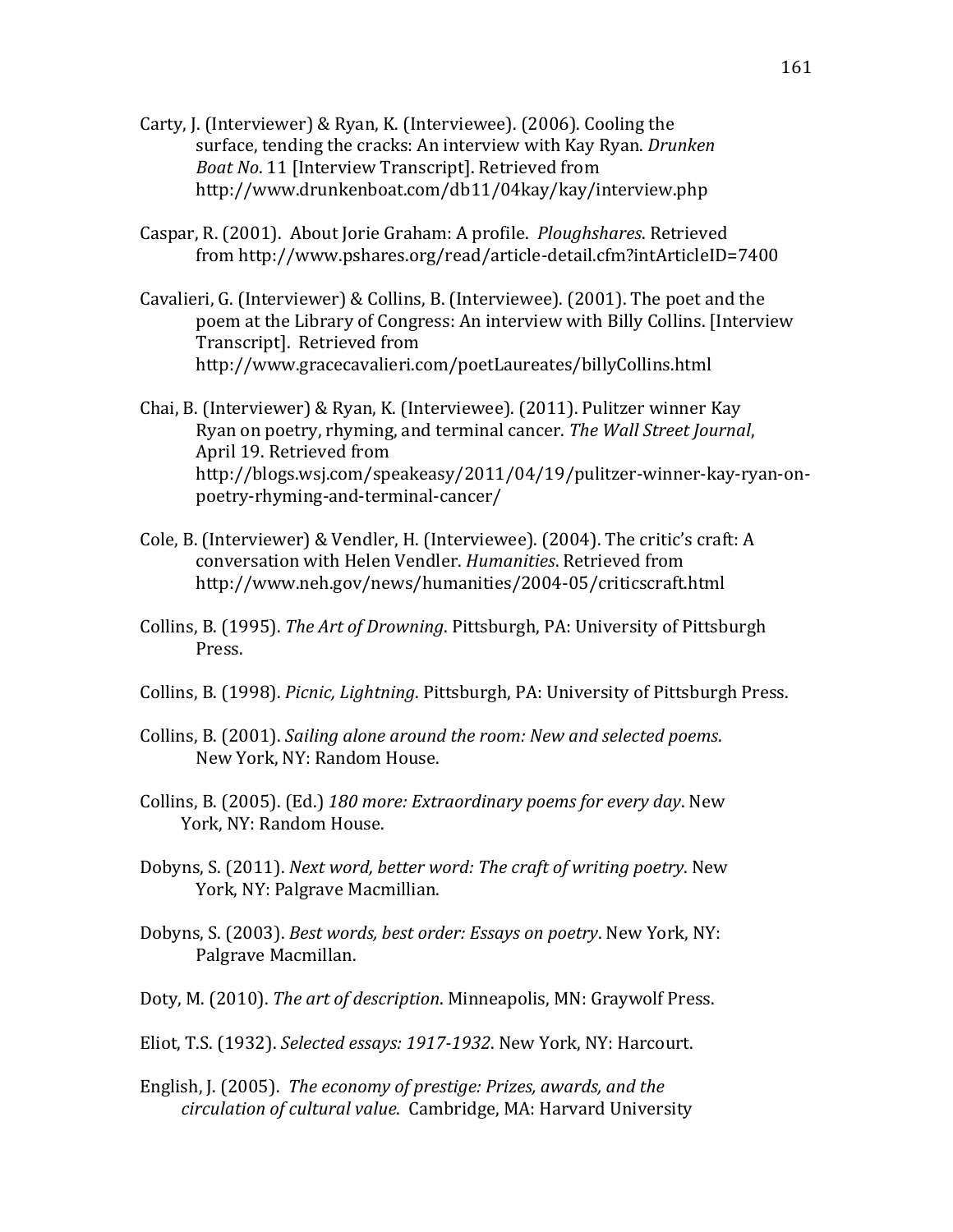Press.

- Epstein, J. (1988). Who killed poetry? *Commentary*, 86 (2). Retrieved from http://www.commentarymagazine.com/article/who-killed-poetry/
- Fay, S. (Interviewer) & Ryan, K. (Interviewee). (2008). The Art of Poetry No. 94 [Interview Transcript]. Retrieved from *Paris Review* Web site: http://www.theparisreview.org/interviews/5889/the-art-of-poetry-no-94-kay-ryan
- Fenza, D.W. (2000). Creative writing and its discontents. The Writer's *Chronicle, March/April. Retrieved February 10, 2008, from* http://elink.awpwriter.org/m/awpChron/articles/dfenza01.lasso
- Fenza, D.W. (n.d.). *The AWP official guide to writing programs.* Retrieved February 20, 2008, from http://www.awpwriter.org/programsearch/intro.php
- Foley, G. (1993). The current state of poetry: A speech given by Jack Foley in May, 1993 as part of a panel at the World Congress of Cultures  $&$ Poetry in San Francisco. Tower Journal. Retrieved from http://www.towerjournal.com/FALL\_ISSUE/stateofpoetry.html
- Ford, D.Y. & Harris, J.J. III. (1992). The elusive definition of creativity. in *The Journal of Creative Behaviour, Vol. 26, No. 3, Third Quarter.*
- Friedman, R. (2011). Livelihoods of the poets. New York Magazine. Retrieved from http://nymag.com/print/?/news/intelligencer/topic/poetry-2011-12/
- Frisardi, A. (1997). Review of *Elephant Rocks. Poetry*, Vol. 170, May. Retrieved from http://www.jstor.org/stable/40733902
- Garner, D. (2010). Stealthy insights amid short phrases. *The New York Times*. Retrieved from http://www.nytimes.com/2010/03/05/books/05book.html?ref=kayryan
- Gioia, D. (1992). *Can poetry matter? Essays on poetry and American culture.* Saint Paul, MN: Graywolf Press.
- Gioia, D. (2003). Disappearing ink: Poetry at the end of print culture. *The Hudson Revew*, 56(1).
- Gillogly, E.K. (2008, September/October). Dear reader: What makes Billy Collins one of America's best-known (and best-selling) poets? Perhaps its his attention to what matters most—his audience. *Poets & Writers*,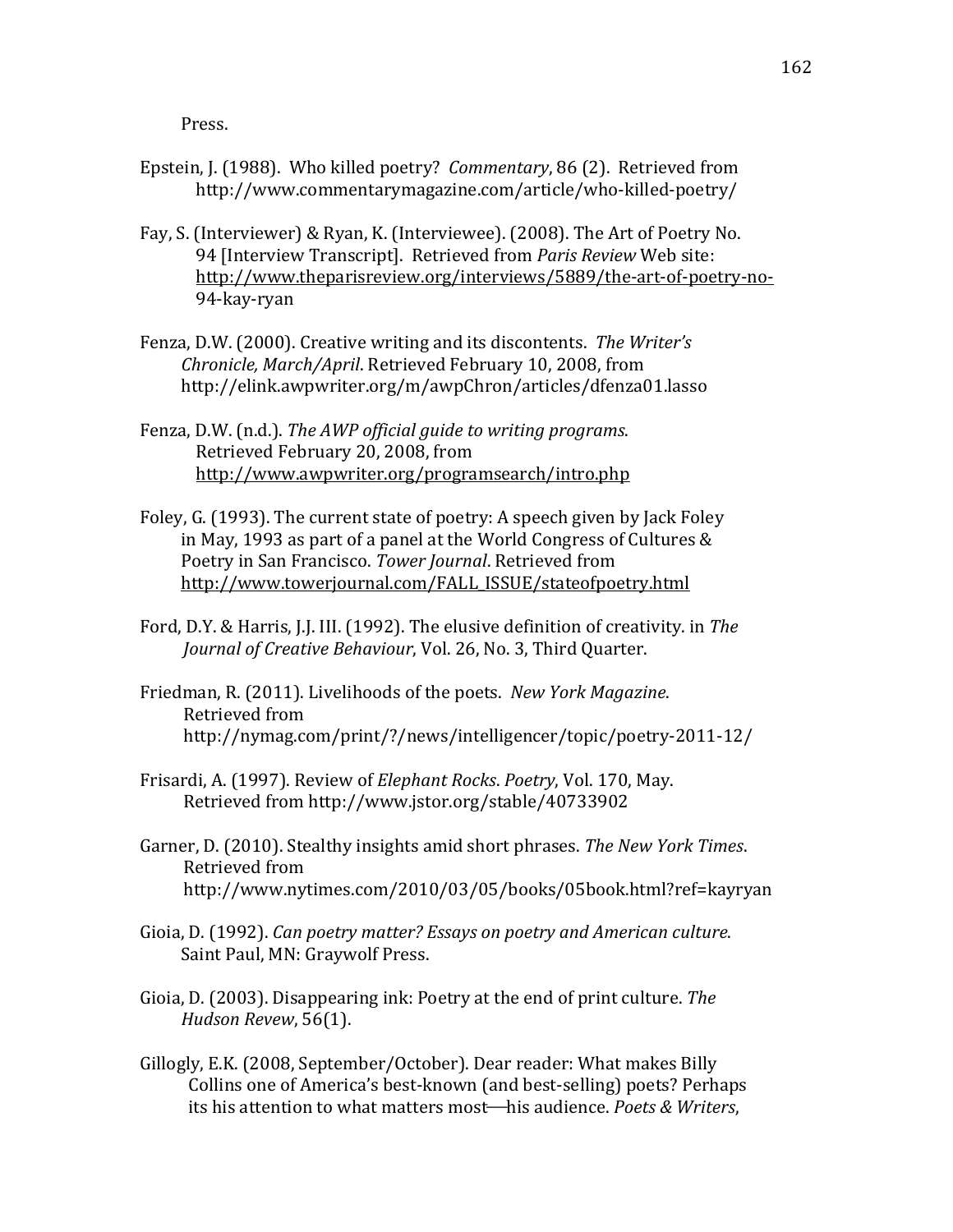- Gardner, T. (Ed). (2005). *Jorie Graham: Essays on the poetry*. Madison, WI: The University of Wisconsin Press.
- Graham, J. (Interviewee). (2010). Open book: Jorie Graham [video]. Retrieved from http://www.slatev.com/video/open-book-jorie-graham-full-version/
- Garner, D. (2001). Stand-up poet. *The New York Times*. Retrieved from http://www.nytimes.com/2001/09/23/books/stand-uppoet.html?ref=billy\_collins
- Garner, D. (2010). Stealthy insights amid short insights. *The New York Times*. Retrieved from http://www.nytimes.com/2010/03/05/books/05book.html
- Garner, D. (2010). The free verse is in aisle 3. *The New York Times*. Retrieved from http://www.nytimes.com/2010/02/05/books/05book.html?scp=3&sq=dwi ght%20garner%20Collins&st=cse
- Geler, T. (2005). The trouble with poetry. *Entertainment Weekly*. Retrieved from http://www.ew.com/ew/article/0,,1131658,00.html
- Gessner, D. (2008). Those who write, teach: But can an artist survive success in the academy? The New York Times Magazine, 64-68.
- Gillogly, E.K. (2008, September/October). Dear reader: What makes Billy Collins one of America's best-known (and best-selling) poets? Perhaps its his attention to what matters most—his audience. *Poets & Writers*, 26-32.
- Gioia, D. (1992). *Can poetry matter? Essays on poetry and American culture.* Saint Paul, MN: Graywolf Press.
- Gioia, D. (1998). Discovering Kay Ryan. The Dark Horse, No. 7, Winter. Retrieved from http://www.danagioia.net/essays/eryan.htm
- Gioia, D. (2003). Disappearing ink: Poetry at the end of print culture. *The Hudson Revew*, 56(1).
- Graham, J. (2008). *Sea Change*. Hopewell, NJ: The Ecco Press.

Graham, J. (1990). *The dream of the unified field*. Hopewell, NJ: The Ecco Press.

Graham, J. (1987). *The end of beauty*. Hopewell, NJ: The Ecco Press.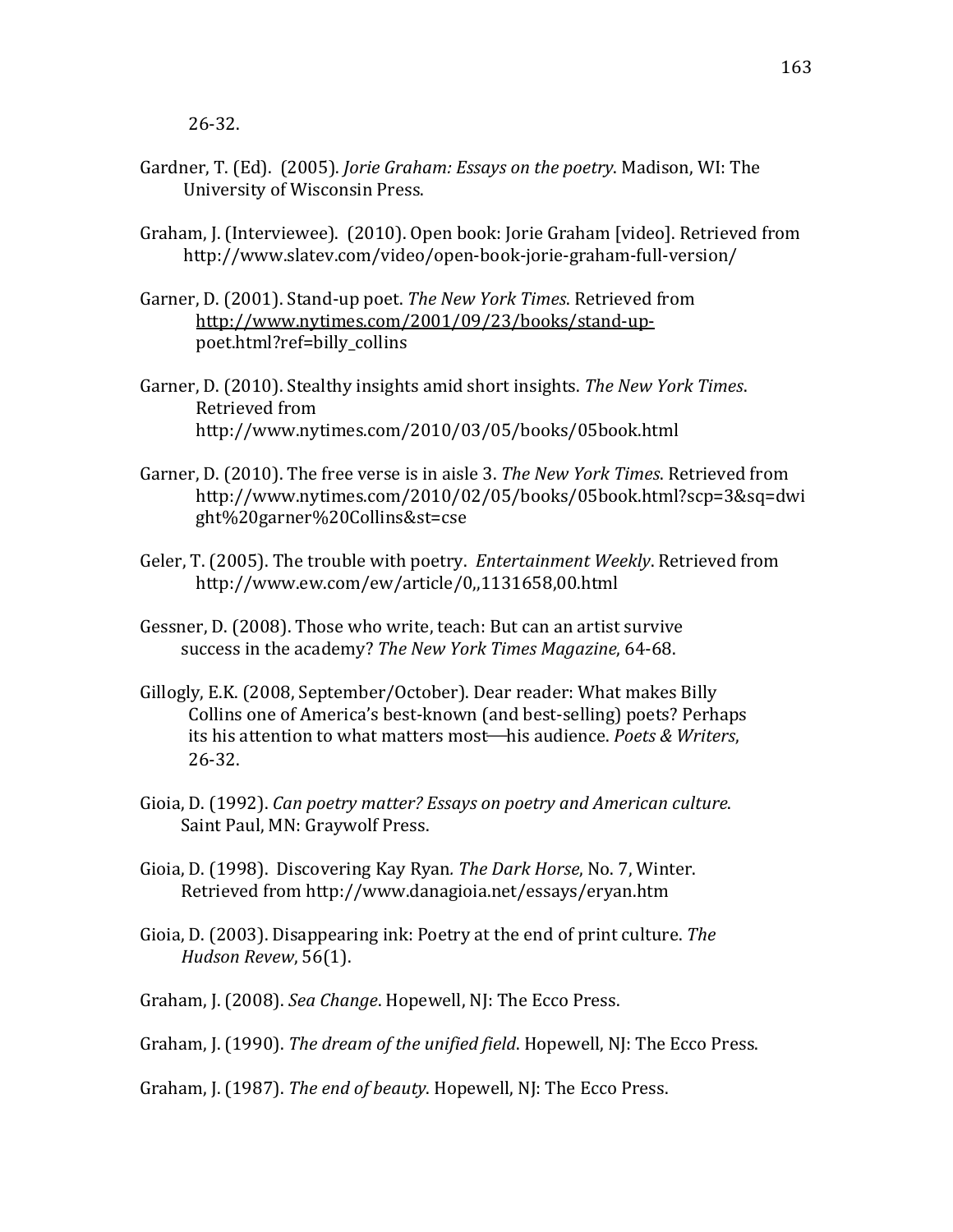- Grey, J. (Director). (2006). Forgetfulness. *Sailing alone around the room: New and selected poems. Video poem retrieved from* http://www.headgearanimation.com/work/sundance action poetry \_series
- Hall, D. (1988). *Poetry and ambition: Essays 1982-88*. Ann Arbor, MI: University of Michigan Press.
- Halstead, R. (2007). Kay Ryan rises to the top despite her refusal to compromise. Marin Independent Journal. Retrieved from http://www.marinij.com/ci\_6975060
- Harvey, M. (2000). *Pity the bathtub its forced embrace of the human form.* Farmington, ME: Alice James Books.
- Harvey, M. (n.d.). New American poets. *Poetry Society of America*. Retrieved from http://www.poetrysociety.org/psa/poetry/crossroads/new\_american\_poets /matthea\_harvey/
- Hilbert, E. (2006). Wages of fame: The case of Billy Collins. *Contemporary* **Poetry Review. Retrieved from** http://www.cprw.com/Hilbert/collins2.htm
- Hoagland, T. (2006). Fear of narrative and the skittery poem of our moment. Poetry Magazine. Retrieved from http://www.poetryfoundation.org/poetrymagazine/article/177773
- Holden, J. (1991). *The fate of American poetry*. Athens, GA: University of Georgia Press.
- Holman, H., & Harmon, W. (1986). *A handbook to literature*. New York, NY: Macmillan Publishing Company.
- Houlihan, J. (2008). Modern life. *Contemporary Poetry Review*. Retrieved from http://www.cprw.com/Houlihan/harvey.htm
- Jarrell, R. (1953). *Poetry and the age*. New York, NY: Knopf.
- Kirsch, A. (2000). The end of beauty. The New Republic, 35-42.
- Langer, S. (1957). *Problems of Art: Ten Philosophical Lectures*. New York, NY: Charles Scribner's Son's.
- Lazer, H. (1996). *Opposing poetries*. Evanston, Illinois: Northwestern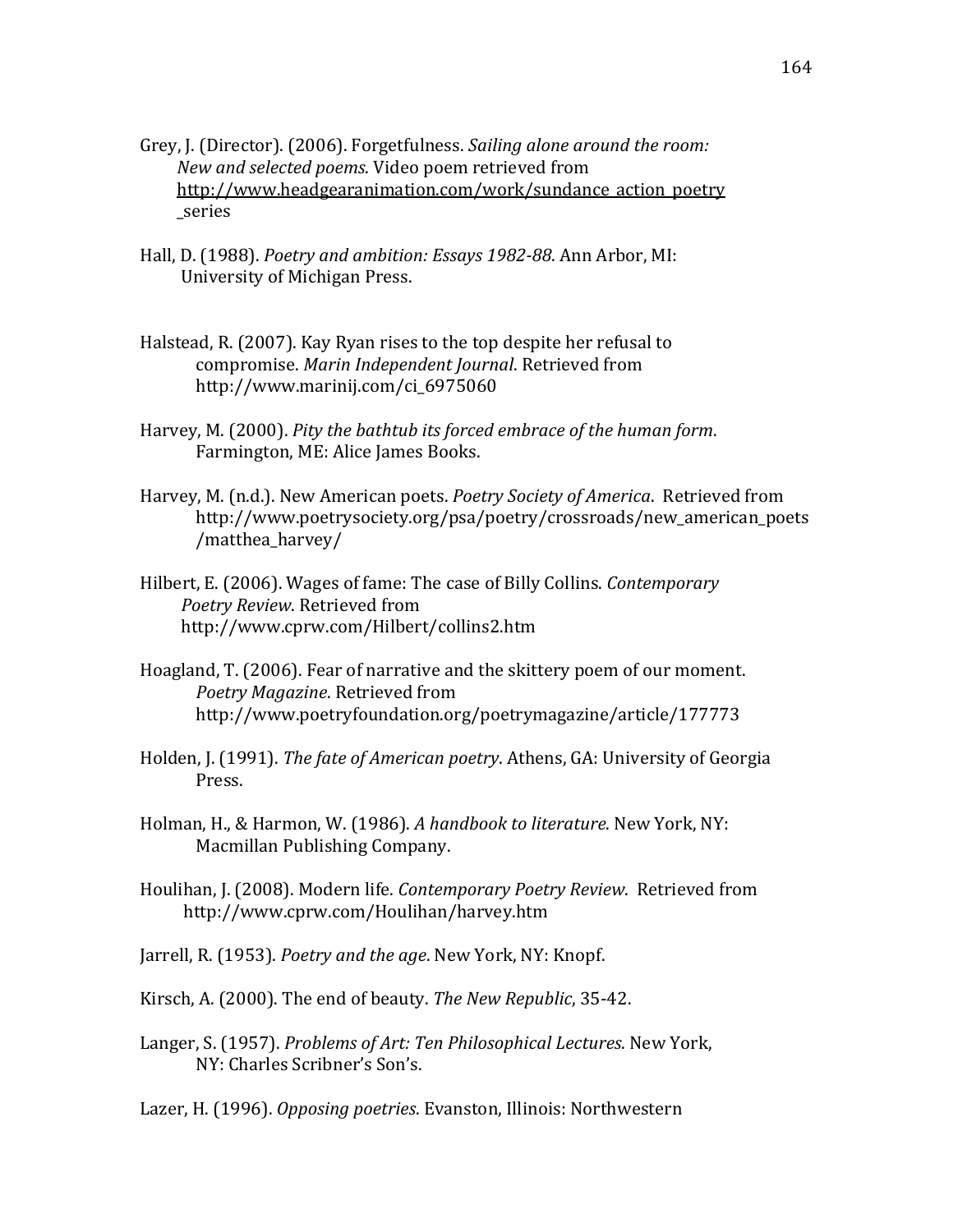University Press.

Lazer, H. (2004). The people's poetry. *Boston Review*, April/May. Retrieved from http://www.bostonreview.net/BR29.2/lazer.html

Lehman, D. (1990). *Operation memory*. Princeton, NJ: Princeton University Press.

- Lehrer, J. (Producer). (2009, March 25). *Newshour with Jim Lehrer: Kay Ryan* discusses her new poems [Television broadcast]. Arlington, VA: MacNeil/Lehrer Productions.
- Levine, M. (1993). *Debt*. New York, NY: William Morrow and Company.
- Levine, M. (2000). *Enola Gay*. Los Angeles, CA: University of California Press.
- Library of Congress. (2011). Librarian of congress appoints Philip Levine poet laureate. Retrieved from http://www.loc.gov/today/pr/2011/11-143.html
- Lund, E. (2004). Poet Kay Ryan: A profile. *The Christian Science Monitor*. Retrieved from http://www.csmonitor.com/2004/0825/p25s01-bogn.html
- Laux, D. (2010, September). *Author Series*. Reading conducted from Bernardsville Public Library, Bernardsville, NJ.
- Lux, T. (1997). *New and selected poems*. New York, NY: Houghton Mifflin Company.
- Lux, T. (2004). *The Cradle Place*. New York, NY: Houghton Mifflin Company.
- McGurl, M. (2009). *The program era: Postwar fiction and the rise of creative writing.* Cambridge, MA: Harvard University Press.
- McLuhan, M. (1964). *Understanding Media: The Extensions of Man*. London, England: Routledge Classics.
- McQuade, M. (1999). *Stealing glimpses: Of poetry, poets, and things in between.* Louisville, KY: Sarabande Books.
- McQuiston, J. (1977, September 13). Robert Lowell, Pulitzer poet, is dead at 60. *The New York Times*, pp. 1, 34.
- Myers, D.G. (1996). *The elephants teach: Creative writing since 1880*. Englewood Cliffs, NJ: Prentice-Hall.
- National Center for Education Statistics (2002). *Adult literacy in America: A first look at the findings of the National Adult Literacy Survey. Retrieved from*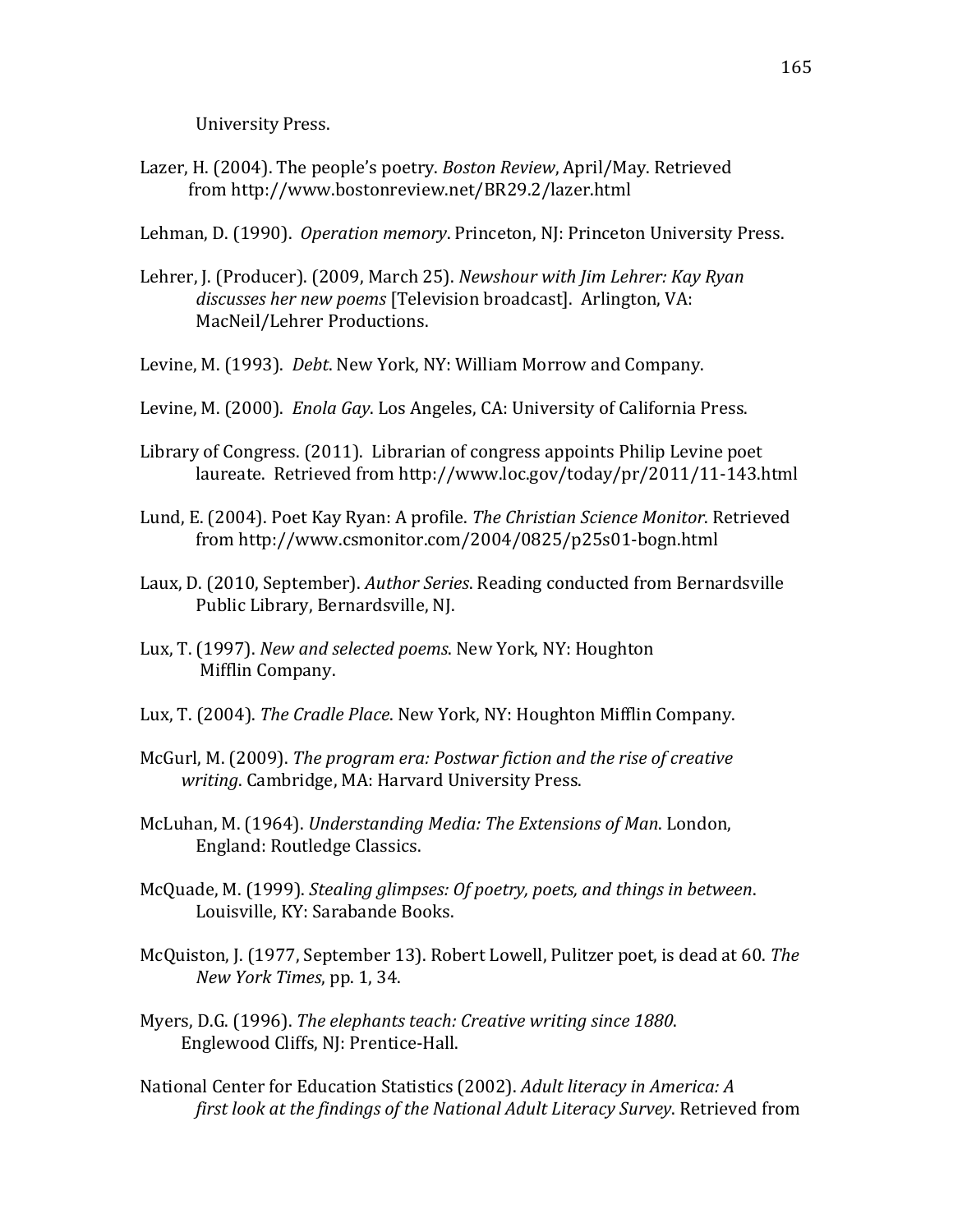http://nces.ed.gov/naal/

- National Endowment for the Arts (2004). *Reading at risk: A survey of literary* reading in America. Retrieved from http://www.arts.gov
- National Endowment for the Arts (2009). *Reading on the rise: A new chapter in American&literacy*.!Retrieved!from!http://www.arts.gov
- Nussbaum, M. (2010, May 9). *Empathy, the constitution and sexual orientation* [Episode 16]. The Institute for Philosophy in Public Life. Podcast retrieved from http://www.philosophyinpubliclife.org/Why/previousepisodes/episode1 6.html
- Orr, D. (2011). *Beautiful and pointless: A guide to modern poetry*. New York, NY: HarperCollins.
- Orr, D. (2011). On poetry: Jorie Graham, superstar. *The New York Times*. Retrieved from http://query.nytimes.com/gst/fullpage.html?res=9F07E3DD103EF937A157 57C0A9639C8B63&&scp=1&sq=jorie%20graham%20superstar&st=cse
- Orr, D. (2008). On poetry: Dream Logic. *The New York Times*. Retrieved from http://www.nytimes.com/2008/02/17/books/review/Orr2-t.html
- Plimpton, G. (Interviewer) & Collins, B. (Interviewee). (2001). Billy Collins, the art of poetry No. 83. The Paris Review. Retrieved from http://www.theparisreview.org/interviews/482/the-art-of-poetry-no-83billy-collins
- Poetry Foundation (2010). Billy Collins biography. Retrieved from http://www.poetryfoundation.org/archive/poet.html?id=80600
- Poets.org (n.d.). A brief guide to cowboy poetry. Retrieved from http://www.poets.org/viewmedia.php/prmMID/5651
- Potts, R. (n.d.). A conversation with Billy Collins. Retrieved from http://thecoachellareview.com/poetry/interview\_billycollins\_fall09.html
- Ramelo, J. (2010). Kay Ryan in person. Retrieved from http://www.drunkenboat.com/?p=545
- Rankine, C., & Spahr, J. (Eds.). (2002). *American women poets in the 21st century: Where lyric meets language. Middletown, CT: Wesleyan University Press.*
- Reed, J. (interviewer) and Ryan. K (interviewee). (n.d.). *Transcript of an*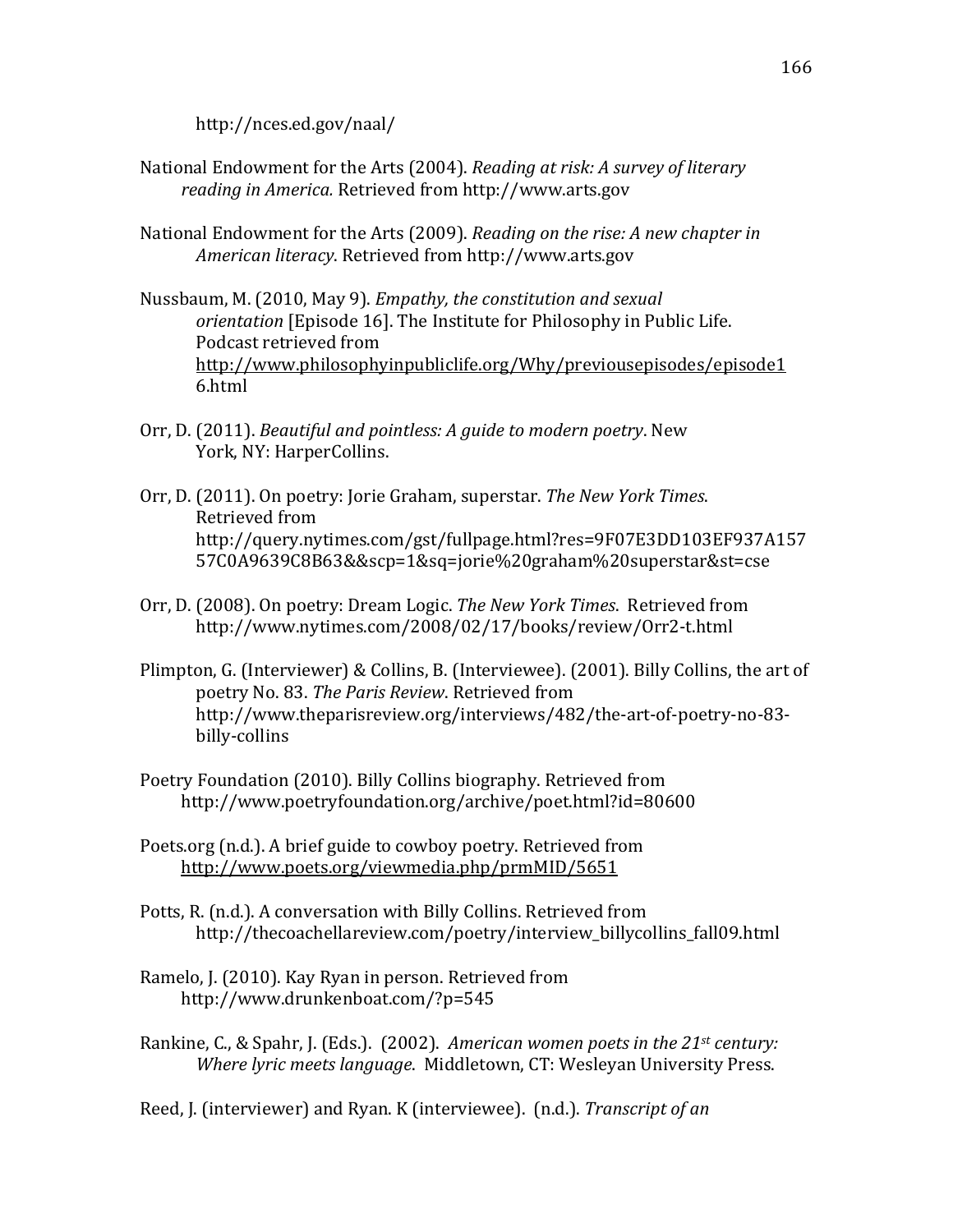*Interview with Kay Ryan* [Interview Transcript]. Retrieved from the National Endowment for the Arts Web site: http://www.nea.gov/av/avCMS/Ryanpodcast-transcript.html

- Robinson, K. (1999). *All our futures: Creativity, culture, and education*. National Advisory Committee on Creative and Cultural Education. Retrieved from www.cypni.org.uk/downloads/alloutfutures.pdf
- Ryan, K. (2010). The best of it: New and selected poems. New York, NY: Grove Press.
- Ryan, K. (1991). *Say Uncle*. New York, NY: Grove Press.
- Ryan, K. (2008). *The jam jar lifeboat and other novelties exposed.* Kensington, CA: Red Berry Editions.
- Ryan, K. (2010, October). Morning poems. *The Geraldine Dodge Poetry Festival*. Reading conducted from Trinity & St. Philip's Cathedral, Newark, NJ.
- Ryan, K. (2005). I go to AWP. *Poetry Magazine*. Retrieved from http://www.poetryfoundation.org/poetrymagazine/article/171211
- Sacks, P. (1996). What's happening. The New York Times. Retrieved from http://query.nytimes.com/gst/fullpage.html?res=9A0DE7DC1439F936 A35756C0A960958260&&scp=13&sq=jorie%20graham&st=cse
- Schiff, S. (1997). Big poetry: Why Jorie Graham is the most celebrated American poet of her generation. The New Yorker, 60-67.
- Schwartz, T. (1978, October 8). Elizabeth Bishop, won a Pulitzer for poetry and taught at Harvard; 'unconnected to any school.' The New York Times. Retrieved from http://select.nytimes.com/gst/abstract.html?res=FA0A16F63F5C11728DDD A10894D8415B898BF1D3&scp=12&sq=Elizabeth%20Bishop&st=cse
- Shetley, V. (1993). *After the death of poetry: Poet and audience in contemporary America.* Durham, NC: Duke University Press.
- Shivani, A. (Interviewer) & McNally, J. (Interviewee). (2010). Iowa Writers' Workshop graduate spills it all: Interview with John McNally, Author of "After" the Workshop." *Huffington Post*. Retrieved from http://www.huffingtonpost.com/anis-shivani/iowa-writers-workshopgra\_b\_578258.html
- Somers-Willett, S. (n.d.). Can slam poetry matter? *Rattle: Poetry for the 21st century*. Retrieved from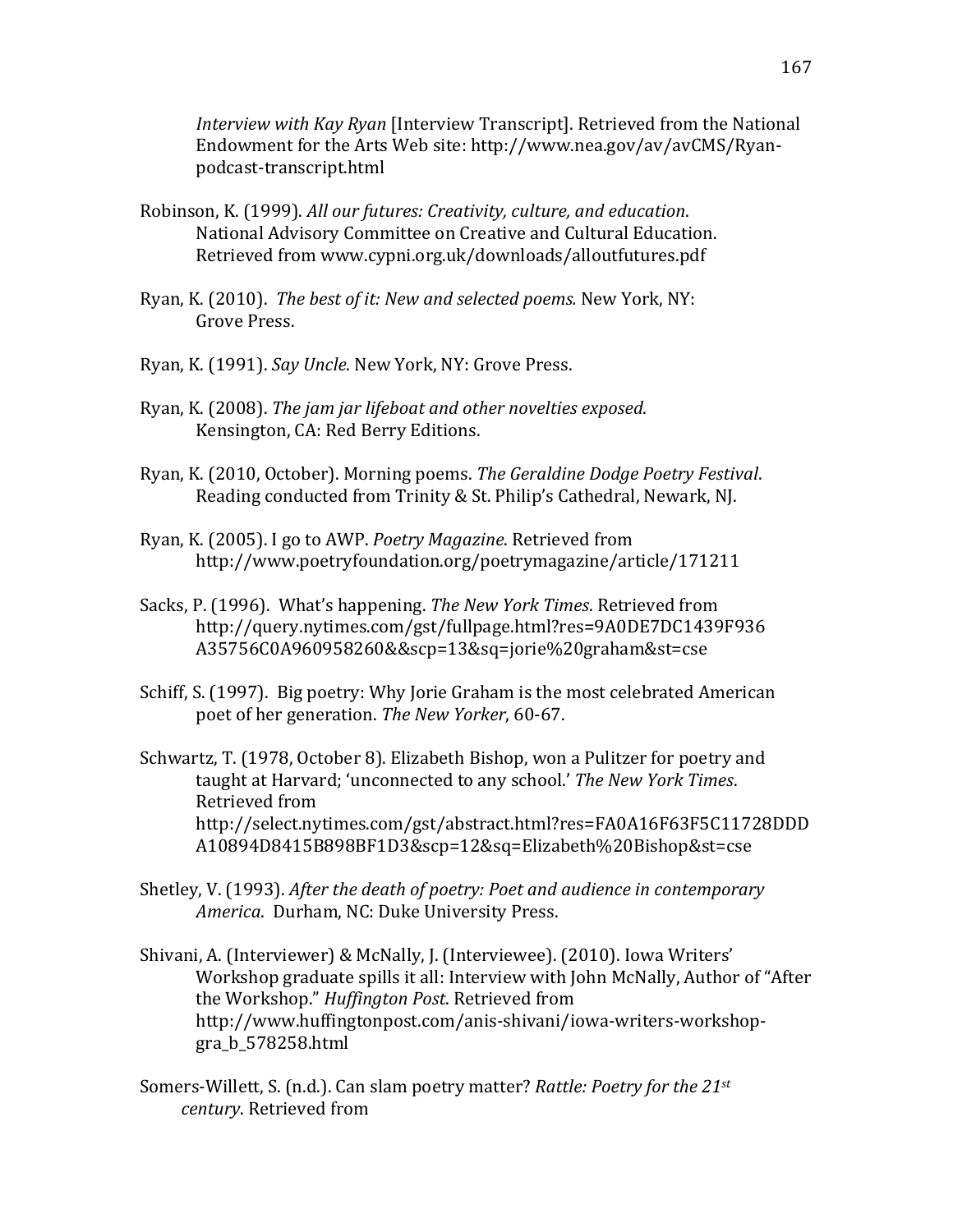http://www.rattle.com/rattle27/somerswillett.htm

- Thomas, J. (2007). *Poetry's Playground: The culture of contemporary American children's poetry. Detroit, MI: Wayne State University Press.*
- van de Kamp, Alexandra (Interviewer) & Collins, B. (Interviewee). (2001). Felicitous Spaces: An interview with U.S. Poet Laureate Billy Collins [Interview transcript]. Retrieved from Terra Incognita website: http://www.terraincognita.50megs.com/interview.html
- Vendler, H. (2008). A powerful, strong torrent. The New York Review of Books. Retrieved from http://www.nybooks.com/articles/archives/2008/jun/12/a-powerfulstrong-torrent/
- Vendler, H. (1995). *Soul says: On recent poetry*. Cambridge, MA: Harvard University Press.
- Vendler, H. (1995). Jorie Graham: The nameless and the material. In *The given and the made: Strategies of poetic redefinition* (pp. 91-130). Cambridge, MA: Harvard University Press. Retrieved from http://www.joriegraham.com/vendler\_nameless\_material\_1995
- Vendler, H. (1987). Books. *The New Yorker*, 74-78.
- Vendler, H. (1981). All too real. *The New York Review of Books*. Retrieved from http://www.nybooks.com/articles/archives/1981/dec/17/all-tooreal/
- Vendler, H. (interviewee) & Cole, H. (Interviewer). (1996, Winter). Helen Vendler, the art of criticism No. 3 [Interview Transcript]. Retrieved from *The Paris Review* web site: http://www.theparisreview.org/interviews/1324/the-artof-criticism-no-3-helen-vendler
- Vendler, H. (1975). The difficult grandeur of Robert Lowell: Why should such grim books give such pleasure? The Atlantic Monthly. Retrieved from http://www.theatlantic.com/past/docs/issues/75jan/vendler.htm
- Weber, B. (1999, December 19). On literary bridge, poet hits a roadblock. *The New York Times. Retrieved from* http://www.nytimes.com/1999/12/19/us/on-literary-bridge-poet-hits-aroadblock.html?scp=1&sq=on%20literary%20bridge,%20poet%20hits%20a %20roadblock&st=cse
- Wengen, D. (Interviewer) & Graham, J. (Interviewee). (2008). *Imagining the unimaginable: Jorie Graham in conversation* [Interview